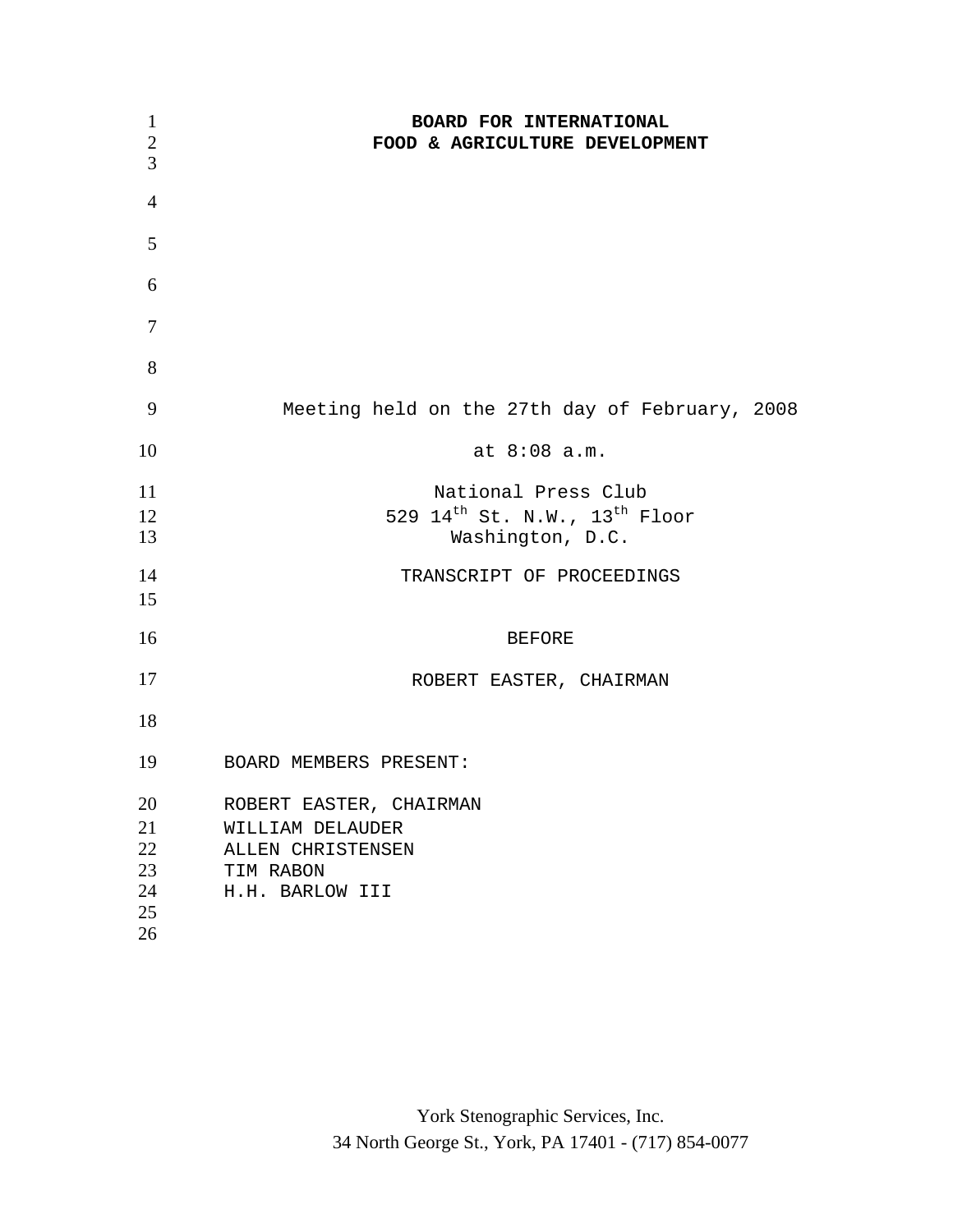| $\overline{2}$           |                                                                                          | Page |
|--------------------------|------------------------------------------------------------------------------------------|------|
| 3                        | Welcoming and Opening Remarks                                                            | 3    |
| $\overline{4}$<br>5<br>6 | Global Development Commons-Overview of Goals<br>and Objectives                           | 4    |
| 7<br>8<br>9              | Global Summit on Higher Education and<br>Development-Progress Report                     | 17   |
| 10                       | BIFAD Title XII Study-Status Report                                                      | 34   |
| 11<br>12<br>13<br>14     | BIFAD Conference of Deans: Universities in<br>Partnership-Status Report                  | 51   |
| 15                       | Strategic Direction of BIFAD for 2008                                                    | 61   |
| 16<br>17<br>18           | Overview of USAID FY 2009 President's Budget<br>And Discussion                           | 95   |
| 19<br>20<br>21           | Swearing in New BIFAD Members                                                            | 123  |
| 22<br>23                 | 2007 Title XII Report-USAID and BIFAD Dialog                                             | 125  |
| 24<br>25<br>26           | Universities and Subcontractors-Update on<br>Revision and Implementation                 | 137  |
| 27<br>28<br>29           | BIFAD Special Task Force-Status Report on new<br>CRSP Programs and Management Approaches | 155  |
| 30<br>31                 | SPARE Committee Support to BIFAD-Update                                                  | 214  |
| 32                       | Open Discussion: Issues for Next Meeting                                                 | 215  |
| 33                       |                                                                                          |      |
| 34                       |                                                                                          |      |

York Stenographic Services, Inc. 34 North George St., York, PA 17401 - (717) 854-0077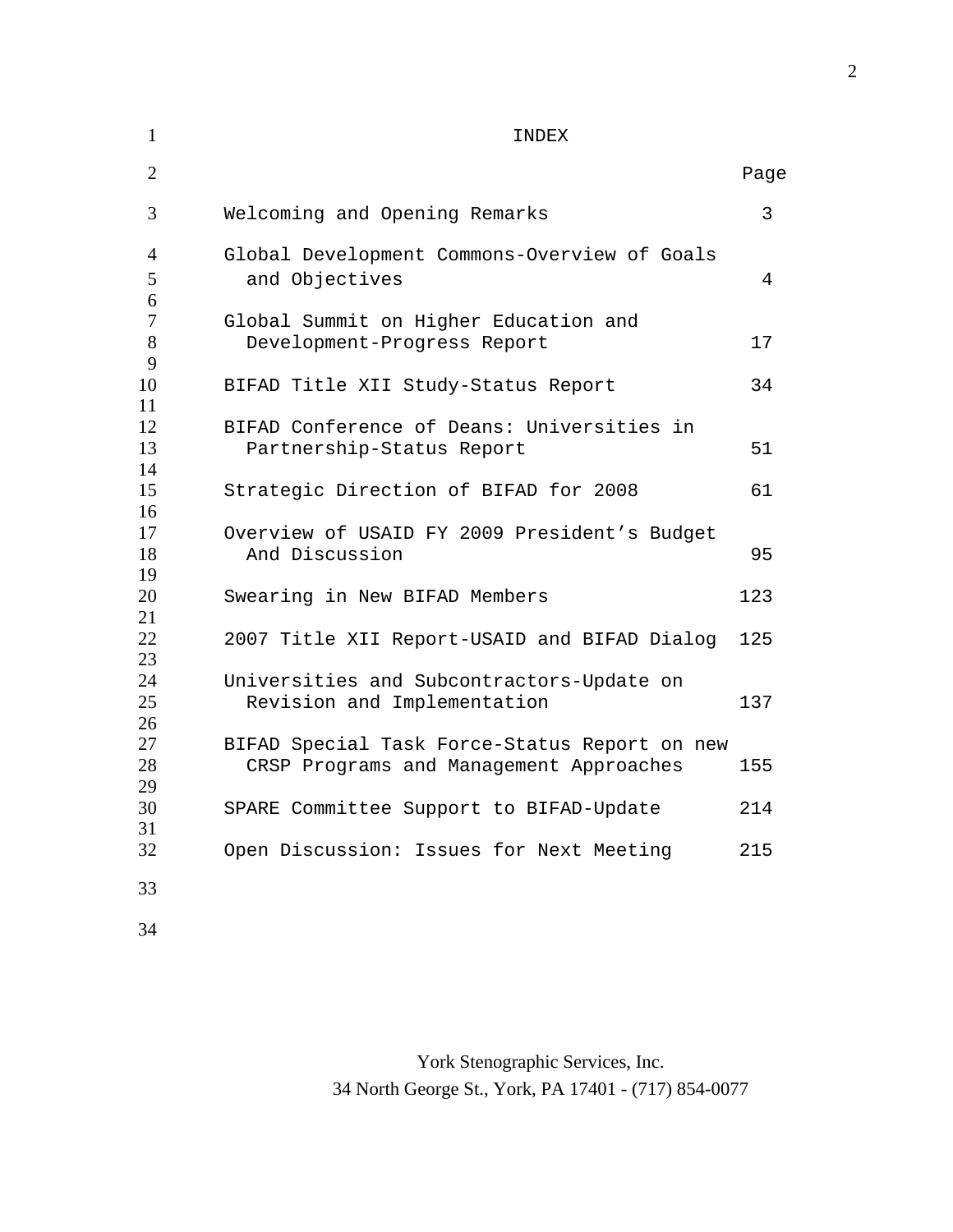| $\mathbf{1}$   | PROCEEDINGS                                                                              |
|----------------|------------------------------------------------------------------------------------------|
| $\overline{2}$ | February 27, 2008                                                                        |
| 3              | THE CHAIRMAN: We have a very full agenda                                                 |
| 4              | today, and we very much appreciate your interest in                                      |
| 5              | being here. My name is Bob Easter, and I serve as the                                    |
| 6              | Chair of the Board for International Food & Agriculture                                  |
| $\tau$         | Development, and I just very quickly want to introduce                                   |
| 8              | the other Board members. Some of you know them from                                      |
| 9              | long experience and others may not, President Bill                                       |
| 10             | DeLauder, former president of Delaware State, now                                        |
| 11             | Emeritus. He's a member of our Board just on my far                                      |
| 12             | right. Sitting next to him the newest member of the                                      |
| 13             | Board, H Barlow. H, if you'd raise your hand. He has                                     |
| 14             | joined us. This is his first meeting from Kentucky just                                  |
| 15             | appointed by the President. And Tim Rabon from New                                       |
| 16             | Mexico at the center of the table has been on the Board                                  |
| 17             | now for about two years, I believe. Tim, is that                                         |
| 18             | correct? And Ron Senykoff, who is in the back of the                                     |
| 19             | room, is staff support from USAID, our secretariat.<br>And                               |
| 20             | if you have questions or issues with the room and other                                  |
| 21             | things today as we go forward, please let Ron know and                                   |
| 22             | we'll deal with those. The program this morning will                                     |
| 23             | evolve beginning with some presentations to give us some                                 |
| 24             | background for discussions that we'll have later in the                                  |
| 25             | And the first of those presentations is by Steven<br>day.                                |
|                | York Stenographic Services, Inc.<br>34 North George St., York, PA 17401 - (717) 854-0077 |
|                |                                                                                          |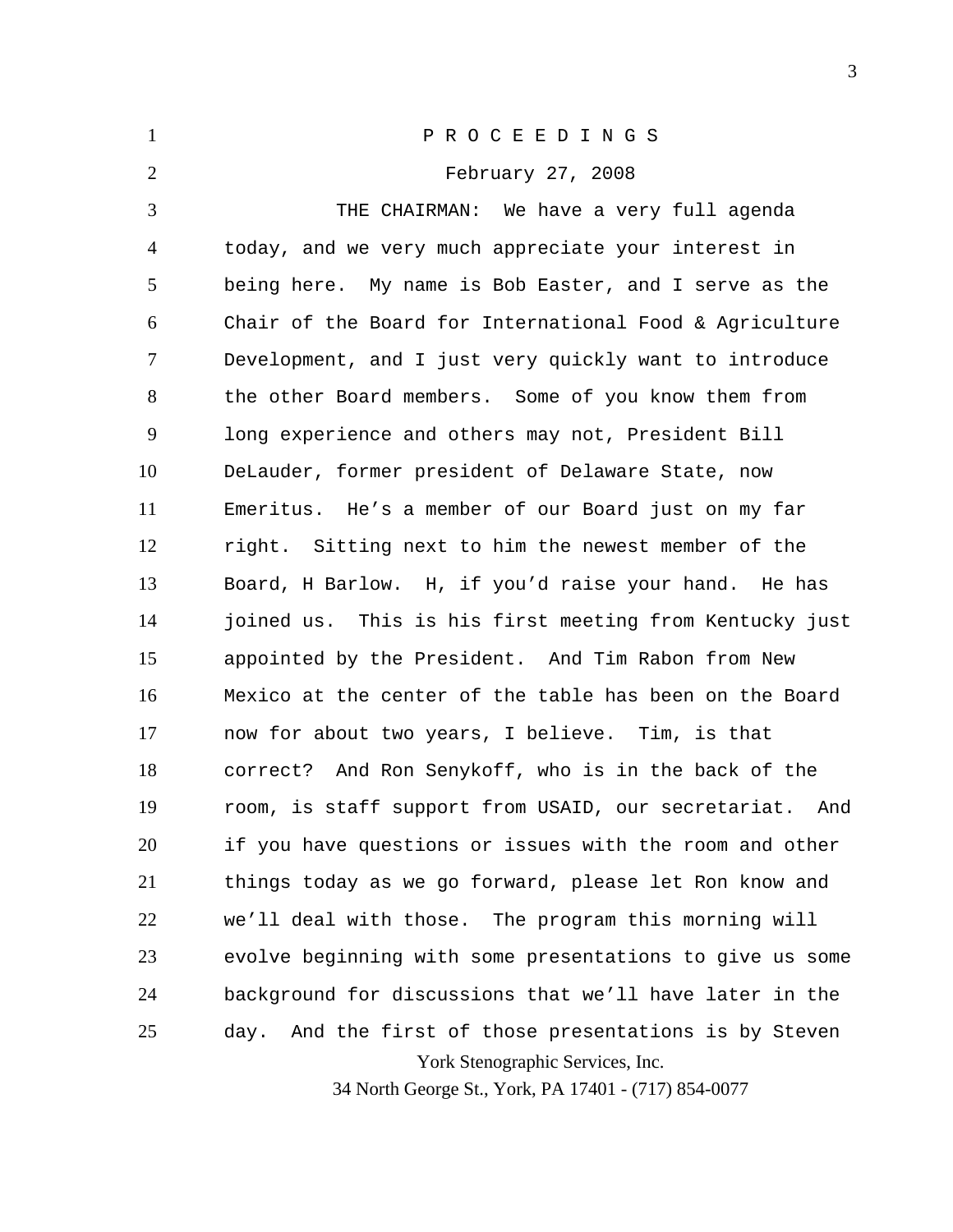1 2 3 4 5 6 7 8 9 10 11 12 Gale, who is Senior Advisor for USAID for Legislative and Public Affairs Bureau. And the topic is one that I think you'll find very intriguing. I have e-mail interchanges with Administrator Fore periodically, and recently she introduced the topic of the Global Development Commons, and that was a new one for me. I don't live in Washington so I'm not always aware of some of the terms that are on the table so I Googled it and I learned quite a bit in that process. And so, Steven, if you would come forward we'd be delighted to hear your comments and give us an introduction to Global Development Commons. Thank you.

York Stenographic Services, Inc. 13 14 15 16 17 18 19 20 21 22 23 24 25 MR. GALE: Thank you, Bob. It's a pleasure to be here before BIFAD. I'm Steve Gale, and I work in Legislative and Public Affairs at USAID. And my agenda this morning is really your agenda. I'd like to talk for about 10 or 15 minutes and discuss what the Administrator has in her mind for what we all consider a very bold vision to transfer information from the developed to the developing world, and then I'd like to leave enough time to answer your questions and encourage your questions because this Global Development Commons is something that USAID is a catalyst for but is something that we won't own and don't want to own. It needs to be out there in the public space. Let me let

34 North George St., York, PA 17401 - (717) 854-0077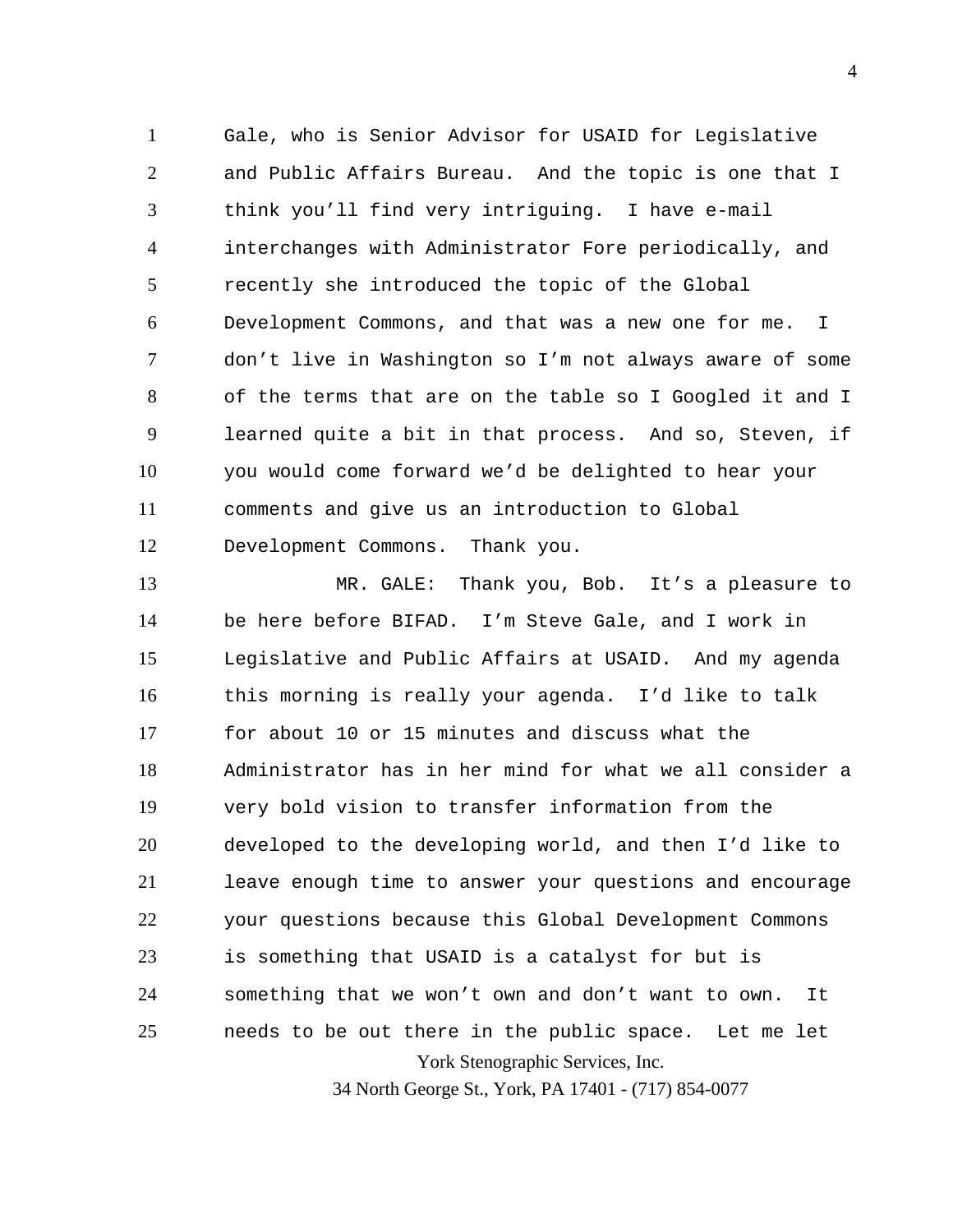1 2 3 4 5 6 7 8 9 10 11 12 the Administrator introduce the Global Development Commons by way of a You Tube video. In late January of this year the Administrator was at the World Economic Forum in Dabas, and You Tube was a partner with the WEF, and they had booths set up in a very informal way, and the top leaders at WEF all decided that that might be a very useful tool to introduce themselves, their organizations, and their vision for the developing world. So if you have a seat that gives you access to the screen, that would be great. If not, feel free to move around. And let me introduce Administrator Fore to you by You Tube.

\*\*\*

\*\*\*

14 [Video shown]

15

13

York Stenographic Services, Inc. 34 North George St., York, PA 17401 - (717) 854-0077 16 17 18 19 20 21 22 23 24 25 MR. GALE: Well, thank you, Administrator Fore, for an overview of the Global Development Commons, and I would strongly encourage you to follow Bob's lead and go on to usaid.gov, our public web site, and you'll find the Global Development Commons. And if you happen to Google the Global Development Commons, which I do from time to time you'll find that it has something like 10,000 hits, so the Commons itself is really taking off, and I want to try to add some detail to it as Administrator Fore outlined the vision. And so one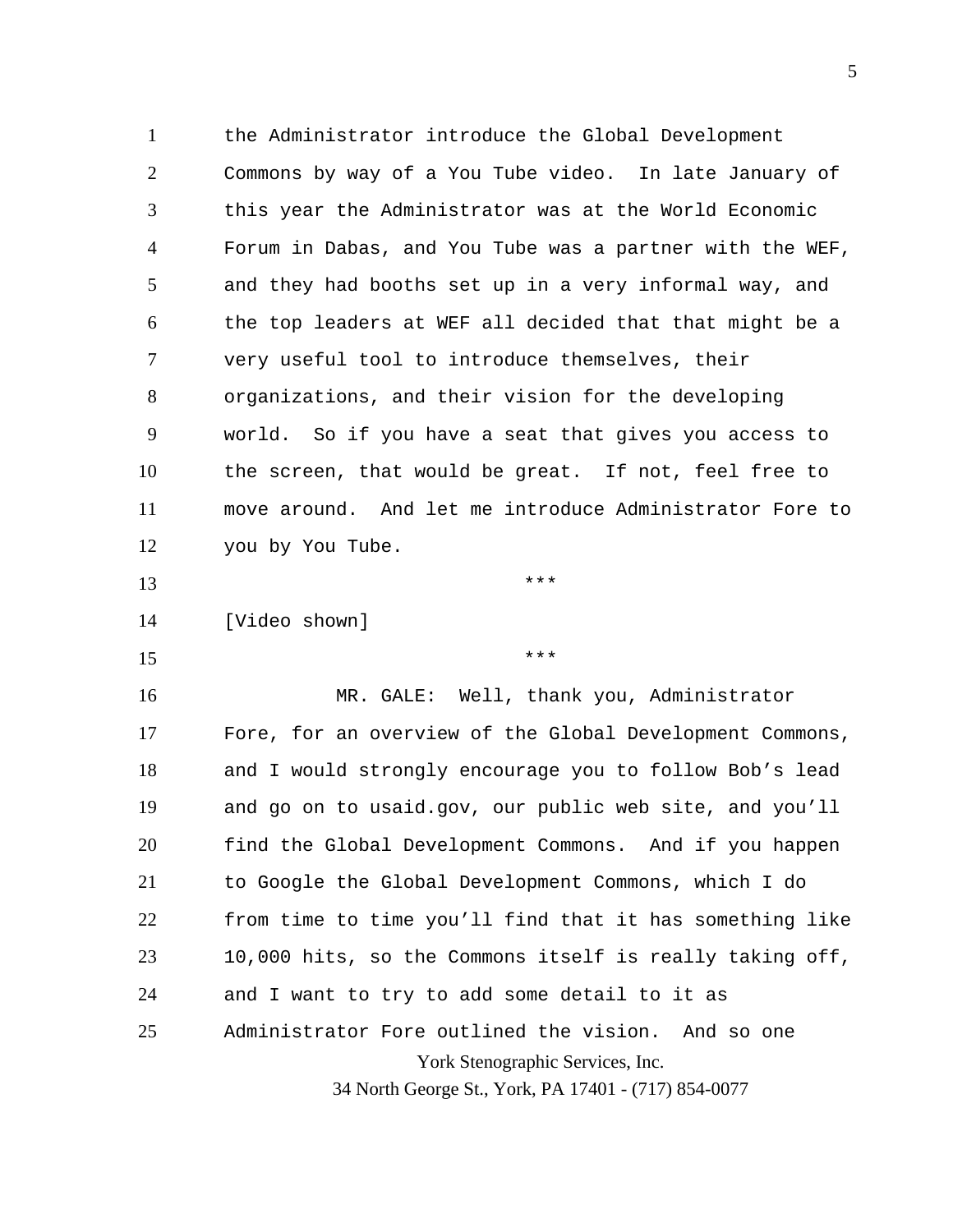York Stenographic Services, Inc. 1 2 3 4 5 6 7 8 9 10 11 12 13 14 15 16 17 18 19 20 21 22 23 24 25 asks, okay, well, what is it actually? And it's a virtual space. By that I mean a portal or a web site and in this web site you have everyone who's involved in development from farmers to ministers to bilaterals to universities to NGOs. As I mentioned, it's not something that we own or any of the parties own. For those who are familiar with Wikipedia, it's that kind of concept. It's not owned but everyone participates. And the reason for the Commons is that if you think about it, and many of you have been in this for a number of years, if you ask yourself what's changed in the last couple of years in foreign assistance, well, just about everything has changed. Ten years ago bilateral donors and other institutions were 80 percent of flows going into developing countries, and everybody else was 20 percent. Well, in just a short period of time that's completely flipped, and now the Bill Gates Foundation and Hewlett Packard Foundation and many other foundations are in fact becoming the major players. So there have been dramatic changes in development assistance. Think about remittances, those funds flowing back to countries by workers outside of their indigenous country. If you added up all of the bilateral assistance and all of the foreign assistance you'd find that remittances, which a couple of years ago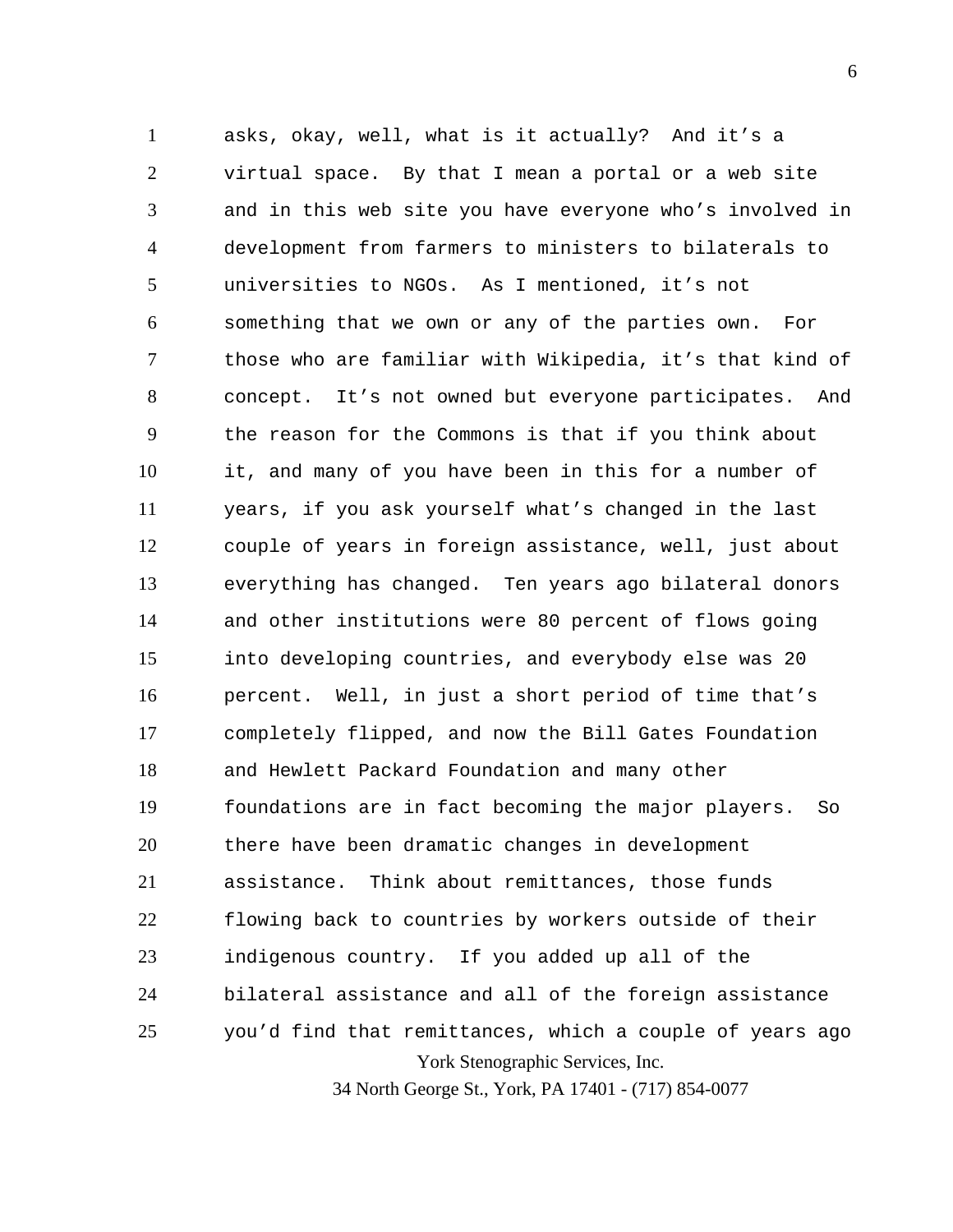York Stenographic Services, Inc. 1 2 3 4 5 6 7 8 9 10 11 12 13 14 15 16 17 18 19 20 21 22 23 24 25 were quite small, are now more than three times the total of all foreign assistance. So the landscape for development has rapidly changed, and development assistance doesn't look like it did just a couple of years ago. If you add on to that the notion that the Internet has radically changed information, if you think of those two concepts, that gives you sort of the underlying core about what the Development Commons is, trying to capture changes, dramatic changes in development, combine those with information sharing. And information sharing is not new. It's been around for a while. But I think we need as a group to reconsider and reposition how we use information sharing to advance development. And the other core principle is that if you think about all that information sharing over the years a lot of it has been at the top upper levels where the world bank and USAID and maybe BIFAD executive are talking, but I'm not sure a lot of that information is being shared with fishermen and farmers and coffee growers. So here's just a couple of comments. You will know this already either by yourself or if you have children or nieces and nephews or whatever that the Internet is exploding in use. There's over a billion people using the Internet. Now what you may not have realized is that more than half of those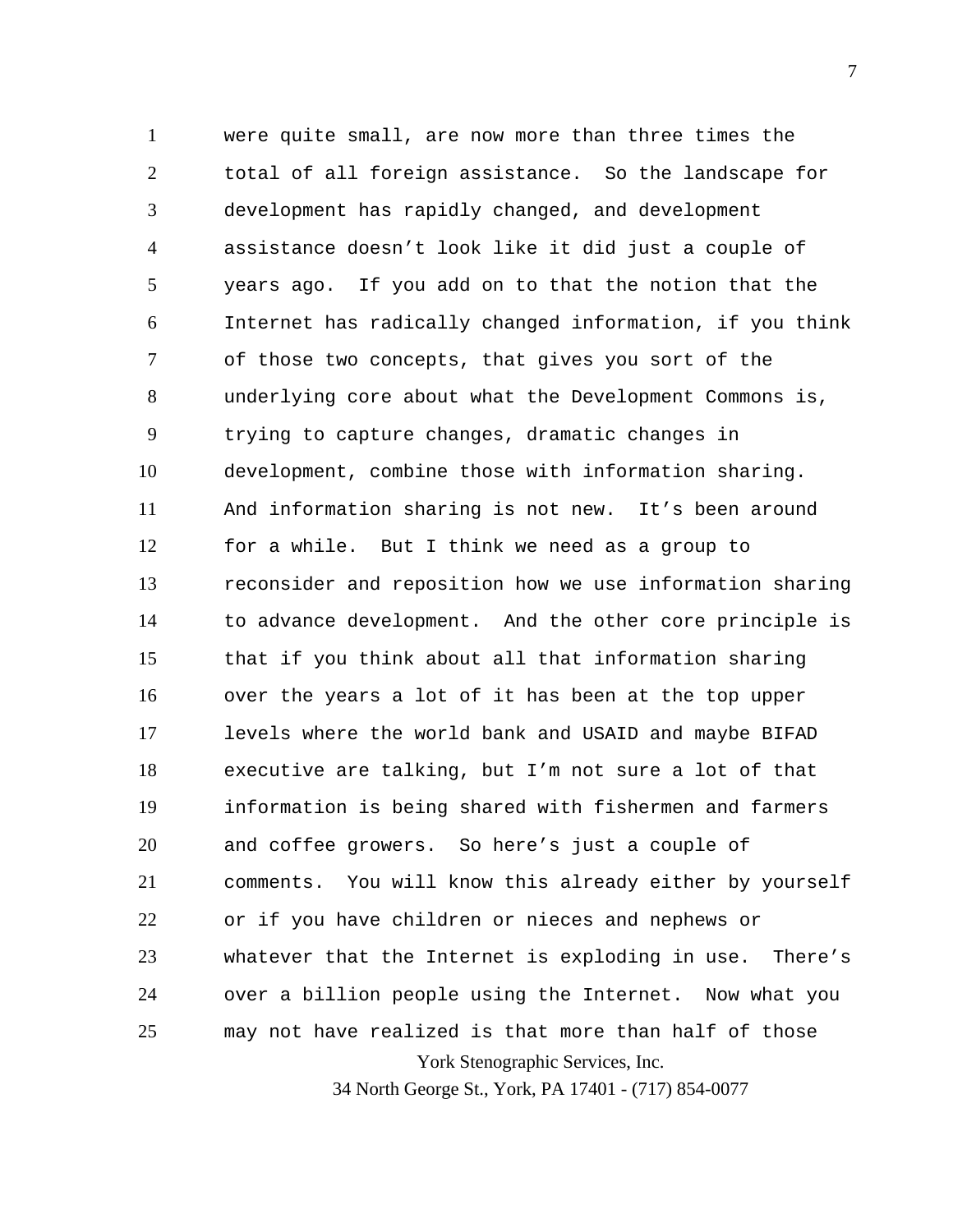York Stenographic Services, Inc. 1 2 3 4 5 6 7 8 9 10 11 12 13 14 15 16 17 18 19 20 21 22 23 24 25 are in the developing world. That's the next big market. By 2011 two out of every three users of the Internet are going to be in the developing world so if you want to reach people on the Internet and you want to reach people in the developing world it's being shaped before us. And I think the other aspect to the Global Development Commons is that again there's so many new players. You could -- five years you could count or aggregate the number of players in development assistance now. There is an explosion in public and private stakeholders in development assistance which is great so development assistance has changed. The Internet is exploding, many, many more players. So why isn't it working? Why aren't we making the kind of advances that we would like to in sharing information with those in the developing world? I don't know the answer but I'll posit a couple of things. One is that if you try to look at material and get what you need if you're the end user you're going to find it's not that easy. There's a lot of information out there so you have these 10,000 hits on Global Development Commons but you may find that what you're interested is hit number 2000. You're going to have wade through 8,000 hits. So if you look at Google, Yahoo, some of the major search engines they're interested in -- that's not their line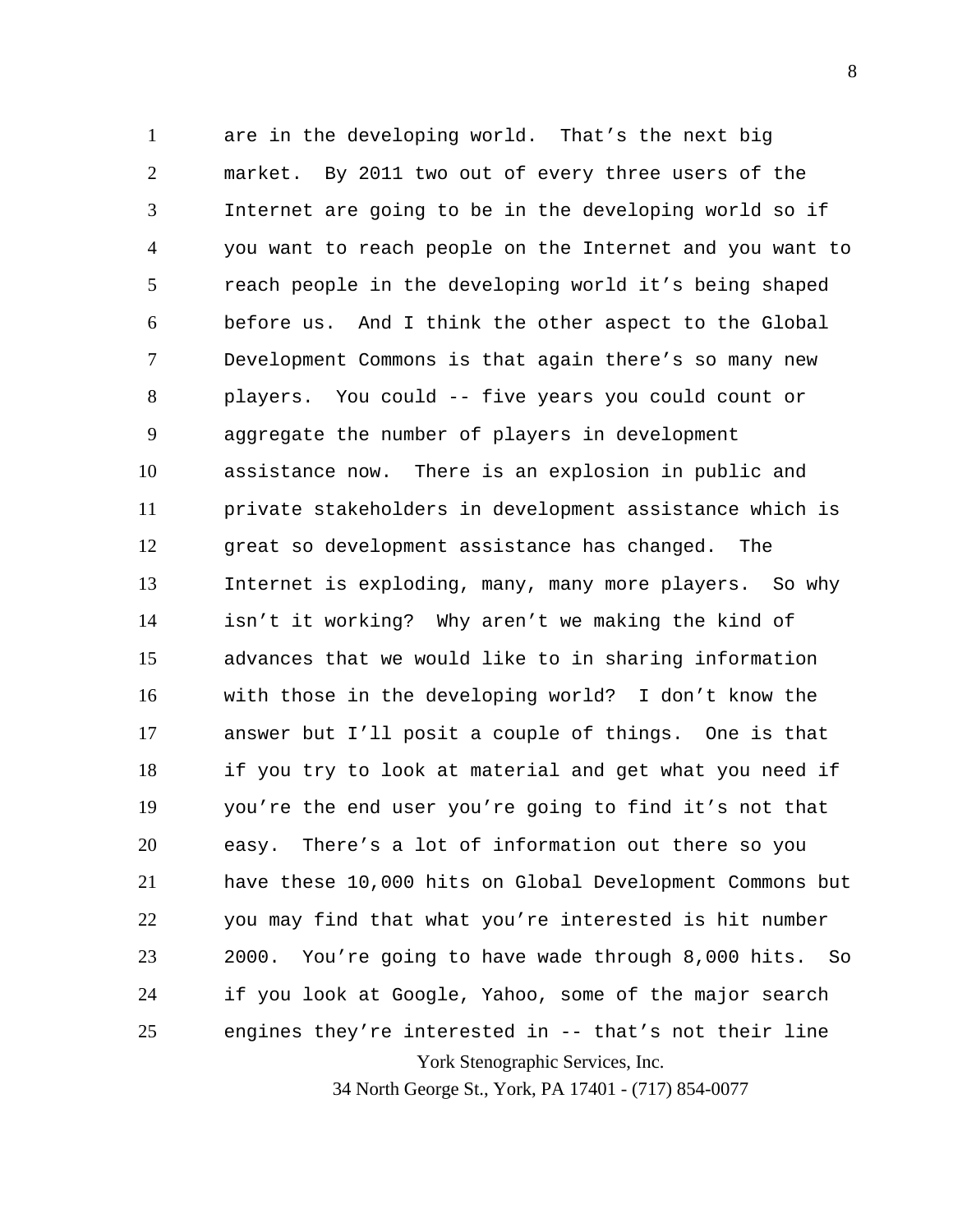York Stenographic Services, Inc. 1 2 3 4 5 6 7 8 9 10 11 12 13 14 15 16 17 18 19 20 21 22 23 24 25 of business, sharing development information. Their line of business is speed and number of hits, et cetera, not necessarily content. So they are in a different business than we're in. Also, if you look at the information on the Internet it's not necessarily accurate, and no one claims that it is. So if you have a medical issue and you want to Google you're going to have to wade through a lot of web sites to find the actual content, and the same thing is true for development. The third reason why I think things haven't come together as quickly as we would like it to be is that I'm not sure we're reaching the right audience, that is, we're not reaching the people who could benefit most from development assistance. That doesn't mean that it's always the farmer and it could be a minister or an implementer of a USAID program or any other program, but it's definitely been a top heavy information exchange, not pushing down towards the lower ends. I just make two other points about -- I don't want to over emphasize and exaggerate the Internet. In many countries like Afghanistan, parts of Africa, radio is the big vehicle. But the point is still the same that increasingly more and more people are onto the Internet or relying more on radio, and where does the radio content come from, often from people who are using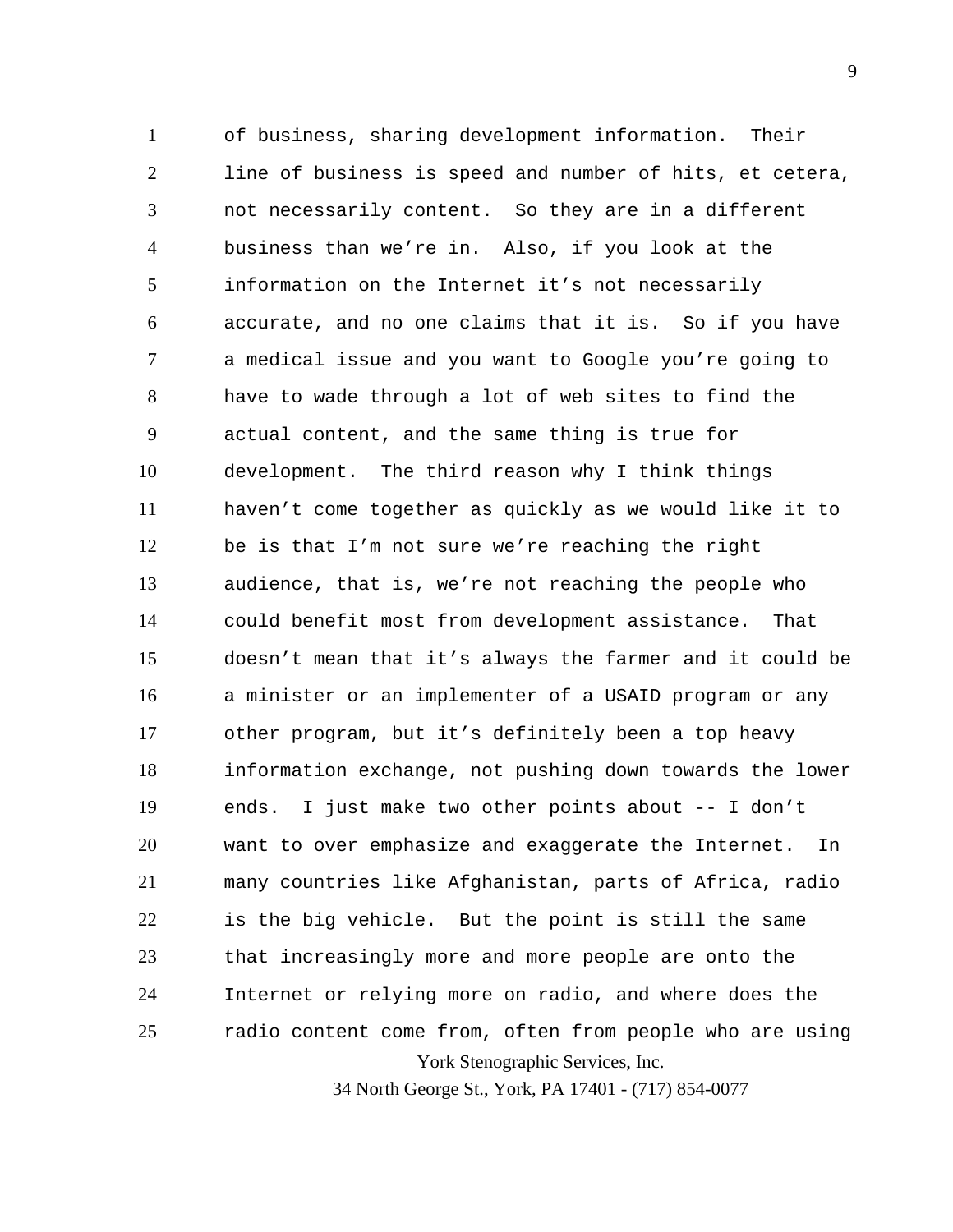York Stenographic Services, Inc. 34 North George St., York, PA 17401 - (717) 854-0077 1 2 3 4 5 6 7 8 9 10 11 12 13 14 15 16 17 18 19 20 21 22 23 24 25 the Internet. So I mention that point because I don't want to say that we expect in five years every single person to have a mobile phone that's web enabled, but that's where it's going. What are the goals of the GDC? Well, there's really just four. The first three have to do with what we're calling Developmental Portal 2.0. That's outside the Ronald Reagan Building, outside of our missions in the field, that has to do with accelerating real time exchange of information. AID's role, we just want to be a catalyst. We don't want to own it. We don't want to build a platform necessarily, but what we want to do is kick the can further down the road, and not assume that it's going to happen randomly. We want to catalyze the development of a portal that shares development information. To do that, we need to build partnerships with leading public and private sector organizations because, as I mentioned earlier, it's not our line of business, portal development, and, two, the real experts are not within USAID. We have some very talented people in our organization. We have many award winning web sites, but when we come to work at AID we're generally focused on development assistance, not on web development. So those first three points are what we would to achieve, what the Administrator is an achievable goal outside in the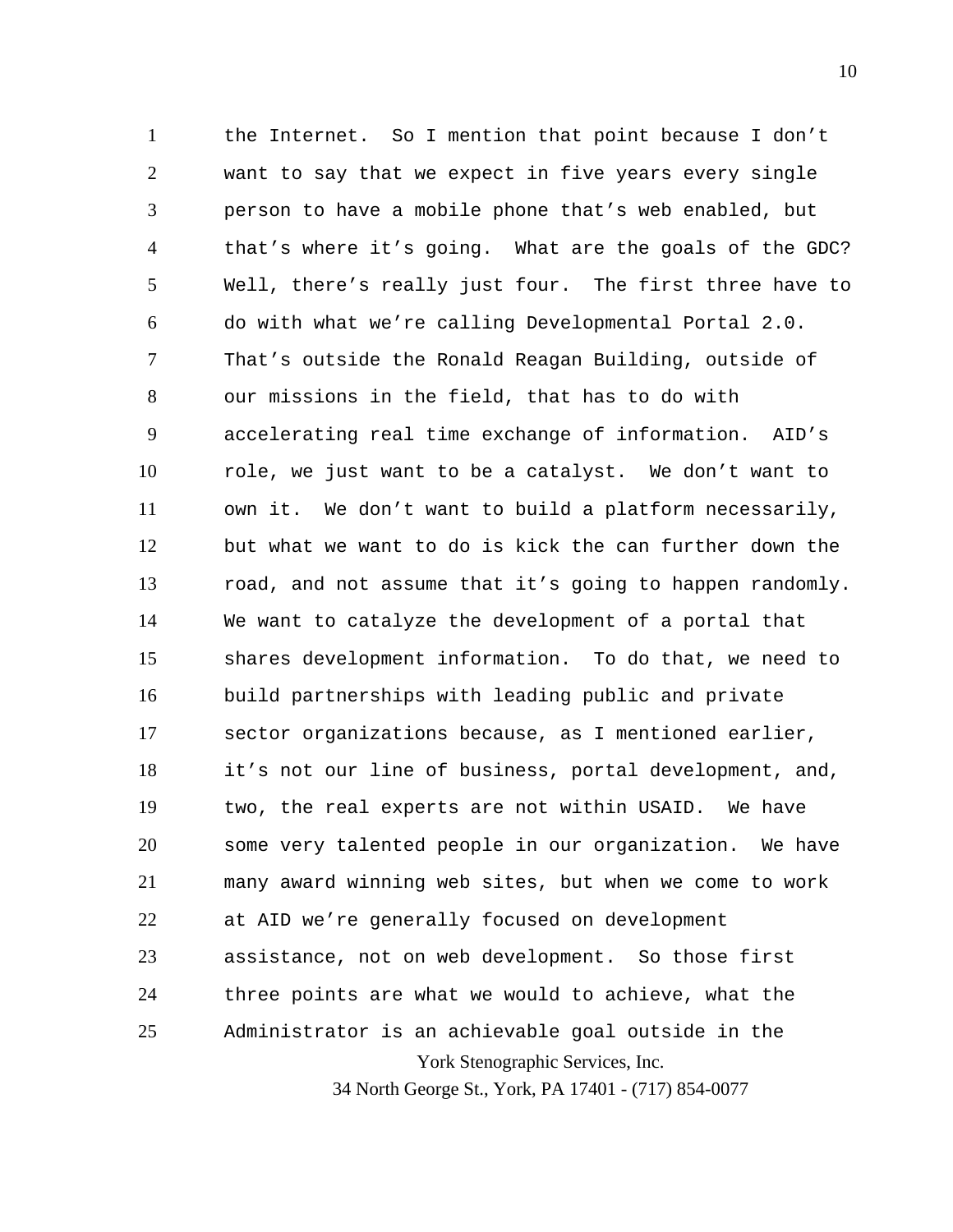York Stenographic Services, Inc. 1 2 3 4 5 6 7 8 9 10 11 12 13 14 15 16 17 18 19 20 21 22 23 24 25 larger world. And the last one I think is relevant to USAID in particular within headquarters and all are missions abroad is that if we are going to be a leader in information sharing then we need to work on our own information and connect all of our web sites so that you can easily index and search and learn about AID, and surprisingly that's not as easy as you would think. So there are some of the players, governments, multilateral, academics, business, foundations, universities. This is going to be a global effort and we're going to need partnerships all along the way. We're going to need partnerships within USAID to build that fourth goal, that internal smart portal, and we're already beginning to really inventory what we have with USAID because without that we're unlikely to build a smart portal if you don't know what exists. We think, we think now we have about 300 web sites, but my guess is as we look further we're probably supporting a number of more web sites. We have a number of advisory groups as any entity like ours would need to have to get good ideas from the outside. We have a mission director's working group that has told us great idea, wonderful idea, Administrator Fore, but we need to do some field testing on this and make sure we know the requirements of the end users. Our theory is don't build it and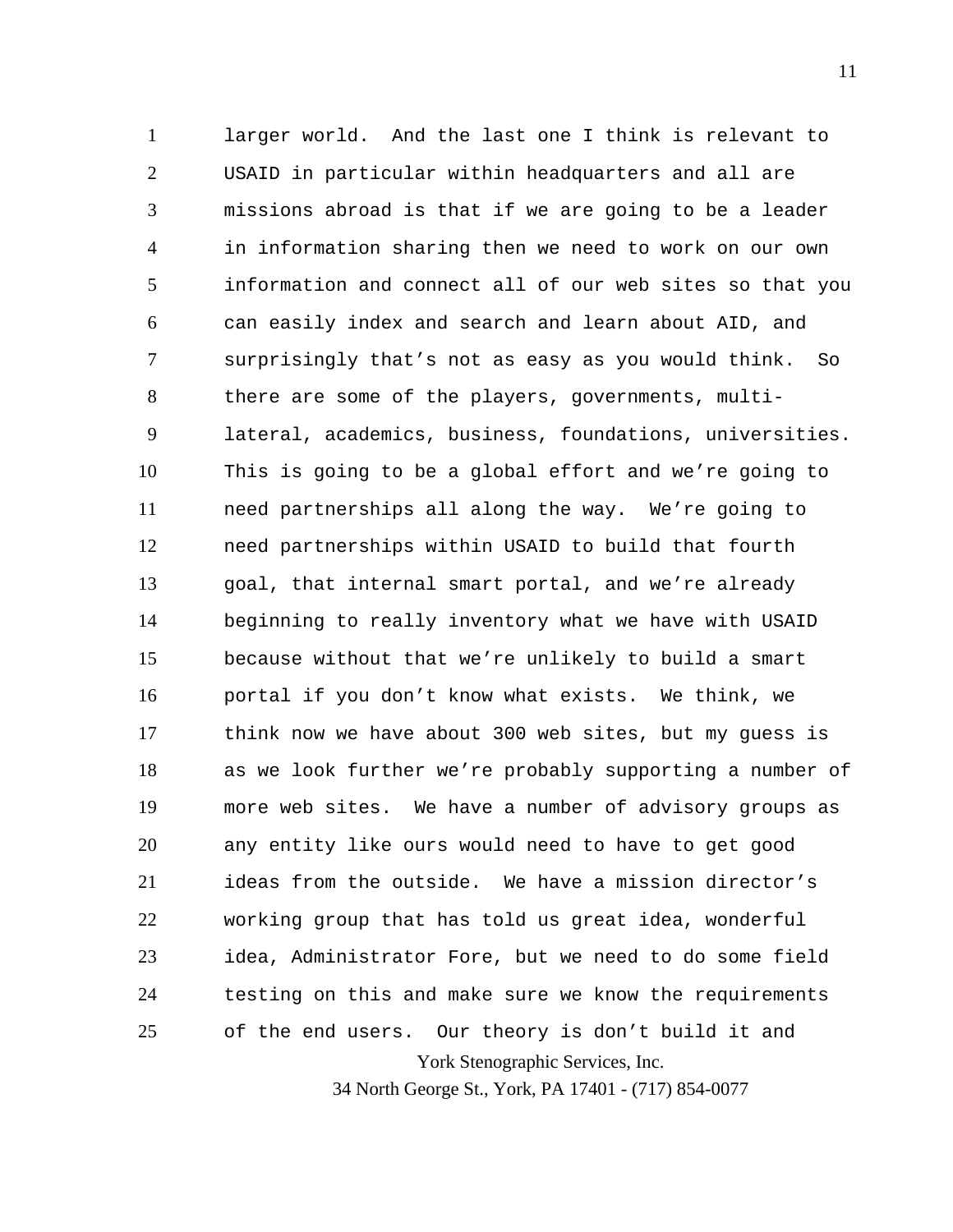1 2 3 4 5 6 7 8 9 10 11 assume they'll come. Go to the people who are the potential end users and ask them if you had a mobile phone what are the barriers for you getting the information you need to reduce poverty and advance economic growth. So we're going to do some field testing of it and I think -- I think I'm really done with my Power Point. Secretary of State Colin Powell once made an address that said we have a lot of threats in America, and the biggest threat we have is the Power Point, but I succumb to using the Power Point in any case. I'm done and happy to entertain questions.

12 13 14 15 THE CHAIRMAN: Our minutes are recorded so I would appreciate it if you ask a question, and we'll begin with the Board, that you identify yourself for our secretary. Yes, Dr. DeLauder.

16 17 18 MR. DELAUDER: Yes. Good morning. Thanks for that presentation. Three quick questions. One is has it all been university people developing this concept?

19 20 21 22 23 MR. GALE: We have. Right now we are working and getting ideas from universities, Michigan State University, Ohio University, so our doors are open and we welcome that kind of insight. Again, it's not our main line of operation.

York Stenographic Services, Inc. 34 North George St., York, PA 17401 - (717) 854-0077 24 25 MR. DELAUDER: I understand. Now do you expect to contract this out to someone or is this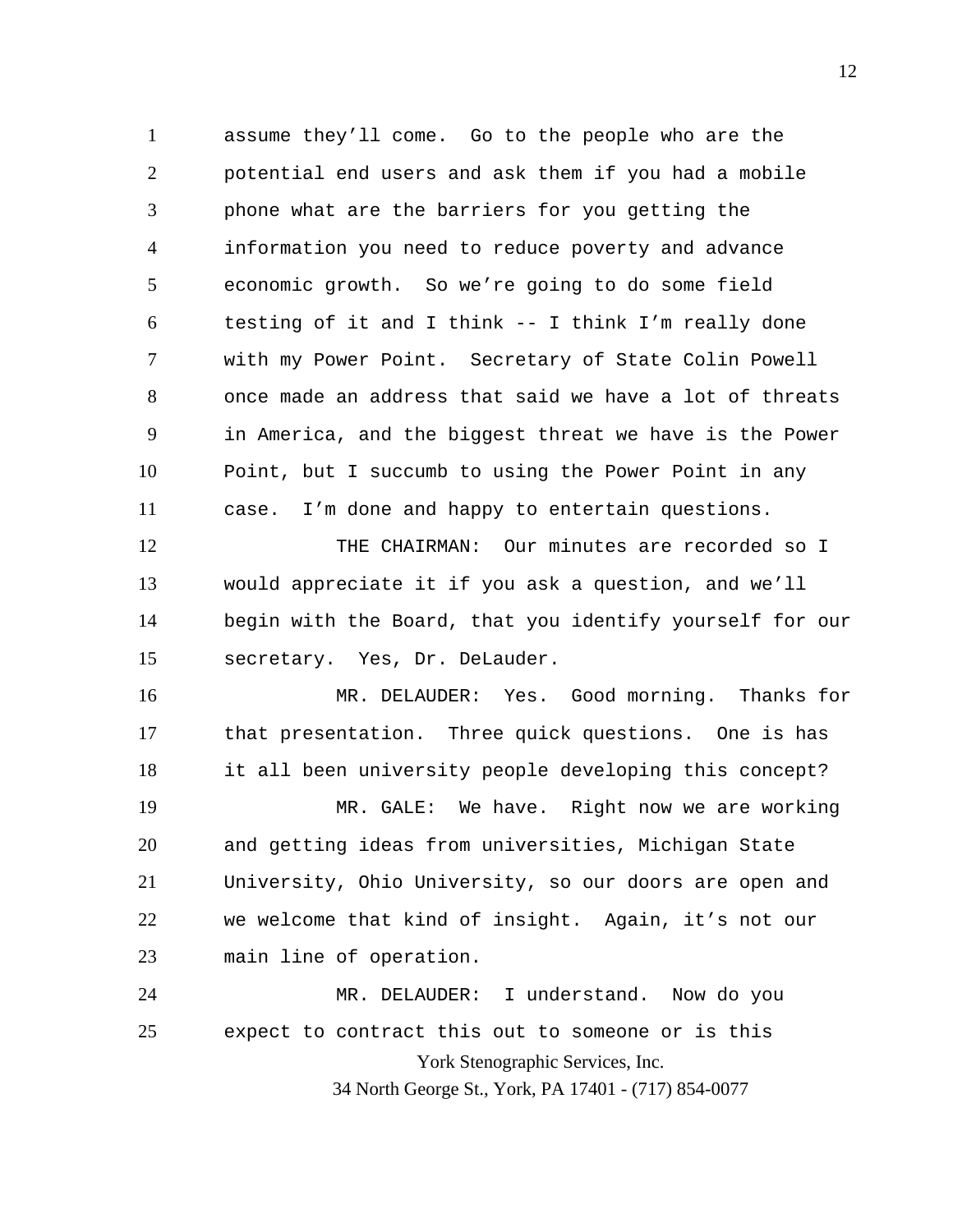1 2 something that you're going to try in your own capacity within USAID to maintain?

3 4 5 6 7 8 9 MR. GALE: I expect down the road we will need additional support in terms of our contractual support but those decisions have not really been made yet. Really in a way this is an opportunity because you're at the ground level now. We have a concept but we don't have arms and legs for this yet, but I expect something will come down the line.

10 11 12 MR. DELAUDER: Okay. Then the last question is have you given thought to how you evaluate the effectiveness once it's up and operating?

13 14 15 16 17 18 MR. GALE: That's an excellent question. These are all excellent questions. My background is monitoring evaluation and so I was always thinking what are our benchmarks, is it number of hits, is it number of players? So I thought about it but I haven't made much progress, but it's an excellent point.

19 20 21 MR. DELAUDER: Yeah. Just going on number of hits may not necessarily say that you're getting the information to the people that you...

22 23 24 MR. GALE: Absolutely. I totally agree. Hits we already know. They don't tell us much. They're just outputs, and we're interested in impacts.

York Stenographic Services, Inc. 25 THE CHAIRMAN: Yes. Dr. Christensen.

34 North George St., York, PA 17401 - (717) 854-0077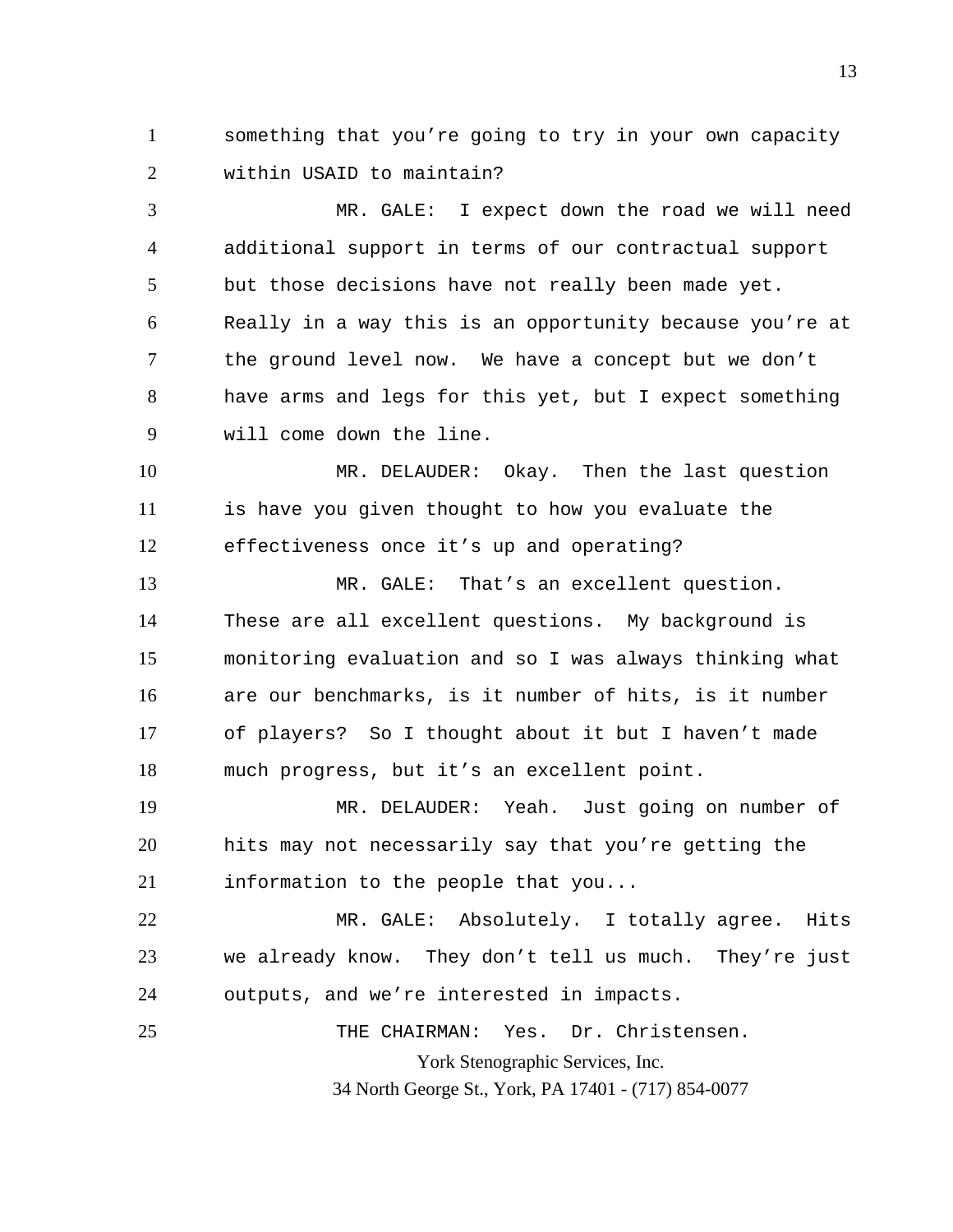1 2 3 4 5 MR. CHRISTENSEN: I'm intrigued with this. My question is have you thought about more languages than just English because a lot of the people that you're going to be trying to reach are going to be French speaking or Farsi speaking of Arabic speaking.

6 7 8 9 10 11 12 13 14 15 16 17 18 19 20 21 22 23 24 25 MR. GALE: Yes. We know that an English language version is going to have a very limited target so we're thinking of expanding it. We just saw a wonderful demonstration by Michigan State University yesterday on a network they built in a food network, and one of the first questions that came out, that's great, is it in multiple language, is it in Hindi? I guess they're working in India. So, yes, we think multiple languages are fundamental for the success. That's our target audience. The vast majority are not going to speak English, and a vast majority even in their indigenous language will be illiterate so this system needs to have ample video. Maybe you're handling mangoes but you don't have the Hindi text capability. Well, if you see the product and you see how it's quality controlled and packaged maybe that's sufficient so both multiple languages and video we think are essential. But we're a long way from there, but we're thinking along the same lines as that. MR. CHRISTENSEN: Do you intend on this web

York Stenographic Services, Inc.

34 North George St., York, PA 17401 - (717) 854-0077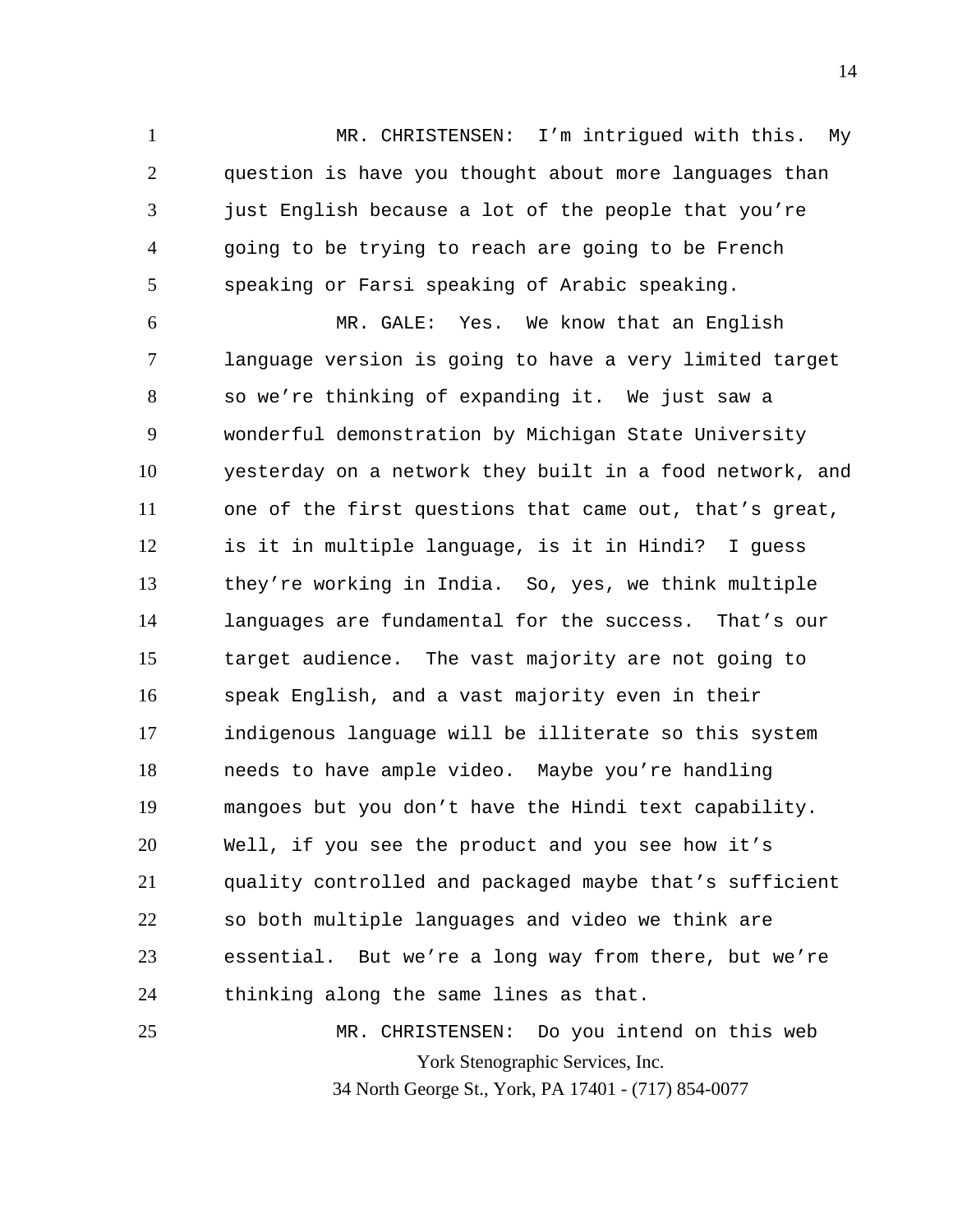1 2 3 site to reference other web sites where people actually have this kind of information insofar as you know about it?

4 5 6 7 8 9 10 11 MR. GALE: Yes. On the smart portal, the one we're trying to build within USAID there are many cases where we are not the leader surprise, surprise in some area. Maybe it's water conservation, and maybe the Dutch have the best web site. We're going to hyperlink from us to other web sites. Again, we just see us as sort of the first place to go but not necessarily where you're going to end up, so yes.

12 13 14 15 MR. CHRISTENSEN: A lot of American universities and their development organizations have their own web sites where I think the information on there is pretty sound by and large.

16 17 18 19 20 21 22 23 24 MR. GALE: I totally agree. The last thing we want to do is invent another web site. We're not in the web site -- we have a very small staff. Amy Cole [ph] is sitting midway here, raise your hand, Amy, T.J., an intern from LPA, you're looking at the Global Development Commons staff. The three of us are not going to change the world, but we think we can lay a foundation to make some changes. Those are all good questions.

York Stenographic Services, Inc. 34 North George St., York, PA 17401 - (717) 854-0077 25 THE CHAIRMAN: Other questions from the Board?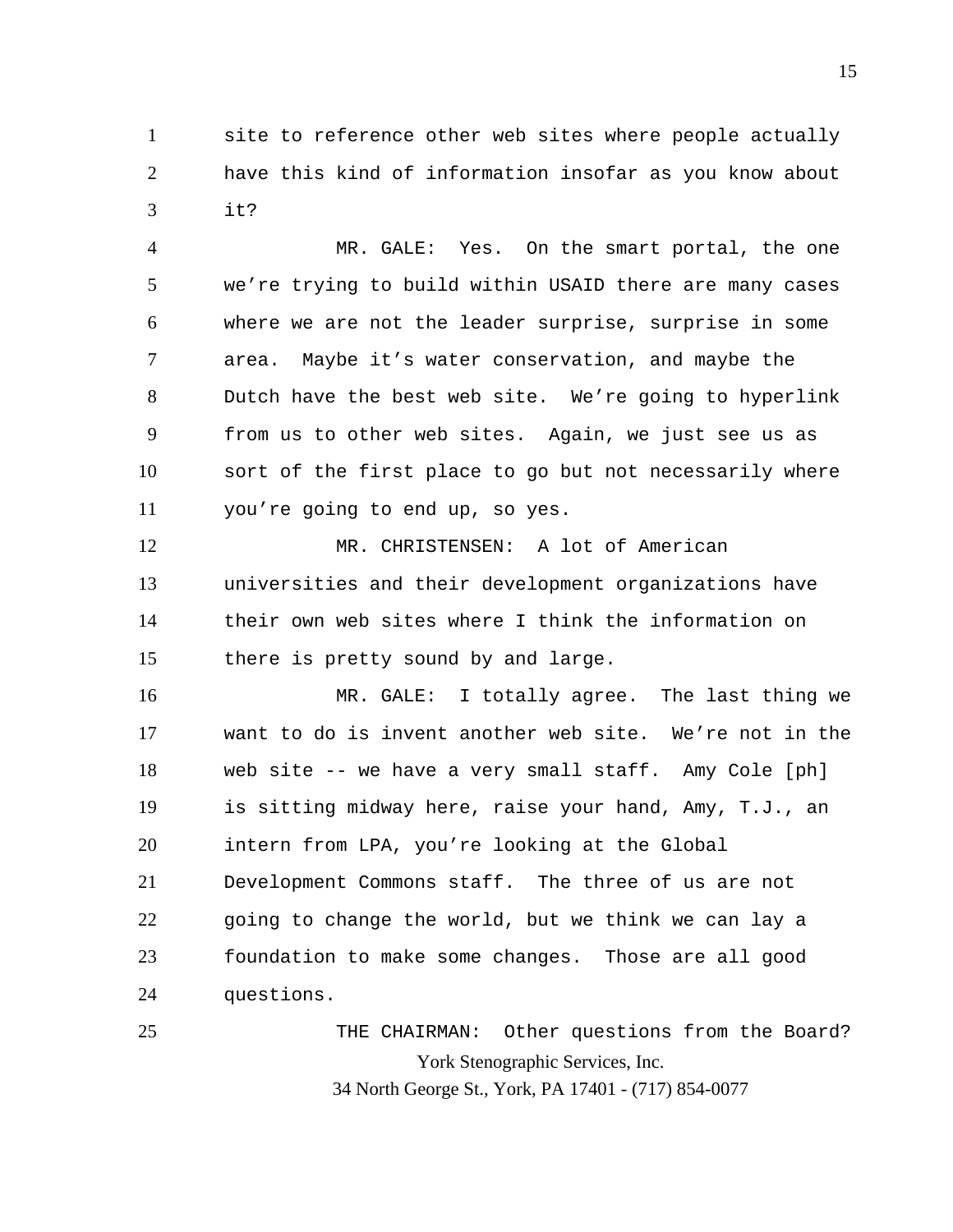1 2 3 4 5 6 Questions from the audience? I think this I incredibly exciting, and if you think about some of the challenges that you'll have to work through, how best to structure this, how best to deliver it. It will require a lot of input and effort. Is there anything that you need from this Board, any perspective that we could offer to you?

7 8 9 10 11 12 13 14 15 16 17 18 19 20 21 MR. GALE: Well, what I would encourage everyone here is first go on to the web site, poke around, see what interests you. Shoot me an e-mail. Again you're at the ground floor of I think a very exciting opportunity to transfer information to the developing world where like most enterprises our doors are wide open. Eventually they begin to sort of close a little bit as we get things done but now is the time to send us your best ideas and links to other web sites because we are in the building stage and very open to suggestions and ideas. So if something doesn't come to you now, it's too early in the morning for that kind of a brainstorm, feel free to contact me. Go on the web site. And I guess if there are no further questions, thank you very much for your attention.

York Stenographic Services, Inc. 22 23 24 25 THE CHAIRMAN: Thank you. Back in early November the Administrator was the keynote speaker at NASULGC, National Association of Land-Grant Universities and State Colleges, and at that meeting she announced a

34 North George St., York, PA 17401 - (717) 854-0077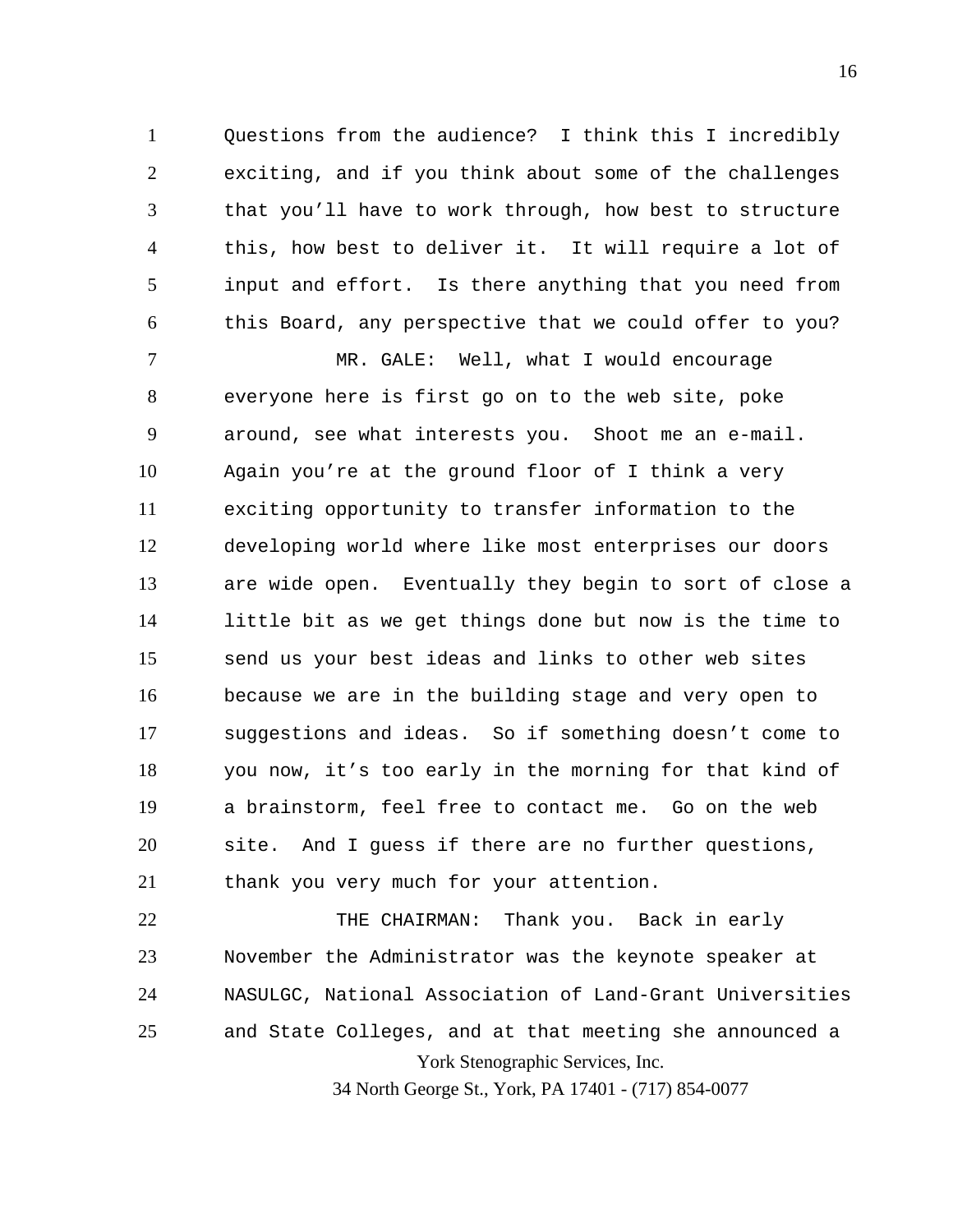1

summit of university leaders, presidents, and

2 3 4 chancellors. And to give us a bit of background in expectations from that summit, Martin Hewitt, Senior Education Officer, EGAT.

York Stenographic Services, Inc. 5 6 7 8 9 10 11 12 13 14 15 16 17 18 19 20 21 22 23 24 25 MR. HEWITT: Good morning, everyone. Nice to be here. My name is Martin Hewitt. I'm with the Education Office EGAT, USAID. As mentioned actually this sort of operationalizes some elements of what Steve spoke about on the Global Development Commons because that's what this higher education summit for global development, which is scheduled for April 29 and April 30 this year is designed to do. So I've got a one-page concept paper about this summit, and I'll leave it with you. And as we speak, we're in the midst of organizing the summit. So let me just give you some background. Secretary of State Condoleezza Rice and Secretary of Education Margaret Spellings will convene a higher education summit for global development in Washington, D.C. on April 29 and April 30, 2008. Extending the vision of -- there was a 2006 university presidents higher education summit. The goal of the 2008 summit is to expand the role and impact of U.S. and foreign higher education institutions in worldwide social and economic development. The objectives of the summit will be, one, to broaden partnerships and networks amongst U.S., other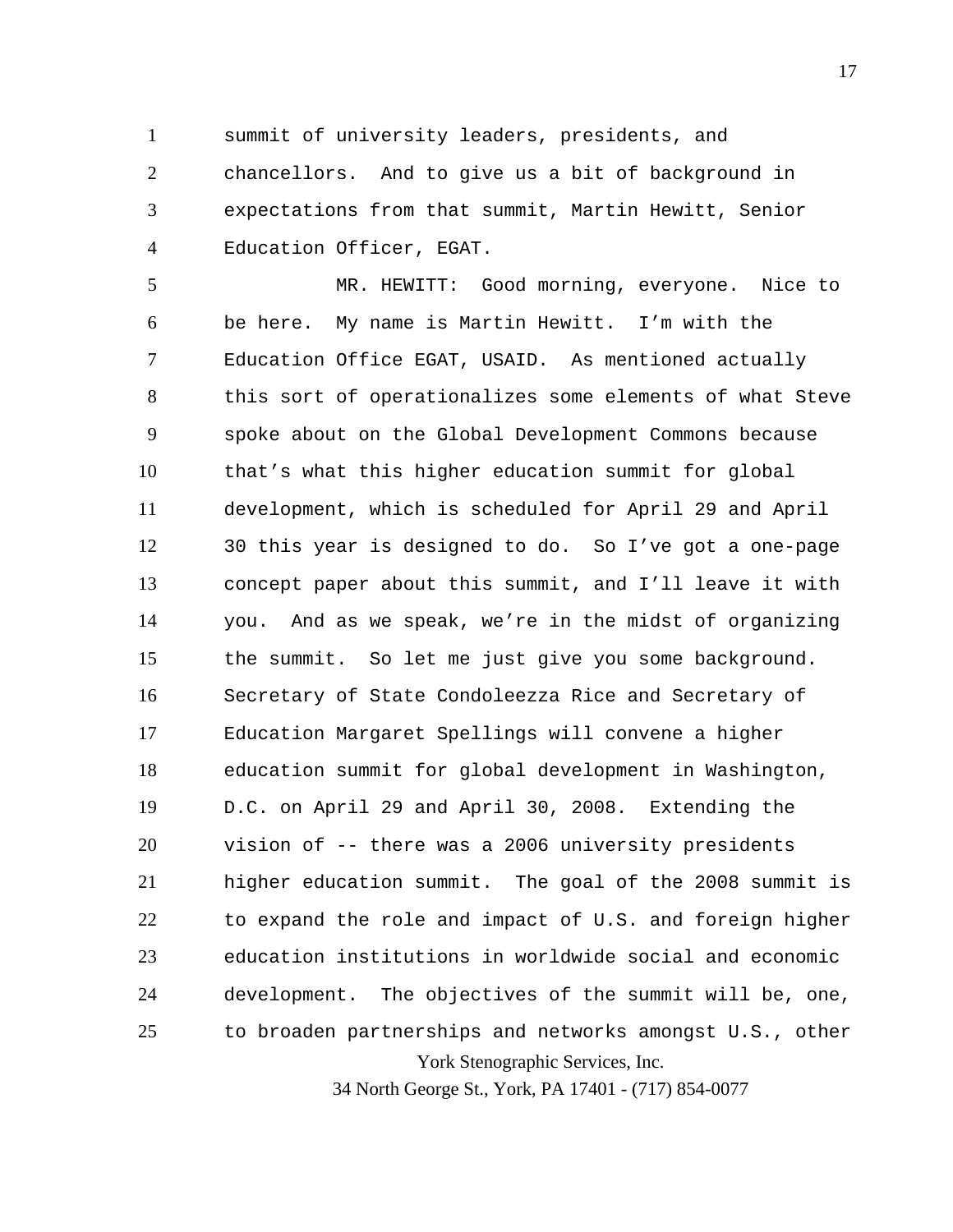York Stenographic Services, Inc. 34 North George St., York, PA 17401 - (717) 854-0077 1 2 3 4 5 6 7 8 9 10 11 12 13 14 15 16 17 18 19 20 21 22 23 24 25 developed country and developing country, higher education institutions, the private sector, and foundations. The participants are U.S. higher education institutions, about 110 of them, 90 foreign institutions, higher education institutions, and 40 or so U.S. corporations and foundations. Two, to highlight and expand emerging and innovative approaches to exchanges, teaching, research, technology transfer, and business development. And, three, develop strategies to establish new and enduring higher education relationships for international development particularly in science and technology, engineering, and other fields that support innovative and economic growth. Now part of our team consists of -- that are helping to organize this consist of members from the State Department, members from the Education Department, science advisor, Nena Fedderoff [ph], the Administrator's science advisor. So focus on innovation. The summit will showcase innovative, emerging, and thought provoking approaches to economic, educational, business, and scientific collaboration. Showcasing these approaches is intended to stimulate discussion of new ideas and strategies that, one, go beyond the current practices, two, overcome the obstacles that impede higher education interactions and knowledge, the technology transfer in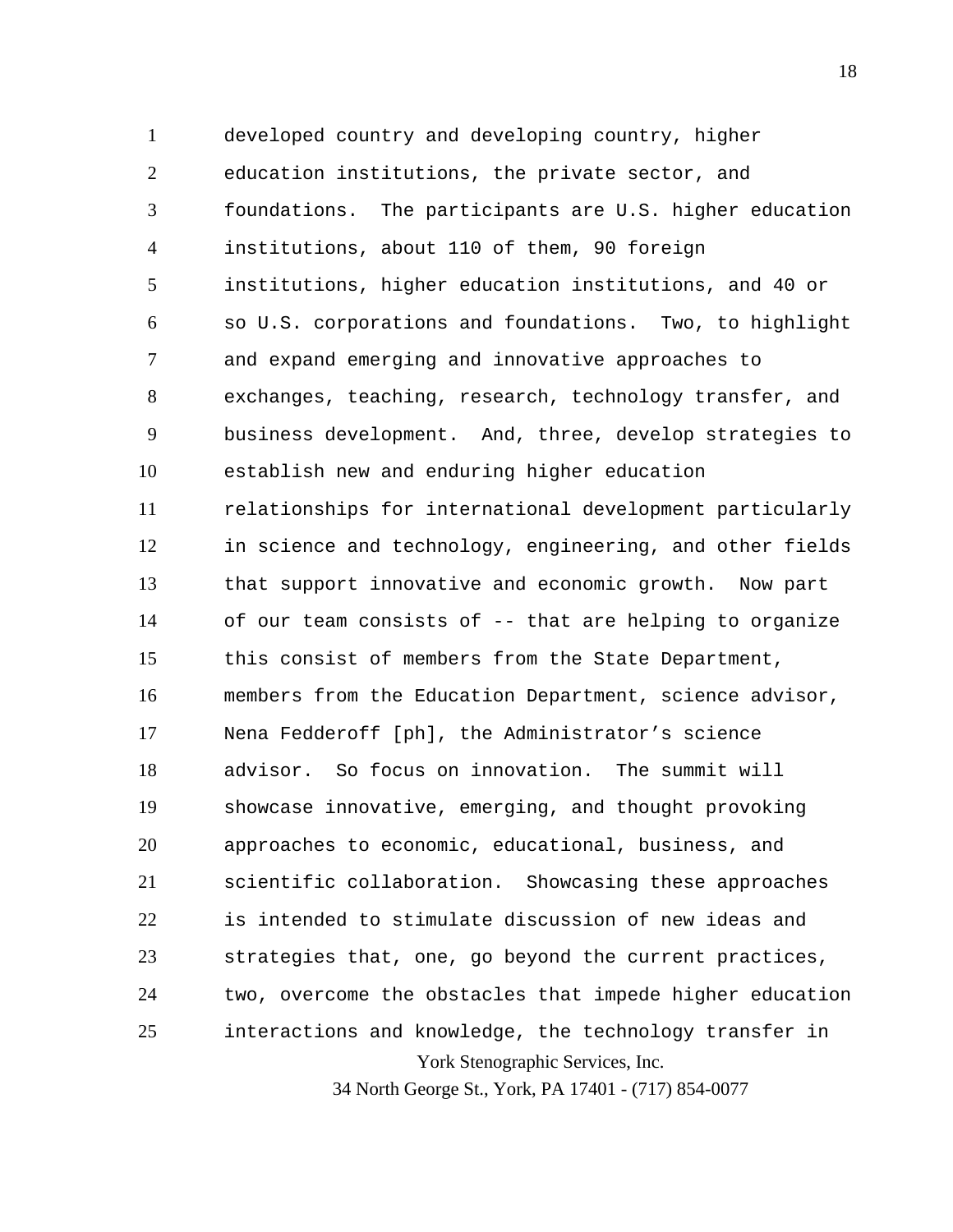York Stenographic Services, Inc. 1 2 3 4 5 6 7 8 9 10 11 12 13 14 15 16 17 18 19 20 21 22 23 24 25 developing countries, and, three, promote new kinds of collaborative partnerships that leverage contemporary communications technologies. We envision the major summit outcomes to be the U.S. government will advance its global vision of higher education development cooperation and move its shared interest with its partners to a higher priority on the national agenda. Specific outcomes will include an increase in the number and kind and quality of strategic partnerships between U.S. universities and colleges, foreign universities, private sector partners, foundations that apply new and innovative models and approaches particularly in science, engineering, and other fields that support economic growth and build capacity to solve global challenges. Two, follow on a 2008 regional forums in Africa and Middle East will jump start partnership development and expansion so after the summit we envision at least conferences in perhaps one in the Near East and one in Africa. These partnerships will yield measurable increases in graduate study and faculty exchange programs for U.S. universities and colleges. Thirdly, new approaches to technical assistance programs, applied research, short and long-term training programs, institutional development exchange programs, and other development of curriculum and learning tools.

34 North George St., York, PA 17401 - (717) 854-0077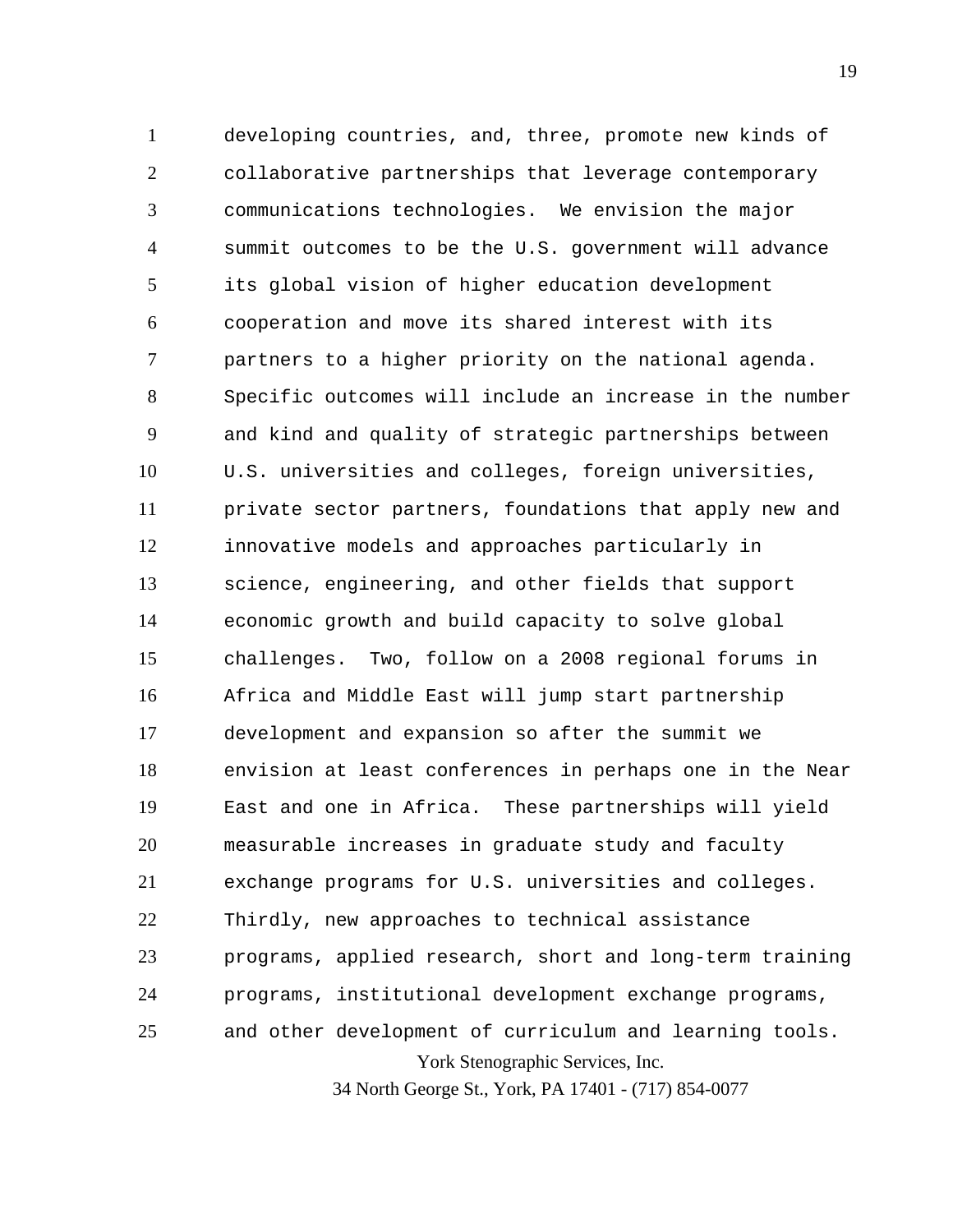1 Fourthly, expand the use of information and

York Stenographic Services, Inc. 2 3 4 5 6 7 8 9 10 11 12 13 14 15 16 17 18 19 20 21 22 23 24 25 communications technologies to support new approaches including virtual teaching and learning and web-based dissemination of best practices. And, fifth, creation of a global university network for building capacity and science and technology in developing countries. So the partnership -- the participants, as I mentioned, the summit will bring together higher education presidents from around the world with leaders from the government, philanthropy and business sectors, the Secretaries of State and Education and the USAID Administrator will be invited to speak, among others. The format, the summit will start with an evening reception, dinner, and keynote speakers on Tuesday, April 29. On Wednesday, April 30, the summit will include presentations on innovative partnerships and networks related to higher education. Small break out groups will consider strategies to expand or broaden new approaches to partnerships and networks, and how best to facilitate new kinds of linkages. A closing session will summarize the new strategies and focus on next steps. Regional USAID bureaus or other groups will organize additional meetings on May 1 with leaders from developing country institutions of higher education to explore relevant regional initiatives and programs and plan future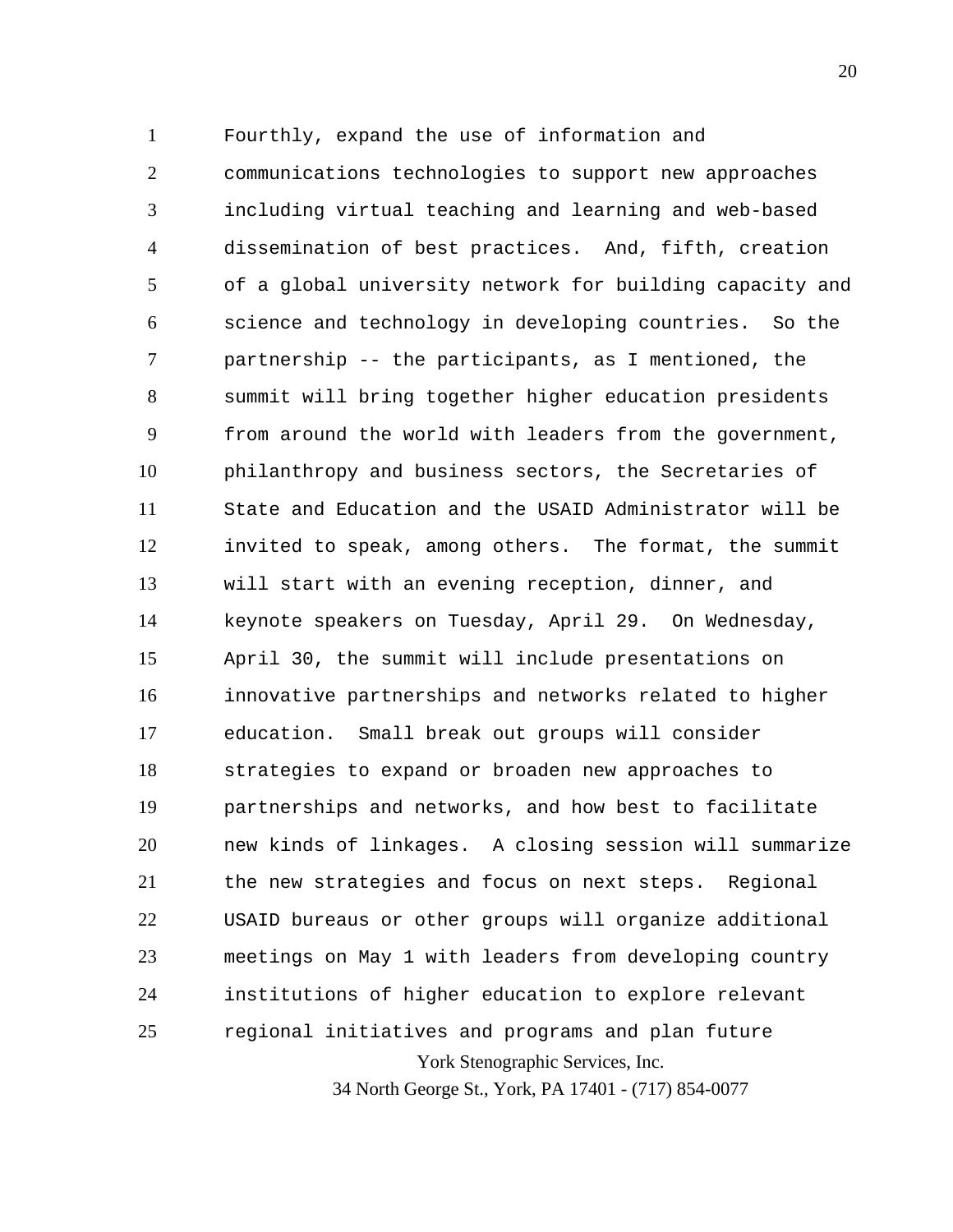York Stenographic Services, Inc. 34 North George St., York, PA 17401 - (717) 854-0077 1 2 3 4 5 6 7 8 9 10 11 12 13 14 15 16 17 18 19 20 21 22 23 24 25 events. So essentially this is a two-day affair. Again, I think it speaks to what Steve spoke about earlier sort of operationalizing elements of the commons whereby we bring in as mentioned U.S. and foreign higher education institutions and leaders, as well as philanthropy, corporations, and foundations, and sort of generate, showcase illustrative examples of work that's being done, and sort of catalyze and mobilize and generate relationships to expand our work. I work with the Higher Education for Development Program which we operate through the U.S. Higher Education Association and much of our work especially recently has engaged other partners whether they're corporations or foundations in the work, and I think of our work as creating infrastructures of relationships that others can tap into. So I think this summit, I think, could be a very important event to highlight approaches and try to scale them and expand them. So I think we're looking forward to a very fruitful and significant event. So thank you very much. Any questions? THE CHAIRMAN: Any questions? MR. CHRISTENSEN: How do you intend to invite the presidents? This will be a blanket invitation or will there be specific invitations? MR. HEWITT: Well, specific. We've got 110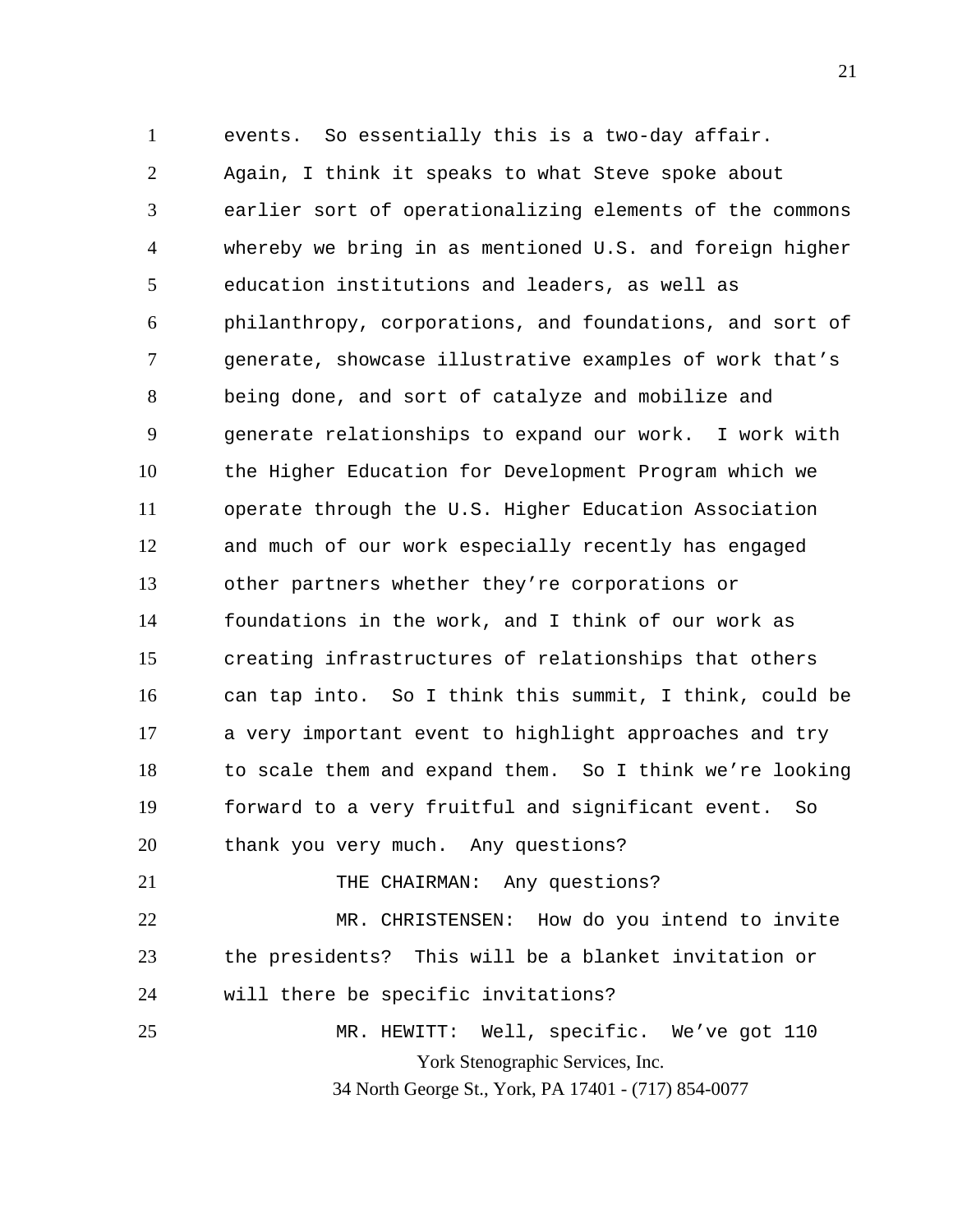1 2 3 4 5 6 7 8 9 10 11 12 13 14 15 16 17 18 19 20 21 22 23 24 25 U.S. institutions, and I should say that we are trying to balance and reconcile the huge number, the demand to participate in this, so we're looking for state representation. We're going -- these are looking for institutions that are prominent in research and development. We're also looking at colleges and universities. We're looking at community colleges. We're looking at some private institutions. We're looking at some private institutions. We're looking at women-owned and minority serving institutions, and so we're trying to create a balance across the spectrum of U.S. higher education, and then we're also looking at - through our Higher Education for Development Program we have many partners that we have worked with in the present agreement and so we're tapping into that. We've also asked our bureaus, our regional bureaus, to provide their input as to institutions that should be invited. The Department of State has some institutions that they have worked with that they would like to see invited. The Department of Education works fairly considerably with community colleges, so we're trying to strike this balance and reach across the spectrum of -- so we've been sending out, -- we're sending out e-mails, save the date e-mails. We're following those up with calls, with telephone calls.

> York Stenographic Services, Inc. 34 North George St., York, PA 17401 - (717) 854-0077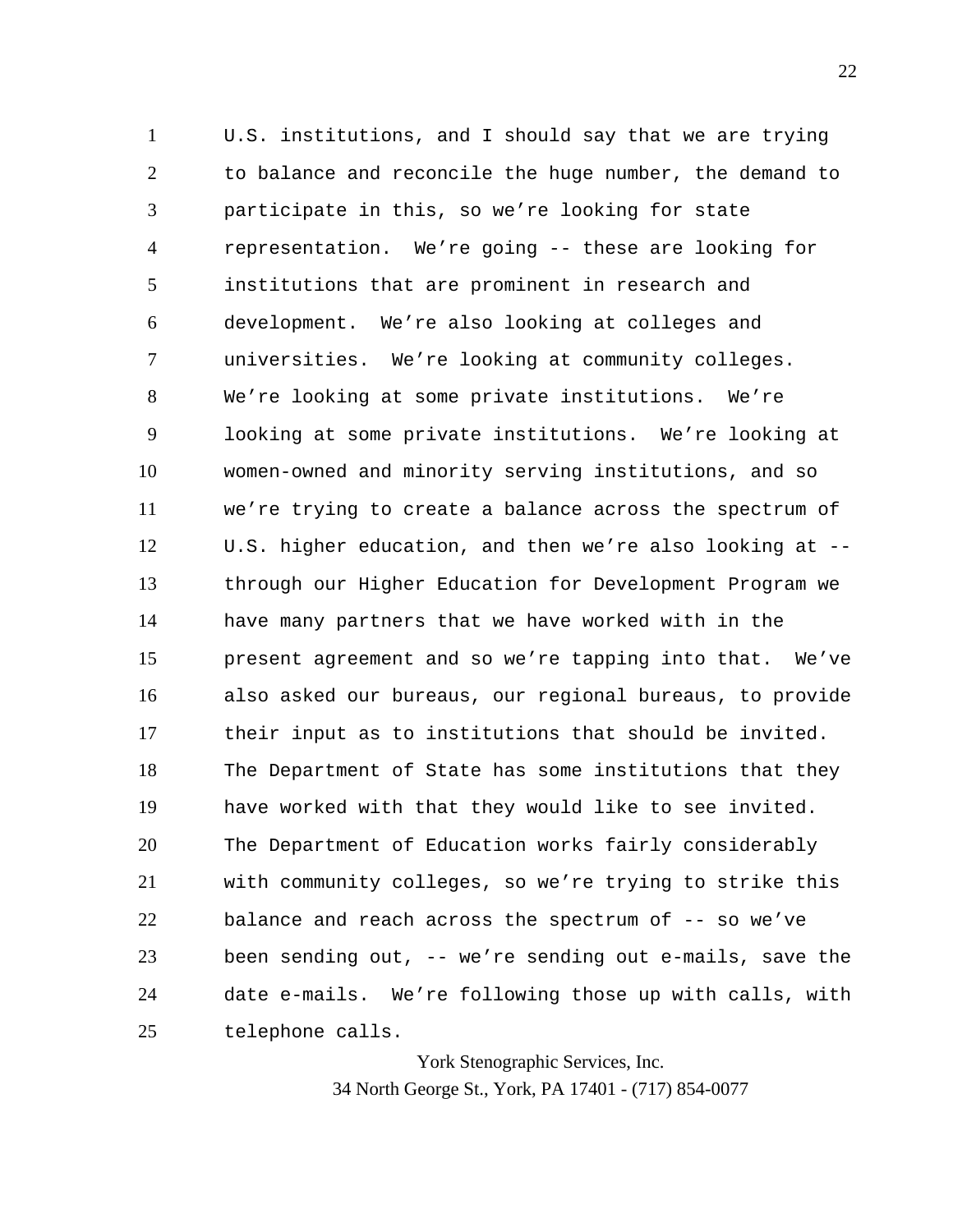1 2 3 MR. CHRISTENSEN: Are you looking for suggestions from this Board as to people that ought to come?

4 5 6 7 8 MR. HEWITT: I think we're open to that, and I would suspect that -- well, I'm not going to second guess but I would suspect that many of the institutions that you might suggest are probably ones that we're in the midst of involving or inviting.

9 10 11 12 13 14 15 MR. CHRISTENSEN: Without getting into an extensive commercial on behalf of Brigham Young University, the president of that university has traveled to over 100 different nations and over 70 percent of the students on that campus speak two or more languages. So he might bring an interesting dimension to that.

16 MR. HEWITT: Absolutely. Absolutely.

17 18 MR. DELAUDER: How do we identify the foreign institutions?

York Stenographic Services, Inc. 19 20 21 22 23 24 25 MR. HEWITT: Well, I should say that part of our challenge in terms of supporting this effort, which it's a costly effort, is to -- we do have this mechanism which we -- the HED mechanism before the ALO mechanism where we had numbers of partners whether from Africa or Asia or Latin America, we're tapping into many of those partners, but we've also sought suggestions from our

34 North George St., York, PA 17401 - (717) 854-0077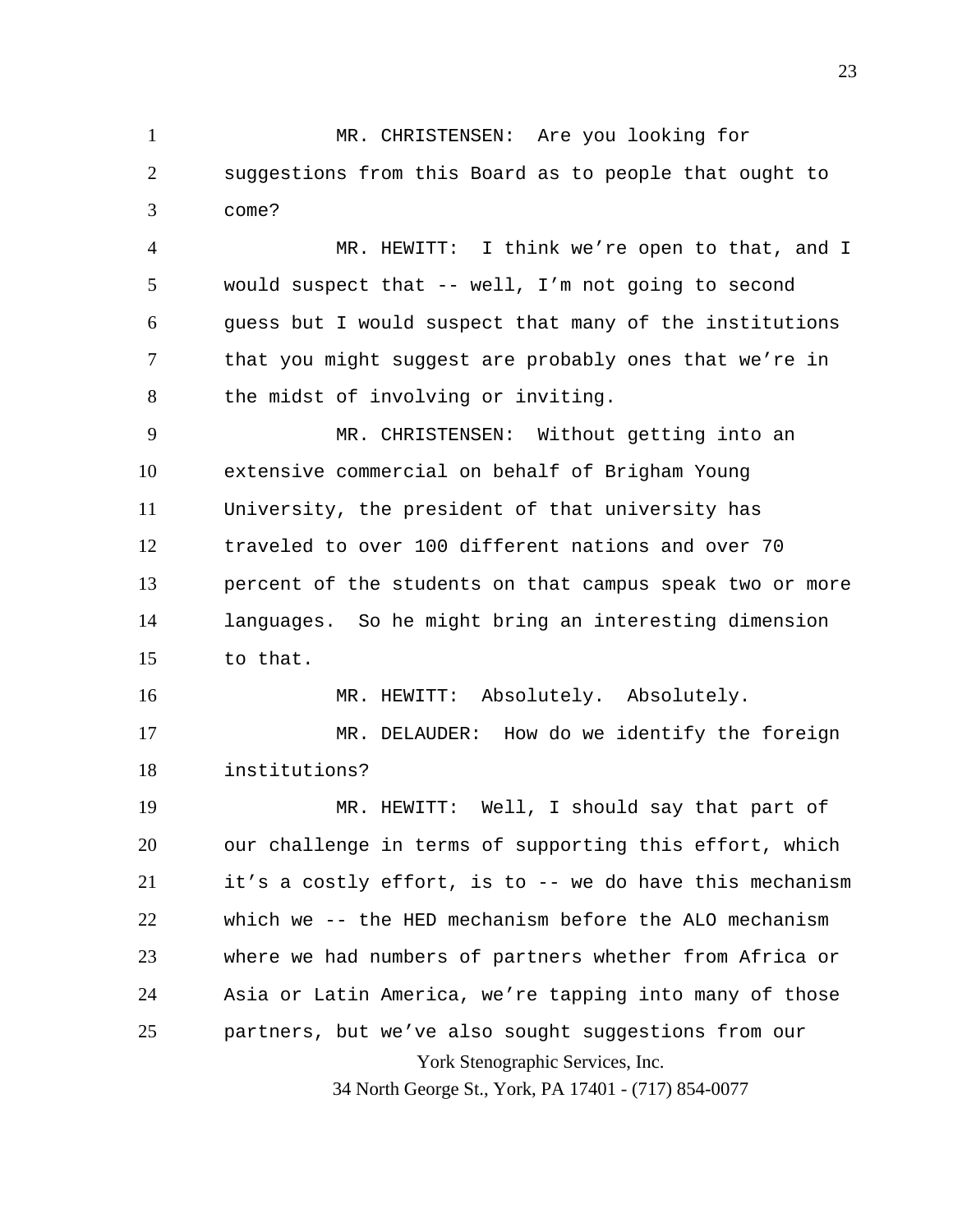York Stenographic Services, Inc. 1 2 3 4 5 6 7 8 9 10 11 12 13 14 15 16 17 18 19 20 21 22 23 24 25 regional bureaus, and then we have, as I mentioned, with our state colleagues and education colleagues and others making suggestions. And what we're trying to do is we're going to go out -- what we might say first here to go out and identify those institutions, and then we know that we're not going to capture everyone. So we're going to have to go back to tier two but we want to maintain that balance across the spectrum of those institutions, so I think we're trying to be open and seek suggestions and advice but we do have -- it's challenging to do it. MR. DELAUDER: The list that you're now working with, is that available? MR. HEWITT: I think it's -- we're in the midst of trying to work through this so I think I'd rather not probably get into those specifics at this juncture. THE CHAIRMAN: One of the interesting developments today in education seems to be a fundamental change in paradigm. My perspective is that for the last several hundred years we've typically viewed higher education as bringing students to campus in a classroom and some relationship with an instructor. And we now have this emergence globally of degree offering institutions that are virtual, and our campus I

34 North George St., York, PA 17401 - (717) 854-0077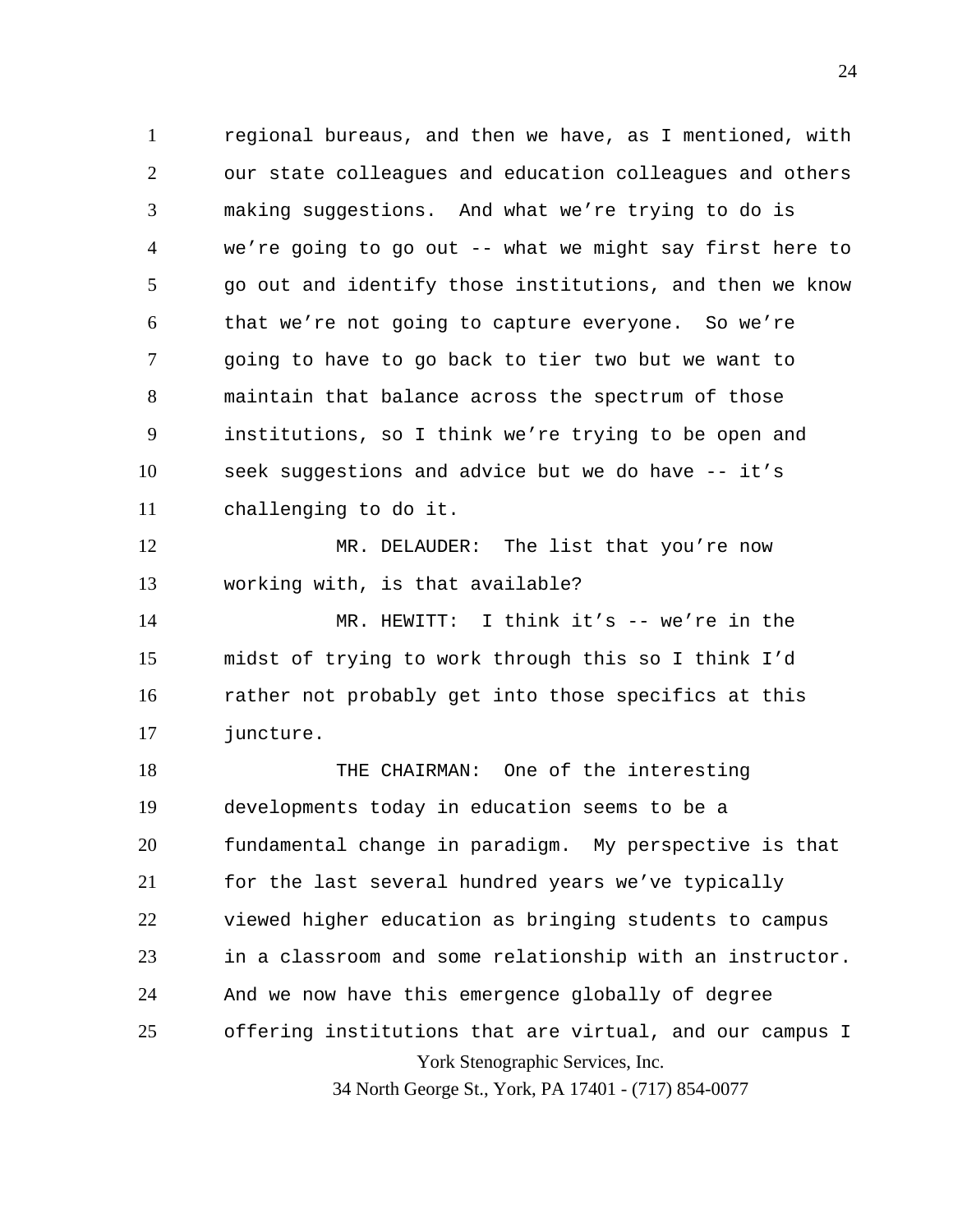1 2 3 4 5 6 not unique. We now have what we call a fourth virtual campus. There are private sector firm, as you well know, that are degree granting institutions. How are you going to engage with that because that in reality can be a very significant part of the future of education and development context.

7 8 9 10 11 12 13 14 15 16 17 18 19 20 21 22 23 24 25 MR. HEWITT: I can foresee featuring as one of our themes or breakouts because we're going to have at least six an element of that in terms of virtual - we've done some work through our program on SAMICH [ph] programs. I talked to a fellow at Ohio State, but anyway about some of the work that we've done, and some others. Also, we've worked -- somewhat controversial, we've worked with some private institutions at AID on student loan program with some private for-profit institutions through our Global Development Alliance, which I was part of. And there's some interesting dynamics about that because of the lack of access and the lack of space in many countries for students so there's this emergence of private institutions. Some of them are reputable and others are not. That's an emerging growth industry in certain regions of the world and certain countries so how we're going to address that -- we may address that as well.

York Stenographic Services, Inc. 34 North George St., York, PA 17401 - (717) 854-0077 THE CHAIRMAN: I guess the point, do you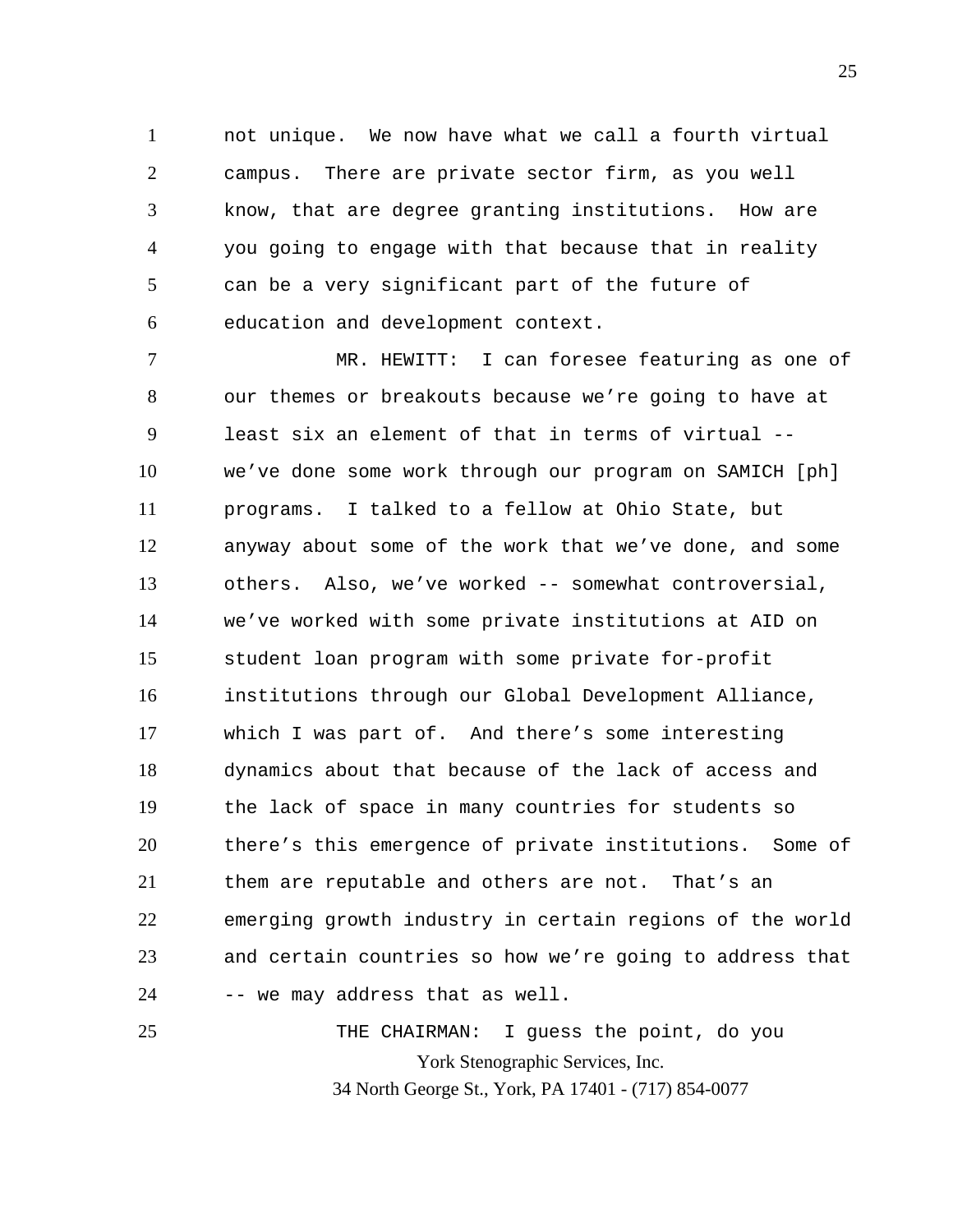1

2

intend to invite the leaders from some of these organizations to the meeting of presidents?

York Stenographic Services, Inc. 3 4 5 6 7 8 9 10 11 12 13 14 15 16 17 18 19 20 21 22 23 24 25 MR. HEWITT: I could just say possibly, yes. THE CHAIRMAN: Let me ask one other question. This has the potential of being a footing for a fairly fundamental change in how education is engaged with in development. What do you anticipate is the outcome? What will be the action steps that will come out of this? You know, an interesting paper would be one thing but is this the beginning of something else? MR. HEWITT: I think that we're hoping to  $-$ what we're trying to do is seek from all the participants some thoughts about -- well, some practices and some thoughts in terms of highlighting some of the work that's going on out there, some of which we are aware of but much of which -- some of which we're not aware of, and we were talking about Qual Com [ph] Corporation working with San Diego State University really about applying the research or commercializing or applying research from the academy and to promote economic growth, and so the higher education is a catalyst for any number of things. Some of them are pretty much dramatic sort of commercial. So I think there's a lot of -- our sense is that higher education is a modality that achieves any number of objectives,

34 North George St., York, PA 17401 - (717) 854-0077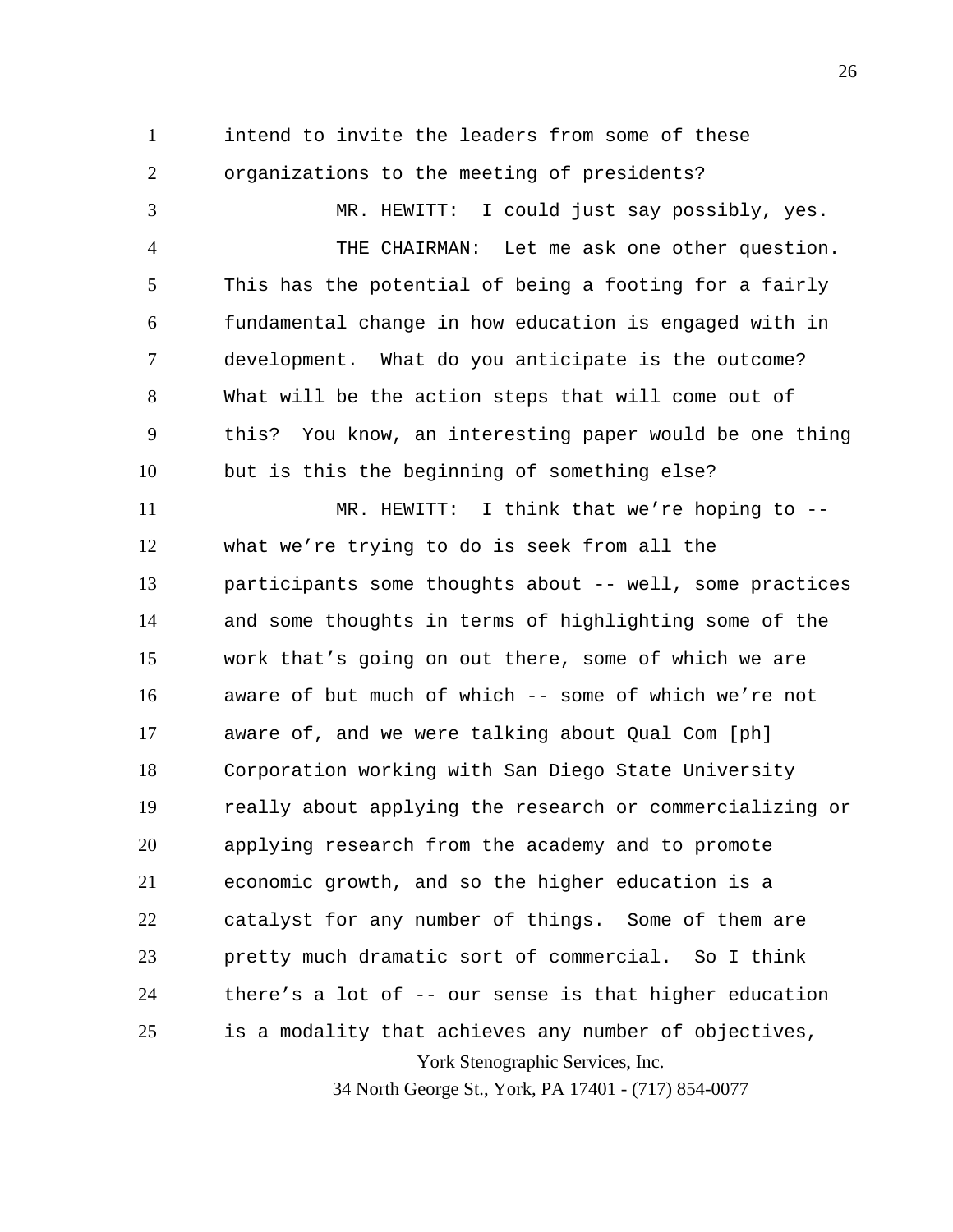1 2 3 4 5 6 7 8 9 and we got many programs that work with MBAs or public health. I think hopefully this conference will be sharing and interacting with some of the institutions and corporations and foundations. I would like to see us really grow the work and catalyze relationships and mobilize more people so that they're much more appreciative of and provocative as to what can be done and how it can be done. And so I see it as -- it's just two days but I see it as potentially a very big event.

10 11 THE CHAIRMAN: Other questions from the Board? The audience. Dr. Williams.

12 13 14 15 16 17 18 19 20 21 MR. WILLIAMS: I'm Tim Williams from the University of Georgia. I'm really concerned that there's a vision for something happening beyond that, and what I don't see happening is some way that there's a budget developed that's going to build on this. What is happening inside USAID's planning process for budget in 2009 for this to take off because without tying some resources to it the meeting is going to be another meeting and everyone is going to go home and that will be it.

York Stenographic Services, Inc. 22 23 24 25 MR. HEWITT: I think there's an appreciation that there has to be something that comes out of this, I mean lots of things that come out of this rather than just empty rhetoric and hopefully this process, I think,

34 North George St., York, PA 17401 - (717) 854-0077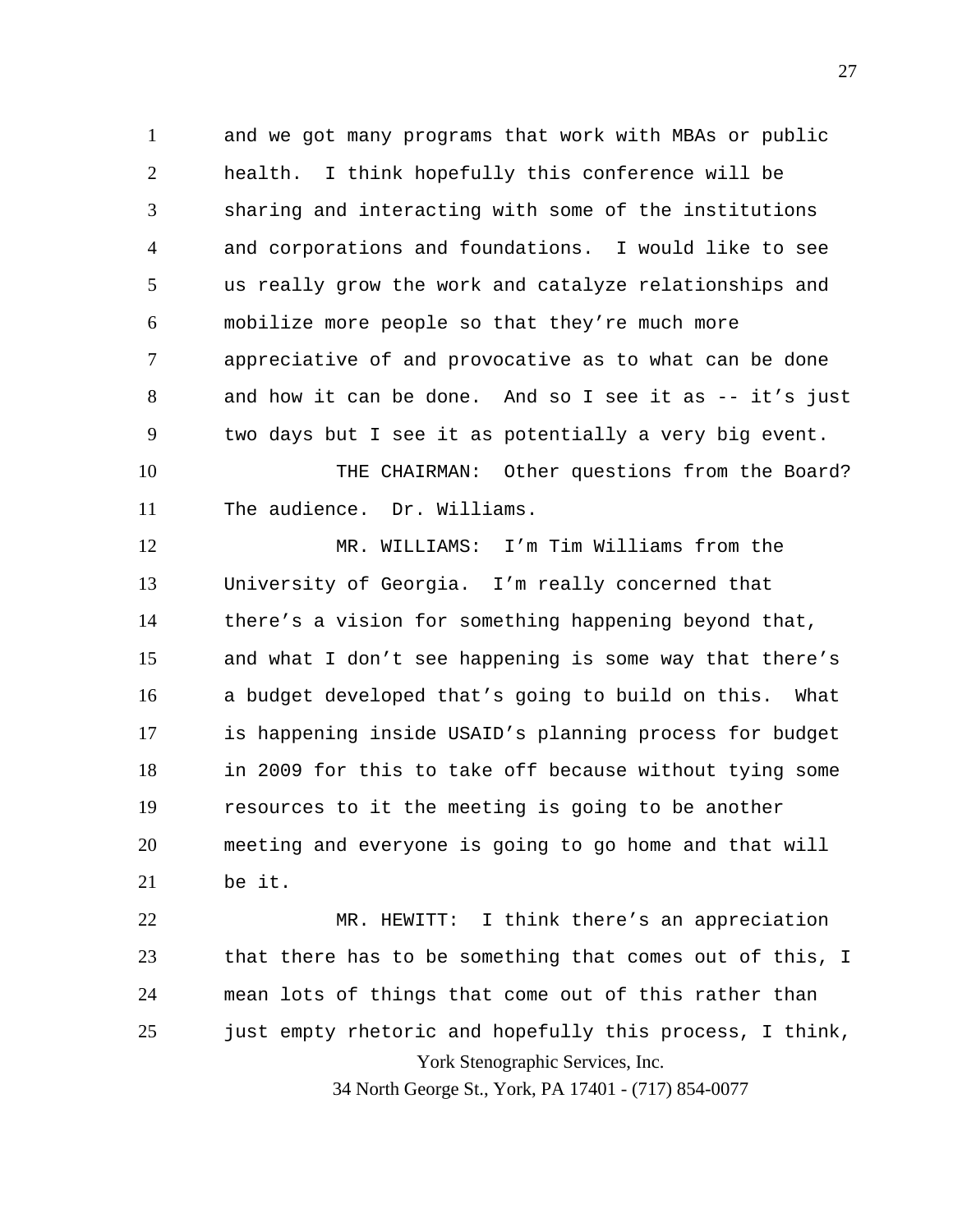1 2 3 4 5 or this summit could I think catalyze, mobilize attention. But I wouldn't get into any specifics at this point but we think that this is something that would be seized that we would hope to see some things grow out of this.

6 7 8 9 MR. WILLIAMS: My point is that unless the Administrator said you will plan to put this amount of money into this are we going to wait two or three years before anything ever materializes?

10 11 12 13 14 15 16 17 18 MR. HEWITT: Well, again I wouldn't want to speculate in the near term but I can say that I think this -- I think that this is a significant event and I think hopefully what will come out of it will be significant in many respects so again without getting into the specifics, I don't think that we would be putting something on like this if we didn't think that this wasn't going to prompt or catalyze or put on the screen the work and the relationships.

THE CHAIRMAN: Dr. Wilson.

19

York Stenographic Services, Inc. 20 21 22 23 24 25 MR. WILSON: George Wilson, USAID, EGAT, and North Carolina State University. Martin, maybe you said it and I missed it, but how does this relate to the Global Development Commons? MR. HEWITT: The Global Development Commons, as I understand it, is a place where it's an outcome --

34 North George St., York, PA 17401 - (717) 854-0077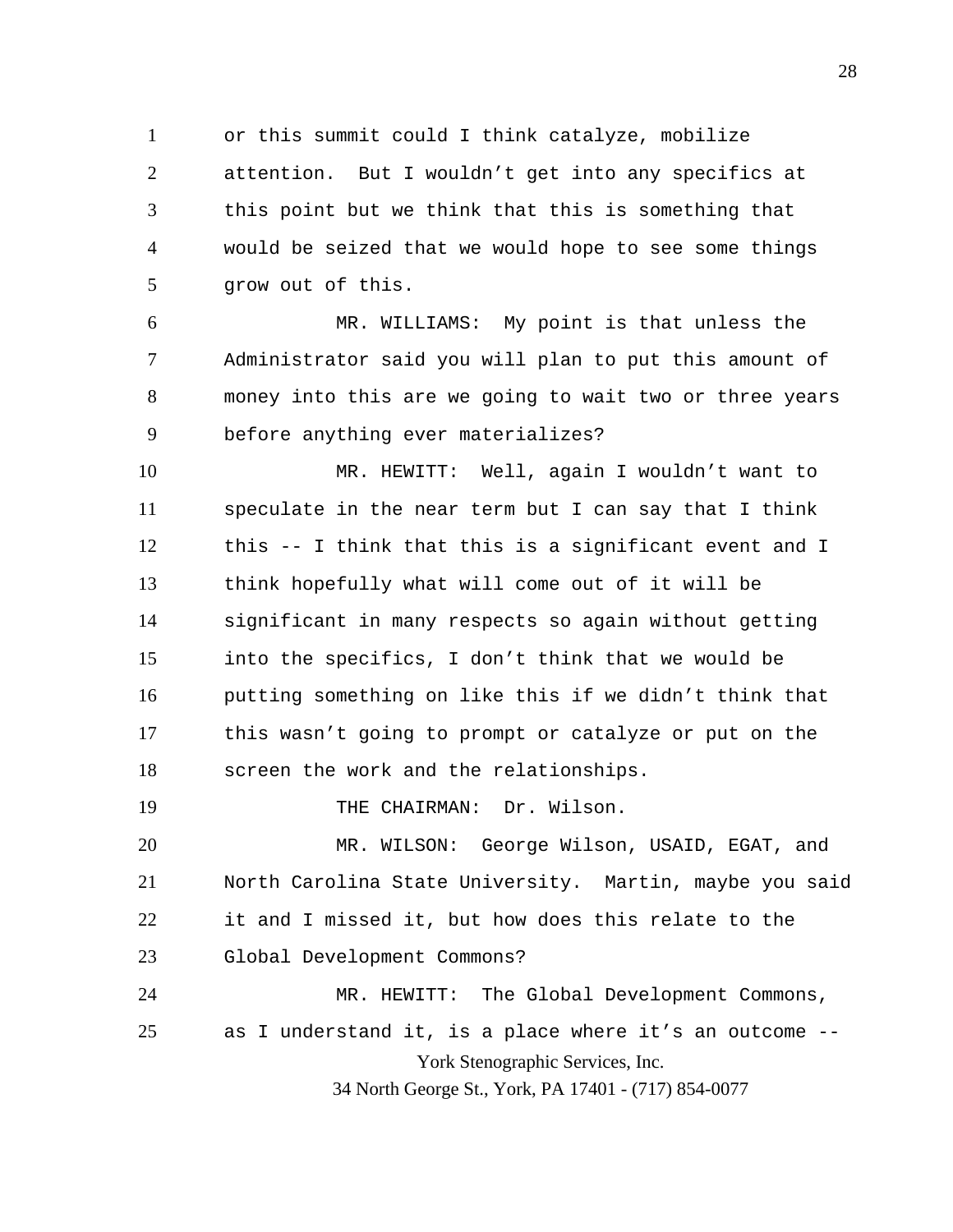York Stenographic Services, Inc. 1 2 3 4 5 6 7 8 9 10 11 12 13 14 15 16 17 18 19 20 21 22 23 24 25 the Global Development Alliance program has been ongoing for a number of years. I was part of that program. And it's looking at traditional and non-traditional partners, looking at orchestrating comparative advantages from various -- from the communities, from various communities. And I mean I had a matrix that I developed that looked at the image of our agency in terms of missions that we have, knowledge that we have, evaluating programs, other characteristics of our agency. Characteristics, motional characteristics of foundations and corporations, what do they bring to the table besides resources and acumen, managing and resources, et cetera. And then higher education, the attributes of higher education in terms of knowledge and skills and language and commitment. So each one of those elements in and of itself is probably limited in terms of what it can do but when you combine these partners each one can probably get more than each single one that's putting into something. The outcomes can be greater than the sum. So the Global Development Commons is a place I think we're proposing to map potential partners or existing partners and to then try to orchestrate relationships to make activities more robust, scaleable, replicable, sustainable. So I see this as a way of brokering information and ideas from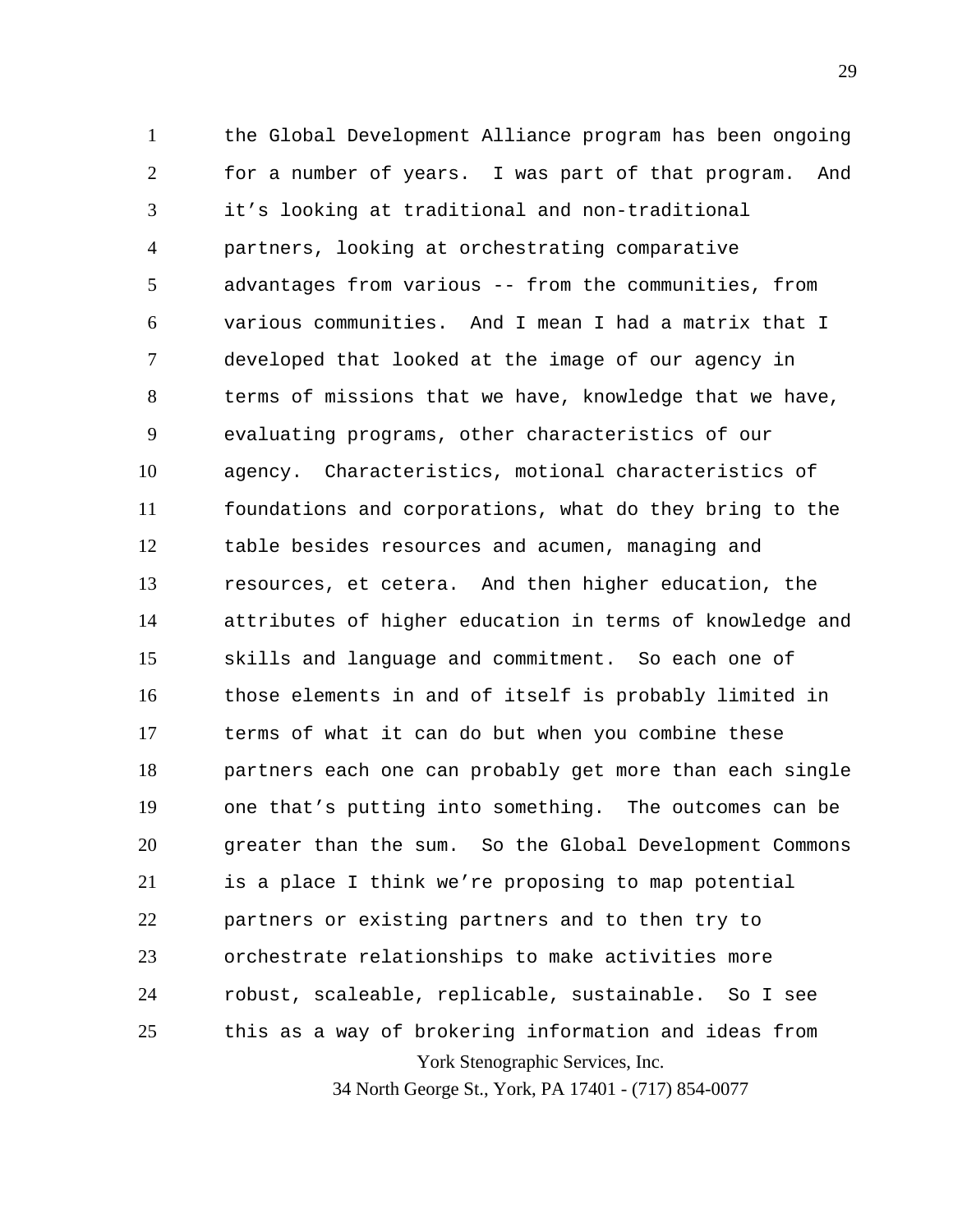1 2 3 4 5 some partners that have already been in the dialogue but others not. I mean we're hearing from some of the corporations that we're inviting, we're hearing they're intrigued by this and they want to participate and they want to bring something to the table.

6 7 8 9 10 MR. WILSON: It just seemed to me that Steven Gale just gave us the presentation about the Global Development Commons and I also expected you to say and now this will be a segway into building some of those partnerships.

11 12 13 14 15 MR. HEWITT: Well, I'm trying to convey that but I just haven't done it explicitly, but I think that's kind of what it is. I think implicitly that's what it is and I think it needs to be made explicit that that's what this is.

MR. WILSON: Thank you.

16

York Stenographic Services, Inc. 34 North George St., York, PA 17401 - (717) 854-0077 17 18 19 20 21 22 23 24 25 MR. THOMAS: I'm John Thomas at USAID. I wanted to follow up on Tim Williams' question and a little bit on George. I think the idea of the Global Development Commons is to bring in all the partners, everybody involved in development, the foundations, the private industry, the universities, and the idea is for this higher education summit to help leverage the power of the universities, mobilize the power of the universities to leverage funding from other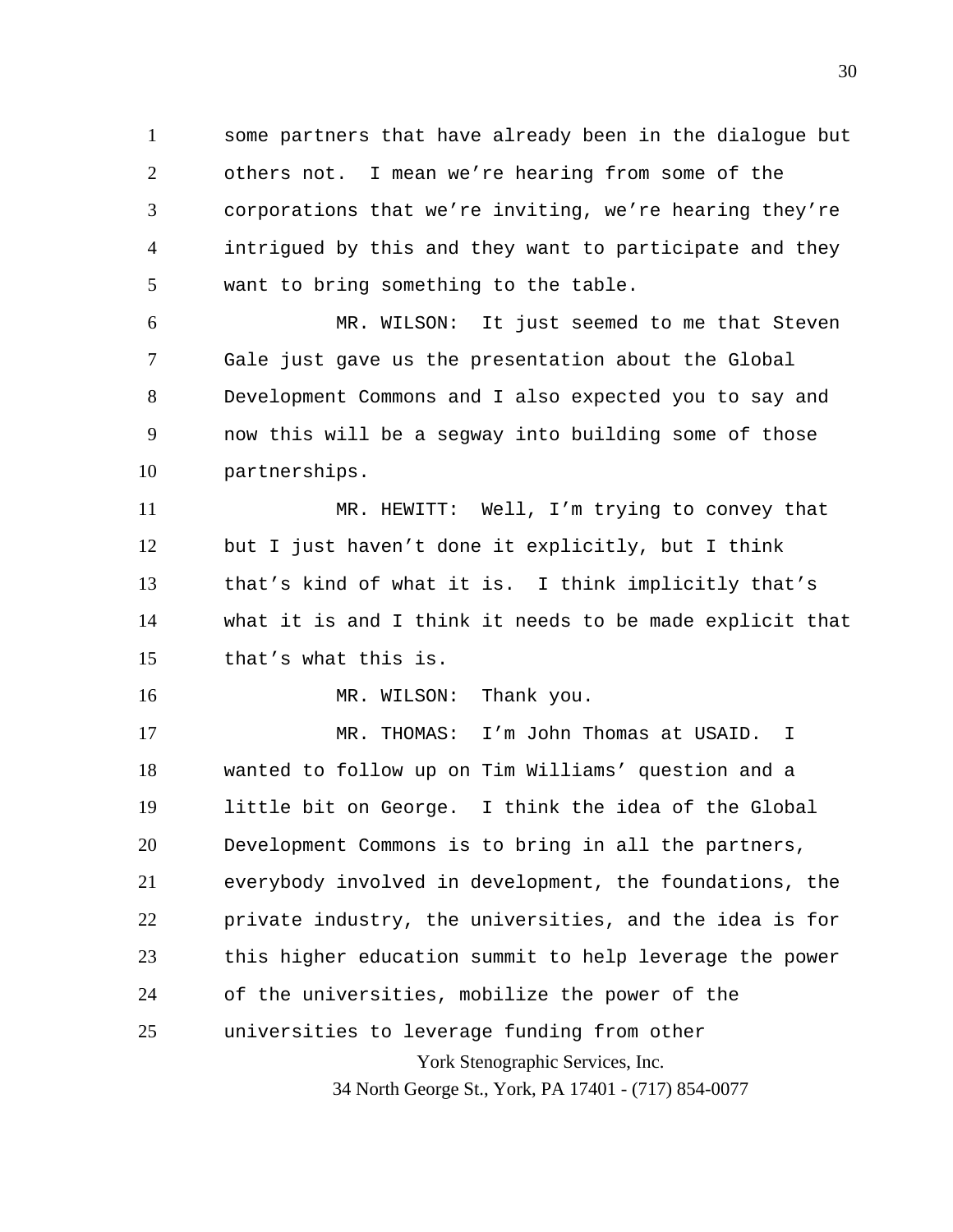1 2 3 4 5 organizations. And, you're right, it is going to require resources and lots of money to follow up on whatever recommendations or ideas come out of this but it's not going to be led entirely by USAID, I don't believe.

MR. HEWITT: No.

6

7 8 9 MR. THOMAS: It's sort of catalyzing, this event is catalyzing the ability of all these partners to bring their resources together.

10 11 12 13 14 MR. HEWITT: Yeah, and the way to somehow link them through a dialogue through either virtual or actual to keep the channels of dialogue and communication open so it's not just a one stop thing or an ad hoc. Hopefully there's a dynamic that goes into effect.

York Stenographic Services, Inc. 15 16 17 18 19 20 21 22 23 24 25 MR. DEMMET: Yes. Martin, I know you're aware of this but NASULGC has been very active in developing a similar initiative for Africa, focused on Africa, in part because it's a place of great need and often when you get global programs Africa often has been left out so we focused on Africa but we're doing this in a sense in coordination with what you're doing at the summit, and we will be working with African leaders as a satellite to that after they've attended the summit. And NASULGC with its member institutions is working very aggressively on legislation and appropriations to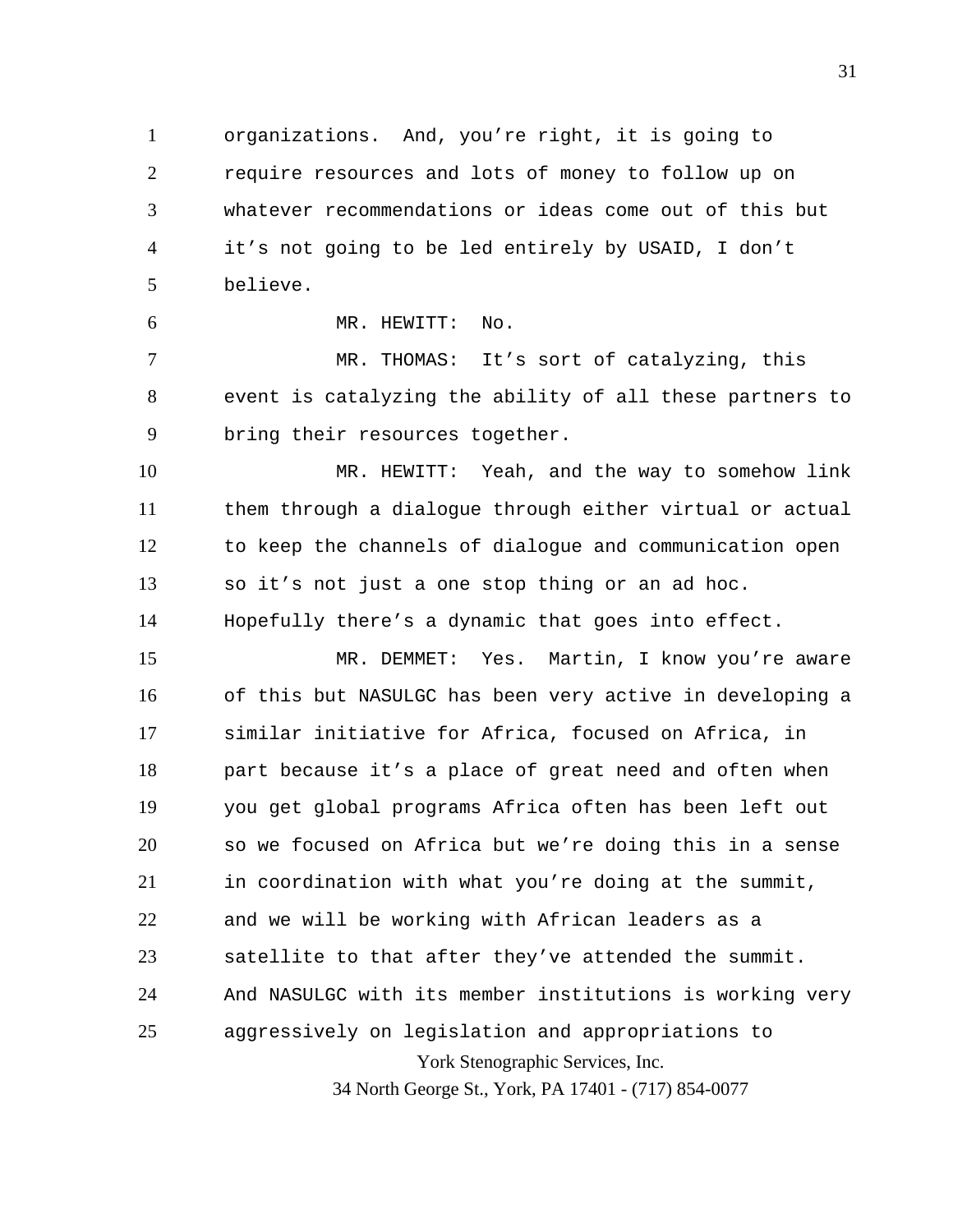1 2 3 4 5 6 support the effort in Africa. And I think I would hope that there would be a similar plan that would emerge in the larger university community that might support the larger global initiative. But there is a portion of that that's actually happening and being planned down the road.

7 8 9 10 11 12 13 THE CHAIRMAN: Anything else from the Board? Let me ask as we're drawing to a close on these two presentations from the agency, are there any thoughts, comments that we want to transmit as a board to the Administrator on either of these issues? You might think about that. We can come back to it at the end of the day or we can have a bit of a dialogue here.

14 15 16 17 18 19 20 21 22 MR. CHRISTENSEN: Allen Christensen. I just have one thought, Mr. Chairman, and that is I think this is an important thing but the turnaround time for getting busy presidents there is a little short. Some of them may already be blocked out, and one of the things if you're going to do that sort of thing you really need to allow them time to get it on their calendar because some of them are -- the list is not even firm yet.

York Stenographic Services, Inc. 23 24 25 MR. HEWITT: We have a list. We have a firm list. We've sent e-mails to all them and now we're following up with phone calls, and so this has been in

34 North George St., York, PA 17401 - (717) 854-0077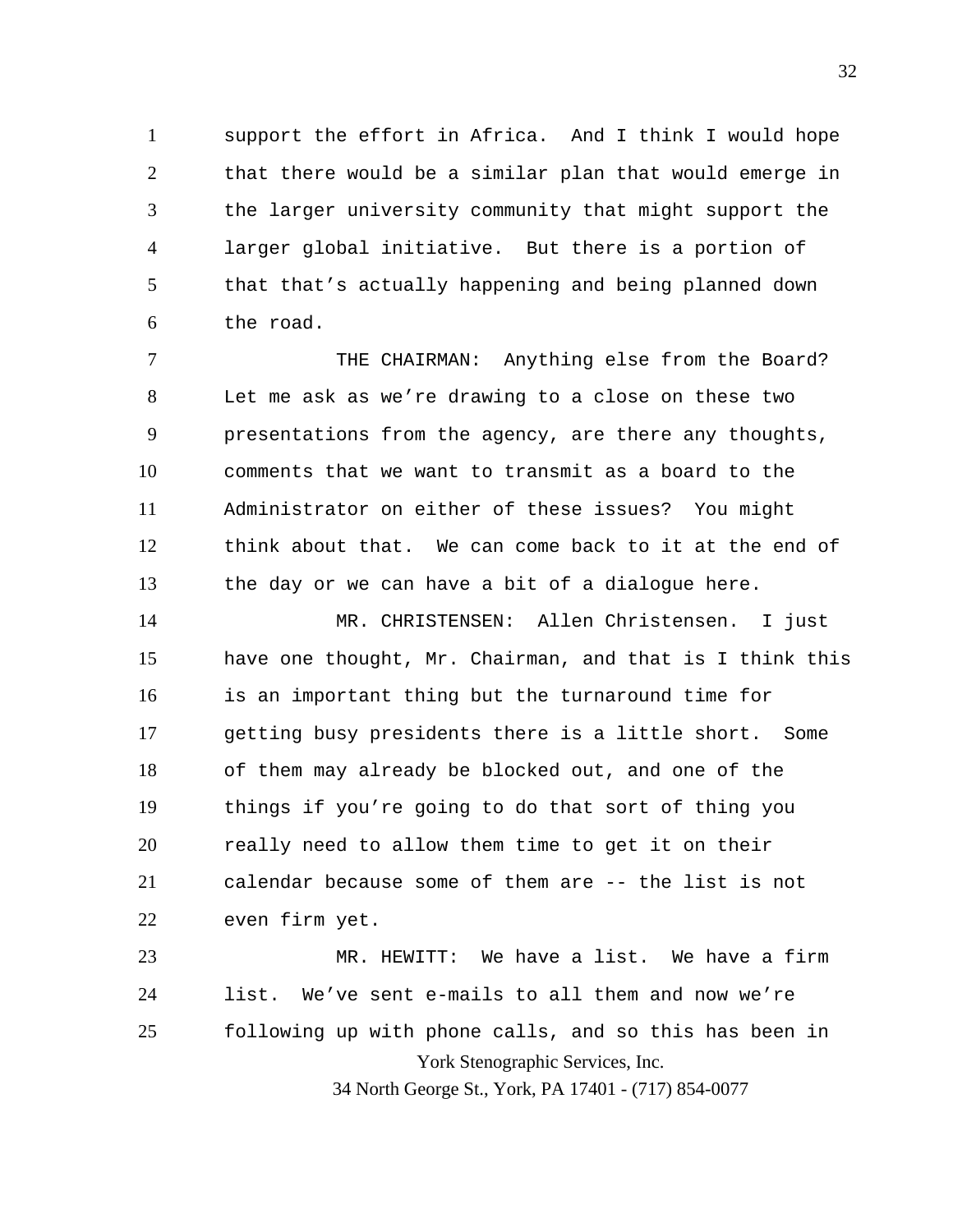1 2 3 4 5 6 7 8 9 10 process, we've been doing this for at least a month, so we know that we're -- this is a very ambitious undertaking, as you know, and to get on people's calendars especially the chancellors and presidents is a very difficult proposition. So we're actively involved with this, and we've been doing this, as I say, for at least a month now. And we're going out to the foreign institutions. We're setting up a web site. There's a number of things that we're doing but we got our work cut out for us, no doubt about that.

11 12 13 14 15 16 17 THE CHAIRMAN: I think it'd be fair to say that there's a number of us in this room and this community that would very much like to see our senior officer, chancellors, presidents, and if we're on the list I would frankly appreciate a phone call and an opportunity to engage my person and encourage attendance.

18 19 MR. HEWITT: I'll take this message back to our group too to share your thoughts and questions.

20 THE CHAIRMAN: Very good.

21 MR. HEWITT: Thank you.

York Stenographic Services, Inc. 22 23 24 25 THE CHAIRMAN: Thanks, Martin. Well done. At our meeting in October the BIFAD discussed several issues, and came to the perspective that we needed to use the rather limited resources we have available to us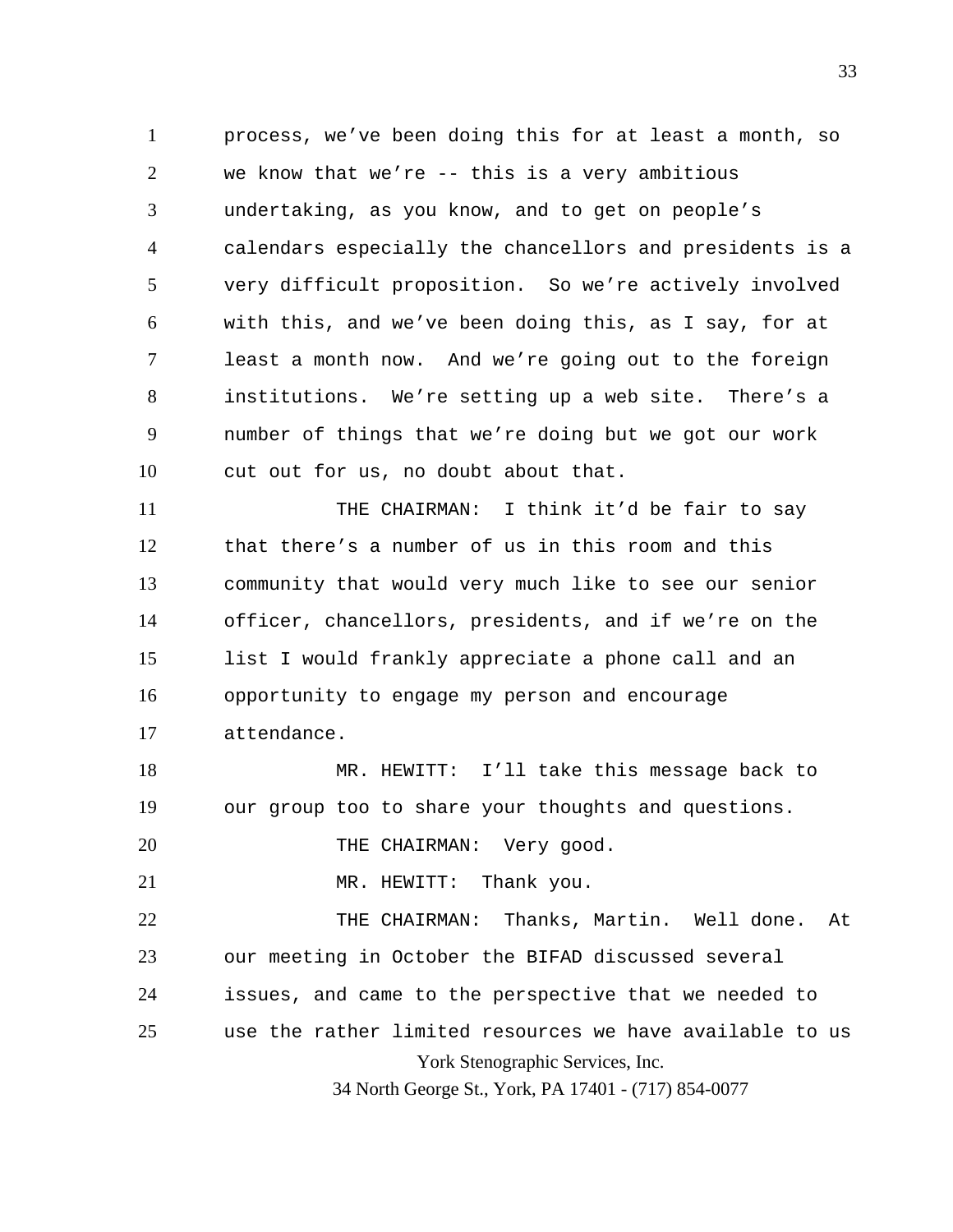1 2 3 4 5 6 7 8 9 10 11 12 to bring a couple of consultants in to help us unravel these issues. And the first one is Title XII, and I have been involved with this Board now for a couple of years and it seems that from day one there was a conversation around what is a Title XII university, what defines a Title XII project, and that issue is fundamental to much of what we need to do as a board to understand fully our mandate. And so we engaged Deborah Rubin, which is Director for Cultural Practice, and she's done a very thorough evaluation, and she's going to present to us a summary of some of the thoughts that come out of the report. Deborah.

York Stenographic Services, Inc. 13 14 15 16 17 18 19 20 21 22 23 24 25 MS. RUBIN: Thank you, Mr. Chairman. I want before I start my formal presentation to make a comment about the previous presentations because what I heard after working on this Title XII activity for several months now is many of the really important parts of Title XII being applied in a much larger context and across sectors other than the agricultural sector so I think it might be helpful for people in thinking about the previous statement by Martin Hewitt and the work on the global summit in considering what I'm going to say with Title XII. Okay. As the Chairman said, I was asked to look at a number of questions surrounding the implementation and definitions of Title XII and its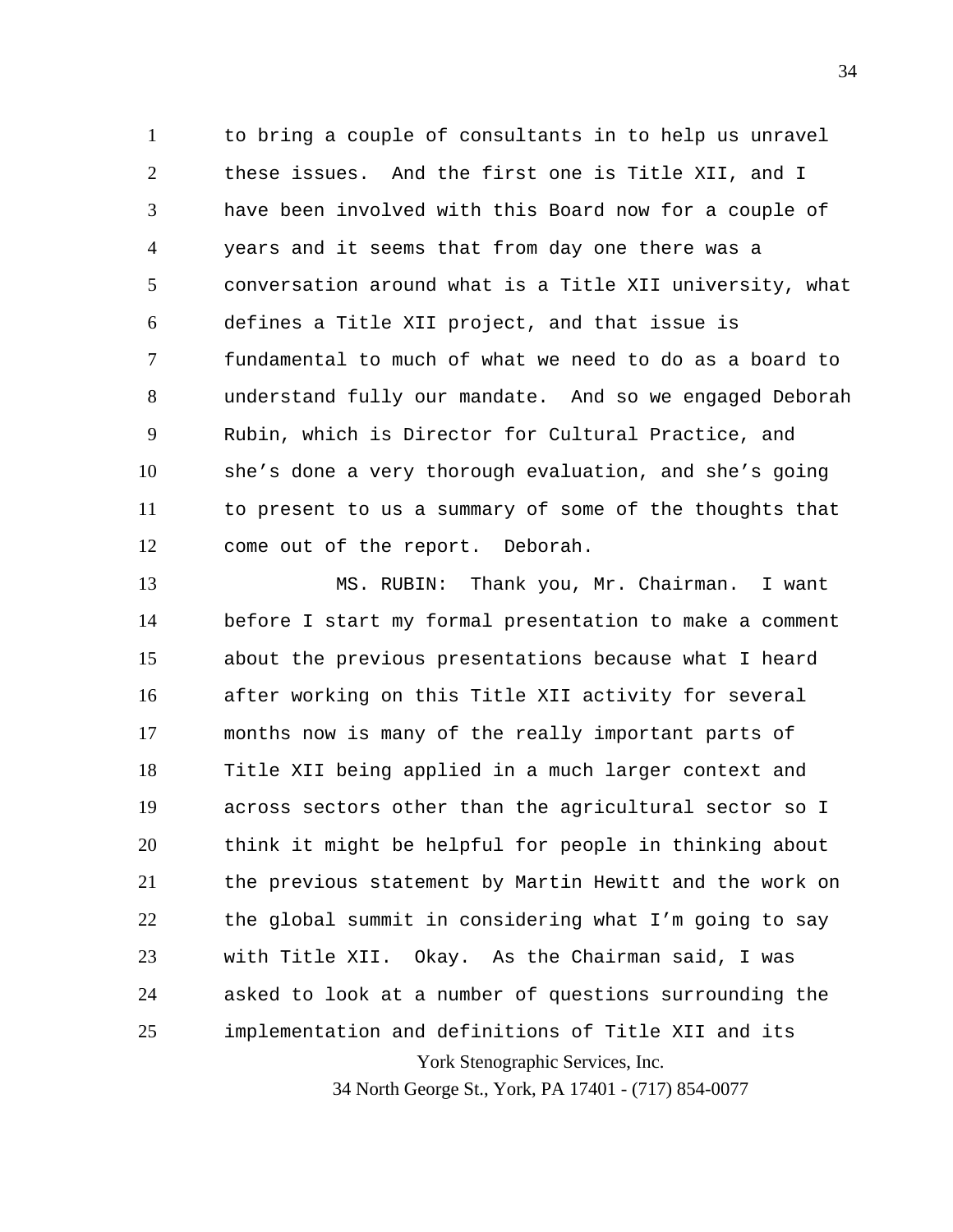York Stenographic Services, Inc. 1 2 3 4 5 6 7 8 9 10 11 12 13 14 15 16 17 18 19 20 21 22 23 24 25 institutions and its activities. And in doing so, I was able to speak to a number of people, some of whom were involved in the original formulations, some who were involved in the revised formulation of the Title XII, people within AID, people in university communities, and I'm very grateful to all of those of you who have already spoken to me and those of you who have not spoken to me. Please don't feel that you're off the hook because this is a partial report and I hope to be able to continue talking to a number of you to get a fuller picture. I also was able to review the documentary record, the Title XII reports, the legislation itself, and a number of evaluations that have been carried out on Title XII over the years. Very briefly, Title XII, as I think most of you know, is part of the Foreign Assistance Act. It was originally passed, the amendment, in 1975, and it was significantly revised in the year 2000, passed in 2000 with three accepted definitions -- not definition, I'm sorry, three accepted changes, a broader definition of agriculture, a wider set of eligible universities included, and also a definition of the idea of partners. Well, as I worked on this study, I began to feel that I was in a game of Jeopardy, which I think all of you may have watched at some point or another in your lives. I had two answers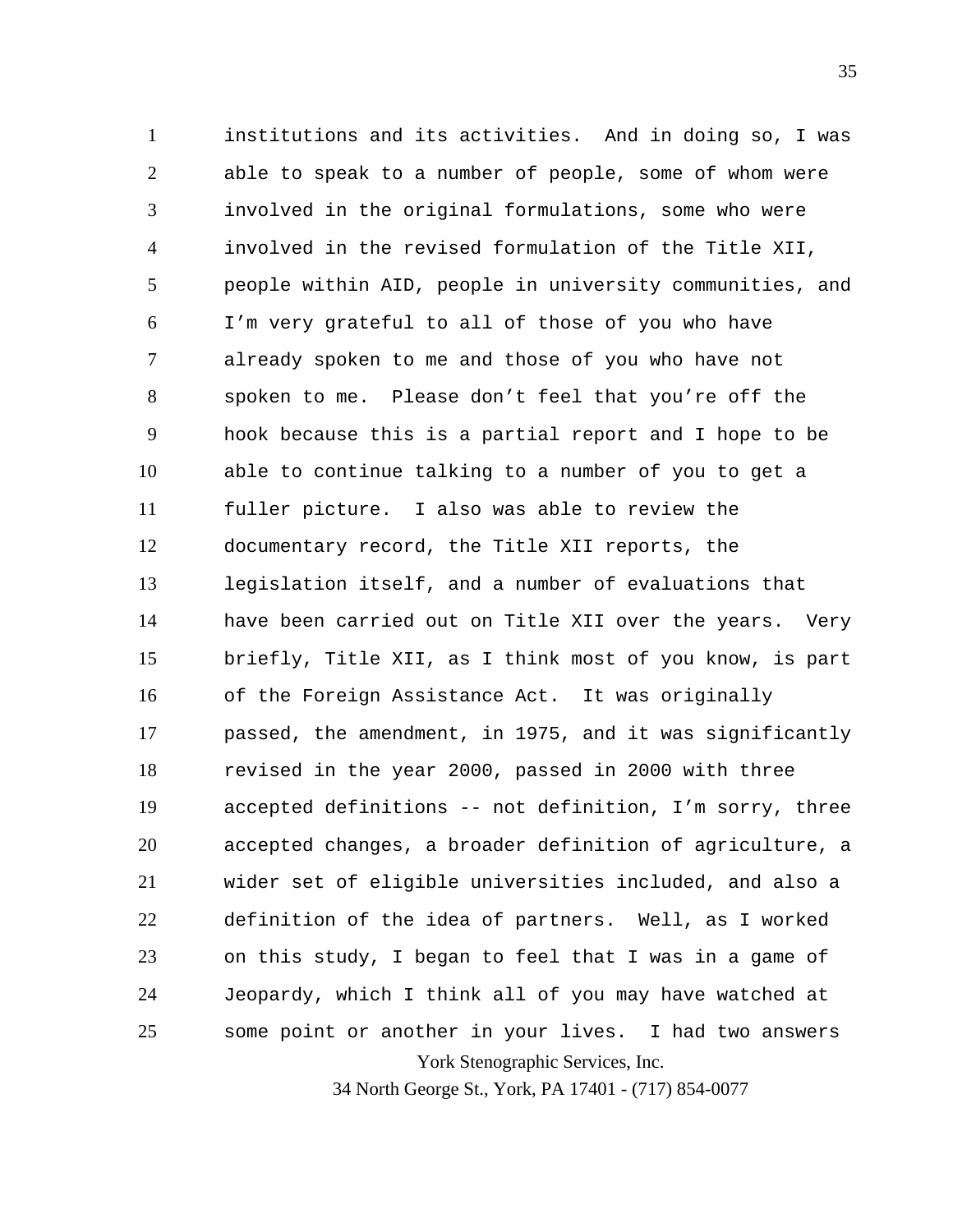York Stenographic Services, Inc. 1 2 3 4 5 6 7 8 9 10 11 12 13 14 15 16 17 18 19 20 21 22 23 24 25 sitting in front of me in the legislation. One answer was that of the bold vision of really mobilizing the scientific expertise of the U.S. academic community as I have written there and the importance, as you heard from Martin Hewitt, of really working with the universities, higher education to improve development. I also had the answer of the creation of a federally appointed board to advise on this coordinated program for agriculture, and that that program would have multiple components. So these were the answers that I had in front of me coming from the legislation. But the sorts of things that I heard as the questions struck me as the wrong questions, questions that divided the communities, not questions that really worked to get the answers that would bring a partnership about. I heard often not only from AID but also from the university community that question that what AID wanted was to get the universities to act more like contractors. I am a contractor, and I don't think that being a contractor is necessarily the best thing for providing scientific expertise to the agency. But this was a question that kept coming up. I also kept hearing the question not only from the university community but also from those in AID. There was no strict division. How can we get AID? How can we, the universities or what the universities want is to get AID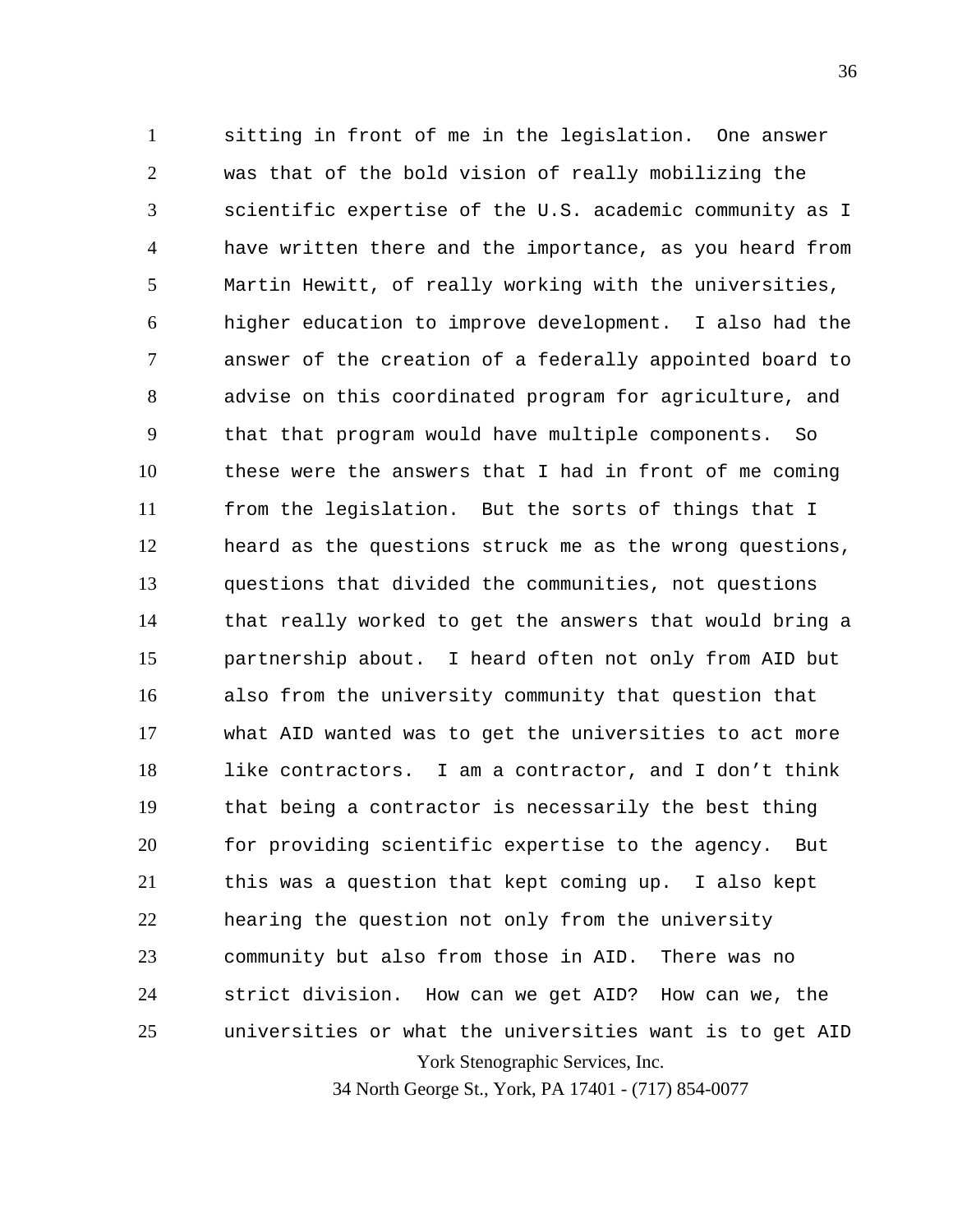York Stenographic Services, Inc. 1 2 3 4 5 6 7 8 9 10 11 12 13 14 15 16 17 18 19 20 21 22 23 24 25 to fund more long-term research. Well, yes, that's part of what's important but to focus only on that piece of the question ignores the fact that Title XII talks about a lot more than research, and that there are many ways in which the universities can contribute to development, not only with long-term research although that is a key and very important part. So I saw those two questions not so much as being unimportant questions but as being inadequate questions or incomplete questions for really benefiting from Title XII. So what are the right questions? We're not entirely sure what the actual right questions are but certainly one of them is to ask what is the strength of Title XII, and in asking that question you get to this importance of the vision, the vision of mobilizing scientific expertise, of drawing on the university community, and really being able to achieve those very desirable but difficult goals of preventing famine and ending hunger. And you also have the question of what assistance does Title XII provide to help USAID make the most effective use of the academic community's contribution and that's BIFAD. BIFAD is a mechanism to make that happen. As we know, there have been ups and downs with the importance of BIFAD in developing the coordinated program of USAID's agricultural efforts but this is a moment when I think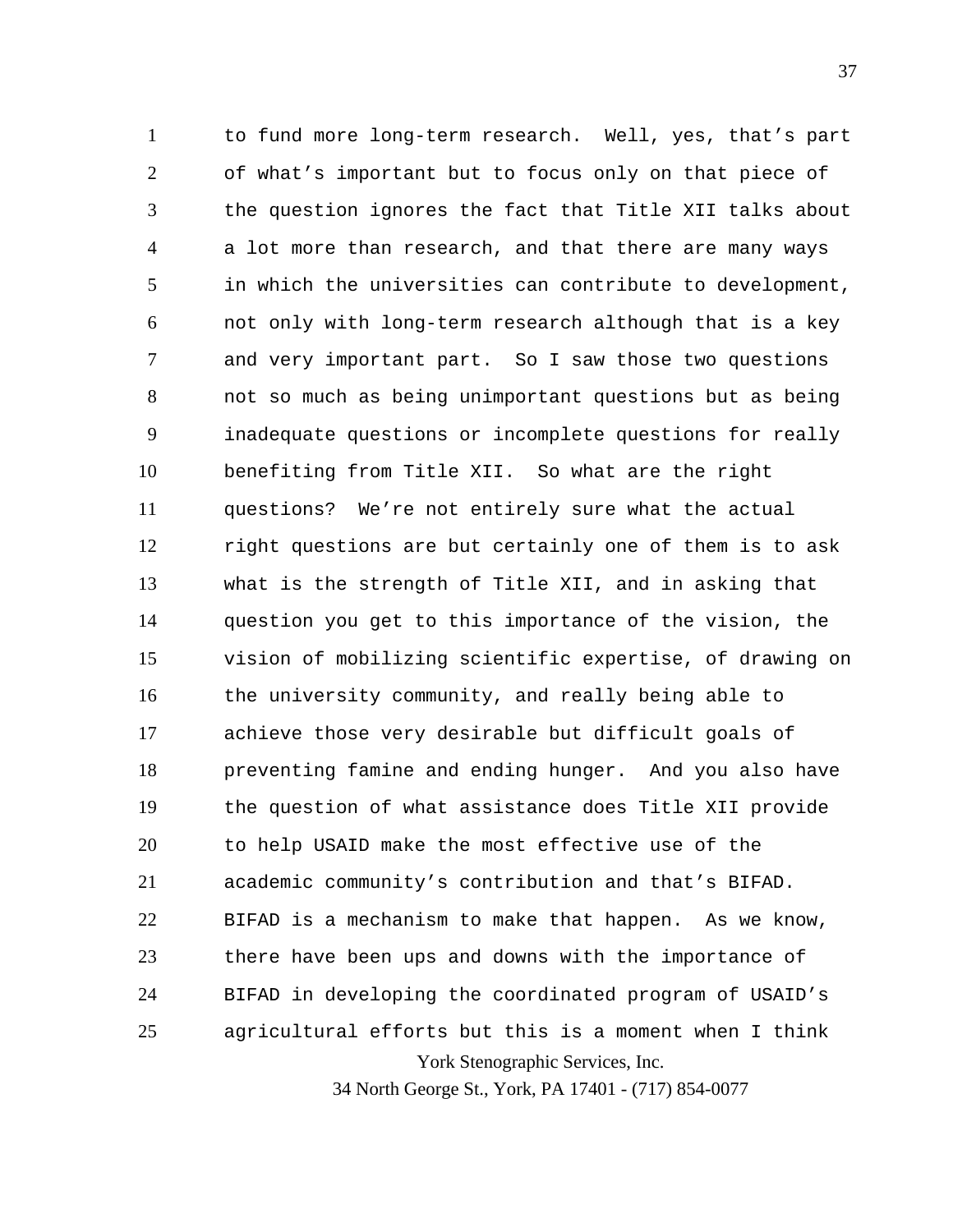York Stenographic Services, Inc. 1 2 3 4 5 6 7 8 9 10 11 12 13 14 15 16 17 18 19 20 21 22 23 24 25 we can revisit that. So a win-win situation would be one in which USAID really gains the expertise that it needs, particularly at this moment when it has said that its technical expertise is declining, its funding is declining. It's in a difficult position of being able to provide that why not draw on these universities that have this kind of experience. And for the universities there are so many benefits to working with AID. It's not only being able to get some funding for its projects which is the one point that always comes up but it's also internationalizing the campus. It's influencing the course of development which is a very powerful role as well as creating those long-term associations with students and faculty overseas. Title XII speaks to a coordinated program. It's not clear to what extent the agency seeks to have a coordinated program but this is what BIFAD is supposed to be assisting with. And as described in Title XII a coordinated program has multiple components to it. It includes contract research, it includes collaborative research, it includes grant programs, educational exchanges, and the work that's done through the IARCs [ph]. This graphic tries to describe to give you a picture of the overview in which BIFAD and the USAID Administrator have a relationship, a dialogue, about this coordinated program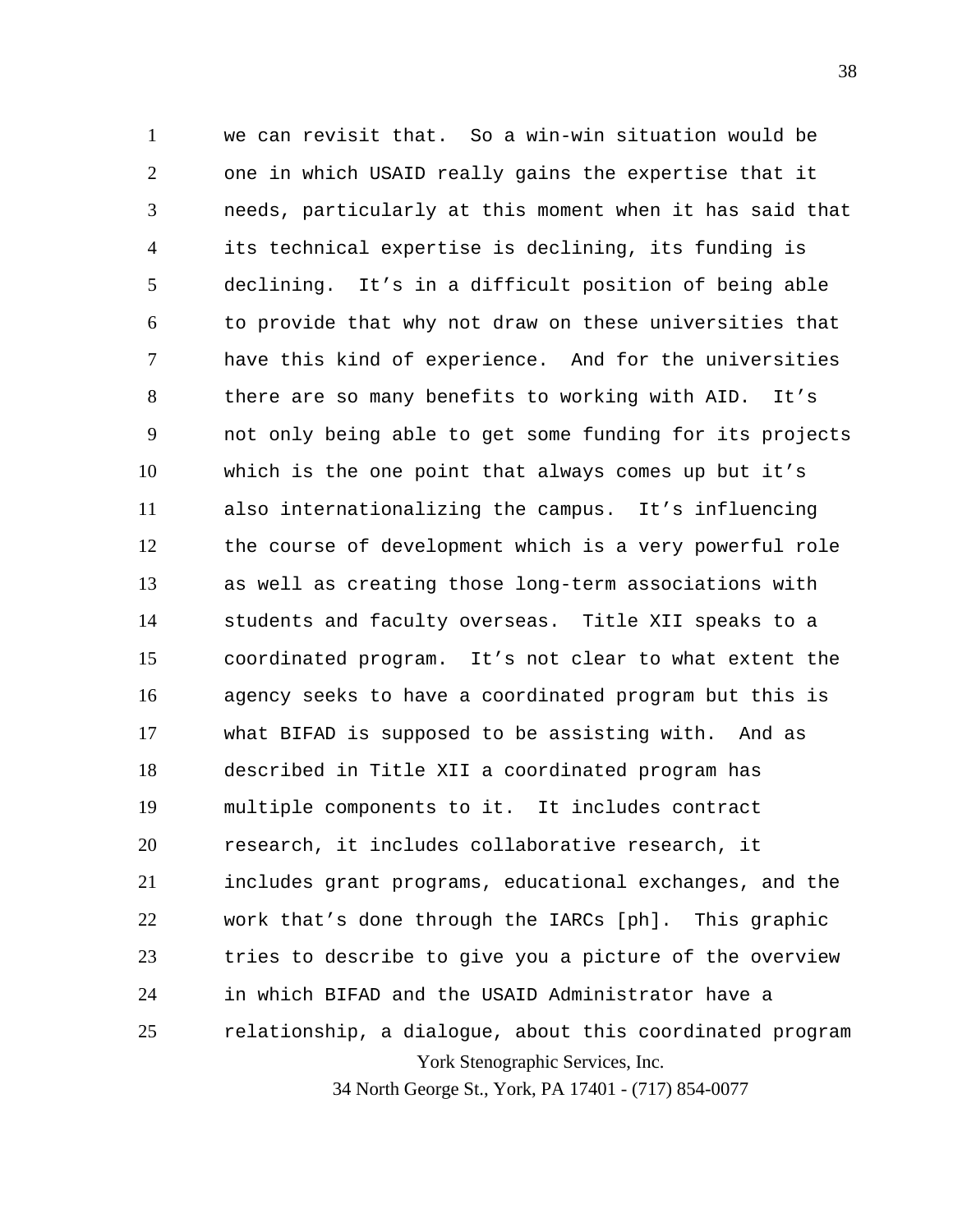York Stenographic Services, Inc. 1 2 3 4 5 6 7 8 9 10 11 12 13 14 15 16 17 18 19 20 21 22 23 24 25 which is what is contained within the bold navy blue line, and the work of the universities is the core of that program under Title XII, but there's also a lot of work that's done by the partners that are spelled out in the legislation. So BIFAD's role again is to advise and assist in the development and monitoring of Title XII's coordinated program. So the idea here is that there is a program. BIFAD has had a role in influencing it and shaping it and that then sets the stage for the work of the universities as well as the other players. Who are these eligible universities? The lists are spelled out in the Title XII legislation. They include the land grants, which is something that in my interviews everyone was quite aware of, but they also include a number of other possible universities. The later groups, HBCUs, historically black colleges and universities, the C-grant colleges, and the tribal colleges listed with the appropriate legislation. In addition, there's a paragraph that states that other colleges and universities including private universities if they have the demonstrable capacity in these areas and can contribute effectively to the objectives of the title are included under Title XII, and the inclusion of the private universities very explicitly was one of the important ways in which the revision of the legislation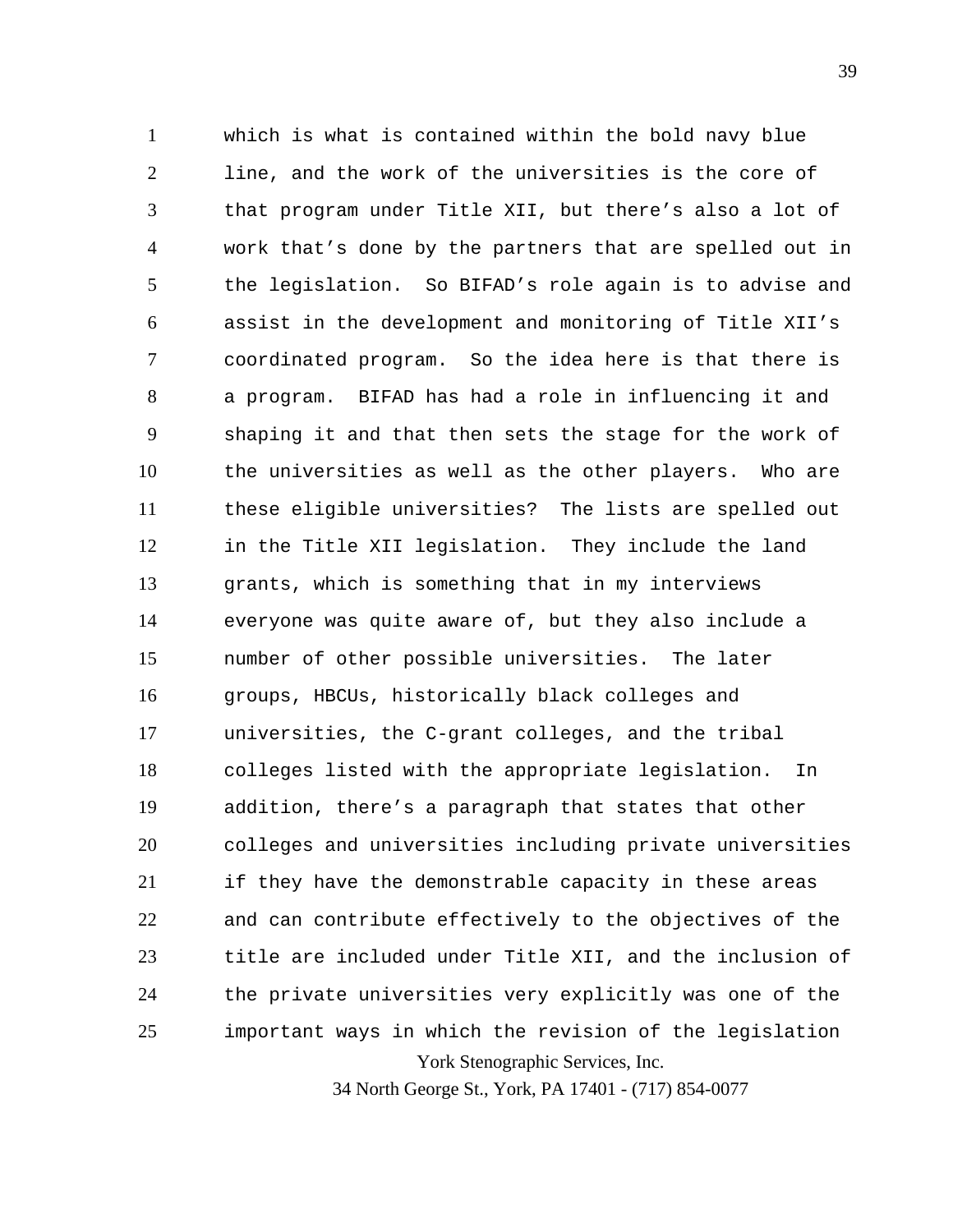York Stenographic Services, Inc. 1 2 3 4 5 6 7 8 9 10 11 12 13 14 15 16 17 18 19 20 21 22 23 24 25 was changed. I would argue that the lists, and I've prepared a draft list for distribution, it's been given I think to members of the Boards, runs about ten pages when you put together all the universities that fit the different categories on the previous slide those to me would be a set of eligible universities as is described in the legislation. I think it becomes a second question about what constitutes qualified universities for particular activities under Title XII, and that's something that BIFAD needs to take into consideration, what would be the ways in which you can actually determine whether or not a university has a demonstrable capacity in these three areas that are listed. In the past it seems that there was an unwritten process at least for establishing whether or not a new university could be added to a roster that BIFAD is tasked with keeping, and it seems to me useful to re-establish that roster and then re-establish this time a written process so that it can be transparent so that people can know what it is to join this roster of universities and a set of criteria to measure these categories. You have your institutions then. You have your list, what constitutes a Title XII activity. To me the range of possible activities is infinite and the ways in which it can be described are spelled out fairly elaborately in the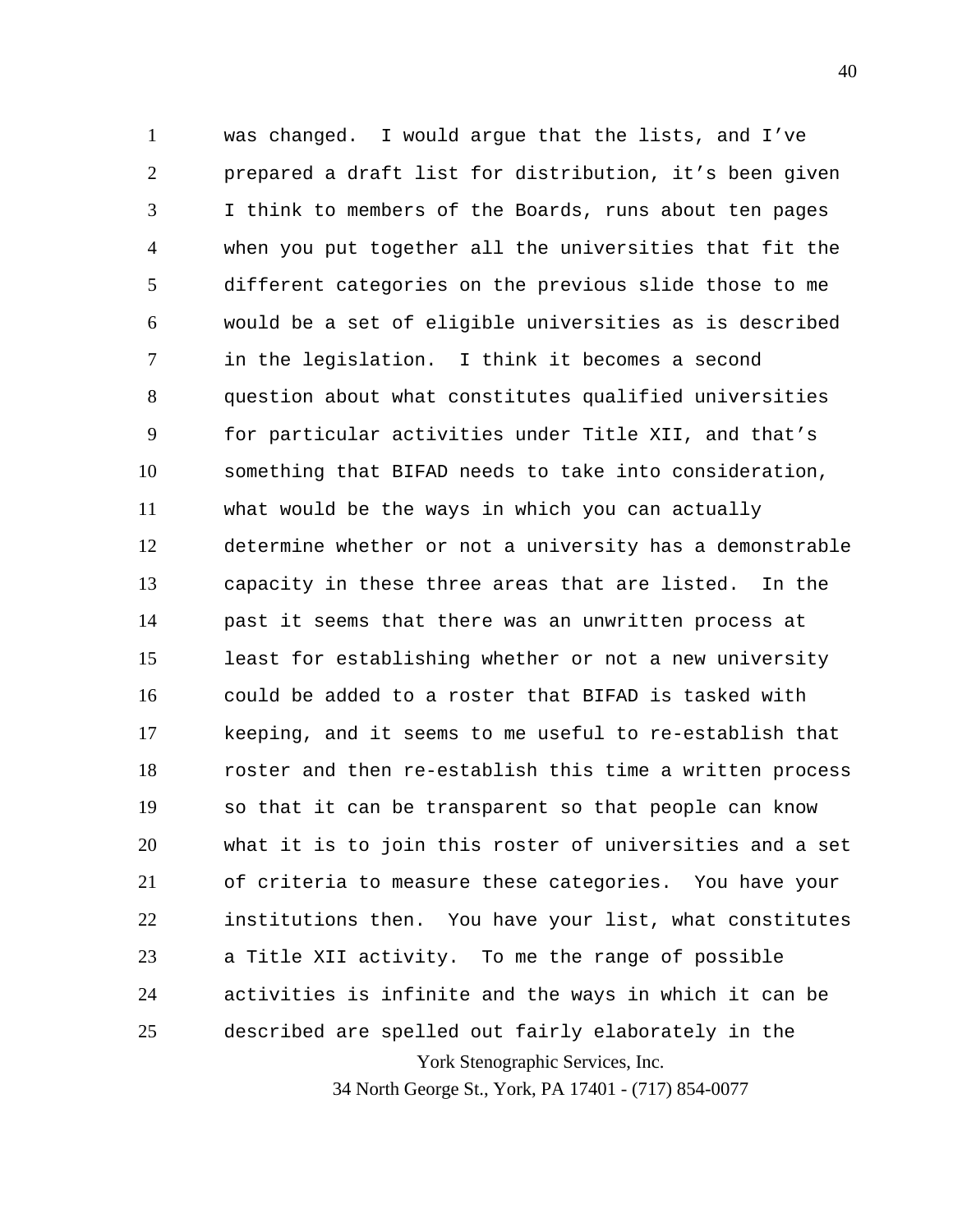York Stenographic Services, Inc. 1 2 3 4 5 6 7 8 9 10 11 12 13 14 15 16 17 18 19 20 21 22 23 24 25 legislation, but I think at the core is that the activity has to be carried out by the Title XII university. Now of course it can't be just any activity. If we go back to my earlier statement that BIFAD has a role in shaping this coordinated program then what the Title XII activities are have to be part of this coordinated program. They have to have been identified as part of the program in advance of implementation. This doesn't mean every specific project but it does mean the larger program such as the one that we are all quite familiar with out of the CRSP, so if there's a new CRSP it would be discussed by BIFAD and it would become part of the coordinated program and be a Title XII activity. There are other elements of Title XII activities. The list actually goes on for a very long -- more than I could possibly put here, but from the ADS 2.16.3.9, which is the key piece of the ADS speaking to Title XII. It lists these five elements that characterize Title XII activities as well. Finally, there's reporting on Title XII. Annually there is a requirement for a report to be made about Title XII activities. In my interviews there was a lot of concern about what the content of that report was. In the more distant past in the 1980s and early 90s the report was fairly small and fairly targeted. More recently it has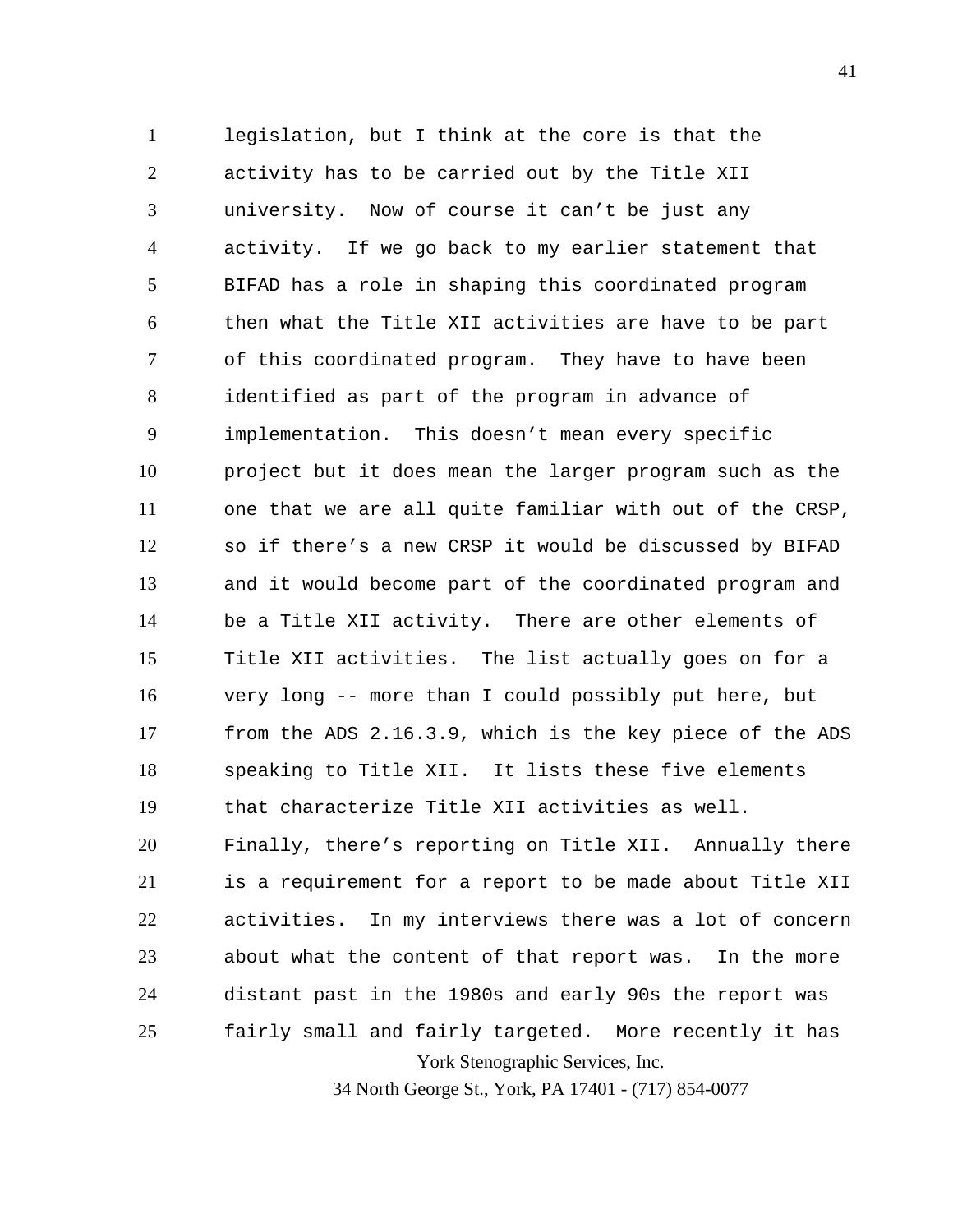York Stenographic Services, Inc. 1 2 3 4 5 6 7 8 9 10 11 12 13 14 15 16 17 18 19 20 21 22 23 24 25 become, more recently meaning since the year 2000, it has become a broader discussion about the agency's work in agriculture, and in the last two years it has gone back to being a slightly narrower report, and I think that we have a copy of the 2006 one being presented here today later on. I think after looking at a lot of this work that there is great value to having the report include information about the larger coordinated program of Title XII but again I think that the university led programs and the dollar level support to them need to be clarified because that's the requirement in the legislation to really highlight the university activities. So to summarize, the preliminary recommendations to BIFAD, and I do think these are preliminary because I'm interested in hearing discussion from the community and modifying the recommendations as needed but to begin I believe that it is important to re-establish the eligible university roster. I think it's important to initiate a process for engaging the universities and AID on this question of what would constitute an application to become on the roster, to join the roster, and what would it mean to take a university off the roster, as well as the criteria for determining the basis of this qualification. I think it might be useful to develop a new guide to Title XII and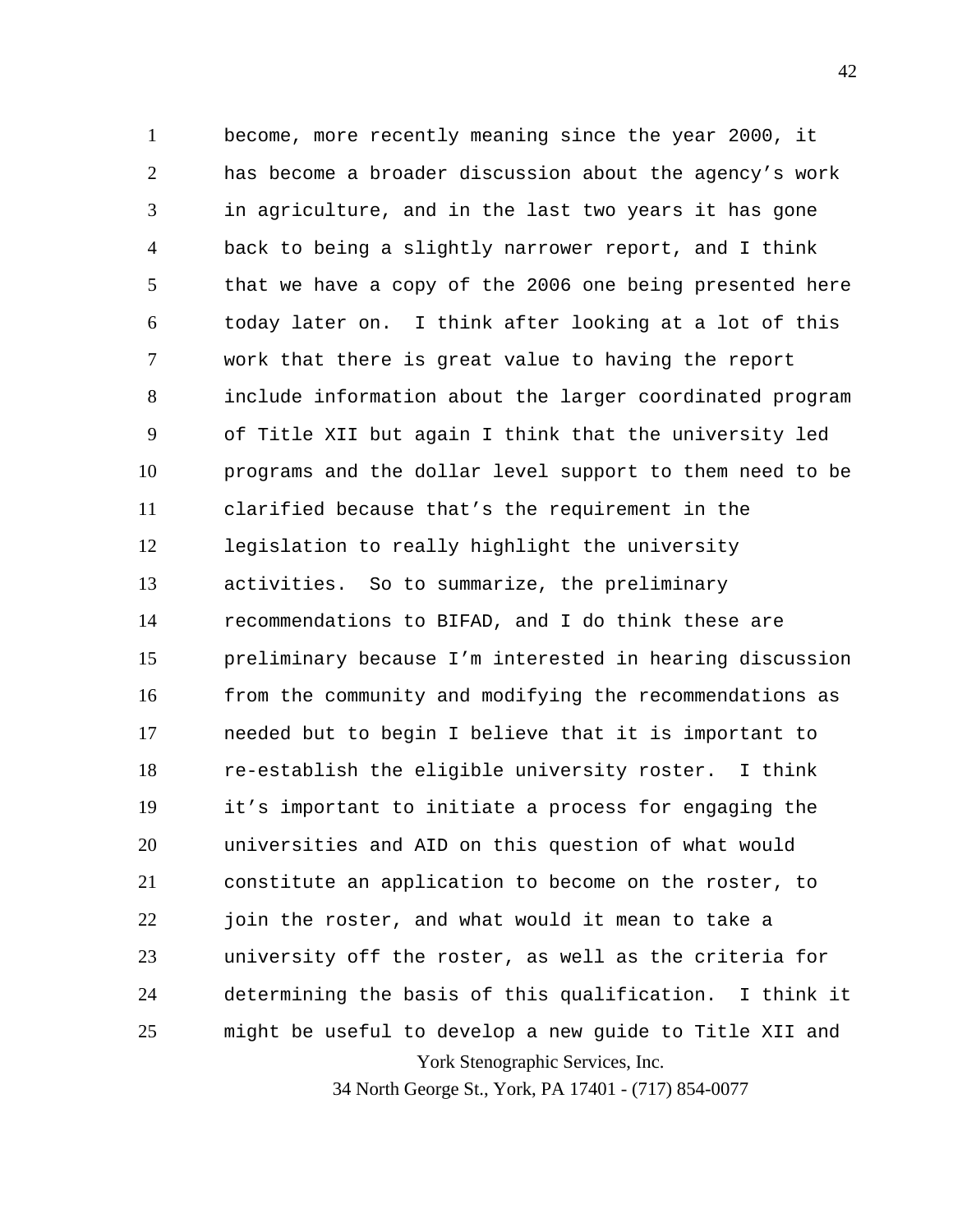1 2 3 4 5 6 7 8 9 BIFAD. There was one in 1983. I haven't seen one since. That was actually used as part of the agency's effort to enlist the missions to use the Title XII mechanism, various mechanisms under Title XII as part of their programs, and I think it's very important to initiate a discussion between USAID and the universities on the scope and content of Title XII so that we can come to some agreement about what are the important things to be reported to Congress. Thank you.

10 11 12 13 THE CHAIRMAN: First let's take questions, and then I'd like to have some conversation on the Board about where we might want to go with this report. So questions first. Dr. DeLauder.

14 15 16 17 18 19 20 21 MR. DELAUDER: Yes. Thank you for a very interesting report and the way you laid it out. One correction as you listed the eligible institutions. As I recall, first you listed the institutions -- and then you listed those institutions under the second -- those really should only be the 18 historically black landgrant colleges and not all HCBUs. The other HBCUs you should list in a separate category.

22 23 MS. RUBIN: Thank you. It was a way to try and condense things, but you're correct.

York Stenographic Services, Inc. 34 North George St., York, PA 17401 - (717) 854-0077 24 25 MR. CHRISTENSEN: Allen Christensen. In the original submittal of those Title XII university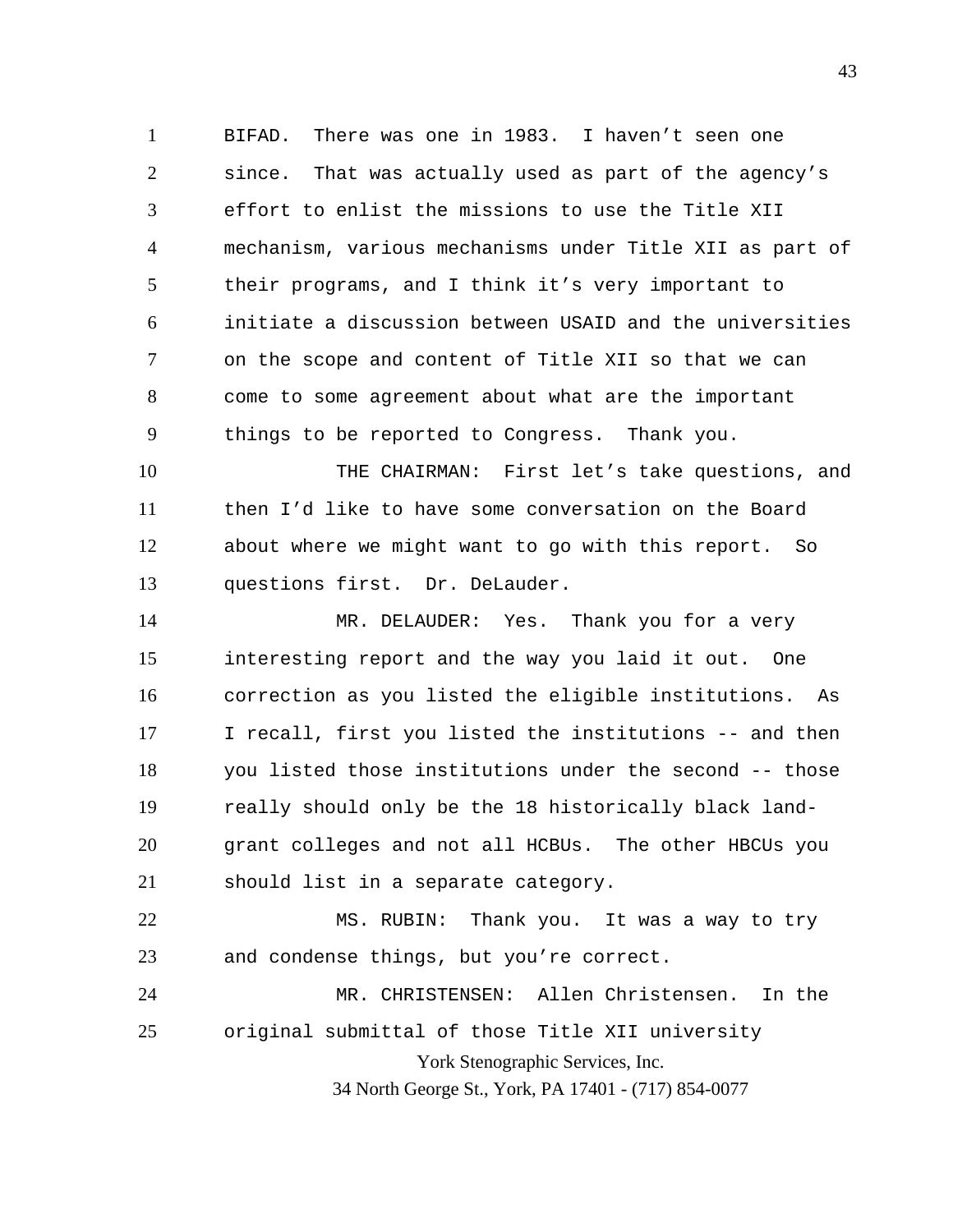1 2 3 4 5 reports, I think it was the Title XII officer that had the responsibility to submit those reports. My question is was it the BIFAD staff then that had the responsibility to correlate those reports and make the final submittal?

6 7 8 9 10 MS. RUBIN: Yes. It seemed that the project office, the BIFAD office, when it was in existence and more fully staffed worked on the development of the report, the writing of the report and the submission of it.

11 12 13 MR. CHRISTENSEN: And so did the Title XII university reports tend to die away when the BIFAD staff tend to go into remission?

14 15 16 17 18 19 20 21 22 MS. RUBIN: There was a period of time in the mid-90s when there were no reports and there was no staff or very limited staff, and, yes, the short answer is yes, though a longer answer is I don't have all of the Title XII reports throughout the whole period. And it is a work of significant effort. Those who have been involved in it over the last few years have tried very hard and it requires support and it requires funding to be done adequately.

23 24 25 THE CHAIRMAN: Remind me, a Title XII officer is at each university the individual that's designed to be the Title XII contact, is that...

York Stenographic Services, Inc.

34 North George St., York, PA 17401 - (717) 854-0077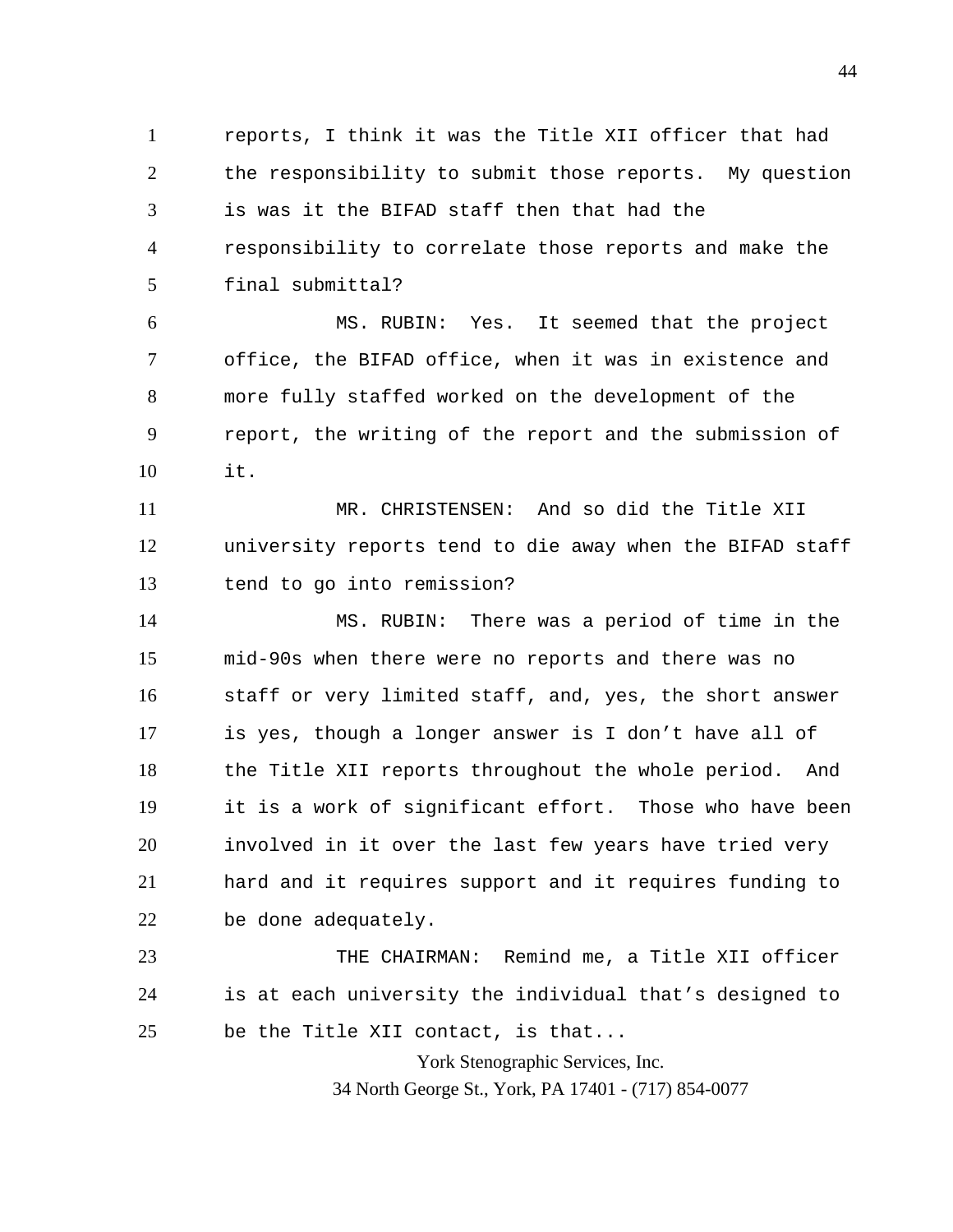1 2 3 MR. CHRISTENSEN: That's correct. Is that appointment required in the statute of a Title XII institution?

4 5 MS. RUBIN: To have a Title XII officer? I don't believe so.

6 7 8 9 10 11 12 13 14 15 MR. CHRISTENSEN: We used to have it pretty well identified. In the 80s and 90s each university knew who their Title XII officer was. If BIFAD or if USAID staff wanted to get a hold of a university on a particular matter they generally came to the Title XII officer. If there were particular initiatives they wanted to undertake or if they wanted to be responsive to particular requests they came to the Title XII officer, who was generally appointed by the university president.

16 17 18 19 20 21 22 MS. RUBIN: Two points if I may. The original roster that I saw from 1994 did list the Title XII officer at the universities for each of the eligible universities that it listed. The second point is I think I misheard your question originally in asking who was responsible for putting the report together. I was referring to the Title XII officer within AID.

23 24 25 MR. RABON: Thank you, Mr. Chairman. Tim Rabon from New Mexico. It was a wonderful report. MS. RUBIN: Thank you.

> York Stenographic Services, Inc. 34 North George St., York, PA 17401 - (717) 854-0077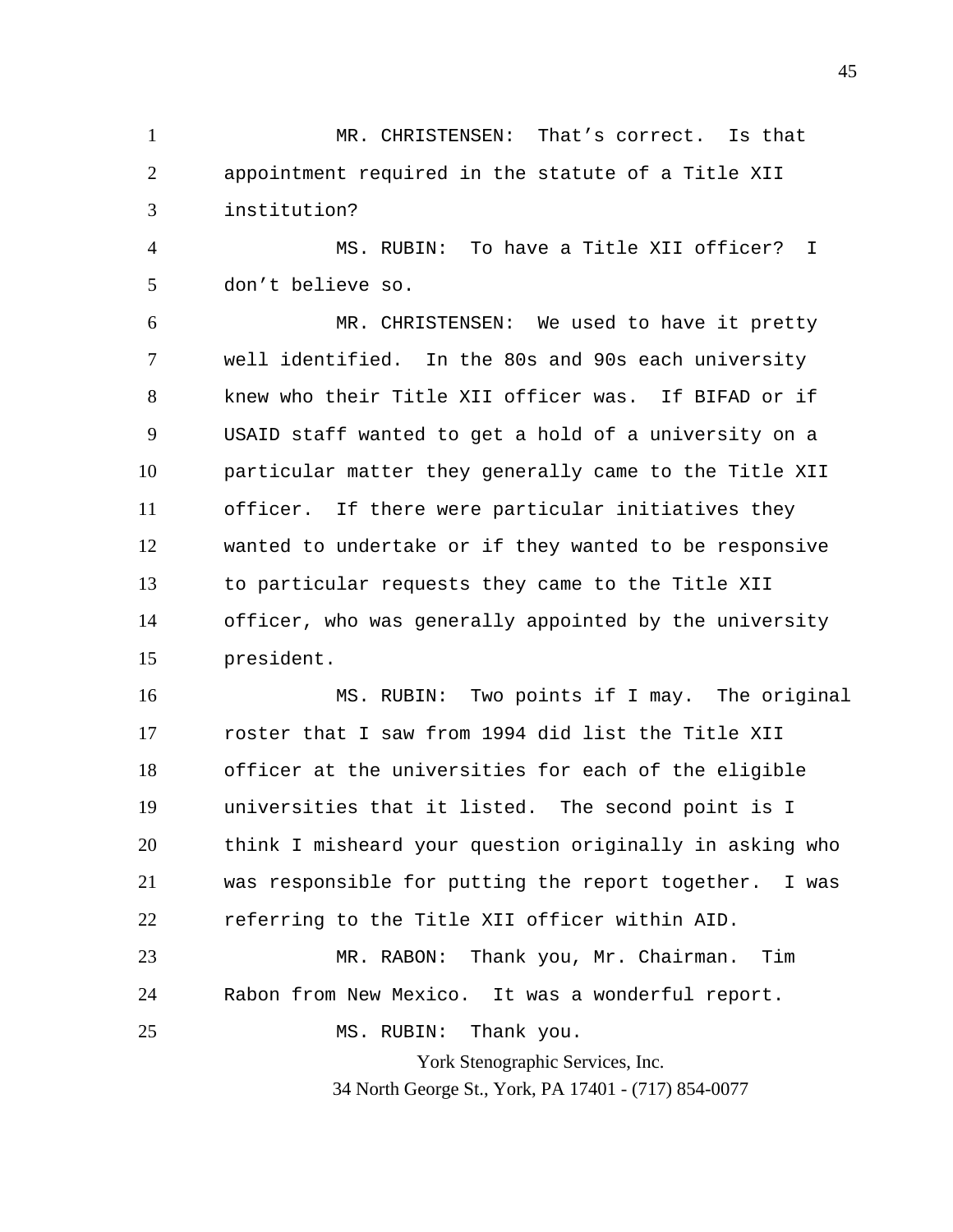1 2 3 4 5 6 7 8 9 10 11 12 13 14 15 MR. RABON: One of the items I guess that struck me the most was the guide for BIFAD and Title XII activity. And I have a great appreciation for that because I've been on the Board for two years now and the whole time we have been trying to re-establish the relationship between BIFAD and USAID. A guide would be, I think, a great tool for us to use to educate ourselves on what our objective here is and how to best achieve it. So we're going to have some additional discussion later in the program this morning with the direction of BIFAD and possibly we could add some discussion during that time. But I would like to possibly entertain the idea of an additional meeting time just to discuss the guide and the implementation of it and bring it up into today's time.

16 17 18 THE CHAIRMAN: I think we can hold that discussion until we come to that other section. Any other comments or questions from the Board? Bill.

19 20 21 22 MR. DELAUDER: Bill DeLauder again. You talked about the concept of a coordinated program. I know that we have a lot of activities, but I've never seen it presented as a coordinated program.

York Stenographic Services, Inc. 23 24 25 THE CHAIRMAN: Underlying that question is have we as we've transitioned apparently away from that become less effective in the delivery of the program.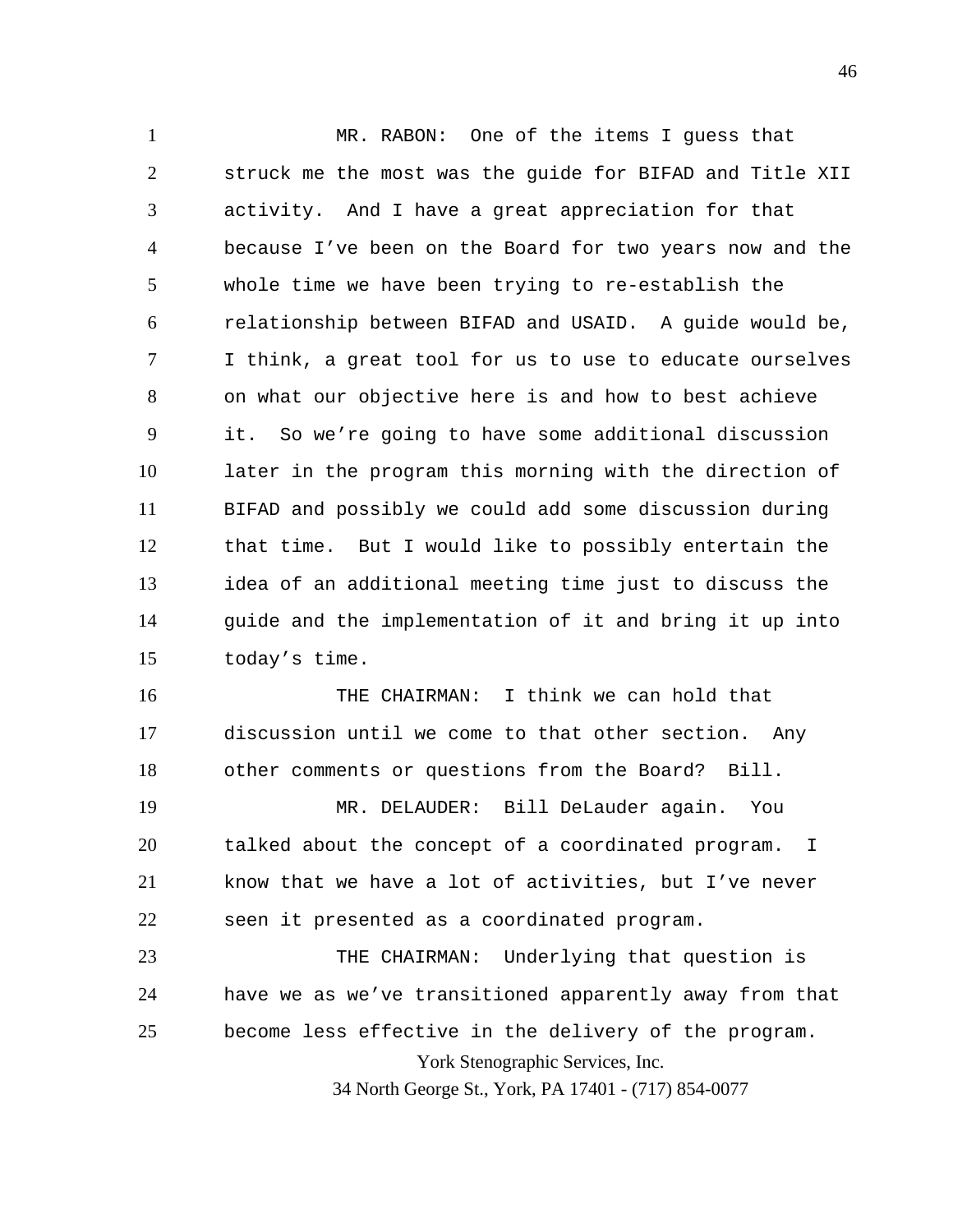1 2 Let's turn to the audience. Any questions or comments? Yes. John Thomas.

3 4 5 6 7 8 9 10 11 12 13 MR. THOMAS: John Thomas, USAID. Deborah, in your reading of the Title XII legislation does that give BIFAD, the Board, the opportunity advise on the much broader agriculture program from USAID? I'm talking about the programs that we do with the NGOs that might be financed with the food aid program, programs that were maybe even public-private partnerships, programs that don't necessarily involve the universities, but it's the broader picture of agriculture. Can BIFAD have the responsibility to advise the Administrator on the much larger agriculture program?

York Stenographic Services, Inc. 14 15 16 17 18 19 20 21 22 23 24 25 MS. RUBIN: I think that's a really important question, and I'm not a lawyer, and I think that the central part of Title XII is about the universities and their partnerships with their partners and the kinds of activities that take place there. One of the areas that has been raised in my interviews as a key and controversial issue is the support to the IARCs but Title XII legislation clearly discusses the work of the IARCs, and recent Title XII reports have reported on the IARCs. I would certainly see BIFAD's role as advising on those aspects of agricultural research, training, and education and outreach that include institutions such as

34 North George St., York, PA 17401 - (717) 854-0077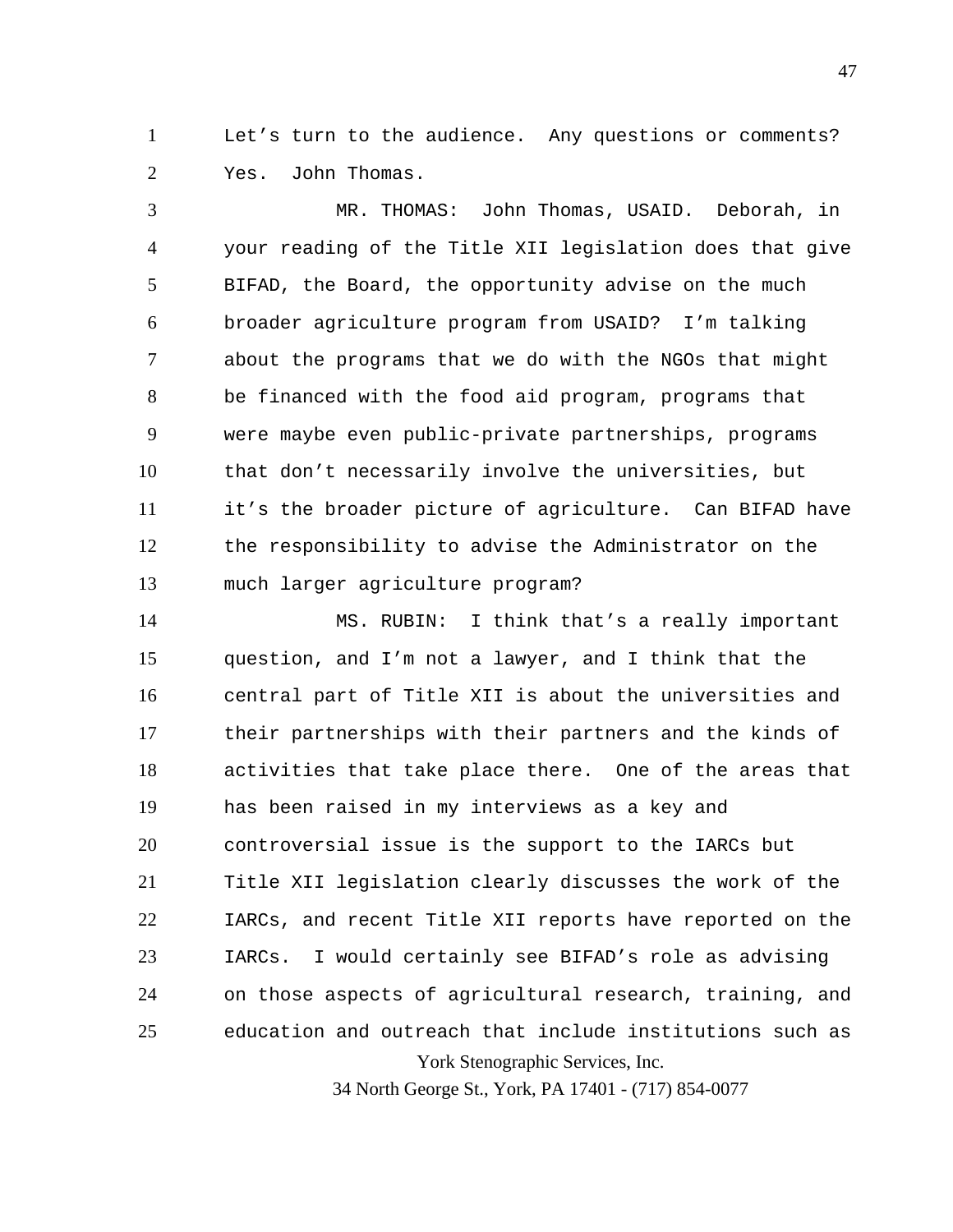1 2 3 4 5 6 the IARCs. I do not see Title XII speaking necessarily to independent work on areas outside of the research, education, training outreach and policy implementation, some of which is done by some of the partners independently. But I think that this is indeed a very important question for BIFAD to look into.

7 8 9 10 11 MR. THOMAS: If I can follow up. That's very good. The important thing is that we have a strong voice that we can rally around to promote agriculture in the agency and BIFAD has the opportunity to play that role, and we should work on it.

12 13 THE CHAIRMAN: Other comments from the audience? Tim.

14 15 16 17 18 19 20 21 22 23 24 25 MR. WILLIAMS: Tim Williams from the University of Georgia. I think that the BIFAD legislation doesn't mandate that the universities and BIFAD will advise on agricultural implementation, but I do think that this is, as John Thomas said, a really important opportunity and service that the university community can provide particularly given where USAID is at this point in terms of its expertise. I really think that this is what we have to offer in terms of a partnership. We can do things and we can help them make those decisions, I don't want to say for free, but for close to free.

> York Stenographic Services, Inc. 34 North George St., York, PA 17401 - (717) 854-0077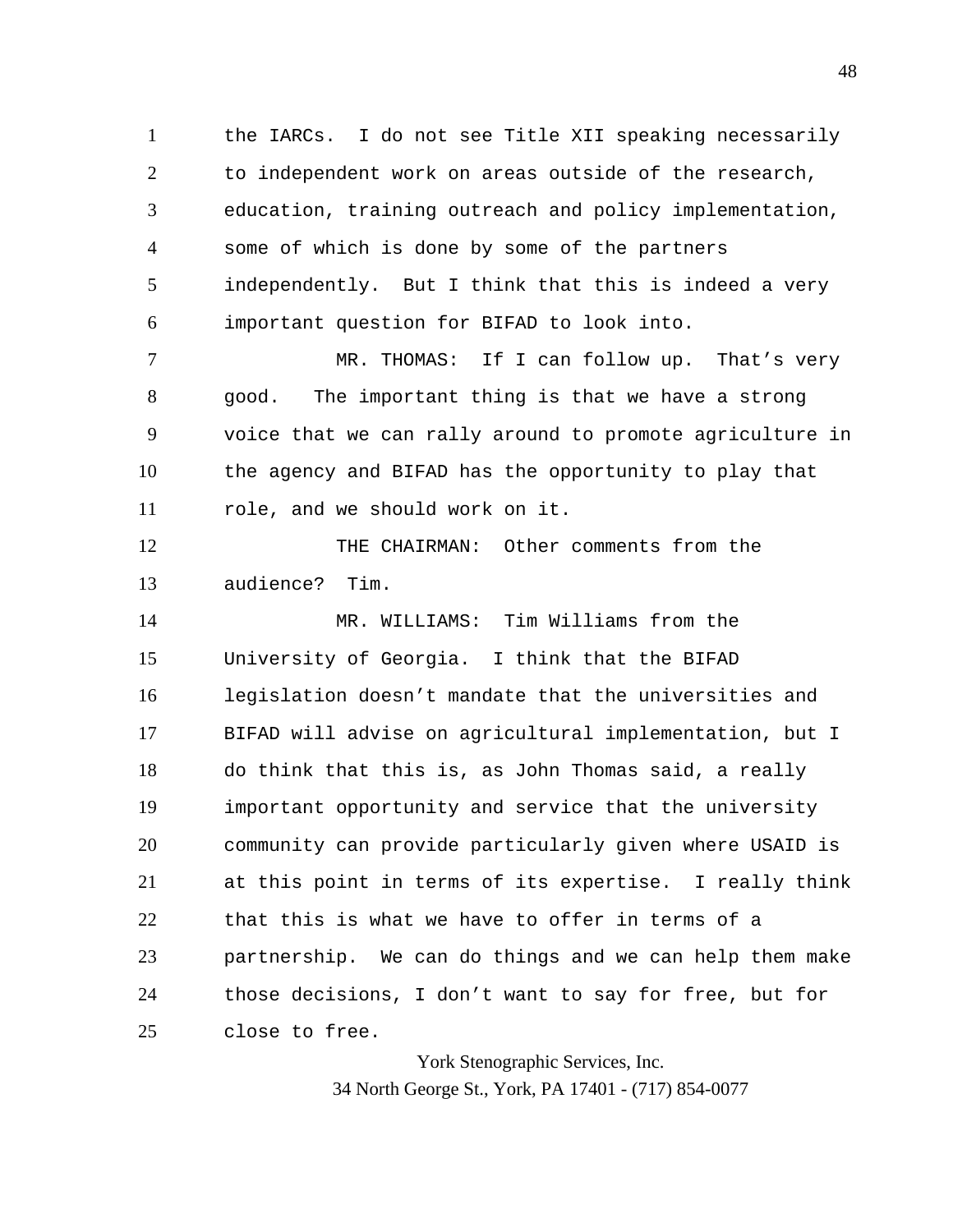1 2 3 4 5 THE CHAIRMAN: Tim, let me follow up on your comment. When you say expertise basically it refers to the fact with the loss of staff in the agency there's no longer in some areas the expertise to actually advise and direct programs, is that the point?

6 7 8 MR. WILLIAMS: I think when you go to missions now, they hold missions that have got no one that is agriculturally an expert.

9 10 THE CHAIRMAN: Other comments from the audience? Yes.

York Stenographic Services, Inc. 11 12 13 14 15 16 17 18 19 20 21 22 23 24 25 MR. HANSEN: David Hansen, Ohio State University. Thank you very much for an excellent report, Deborah. I'd like to raise one other issue here that I think might be something that the Board might want to look at. One goes back to the creation of Title XII. It seems to me that it was relatively obvious what Title XII activities were. They were the strengthening grant programs for the university to better enable them to participate in the development assistance overseas and then secondarily there was a research objective as represented through the joint research committee. And I think as one looks back to the BIFAD office within USAID you had regular communication there between the USAID representatives and the university community to define what were Title XII activities. They are relatively

34 North George St., York, PA 17401 - (717) 854-0077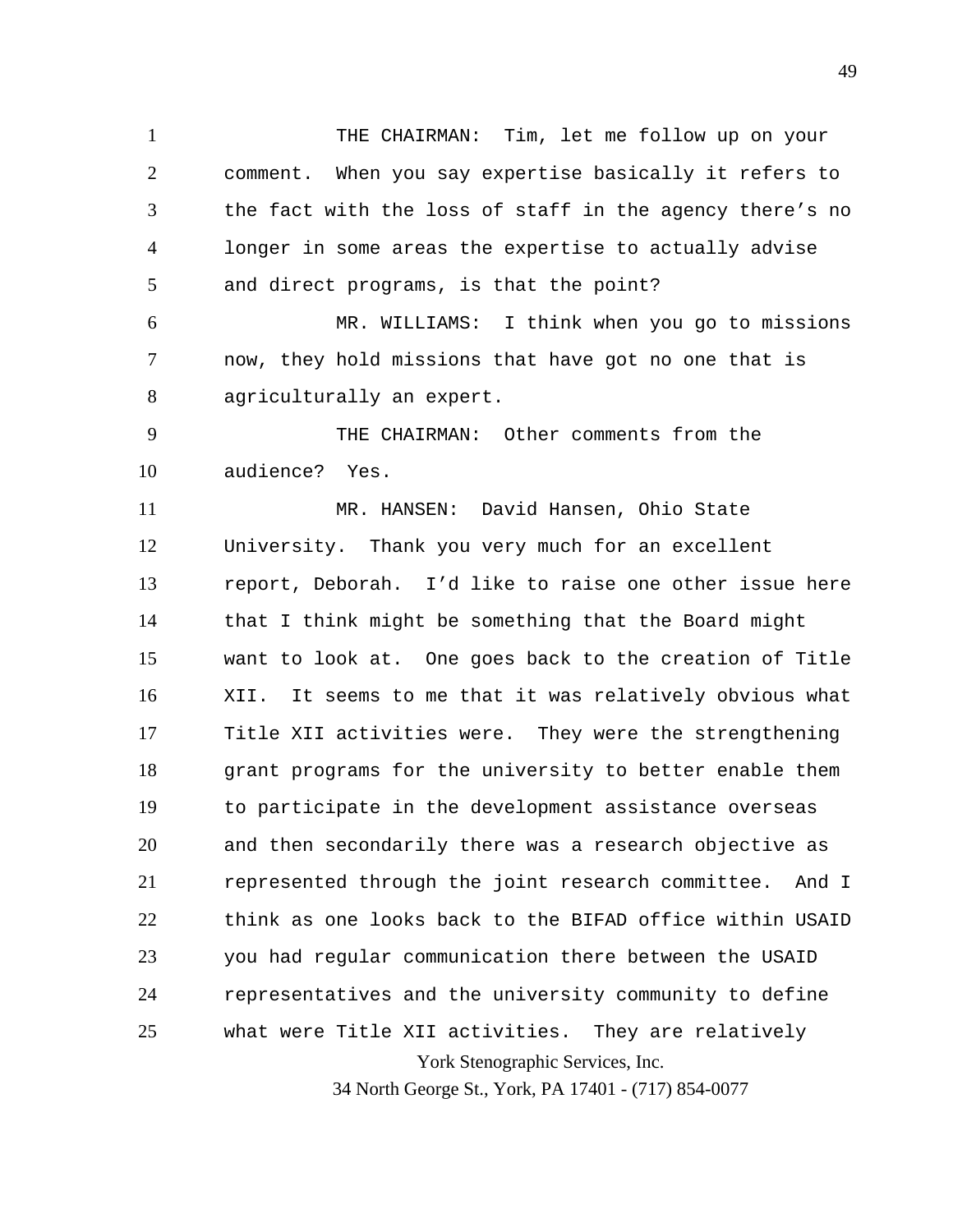1 2 3 4 5 6 7 8 9 10 11 12 13 14 15 16 17 18 easily defined because it was research, as you mentioned, through the IARCs. It was the research programs as represented today by Tim Williams and John and others, and there were the strengthening grant programs. But there were also Title XII designated projects which only Title XII institutions were eligible to compete for. Who defined those Title XII designated projects? In essence, I think that that was something which emerged out of a consensus in dialogue between the university community and USAID. I guess the point I'm making now is that I think we've broadened the definition of what Title XII is, but we really haven't really grappled with what are Title XII eligible activities. And I think that one of the real things that needs to be looked at here is how we define those activities in the future and what might be the role of BIFAD or its related committees in helping to define what are these Title XII activities.

York Stenographic Services, Inc. 34 North George St., York, PA 17401 - (717) 854-0077 19 20 21 22 23 24 25 THE CHAIRMAN: Other comments? Deborah, thanks very much. This has been very helpful, and we look forward to the final report and the opportunity to continue this conversation. Thank you very much. MS. RUBIN: You're very welcome. Our next report before the break is in some sense a follow-up on this conversation, the question about Title XII. And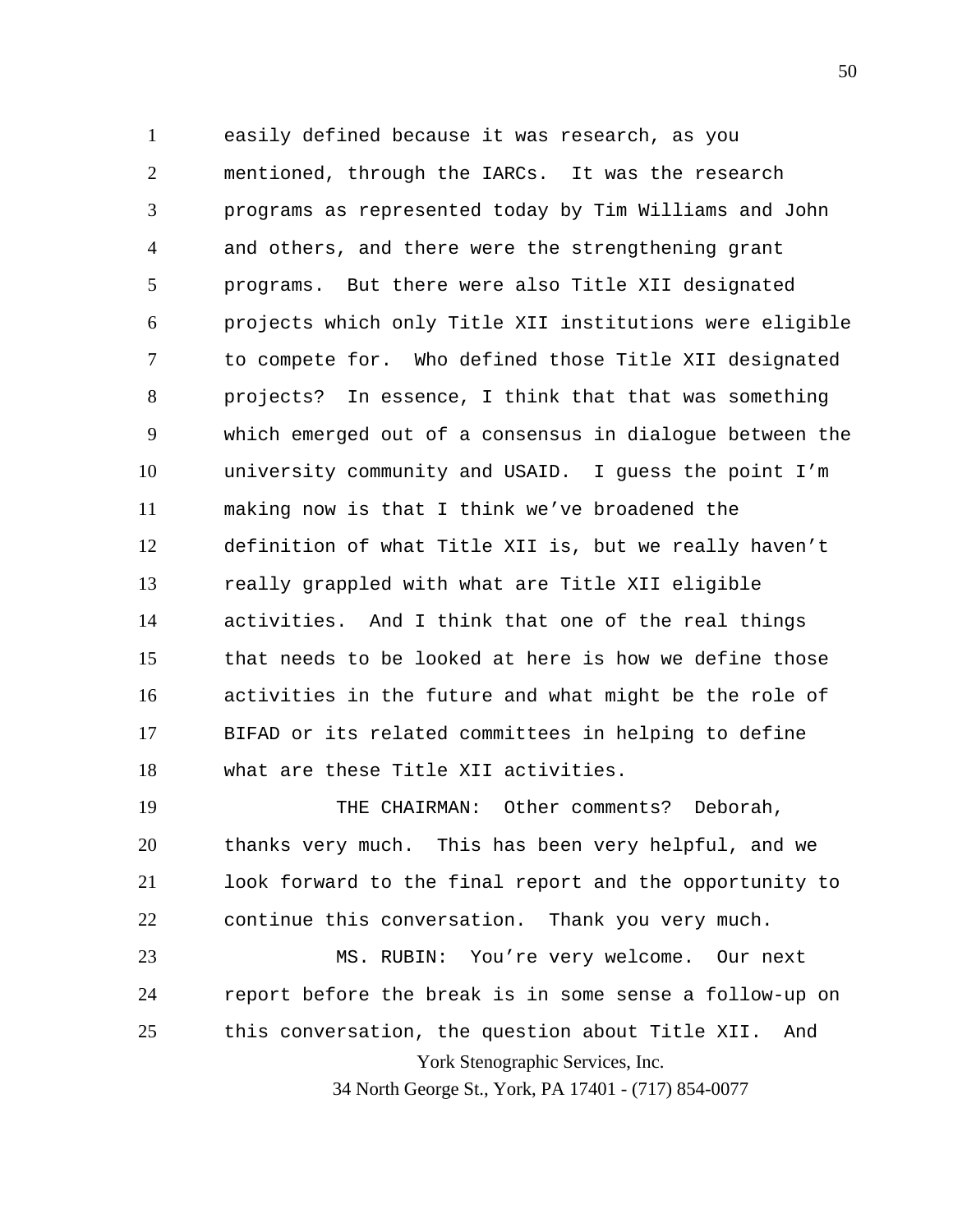1 2 3 4 5 6 7 8 9 10 11 12 over the past year we've had a number of conversations within the Board about how to engage in a very substantial and significant way the deans and colleges of agriculture and beyond that have an interest in these topics in a conversation about how best to fulfill, if you will, the obligations under the title. And to that end the BIFAD board agreed in October that we should pull together a Conference of Deans. That's now set for April 29. And we engaged a firm to facilitate preparation for and execution of that conference. And Elizabeth Robinson from Encompass is here to give us an update on planning for the conference. Elizabeth.

York Stenographic Services, Inc. 13 14 15 16 17 18 19 20 21 22 23 24 25 MS. ROBINSON: Thank you, Dean Easter. Good morning. I'm Elizabeth Robinson from a company in town called Encompass. We work with groups like BIFAD and NASULGC to plan creative and productive meetings. And I want to say to the Board that we are thrilled to be working with you to help U.S. universities resume their historic role in working with the U.S. government to meet international ag development needs. In the last three months, my colleague, Sheila Ramsey, who some of the Board members met in November in Des Moines have been working closely with the steering committee for this program to plan the details of the conference. And I want to say that the more people we talk to about it

34 North George St., York, PA 17401 - (717) 854-0077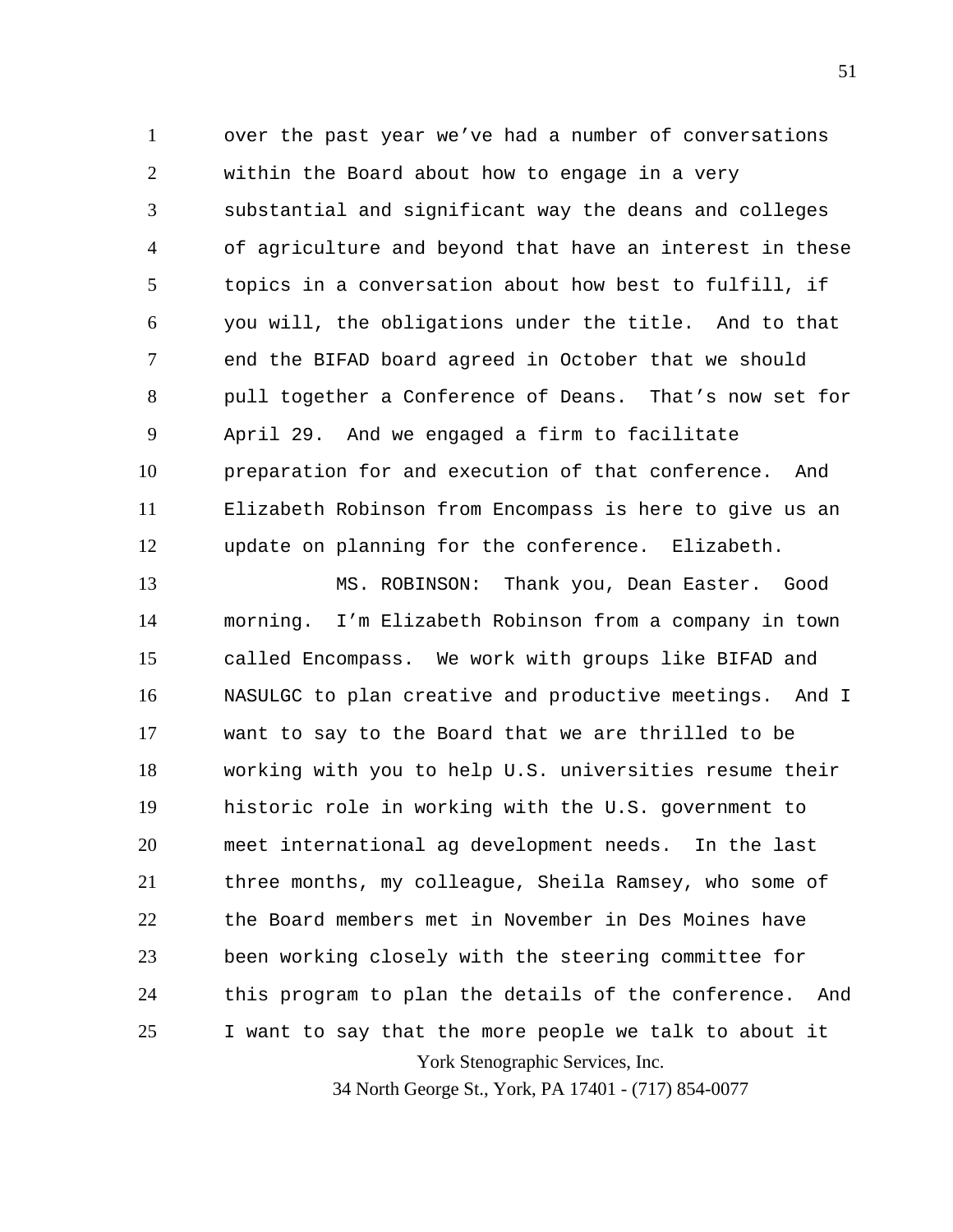York Stenographic Services, Inc. 1 2 3 4 5 6 7 8 9 10 11 12 13 14 15 16 17 18 19 20 21 22 23 24 25 the more excited we have become about the ideas and the desire that's expressed by university leaders for building stronger involvement and partnership with the USAID. Some of the steering committee members are here. Of course, Dean Easter, Dr. DeLauder, Ron Senykoff in the back there. I don't think Fred Schullic [ph], Randy Wilson or Dean Oberian [ph] are here today. I haven't met them. But they're also part of our committee. As many of you already know, the impetus for what we're calling the Conference of Deans: Universities in Partnership includes the decline of federal funding for international ag development and the creation of the transformational development framework which minimizes the role of agriculture and of university involvement. BIFAD's leadership in acting now to bring the Title XII community together will make sure that the community is at the table to influence federal policy and international ag development now and in the future. The focus of the conference is to produce some new ideas and thinking that can be shared with a transition team of a new administration about agricultural development priorities the U.S. government should be focusing on in the coming years. I want to share a few quotes with you, six quotes, that have become sort of the markers of our objectives for the conference. They come from the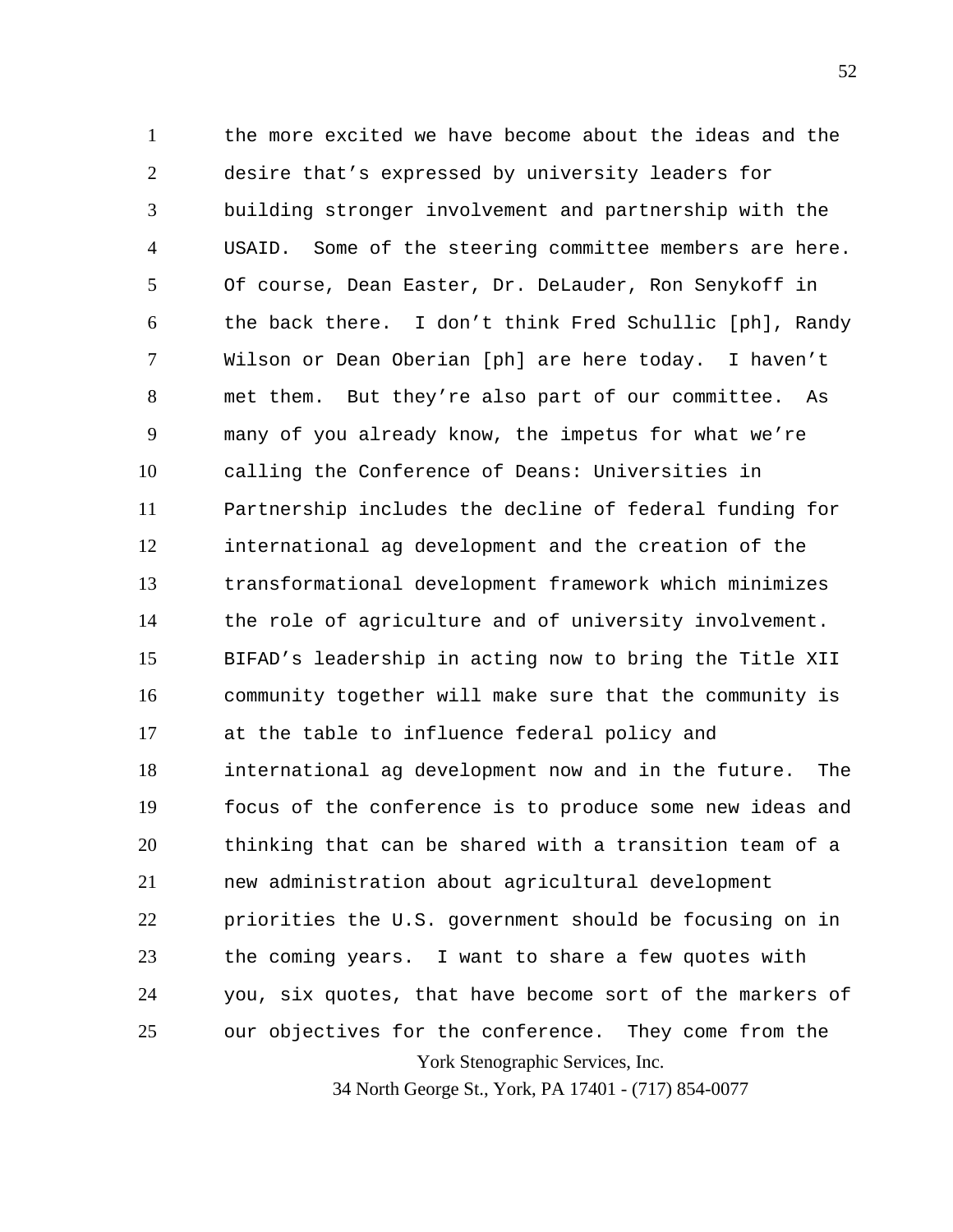York Stenographic Services, Inc. 1 2 3 4 5 6 7 8 9 10 11 12 13 14 15 16 17 18 19 20 21 22 23 24 25 steering committee members themselves and other international ag leaders who we interviewed about their vision for the conference. Number one, because of the conference there's a better understanding of the land grant system's ability to serve in an advisory role and as a key actor in ag development in the  $21^{st}$  Century. Two, BIFAD has a product or a paper to share with the new administration that describes how universities can use their expertise to advise the agency on global ag development strategy. Three, we should identify no more than three to four strategic needs the U.S. government should focus on in global ag development and describe how universities can leverage the work of the agency in meeting these needs. Four, the conference is a catalyst for empowering increased engagement with the agency. Five, we must not get caught in the way we were. Six, we need to be visionary and bold. So while BIFAD's needs are essential to this meeting there's a lot of positive energy among the people we interviewed that this conference will contribute to re-energizing a wider partnership and engagement with the Title XII community. I can share some of the planning, the nuts and bolts where we're at right now. We've set the date for April 30, a one-day meeting here in Washington, D.C. There will be a reception the evening before on the  $29^{th}$ .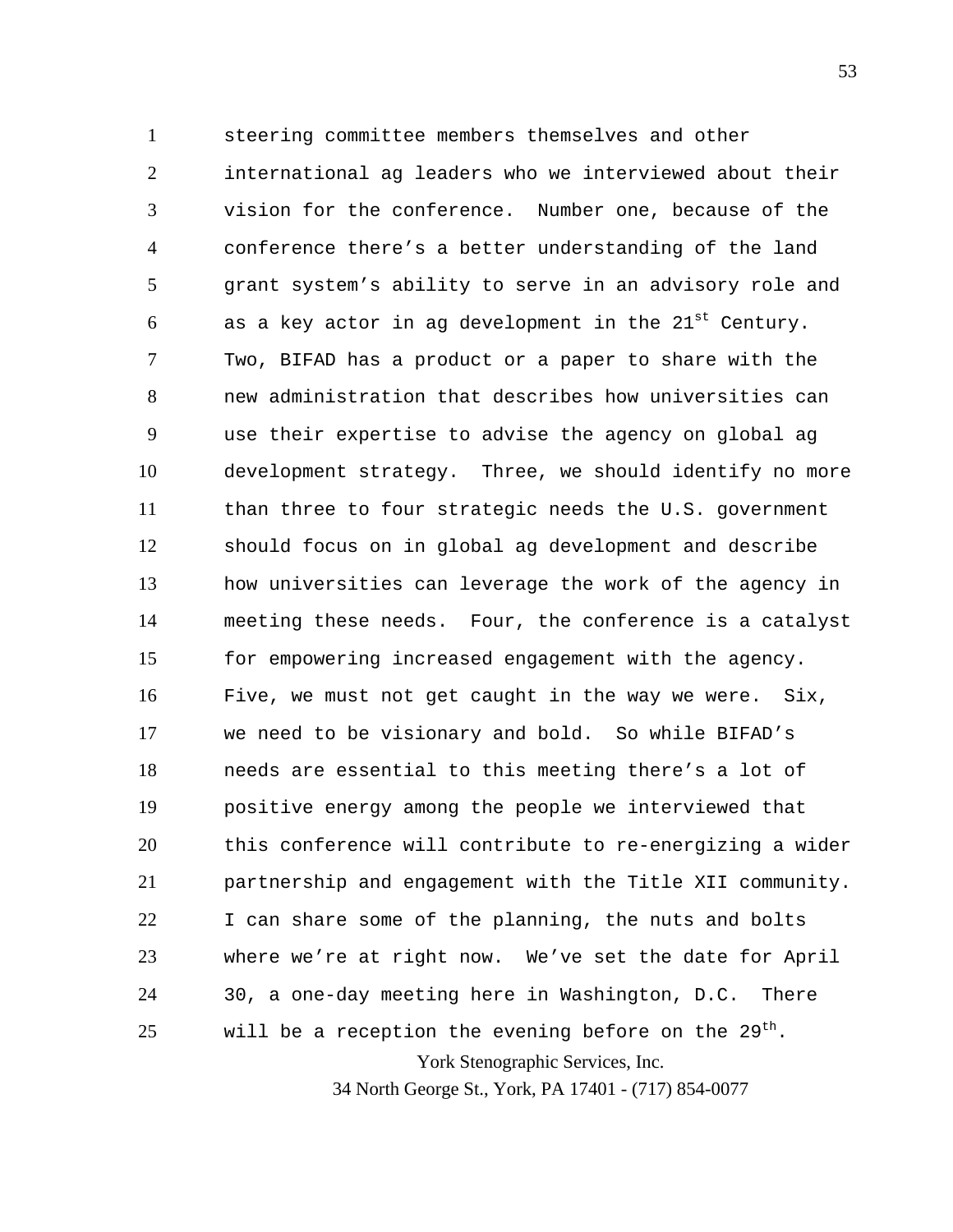York Stenographic Services, Inc. 1 2 3 4 5 6 7 8 9 10 11 12 13 14 15 16 17 18 19 20 21 22 23 24 25 We've worked with the steering committee to define an invitation list of over 60 deans and other academic leaders in international ag, people who have passion for the topic who are in decision-making positions in their institutions. In devising the list, we also had an eye on the diversity of institutions, geography, and gender, minority-serving institutions. Invitations were mailed three weeks ago. Up till today we have 20 RSVPs. I think we'll probably have 30 by the end of this week. The steering committee is currently calling other invitees that we haven't heard from just to make sure everybody knows that their participation will really insure dynamic process and outcome. Our target number is between 20 and 30. If people start beating down the doors, we could go to 40. Our aim is to get the right people in the room, people who can roll up their sleeves on the topic, produce new thinking and action steps, and actually commit to follow through. Now that the definitions for the meeting are in place some of our next steps include meeting with USAID folks to get more input from them about the conference, and we may start that with meeting with the system administrator, Jackie Schafer. By mid-March we expect to have close to a final list of our participants. By the end of March we'll be sending out our pre-conference materials, and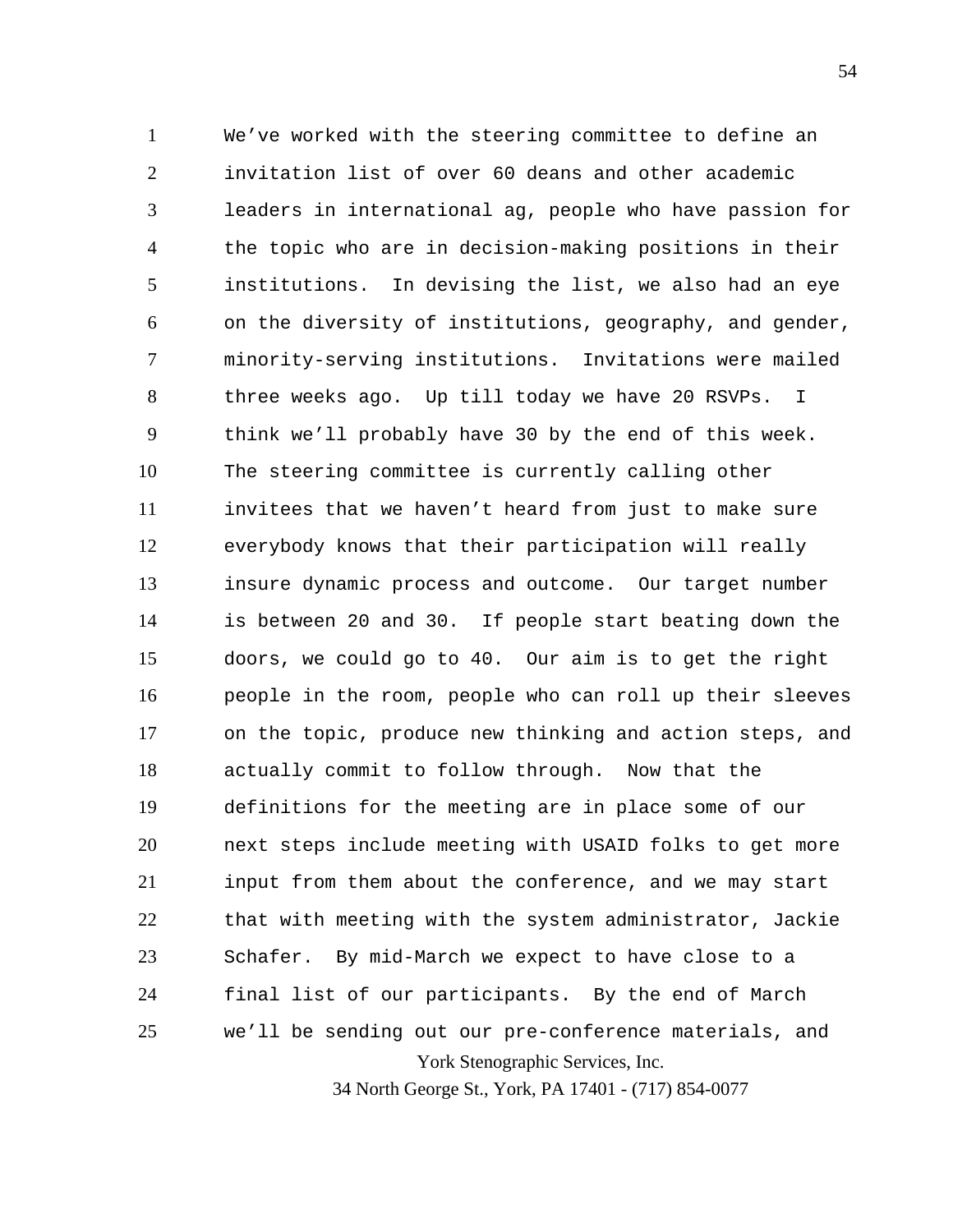1 2 3 4 5 6 7 8 9 10 11 12 we'll begin to draft our design on the specific activities for the meeting. What people here who are listening might do for us if you find the initiative compelling you could be in touch with your deans or deans that you know and encourage them to come and make a difference to BIFAD and our work to position U.S. universities as key actors in ag development policy. So we look forward to seeing those of you are here at the April 30 meeting, and to afterwards meeting again with the Board to report any actual outcomes and to consider what the next steps will be to keep the momentum going and support the university partnership in action.

13 14 MR. CHRISTENSEN: Is there a list of those that we could have that are on your proposed invitees?

15 16 17 MS. ROBINSON: Yes, there is a list, and I think there's one in your binder. I could get Tori to help me find exactly where that is.

York Stenographic Services, Inc. 18 19 20 21 22 23 24 25 THE CHAIRMAN: I might just comment that for the steering committee this was one of the difficult questions that we grappled with, and who should be invited, should it be come all, and there was a sense that if we opened it up and that we might not be able in the short period of time available to really focus on having productive conversations, and so there was a deliberate effort within the steering committee to

34 North George St., York, PA 17401 - (717) 854-0077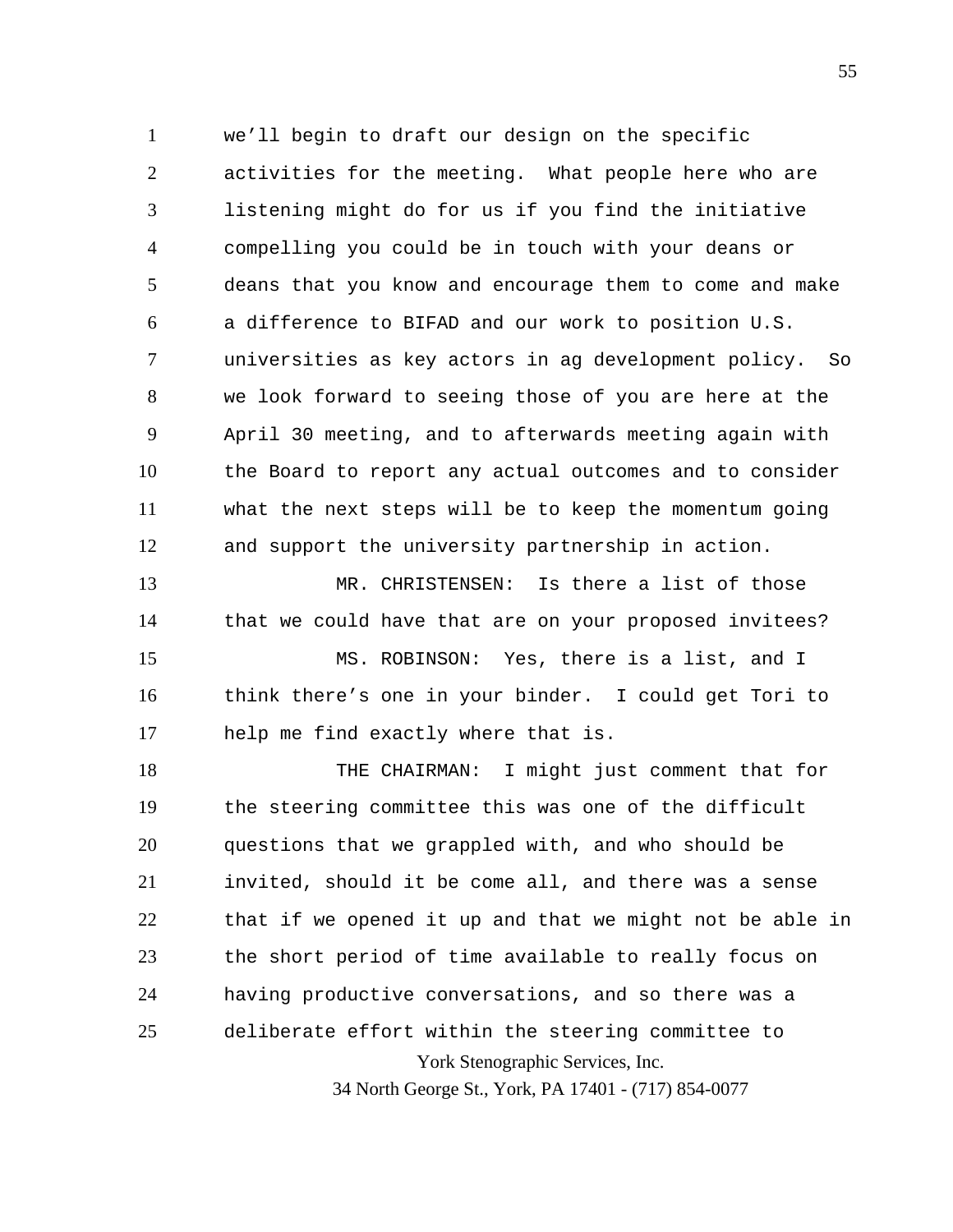1 2 3 4 5 6 select leaders that were believed to be ready to engage in this conversation, and that's not to suggest that we were trying to eliminate anyone in the process. We tried to get representation from broadly across the spectrum. Dr. DeLauder, do you have any further comment on that?

7 8 9 10 11 MR. DELAUDER: No. I think that is correct. It was difficult. But I gather though that if there are people in this room who were going to suggest others that maybe we should invite that we would be open to considering.

12 13 14 15 16 MS. ROBINSON: Yes, and during the break that we're going to have now, I have cards if anybody wants one for more information or if you want to suggest someone who should be invited. I'd be glad to take that.

York Stenographic Services, Inc. 34 North George St., York, PA 17401 - (717) 854-0077 17 18 19 20 21 22 23 24 25 THE CHAIRMAN: And we have across the spectrum, I think we've invited at least one university president who has real experience in this arena, and we've invited some specific individuals who are not necessarily deans either because of their expertise. Comments from the audience or questions? Yes, Ron. MR. SENYKOFF: Ron Senykoff, EGAT agriculture. Just one additional point, Elizabeth. It has been envisioned that on this Conference of Deans it would not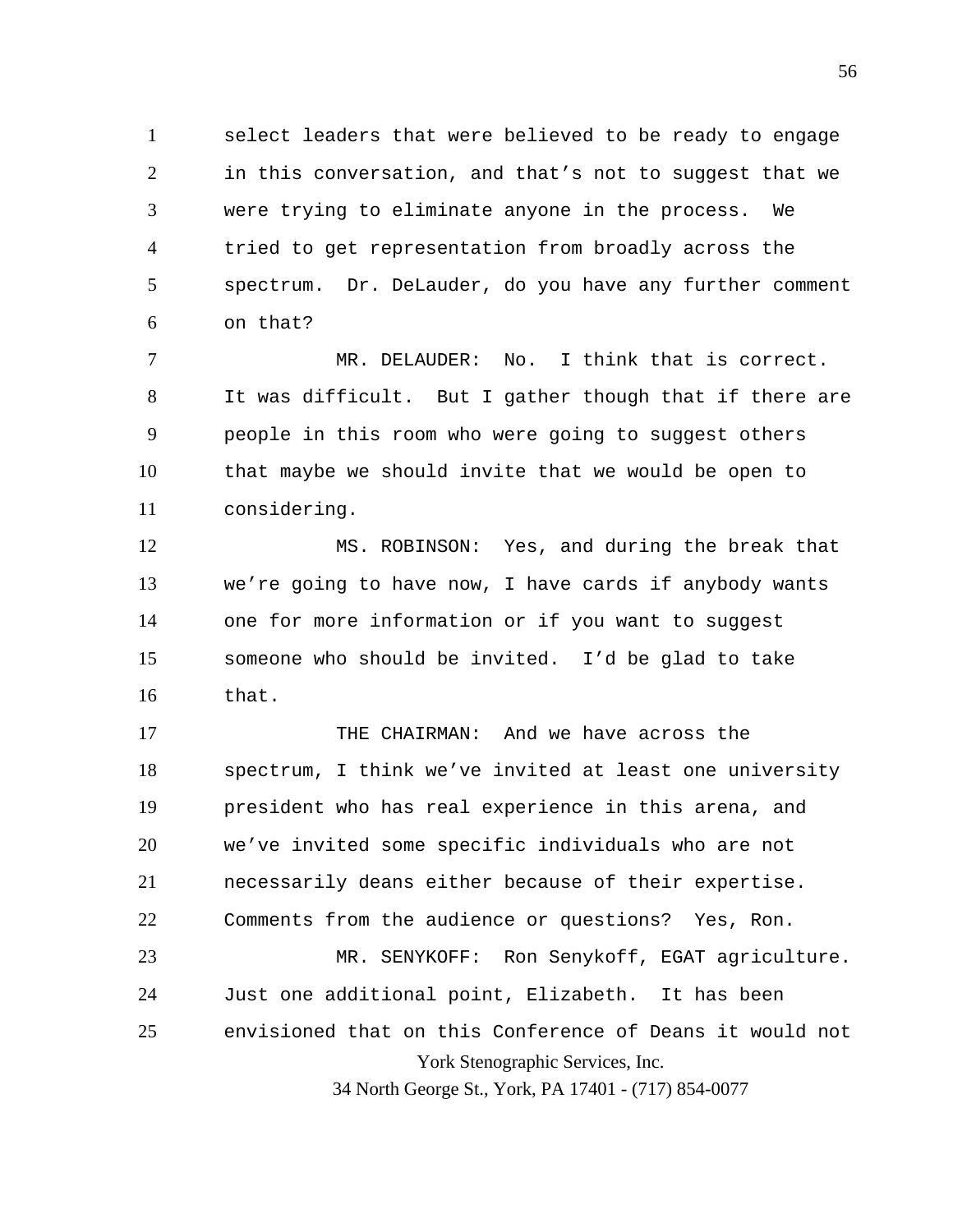1 2 3 4 5 6 7 8 9 10 be a one-time type of activity but that depending on how the first one goes and the type of commitment that we achieve from it the vision is to look toward a repetitive thing. The dates and times and all would be set of course with the conference. But to follow on so that this process begins to develop a true engagement with senior administration within USAID and other partners throughout the community so that it opens up the dialogue because there's a desperate need for that and this conference can help serve that need.

11

York Stenographic Services, Inc. 12 13 14 15 16 17 18 19 20 21 22 23 24 25 MS. ROBINSON: Absolutely. Thank you. THE CHAIRMAN: Other comments? I think if one looks at the changing environment particularly today with commodities prices fundamental, food, you can't help but be concerned about are we going to have an adequate supply in the years ahead particularly in those most stressed areas of the world. And I don't think it's beyond realism to suggest that there is a need for a second green revolution and we've talked about that. And if one things about how you engage the scientific expertise broadly in the U.S. higher education community particularly in colleges of agriculture the conversation has to begin somewhere, and how you take that expertise and advice to the Administrator and the formulation of policy the conversation has to begin somewhere. And

34 North George St., York, PA 17401 - (717) 854-0077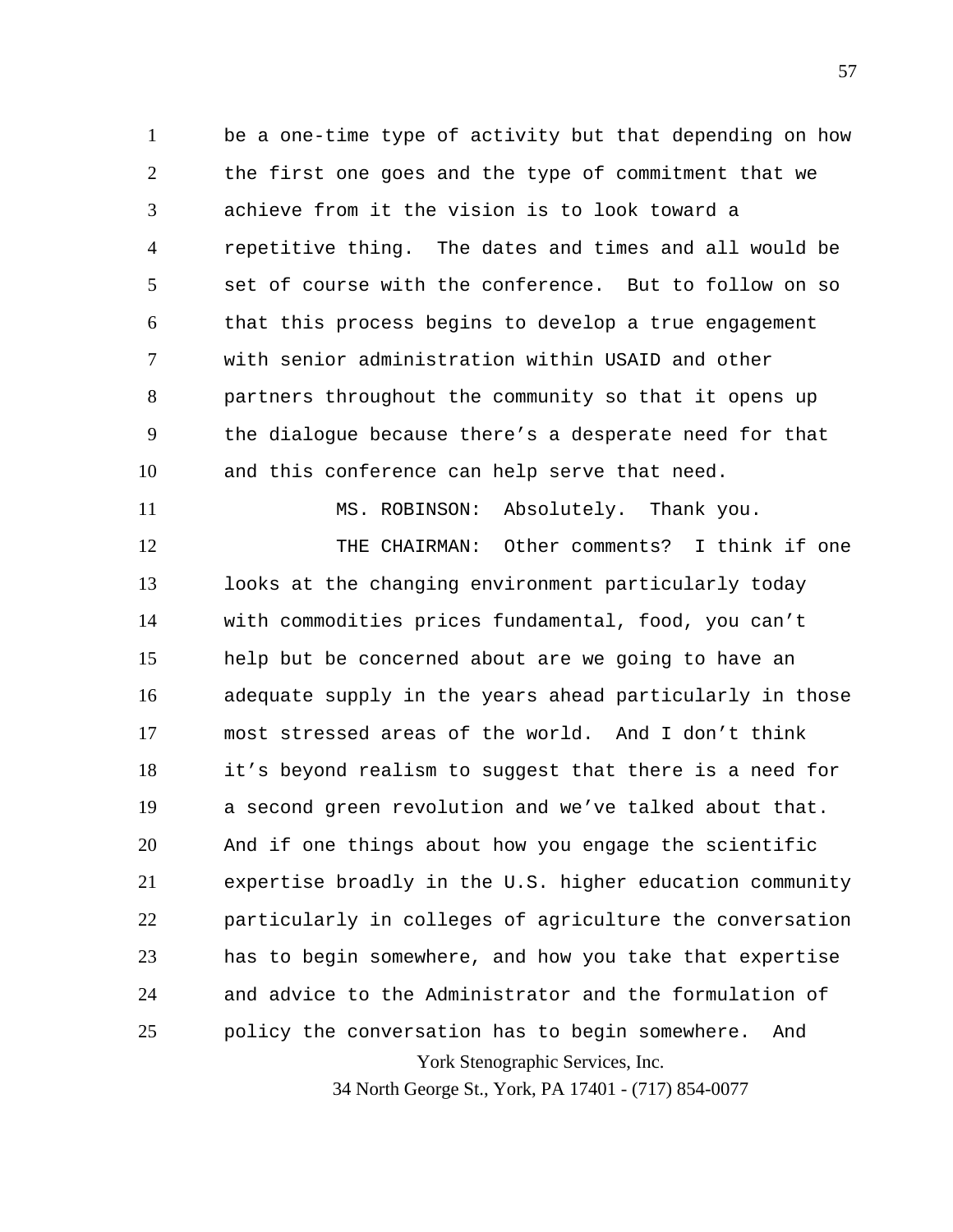1 2 3 4 5 6 7 8 9 maybe we've overly ambitious, but we think this is a very timely event and hopefully a start of what can be a long-term and very productive conversation. I've been very pleased, Elizabeth, with your organization and how deliberately you've gone about this process. I think some of us grew weary of those phone calls and interviews but it has done a very good job to frame the context of the conversation, and I think that's to your credit.

10 MS. ROBINSON: Thank you.

11 12 13 14 15 16 THE CHAIRMAN: If there are no other questions, thanks. Thanks very much. Well, we're well ahead of schedule. Let's take a few minutes for the Board if there's any discussion that we need to have before we break. Any items that -- we've got several that will come up I think afterwards fairly quickly.

17 18 19 20 21 22 MR. DELAUDER: To go back to the previous presentation that I raised the issue of the coordinated program and it would be good to sort of look at all of the activities that might fit into that coordinated program so that perhaps all the pieces should fit together.

York Stenographic Services, Inc. 23 24 25 THE CHAIRMAN: I very much agree. We'll have conversations about CRSP this afternoon, and as I've reviewed this issue it's been very difficult for me to

34 North George St., York, PA 17401 - (717) 854-0077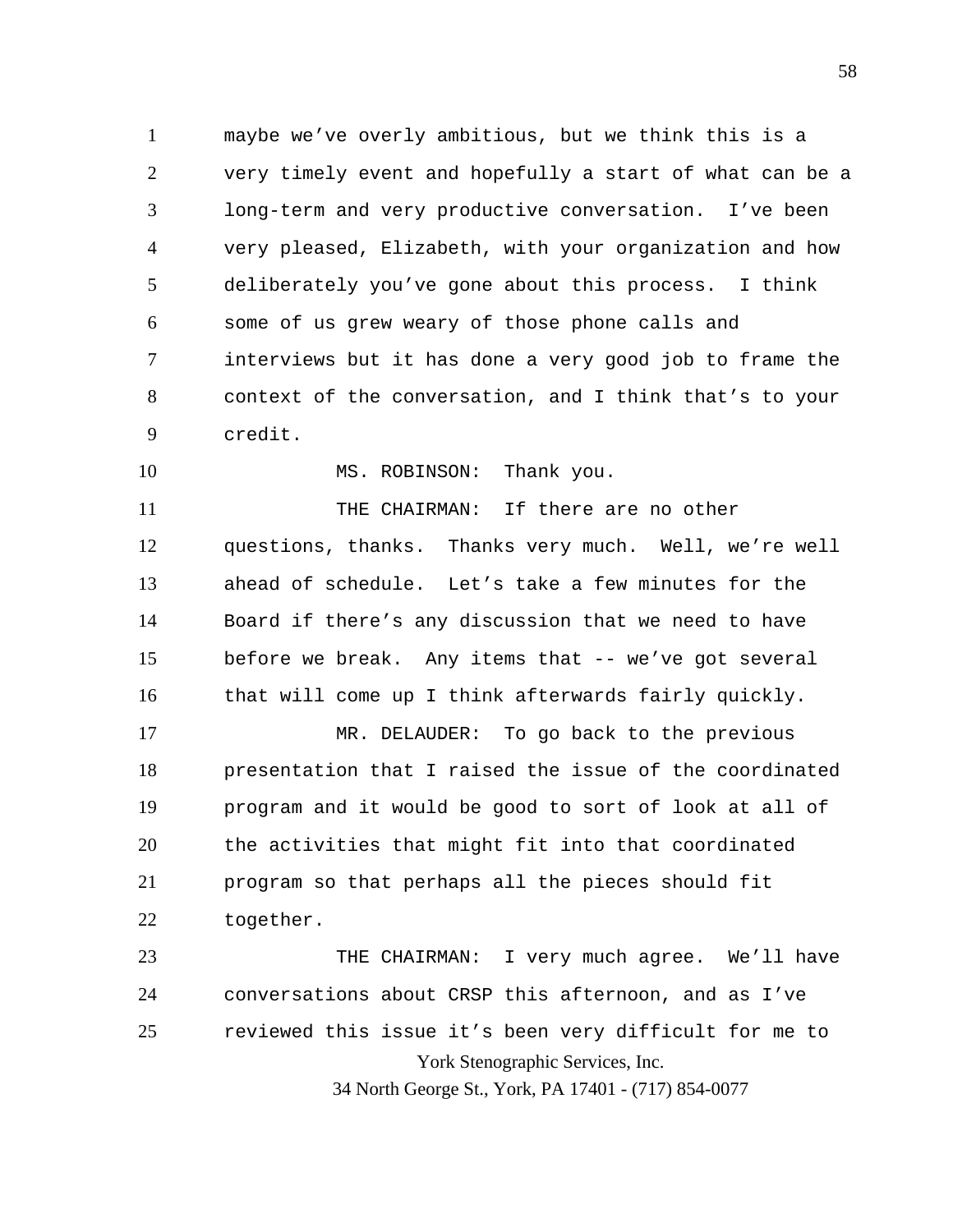1 2 3 get around it because of not knowing what is going on in other areas of the agency. You can't consider this independent of the CGIAR and other areas.

4 5 6 7 8 9 10 11 12 13 14 MR. WILLIAMS: I would just like to add that there is this feature of the ADS is that each mission is meant to have a Title XII person that evaluates their plans and programs and is able to do this. Now to my knowledge that just doesn't happen, and I think that that's one of the things that needs to be activated through discussion and dialogue with the Administrator to make this thing happen because on one side we've got the university saying we want to do and help, the other side we're going to have people saying where can we help?

THE CHAIRMAN: John.

15

York Stenographic Services, Inc. 34 North George St., York, PA 17401 - (717) 854-0077 16 17 18 19 20 21 22 23 24 25 MR. THOMAS: John Thomas. Tim sparked a thought in my mind that I wanted to share with you. It's true, and you know that staffing has gone down in the agency especially technical staffing but I think it would be a good idea at a future BIFAD meeting to invite someone from our human resources office, HR, to present the plans now to upgrade to increase the staffing in the agency. The Administrator has made a commitment to increase staffing I think by 300 technical professional staff, foreign service, and many of them will be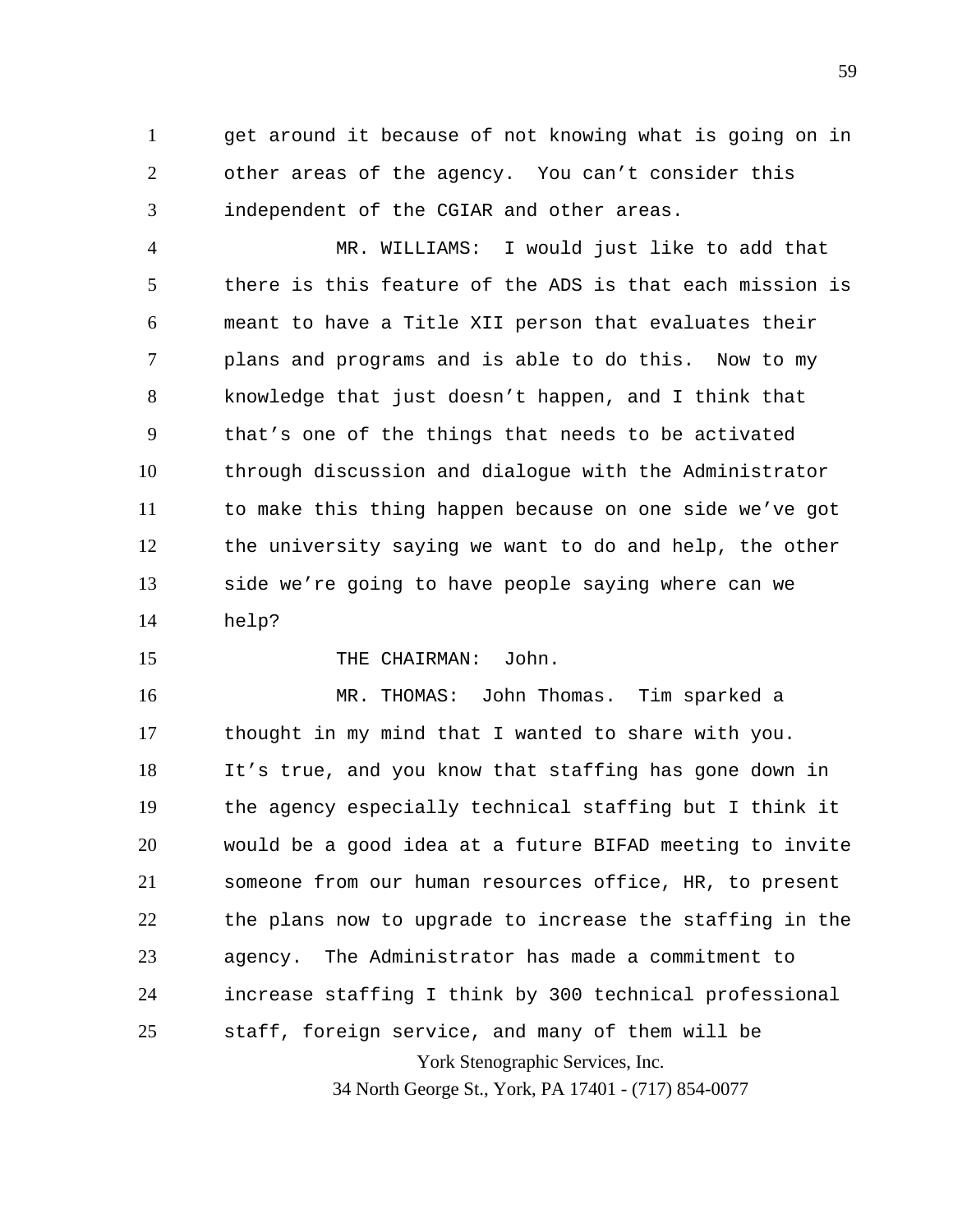1 2 3 4 5 6 7 8 9 agriculturists and specialists in economic growth, and that's going to be -- that's going to help us to be able to design the programs and look at the options such as implementing ADS-216, which asks the missions to whenever they're designing new activities to think is this an activity that could be implemented by a Title XII university. So I think it would be a good presentation for a future meeting to hear about how the agency is upgrading its technical staff.

10 11 12 13 14 15 16 17 18 19 20 21 22 23 THE CHAIRMAN: That would be helpful. That's good news, by the way. Other comments? Before we take a break, I'm going to take privilege as Chair and introduce Dr. Mary Ann Lila [ph]. Mary Ann, if you'd wave your hand. Illinois has been somewhat removed from this scene for a number of years, and Dr. Lila has agreed to serve as Director of International Activities, and we're back, and I'm delighted that she's here representing us. So those of you that are in similar positions at other institutions, I'd appreciate it if you'd introduce yourself to Dr. Lila. And Dr. Hamish Gowell [ph] is with us from Michigan State. Welcome, Hamish. Let's take 30 minutes, which means we'll convene again at about 15 after.

24

25

[Off the record]

York Stenographic Services, Inc. 34 North George St., York, PA 17401 - (717) 854-0077

\*\*\*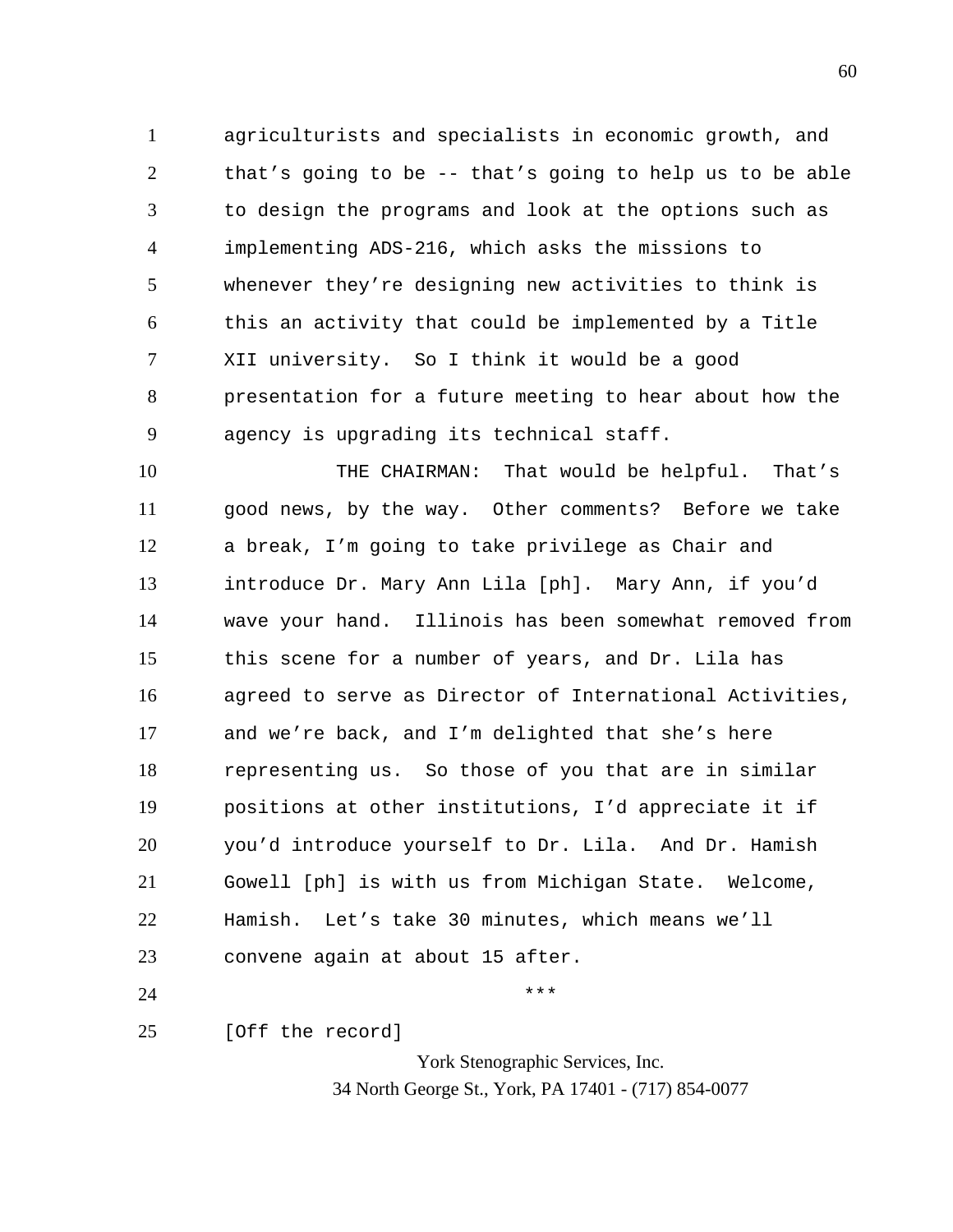1 [On the record]

York Stenographic Services, Inc. 2 3 4 5 6 7 8 9 10 11 12 13 14 15 16 17 18 19 20 21 22 23 24 25 \*\*\* THE CHAIRMAN: I either need a gavel or I'm going to ask Allen Christensen to bring the group to order. I think many of you are aware that the BIFAD ceased to exist for a period of time or existed in a very minimal way in the 90s, and under Chairman McPherson's leadership several years ago there was an effort to re-engage and reconstruct the organization. And one of the key elements of that early conversation was what really should be done to implement Title XII, and a gentleman by the name of Richard Bissell, Rich Bissell, was commissioned to do what has now become the famous Bissell Report. And many of you have seen that. He delivered it to the Board in June, 2006, and it was a document that talked about the legislation. It's a document that talked about some of the history and made a number of recommendations. And what we'd like to do for the next several minutes or probably 45 minutes or so is have some conversations about kind of where we are in some of these. And I'd like to make a few comments here at the outset, and then if the Board members have some comments that they would like to offer. And if you read through the Bissell Report, one of the first things that's mentioned is that the Administrator should become

34 North George St., York, PA 17401 - (717) 854-0077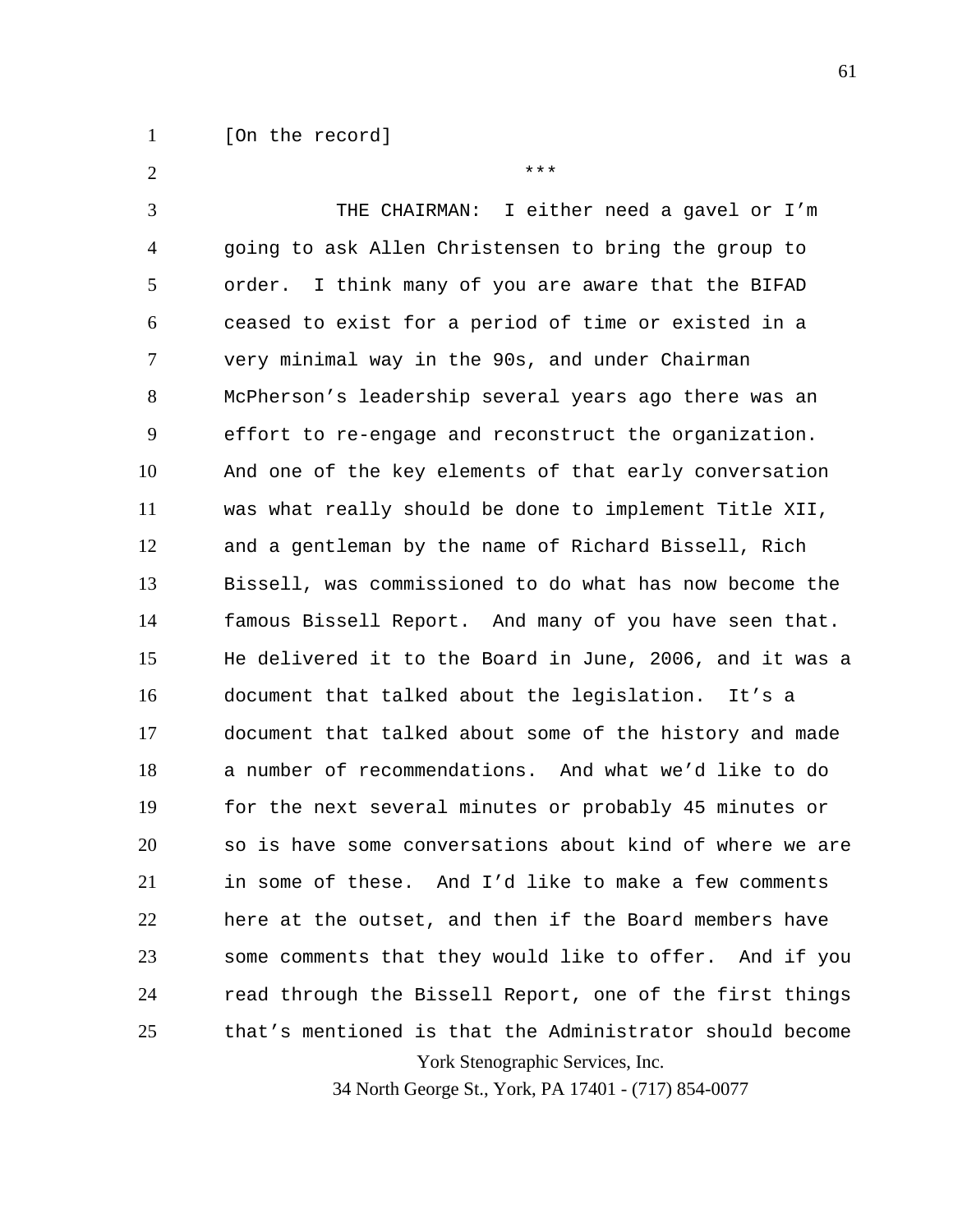York Stenographic Services, Inc. 1 2 3 4 5 6 7 8 9 10 11 12 13 14 15 16 17 18 19 20 21 22 23 24 25 personally engaged, and I feel that we've made very significant progress in that regard. Administrator Fore in her remarks at the NASULGC meeting essentially turned in front of an audience of 300 university presidents and said, Bob, I want you to contact me directly. And we've done that, and she's responded in a very positive way, and we think that we made progress on that. Another comment by Bissell was that the scientific leadership of the agency can be strengthened, and there is now a scientific advisor, Nena Fedderoff, who also has responsibilities in the State Department, but that has brought a conversation about science into the leadership. More attention can be given to defining current development problems and challenges. From my perspective quite a lot of our conversation here this morning in fact has been around that. It's an area that we continue to need to do development in. Build a barter partnership between USAID and universities, and particularly in ways that compliment the ongoing CRSP and other programs. And I think one of the goals of the deans conference is to dialogue about how some of that might be done. So with that kind of background, I want to open the floor and I'll sit down, and we'll have some conversation. Who on the Board would like to begin the discussion? Tim, would you like to lead this? Mr.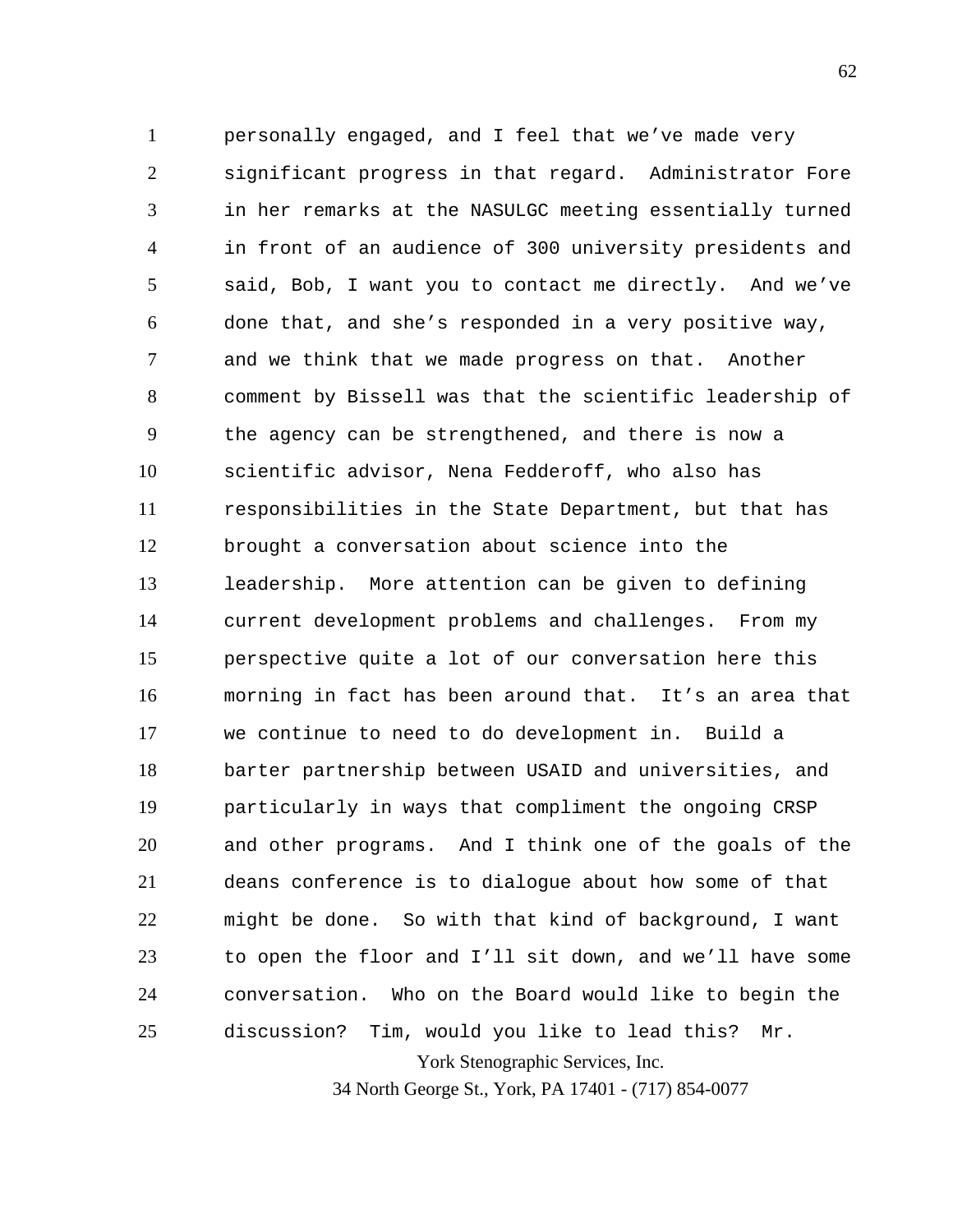1 Rabon.

York Stenographic Services, Inc. 2 3 4 5 6 7 8 9 10 11 12 13 14 15 16 17 18 19 20 21 22 23 24 25 MR. RABON: Yes, sir. Thank you. I hope you all will bear with me. I'm not as polished as the Chairman, and I'll do the best I can. I passed around, I apologize I didn't have enough for everybody, but I passed around a little handout here. I think our objective here is that we have to re-establish BIFAD back into its original state that it was in when it was established in 1975. I think in the mid-90s BIFAD became disconnected from this organization and we've yet to regain that position, and that's what I'd like to talk to mostly this morning. Our web site, this front page is the home page for the BIFAD web site, and specifically says our primary role, the primary role of BIFAD is to advise the USAID Administrator on the agricultural development priorities and issues. For a little history the second two pages are the USAID organizational charts. The current chart is the first page. It indicates the make-up, the structure of USAID, and if you'll notice BIFAD is not even listed on it. We're not shown. Located an aide structure that dates back to the 70s and 80s, and you'll see on the left-hand side the BIFAD support staff is connected at the upper level at the Administrator's office where I believe it belongs. It's where in my belief it should be today so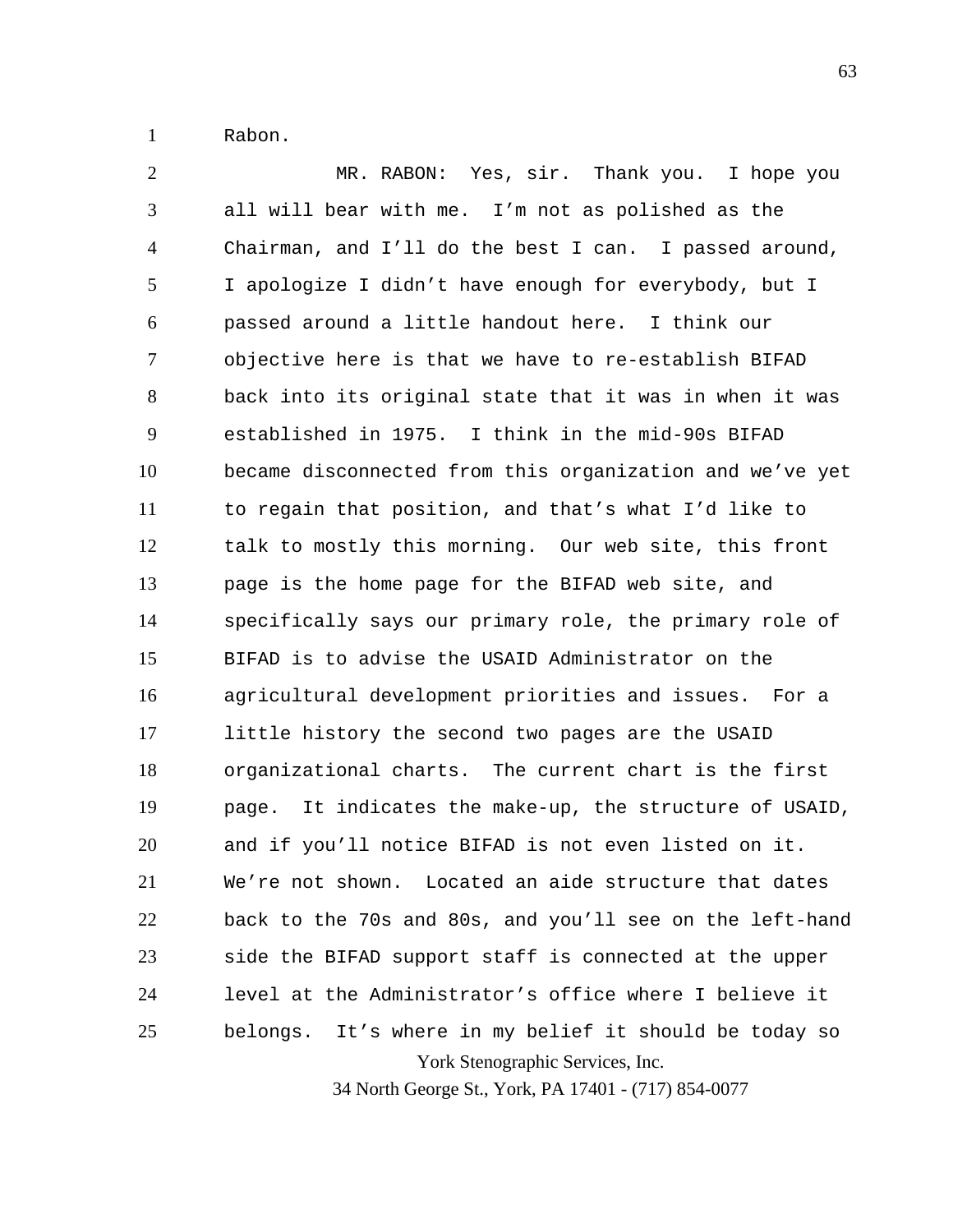York Stenographic Services, Inc. 1 2 3 4 5 6 7 8 9 10 11 12 13 14 15 16 17 18 19 20 21 22 23 24 25 that will be the basis of the conversation. We have -- BIFAD does have a charter. If we had just a few minutes it was recommended last night possibly we'd read that. Could we be given the latitude to read that? I think that would help kind of give everybody -- re-inform everybody of where we're at. The BIFAD charter, Article 1, the Board's official designation is Board for International Food & Agriculture Development, henceforth referred to as the Board. Article 2, Board's objectives and scope of activity. The primary mission of the Board is to advise and assist the Administrator of the United Stages Agency for International Development, USAID. With regard to programs and activities relating to agricultural and food security as set forth in Title XII, Chapter 2, Part 1 of the Foreign Assistance Act of 1961, as amended. Article 3, Board membership and appointments. The Board shall consist of seven members appointed by the President, not less than a majority of whom shall be selected from the universities as defined by Section 296(d) of Title XII. Terms of the members shall be established by the President at the time of the appointment as provided by Section 298(a) of Title XII. Article 4, period of time necessary for the Board to carry out its purpose, indefinite. Section 298 of Title XII provides for a permanent board. Article 5, agency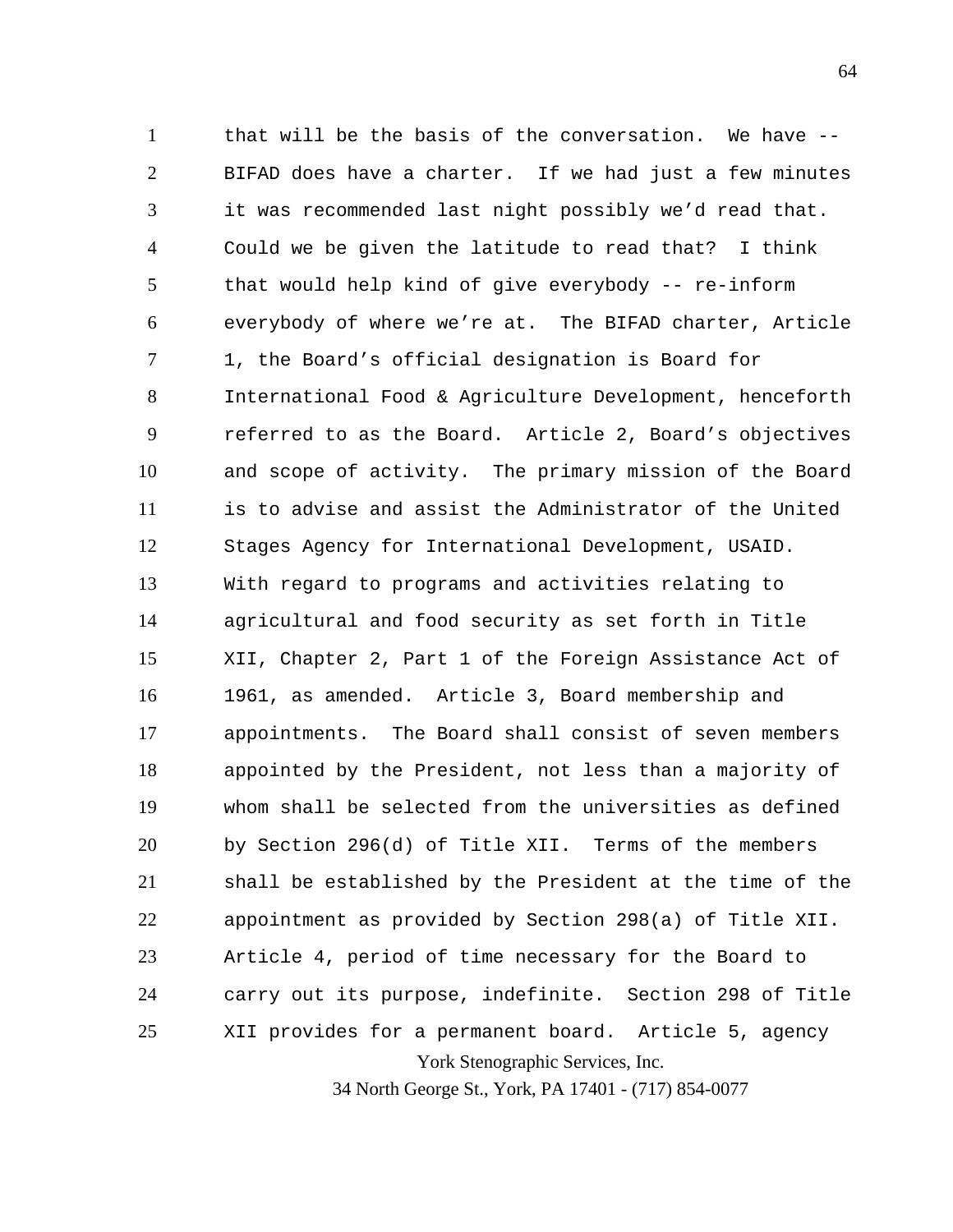York Stenographic Services, Inc. 1 2 3 4 5 6 7 8 9 10 11 12 13 14 15 16 17 18 19 20 21 22 23 24 25 and official to whom the Board reports. The Board shall report to the Administrator of USAID as provided in Section 300 of Title XII to the Congress. I think that's a significant article with regard to this charter. Article 6, agency responsible for providing necessary support to the Board, USAID. Article 7, description of duties for which the Board is responsible. In discharging its duties the Board will, A, consult with, provide information to, and furnish advice to the Administrator of USAID in all aspects of programs included under title XII and on such other matters as directed by the Administrator, B, provide universities with information on USAID programs and activities that may be of interest to the university community, C, participate on a selective basis in the development and implementation of USAID policies that affect programs and projects in which U.S. universities are or could be involved. Article 8, subordinate units. The Board is authorized to create such subordinate units as may be necessary for the performance of its duties and the discharge of its responsibilities. USAID provides support services to the Board's subordinate units subject to availability. Article 9, estimated cost for the Board, work years, one staff, one total. Dollars, \$250,000. Article 10, estimated number and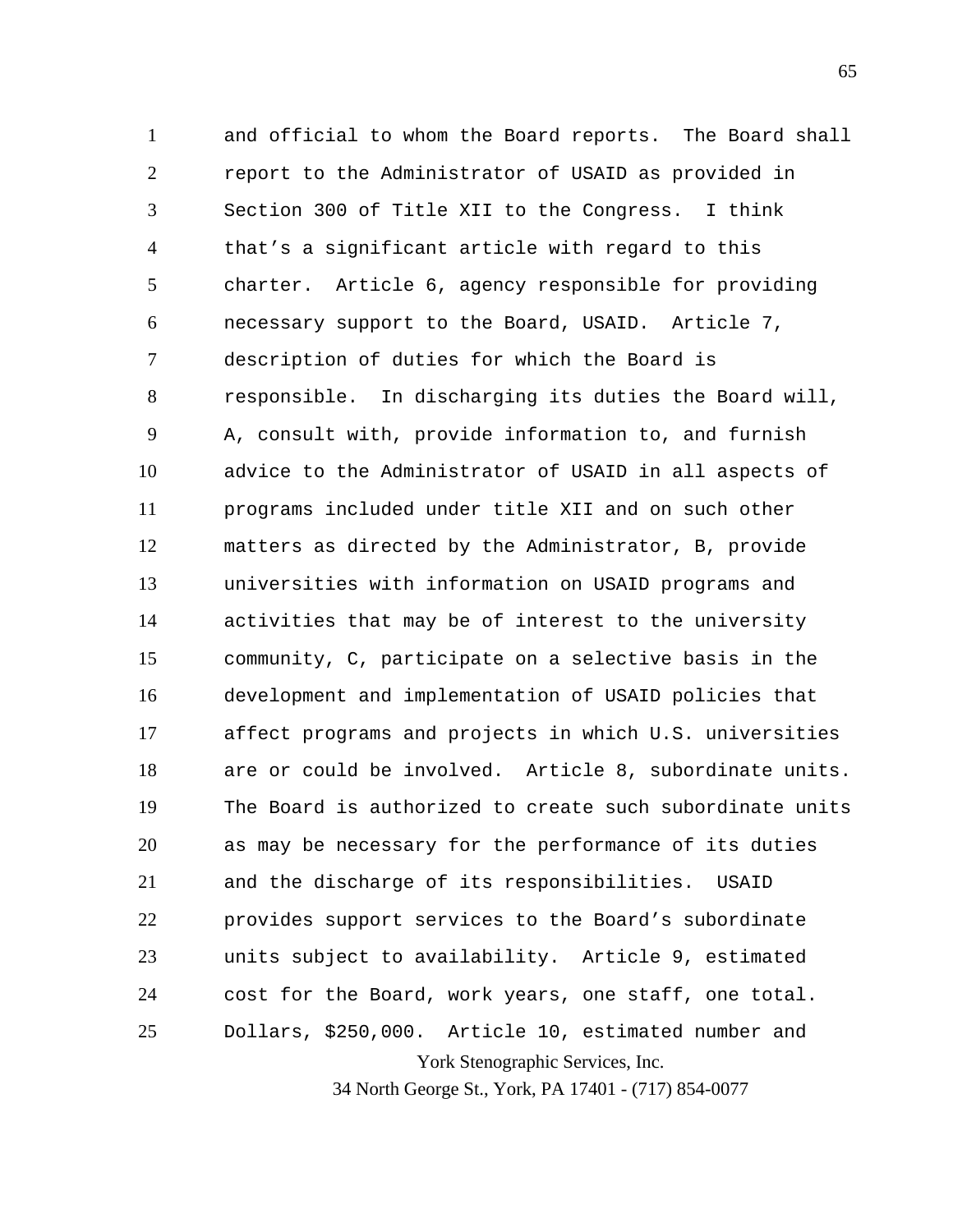York Stenographic Services, Inc. 1 2 3 4 5 6 7 8 9 10 11 12 13 14 15 16 17 18 19 20 21 22 23 24 25 frequency of meetings. The Board will meet at least twice a year. Article 11, records availability. The records, reports, minutes, agenda, and other documentation of the Board shall be made available in accordance with the Freedom of Information Act, the Privacy Act, and other applicable laws and regulations. Article 12, charter amendment. The Board may amend the charter as necessary consistent with applicable laws and regulations with the approval of the Administrator of USAID. That pretty well explains our duties and responsibilities for the Board which brings me to my next point is that I feel like it's essential that our representation, our staff, be relocated back to its original location at the Administrator's level. And I think it's going to be essential for us to carry out our duties. I think we need to define the duties and requirements of that staff. If the staff is going to be a USAID employee that's going to be representing BIFAD, I think that it's essential we have an agreement and some well defined duties of that employee, that staff. I feel like there's a little bit of a conflict right now the way the system is set up where we have an USAID employee representing BIFAD and being located in the lower section in EGAT. That creates some problems. So in my opinion, I think we're going to have to define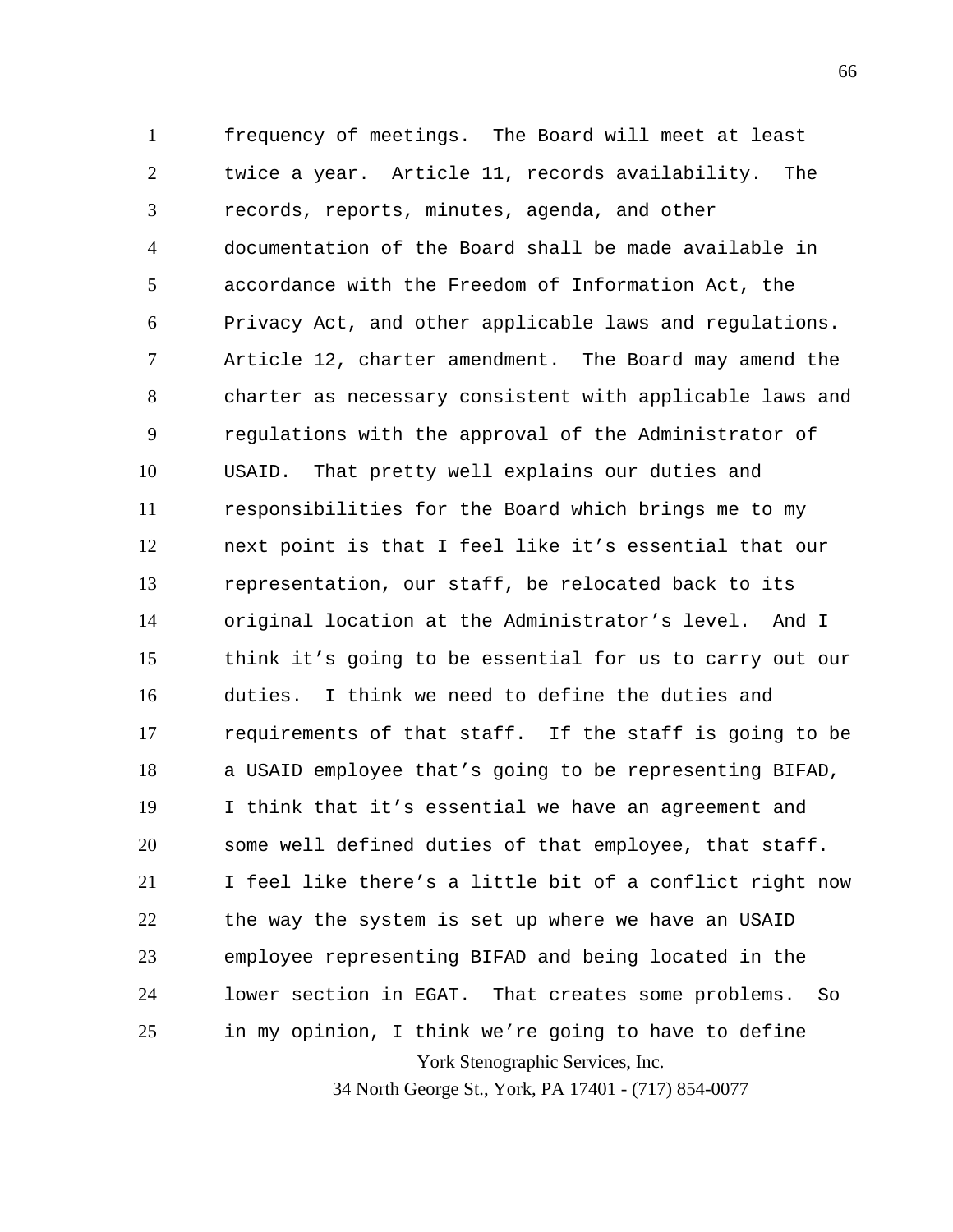York Stenographic Services, Inc. 1 2 3 4 5 6 7 8 9 10 11 12 13 14 15 16 17 18 19 20 21 22 23 24 25 those duties of that staff, get the staff relocated back into the Administrator's office where we have some direct lines of communication, and I think that will help free us up to move this Board forward. The report from Deborah was very well done, and I greatly appreciate that, very informative. The Bissell Report was a very good document as well. I think that we as a board, part of the reason I feel like we need to move the staff back to the level that it was, one of the first actions that we took when I came on the Board two years ago was we passed a resolution to send the Bissell Report to the Administrator with the recommendation, at that time it was Administrator Ambassador Tobias, to try to implement the Bissell Report, the activities that were recommended within it. Today, two years later, to my knowledge the Board has not even received a response back that that report was received to date. I may be wrong, but that's my knowledge to date. I believe that what we need to do as a Board is take action and represent the Bissell Report now along with Ms. Rubin's report and a resolution back to the Administrator and ask for her consideration of those reports, and I would also like to move that we engage the Administrator at our earliest convenience to make the recommendation of relocating the staff back to her office level to try to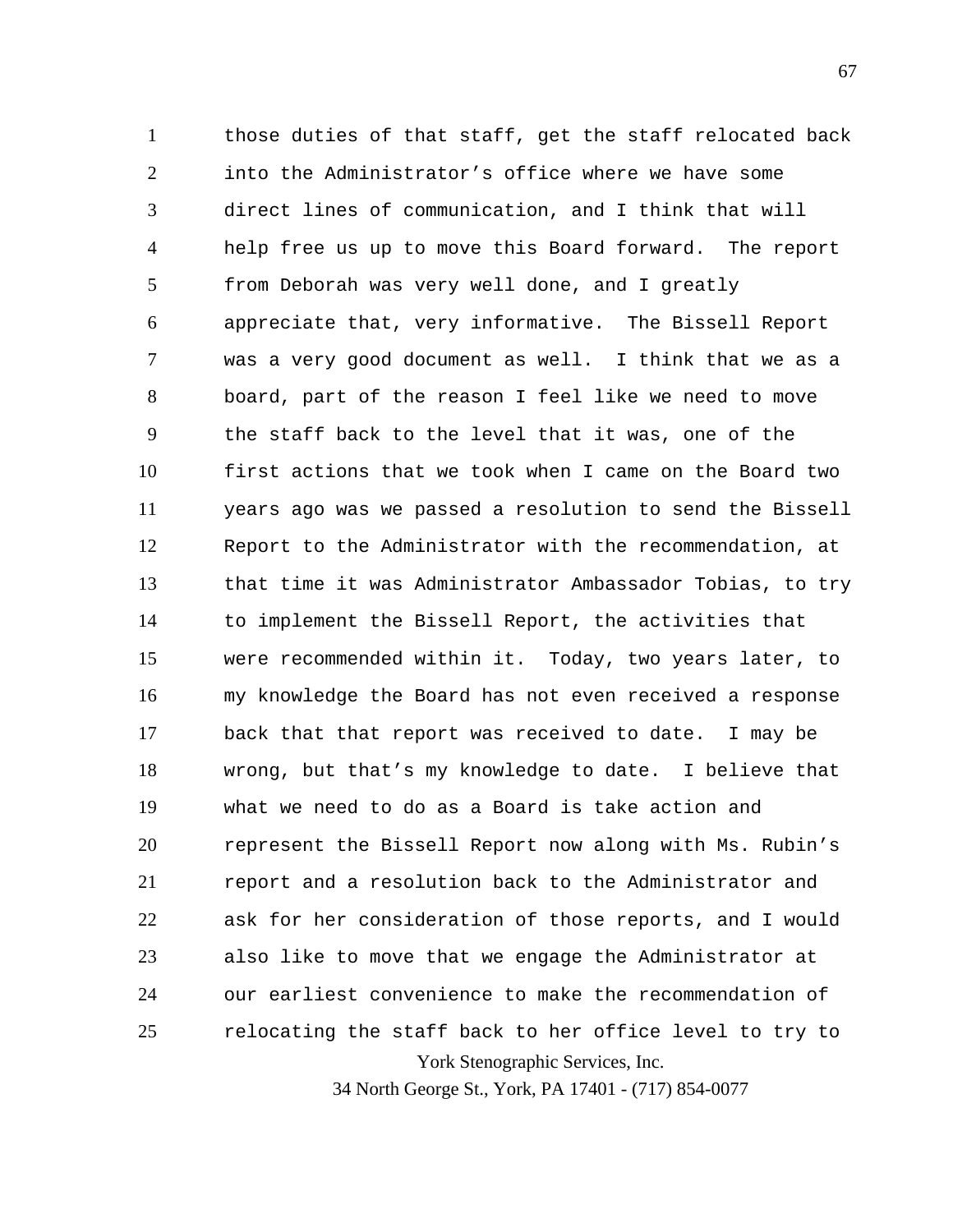1 2 3 4 5 6 7 8 9 10 11 re-establish our link with the Administrator's office. And one last -- I'm sorry. One last comment. Mr. Thomas made the comment that really struck me and that was that BIFAD has got to become a strong voice for agriculture for all of the Title XII activities to rally around, and I think that's exactly right. That was right on point, that comment was, and I believe the only way we're going to achieve that is for BIFAD to become a viable, operational board that's plugged in at the upper level of USAID. MR. CHRISTENSEN: I would second that motion.

12 13 14 15 THE CHAIRMAN: Okay. Discussion? MR. DELAUDER: I think it mentioned transmitting the Rubin report. I understood that her report is not complete.

16 17 18 THE CHAIRMAN: It's not at this point, but I believe that's correct. But, Tim, Mr. Rabon, if I understand, it would be when it's complete?

19 20 21 22 23 24 25 MR. RABON: When it's complete. I understood it was nearing completion possibly before our next meeting. And so we can -- I'm not sure how relevant it is if the two go together. If we could re-engage the Bissell Report along with the request to consider the relocation of the BIFAD support staff.

York Stenographic Services, Inc. 34 North George St., York, PA 17401 - (717) 854-0077 MR. CHRISTENSEN: I really think that we could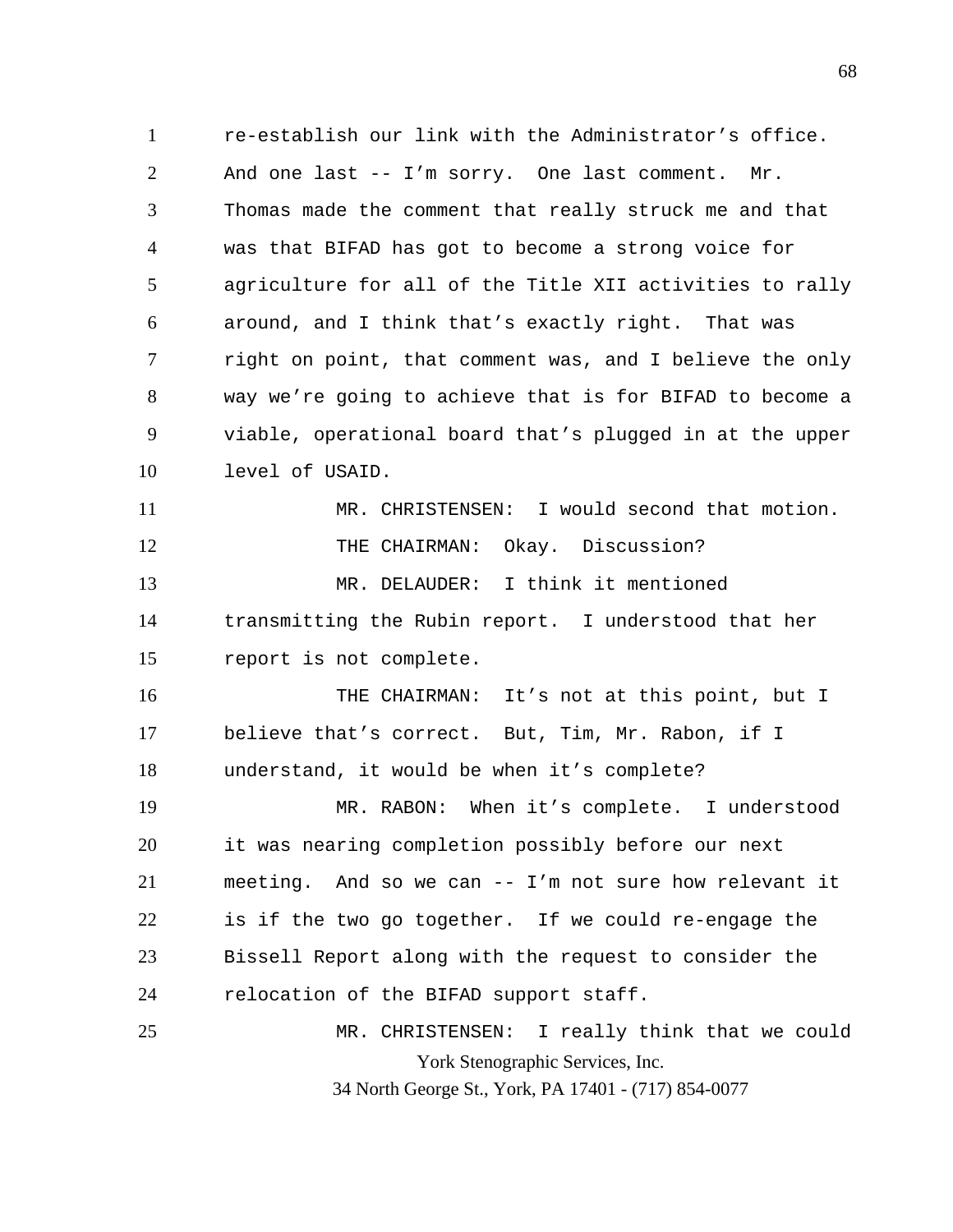1 2 do a supplementary report and that can be transmitted later if necessary.

3 4 5 6 7 8 9 10 11 12 13 14 15 16 17 18 19 MR. RABON: Yes, sir. Very good. THE CHAIRMAN: Another thought would be to ask Deborah to make her presentation to the Administrator. That would be another way of approaching this. MR. RABON: And I guess one more comment there. One of the great ideas that Ms. Rubin had was the BIFAD guide. I didn't even realize there was one. That would be a great tool for this Board, as I mentioned earlier, and I believe that we touched on it a little bit last night at the meeting that if we could set aside a half a day. A meeting such as this is not the arena to have any form of training for the Board but I think it's essential that with some new members on the Board and a new direction that we're trying to move this Board that we conduct some form of training, update the BIFAD guide, and come to a consensus on how we're going to move forward.

20 21 THE CHAIRMAN: That's a great idea. Other comments? Mr. Barlow.

York Stenographic Services, Inc. 22 23 24 25 MR. BARLOW: Thank you, Mr. Chairman. Being a new members, I'm obviously behind the learning curve today but when I was interviewed for this position by the White House, I was assured that BIFAD had a

34 North George St., York, PA 17401 - (717) 854-0077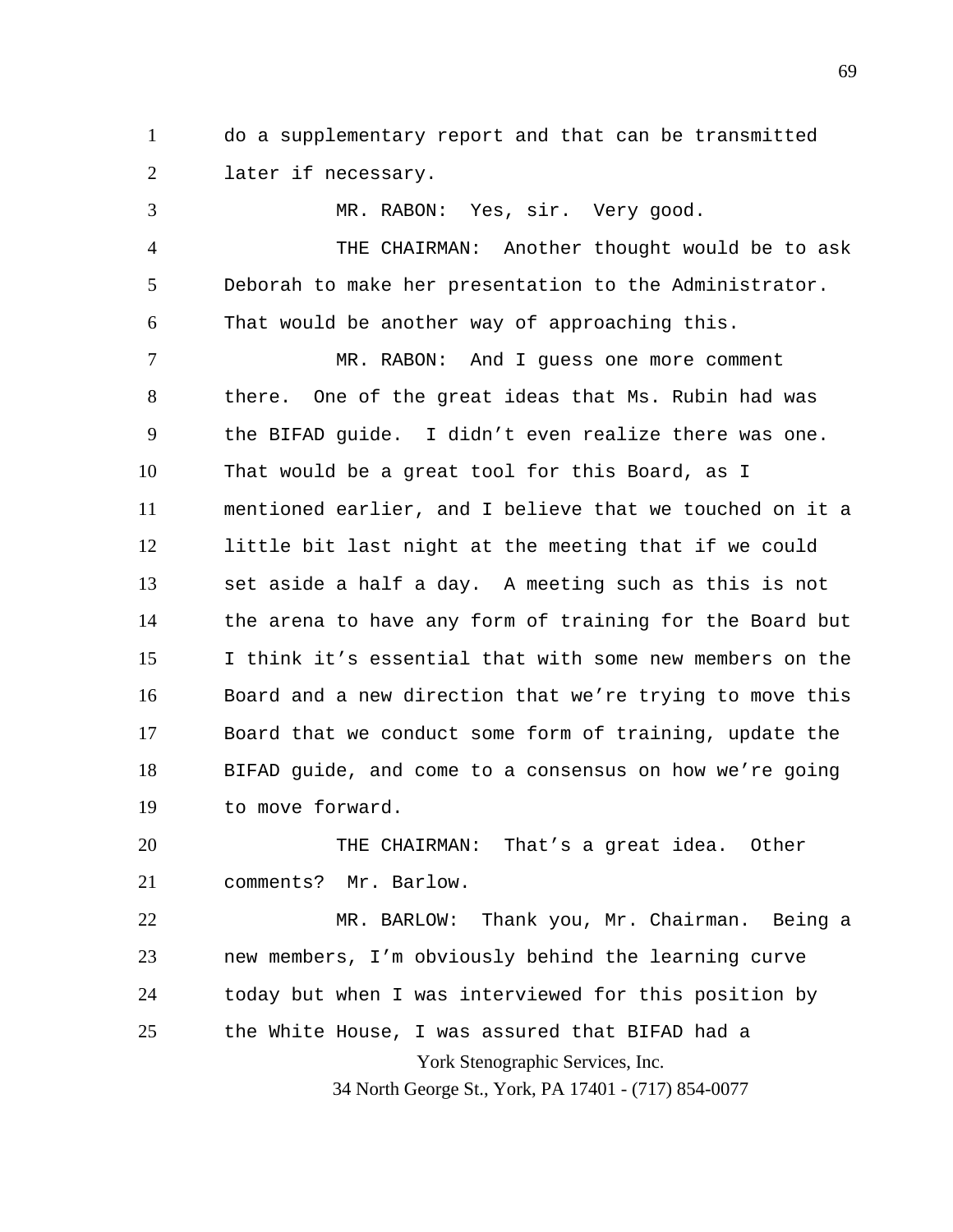1 2 3 4 5 6 significant role in the past and it was their desire to create a significant role in the future so I feel like that Tim's comments here in his presentation is absolutely essential if we get to that point again. Therefore, I fully support it and I just want to go on record as supporting that situation.

7 8 THE CHAIRMAN: Further comments? Dr. Christensen.

York Stenographic Services, Inc. 9 10 11 12 13 14 15 16 17 18 19 20 21 22 23 24 25 MR. CHRISTENSEN: Allen Christensen. I think that there is represented on this Board as there have been previous boards a level of expertise and understanding that could be of service to the country. I think most of us have come to this particular assignment with the anticipation that we would be of service to the United States in terms of the overall international development policy and advising and assisting the Administrator. However, we do this, as you know, without compensation. This is done out of love of country, and in order to get things done in a timely fashion, we need support staff that through the Chair can be directed to certain things and this becomes the priority of that person to get accomplished. Because there is much that this kind of activity can do to strengthen the image of America abroad, there is much that the agency and the university, the Title XII

34 North George St., York, PA 17401 - (717) 854-0077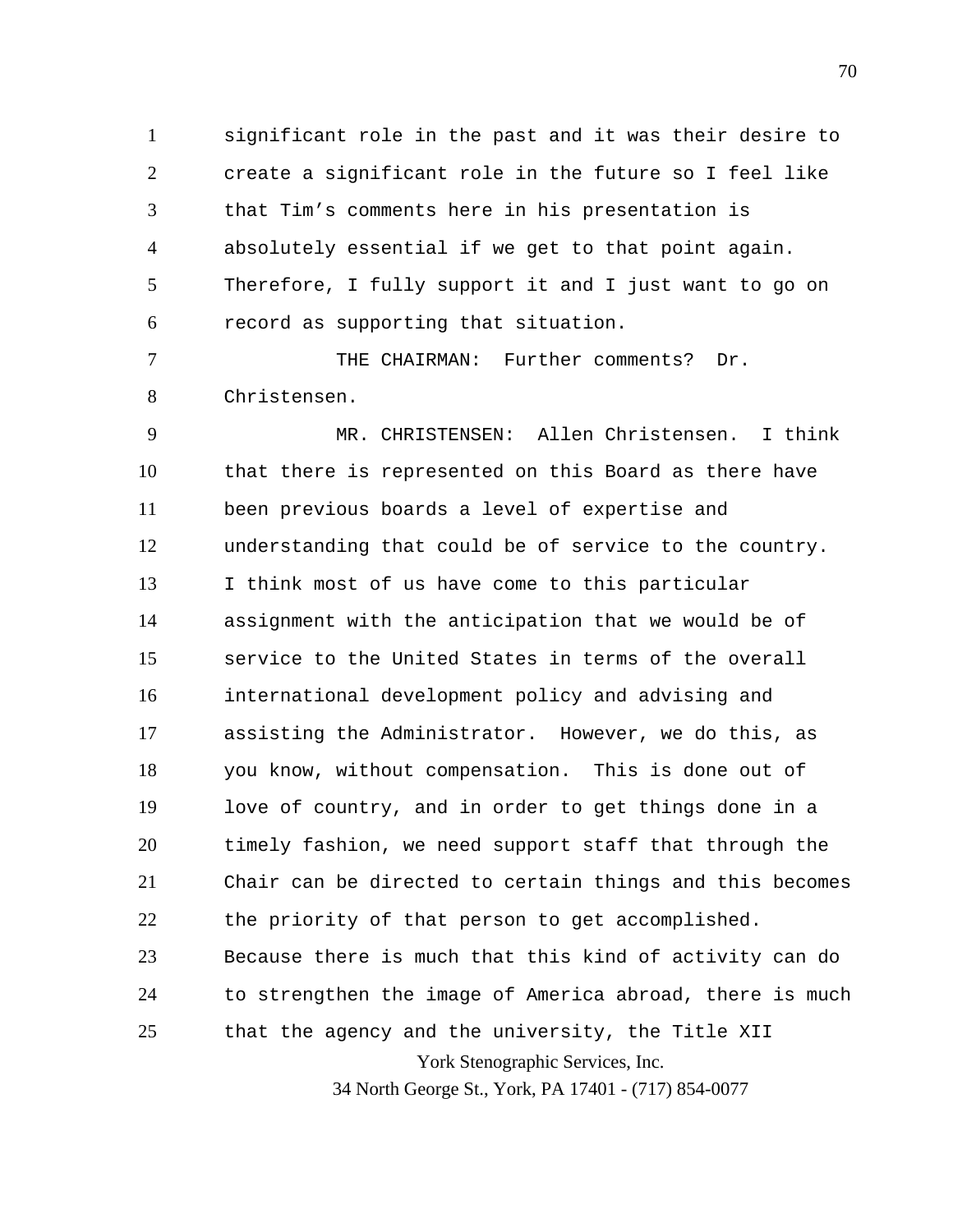1 2 3 4 5 6 7 8 9 10 11 12 university community in particular, can do to build a condition that could lead to a more peaceful world in face of these unsettled times, it is clear that we are now facing a food crisis the likes of which we have not seen since maybe the early 1970s, and so there's much to be done. I don't think there's anything to be gained by keeping this Board at arm's length, and I think this would be a way to fully engage the talents that the Board has and the Title XII community has in a more meaningful way with the agency to bring about what the American people feel like we're supposed to be all about.

13 14 15 THE CHAIRMAN: Further comment? Let me restate the motion if we're ready for the question. MR. THOMAS: Can I...

16 THE CHAIRMAN: Yes. John.

York Stenographic Services, Inc. 34 North George St., York, PA 17401 - (717) 854-0077 17 18 19 20 21 22 23 24 25 MR. THOMAS: This is John Thomas. I think there are sort of two sides looking at this. On one side there's the staff that provides the follow-up to implement BIFAD resolutions, to implement and carry through with Title XII related activities. That staff was a 12-person office that used to exist. The other side, the other issue is the advisory role of BIFAD that direct communication with the Administrator requesting us how to get from point A to B. Right now we're at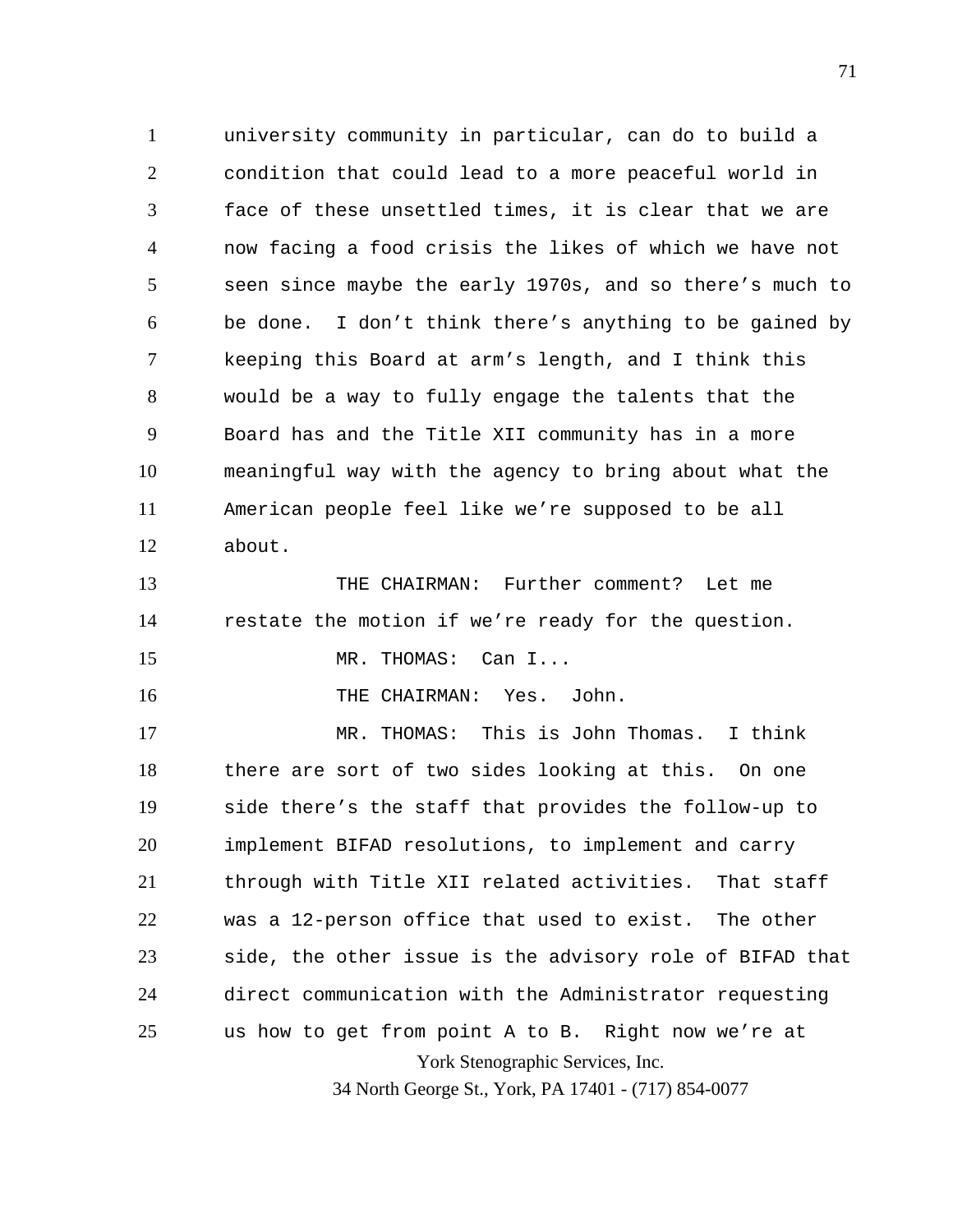York Stenographic Services, Inc. 1 2 3 4 5 6 7 8 9 10 11 12 13 14 15 16 17 18 19 20 21 22 23 24 25 point A where there's no staff, and there's limited advisory so we want to get to the point where BIFAD is able to provide the recommendations to the Administrator, and that there's the capacity to implement those recommendations. I think we have a long way to go before we have the staffing built up to do that. On the advisory I think there's been progress, and I know that you've had direct communications with the Administrator. I think it's important that BIFAD be able to go to the Administrator with an important message. The Administrator has identified some key issues, food price rises, bio-fuels, things that we're not really working on too much right now but they're important issues. And at the point where BIFAD can go to the Administrator and say this is what I think, this is what we think USAID should do in the area of addressing these food price increases or commodity prices, and it's important for BIFAD to develop its message to go to the Administrator. I think the Administrator is not going to say, okay, I agree that BIFAD should be there but the Administrator needs to have something that BIFAD brings to the agency. So what I'm saying is the staffing is a separate issue. The advisory is a separate issue, but we're making more progress on the advisory and the staffing is going to be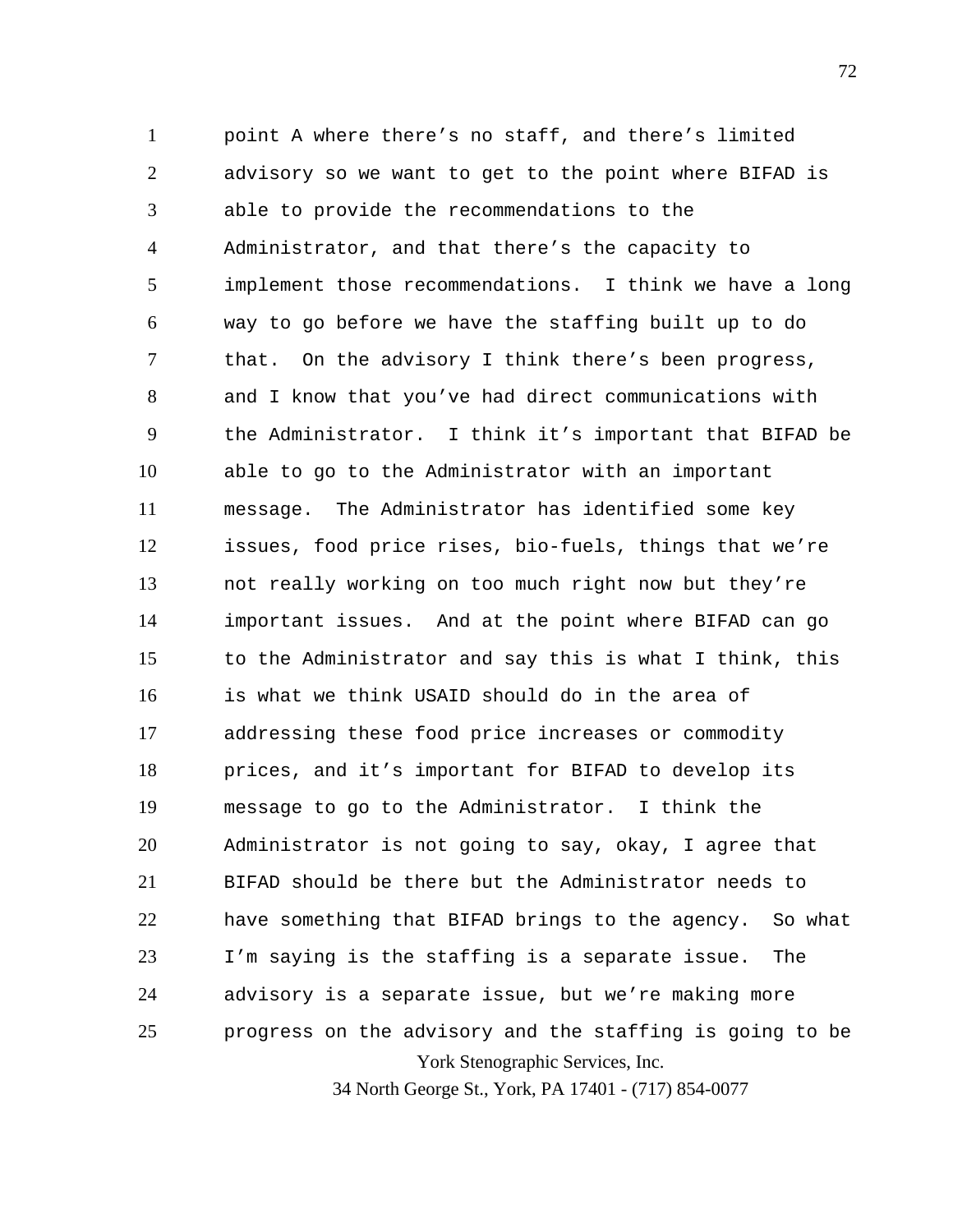1 2 very difficult. It's way beyond where EGAT can intervene.

York Stenographic Services, Inc. 34 North George St., York, PA 17401 - (717) 854-0077 3 4 5 6 7 8 9 10 11 12 13 14 15 16 17 18 19 20 21 22 23 24 25 MR. RABON: Well, I guess the biggest issue that I have today, Mr. Thomas, as you know, that it's very difficult for this Board to communicate with the Administrator given the point of contact of our staff. Ms. Fore has definitely opened some doors for this Board, and we're excited about that. And she's done a great job and I think she's going to be an outstanding Administrator and she is going to give the opportunity for this Board to get back to the level that it needs to be at, that it deserves to be at because it plays an important role in the overall structure of USAID. And the issues that we're faced with today is having our support staff whether they're USAID support or NASULGC or whoever they are being so many layers down through the structure, and it's been validated recently that the time frame from asking a question or submitting a letter and getting a response back is just -- it's unacceptable. We can't take 60 days to respond to a letter. We just can't function at that level. And that's why it's essential, and you're exactly right, we're not going to go from the lower ranks of EGAT to the Administrator's office tomorrow. That's not going to happen. I don't think any of us expect that to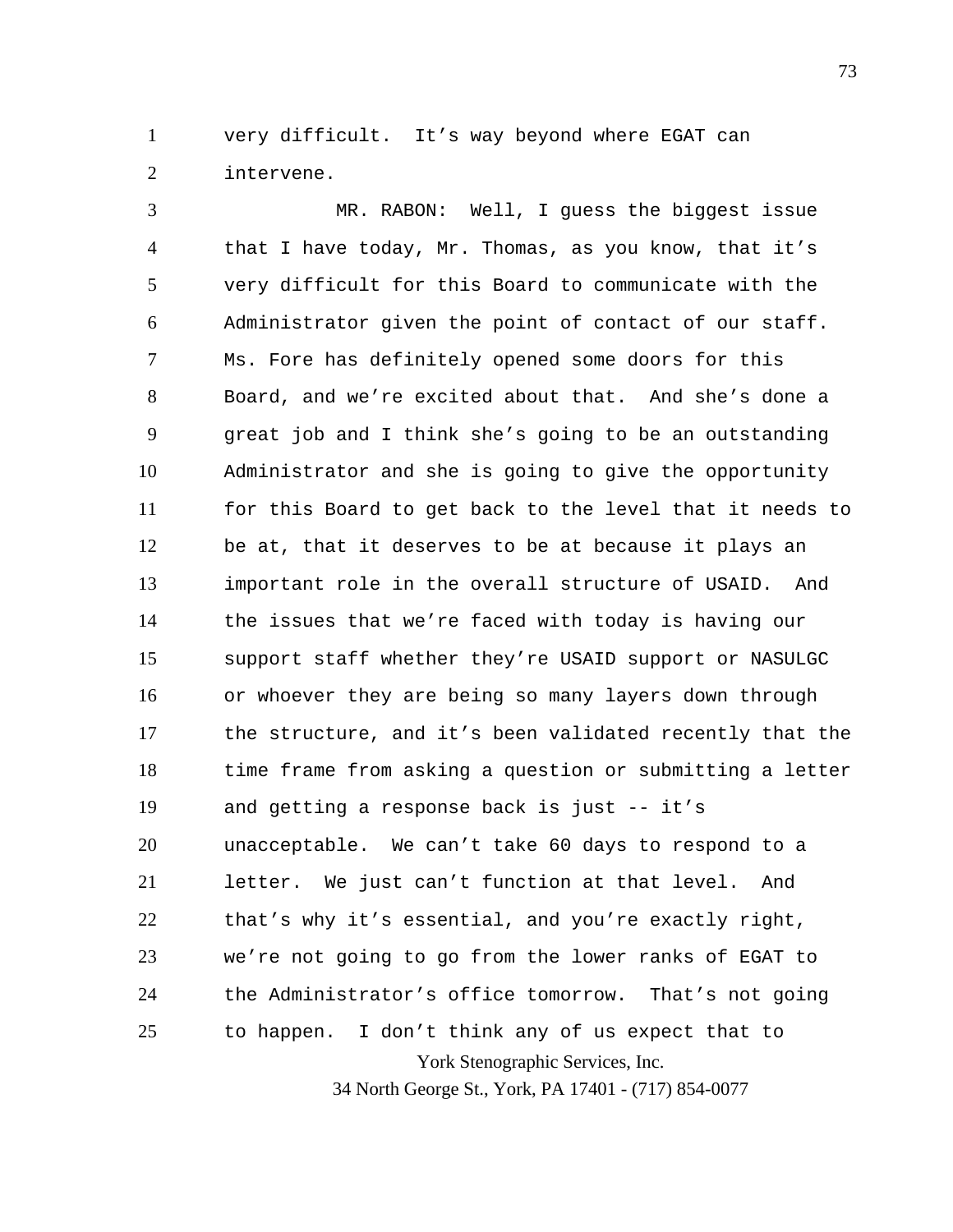1 2 3 4 5 6 7 happen, but we have to start somewhere and that starts today in my opinion. We're going to start today making the request and asking for the consideration, and hopefully within the near future we will have the BIFAD staff, support staff, increased hopefully at some point and relocated back where it belongs, so that is a request we're making here today.

8 9 THE CHAIRMAN: Are we ready for any public comment? Dr. Christensen.

York Stenographic Services, Inc. 10 11 12 13 14 15 16 17 18 19 20 21 22 23 24 25 MR. CHRISTENSEN: I would make one more, and that is it's my perception that a Title XII community and the agency itself expects this Board to give leadership to the whole matter of economic, agricultural, nutritional development of those particular things across the broad spectrum of American public policy as it is forwarded through this particular agency. And this is at least a symbolic gesture that we're attempting to do that by having someone who can do the background work for us that needs to be done and have a frequent interaction with the Administrator herself so that these things get done in a more timely fashion. If we forward, for example, a document requesting action on a particular part the person who has the responsibility in the interim to forward that becomes the BIFAD staff person, and that person has to

34 North George St., York, PA 17401 - (717) 854-0077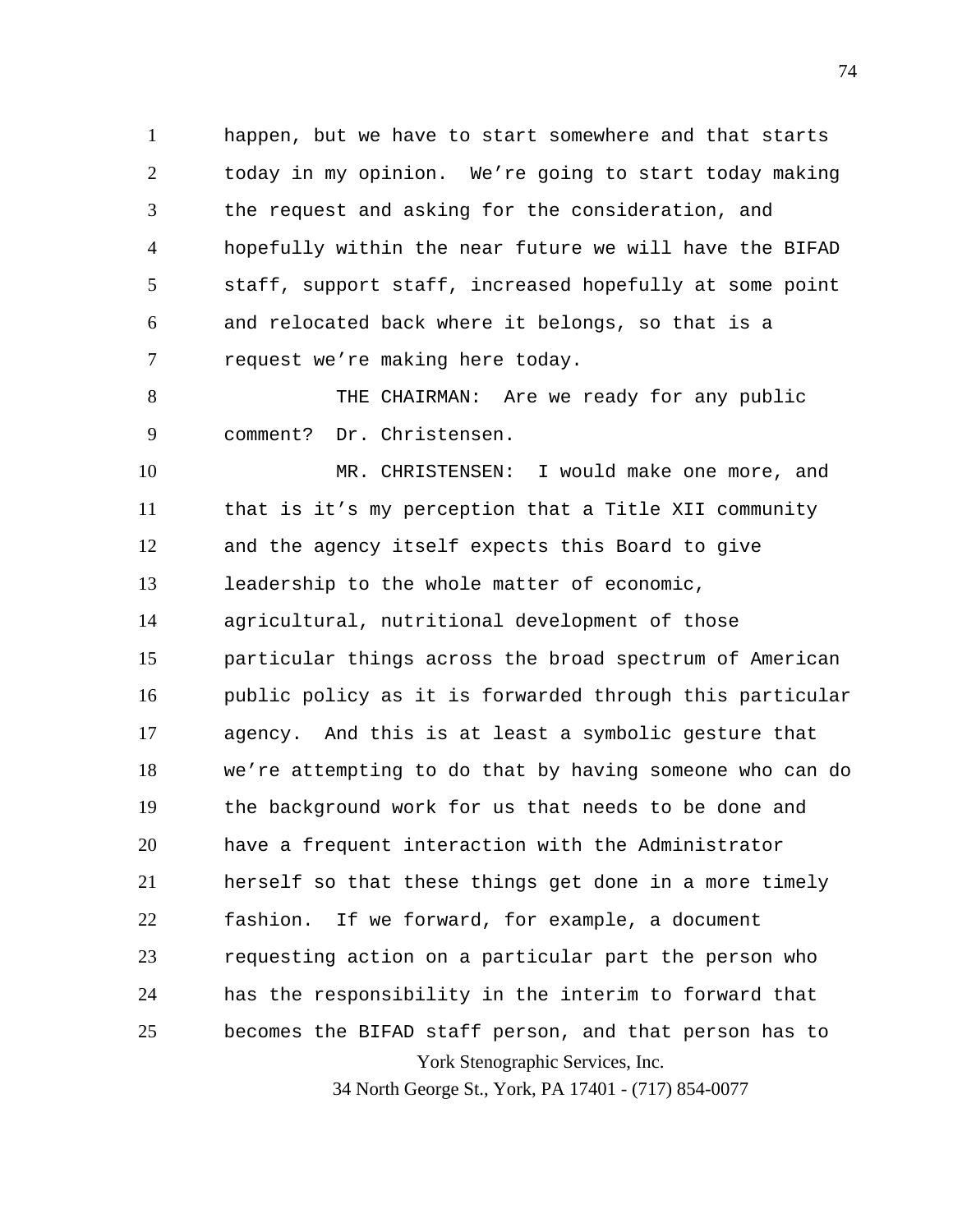1 2 have direct access to the Administrator in order to get answers to those questions in a timely fashion.

3 4 5 THE CHAIRMAN: Other comments from the Board? Let's take some public comment, and then we'll bring this to the floor for vote.

6 7 8 9 10 11 12 13 14 15 16 17 MR. WILLIAMS: This is Tim Williams from the University of Georgia. I would urge that the Board consider its constitution and actually request that as the new office is relocated that they actually upgrade the staffing so that there's at least one person represented from each bureau so that you have a person that is going to in that office provide the liaison and the staff work for Africa, for the Caribbean, for Latin America, for East Europe and so on. I think that that is a minimum requirement. To try and do this with one person is not realistic and it's just going to frustrate the Board down the road.

18 19 THE CHAIRMAN: Is there other public comment? Mr. Rifenbark.

York Stenographic Services, Inc. 20 21 22 23 24 25 MR. RIFENBARK: My name is John Rifenbark. I'm with EGAT/AG. I was the former designated federal officer for BIFAD before Ron Senykoff. And I want to make sure the Board is aware of the FACA Act, the Federal Advisory Committee Act, which governs the structure and the procedures for the BIFAD. Every two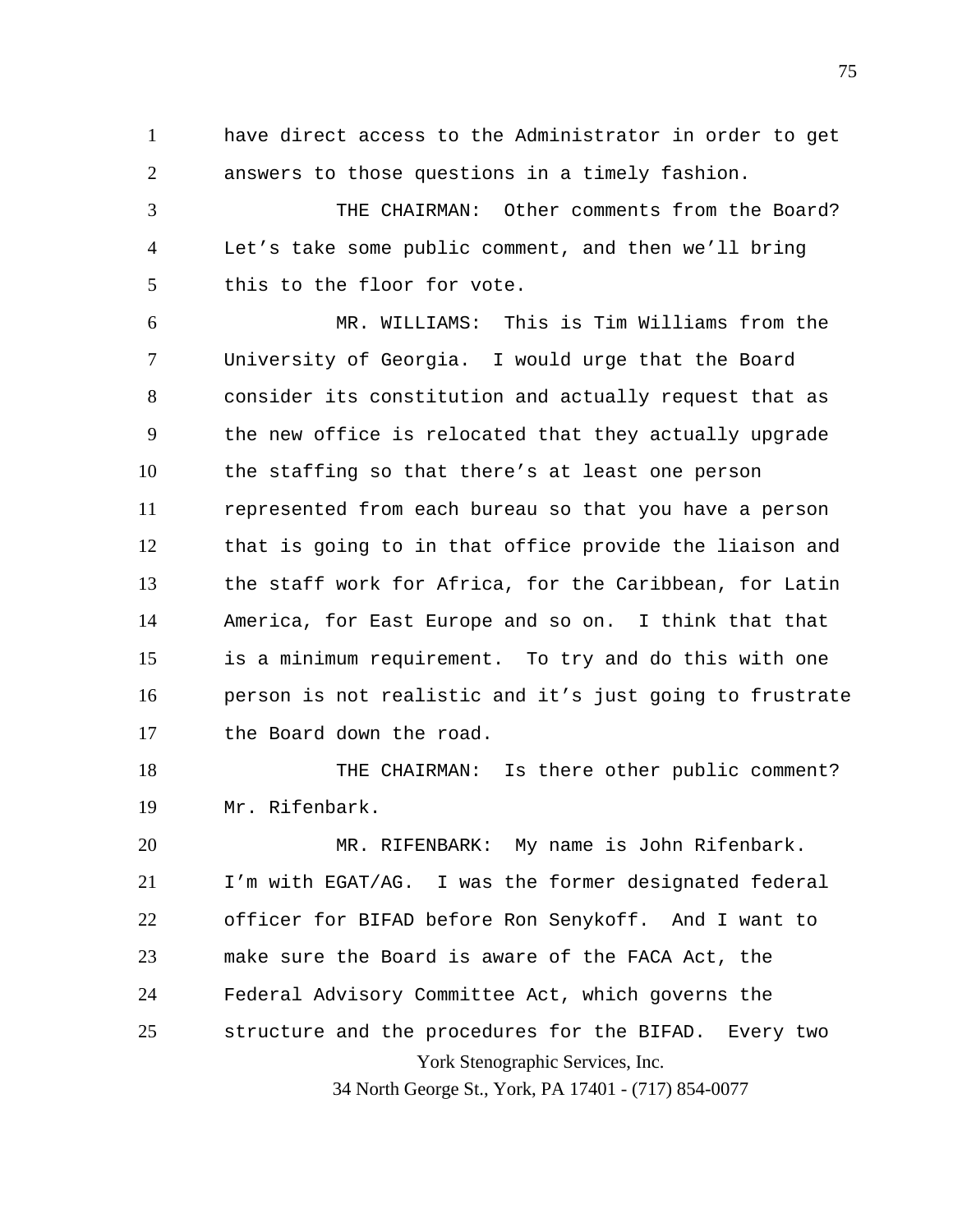York Stenographic Services, Inc. 1 2 3 4 5 6 7 8 9 10 11 12 13 14 15 16 17 18 19 20 21 22 23 24 25 years your charter is renewed. The charter will expire in I think September of 2008, and this would provide you the opportunity to revise the charter and the charter needs to be approved by the Administration of AID so this would offer you the opportunity to rearrange, negotiate the new charter. The charter is effective when filed with Congress, and that is the date that the current charter will expire, two years after the date that it was filed. THE CHAIRMAN: That's useful information. Other comment? MR. DELAUDER: I wanted to ask John a question. THE CHAIRMAN: Please do. MR. DELAUDER: But I'm going to hold it until after we pass the motion. It's not needed for the motion. THE CHAIRMAN: Do you want to do this on voice or roll call? MR. RABON: I would like to add one component to that if we could. I'm not sure exactly how to do that but I would like to add a time frame to meeting with the Administrator. I think we need to act on this hopefully within the next 30 days, 30 to 45 days. I think you had mentioned last night you'll be back on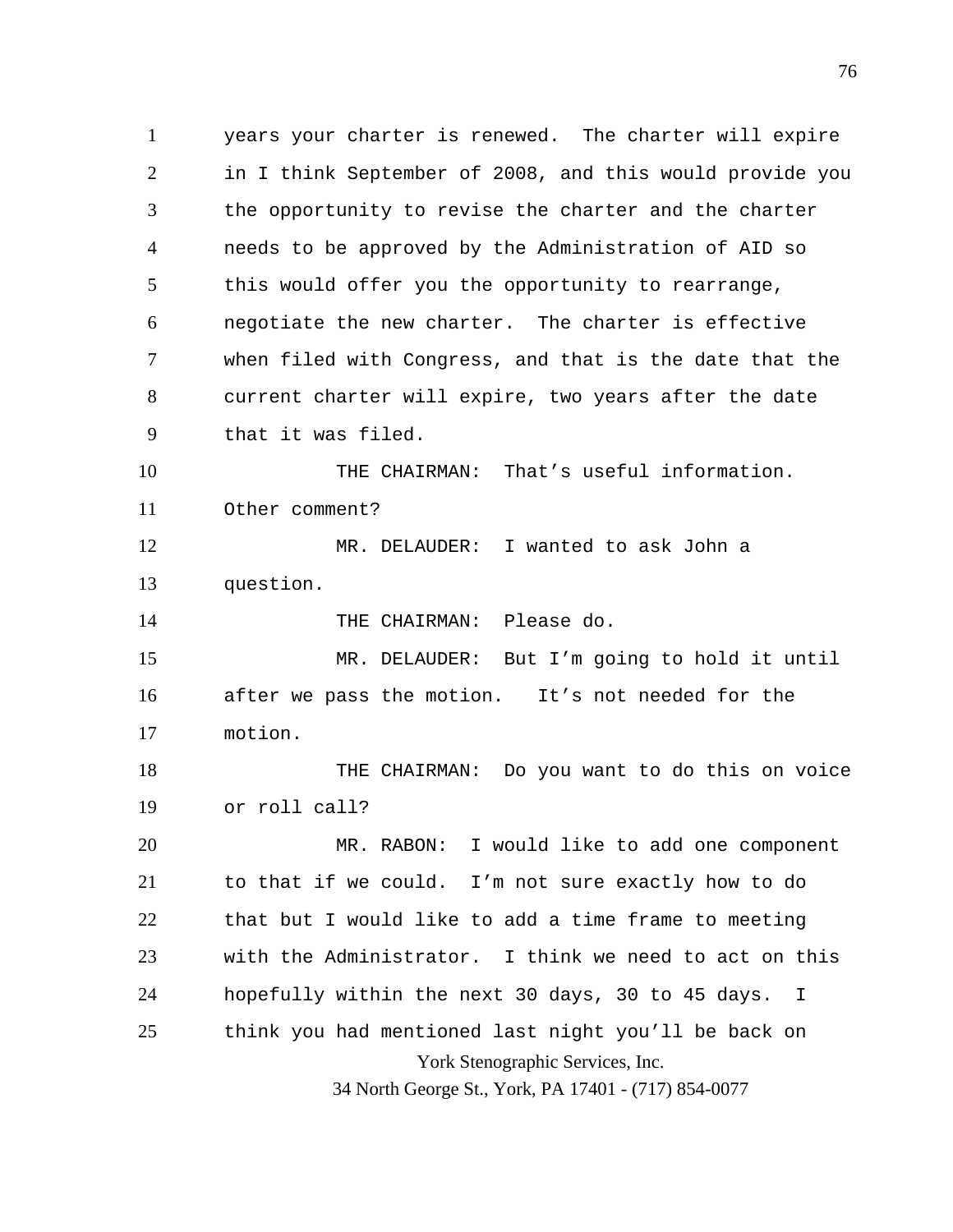1 2 3 BIFAD business mid-March, and if we could add a component in there that requested a meeting prior to the end of March.

THE CHAIRMAN: Dr. Bolognese.

4

5 6 7 8 9 10 11 MR. BOLOGNESE: Kerry Bolognese, NASULGC. My question is to John. There is another advisory committee that advises the Administrator, the Advisory Committee on Voluntary Foreign Assistance. I'm wondering if John might be able to comment on its position, its relationship to the Administrator, its staffing as a comparison to what role BIFAD plays.

York Stenographic Services, Inc. 12 13 14 15 16 17 18 19 20 21 22 23 24 25 MR. THOMAS: John Thomas. I think if BIFAD was going to be located as close as possible to the Administrator -- ACVFA is now with the Office of Development Partners. It's not exactly in the Administrator's office, and I think realistically if BIFAD wants to have -- elevate its position up to the Administrator that's where you would be. I don't see it on this chart because I think this is old because this still includes the Bureau of Policy Program and Coordination, which doesn't exist any longer. And this new office, Office of Development Partners, has taken some of these functions. Now this Office of Development Partners not only contains the ACVFA staff but it's also the Global Development Alliance, the GDA. And I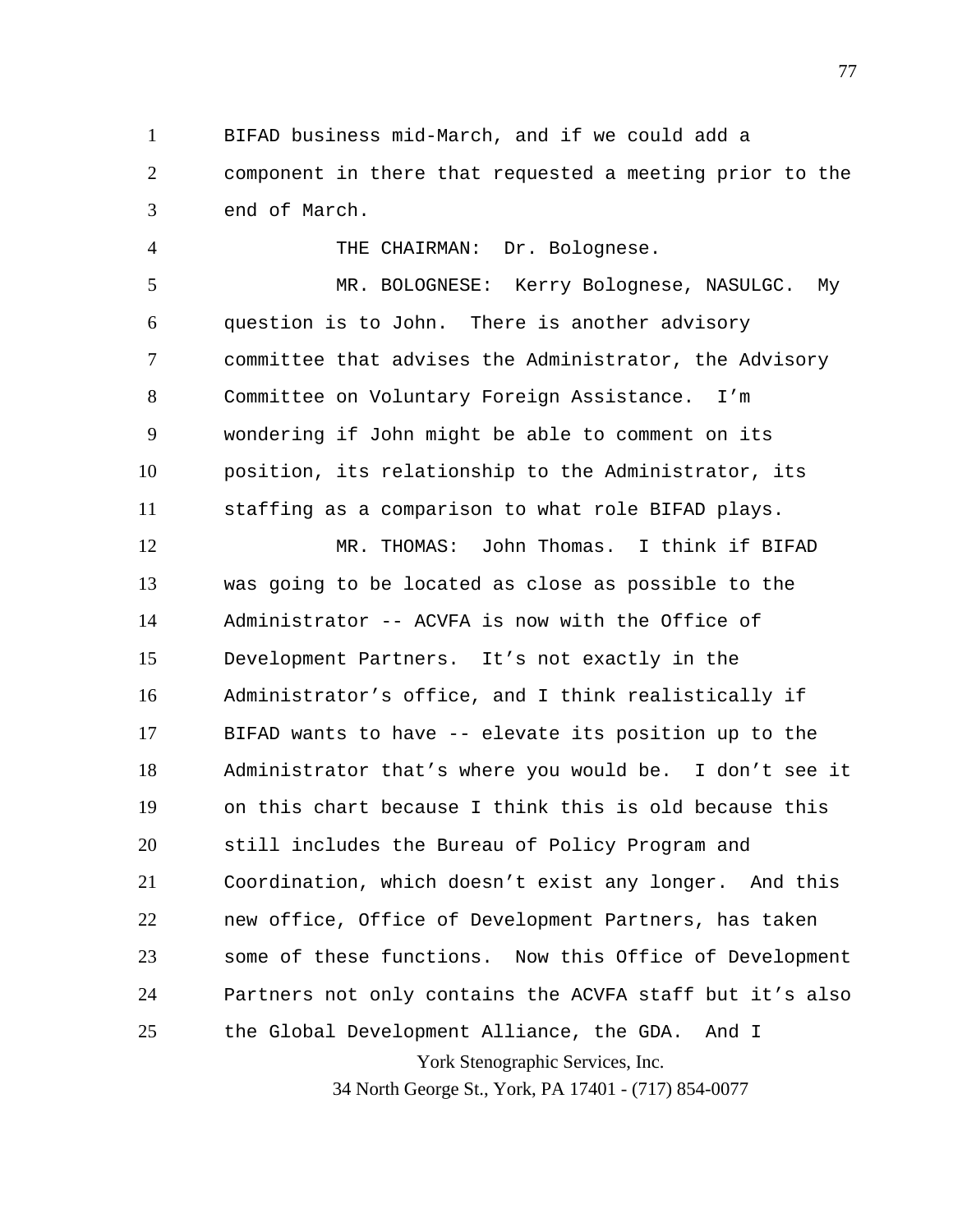1 2 3 4 5 6 7 8 believe, I'm not sure, but the presentation from Steve this morning, Steve Gale, on the Global Development Commons, I also think is part of that -- may be in that office as well. So to answer your question, Kerry, that's where I think BIFAD would be located if you were successful to move up to the Administrator to get her ear. It wouldn't be directly in the Administrator's office.

9 10 11 12 MR. RABON: Then I don't believe it was directly in the Administrator's office previously, was it? It was close to -- I'm sure it wasn't in her office but it was in the general location.

13 MR. THOMAS: Probably, yes.

14 15 16 17 18 19 20 21 22 THE CHAIRMAN: Further discussion? Let me just restate the motion as I understand it, Mr. Rabon, and correct me if I didn't get this -- there's three elements to it. And that was re-present the Bissell Report to the Administrator, present the Rubin Report to the Administrator, and then request the relocation of the secretariat to the Administrator's level. Those are the three elements, plus you added that these actions be initiated within 30 to 45 days.

23 24 25 MR. RABON: Forty-five days I think would be good. That gives us plenty of latitude.

York Stenographic Services, Inc. 34 North George St., York, PA 17401 - (717) 854-0077 THE CHAIRMAN: Is that acceptable to you?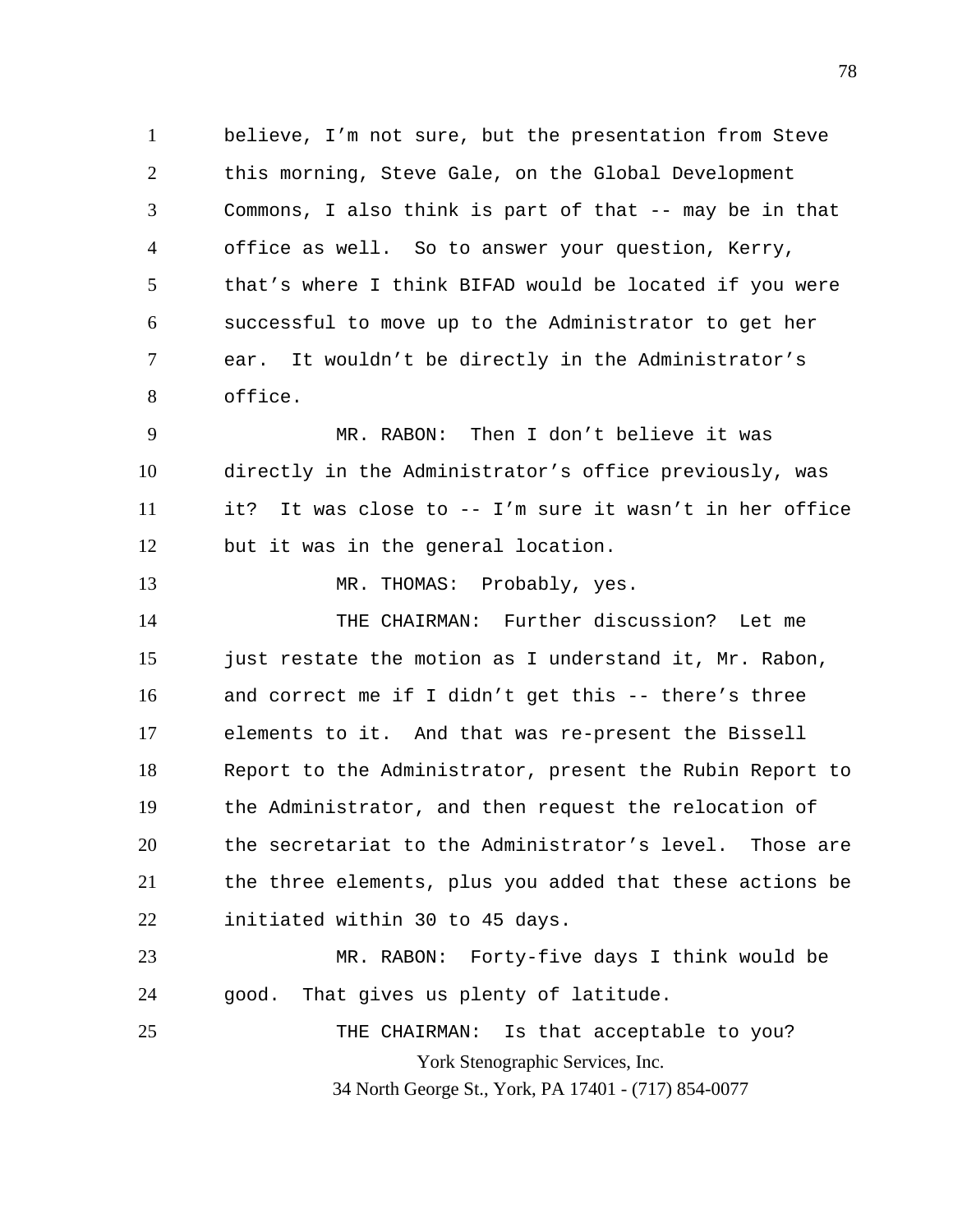1

MR. RABON: Absolutely.

York Stenographic Services, Inc. 34 North George St., York, PA 17401 - (717) 854-0077 2 3 4 5 6 7 8 9 10 11 12 13 14 15 16 17 18 19 20 21 22 23 24 25 THE CHAIRMAN: All in favor, aye. Opposed, nay. The motion passes, and we'll proceed with that. Thank you. Did you have anything else, Mr. Rabon? MR. RABON: The only other thing I'd like to touch on here is that once again our federal officer has done us an outstanding job, and we appreciate all of his hard work and support that we are getting because I firmly believe it's more than one man can do, and he has done a great job of keeping us informed and up to date, and so, Ron Senykoff, on behalf of the Board we appreciate all of your efforts. THE CHAIRMAN: Yes. Dr. DeLauder. MR. DELAUDER: Mr. Chairman, I just wanted to ask John one other question, kind of a historical question about the structure when BIFAD was first created in 1975 and up to I guess about 1990 or so when it was active as I understand it. And then we had a period of inactivity. I don't remember how long it was inactive before it was reconstituted but it appears as though the change in the relationship between BIFAD and within USAID occurred during that transition period. Is that a fair statement? MR. THOMAS: I'm going to have to ask one of my colleagues who have been following this longer than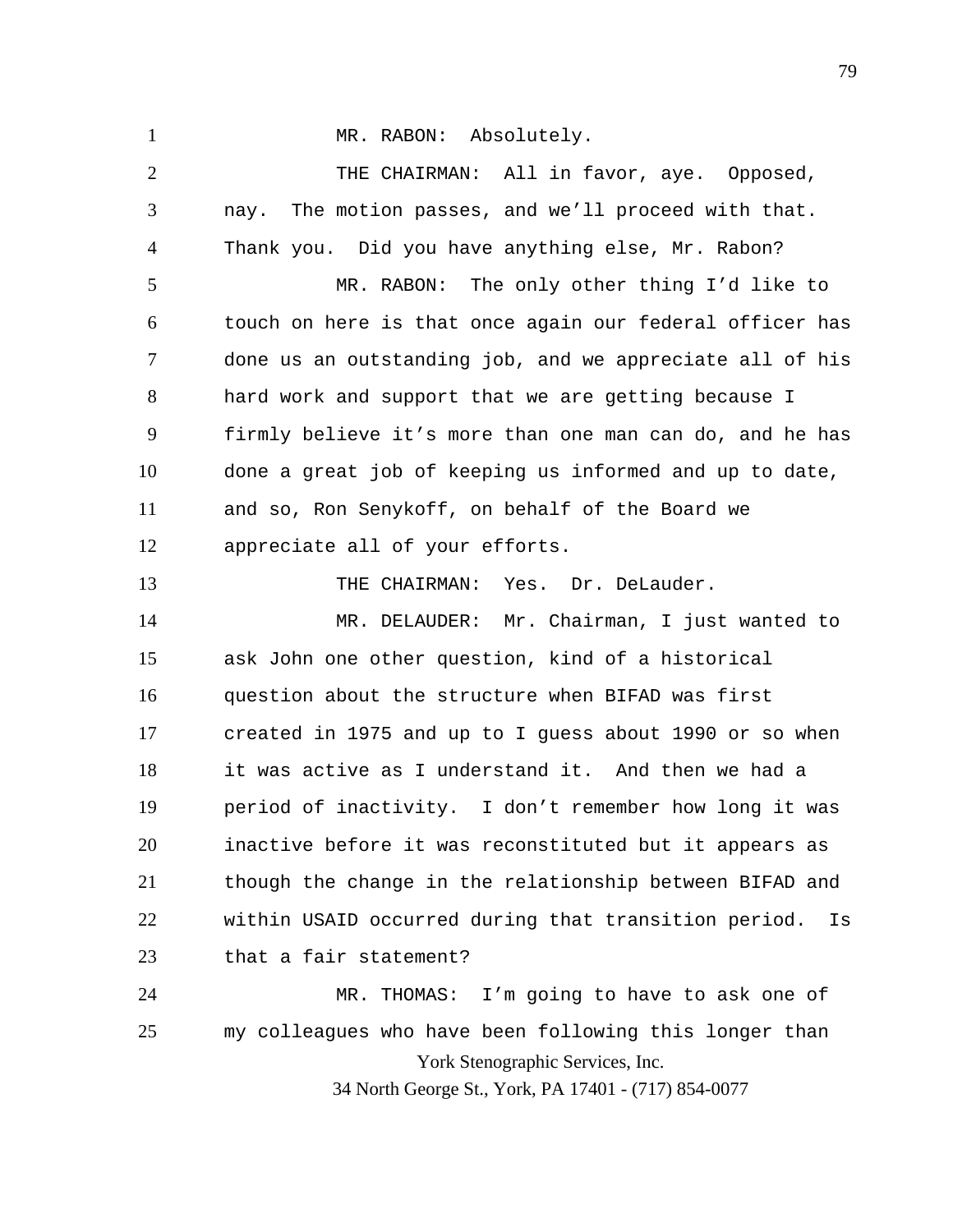1 2 3 me. Jerrish [ph] is here who has a good history of BIFAD, how it has evolved through the agency. There may be others.

4 5 6 7 MR. DELAUDER: As part of that there was also a period when the universities were active in long-term training, and we did a great deal of work in terms of producing PhDs in developing countries and so forth.

York Stenographic Services, Inc. 8 9 10 11 12 13 14 15 16 17 18 19 20 21 22 23 24 25 MR. OWEIS: In 1994 the Board submitted their resignation because they were appointed by a Republican administration, and they resigned. Then there was a period of almost one year, year and a half, the agency did not have the opportunity to decide what they were going to do to BIFAD. Then in 1995 BIFAD was reconstituted, and the staff was located then at the Bureau of Science and Technology. And the chairman was Ed Chu [ph] from the University of Minnesota, and the staff of the Board was located in that bureau. It was one man, federal officer. The first was Ron Cummings [ph] and two other persons. So that's what happened. Essentially the structure of BIFAD during the Bush administration and the Clinton administration was the same with no significant contribution for you guys to come and advise us in AID, so now this is a new ball game and we want to re-establish the relationship, and also the BIFAD legislation was revised in 2000, and

34 North George St., York, PA 17401 - (717) 854-0077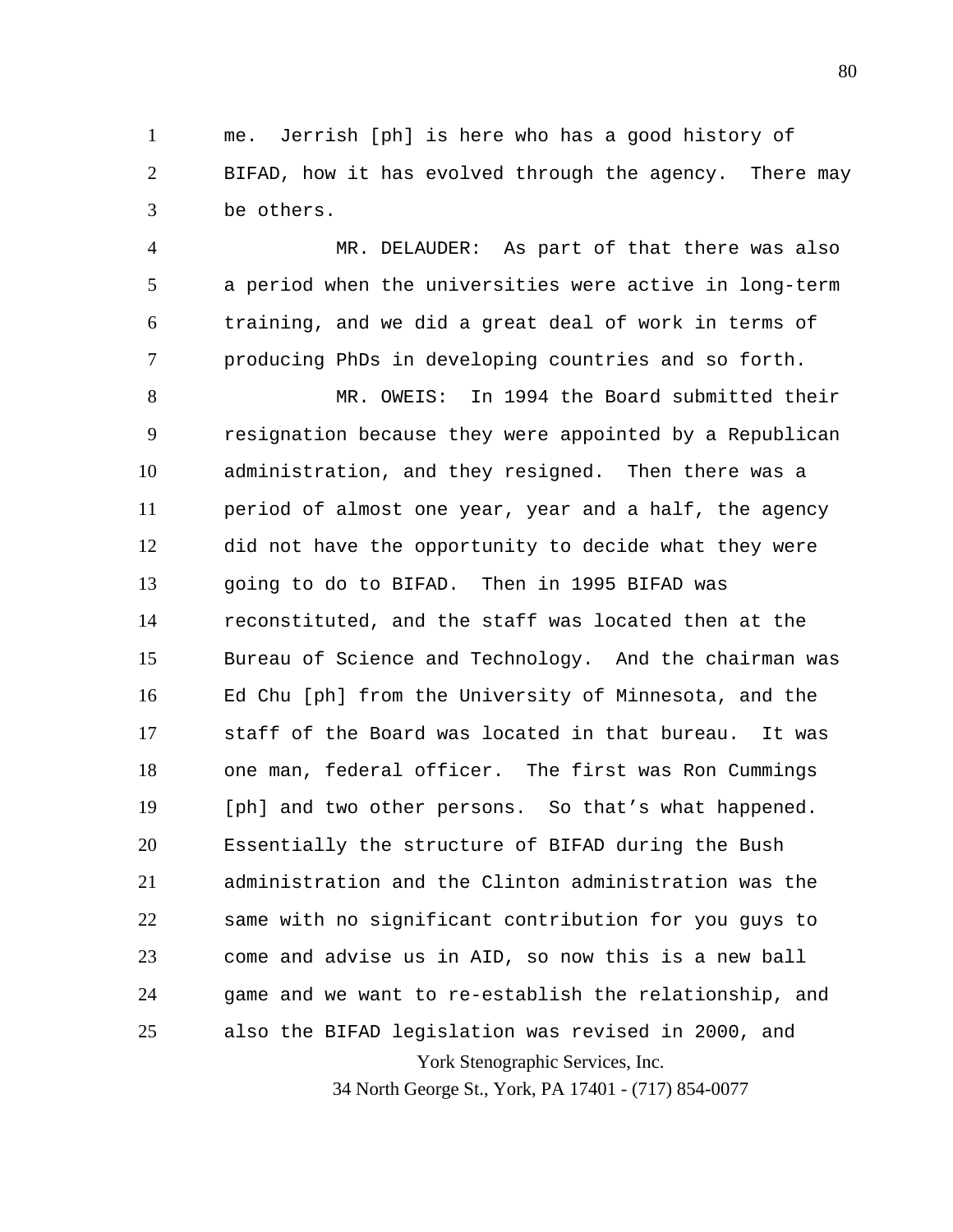1 2 3 4 5 6 7 8 9 10 11 12 13 14 15 16 17 18 19 20 21 22 23 24 expanded beyond the landscape of production agriculture to follow what is called now the value chain, and then Mr. Chu resigned when the Bush administration came, and Mr. McPherson took over the chairmanship of the Board. But essentially the substance, the structure, and the staff is the same. It was located in the Bureau of Science and Technology then, and now it's called the Bureau of Economic Growth -- this is in a nutshell. I don't want to go into details. We have distinguished Americans like you. We have a distinguished person from Illinois, the founding father of the legislation, Congressman Findley [ph] and other distinguished people. I don't want to go into details but the structure and the staff are almost the same. And I used to have the same job like Ron has but the staff was, as John Thomas said, was much larger. We had staff from the university community and from AID. The executive director was a dean. The last one was Ralph Smutler [ph] from Michigan State University, and we have the deputy mission director from AID and several people, deans, and so forth. They used to come and go. There was no people from the university... MR. THOMAS: Jerry, before you sit down, so the 12-person staff that was USAID staff?

York Stenographic Services, Inc. 34 North George St., York, PA 17401 - (717) 854-0077 25 MR. OWEIS: Both. From the university and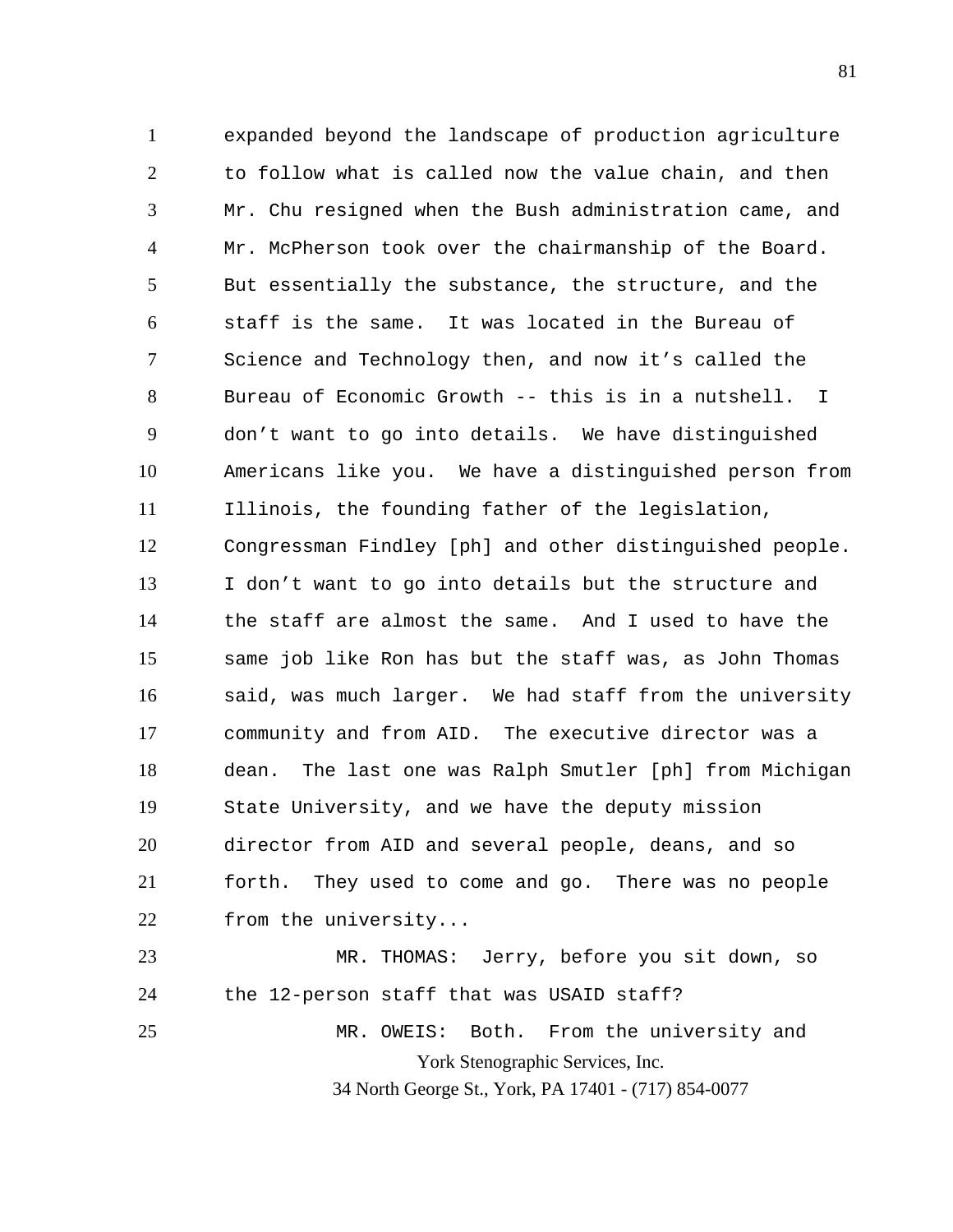1 USAID.

York Stenographic Services, Inc. 34 North George St., York, PA 17401 - (717) 854-0077 2 3 4 5 6 7 8 9 10 11 12 13 14 15 16 17 18 19 20 21 22 23 24 25 MR. THOMAS: Plus the universities. MR. OWEIS: Yeah. They come from IPA or detailed from the Department of Agriculture. We had people from the Department of Agriculture. And we have a separate program officer, and we have a budget and so forth, and it was not in the office of the Administrator but it was attached to the office of the Administrator. MR. CHRISTENSEN: In fact, Mr. Chairman, David Hansen from Ohio State was one of those BIFAD staff on an IPA if I remember correctly. And you might get an interesting perspective from him. THE CHAIRMAN: We've taken action on this item and we'll proceed with implementation of that action. The title of this section is strategic direction for BIFAD in 2008, and it's an opportunity for us to give some thought to what we want to address over the next several months, and there are several issues that come to mind. The guidelines, the 216 document, what's the status of that? There was a proposed revision. Is that still in process? MR. THOMAS: It's still in process. There's a draft and it's the same draft that I shared with you in October. The changes were made to update the language to be consistent with the foreign assistance framework,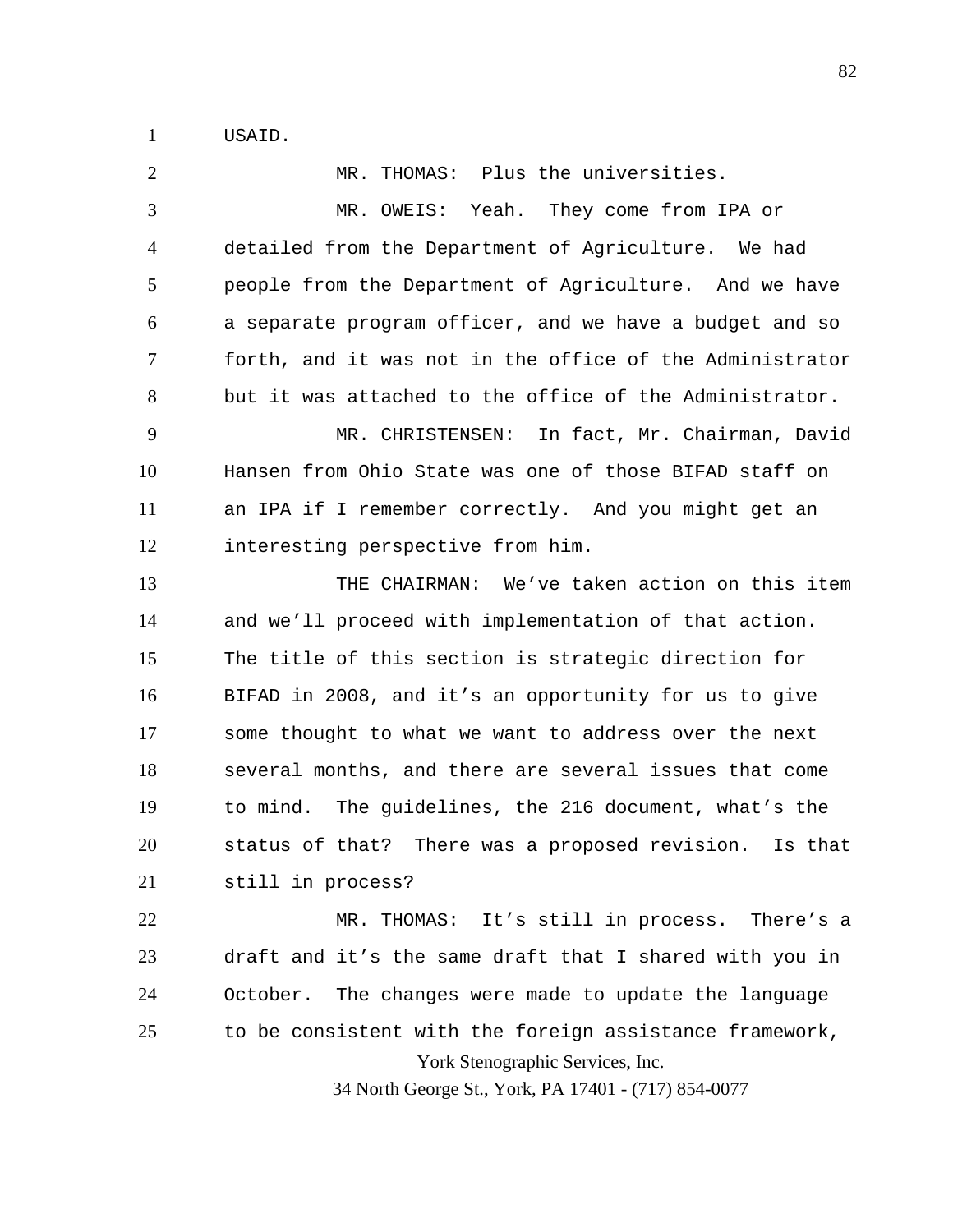1 2 3 4 5 6 7 and it said that USAID missions should identify Title XII activities as they develop their operational plans. There's still opportunity for BIFAD to comment at any time actually, but the text of the 216, the ADS, hasn't changed since October, the draft. It's still an issue really of implementing the language rather than the text itself.

8 9 10 11 THE CHAIRMAN: Is this something we want to take up in our next meeting? In anticipation of that, could we ask you to have someone be prepared to engage in discussion with us about that?

12 13 14 15 16 17 18 19 20 21 22 23 24 25 MR. THOMAS: Okay. Dr. Hansen brought up a very interesting -- he made two very interesting comments. He introduced himself as being from not the Ohio State University but Ohio State University, and that's a very important distinction, and I'm concerned that when he returns to his campus he may be in real difficulty because of that. So I just wanted to make the point. It's still The Ohio State, isn't it, David, it hasn't changed? Okay. The serious point is the question of defining Title XII activities under the amendment that was passed in 2000. Is that something - and I would appreciate, Ms. Rubin, your comments. Is that something we need to spend some time on or do you think that's clear?

> York Stenographic Services, Inc. 34 North George St., York, PA 17401 - (717) 854-0077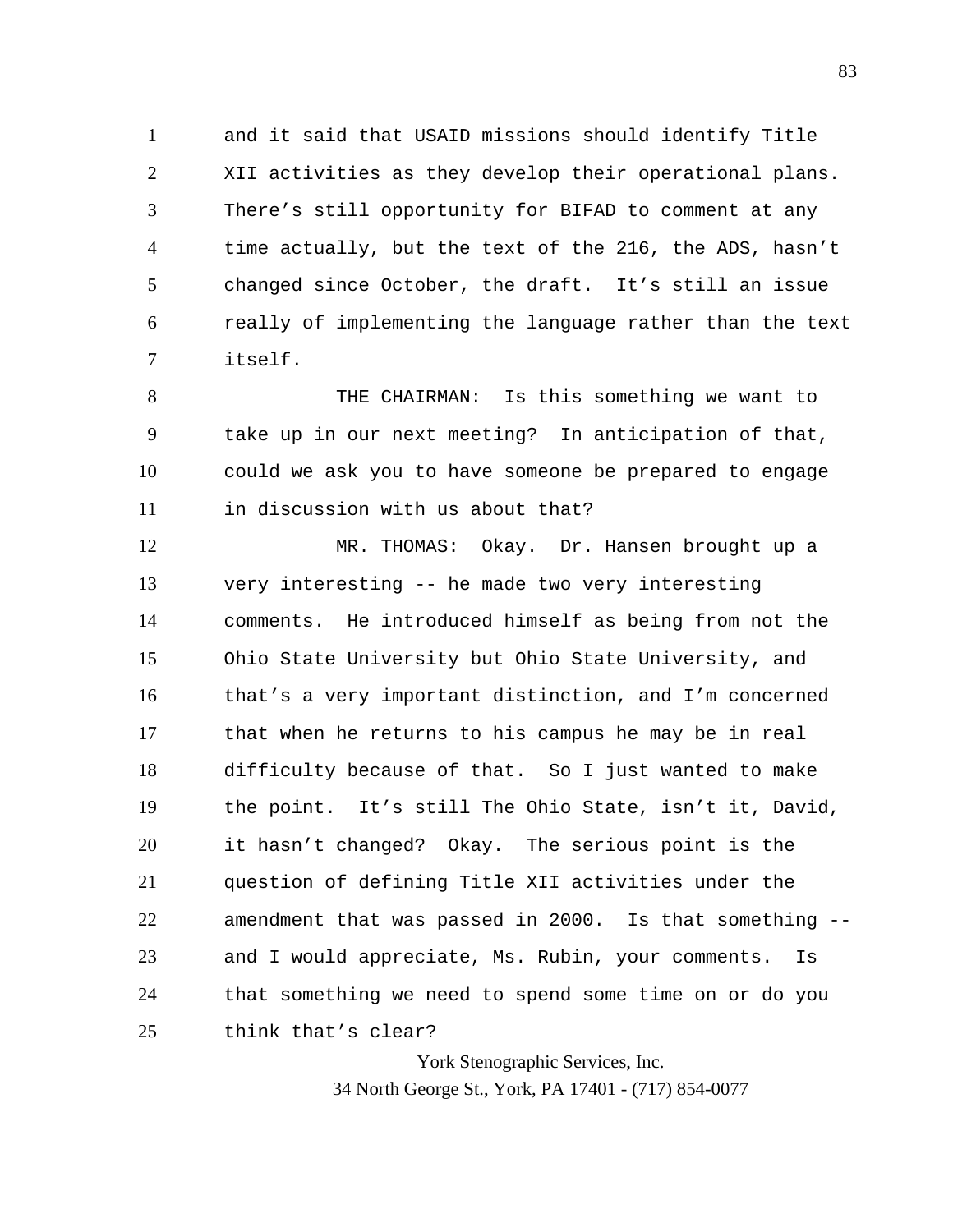1 2 3 4 5 6 7 8 9 10 11 12 13 14 15 16 17 18 19 20 21 22 23 24 MS. RUBIN: I think it would be helpful to hear what the Board has to say on this point because I think there are a number of areas that are unclear, whether now or if you discuss it among yourselves later. THE CHAIRMAN: I think I'm not prepared to discuss that at the moment. We need to have some background and perhaps we can again make that an agenda item. MR. DELAUDER: Well, Mr. Chairman, one of the questions I raised earlier when we talked about this coordinated plan was to have someone before we do that to identify all the activities that are now going on within USAID that would be considered... THE CHAIRMAN: Thoughts on how we might want to proceed? MR. DELAUDER: Maybe John can maybe give some suggestion. MR. THOMAS: How to identify all of the Title XII activities? MR. DELAUDER: That would be considered Title XII activities that are now going on within USAID. MR. THOMAS: Thank you. We tried to do that in the Title XII report, and to the extent that we received the information from our USAID missions we can

York Stenographic Services, Inc. 25 do that. Certainly we know in the central bureau what

34 North George St., York, PA 17401 - (717) 854-0077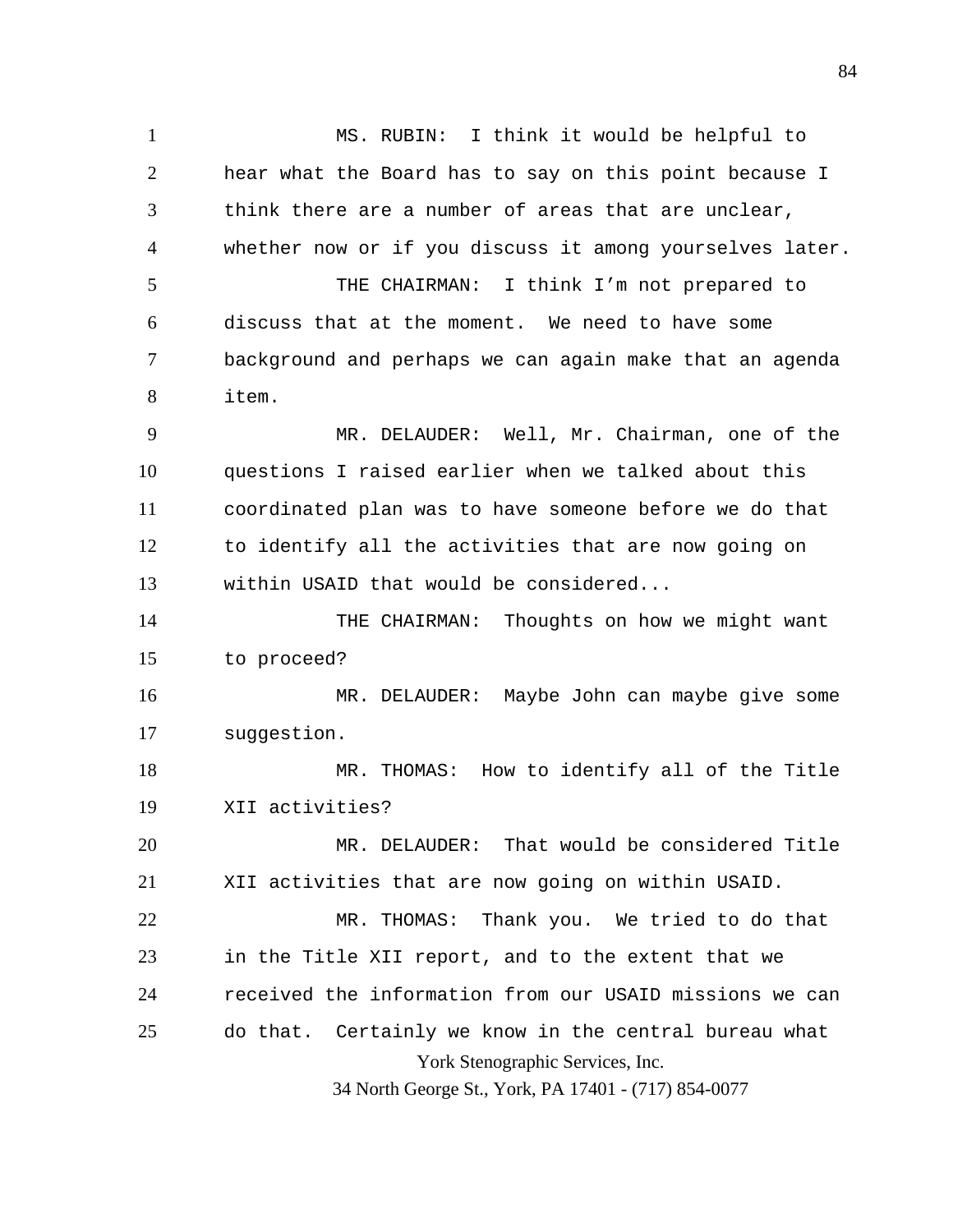1 2 3 4 5 6 7 8 9 10 11 12 13 14 15 16 17 18 19 20 21 22 23 24 programs we fund that are Title XII, and we can list those but we don't always know if a USAID mission, Egypt, Afghanistan, whatever, is an activity that's Title XII. One thing we can do now with the foreign assistance framework and the way our budget is developed is that we can have key -- we can identify key areas and we could include a key area called Title XII activities. And then when USAID missions develop their budgets they identify specifically if this is the Title XII activity. I think we have to give some education to the missions so they know what a Title XII activity is. But right now we don't have a good system to capture everything the agency does in Title XII. It requires a lot of effort just to go contact each office individually explaining do you have an activity of this nature and follow up to make sure you get a response. THE CHAIRMAN: Mr. Rabon. MR. RABON: Now are you coming up with the Title XII activity list to file the Title XII report? How do you gather that information? MR. THOMAS: Well, last year we -- like I say, in our office we know which activities that we fund that are Title XII so the difficulty is finding out what's going on outside of Washington. Last year George Wilson

York Stenographic Services, Inc. 25 contacted -- there's two ways. We can contact the

34 North George St., York, PA 17401 - (717) 854-0077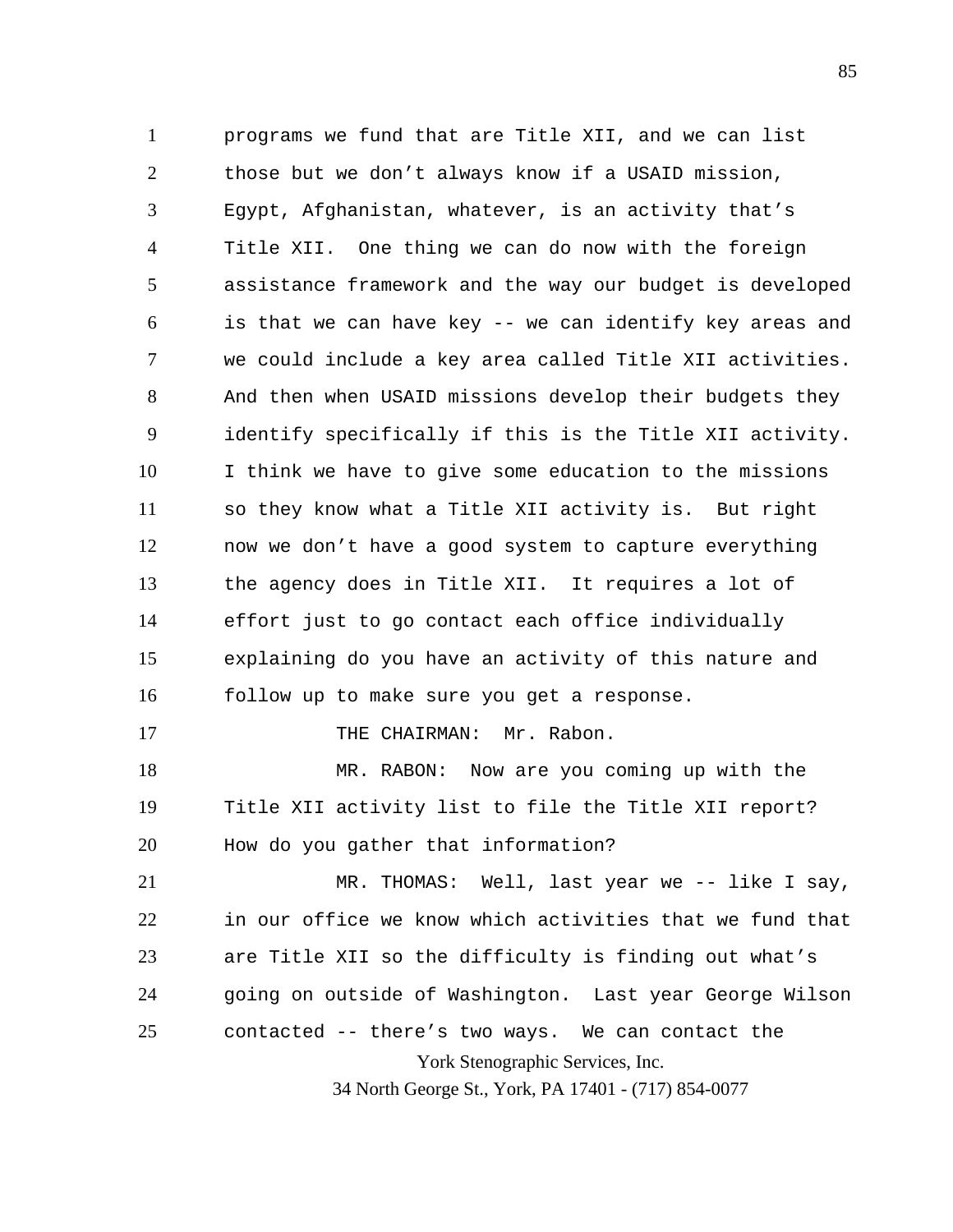1 2 3 4 missions or we can contact the universities. Last year George Wilson contacted all of the universities to ask them to provide information on work that they're doing with USAID funds on agriculture.

5 6 7 8 9 10 11 12 MR. THOMAS: Is this -- maybe I'm behind the curve but this funding is typically a year or two in advance. Is that not -- is that funding not allocated per Title XII in advance? It appears to me that it should be fairly easy to come by because we're a year or two ahead of the game. It almost sounds like what you're saying is we're a year or two behind the game. Maybe I just don't understand.

13 14 15 16 17 18 19 20 21 MR. RABON: Well, the Title XII reports are always a year behind so right now we will be doing the Title XII report for 2007, and that will capture the money that was obligated in 2006 and implemented in 2007. It identifies all of the fiscal year 2007 funding for agriculture that we can identify. Now we don't know -- we're not able to know at this point of all the USAID agriculture money how much of that is Title XII. We don't have a system to capture that information.

York Stenographic Services, Inc. 22 23 24 25 THE CHAIRMAN: Let me see if I understand this correctly. There's not an actual appropriation for Title XII but there are various accounts that are created, and when a project is established that's the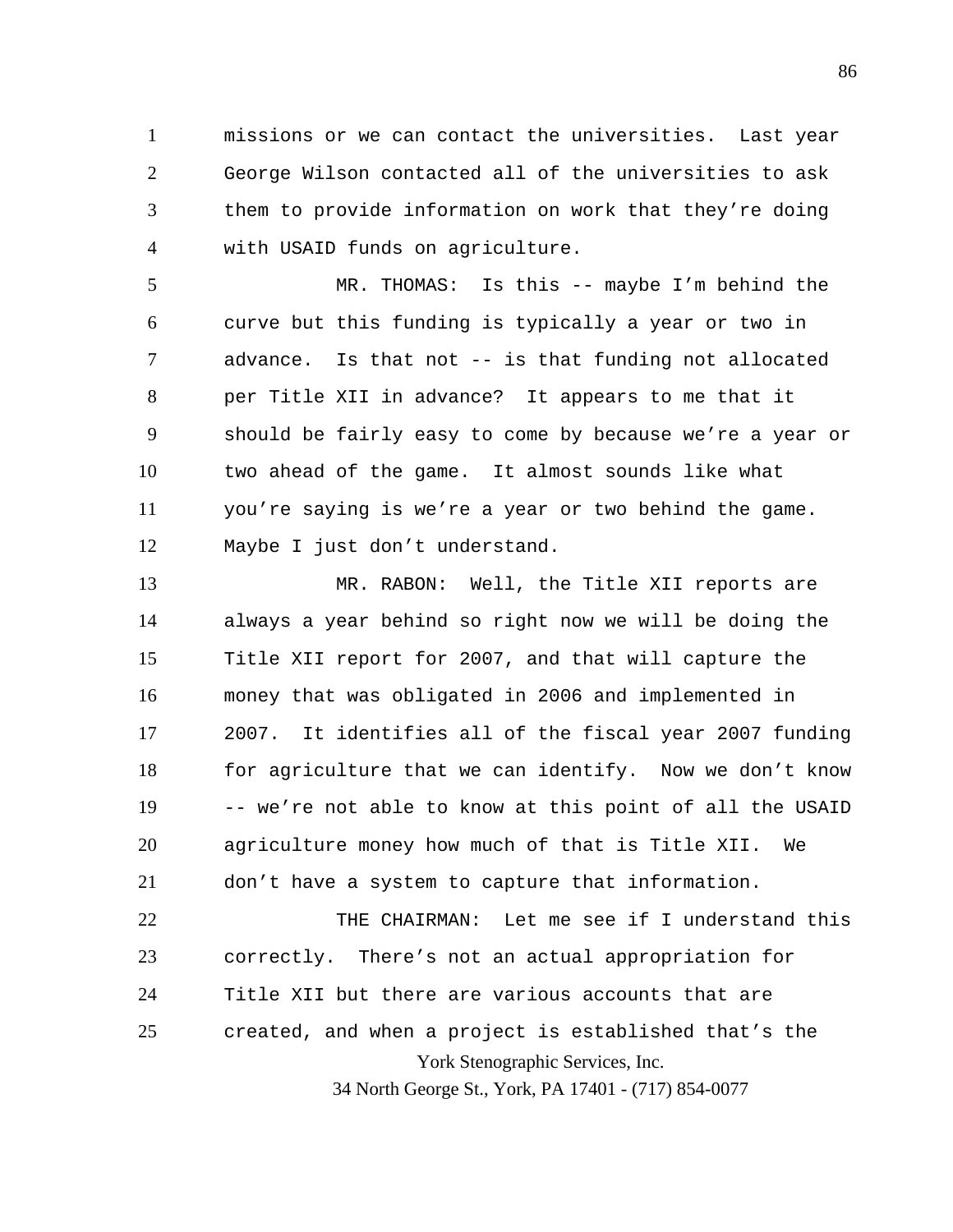2 3 4 5 6 7 8 9 point that one can determine whether or not it would go under -- which makes it a bit awkward to know what is actually going in the title, is that the case? MR. THOMAS: We wouldn't know if it's a Title XII activity until a mission designs an activity and actually contracts so it does a cooperative agreement. MR. RABON: And that spending is discretionary? When it gets to that level they can do what they want with it?

1

York Stenographic Services, Inc. 10 11 12 13 14 15 16 17 18 19 20 21 22 23 24 25 MR. THOMAS: Not always. Most of the Title XII activities come from the development assistance account. There are several accounts. There's the development assistance account which is our office for the CRSP activities, for example. There's the Title II, which is the food aid programs, and that funds a lot of agriculture activities mainly implemented by NGOs. There's also the ESF, Economic Support Fund. So we look in all of the accounts how much of that is used for agriculture activities but we wouldn't know if it's a Title XII activity. Agriculture activities more broadly but within that how much of it is actually a Title XII activity, we wouldn't know until a mission actually implements a project and has done their contracting. MR. CHRISTENSEN: I haven't seen for some years now the format for the Title XII university

34 North George St., York, PA 17401 - (717) 854-0077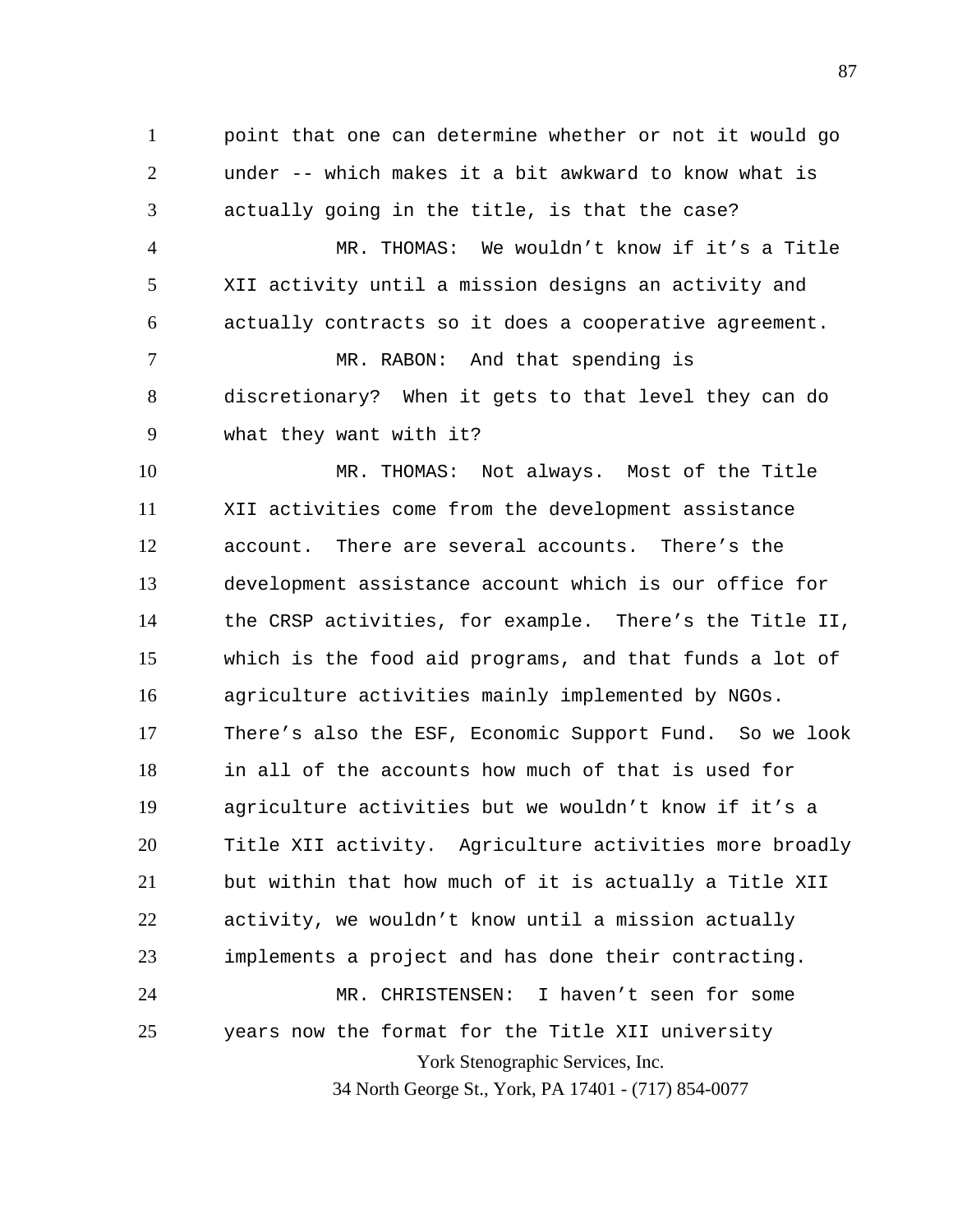York Stenographic Services, Inc. 1 2 3 4 5 6 7 8 9 10 11 12 13 14 15 16 17 18 19 20 21 22 23 24 25 report, but it occurs to me that universities who frequently are asked to demonstrate matching contributions would like to be able to report Title XII like activities that have been funded through non-USAID sources and the provision in that report should be made for that. We heard this morning from someone earlier, I don't remember exactly whom, that substantial amounts of money are being poured into international development from non-AID sources, and the universities themselves have been able to orchestrate some of those kinds of things. And many universities have committed personnel time and other types of resources at this particular effort to support the overall program, and there needs to be provision made for reporting that. Sometimes the agency has pushed for some types of matching funds that universities have not been able to grant. I remember in the 1990s there came a push from the agency for the universities to give international students who are coming on Title XII projects in-state tuition rates, and the attitude of the university presidents that I was acquainted with or the Consortium for International Development was that that was a federal responsibility, not a state responsibility, and state universities were not particularly amused to be requested that they give state tuition grants when they could not afford to

34 North George St., York, PA 17401 - (717) 854-0077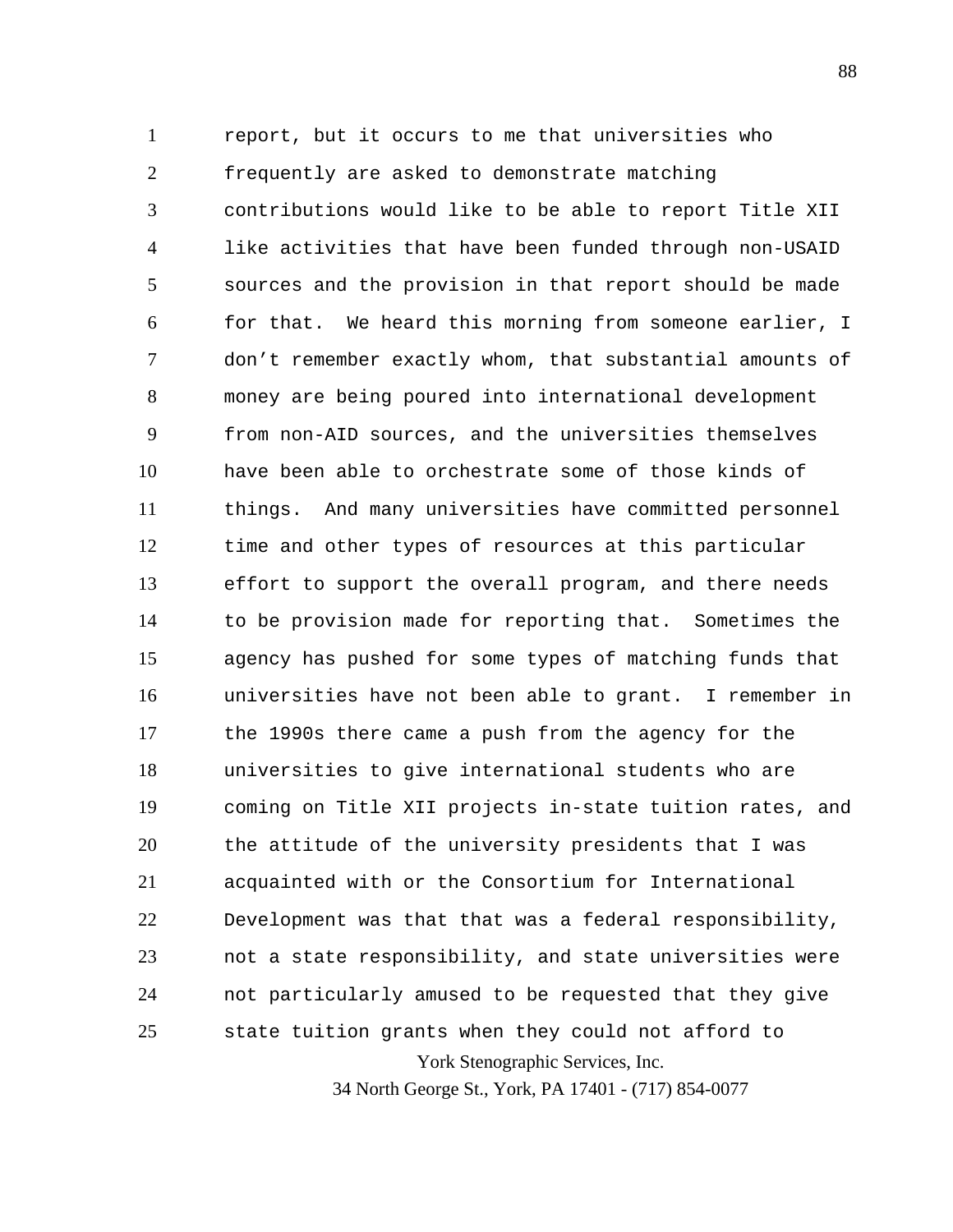1 2 3 4 5 6 7 8 9 10 11 12 13 accommodate all of the in-state students who wanted to attend their universities. So that may have been one of the sources of this disassociation in the 90s because the AID wanted that and the university community wasn't willing to give that, and I would assume now with some degree of confidence that the universities would have a similar feeling that certain kinds of things are federal responsibilities, the state will assume others, but at least the one thing that needs to be provided is there needs to be a format in the protocols of this report that enables the university to identify all that they do and then identify which is AID funded and which is non-AID funded.

14 15 16 THE CHAIRMAN: Let's take two quick comments from the audience and I want to get another topic on the floor before we finish this section.

York Stenographic Services, Inc. 17 18 19 20 21 22 23 24 25 MR. DEMMETT: Bob, I think the discussion really highlights the difficulty in trying to figure out what is a Title XII funded project and what is not, and the fact that these are not defined, I mean I would suggest that BIFAD indicate that a project when funded is defined either as a Title XII project or not as a Title XII project. And if you look at the report from this year the only fiscal report which is \$550 million is a report on the total expenditure for agriculture by

34 North George St., York, PA 17401 - (717) 854-0077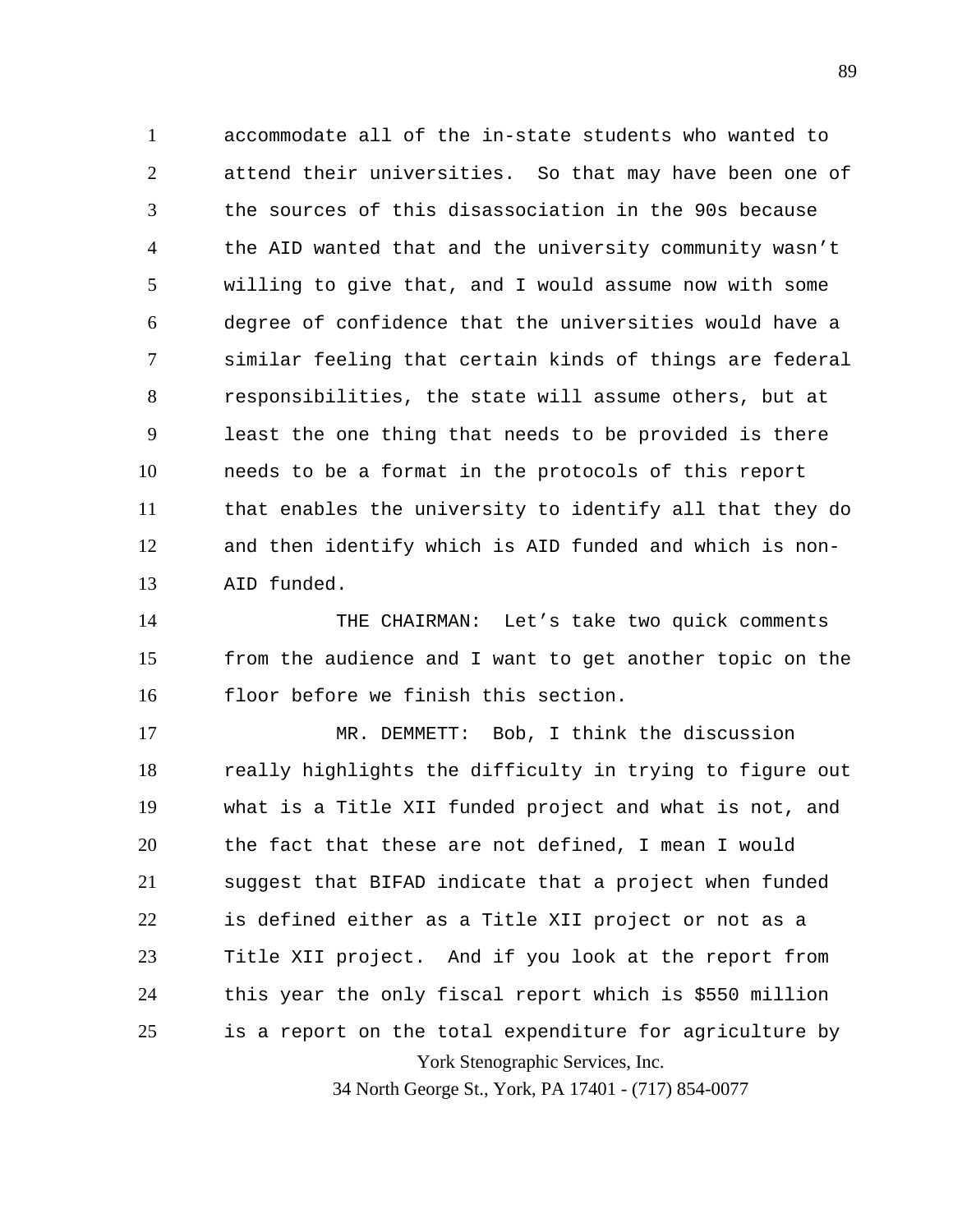1 2 3 4 5 6 7 8 9 10 11 12 13 14 15 the agency. It really has very little to do with what is funded under Title XII, and if we know what's under Title XII why isn't the amount reported in the report to Congress because what happens is congressional staff are looking at this 550 number, and when you ask them how much is spent under Title XII, which I have done, they say \$550 million. Well, the fact is that that's the only fiscal report in the entire Title XII report, so it's very misleading. And I think that it's important that if we're going to deal with Title XII as partners that, one, we define what a Title XII project is up front and that it has certain characteristics and that what we do is in the accounting process, then we have a very easy job of producing a Title XII report that tells us how much money we're spending on Title XII.

16 17 18 19 20 21 22 MR. THOMAS: That's exactly the point I was trying to make is that we know how much globally USAID is spending on agriculture but we haven't been able to pull out the amount that's strictly Title XII until hopefully this year with this new accounting system we can try it out and see if we can tag amounts for Title XII only.

York Stenographic Services, Inc. 23 24 25 MR. HANSEN: Mr. Chairman, in response to your earlier comments, David Hansen, from The Ohio State University, the real issue is, is it a big T or a small

34 North George St., York, PA 17401 - (717) 854-0077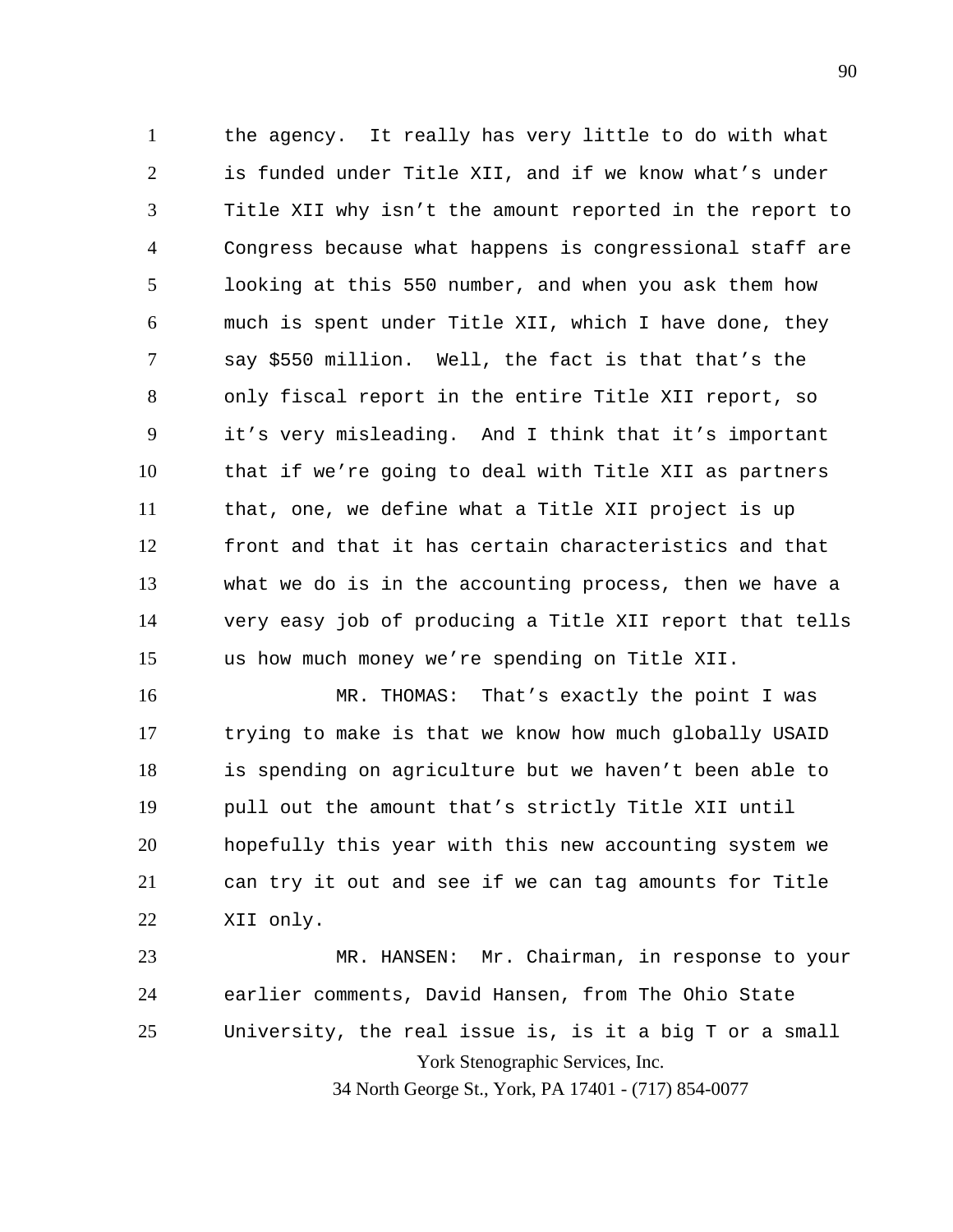1 2 3 4 5 6 7 8 9 10 11 12 13 14 15 16 17 18 19 20 21 22 23 T, so therefore in order to avoid that it's better just to say Ohio State. I appreciate you to clarify that for the record so I still have a job when I get home. Thank you. I would simply like to say here that again in the past we used to have a BIFAD budget panel, and this was a group that was put together by the BIFAD staff. It was university people. We used to come in to Washington, D.C. for two or three days. We used to meet with the regional bureaus. We used to meet with the central bureaus and define what indeed was Title XII activity. And we used to look at several. We used to look at the SETH [ph] program, we used to look at the development assistance program, and I think that the Office of the Budget -- I recall Jim Pedra [ph] saying this is a really useful exercise for us as well because it really helps us get our arms around what is Title XII and what is not, and I don't think we have to go back and reinvent the past but it seems to me that perhaps if the Board were to give some attention to attempting to develop a dialogue at that level it might be one way to help us better define what are Title XII activities. THE CHAIRMAN: I'm going to come back to out of this conversation what would you like for us to be

York Stenographic Services, Inc. 25 MR. CHRISTENSEN: Well, the Administrator

our next -- how do you see us proceeding?

24

34 North George St., York, PA 17401 - (717) 854-0077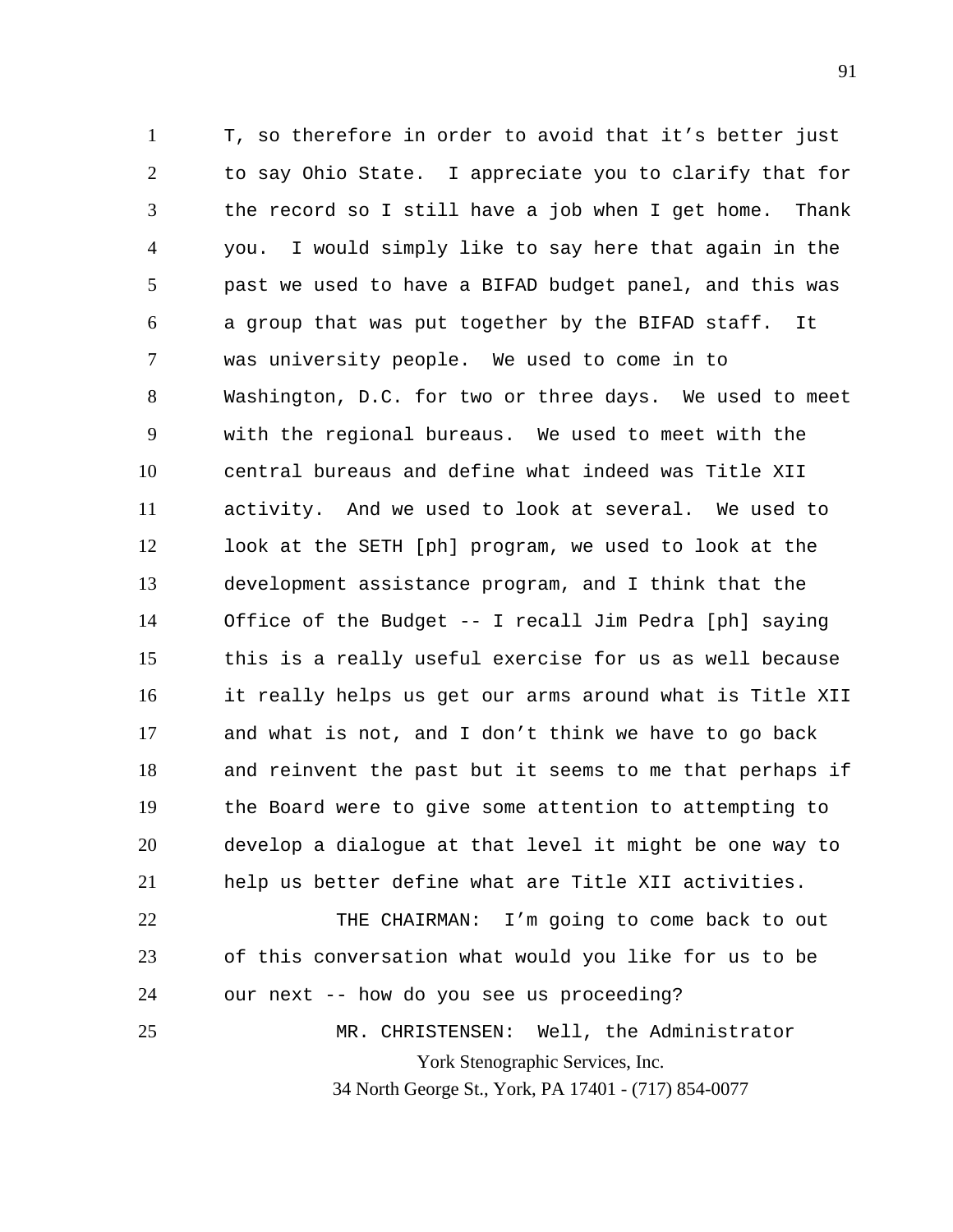1 2 3 4 5 asked for several things she'd like us to address. I think we ought to early on give some attention to that and prioritize those and decide which we want to tackle first and give her the requested feedback. That may be very helpful in building this bridge.

6 7 THE CHAIRMAN: But we have Dr. DeLauder's request on the table as well.

8 9 10 11 12 13 14 15 16 17 MR. DELAUDER: Well, I think John has in part answered that, and that is trying to identify the activities I think was the idea and talked about the difficulties with doing that. But there are some activities that can be identified -- at least in part identify certain kinds of programs that are in fact Title XII so we have an inventory of those but then as we move forward have a plan and we can engage the mission to identify the activities that they have within different missions to address that.

York Stenographic Services, Inc. 18 19 20 21 22 23 24 25 THE CHAIRMAN: I wanted to put two more things. You've identified one and I have one other. There's an opportunity for institutions, individuals, to bring to our attention areas that should in our view be considered for research and activity, and I was contacted by Marsh Whittaker [ph] at Utah State a couple or three weeks ago and asked for an opportunity for just briefly, and I think Dr. McKee is going to make the

34 North George St., York, PA 17401 - (717) 854-0077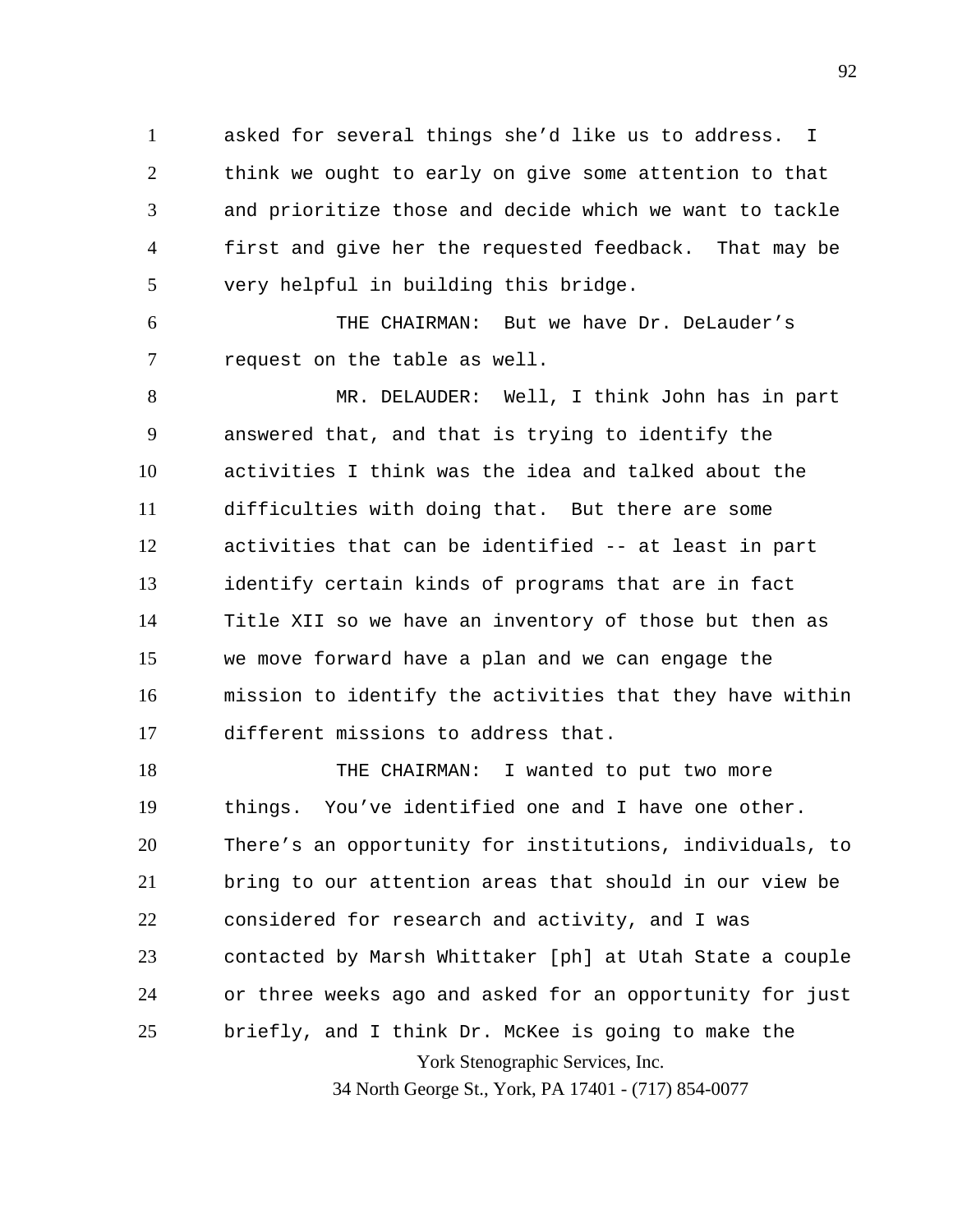1 2 presentation about a possible interest and need for work in the area of water. Dr. McKee.

York Stenographic Services, Inc. 3 4 5 6 7 8 9 10 11 12 13 14 15 16 17 18 19 20 21 22 23 24 25 MR. MCKEE: Thank you, Mr. Chairman. I appreciate just a few minutes of the time of the Board. I'm Mac McKee. I'm the Director of the Utah Water Research Laboratory at Utah State University. We for a number of years now have been concerned about what we perceive to be going prices in water and agriculture. Population growth and increased food demand, especially in areas of the world, North Africa, the Middle East, the -- and others, IFPRI and other organizations have targeted these areas as areas of concern over the next 20 to 30 years where there is likely to be a collision in terms of demand for water between agricultural demands to support food production and urban demands to support increased population growth in urban centers. And since 2005 the Congress has consistently expressed an interest in support for a Water CRSP to more seriously and scientifically explore the implications of this growth in water demand, and the implications especially for food production, IFPRI and FAO have both concluded that in the future we're likely to see decreases in food production as a result of this pending water crisis. I know that there are plans from CGIAR and other organizations to address some pieces of this.

34 North George St., York, PA 17401 - (717) 854-0077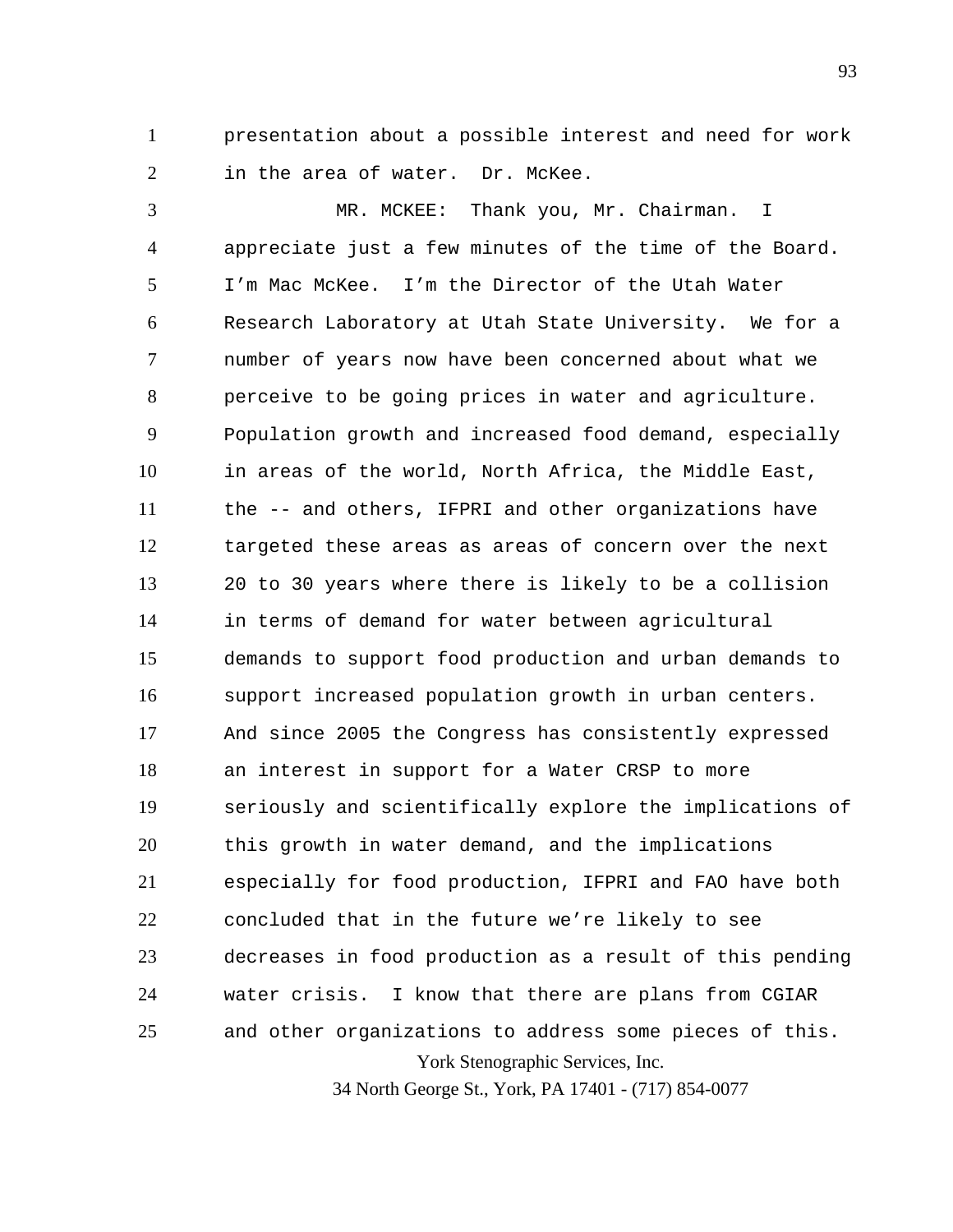1 2 3 4 5 6 7 8 9 10 11 12 We think those plans are incomplete and that they do not offer the best design for engaging the best and brightest U.S. research institutions in addressing this pending crisis. We would like to propose that BIFAD consider as a regular agenda item for some future meeting at the earliest possible time to consider a planning grant for a Water CRSP for addressing these issues. I have made available to eh Board a short three-page summary of some of our concerns on some of the issues, and we'd certainly be available between now and whenever this might come up to offer more information and thought.

York Stenographic Services, Inc. 13 14 15 16 17 18 19 20 21 22 23 24 25 THE CHAIRMAN: Thank you very much, Dr. McKee. We will consider that as an item for discussion at a future Board meeting. The other item that I wanted to bring to your attention, and I think the Board is very much aware of this because we had earlier received copies of this, I wrote to the Administrator a couple weeks ago and asked if there are issues that she would seek our advice on, and just for the audience to be aware of what the response was it's a daunting list, science programs, public-private partnerships, the GMO issue as it relates to food aide and also as it relates to food production. The consequences of the Farm Bill, which most are aware is in negotiation at the moment,

34 North George St., York, PA 17401 - (717) 854-0077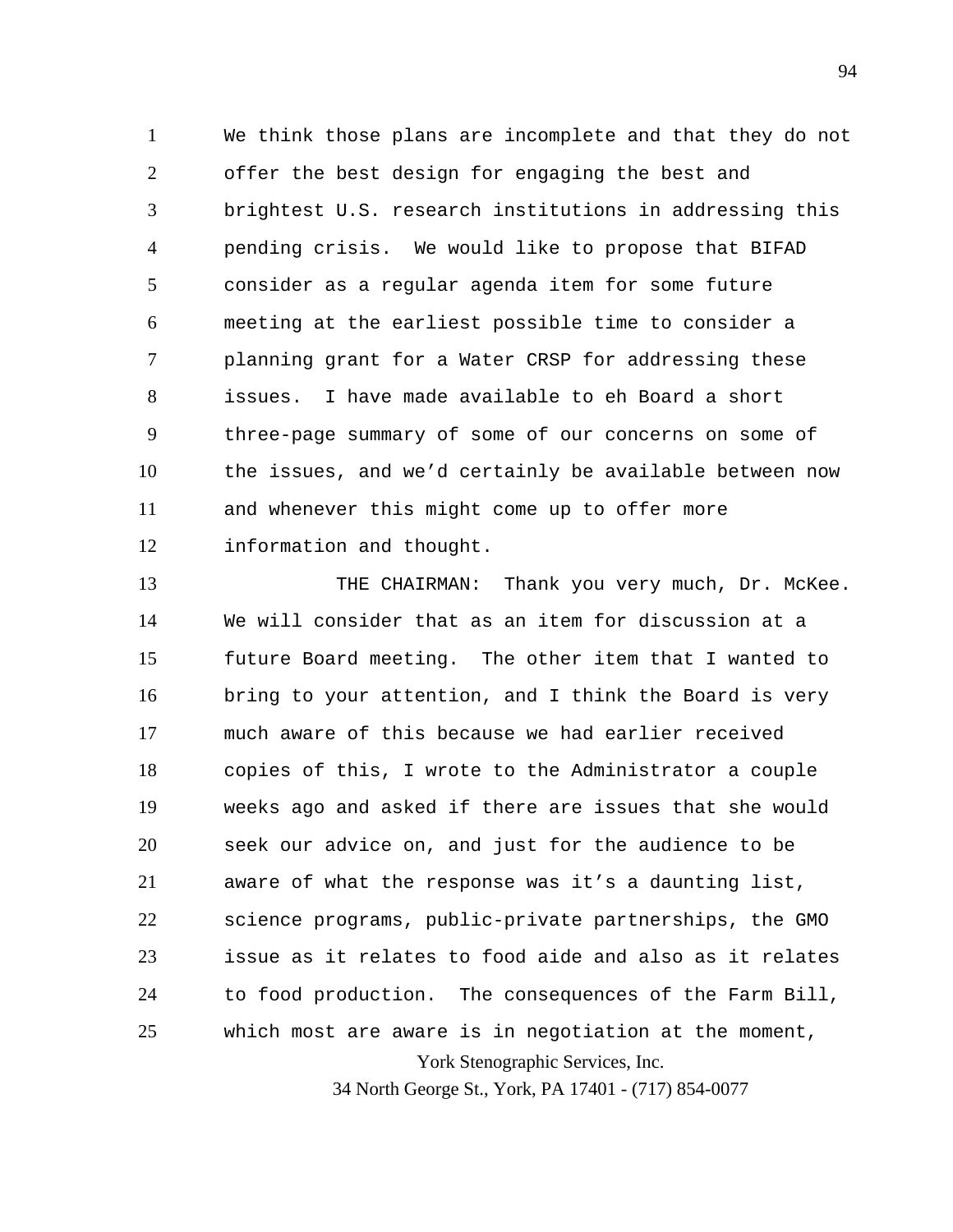1 2 3 4 5 6 7 8 9 10 11 12 13 14 15 16 17 18 19 20 and there are significant elements of that that have to do with food assistance and other things that may have impact. Another area that was mentioned a moment ago was this question of Global Development Commons, and also the issue of rising costs of commodities and the impact that has on food prices. So we'll consider that hopefully later on our agenda today. We've been joined by Assistant Administrator of USAID, Jackie Schafer. Thank you, Jackie, very much. I know this is a busy day. The Administrator is on the Hill testifying. Any word on how that's going? Not yet. We'll find out soon. Okay. And we've asked you, and you very graciously agreed to come and spend some time with us discussing budget and other issues that you may want to bring to us. For those that don't know, Ms. Schafer is responsible for EGAT, and has direct responsibility currently for a lot of agricultural activities, and that's where the BIFAD is managed. So welcome. MS. SCHAFER: Good morning, Chairman Easter, and members of the BIFAD Board. For the record, my name

21 is Jacqueline E. Schafer. I'm the Assistant

22 Administrator for the USAID Bureau for Economic Growth,

23 Agriculture, and Trade. I have been in this

24 presidentially appointed position for a little over two

York Stenographic Services, Inc. 25 years now. I originally joined USAID in 2002 as a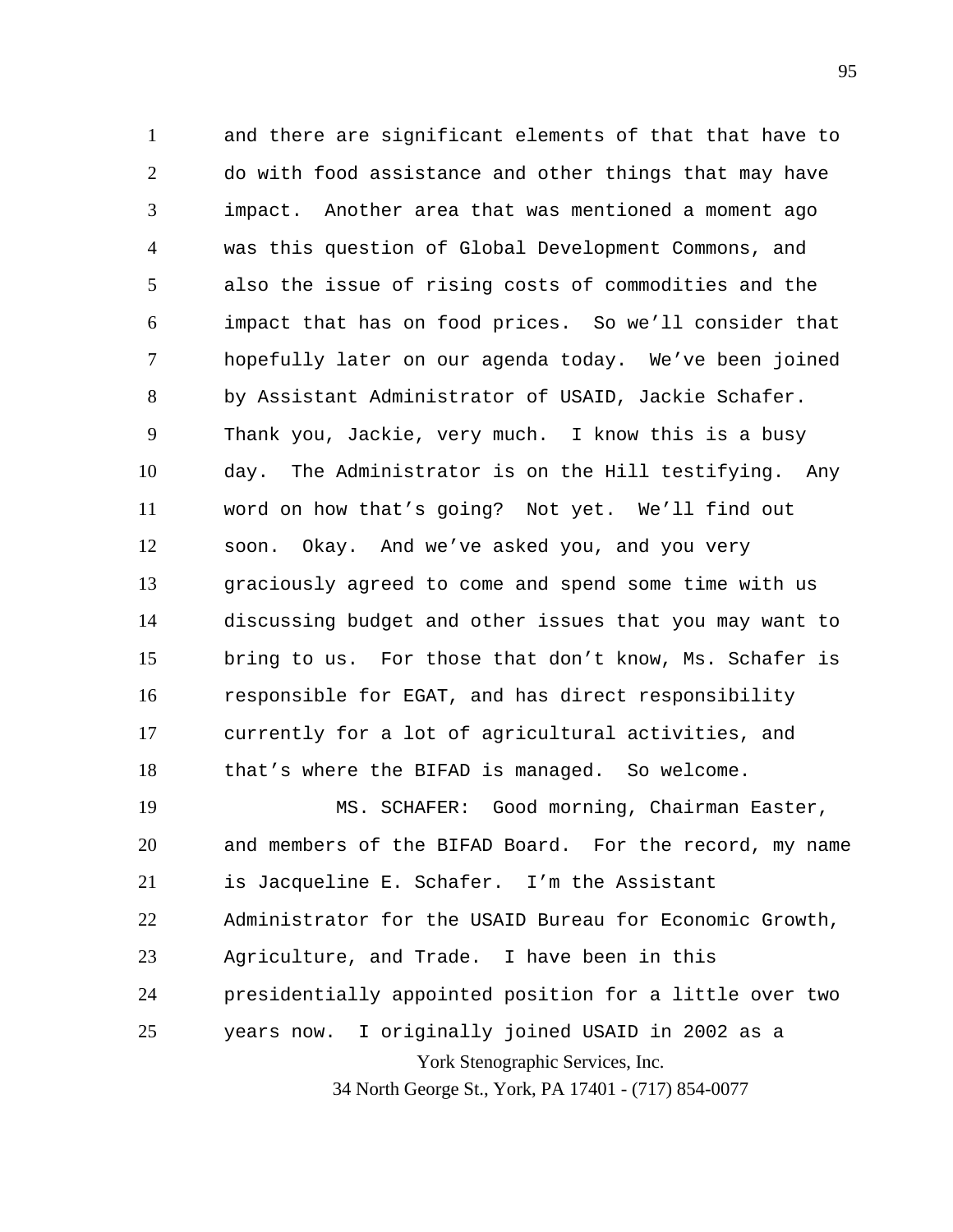York Stenographic Services, Inc. 1 2 3 4 5 6 7 8 9 10 11 12 13 14 15 16 17 18 19 20 21 22 23 24 25 Deputy Assistant Administrator with responsibility for four programs, only one of which is actually named in our title. Those include the Offices of Natural Resources, Management, Environment, and Science Policy, Agriculture, and Infrastructure and Engineering. We also are responsible to the agency for technical leadership and field support in those areas as well as the areas of economic growth, development credit, microenterprise development, and interestingly enough education, both basic education and higher education. The bureau came about as a result of reorganization plan implemented by the previous Administrator by two terms, Mr. Andrew Natius [ph]. So our work has evolved over this past five years and one way to look at how that has changed, and it's been quite significant, is to look at our budget which after all is a plan, an expression of policy, and although it's a bit dry and sometimes very confusing if you look at the way the foreign assistance budget is put together, which is what we're going to try to do this morning, I hope that I don't leave the Board members, the audience, and especially the new members, in a more voluted state than they might have been before we started this exercise. But there have been some very significant changes in the way that the Administration has aligned its foreign assistance budget, and I hope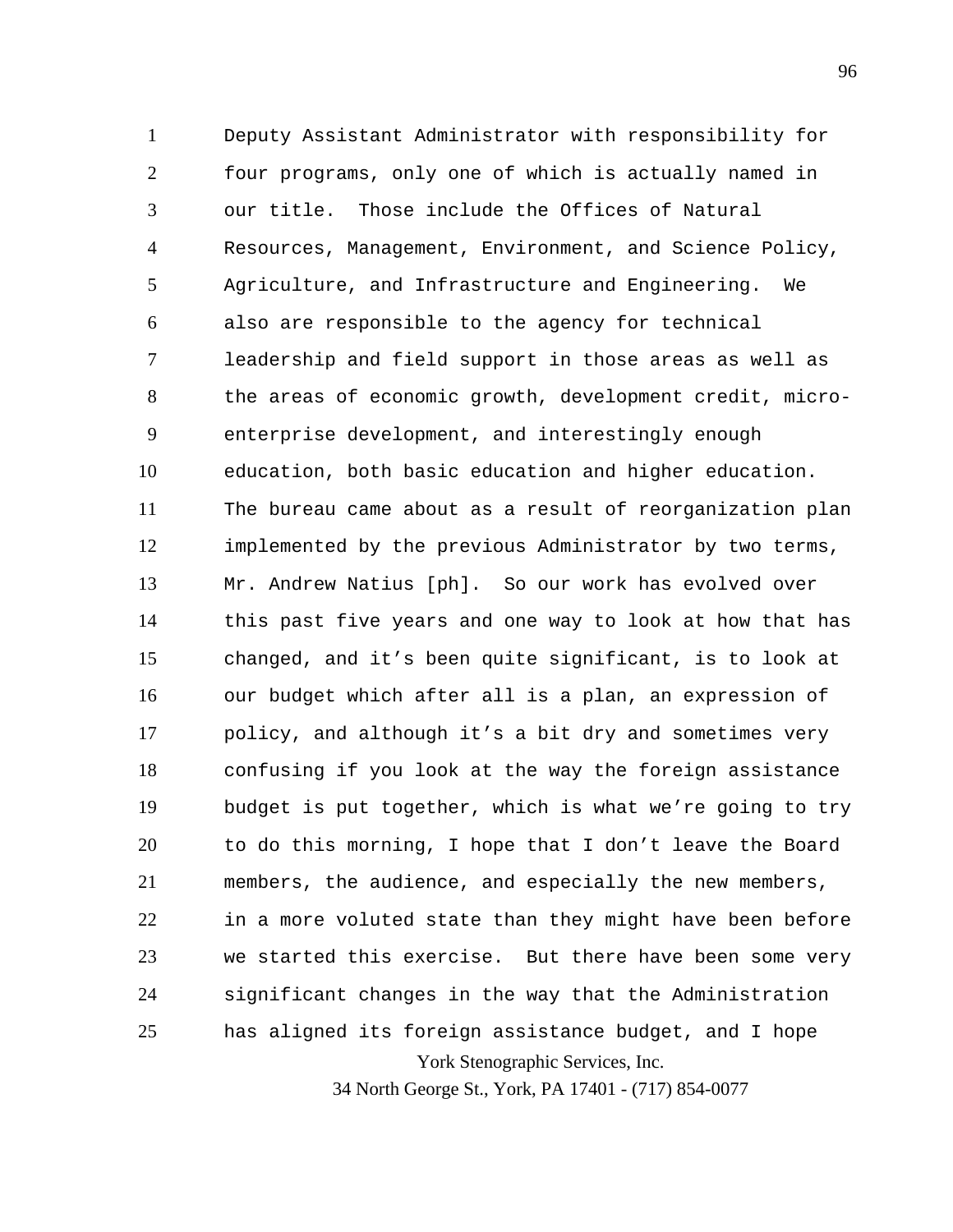York Stenographic Services, Inc. 1 2 3 4 5 6 7 8 9 10 11 12 13 14 15 16 17 18 19 20 21 22 23 24 25 that I'll be able to illuminate that for you so that as further discussions take place in the field in which you're interested you have this bigger picture of the foreign assistance framework to have as a reference. I'm going to walk through some slides here, and I'm going to do it a little bit slowly because we do have the time to just give you an opportunity to let this sink in. I guess not all the -- can others see the slide? Oh, you can. Okay. Very good. Thank you. Let me just -- could you go to the next slide, please? This is not as big as I had hoped and so the members have a handwritten -- but for you all that's still an eye test, and you have a set of those slides in the folder in front of you. If you look at the biggest, biggest picture the international affairs budget for fiscal year 2009, which begins October 1, 2008, the official start of our fiscal year, October 1, and what's called the international affairs function or function 150 account, the budget for foreign affairs agencies, all of them, is about \$39.5 billion. Of that foreign operations and related agencies, and a related agency might be, for example, the Challenge Corporation, the total budget according to the -- when the State Department puts together its fact sheet is \$26.1 billion. If you look at foreign assistance though the foreign assistance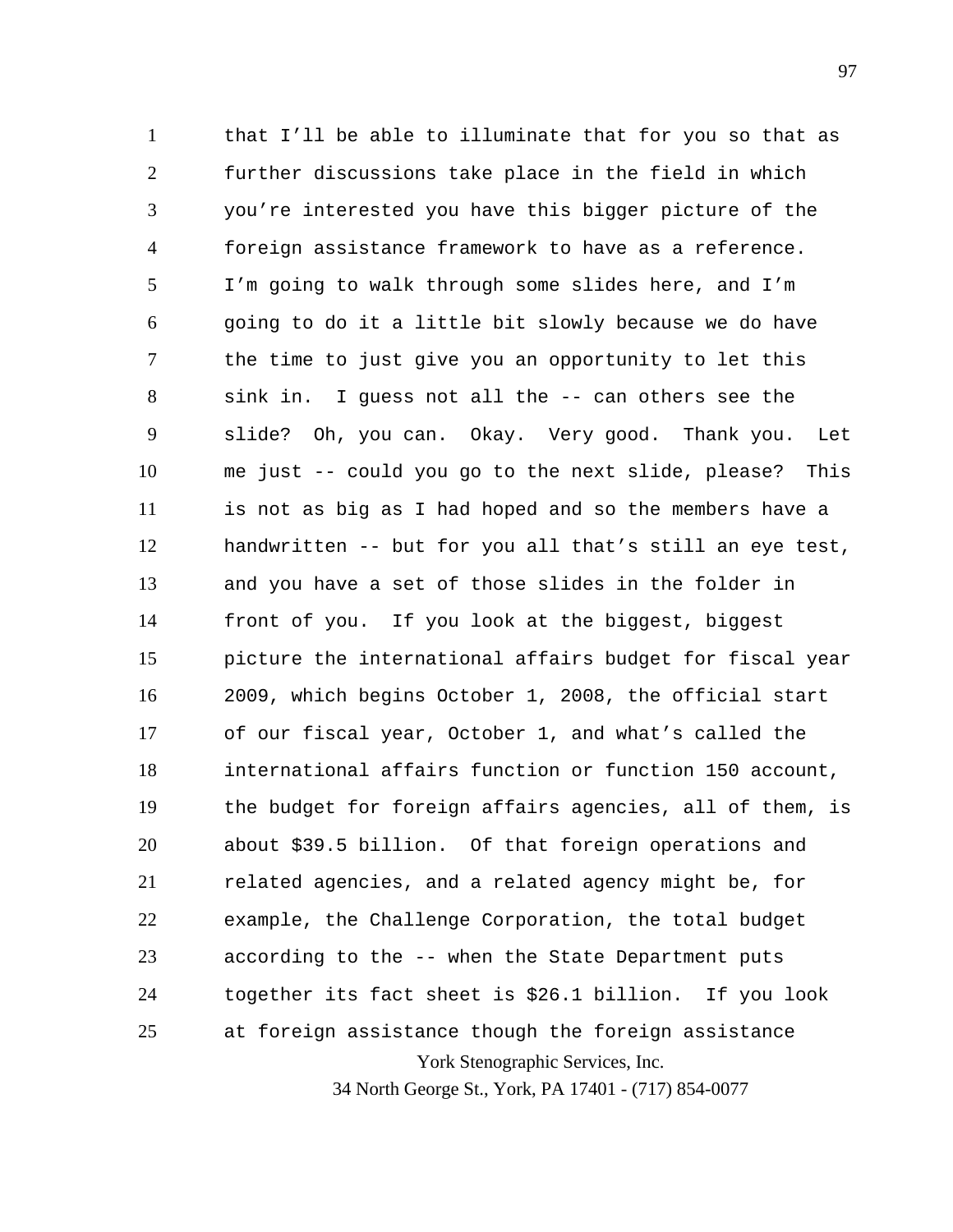York Stenographic Services, Inc. 1 2 3 4 5 6 7 8 9 10 11 12 13 14 15 16 17 18 19 20 21 22 23 24 25 number as testified by Secretary Rice on the Hill on February 13, shortly after the President's budget came out, the foreign assistance budget for fiscal year 2009 is \$22.7 billion. These funds support the strategic purposes of diplomacy and development securing peace, supporting democracy, advocating our principles and ideals, meeting global challenges, and aiding our friends and allies. This chart in front of you, bar chart in front of you, is intended merely to illustrate the very great number of accounts that we have to account for as our budget is put together and explained to the Congress. And I want to draw your attention because we're going to go from -- we're going to funnel down and go from sort of the biggest, broadest picture right down to agriculture and eventually down to the budget for our bureau. But I want to call your attention to the first bar, the orange bar, which is development assistance. The third one over, which is kind of a cream-colored, which is economic support funds, and moving over almost to the light green you'll see a dark blue bar which is Public Law 480. There's a key at the bottom of this for the members to look at, but as you can see the largest accounts in the overall foreign operations budget are the economic support funds, military financing, which is the yellow, and the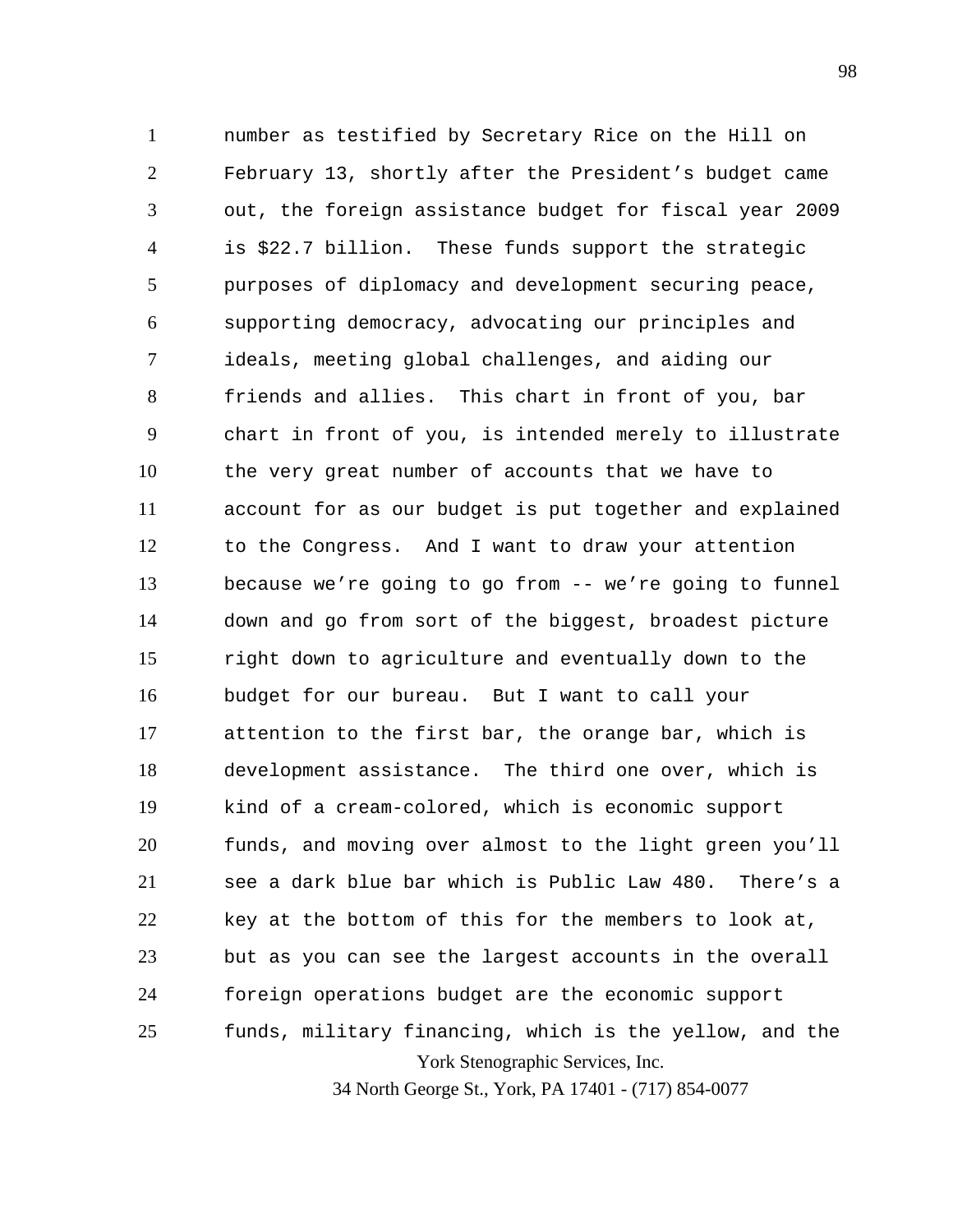York Stenographic Services, Inc. 1 2 3 4 5 6 7 8 9 10 11 12 13 14 15 16 17 18 19 20 21 22 23 24 25 Global HIV/AIDs Initiative, and that's in the light green. That is an important program which really was developed during this Administration. Several years ago that might have been a very slim bar on a chart like this but it's grown in increasing importance, and the President is truly committed to wiping out this scourge, particularly in the focus countries and particularly in Africa so that's a reflection of the Administration's policy. The next slide, please, is another way to display the same information but what it does is focus on the major accounts, and we define major here as those accounts that account for more than 5 percent of the total budget. The largest accounts, therefore, are the economic support funds, which are mainly deployed in the Middle East and strategic countries in the Asia Near East region although there is some money like this, this color of money, as they say, spent in strategic places in Africa. The Sudan comes immediately to mind. Foreign military financing is also a very large share of the overall foreign assistance budget, and you can see also that the HIV/AIDs program is right up there with that form of military financing. Child survival and health, my colleagues in the Global Health Bureau are mainly responsible for implementing or for the leadership in implementing programs in that account.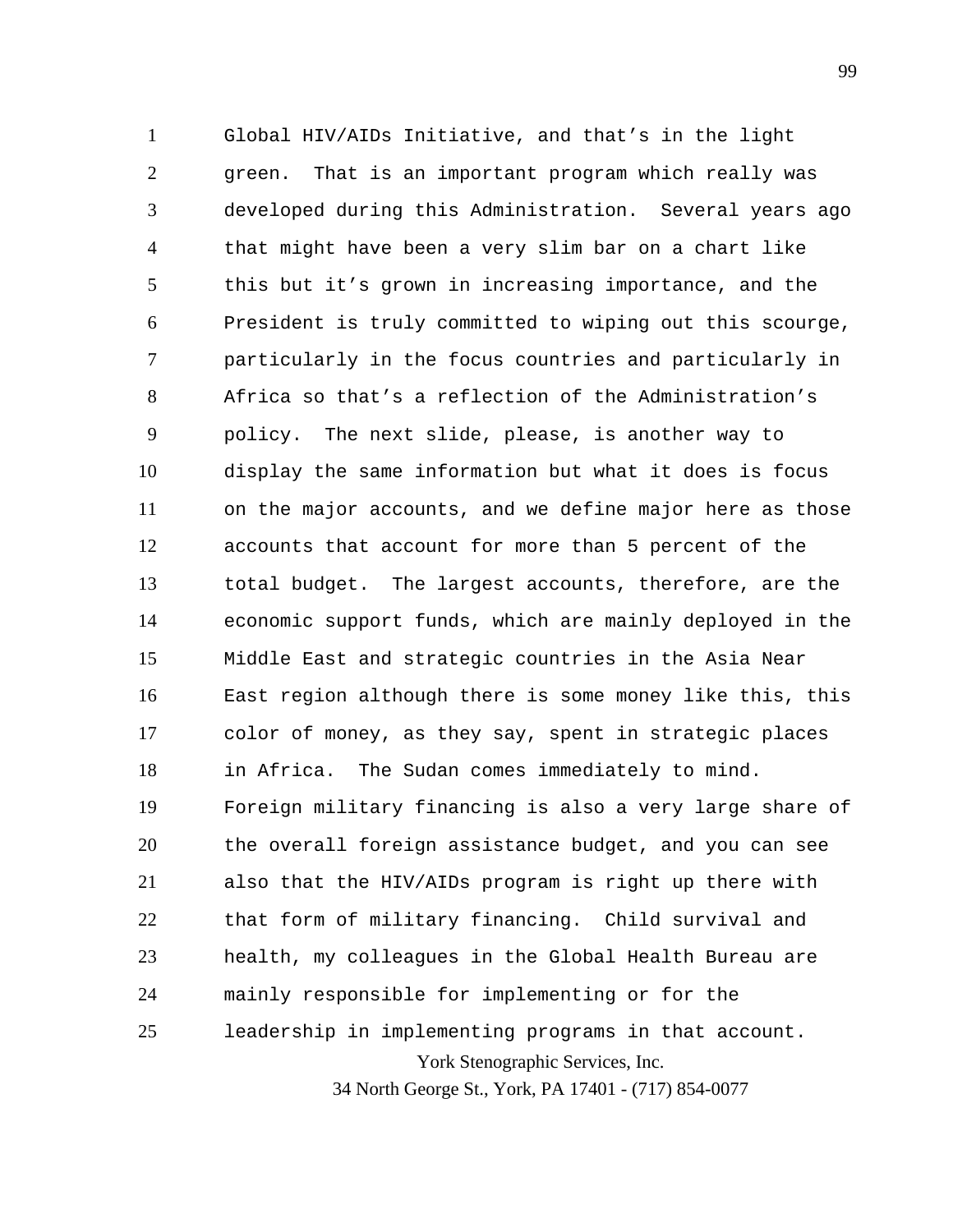York Stenographic Services, Inc. 1 2 3 4 5 6 7 8 9 10 11 12 13 14 15 16 17 18 19 20 21 22 23 24 25 It's very large. Public Law 480 comes to us for implementation but it comes through the Department of Agriculture to our bureau and then out to the field, but that's important for agriculture so I wanted to include that in the picture that you're seeing here. Development assistance, which is the key account for agriculture in Africa, Latin America, and my own bureau. It is the development assistance account that we mostly think about when we construct our budget in my bureau. The next slide is actually a reference to the foreign assistance framework, and there are copies of the foreign assistance framework. Many of you have seen this because you have been briefed before on the foreign assistance framework that was devised almost three years ago now. There is a handout that really shows how we are trying to deploy all of our foreign assistance resources to carry out the major objectives of foreign assistance to meet the over arching goal, which is the Secretary's articulated goal of foreign assistance which is to help build and sustain democratic well-governed states but respond to the needs of their people, reduce widespread poverty, and conduct themselves responsibly in the international system. And this slide is merely an attempt to show you that all of those accounts, those 21 different accounts that I showed you on the first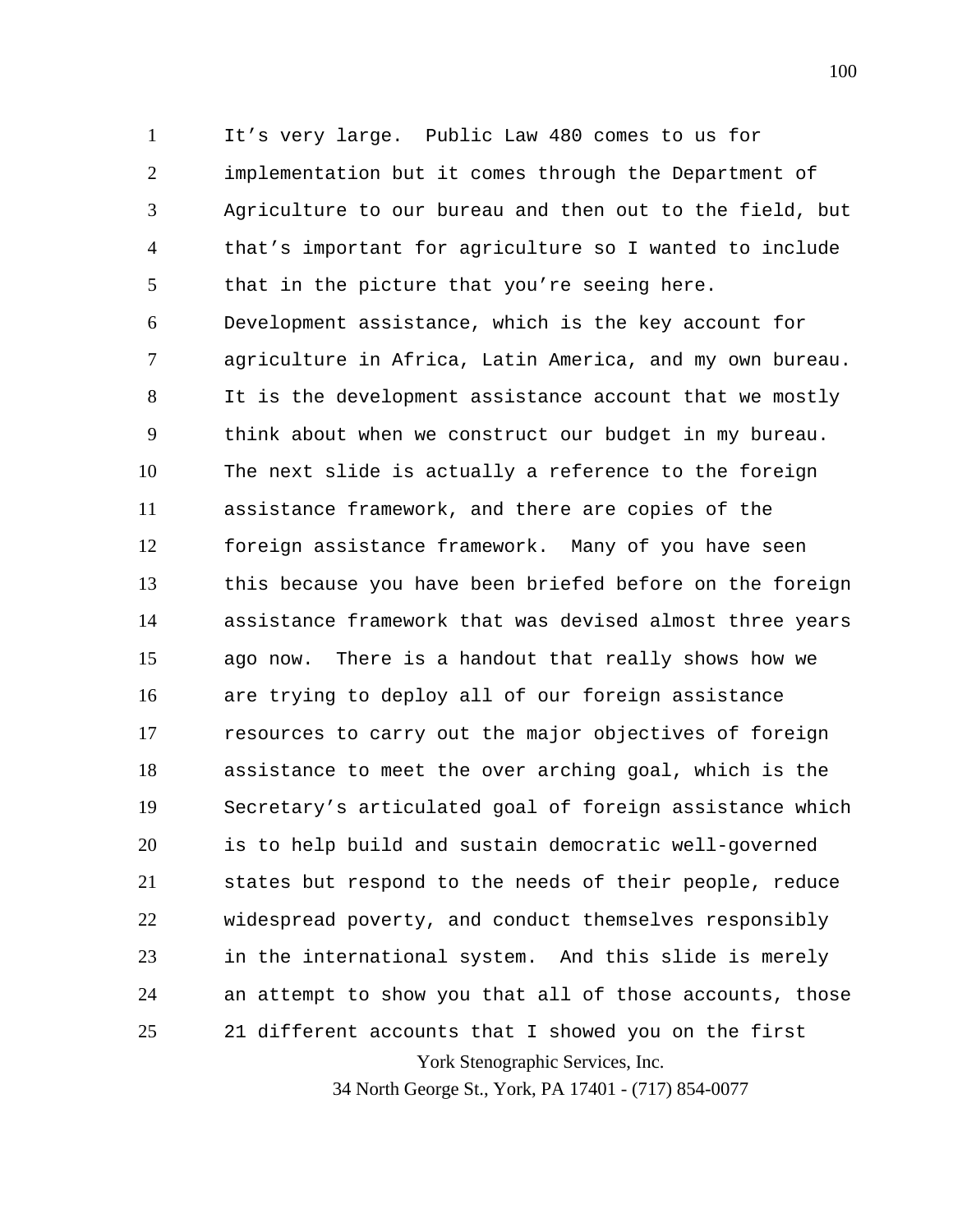York Stenographic Services, Inc. 34 North George St., York, PA 17401 - (717) 854-0077 1 2 3 4 5 6 7 8 9 10 11 12 13 14 15 16 17 18 19 20 21 22 23 24 25 slide are deployed or used to meet the objectives that fall into five categories. The five objective categories from left to right on this chart and also reflected on the one that's projected on the screen are peace security, governing justly and democratically, investing in people. That's mainly health and education. Economic growth, there are eight program areas in economic growth. I'm going to run through those because it's extremely important to us in EGAT and I think in the agriculture community as well and humanitarian assistance. Economic growth includes eight program areas and they range from the Macro Economic Foundations for Growth, which in this day and age we don't spend a lot of money on because we solved most of those problems 20, 30 years ago, 20, 25 years ago, but in economies or in countries that are rebuilding getting the fundamental Macro Economic Foundations for Growth in place is still an issue and we still find ourselves spending money in that area. Trade and investment is extremely important from the point of view of the Administration's overall approach to economic growth and globalization and we are in support of trade capacity building efforts to support the U.S. trade representatives initiatives to secure free trade agreements wherever possible. And we've had quite a bit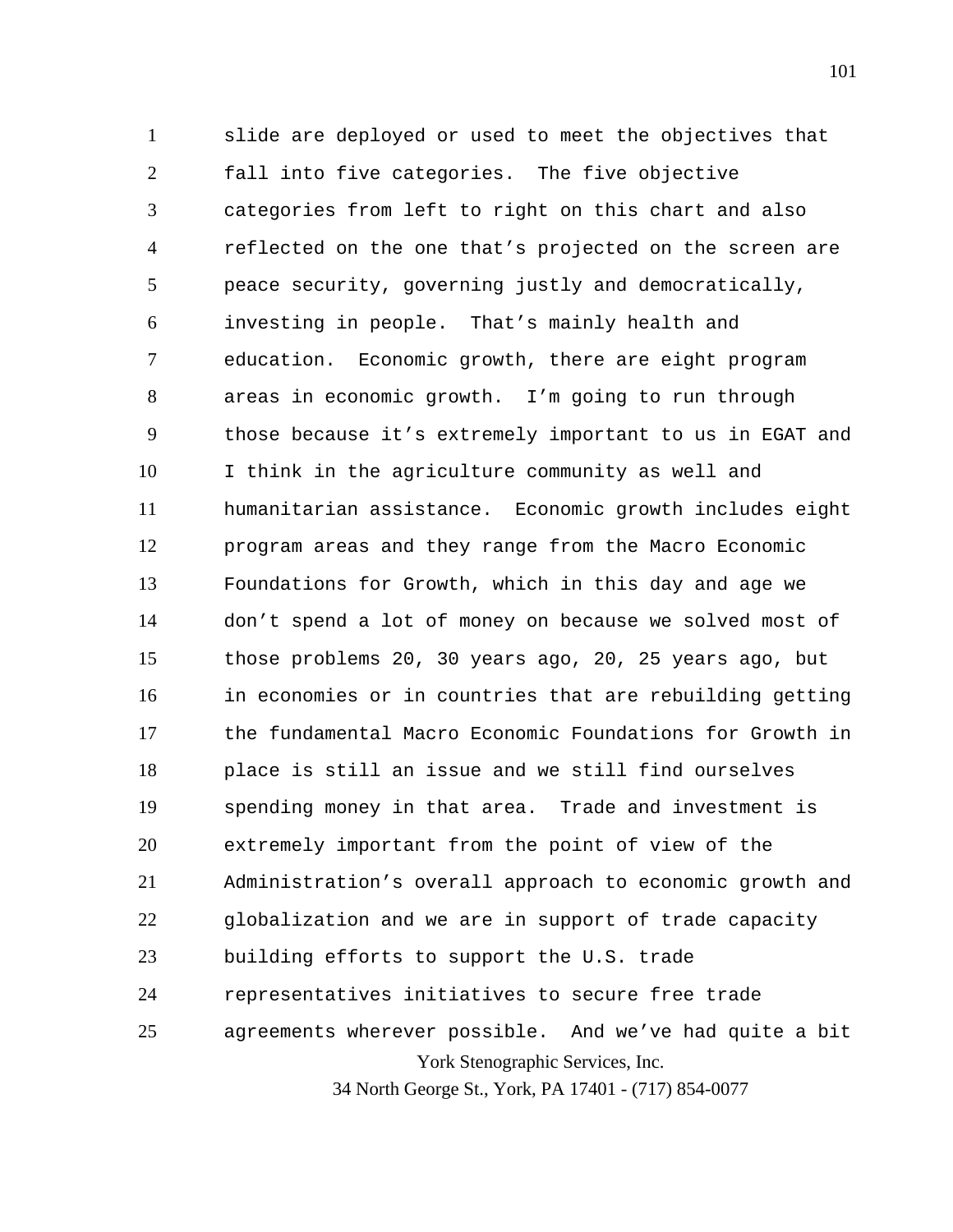York Stenographic Services, Inc. 1 2 3 4 5 6 7 8 9 10 11 12 13 14 15 16 17 18 19 20 21 22 23 24 25 of success during the Administration in doing this, and that's an important effort for us. Financial sector reform is included in the economic growth program areas. Infrastructure, we have not done as much infrastructure in recent years as we had done in the past although there are pockets of that and particularly in rebuilding countries such as Afghanistan, Iraq, Sudan. They have large infrastructure programs, and you'll see that reflected in one of the budget charts that's coming up. Agriculture, program area of 4.5, you'll be learning to talk in that kind of language, is where the agriculture funding is located. Private sector competitiveness, economic opportunity which is our micro enterprise programs largely and related programs to that, micro finance, business development services, the enabling environment to bring people out of the informal sector and into the formal sector of an economy. And finally the environment funds are also included under the economic growth rubric, the economic growth objective. Again, if you look down at the country types, the countries are categorized into five main categories, rebuilding countries. Those are states that are emerging from and rebuilding after internal, external conflict. Developing countries, those are states with low income or lower middle income but not yet meeting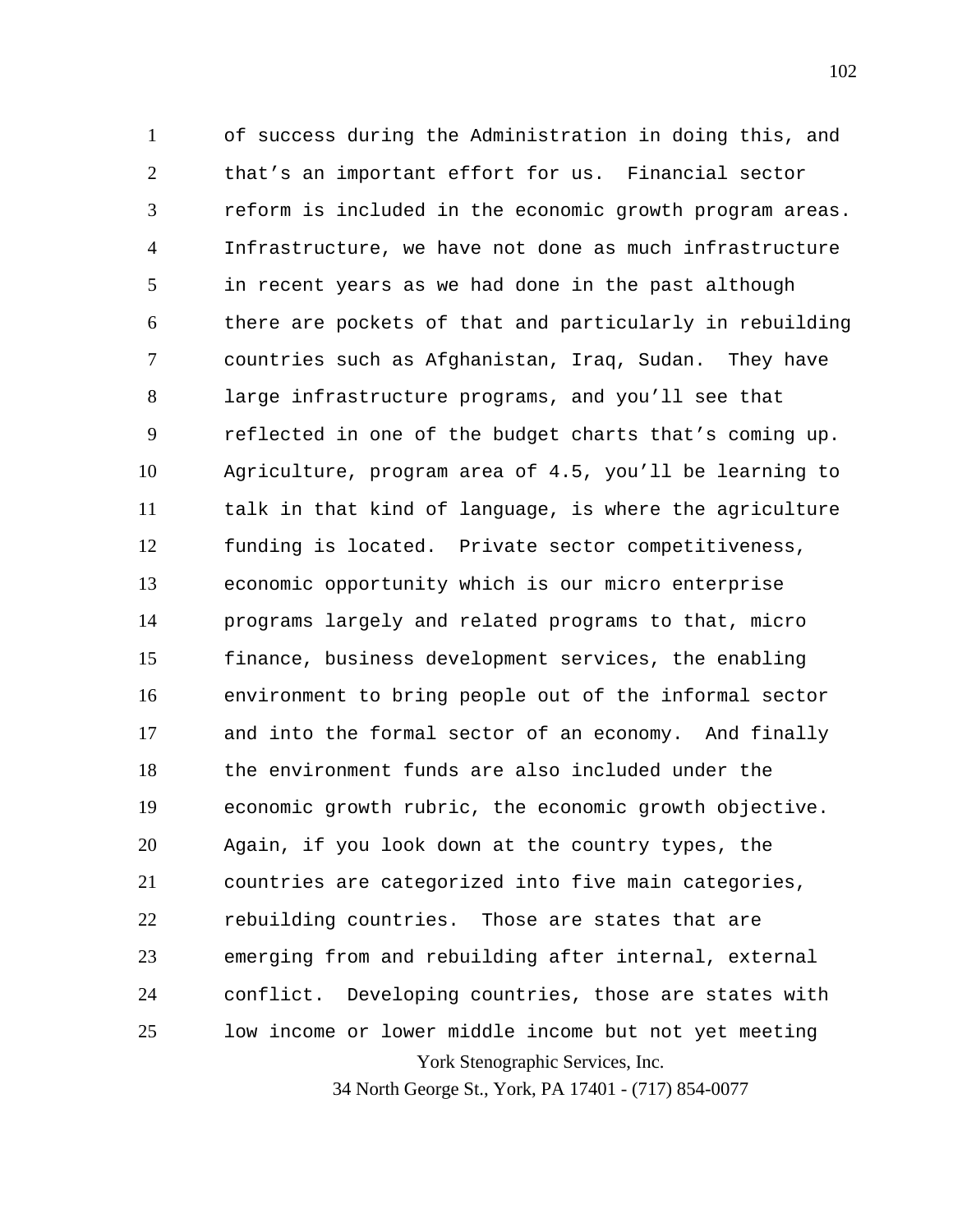York Stenographic Services, Inc. 34 North George St., York, PA 17401 - (717) 854-0077 1 2 3 4 5 6 7 8 9 10 11 12 13 14 15 16 17 18 19 20 21 22 23 24 25 the millennium challenge corporations performance criteria to be included in that program. Transforming countries, these are states with low or lower middle income meeting MCC performance criteria and criteria related to political rights as well. Sustaining partnership countries, these are the states with upper middle income or greater and which support -- U.S. support is provided to sustain the partnership's progress in peace. These are full partners with us as we craft our relationship with the set of countries. Restrictive countries or states of concern where there are significant governance issues. An example of that might be Cuba or Zimbabwe or North Korea. And then we have global or regional activities that are cross cutting. The countries that actually... MR. DELAUDER: Can I ask a question? MS. SCHAFER: Yes, certainly, Dr. DeLauder. MR. DELAUDER: I don't see military financing on that chart. I don't know if I missed it. MS. SCHAFER: Let's see. I was thinking it was the first one under peace and security. If it didn't get put up there then we made a mistake on that chart, but you'll see it on this chart. If you look... MR. DELAUDER: Under peace and security? MS. SCHAFER: Yeah. It's under peace and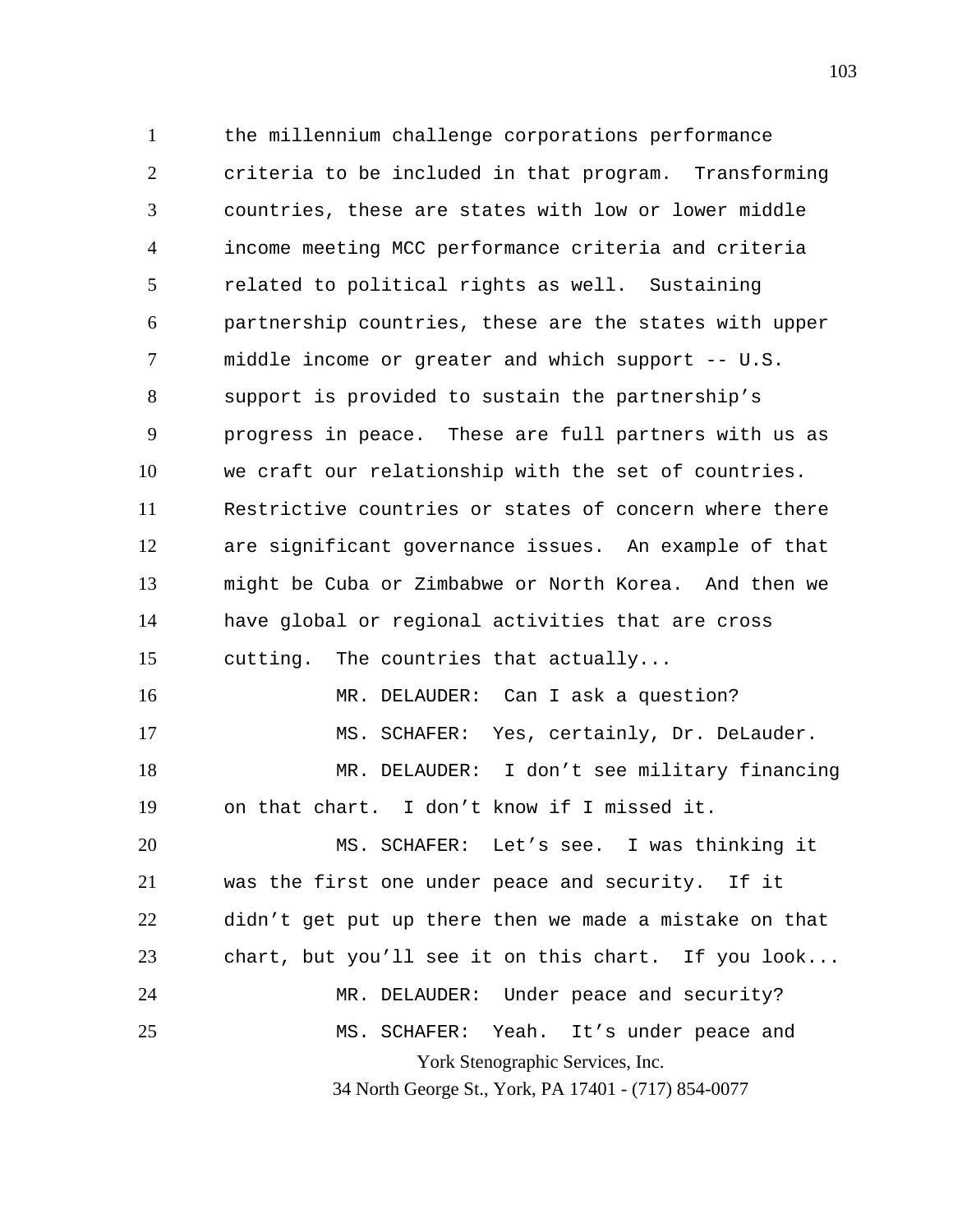York Stenographic Services, Inc. 1 2 3 4 5 6 7 8 9 10 11 12 13 14 15 16 17 18 19 20 21 22 23 24 25 security, and it says accounts within state USAID. The very first one under peace and security is FMF, foreign military financing. And there is also in your material if you want to take a look at the definitions every one of these 21 accounts is listed and defined. This comes out of materials that are available of course on a web site having to do with the foreign assistance framework. One more word, most of the countries that are in this taxonomy are developing countries. The next largest is our sustaining partnerships although we don't have a presence in many of these countries. The transforming countries would be the next and rebuilding would be the last, would be the smallest subset. The identity of those countries was last published as part of the FY 2007 operational plan guidance, and I have a list of those if anyone is interested. However, that may change over time and we're waiting for announcements of any changes that the Secretary chooses to make and how to characterize those countries. The reason it's important is it affects how we do our programming. You can do different things when you have a country that has a fairly significant level of governance and stability than you can say in a place like Liberia that is almost starting from scratch where you got excellent leadership and governance that really wants to move ahead and

34 North George St., York, PA 17401 - (717) 854-0077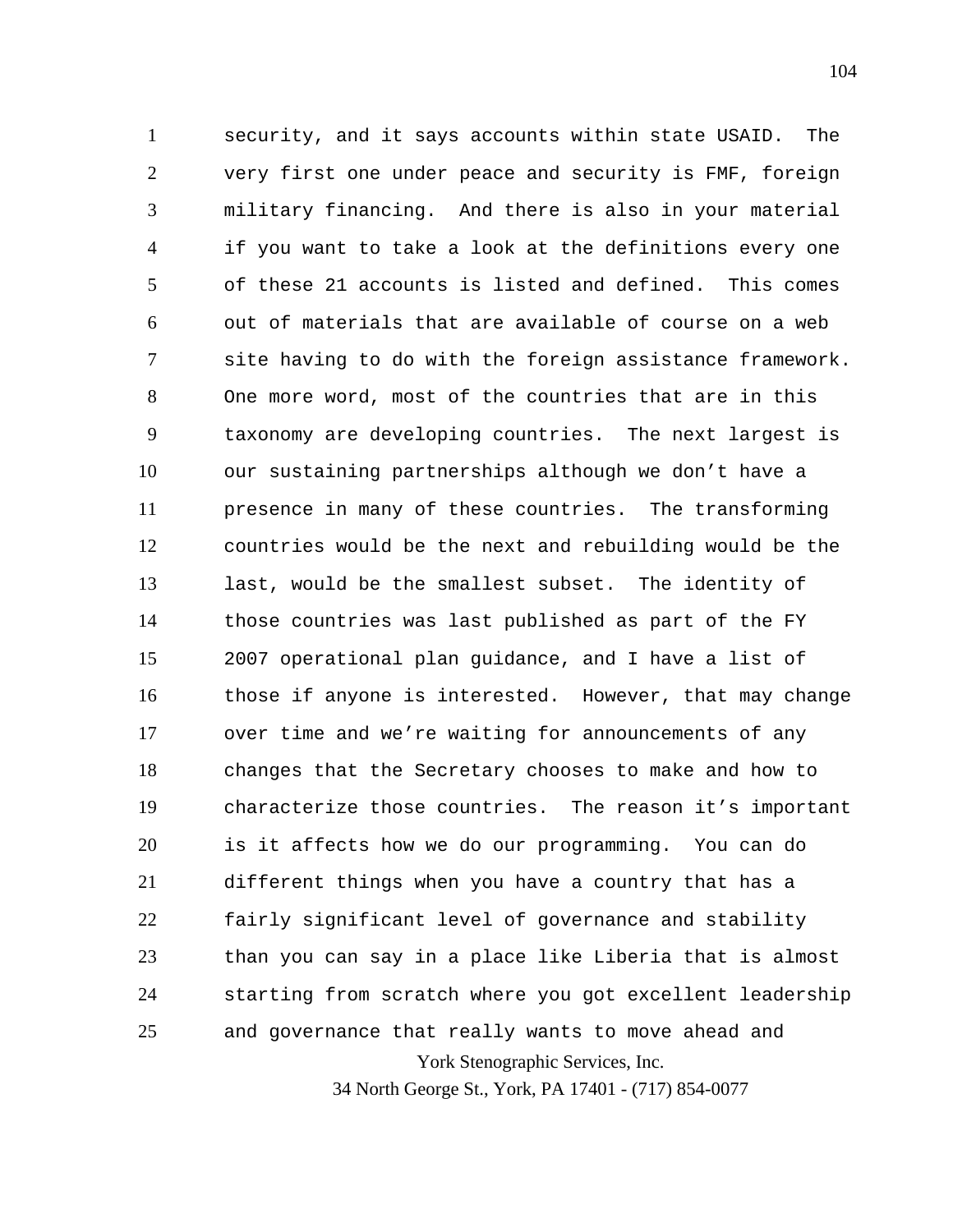York Stenographic Services, Inc. 1 2 3 4 5 6 7 8 9 10 11 12 13 14 15 16 17 18 19 20 21 22 23 24 25 really improve the lives of their people and has the right policies in place but really has almost nothing on the ground to work with as they try to rebuild their education programs and economic programs and infrastructure. So what we do will change depending on the level of sophistication of the country. Moving on to the next slide budget by objective. This is an attempt to look at the entire DA account. That's all accounts. I got my DA account, which is the next slide, out of order here. That's all accounts, so what that should show you if I'm seeing it correctly is the entire request for FY 07 at 22.7 million. Is that right? Can you see that? Billion, excuse me. 22.7 billion. My own slide is out of order. Again, this gives you a very good picture of how significant peace and security is in the overall foreign assistance budget. Most people speak of foreign assistance as humanitarian assistance. That's out there on the far right but you can see that it's a relatively small part of the overall foreign assistance budget. Peace and security in particular in the light blue, and that's dominated by the HIV/AIDS program, our health and education programs are an extremely robust part of our foreign assistance effort. If you take out the President's emergency plan for AIDS relief just to give you a little bit of flavor for what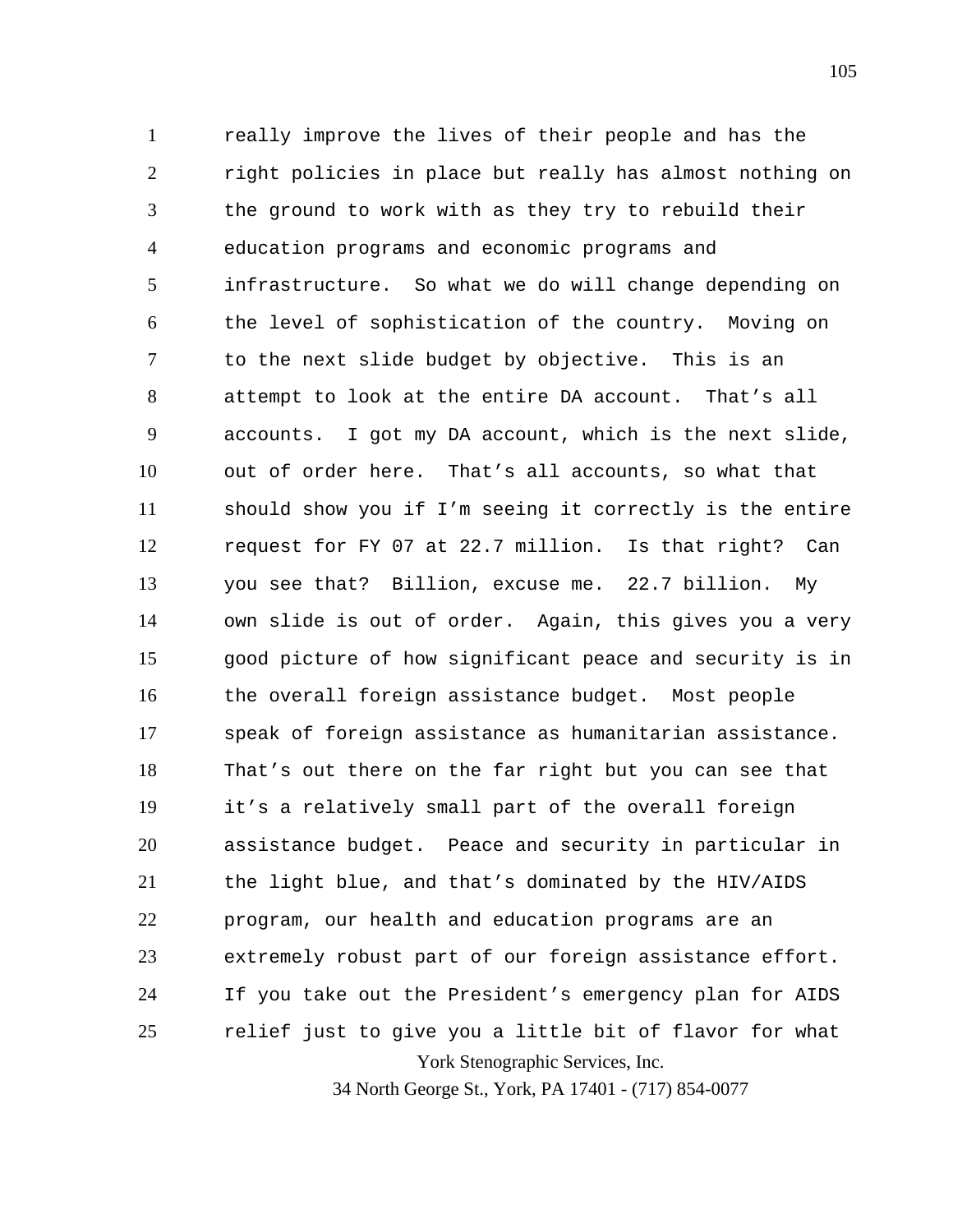York Stenographic Services, Inc. 1 2 3 4 5 6 7 8 9 10 11 12 13 14 15 16 17 18 19 20 21 22 23 24 25 our more regular programs are this is the picture you have. Actually the way the math works it actually shows that peace and security is an even larger proportion of our foreign assistance budget. And again the second group is democratic governance. The light blue is health and welfare -- health and education, and some welfare programs. Economic growth would be humanitarian assistance and the program support is out there on the right side in red. Now looking at the development assistance account, which is the one that mainly EGAT, this bureau, is involved very little of the money is spent on peace and security. Much of it is spent on economic growth and democracy and governance, and that's what that illustrates. And then by program area this is a little hard to follow but I did this for a reason so that you could see these are major accounts, the ones that are mostly concerned with agriculture and economic growth. And the first, if you look at the color the solid bar is development assistance. The hatched bar is economic support, and then there is one checkered bar out on the right there with the light green, agriculture activities, so this is the major accounts, these three major accounts that have to do with economic growth and agriculture are displayed here and you can get a sense that our agriculture effort is smaller than

34 North George St., York, PA 17401 - (717) 854-0077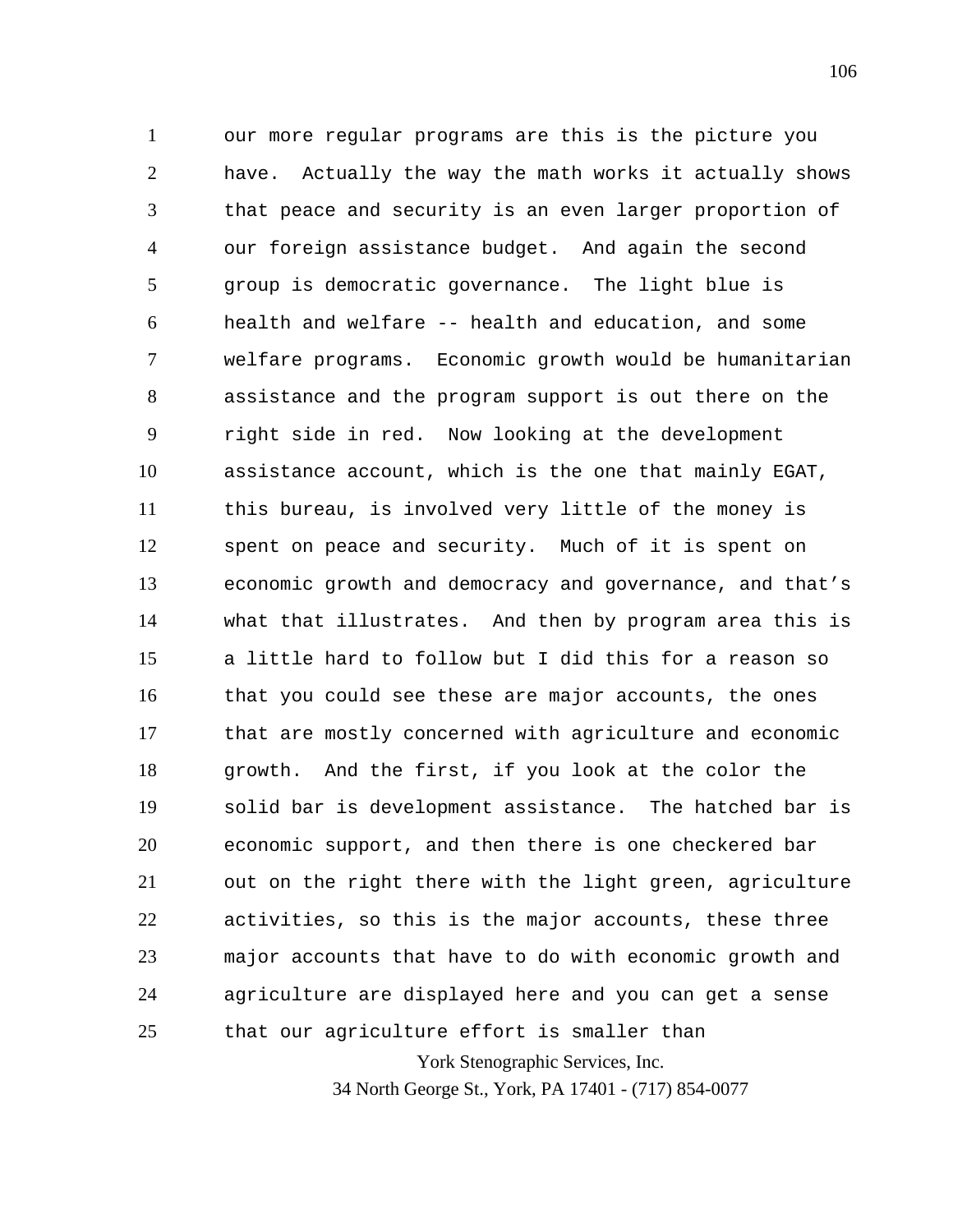York Stenographic Services, Inc. 1 2 3 4 5 6 7 8 9 10 11 12 13 14 15 16 17 18 19 20 21 22 23 24 25 infrastructure but infrastructure is almost always going to a relatively few number of countries. In this case, probably that middle bar for FY 08 is Afghanistan. Again displaying the major accounts by regions, and our functional units, which we call our agency or bureau functional unit or pillar bureau which strikes me as very significant having a pillar bureau be presented in a room that is dominated by pillars, so I hope all of you can see this. First is the Africa bureau, the second is the Asia Near East bureau, the third one is - you can't see it. There's almost an imperceptible line in there for the Eurasia bureau. It's not shown because their source of funds is segregated to FSA and seed money which were accounts devised to help us provide assistance after the fall of the Soviet Union and in Eastern Europe so they do not use for the most part development assistance funding. The yellow is the Latin America Caribbean bureau. And you also aren't going to see much there for democracy conflict and humanitarian assistance. That's an imperceptible line. The next one to the right of that is the Bureau for Economic Growth, Agriculture, and Trade, and then there's some State Department programs that are also displayed on there that compliment our programs because they get funds from ESF. Climate change programs come to mind in particular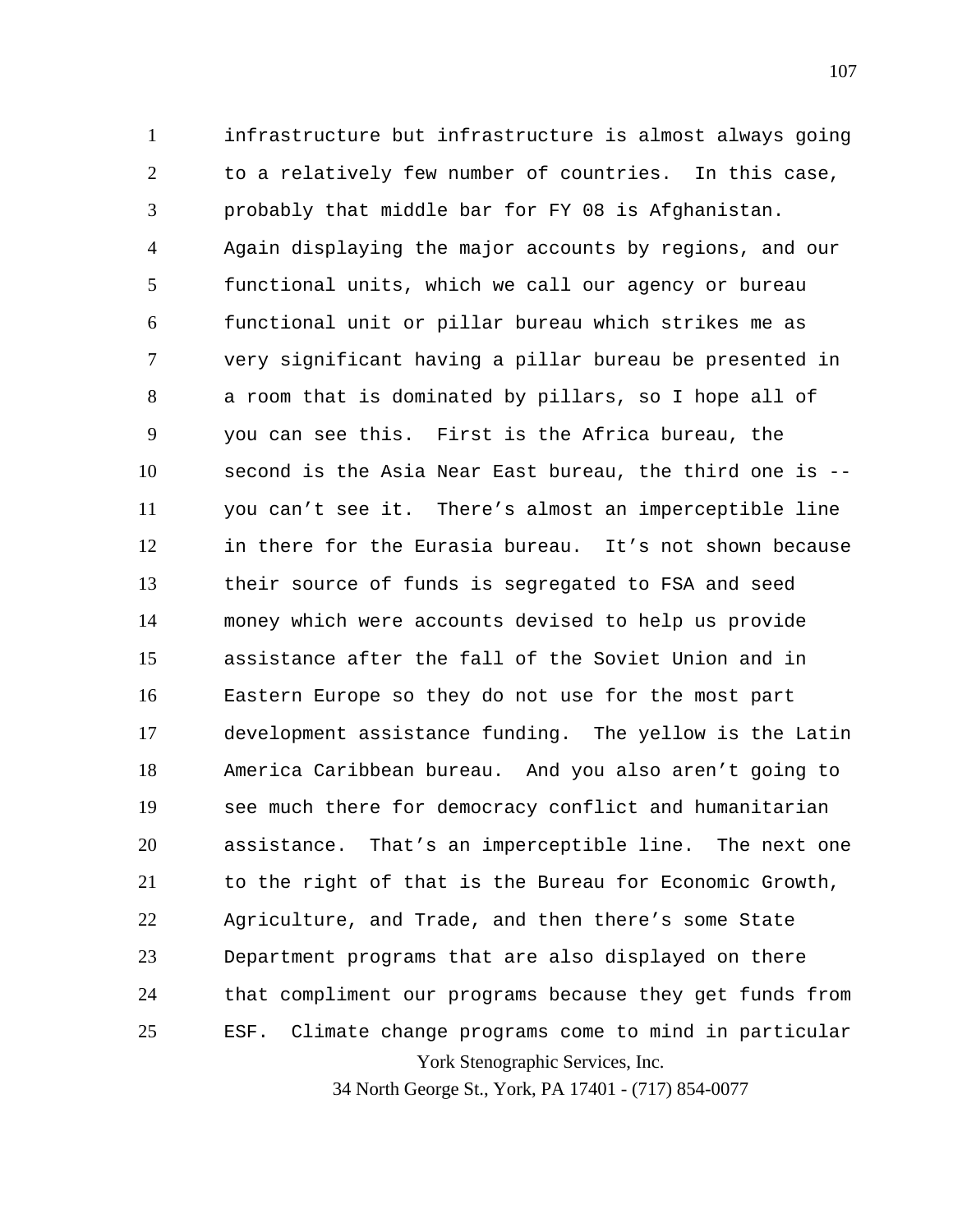1 2 3 4 5 6 7 8 that would account for the State Department's activity. So when you put ESF into the picture, economic support funds, some of that money, as I mentioned, goes to places in Africa but the vast majority of it goes to the Middle East and the key security countries, Pakistan, Afghanistan, Iraq, and that accounts for why those numbers are so large, and they tend to have large infrastructure programs as well.

9 10 MR. CHRISTENSEN: A question.

MS. SCHAFER: Yes, sir.

York Stenographic Services, Inc. 34 North George St., York, PA 17401 - (717) 854-0077 11 12 13 14 15 16 17 18 19 20 21 22 23 24 25 MR. CHRISTENSEN: Allen Christensen. I look at this and have a question, I suppose, that you won't be able to answer, but you may, and perhaps there's been thought given to it, but one of the things that's constantly on the political agenda is the illegal immigration problem. One of the reasons in my observation that we have an illegal immigration problem from Latin America into this country is they can't feed their families at home, and they're leaving. I'm not sure that I understand a rationale that overlooks the fact that we need to be vitally engaged in Latin America to improve the health of that because that would represent in my judgment a major stepping stone to addressing a problem that is constantly on everyone's mind in this current political conversation that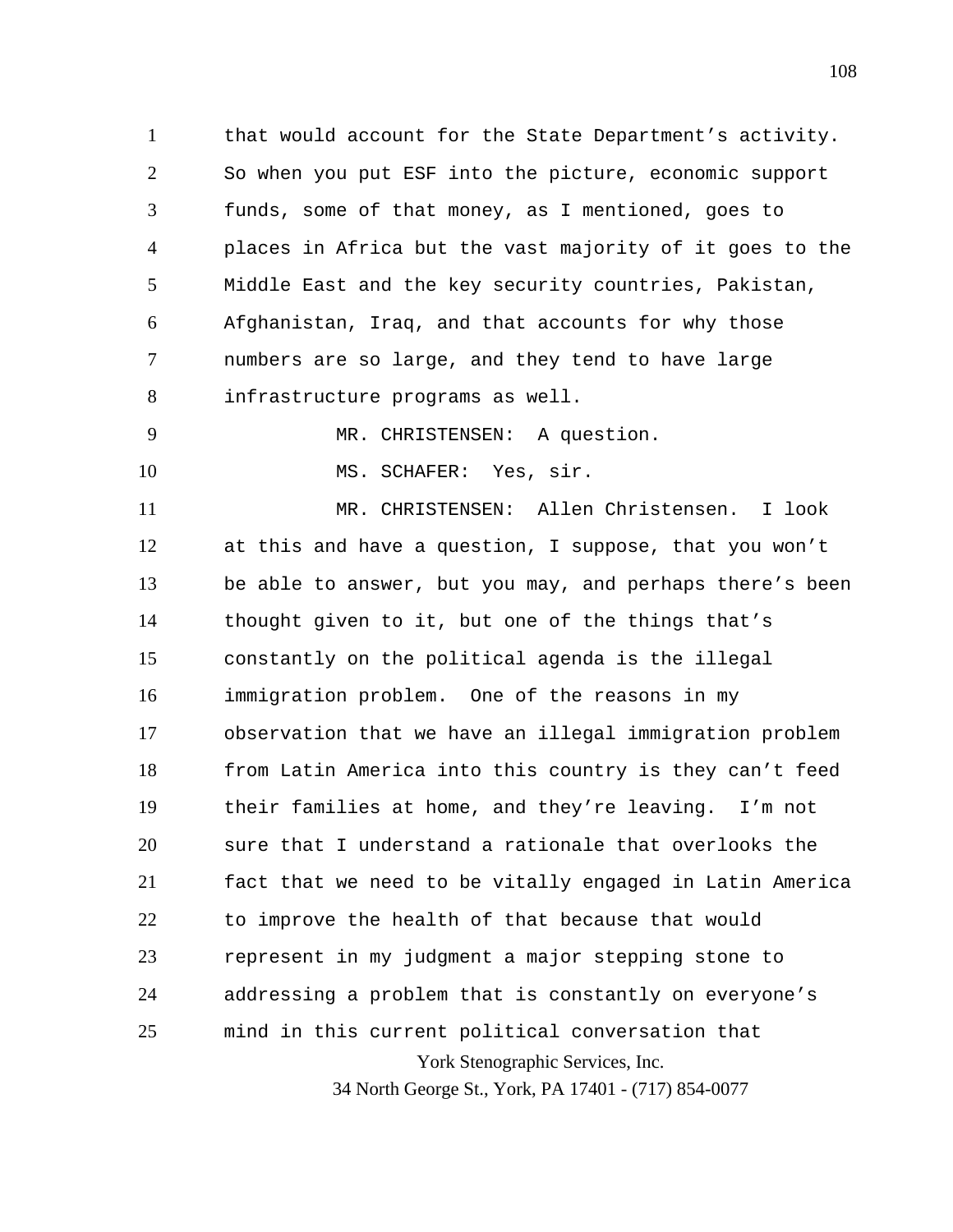1 occupies our country.

York Stenographic Services, Inc. 2 3 4 5 6 7 8 9 10 11 12 13 14 15 16 17 18 19 20 21 22 23 24 25 MS. SCHAFER: Our support to the Latin America-Caribbean region is dominated by our work in Colombia, as a matter of fact. One-quarter of the funds spent in Latin America and the Caribbean region is spent in Colombia. Part of that is security and anti-drug work, but it also is a country that is very promising and emerging as a major economic player in Latin America and in the Western Hemisphere generally. Our main focus in Latin America, and I don't pretend to be an expert so I won't say too much about it, is in strengthening democracy and governance in Latin America. Generally the income is there and some places anyway are higher than they may be, for example, in Africa and some other parts of Asia. But they have a well-rounded program there. I'm not sure I can explain all of the reasons for immigration but clearly if an economy is able to grow, I remember famously President Fox when he was elected said Mexico needs all Mexicans to be in Mexico working for the growth and development of our country. So to the extent that there are opportunities for reform that will stabilize the economy, stabilize the financial markets, expand growth opportunities which we are trying to do through the North America Free Trade Agreement first, the Central America-Dominican Republic Free Trade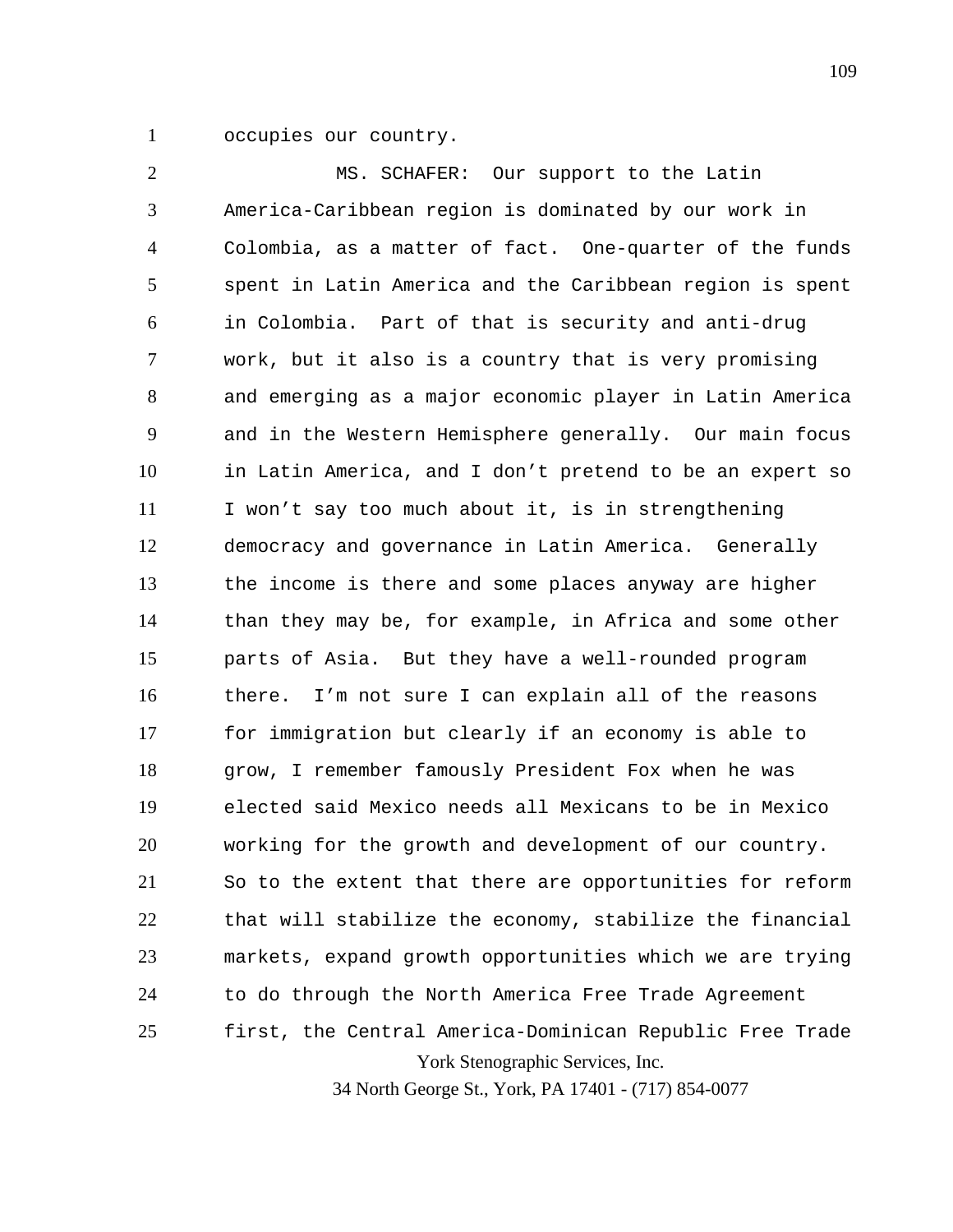York Stenographic Services, Inc. 1 2 3 4 5 6 7 8 9 10 11 12 13 14 15 16 17 18 19 20 21 22 23 24 25 Agreement, the free trade agreements that we're entering into in Peru and Colombia, and integrating Latin America more with the global economy that should allow the continent to grow, and people will be able to find jobs at home. Meanwhile, we do have a significant amount of fund transfers from the United States back to Latin America and other developing countries. India probably is actually the largest which accounts for a very different but a change in the way that foreign assistance has evolved over the past 20 years. Twenty years ago as I have mentioned to people before, and you've heard this from previous administrators, perhaps 70 to 80 percent -- U.S. resource flows to the developing world came from official development assistance, foreign assistance. Today that picture is very, very different. Official development assistance using numbers in 2003, I was trying to get some more upto-date ones to bring to this meeting, but it shows that 15 percent of flows to the developing world come from official U.S. government development assistance. The U.S. private capital flows to the developing world, foreign direct investments and net capital markets, is 45 percent, much larger, three times as large as development assistance. U.S. civil society that gives grants and otherwise engages through foundations or

34 North George St., York, PA 17401 - (717) 854-0077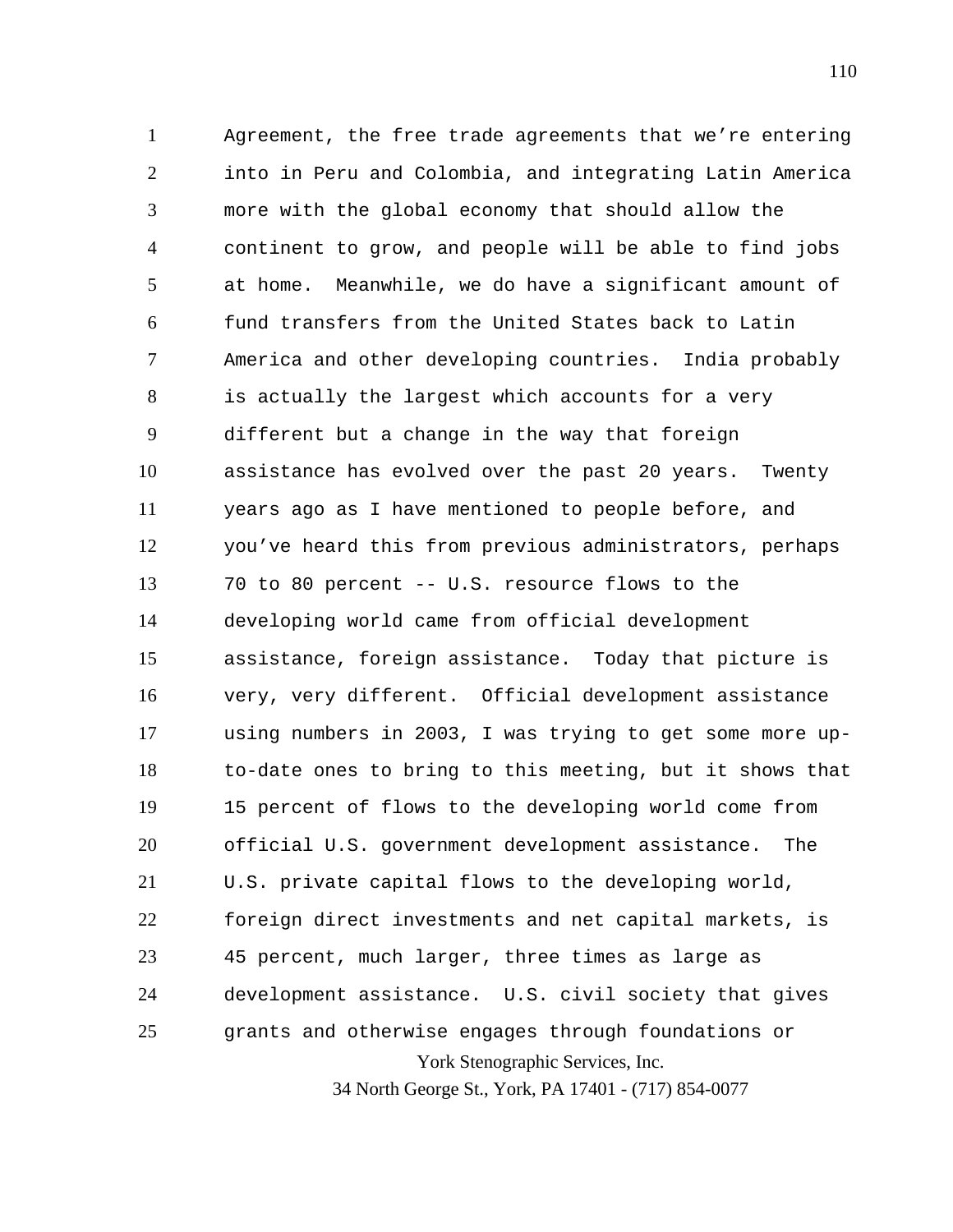1 2 3 4 5 6 7 8 9 10 11 faith-based organizations in providing assistance to the developing world accounts for 15 percent, just about equal to domestic -- to U.S. assistance. And finally getting to your point a surprising number is that personal remittances from the United States to the developing world account for 25 percent of the overall \$113 billion of financial flows from the U.S. to the developing world. I'm not saying how much of that is legal versus illegal but it's certainly an important picture in terms of financing development in the developing world.

12 13 14 15 16 17 18 19 20 21 22 23 24 25 MR. CHRISTENSEN: Well, my point is simply that it seems to me that there ought to be some strategy for addressing economic development across the broad spectrum of Latin America. A lot of the illegal immigration flow in my experience, in my observation, particularly the last six years, is because people are leaving there and coming here most illegally because they can't survive and take care of their families there. And if we began to address that, and in terms of the opportunities with those particular people, we could take care of what's becoming a major social political emergency in the United States that is causing a great deal of anything but compassionate conversation about people who are not here legally.

York Stenographic Services, Inc.

34 North George St., York, PA 17401 - (717) 854-0077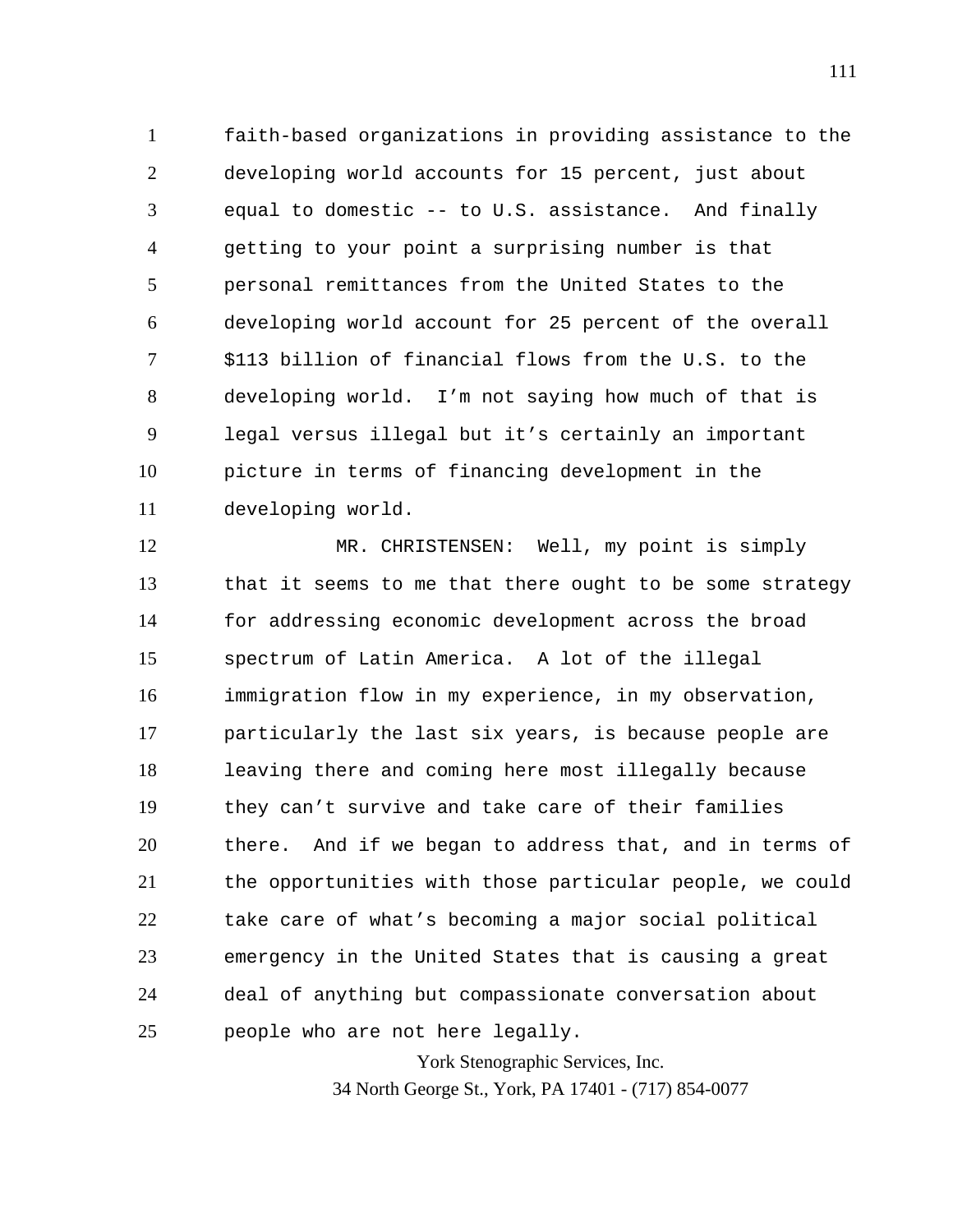York Stenographic Services, Inc. 34 North George St., York, PA 17401 - (717) 854-0077 1 2 3 4 5 6 7 8 9 10 11 12 13 14 15 16 17 18 19 20 21 22 23 24 25 MS. SCHAFER: Thank you, Mr. Christensen. And on that, Mr. Chairman, if the Board would make time at its next meeting, I would like to come back and make a presentation or have some of my staff, some of them are much better presenters than I, make a presentation on an economic growth strategy that we are about to present to the Administrator that's been under development which I think you will find very interesting and on point to some of the comments that Mr. Christensen had made. We're almost finished with these slides here. So again why don't we go to the next one. This is the next slide. I'm sorry. This just takes the agriculture program budget and also displays it in these three combined accounts, and gives you some idea regionally where we actually do our agriculture work, and as you can see that is mainly in Africa and it is also in Asia and the Near East as well. But the President's initiative to end hunger in Africa, the Africa Global Competitiveness Initiative, which is very much oriented to the agriculture sector are areas that we are working very closely with our Africa bureau on. We have some representatives here from the Africa bureau today, and certainly most of the work that is relevant to the - the advice that you're giving to us would be deployed in that area. It's the area where we need the next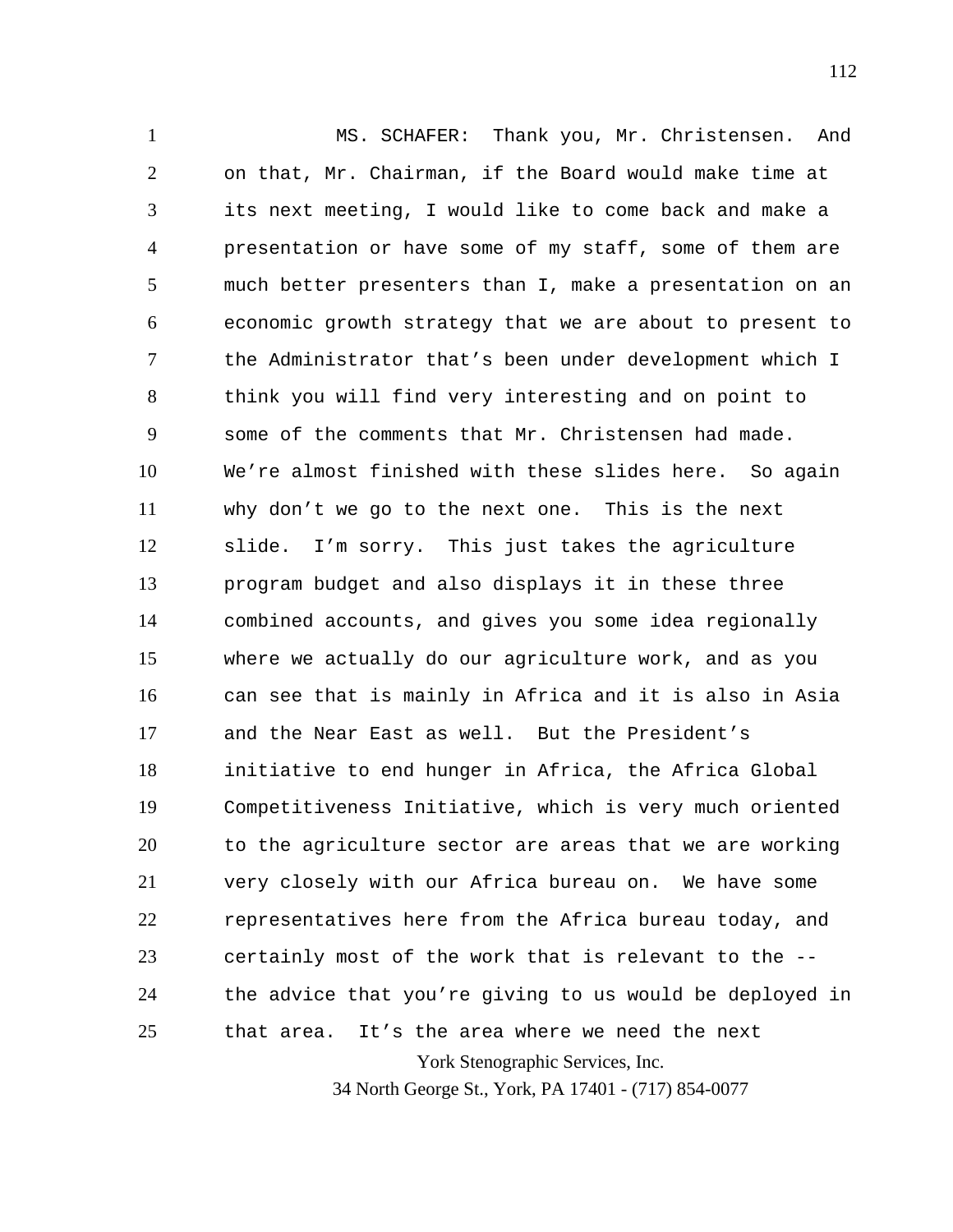York Stenographic Services, Inc. 1 2 3 4 5 6 7 8 9 10 11 12 13 14 15 16 17 18 19 20 21 22 23 24 25 revolution, and we're certainly making an effort to deploy funds in that sector in Africa. Just a couple of slides that give the picture for the Bureau of Economic Growth Agriculture and Trade. As I mentioned earlier, our bureau is largely concerned with eight program areas in economic growth, and the green bars there describe that. We do also the place that houses the leadership programs for basic education, higher education. The Higher Education for Development Program is managed out of that bureau. We do have some -- our Women in Development Program accounts for the two left-hand slim bars on the peace and security and the governing justly and democratically. Also, a small amount of urban money would be under governing justly and democratically. Primarily we are concerned with those eight program areas that I described earlier. The next slide should show you how the -- this is just the DA account, and this is by program area. What this shows you for those eight areas is in green we show you agriculture. I didn't say this at the outset but now maybe it's time to take a little bit a look about the differences between the three bars. The FY 07 is the actual and EGAT bureau's budget for FY 07 ended up being \$155 million. For FY 08 the request for EGAT -- the request for 07 was 139 million, by the way and we ended up with 155. Let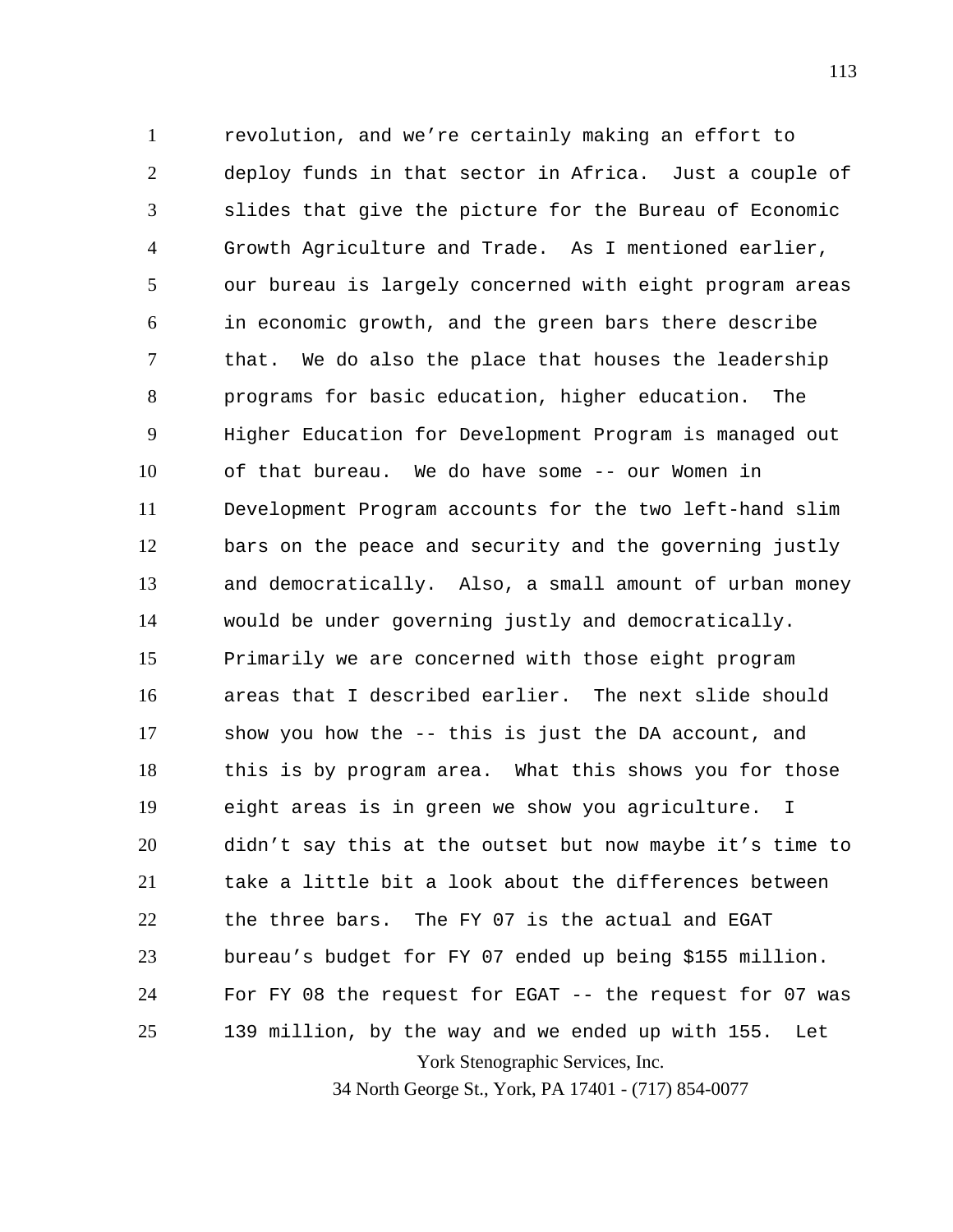York Stenographic Services, Inc. 1 2 3 4 5 6 7 8 9 10 11 12 13 14 15 16 17 18 19 20 21 22 23 24 25 me step back a minute or two here. When I first came into the agency the bureau received about \$183 million. In 2004, 2005, we were at about 165 million, 155 million. We tended to be about 10 percent of the development assistance account. In 2008 the President's request was cut significantly in development assistance. The overall request to the Congress in 2008 was 1.041 billion, so EGAT's request of 104 million was about 10 percent. However, it did mean that we really had to start taking some serious measures to make our program to fit the budget that we had been given. In 2008 Congress enacted an appropriation level of 1.624 billion so that was significantly more than the President requested, which is often the case, but EGAT's share of that 1.624 billion did not go up commensurately to that 10 percent. We are kept at -- the initial budget allocation we've been given is 116 million. Furthermore, Congress in 2008 significantly earmarked our budget. Now you hear a lot about earmarks. Most of the earmarks are legal in the statute. They are mustdo, and they are sectorally based. For example, the basic education earmark, development assistance, for all accounts basic education we must spend \$700 million worldwide on basic education. Of the development assistance account, we must spend \$400 million on basic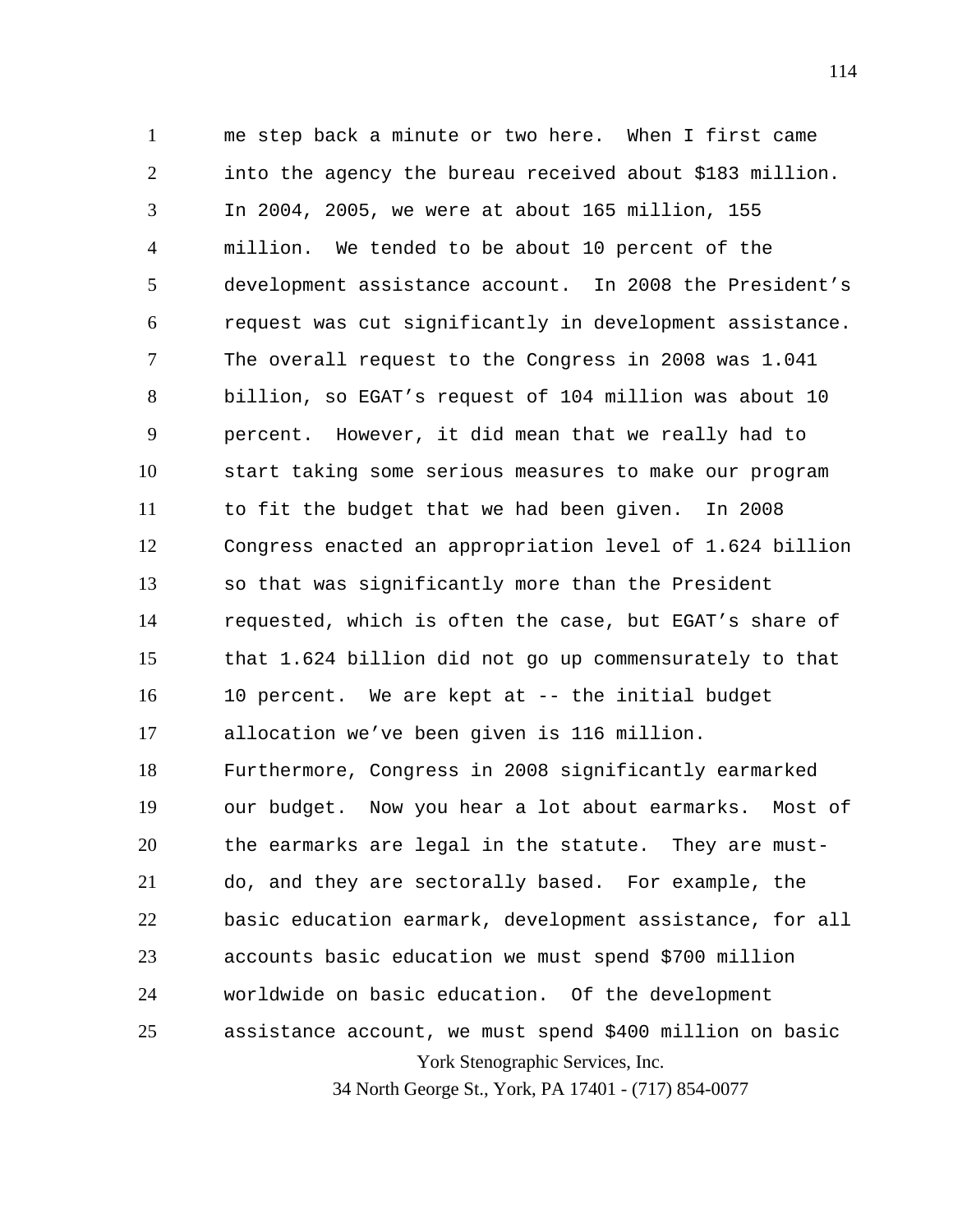York Stenographic Services, Inc. 1 2 3 4 5 6 7 8 9 10 11 12 13 14 15 16 17 18 19 20 21 22 23 24 25 education. Those broad sectoral earmarks have been layered over the money that EGAT has been given, and as a consequence our flexibility, our discretion, has been severely constrained. And we are now -- the budget that we've been given to start with for this fiscal year is 85 percent earmarked in six categories. The basic education by diversity, micro enterprise, water and sanitation, which is a new earmark this year but it's in the statute, are all having a major effect on how we would normally spend our funds. There's also an earmark for the collaboration research support program at the level of \$28 million. When the Director of Foreign Assistance Office gave us additional funds we didn't even get quite enough to cover the increase between our budget request and the actual earmarks, so we're taking that out of other programs, other agriculture programs, other economic growth programs, other programs that might not be protected by an earmark. The picture improves a little bit in 2009. I'm here to talk about the President's 2009 budget. The request for EGAT in 2009 is \$122 million. There are some plus-ups but they are mostly for presidential initiatives, one in basic education and communities of opportunity, which is after school, education for at risk youth, the age group 8 to 14, to try to acquaint them with English, science, and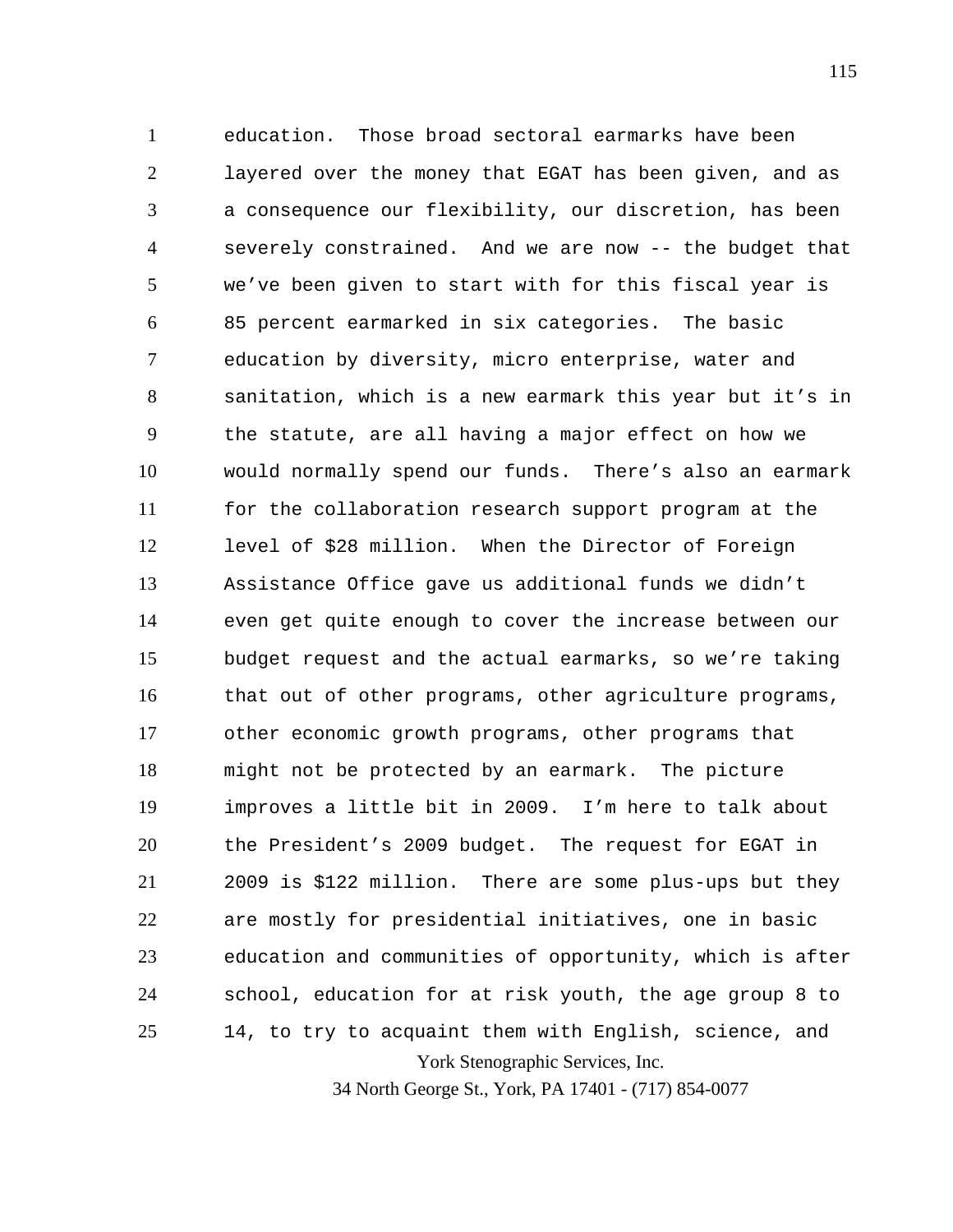York Stenographic Services, Inc. 1 2 3 4 5 6 7 8 9 10 11 12 13 14 15 16 17 18 19 20 21 22 23 24 25 math skills and computer training and that those programs will primarily be conducted in Asia Near East countries although there are some in Africa which expect to benefit from that new program. Also the President has really placed additional emphasis on basic education and meeting the goals of what's called fast track initiative countries and has requested additional funds for four countries in Africa in basic education, as well as Yemen and Honduras and elsewhere in the world. The four countries in Africa are Ethiopia, Liberia, Ghana, and Mali. There also is an increase in our budget request of \$10 million to be part of the President's overall increased request for global climate change. We are particularly going to work with developing countries that aren't part of the major economies process for those that are in the climate change business. That's an attempt to try to get the eight largest growing developing countries that would count for greenhouse gas emissions to work with the OECD countries to come up with a voluntary program for really working hard to reduce greenhouse gases, but there are many other countries that are not major emitters of greenhouse gases or major economies that need to have worked on an adaptation and response to climate variability and climate change, and so we're being given a little extra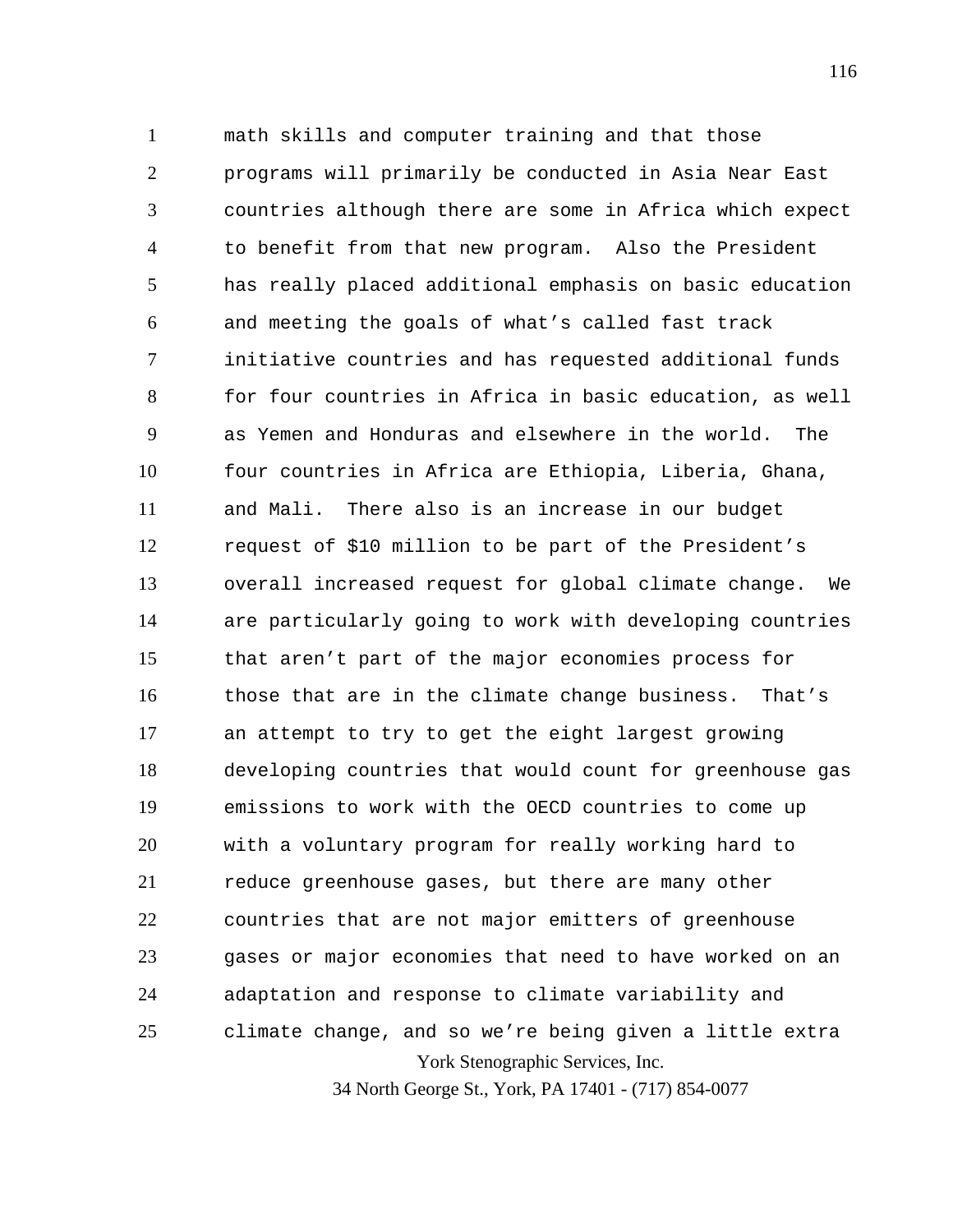1 2 3 4 5 6 7 8 9 10 11 12 13 14 15 16 17 18 19 20 21 22 23 24 25 money for that in FY 09. And finally in FY 09, and this will have some bearing on our ability to improve that agriculture economic growth interface we've been given a small amount of money to work on systemic policy changes especially in Africa where leaders really want to make economic reforms and improve their doing business profile that's tracked by the World Bank. We hope to make some strides through this additional funding in registering property, in gaining access to credit and in trading across borders. Many African countries are land-locked and the barriers to trade across borders and then getting out into the global economy are significant in many of those places. And most of the products, of course, other than mining and oil most of the products that are exported in the market are in the agriculture sector so this should improve the overall picture there as well. That is the extent of the slides that I brought with me. I again hope this is a lot of information but I hope that it gives you a context or a perspective to consider in any of the further discussions that you have over the state of our budget the resources that we have to do the important things that you want us to do, and I'm happy to try to answer any questions that you have, Mr. Chairman. THE CHAIRMAN: Thank you very much. Questions

York Stenographic Services, Inc.

34 North George St., York, PA 17401 - (717) 854-0077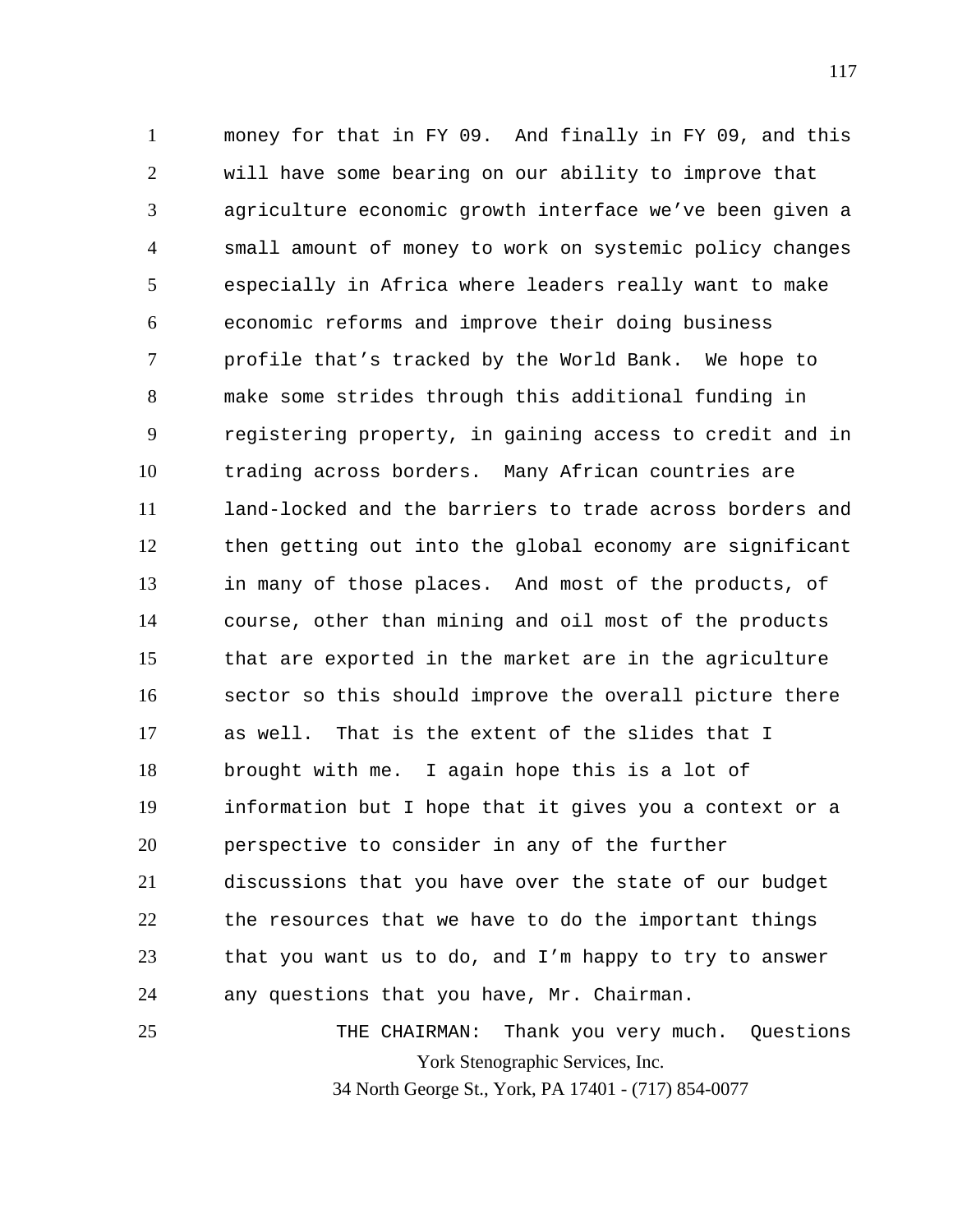1 2 3 4 5 6 from the Board? I think the thing that has impressed me both in my conversations with you and your staff over the last several months has been the impact that earmarks have on constraining other areas of your budget, and again those are congressionally dictated to there's not a lot that can be changed.

York Stenographic Services, Inc. 34 North George St., York, PA 17401 - (717) 854-0077 7 8 9 10 11 12 13 14 15 16 17 18 19 20 21 22 23 24 25 MS. SCHAFER: There's an old line in Washington that when the President proposes the Congress disposes, and the President did sign this budget. Now as the Administrator reminds all of us the budgets evolve over the year, and the budget that was presented here today does not include the supplementals, for example. FY 08 money included the supplementals, and the FY 07 did, but those numbers that you see, the reason that bar is shorter for FY 09 is that generally as the year moves on there arises assessments and needs for supplemental budget requests and that changes the picture and that might provide some modicum of relief. And, furthermore, because Congress very often either earmarks or directs or urges us to do more things than we actually if you add them up we have the money for there's an iterative process that the Director of the Foreign Assistance Office engages in with the Congress staff on the Appropriations Committee, and the budget that I described here for EGAT may not be the final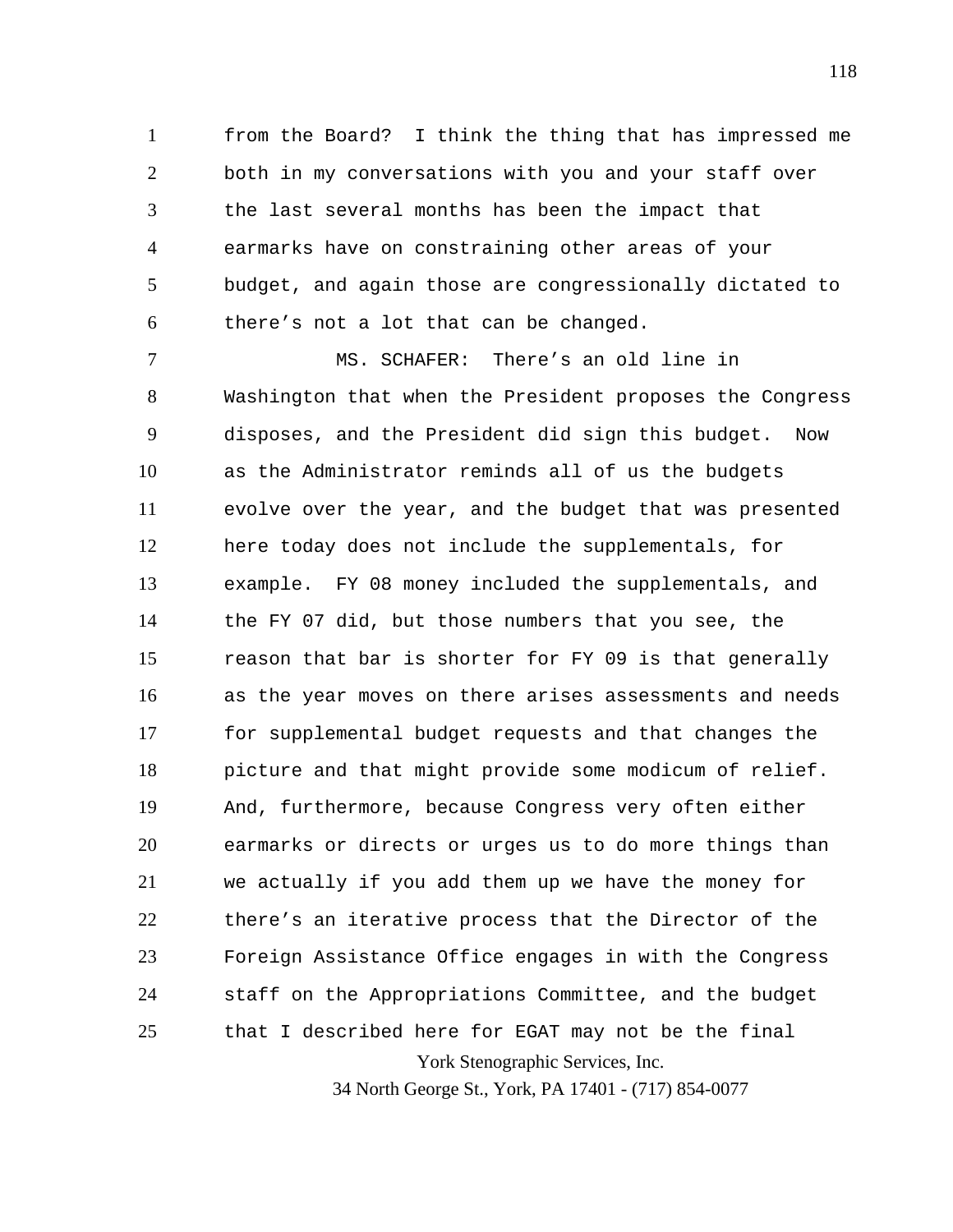1 2 3 4 5 6 7 8 9 10 11 12 13 14 15 16 17 18 19 20 budget that we get but that's the situation we're facing right now is that that process starts forward. Last year people involved in our business will recall that we did not get a final approval for expending FY 08 funds until the middle of August, and the picture changed considerably from the President's initial request, which was the prior February to August of the actual fiscal year in which we were operating, so you can expect to see some changes. I can't predict right now whether they'll be more or less onerous than the situation we're facing now frankly. There are some very good programs that we would like to fund. We've entered agreements with organizations. We think they make a great contribution to agriculture but they just can't be done this year under the constraints that have been so far placed on us. We will be happy to update the Board at the next meeting because I think there will be a lot more clarity about what we're actually able to fund this fiscal year but that's the situation we face at this time.

York Stenographic Services, Inc. 21 22 23 24 25 MR. CHRISTENSEN: Allen Christensen. I know this does not impact this budget presentation, which I appreciate, but it seems to me philosophically in the consideration of all of these kinds of things that we should ever bear in mind that humanitarian assistance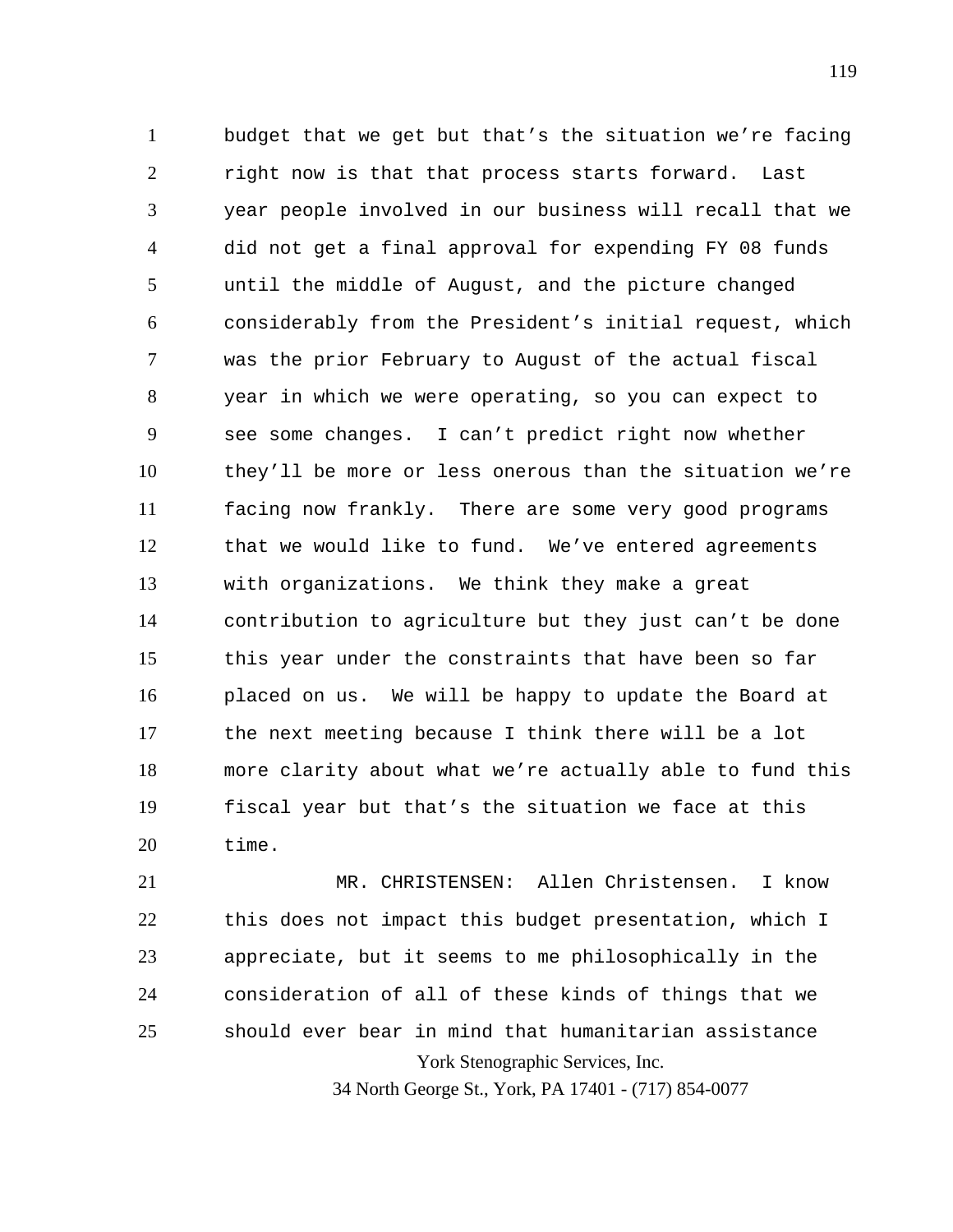1 2 3 4 5 6 7 8 9 10 11 12 13 14 15 16 17 ought to be considered as a means to spare life, not as a means of life or becoming a way of life whereas agriculture and economic development becomes a means leading to nutritional and economic self-reliance that is sustained. And I guess I would as a citizen would hope that that kind of a philosophy would override that, and that's one of the reasons why I always push for agricultural development because that enables people to take are of themselves. And we're talking about depending on whose estimate you read somewhere around 800 and 900 -- maybe a billion people who are poverty stricken, 75 percent of whom live in the rural areas, for which the first steps in agricultural development are the layout. And we have to step in in these tragedies and spare on it. We don't ever want to create a situation where it becomes an expectation of a way of life for people that we will be able to do that forever.

York Stenographic Services, Inc. 18 19 20 21 22 23 24 25 MS. SCHAFER: No argument with you there. Mr. Christensen, you would be more than happy to know that the Secretary and the Administrator would be more than happy to try to shift everyone from the categories of rebuilding, developing, and transforming into full sustaining partners with the United States because they are in fact able to sustain democratically governed states to take care of their people and help reduce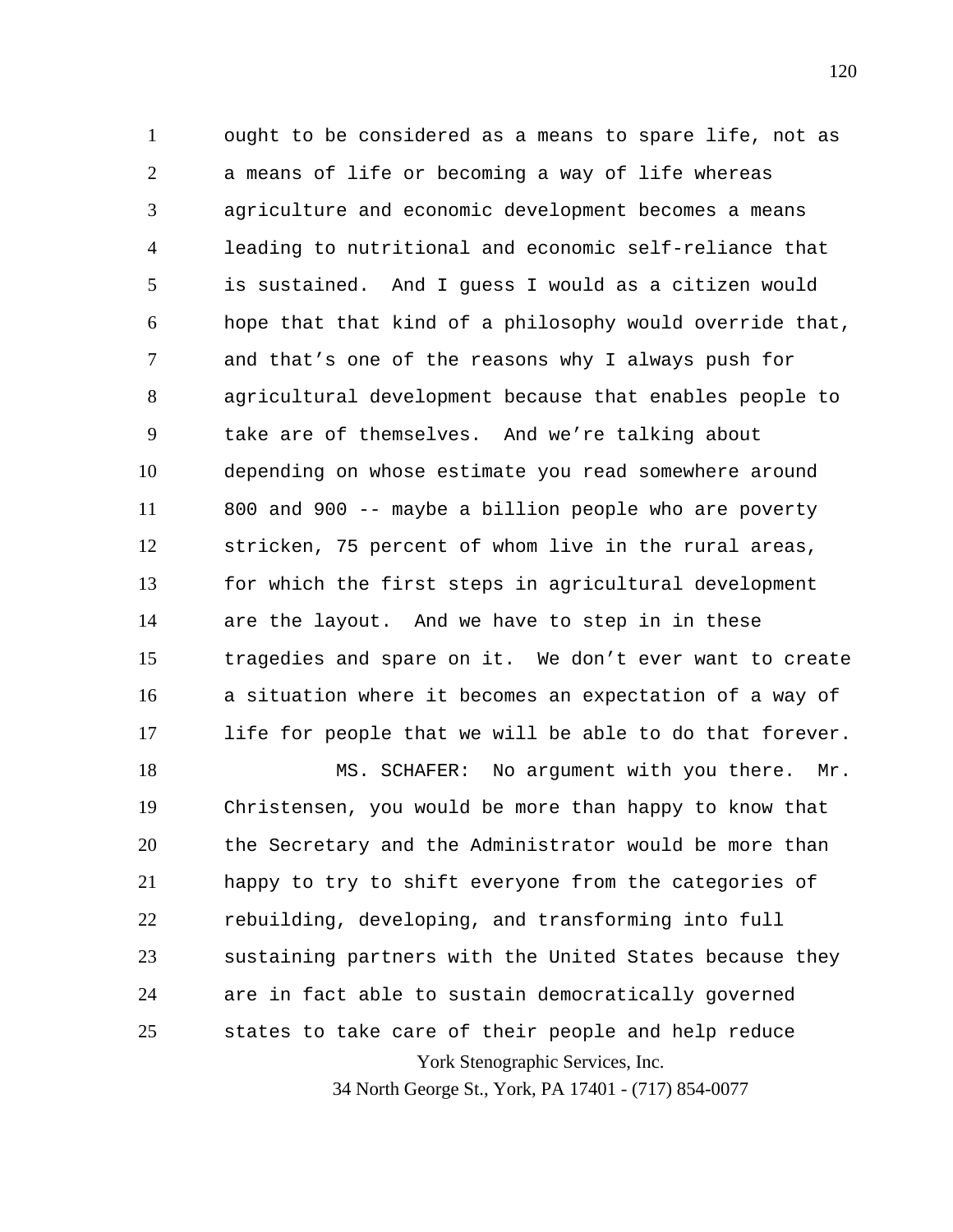1 2 3 4 5 6 7 8 9 10 11 12 13 14 15 16 17 18 19 20 poverty, which is the over arching goal. So the whole purpose of the program that's been laid out here is to try to reach the very goal that you're describing. There are going to be crises in the world and there are going to be unstable situations where the American people are more than happy to step up and help where they can. But as you can see, we have a comprehensive program that hopes to wok us out of any kind of dependence over the long term. THE CHAIRMAN: Do you want to take a question or two from the audience? MS. SCHAFER: I can try. THE CHAIRMAN: Any comments or questions from the audience? We very much appreciate your willingness to come and share this. I like these colored bars. They really help make one -- make it visible, make it understandable, and that's been very helpful. MS. SCHAFER: Thank you very much, Dr. Easter and I'd like to thank Susan Thompson in our agriculture office for working very hard to help me put these

21 22 23 24 together. She's done all the heavy lifting here on the display. And it's a high art form to be able to actually go into the system called the FAC system and pull out this information and display it, so we thank

25

Susan for her contribution today too.

York Stenographic Services, Inc. 34 North George St., York, PA 17401 - (717) 854-0077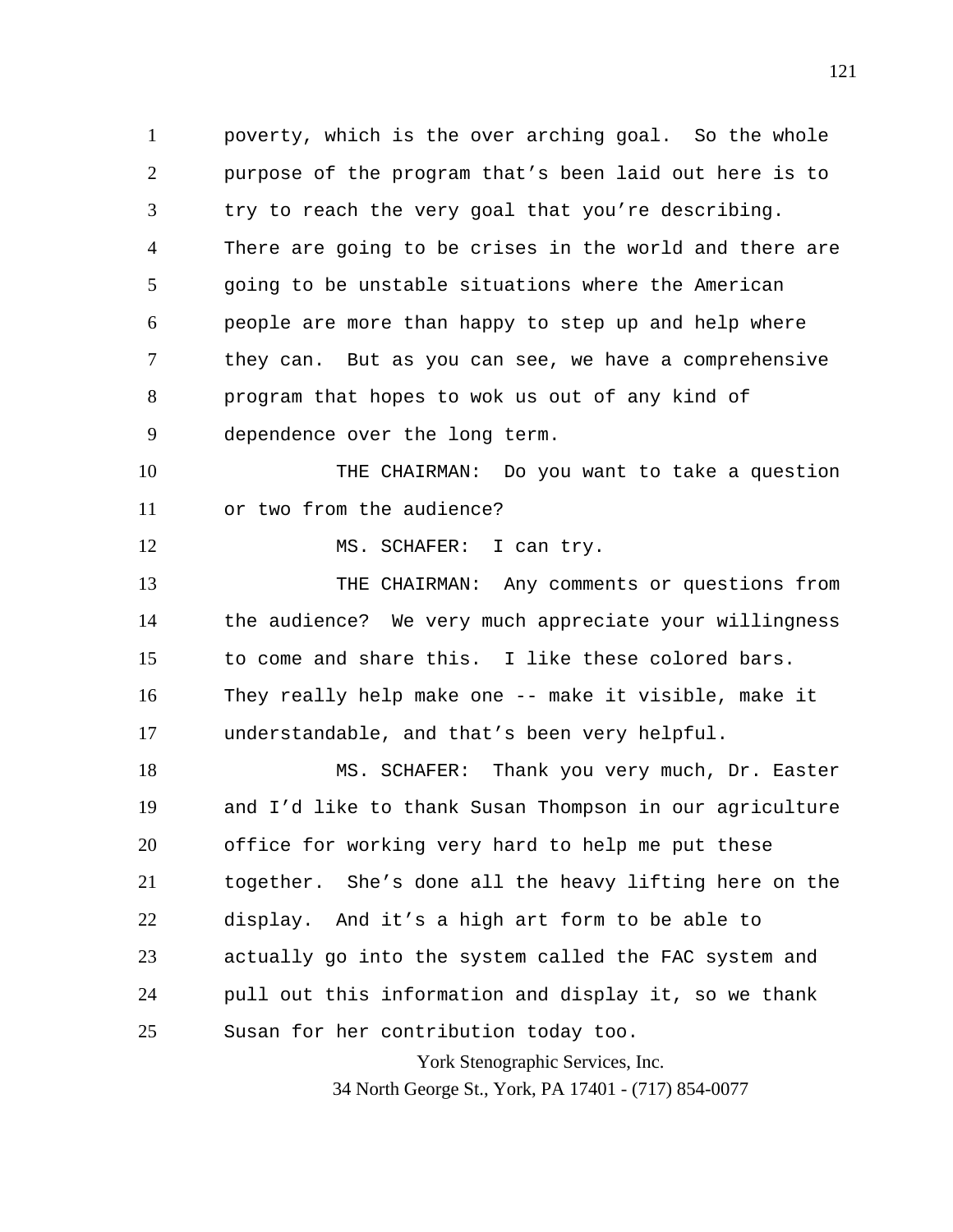1 2 3 4 5 6 THE CHAIRMAN: Let me also publicly thank you for the other support that we get from your office. We very much appreciate Mr. Thomas' involvement and Dr. Senykoff's assistance, and then other people who come in at various times to help us. MS. SCHAFER: Thank you very much, Dr. Easter.

7 Thank you, Board members.

8 9 10 11 12 THE CHAIRMAN: Thank you. That does bring us to the end of our morning agenda, and we're indicating that we'll resume at 1:15 with a swearing in of our new Board member, and then we have quite a lot of business to do yet today, so we'll see you back here about 1:15.

\*\*\*

\*\*\*

14 [Off the record]

15 [On the record]

16

13

17 18 19 20 21 22 23 24 25 THE CHAIRMAN: We have a really important piece of business to do, and I'm absolutely delighted that the Administrator for USAID, Ms. Henrietta Fore, has been able to join us today. It's quite a privilege to have her with us. And we're going to do the swearing in of Mr. Barlow back over on this side of the room, the rear of the room. So, H, if you could go in that direction, we'll join you and get this business underway.

> York Stenographic Services, Inc. 34 North George St., York, PA 17401 - (717) 854-0077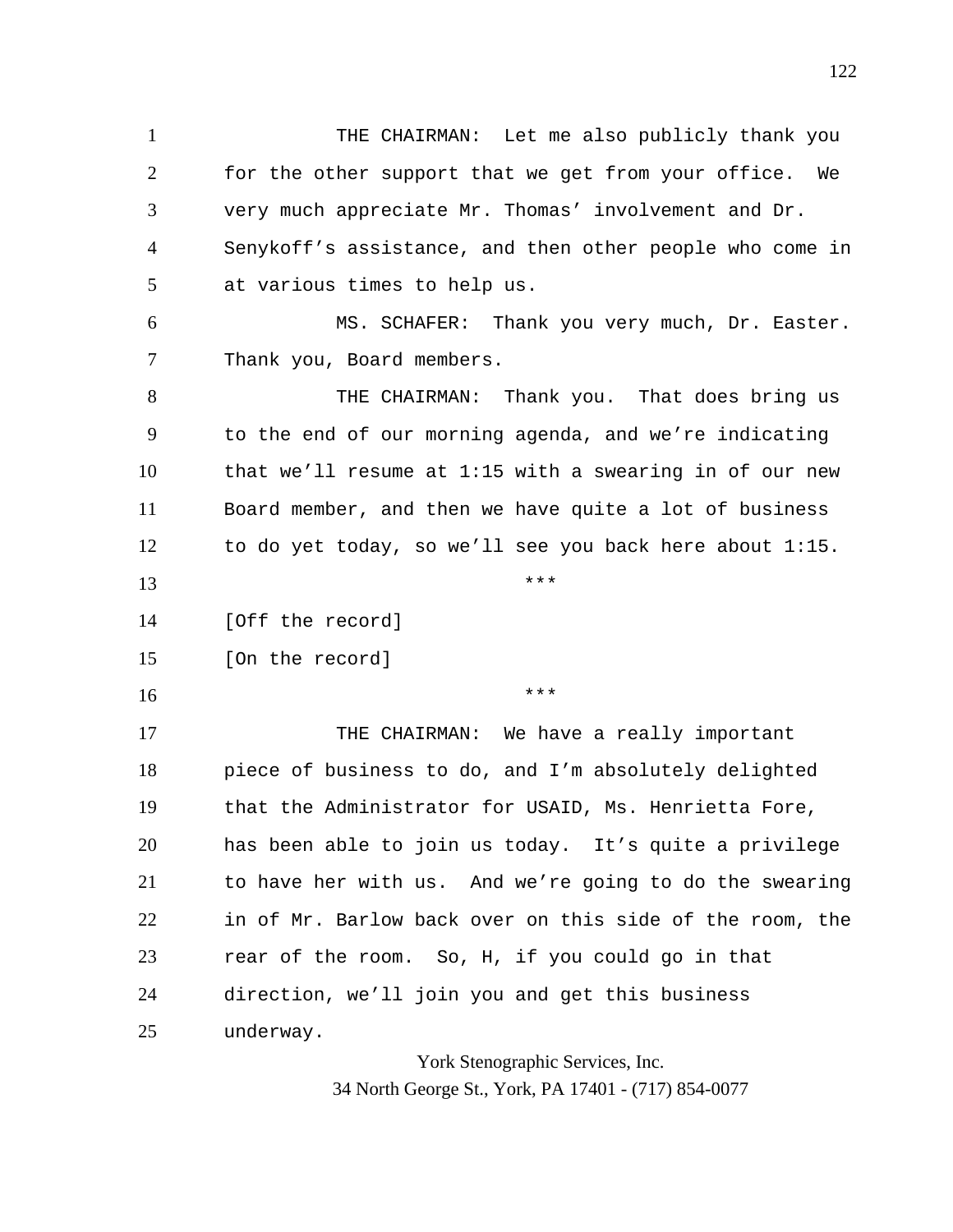York Stenographic Services, Inc. 1 2 3 4 5 6 7 8 9 10 11 12 13 14 15 16 17 18 19 20 21 22 23 24 25 MS. FORE: Gentlemen of BIFAD, if you would be good enough to come to join me, and I will say a few remarks and then we will do our swearing in. I am delighted to join all of you for the  $153^{rd}$  meeting of the Board for International Food and Agriculture Development, what we affectionately call BIFAD. I understand that you've had a busy morning. I looked at your schedule and feel that you are advising us in areas that are current, that are going to lead us in the future for decades to come. Thank you very much for an interesting discussion over lunch. Since your creation in 1975, BIFAD has provided critical advice and assistance to USAID on agricultural programs and higher education. Through BIFAD, USAID has been able to maintain and strengthen our collaboration and partnerships with the United States land grant community. USAID recognizes the special relationship that we have developed with the higher education community under Title 12, and we welcome the opportunity to work closely with BIFAD and to strengthen its relationship. So on behalf of our entire agency for international development, I want to thank you as a board for your service to USAID and individually for your service to our nation, so thank you. And now I have the pleasure of swearing in our very newest member.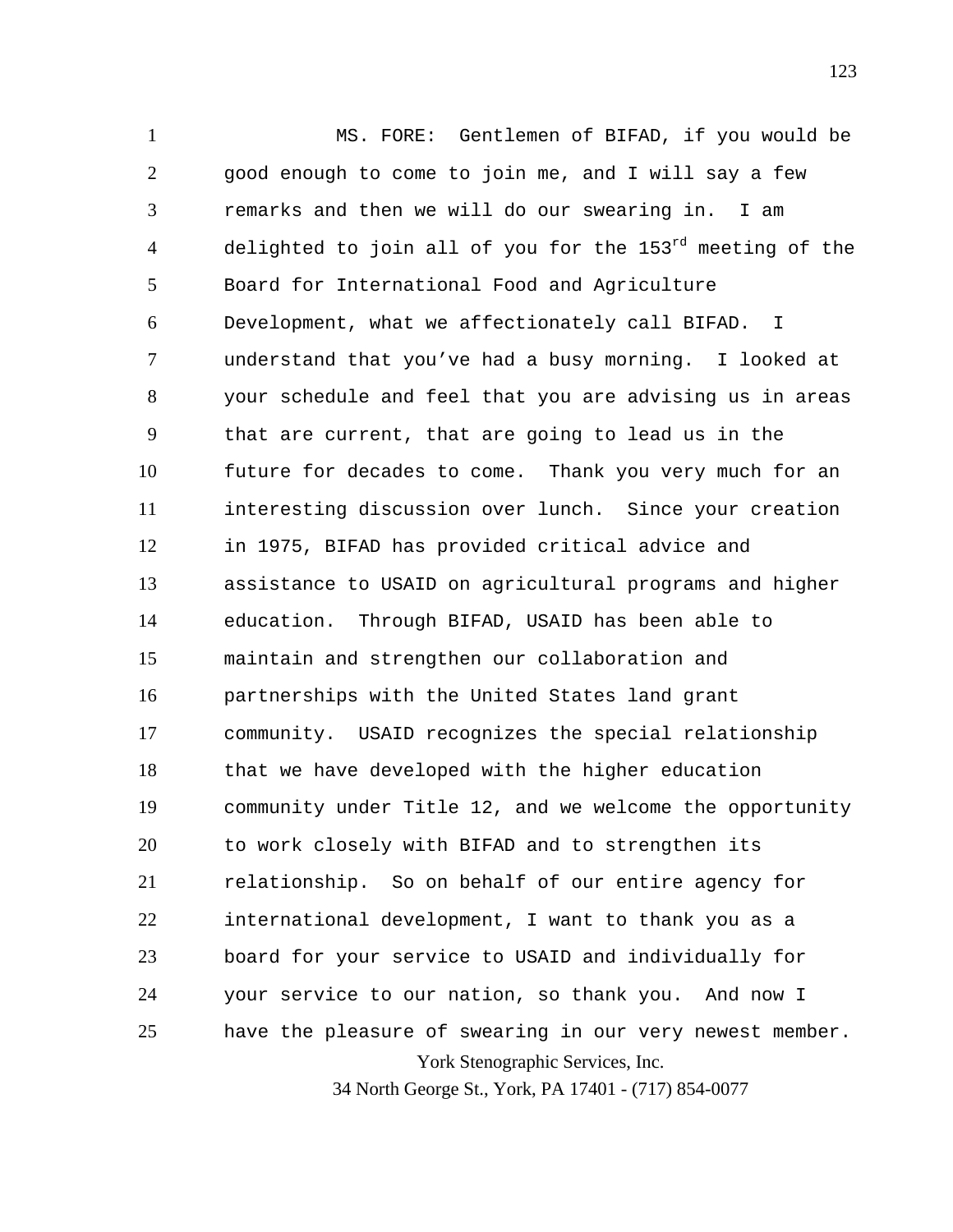1 2 3 4 5 6 7 8 9 10 11 12 13 14 15 16 17 18 19 20 21 22 23 24 25 Our newest member is Mr. Harman Howard Barlow, III, of Cave City, Kentucky, but I think that you can imagine that somebody called Henrietta Hoogentobler Holsman [ph] would be proud of somebody who is called H. \*\*\* [Swearing in of Mr. Barlow] \*\*\* MS. FORE: Let me also take a moment to congratulate Mr. Keith W. Eckel, our other new member of the Board for BIFAD. I was looking forward to swearing in Keith this afternoon but I understand that he was unable to attend but I would like to thank him in absentia for his willingness to serve and to wish him best as he discharges the duties of his new office. May I also just take a moment to acknowledge two reappointments to BIFAD, Mr. William DeLauder as a member. Thank you very much for serving again. And Dr. Robert Easter as our chairman. They have both provided us with outstanding service, and I look forward to continuing collaboration because this group is one that I feel very affectionately toward. They are my advisors. So thank you on behalf of your Administrator. Thank you. Jackie, would you like anything else? All right. We'd like to take a picture then of everyone. \*\*\*

> York Stenographic Services, Inc. 34 North George St., York, PA 17401 - (717) 854-0077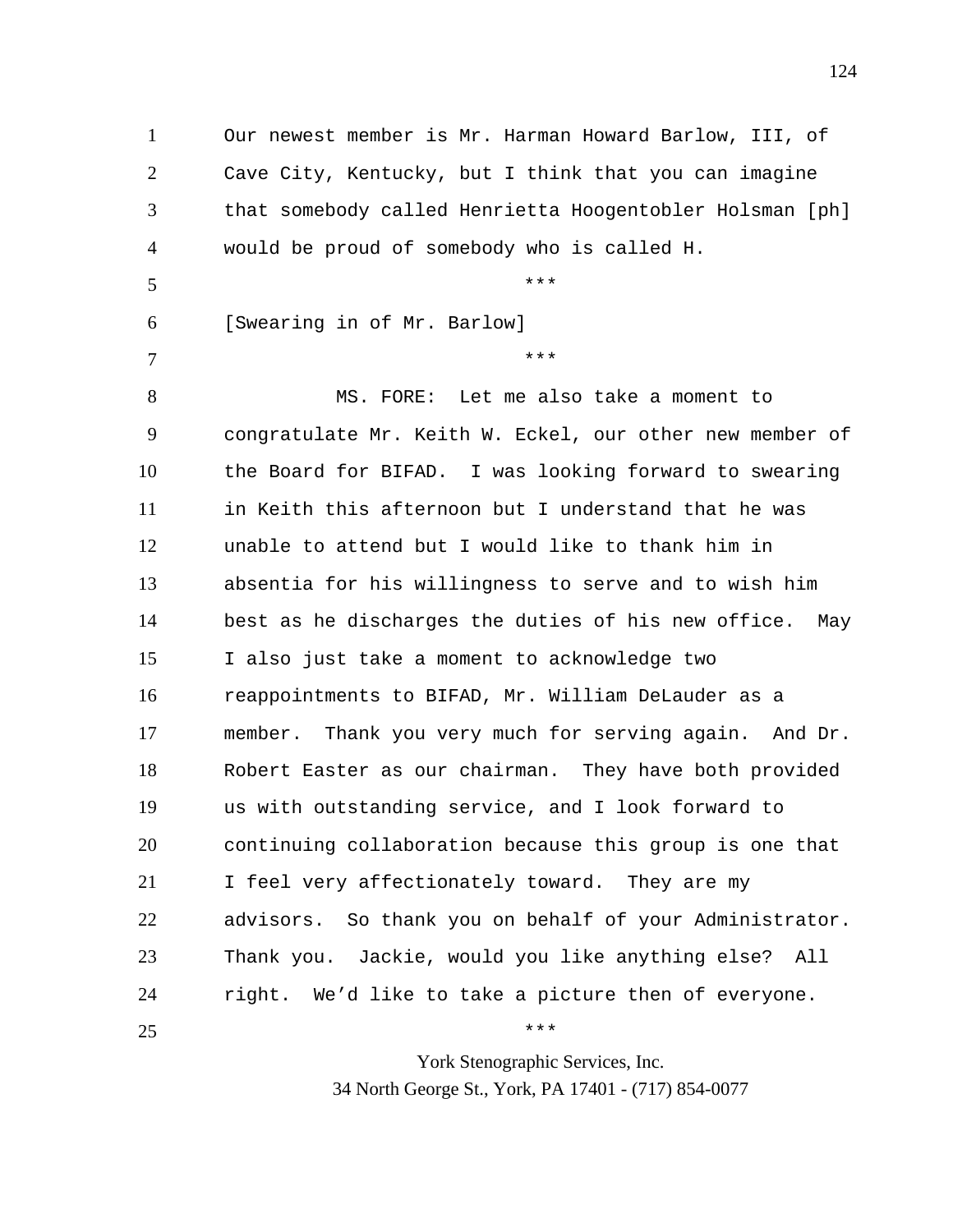1 [Off the record]

2 [On the record]

York Stenographic Services, Inc. 34 North George St., York, PA 17401 - (717) 854-0077 3 4 5 6 7 8 9 10 11 12 13 14 15 16 17 18 19 20 21 22 23 24 25 \*\*\* THE CHAIRMAN: Back to business here. We have a full agenda for the afternoon, and we need to get down to work. The first issue that we were to discuss this afternoon was to be presented by Jean Horton. Is Jean Horton with us? I don't think so. So we'll move on and perhaps there will be an opportunity later to come back to that. That particular issue just for those in the room concerned a resolution that the Board passed almost 18 months ago or something like that concerning contracting and the notion that when a contractor put together subcontractors for a proposal that the Board recommended or asked that there not be a changing of those subcontractors after the proposal was awarded and this was just to be an update on what the status of that is in the procurement process, and I'm going to now startle Dr. Wilson. Are you ready? MR. WILSON: Yes. THE CHAIRMAN: Good. And we heard a bit mentioned this morning about the Title XII report that we're obligated to deliver to Congress, and George Wilson who is here on loan to USAID from North Carolina is involved in preparing that. George, I apologize for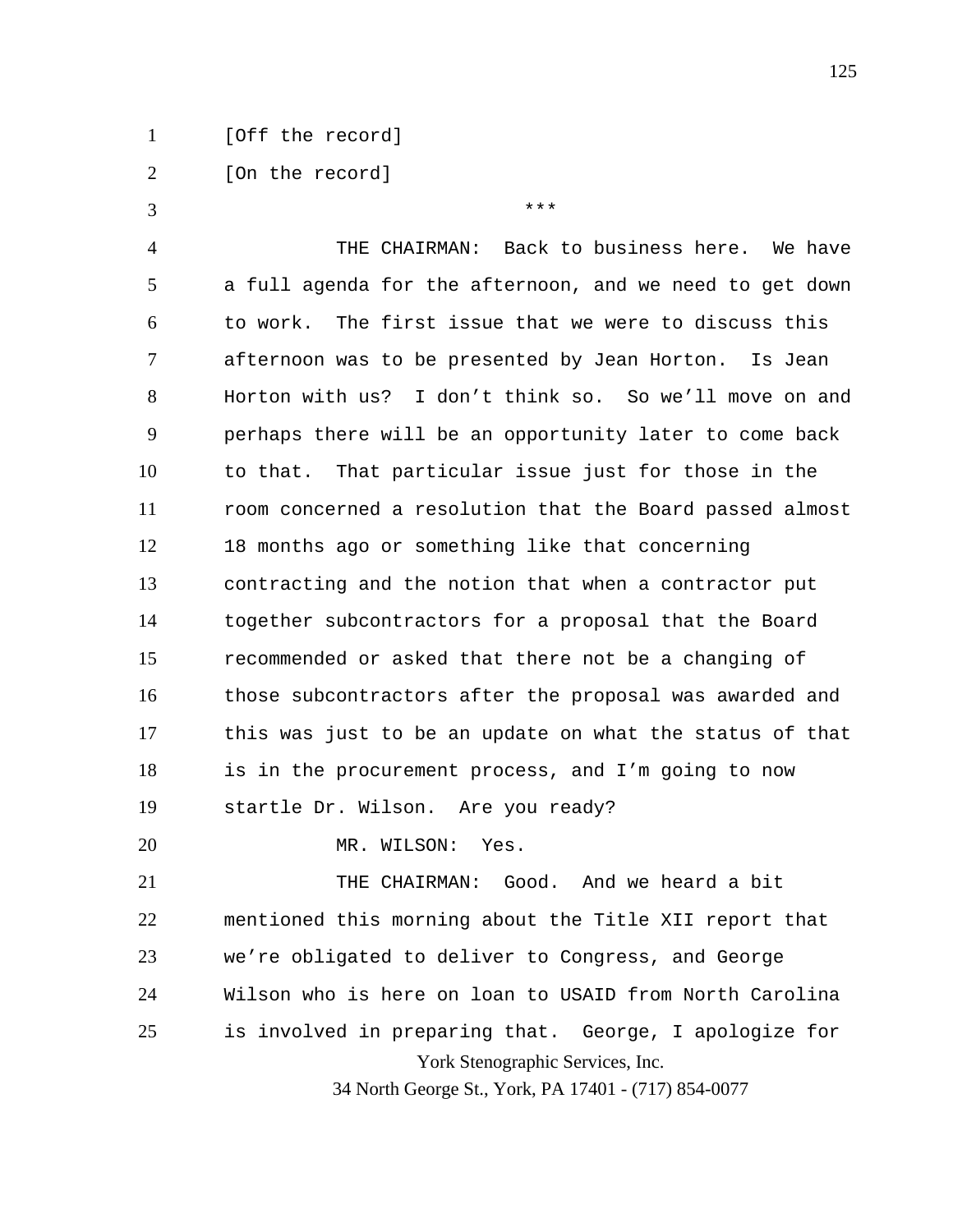1 2 bringing you up abruptly but when you're ready we'll proceed.

York Stenographic Services, Inc. 3 4 5 6 7 8 9 10 11 12 13 14 15 16 17 18 19 20 21 22 23 24 25 MR. WILSON: Good afternoon. In 15 minutes we probably can't spend a lot of time talking about the Title XII report to Congress but by now I hope that all of you have been able to pick up the 2006 report to Congress. And you also hopefully have picked up the one-page set of notes which I'll be speaking from, and that will give you an idea of what we hope to accomplish. Just a minute. All right. Mainly I wanted to just quickly review the 2006 report to Congress with you, and then we'll talk a little bit about what we'd like or what we think we'd like to have the 2007 report be. Basically we're going to be following the same format unless comments come from you either now or after this meeting indicate that we really ought to make some changes because mainly our goal is to end up with a useful document, not just for Congress but for BIFAD, for USAID, for the university community. So in March we will be soliciting the inputs from all of the Title XII universities on activities for October 1, 2006 through September 30, 2007. That's the fiscal year 2007. And hopefully the budget tracking system that was mentioned this morning by John will help us to be able to segregate out the activities that are indeed qualifying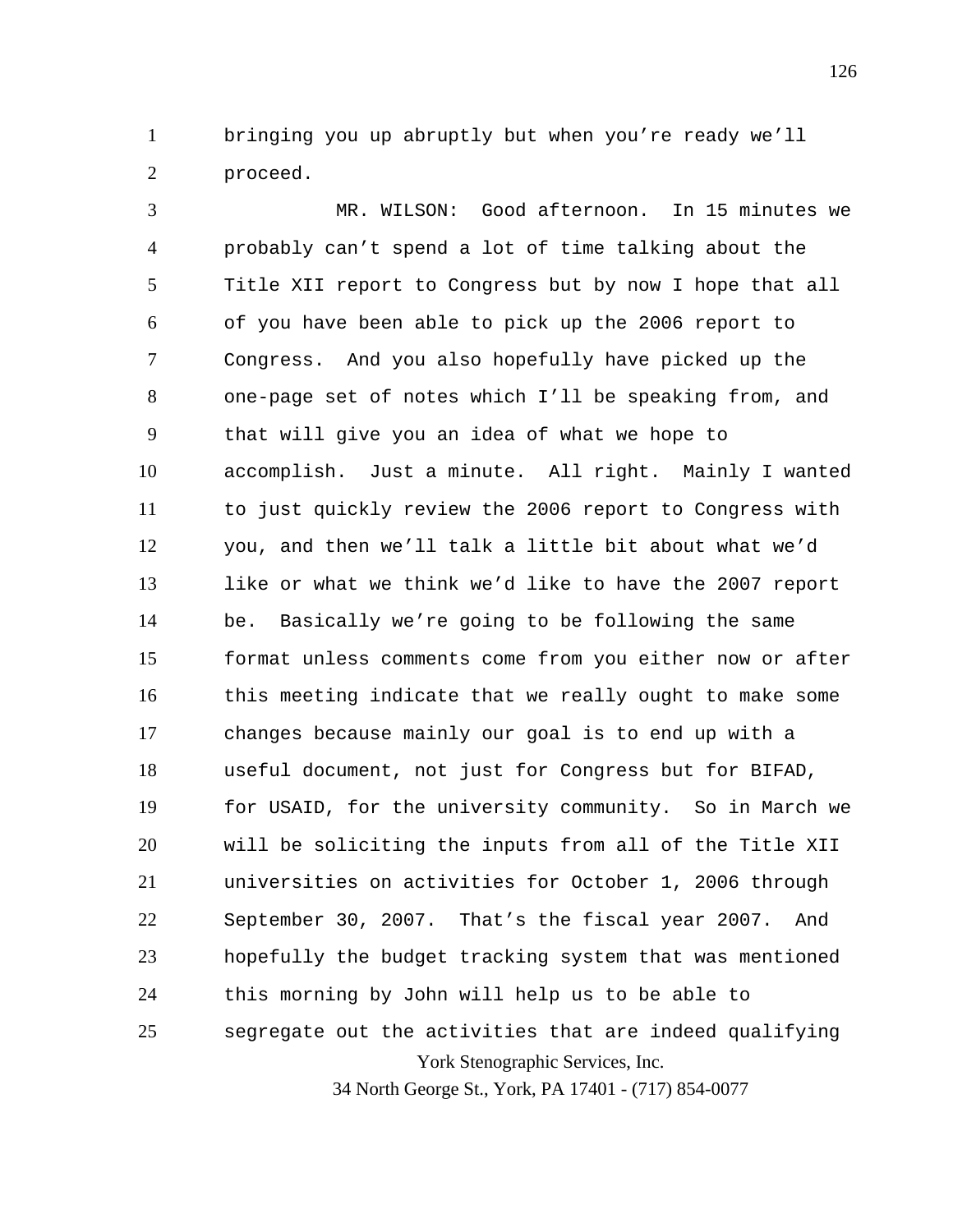York Stenographic Services, Inc. 1 2 3 4 5 6 7 8 9 10 11 12 13 14 15 16 17 18 19 20 21 22 23 24 25 for Title XII because you heard Deborah Rubin's report this morning. And generally in last year's report we reported on any activities by Title XII universities that were funded by USAID. I know that's a controversial point but as we walk through the report, and I'm just going to be looking at an outline. You're looking at the report. We started out with an executive summary which I think helps anyone who is looking at it to understand basically what's in the report. And as you go on to the first item which Dr. Demmett brought to our attention as generally misrepresenting the amount of money in agriculture through Title XII universities. On page 5 you see there's a half a billion dollars of funds which are -- certainly they're agriculture but they're not EGAT agriculture. They're not Title XII agriculture. So we will -- John and I haven't talked about this but I think we'll probably find a way around that this year to more accurately represent the contributions of the universities to Congress because like TAG [ph] says Congress looks at that and they say what are you worried about, you got a lot of money. So I think we need to be more precise on that. Now we got feedback from 32 universities and that means that not everybody reported back. We got about 120 activities reported from last year which we considered as qualified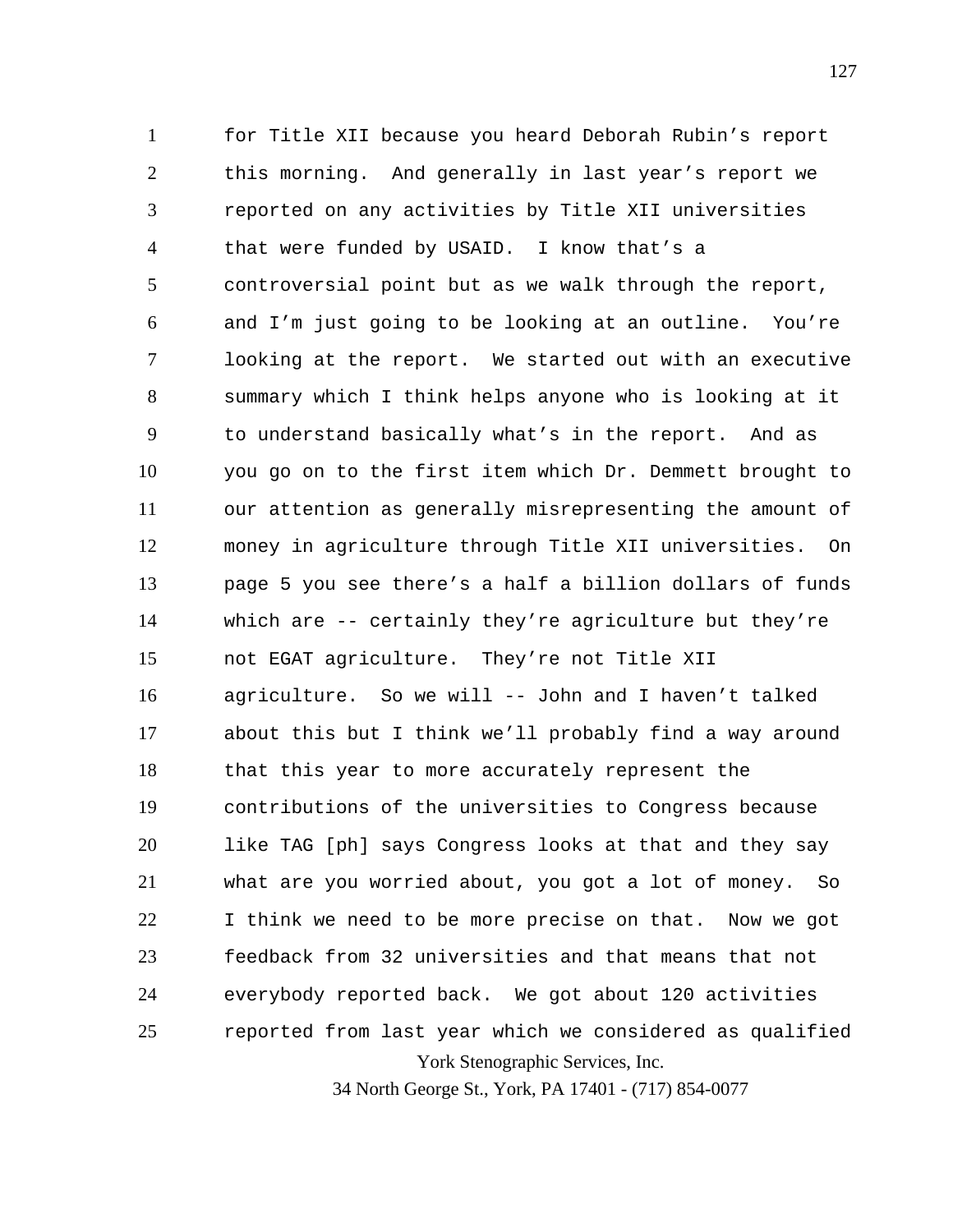York Stenographic Services, Inc. 1 2 3 4 5 6 7 8 9 10 11 12 13 14 15 16 17 18 19 20 21 22 23 24 25 to be included in the report, but if you add up the number of illustrative activities that are included in the report you'll only count I think it's 34 or 35 so it was not intended to be all inclusive. It was intended to be representative or illustrative of the kinds of activities that we're all involved in at the universities. But we broke them down into various categories. One was Title XII programs that support the agency's priorities and initiatives, and the President's initiative to end hunger in Africa. So that was one set of illustrations. And then because so many of the Title XII activities actually end up serving as seed money to encourage others to invest in those programs we talked about a section on leveraging, and again these are illustrative of the partnerships that have brought about additional investments in Title XII or USAID funded programs. Now we also included programs that are really administered through the CGIAR, and these are in - these are funds used -- USAID funds used by CGIAR to partner with Title XII universities for activities, and so we included some of those activities too, again illustrative. We then included long-term training programs both degree and then different degrees, and then institutional capacity building examples and outreach and training, and then pilots on emerging

34 North George St., York, PA 17401 - (717) 854-0077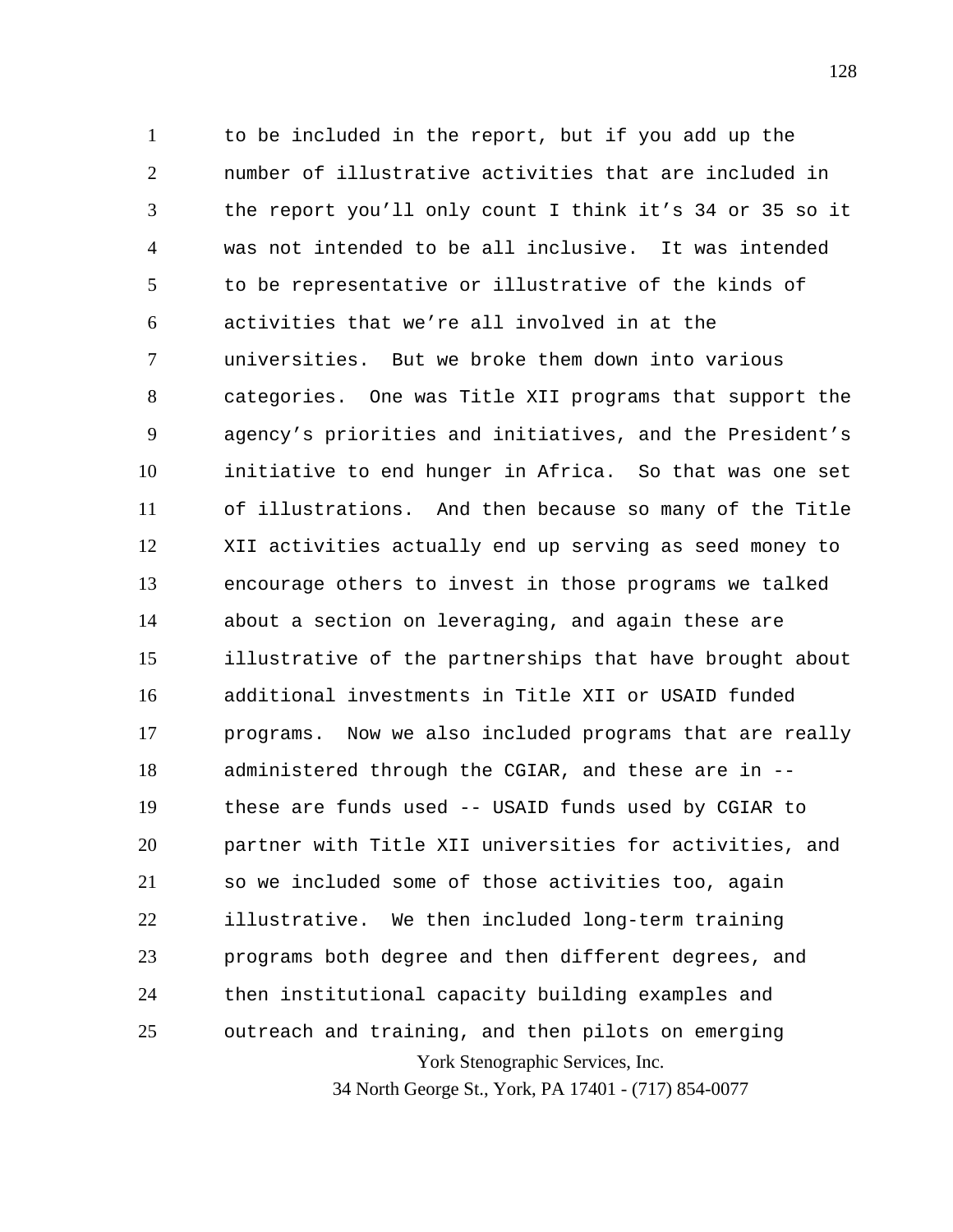York Stenographic Services, Inc. 1 2 3 4 5 6 7 8 9 10 11 12 13 14 15 16 17 18 19 20 21 22 23 24 25 constraints and then illustrations of activities in the various regions of the world, Africa, Asia, Near East, Europe, Eurasia, and Latin America and the Caribbean. And then the next five years, the CRSP portfolios, in anticipation of the kinds of things that we're talking about developing even now. And then of course the all important BIFAD activities, SPARE activities, and then observations of BIFAD. Now as we look at the 2007, I wanted to point out to you that as you can see in my notes here that the quality and value of this report will really depend solely on the materials that are submitted by the universities. I wish that we could say that we can track them all and we know everything that's going on. It's just not always the case. And so we're going to try to make it as easy as possible to get as much information as possible, and so we're going to try to use a template, an Excel spreadsheet for each activity, one page, one activity. And in that you would have again like we did last year the activity title, the amount of USAID funding for this activity for this fiscal year, and indicate whether you are a prime or a subcontractor or grantee and then the USAID operating unit that supports the work and it may be EGAT agriculture. It may be education. It may be a mission or it may be one of the regional bureaus. And then the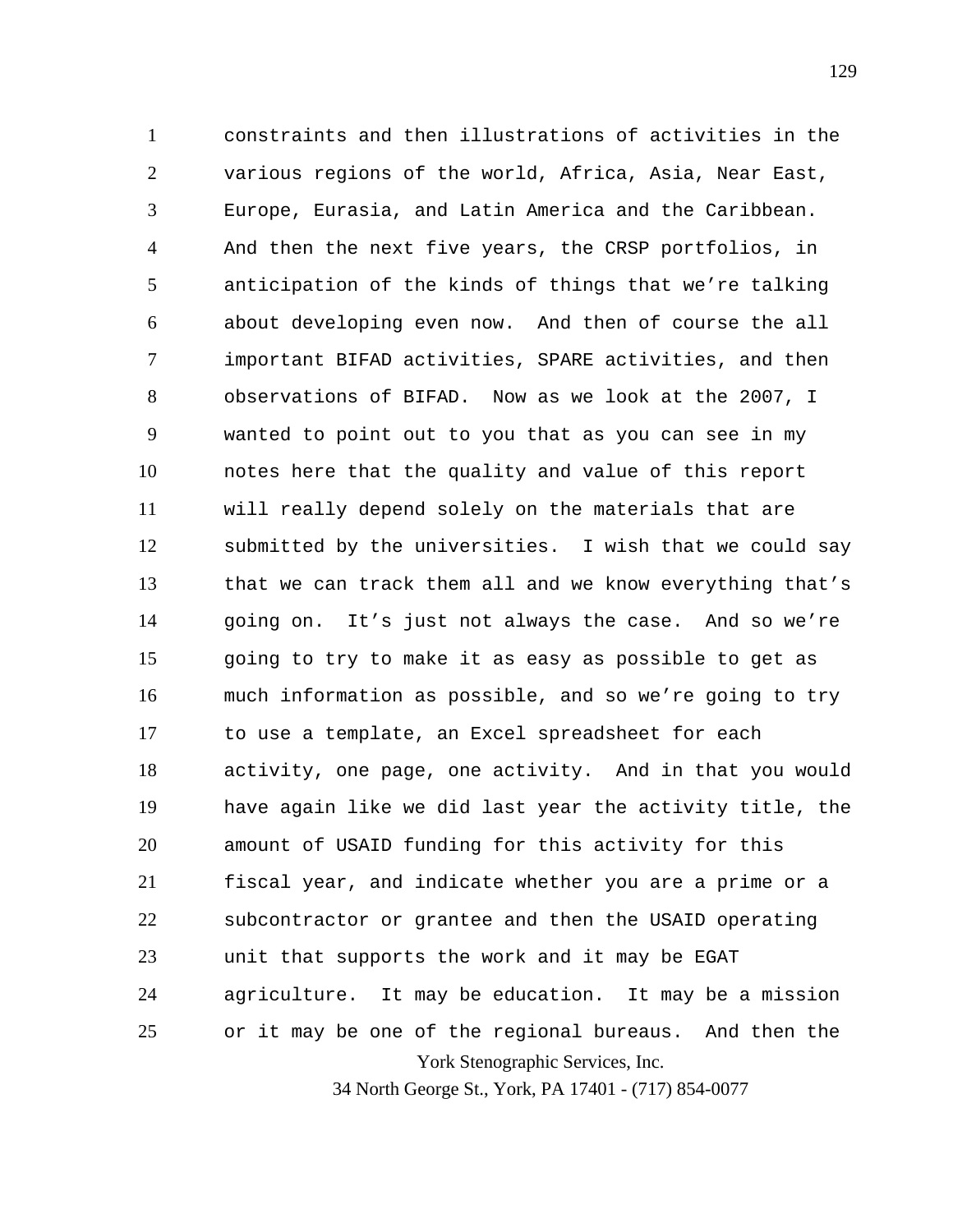York Stenographic Services, Inc. 1 2 3 4 5 6 7 8 9 10 11 12 13 14 15 16 17 18 19 20 21 22 23 24 25 host country partner or partners involved, the activity purpose, the number of people trained reporting by gender because I'll be honest with you, in the report that you're looking at from 2006 we could not include activities which did not specify gender. So this is only a partial list but it's a relative mix of gender, I think, that represented the kinds of activities that were funded. So anything which does not have a general breakdown, we're not going to include this year either. The same for long-term training and short-term training, then in the case of the short term obviously the training is going to involve extension professionals, private sector people, farmers, whoever these people are, they need to be identified. And I don't know that we'll break it down by category so you can just click them off but maybe we will, and this is where you can help me. And then in the funding leverages, USAID funding leverages, we're talking about private sector in the U.S. and in the host countries. We're talking about in-kind support of your institution, and we have many good examples of this this last year, but I think we could do better on that. And then other financial investments of your institution, and you know better than I do what that will be. There may be some other things which come through your institution but they're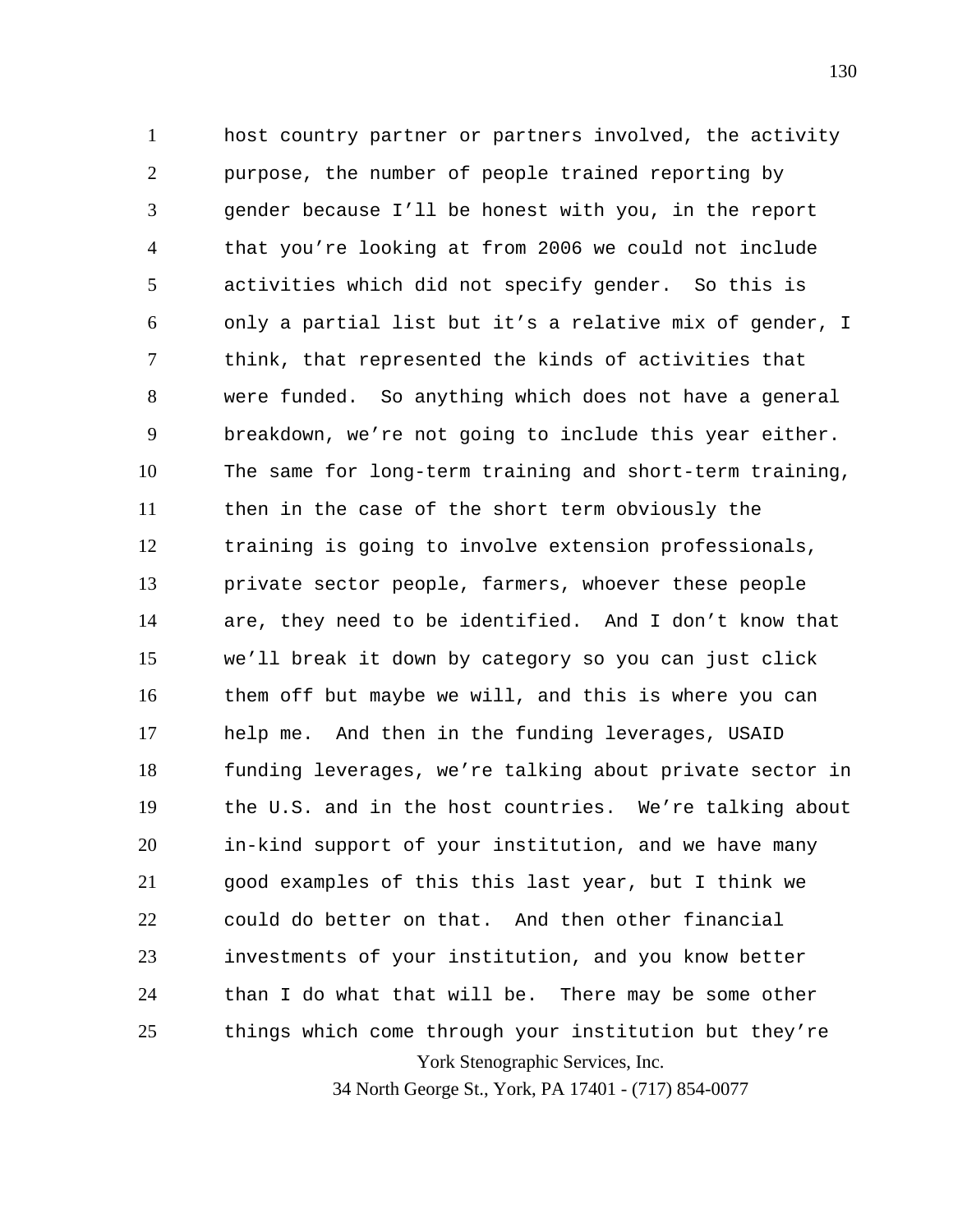York Stenographic Services, Inc. 1 2 3 4 5 6 7 8 9 10 11 12 13 14 15 16 17 18 19 20 21 22 23 24 25 not necessarily coming out of the President's office or the provost office or the dean's office. And then of course the results and achievements. I know that a lot of these last year were pretty lengthy and we had to sort through to pick out something that would fit into the report. So we're asking for achievements and impacts, no more than 50 words for each one. Now that's negotiable. You might say, well, we don't need that. We can do that in 25. Well, that would be better. And then of course BIFAD. I propose that we engage BIFAD, the Board, during the preparation, not after the report is done -- and, John, I don't know of any legal thing that says we can't, but as we get a draft prepared hopefully we can have the Board review it with us and help us to refine it rather than saying, well, no, it's ready to go. Now you get to look at it. That would give you a limited amount of time to respond so hopefully we can do that. And then of course the written observations I think will probably -- well, I won't say they'll be better because I liked what you had last year, Bob. But I think you'll have a sense of how to respond or what your observations would be earlier on so there won't be, okay, now we got to digest this. You'll already know what's going on. And of course we're still restricted to a 25-page limit for what we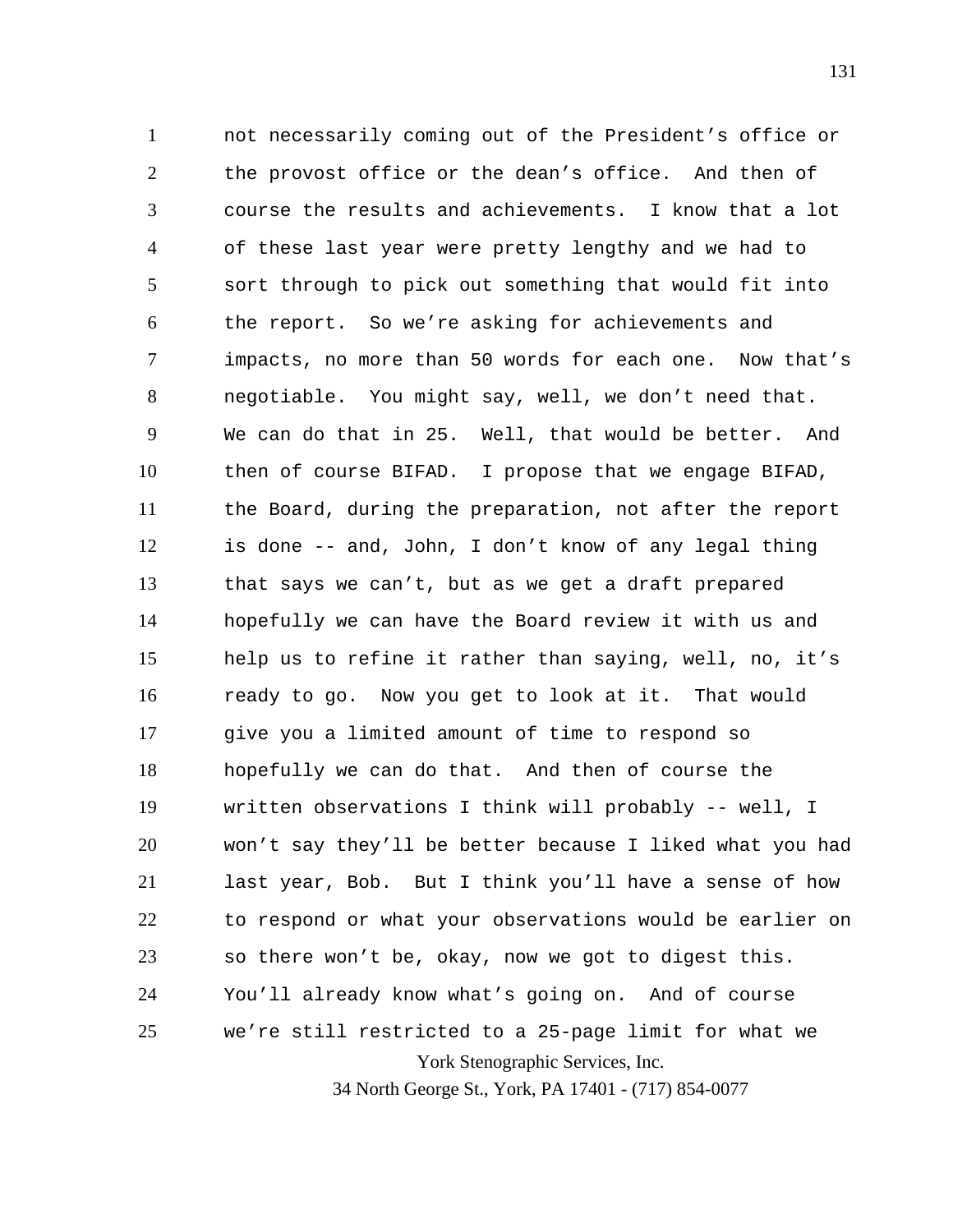1 2 3 4 5 6 7 8 9 10 11 12 13 14 send forth to Congress. And that may be a good thing but it is what it is. So you've heard Deborah Rubin's report this morning, and I think that I've incorporated some of her comments into this outline that I've given you here. We do have approval from legislative and public affairs from LPA to make changes as we see appropriate so they're amenable to any changes that we might recommend. So usefulness of the content, I put this in as sort of the last thing. This is not a CRSP report. It includes the CRSP but it includes a lot of other activities, and I've included just examples here of the HED and the CGIAR. Now it's your turn. I'd appreciate your feedback on this. Any questions, any comments?

15 16 17 18 19 MR. DELAUDER: Let me first ask the members of the Board if they have any questions or comments. No one on the Board has any particular comments? UNKNOWN SPEAKER. I don't have any at this point.

20 21 MR. DELAUDER: Then we'll receive comments from the public.

York Stenographic Services, Inc. 22 23 24 25 MR. CHOWDHURY: George, you made some very nice comments. Ikbal Chowdhury from Lincoln University, Missouri. Any time we have more breakdown, those breakdowns tell us the real story. So what would be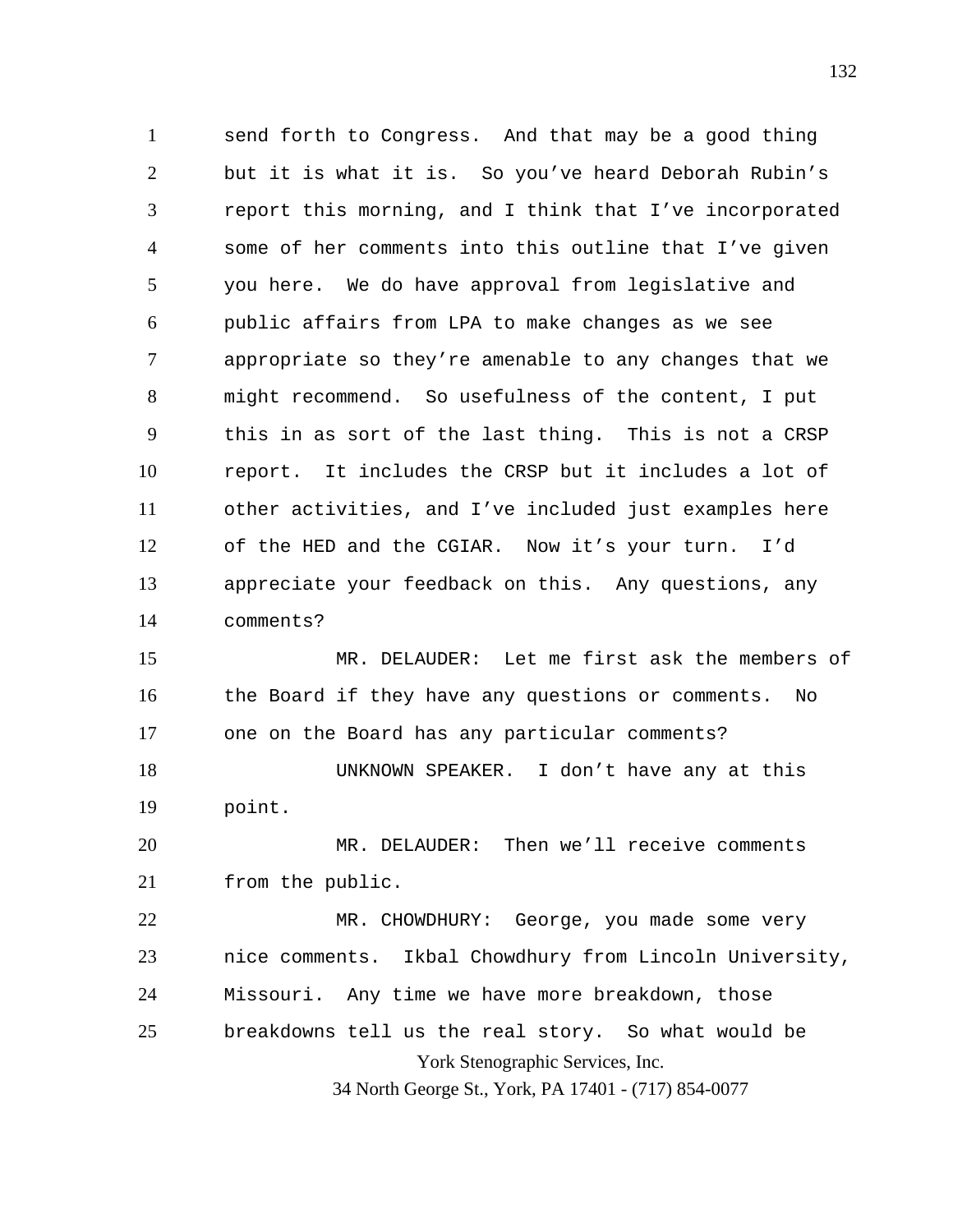1 2 3 4 5 6 7 8 9 10 11 12 13 very helpful because there is a perception, and I would like to commend the agency because most of the agency's RFA and RFP narrative clearly states the agency's concern on the equity and the fairness issues are imbedded in the RFA and RFP documents. But in reality as an -- institution, we face different kinds of circumstances. I'd like to suggest and perhaps recommend for concentration by the Board and the agency that in the volume of business how much volume of business is going to MSI or -- institution. It would be very, very useful. And if you do so, if you see the record, you will see a clear picture of what is happening to the -- institution. Thank you.

York Stenographic Services, Inc. 14 15 16 17 18 19 20 21 22 23 24 25 MR. WILLIAMS: Last year we went out to the universities as our prime thing, and I would like to for a reason that I'll explain -- actually reverse the process and let's look at it from the mission perspective, and gather the parts of the agency and see let's see what they think they're doing with this Title XII. And I say this because strategically BIFAD needs to get ADS to 16 respective and that means there needs to be a person identified in each mission to respond to Title XII. And I think that there's a letter that goes out to them saying please identify who is your responsible officer so that we can collect Title XII

34 North George St., York, PA 17401 - (717) 854-0077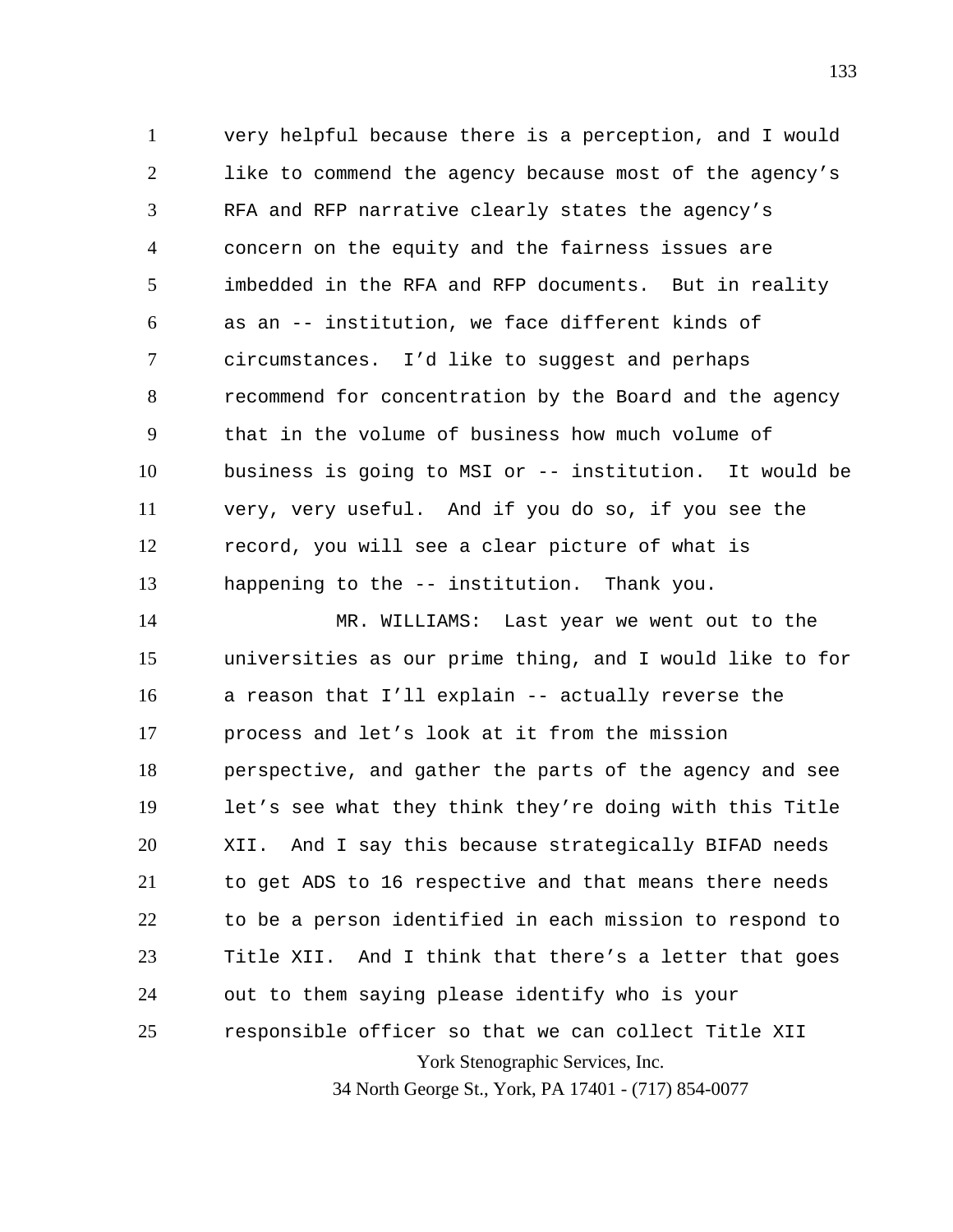1 2 3 4 5 6 7 information from the missions is an appropriate approach to this time out. I'm not staying that we want to -- we certainly need to get that other perspective, and I think that we shouldn't just go and follow up exactly how we did it last year because there's a whole lot of strategic opportunity that is being missed when we do that.

8 9 THE CHAIRMAN: Thank you. Other comments from the floor? Yes, please.

York Stenographic Services, Inc. 10 11 12 13 14 15 16 17 18 19 20 21 22 23 24 25 MR. THOMAS: This is John Thomas. I'd like to thank the 35 or so universities that responded to George's request. We're trying to make this report as useful as we can to the audience. The audience is Congress. The audience is the Title XII community so everyone who did send in information, thank you very much. We do want to make it easier this year for you to provide the information that we can use because as George said we have 25 pages, and he probably received about 100 pages worth of input and it's hard to narrow that down. Tim, you're absolutely right. We do need to get information from the missions, and we tried - that's what we did in the past before last year when George went directly to the universities, but we didn't get responses from everybody. Now maybe the thing is to do is for the agency to go to each mission and say who

34 North George St., York, PA 17401 - (717) 854-0077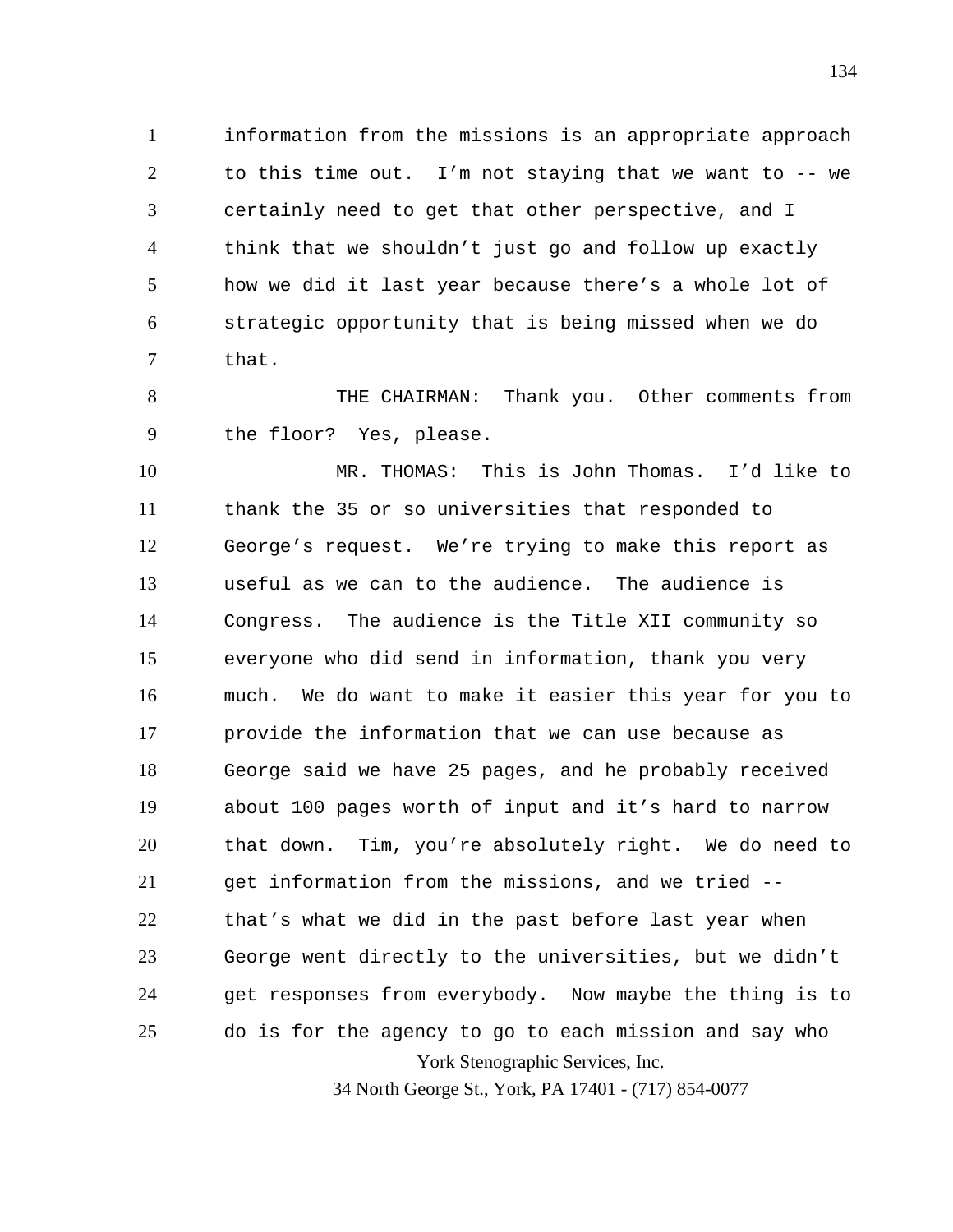1 2 3 4 5 6 7 8 9 10 11 12 13 14 is your designated Title XII officer, who's going to report on university implemented activities. So that might help but we have to give them also very clear instructions on what would be a Title XII activity that would be included in the report. And many of the missions come back and say, well, we got Texas A&M which is implementing -- which is already under a contract with Tobias [ph] and so they send us that kind of information. They send us everything that universities are doing. But I know there's not agreement on what constitutes a Title XII activity, and so I think we have a lot of work that we have to work on together before we go out to he missions to tell them exactly what we want to count as a Title XII activity on this report.

York Stenographic Services, Inc. 34 North George St., York, PA 17401 - (717) 854-0077 16 17 18 19 20 21 22 23 24 25 MS. RUBIN: No, but I have another idea. One of the things that struck me, John, as you were speaking and as George was talking about the additional information that you received which doesn't fit in the report, the official report, it seems to me that one of the issues has been being able to collect the information on what the universities are doing and making a good narrative out of their examples, and I'm wondering if it would be possible to somehow showcase those additional examples either through the sort of

THE CHAIRMAN: And Deborah has the answer.

15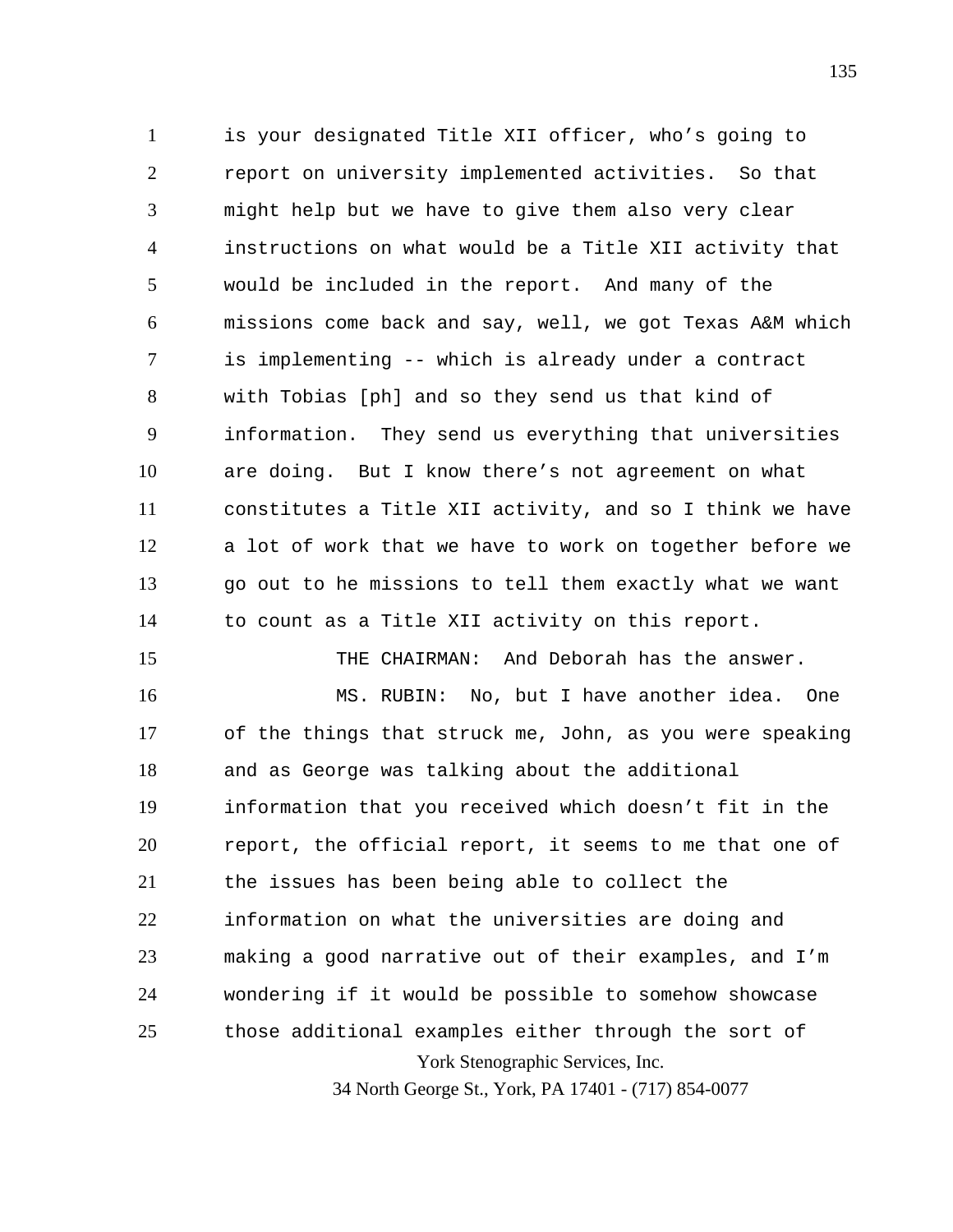1 2 3 4 5 6 7 8 success story element which is on the USAID web site or simply listing some of that information in some other form on the web site or even having BIFAD do some kind of shadow report as NGOs often do to speak to the same issue as an official report because it seems a shame to collect the information, to go through the work of having the universities provide it and then not having it be able to be shared with the wider community.

THE CHAIRMAN: Good suggestion. Please.

9

10 11 12 13 14 15 16 17 18 MR. THOMAS: John Thomas. Another suggestion is if we have a theme for the report, and maybe the theme would be something like what we were discussing at lunch, food price, the rising prices of commodities and inputs, and highlight what the Title XII universities are doing to contribute to solutions to dealing with food price increases and that would be -- each year there could be a highlighting of different development problem and the role of the universities to deal with.

York Stenographic Services, Inc. 34 North George St., York, PA 17401 - (717) 854-0077 19 20 21 22 23 24 25 THE CHAIRMAN: Any additional comment from the Board? How do we -- our process last year was the report was developed, and then we had an opportunity to comment. Unless something changes that's the way it will proceed this year, is that -- that's okay? MR. THOMAS: Well, George was suggesting that we find a way to share the report before -- maybe we can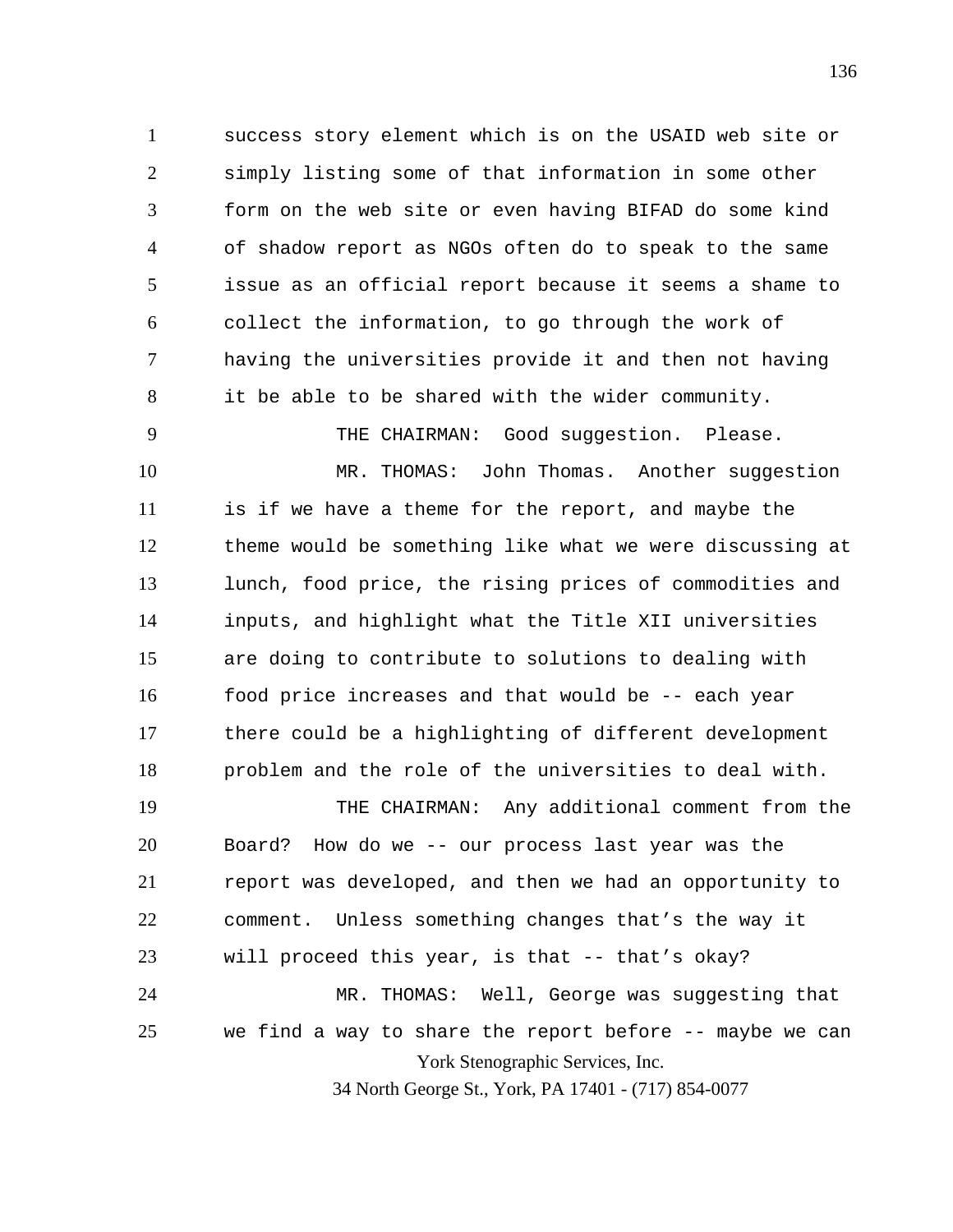1 try to work that out.

2 3 4 5 6 7 8 9 10 11 12 13 MR. WILLIAMS: Tim Williams again. I think that if we do have a thematic approach to it, we need pretty soon to have a list of possible options that can be considered and some indication what might come out underneath a different thematic thing because if we go thematic, we stand the chance of missing some really good stuff. We never might pick on the -- in Indonesia but that might be really important. So if we do have a thematic thing it can't be just something that, well, some person sitting back in USAID says we're going to do this this time because there might be a whole lot of other much better stories.

York Stenographic Services, Inc. 14 15 16 17 18 19 20 21 22 23 24 25 MR. CHRISTENSEN: Allen Christensen. I only have one real reservation about the thematic approach, and that is that when you come to reporting research, research doesn't necessarily get geared up and started quickly in response to an emerging theme which could be seen as an opportunity but could also be viewed as opportunistic, and so I think that if we have approved agendas that bear on the problem long term those are the things that really deserve the focus in the report although there are certain kinds of things I suppose that could be highlighted as an addendum that have been anticipatory and have addressed an emerging issue that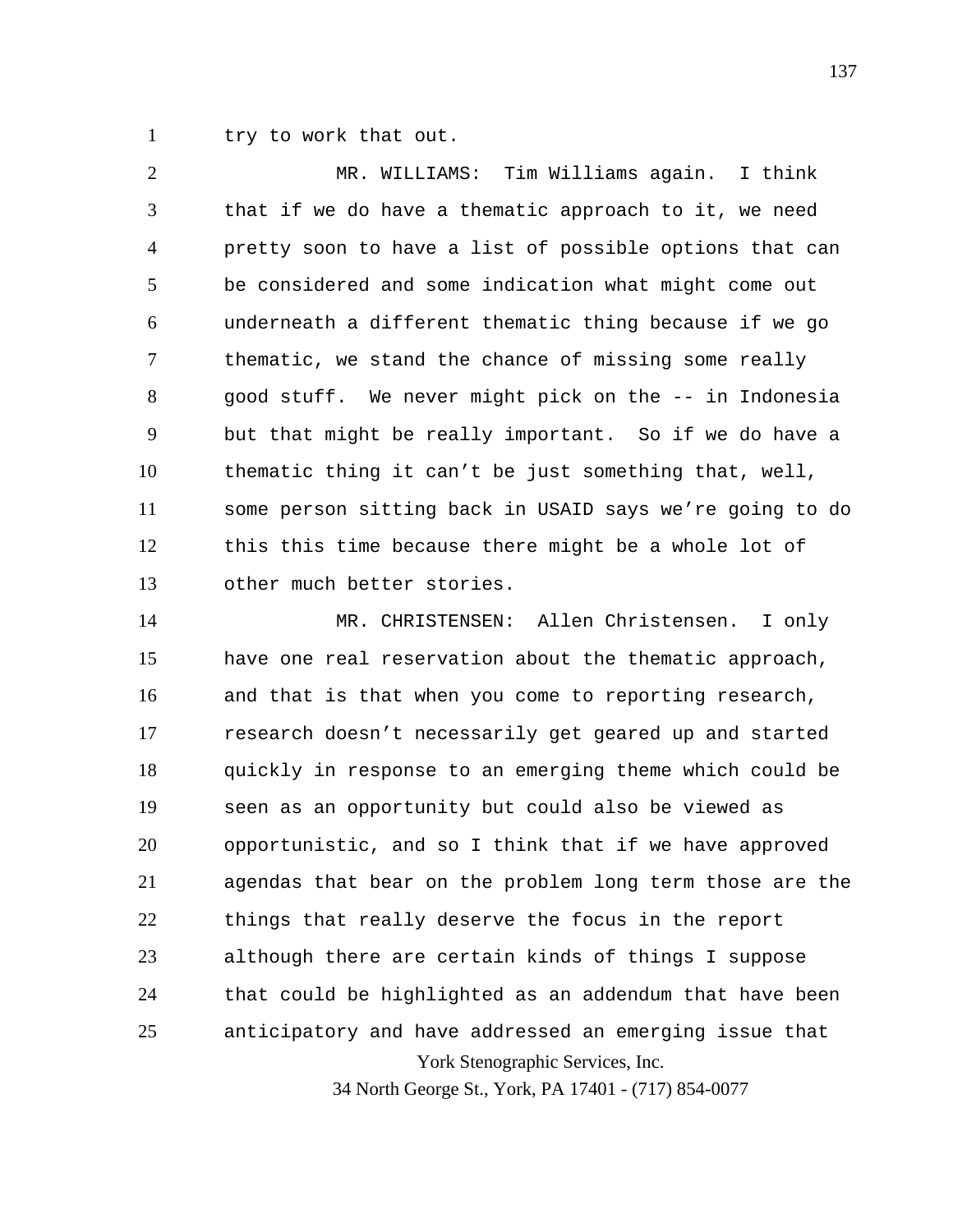1 2 maybe hadn't been foreseen that could get John's suggestion of a theme.

3 4 5 6 7 THE CHAIRMAN: Very good. Jean Horton has joined us, and if you would come forward, from the Office of Acquisitions and Assistance, and bring us upto-date on the issue of subcontractors. Thank you very much.

8 9 10 11 12 MS. HORTON: Good afternoon. Can you hear me? I'm glad to be here, I think. I'll find that out after I finish. If you remember, probably about a year ago I reported out on the key subcontractor clause, and I'm assuming that everyone here knows what that is.

13 14 THE CHAIRMAN: It might be helpful to just give a background.

York Stenographic Services, Inc. 15 16 17 18 19 20 21 22 23 24 25 MS. HORTON: Okay. Why don't I do that. It has been historically a problem, not just at USAID but at other agencies as well. Subcontractors being included in a prime contractor's proposal probably doing significant work, NISH [ph] work, if you will, or other significant portion of the work, and they have been evaluated as a part of the proposal and after the award has been made they didn't receive the work. Sound familiar? Okay. We have been asked if we would try to come up with some means of hopefully eliminating this problem but at least we do see the problem, and so we

34 North George St., York, PA 17401 - (717) 854-0077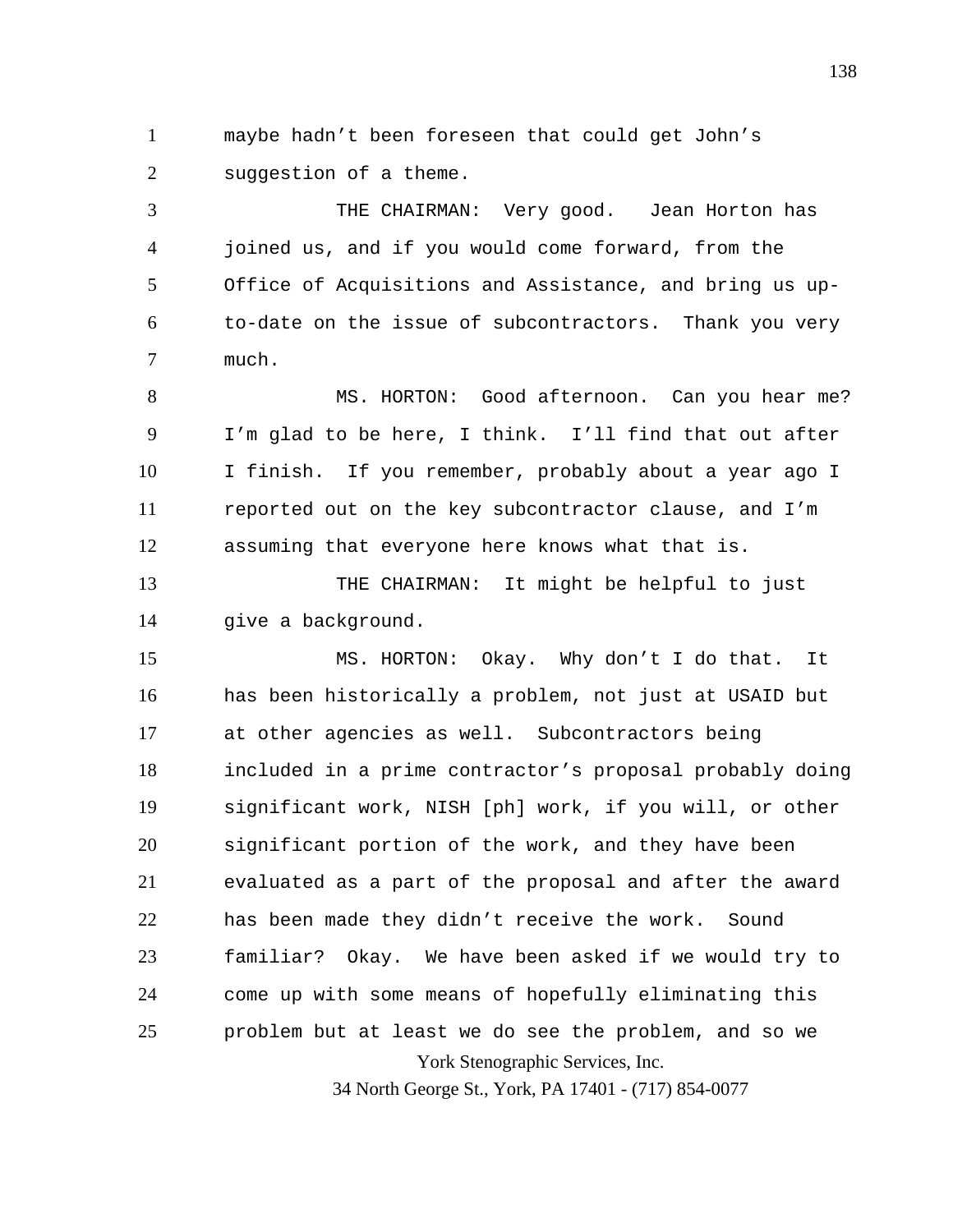York Stenographic Services, Inc. 1 2 3 4 5 6 7 8 9 10 11 12 13 14 15 16 17 18 19 20 21 22 23 24 25 decided that we would get together in our office with the policy, general counsels, the Office of Acquisition and Assistance, and come up with some policy that would be trying to, if nothing else, monitor the situation and reduce this type of issue. So we came up with what we call the key subcontractor clause, so let me just tell you what that clause says. The clause says nothing really new that isn't already in federal acquisition regulations. However, there is one portion that it new, and that has to do with if the contractor is going to do the work themselves after they have proposed another organization as a subcontractor. The clause says in the solicitation that the offerer must name their key subcontractor, the contractor that's going to be doing a significant portion of the work or the NISH work for which we are evaluating that proposal and making an award based on the partnership of those organizations doing that work. We're saying to the offerer you must identify that organization by name, tell us what work they're going to perform. We're going to put that information if you get the award in the contract making it a part of the contract so therefore it is a term of the contract. If you choose, Mr. Prime Contractor, to change that you have to come back to the Office of Acquisition and Assistance, talk to the contracting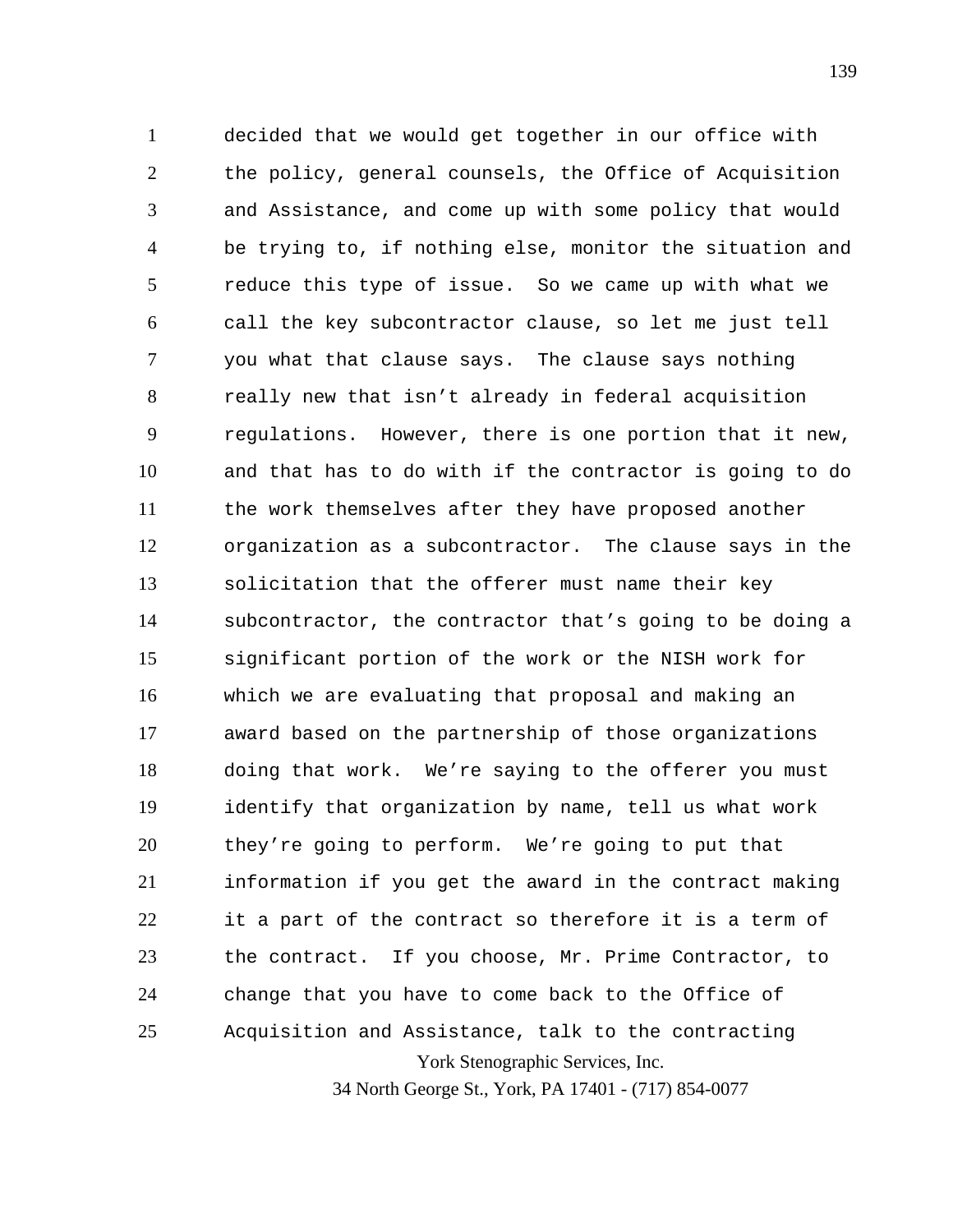York Stenographic Services, Inc. 1 2 3 4 5 6 7 8 9 10 11 12 13 14 15 16 17 18 19 20 21 22 23 24 25 officer and the technical officer with an explanation as to why you are making that change and how it is going to impact the program. There's nothing new about this in terms of getting a new subcontractor or proposing a subcontractor to do the work. What's new is putting it in the terms of the contract so that it becomes a legal term and thereby binding to the contractor, and the other part that's new is that if the prime contractor decides they're going to do the work then they have to come back and tell us that they're going to do the work. They have to tell us why they're going to do the work as opposed to using the subcontractor that's in their contract, and also tell us the impact on that. So basically that's what the clause says. What have we done so far? Last summer around May or June we issued into the Federal Register and advance notice that we intend to have this kind of a policy. We needed comments, and to be perfectly honest we got one comment, and it was from BIFAD, and the comment was let's not take too long to get this done. Where are we now? We put the clause in two pilots. One of them was a global health solicitation, and that was awarded approximately a year and a half ago. That was the global health logistics and commodities contract. That got awarded without any issues or any problems, and so far according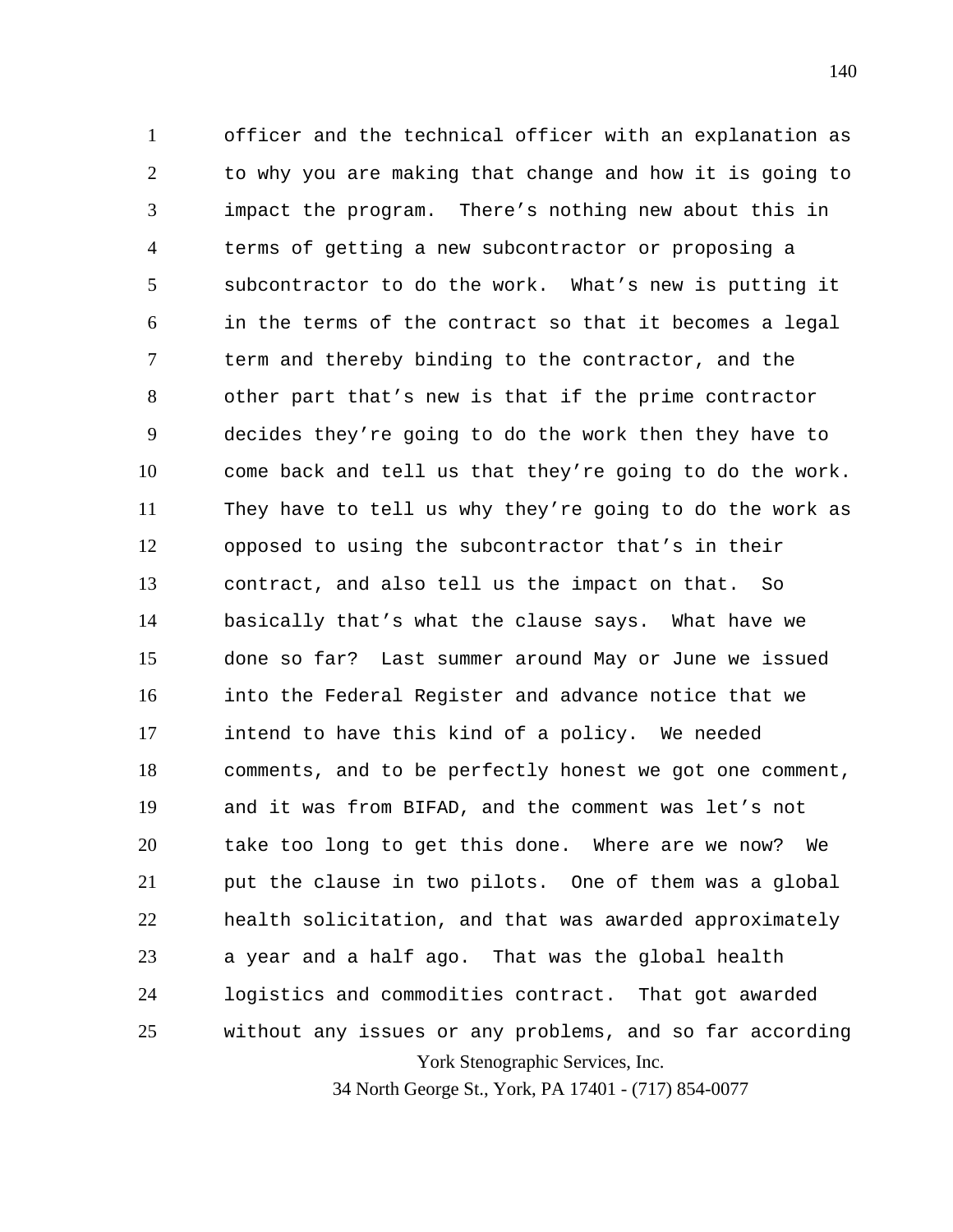York Stenographic Services, Inc. 1 2 3 4 5 6 7 8 9 10 11 12 13 14 15 16 17 18 19 20 21 22 23 24 25 to the contracting officer there's been no issues associated with the key subcontractor clause. We also put that clause in the DG -- engage RFP, which has not been awarded yet, and a significant problem with it not being awarded yet is the key subcontractor clause. And what was that problem? To give you a summary of what the real problem is, it's around the definition of who or what is a key subcontractor. When my team was sitting and we were developing this clause, we did not want to dictate to industry who their key subcontractors should be so we didn't put any parameters around it, and general counsel was insistent that we shouldn't get involved in the teaming arrangement for private industry organizations. So we didn't put parameters of any kind including percentages of work to be performed by the subcontractor. The global health procurement was not nearly as complex as the DG procurement. The DG procurement probably had, I'm not sure of the numbers, I think it was 10 or 11 different components in the RFP for the work that needed to be done. And as a result of that contractors had various interpretations of who the key subcontractor is to be. Some contractors proposed for each one of those components key subcontractors. Some contractors proposed for the overall solicitation key subcontractors. Some contractors proposed all of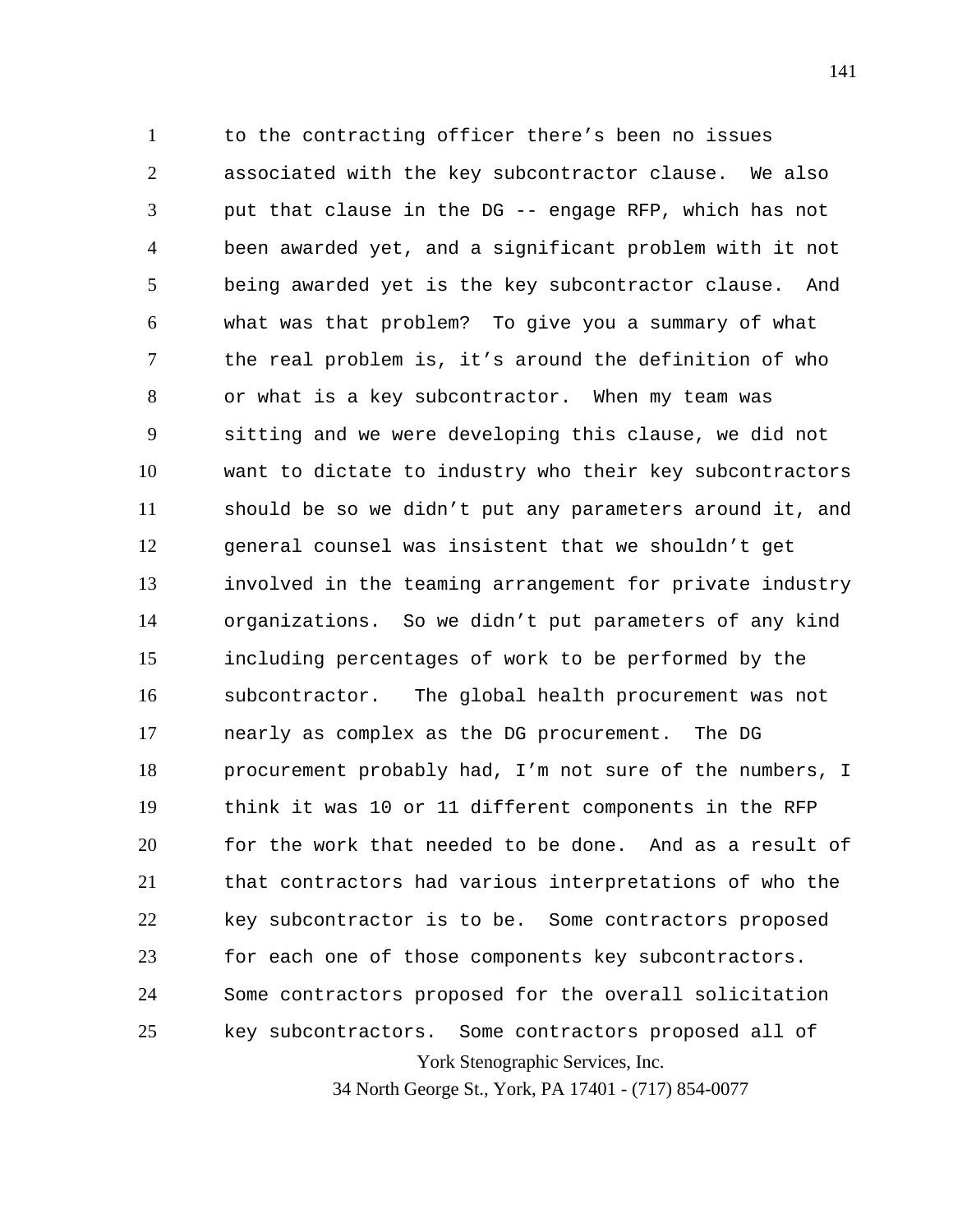York Stenographic Services, Inc. 34 North George St., York, PA 17401 - (717) 854-0077 1 2 3 4 5 6 7 8 9 10 11 12 13 14 15 16 17 18 19 20 21 22 23 24 25 those subcontractors as key subcontractors though they may have been doing only 1 to 4 percent of the work. And a couple contractors didn't propose any of their subcontractor as key subcontractors. I can't talk a whole lot about the details of the DG RFP because it is still an open procurement. It has not been awarded yet. I can tell you we did get a protest. Part of the protest included the key subcontractor issue, and so we're working towards trying to figure out to define what a key subcontractor is in a way that is acceptable to our general counsel's office so that we're not seeing this interfering in the teaming arrangement of private industry. There's a couple of ways to go with that. Okay. One of the ways is to put a percentage on the amount of work that's going to be performed. That's one way. Another way would be to allow the technical officer and the contracting officer -- well, let me step back. Put a percentage on the amount of work that's going to be performed by the subcontractor and have that percentage work across the board regardless to the type of program it is and what office it is. As long as the percentage is there then we, the government, have identified for you that's going to be your key subcontractor. The other way is to look at the programs on a case-by-case basis and have the CTO and the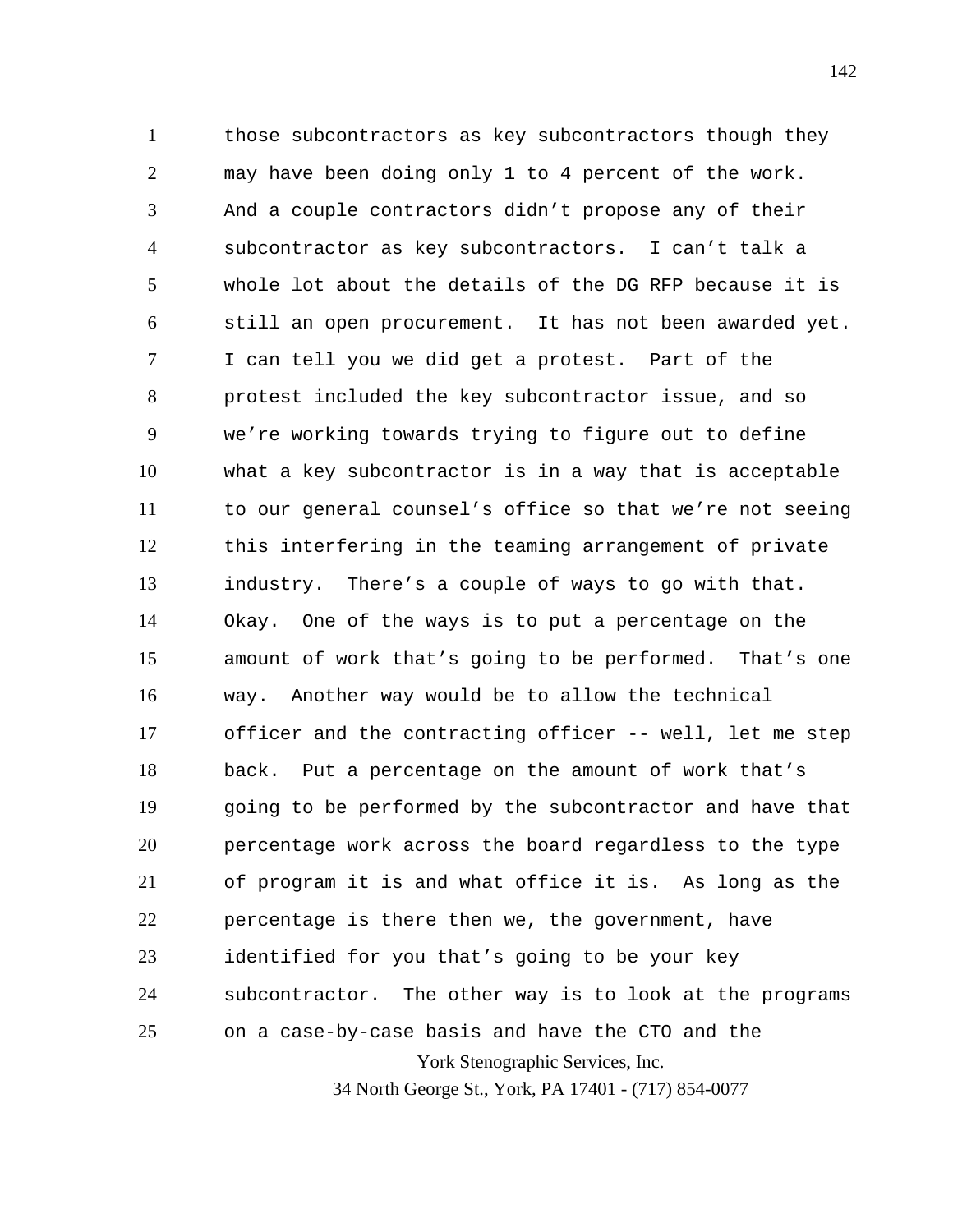York Stenographic Services, Inc. 1 2 3 4 5 6 7 8 9 10 11 12 13 14 15 16 17 18 19 20 21 22 23 24 25 contracting officer determine based on the type of program it is what percentage of work should be identified as the key subcontractor. Along with that is another issue, and that is under our IQCs, indefinite quantity contracts, we have a provision that talks about major subcontractors, and we say that any major subcontractor or subcontractor that does 20 percent of the work is considered to be major, therefore, we want to evaluate their indirect costs, their proposal, all of that. So there is somewhat of a discrepancy and some confusion between the major subcontractor and the key subcontractor so we have to bring that together as well. That's where we are currently in terms of trying to figure out how to alleviate the interpretation of the clause and what we mean by key subcontractor. Where do we need to go from here outside of clearing up that interpretation? I talked to our policy office to see, okay, what are our next steps once we decide how we're going to define key subcontractor or change the name to major subcontractor, and this is what I was told. We need to go out to the Federal Register with the language that's in the I'm going to call it key subcontractor now, that's in the key subcontractor clause for everybody to look at and comment on. Then we have to deal with the comments. I asked when will we be able to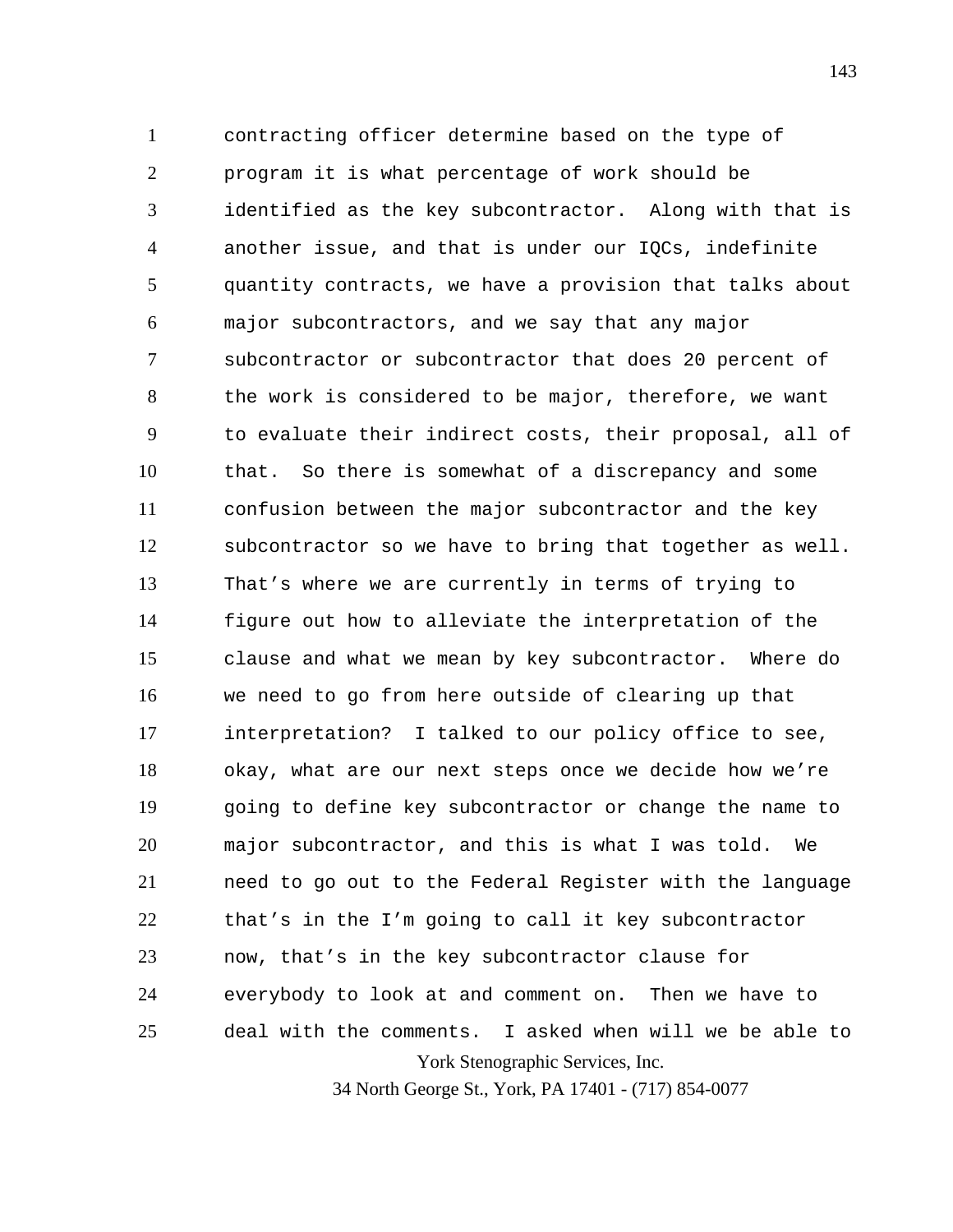1 2 3 4 5 6 7 8 9 10 11 12 13 14 do that and she said the way it's looking right now it would be later in the calendar year of 2008, possibly not until the first quarter of fiscal year 2009. After that it will take another six months, eight months or nine months to get it through the policy approval process in USAID so we're kind of looking out at a year and a half to two years before it actually becomes a policy in USAID. So that's where I am. Now I guess I'll find out whether I should be glad to be here or not. Any questions? THE CHAIRMAN: Very well done. From the Board? MR. THOMAS: Yes, I have a couple of questions. First of all, thank you for being here and

15 explaining that.

16

MS. HORTON: Sure.

York Stenographic Services, Inc. 17 18 19 20 21 22 23 24 25 MR. THOMAS: I was one of the Board members that had some questions with regards to this, and maybe I didn't fully understand it originally but the original issue was as you laid our prime contractors were listing key subcontractors I guess because it's a weighted proposal basically so using their experience and resources hopefully be the winning contractor as a result of that. And then after the award they would substitute without any kind of authorization they would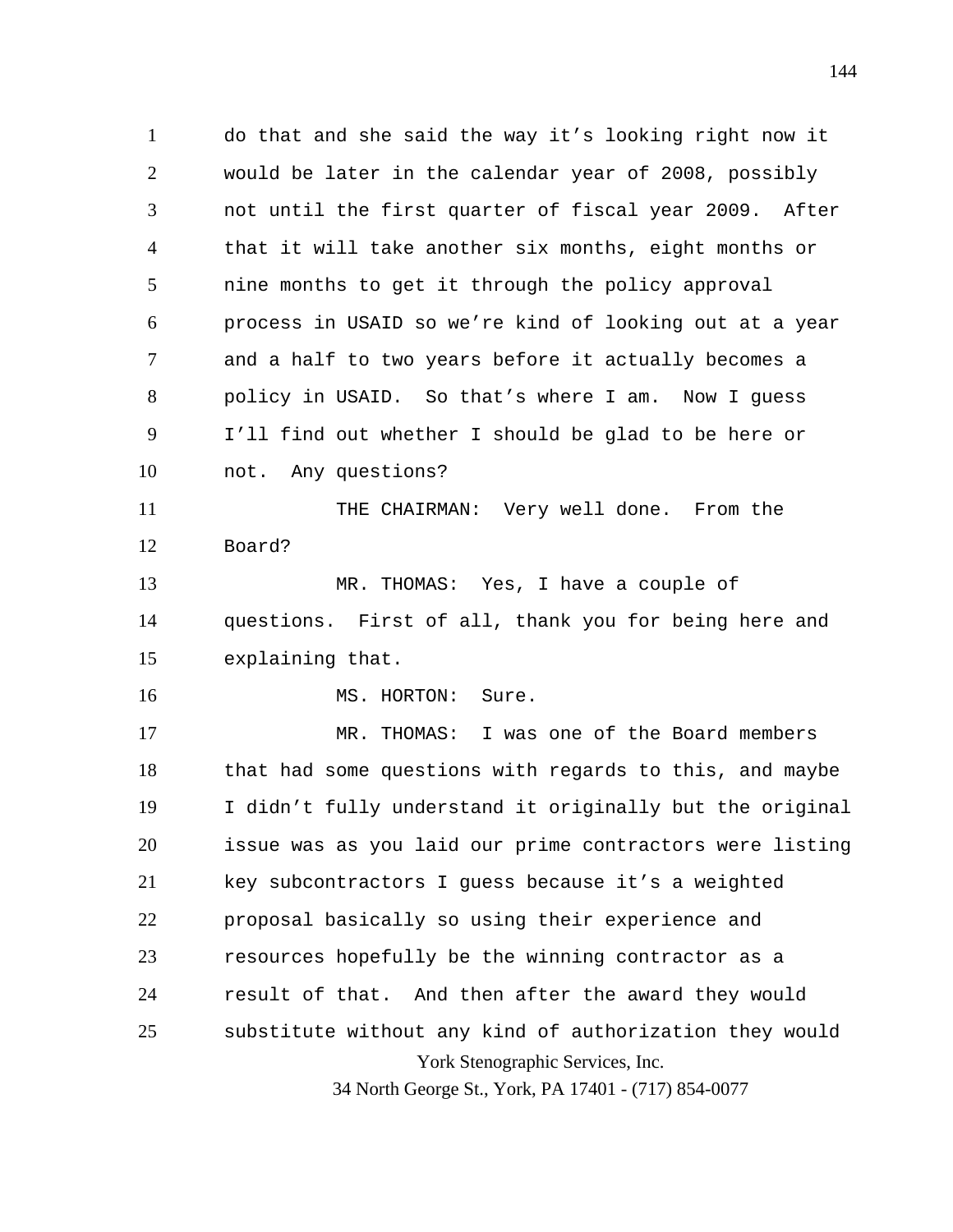1 just substitute a different key sub.

2 3 4 5 6 7 8 MS. HORTON: Well, they would substitute a sub that was not -- that had already been approved, yes. The federal acquisition regulations requires any contractor who's going to have a subcontractor to get contracting office's approval. That's what I meant by the part of the key subcontractor clause that's not new. That's not new.

9 10 11 12 13 MR. THOMAS: Right. Okay. But what we're talking about is a prime contractor is submitting a proposal with key subcontractors for your evaluation to say that's the best team, that's the best value, so we're going to select that contractor.

14 MS. HORTON: Correct.

15 16 17 MR. THOMAS: Then once the award is made, they may substitute one or more of the key subcontractors with possibly some other pre-approved subcontractors.

York Stenographic Services, Inc. 18 19 20 21 22 23 24 25 MS. HORTON: What we're saying is once the award is made those subcontractors that were a part of that proposal that were accepted and successfully affected the award of that contract will be listed in the contract along with the work that they're going to be doing and become a part of the contract. So if they want to make a change that's a modification to the contract then they have to go through the contracting

34 North George St., York, PA 17401 - (717) 854-0077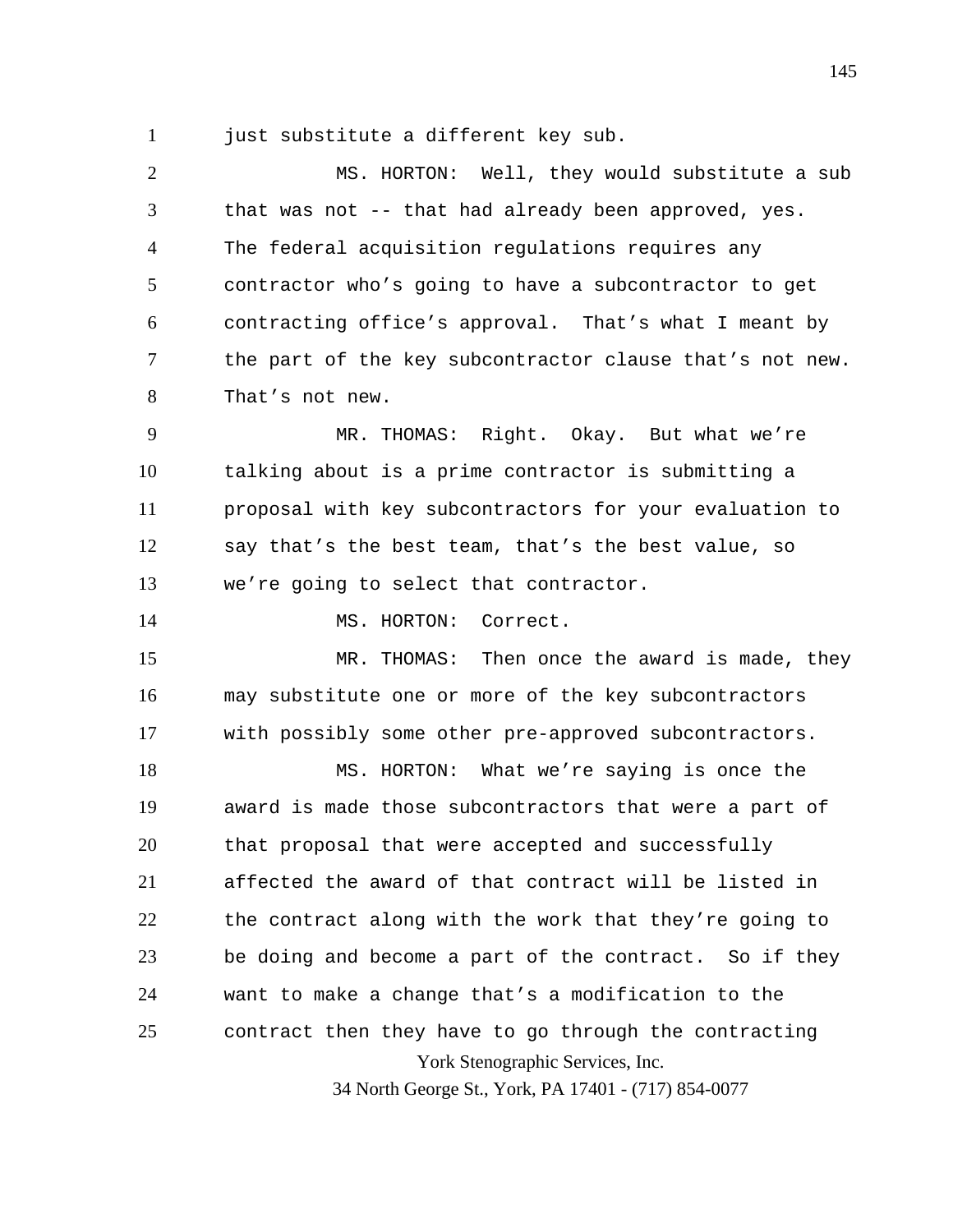1 officer.

| $\overline{2}$ | MR. THOMAS: Okay. And what you had indicated             |
|----------------|----------------------------------------------------------|
| 3              | was that the prime can come back to the contracting      |
| 4              | officer and request the change and justify why.          |
| 5              | MS. HORTON: What I'm indicating actually is              |
| 6              | if they decide that they want to do anything any         |
| 7              | different than what's been in the contract, they have to |
| 8              | come back to the contracting officer.                    |
| 9              | MR. THOMAS: Okay. Does the subcontractor                 |
| 10             | that's being replaced, they were named in the            |
| 11             | solicitation or in the proposal, they were named in the  |
| 12             | contract and award, now they're going to be replaced,    |
| 13             | have they got the opportunity to come in -- is there     |
| 14             | some consideration on their behalf -- what I'm hearing   |
| 15             | is that the prime can come in and justify to the         |
| 16             | contracting officer that I need to replace this key sub  |
| 17             | because he is consumed otherwise and doesn't have        |
| 18             | sufficient resources now. Well, is the key sub           |
| 19             | contacted and said -- is he a part of that process       |
| 20             | because if he's not the intent here is basically null    |
| 21             | and void. It's going to serve no purpose.                |
| 22             | MS. HORTON: Okay. I can appreciate where                 |
| 23             | you're coming from but here's the issue. We don't have   |
| 24             | a relationship with the subcontractor.                   |
| 25             | I think once you name them in the<br>MR. THOMAS:         |
|                | York Stenographic Services, Inc.                         |
|                | 34 North George St., York, PA 17401 - (717) 854-0077     |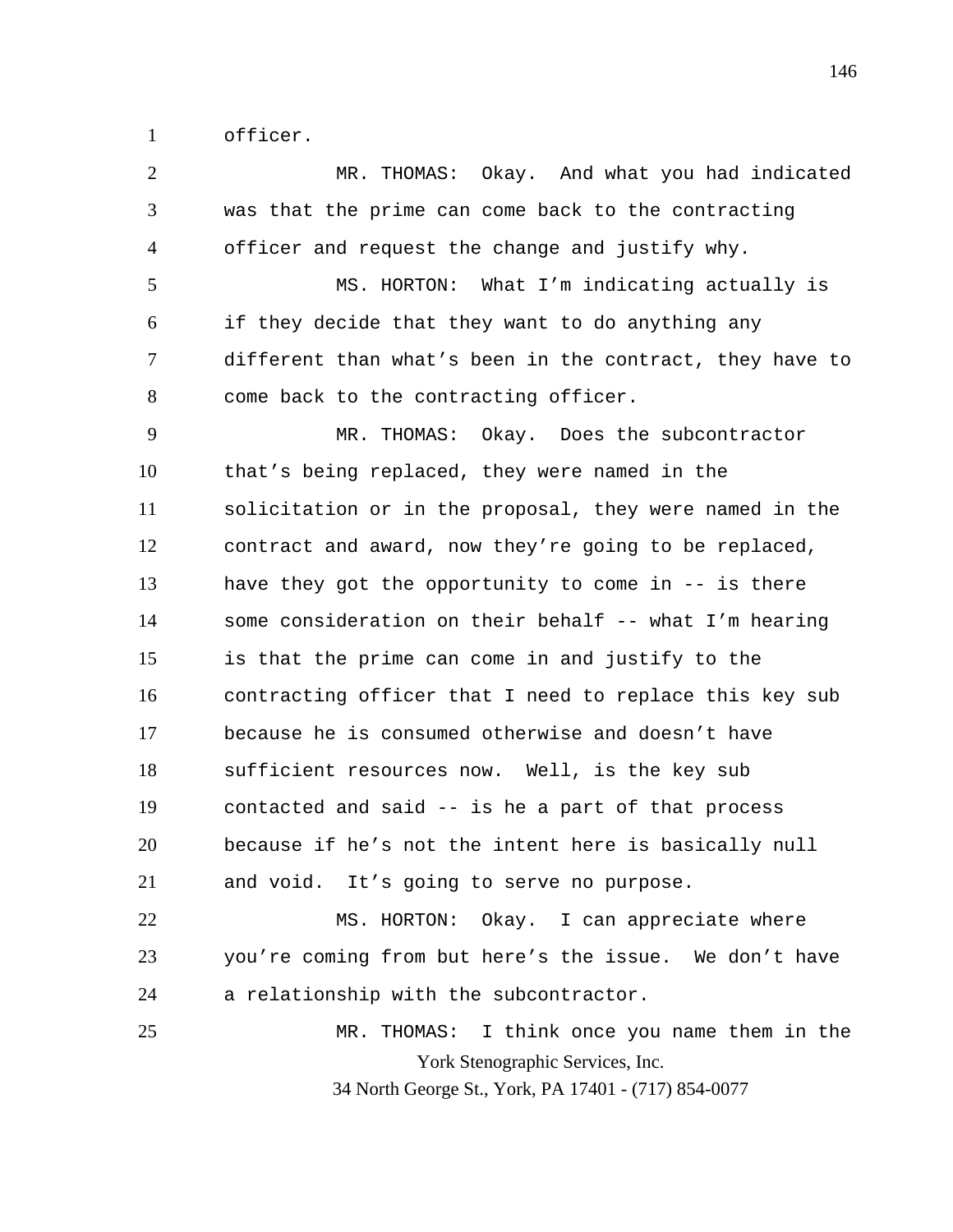1 contract you do.

York Stenographic Services, Inc. 34 North George St., York, PA 17401 - (717) 854-0077 2 3 4 5 6 7 8 9 10 11 12 13 14 15 16 17 18 19 20 21 22 23 24 25 MS. HORTON: No, we don't. Legally we do not have a contract with the subcontractor. Our contract is with the prime contractor. And this is one of the issues that our general counsel also brought up when we were talking about the language for the clause because we cannot interfere in the relationship between those two organizations. What we can do is look at the work that we need to have performed and the promise that was made to us and our expectation for that promise, and we can look at that. But we can't get involved in the relationship between the prime and the sub. So what will be important for us and particularly for the contracting officer and talking to the technical office is whether or not there is sufficient support that the agency's work and objectives are not at jeopardy for that change to be made, and that's all that we can do. Legally we can't do anything else. I would say this to you though. When this was brought -- I also coordinate the Department of State for USAID. When I took this issue to the Department of State they had no issues with it. They thought it was fine. They felt that it would vindicate them in many instances and they felt that it was appropriate that we identify for them who we think the key subcontractor should be but my general counsel's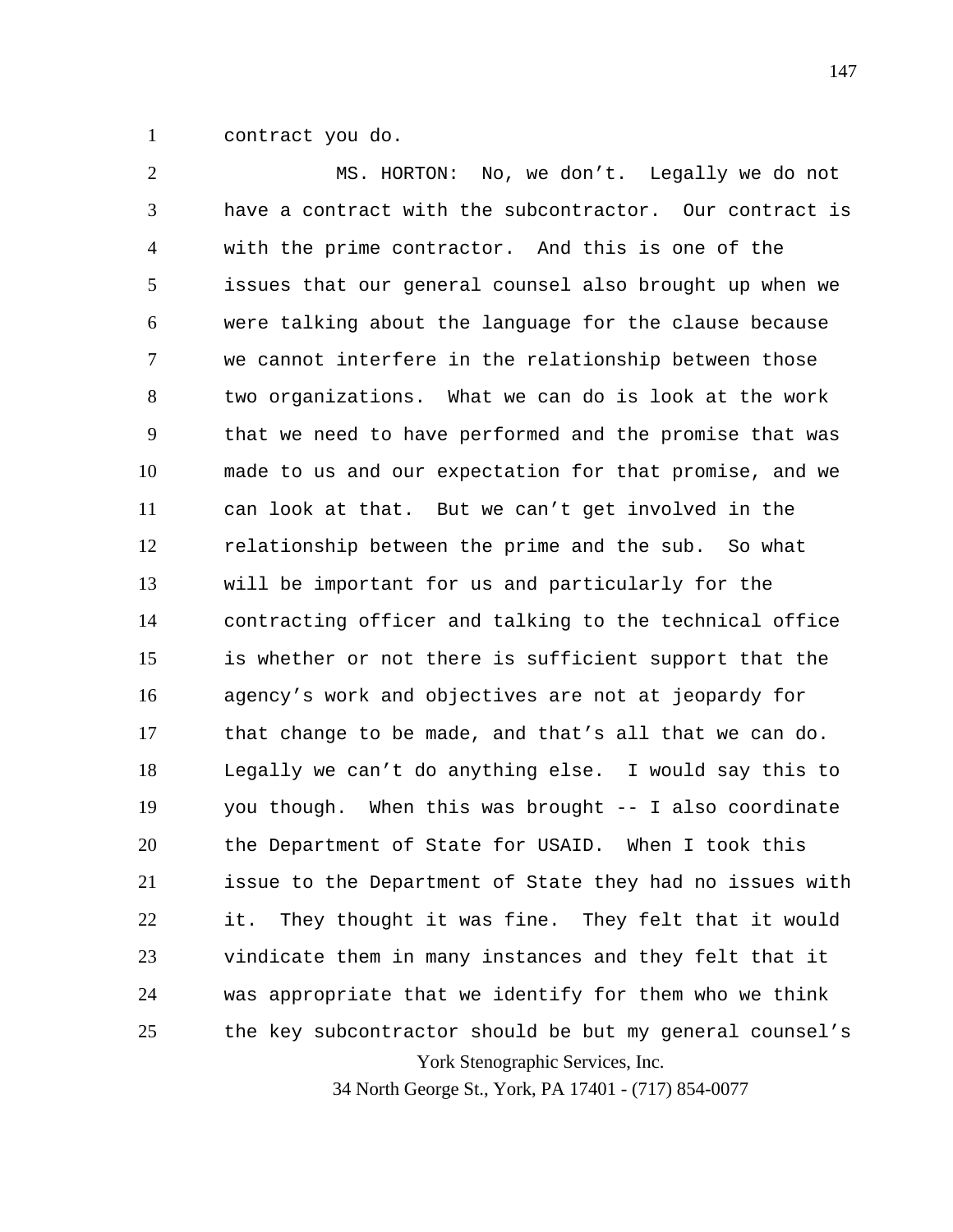1 2 3 4 5 6 7 8 9 office didn't agree with that. So now I have to go back and work through that issue. Otherwise, it would end up like it was with this one procurement that I'm talking about where everyone has a different interpretation, and you can't do an evaluation if you can't compare apples to apples. If you're comparing apples and oranges then the evaluation is flawed so in order to do that everyone needs to have the same understanding of what the government's expectation is.

10 11 12 13 14 15 16 17 18 MR. THOMAS: No, I agree with that, and as a prime contractor myself I appreciate that greatly and a key subcontractor in a lot of cases so my only reluctance here is you gained the low ground but you still haven't solved the problem in its entirety because there still is the opportunity for the prime to substitute another key subcontractor without bringing up the original subcontractor in as part of that negotiation.

19 20 MS. HORTON: Yeah, there is, and unfortunately there's not much I can do about that.

York Stenographic Services, Inc. 34 North George St., York, PA 17401 - (717) 854-0077 21 22 23 24 25 MR. DELAUDER: I assume that institutions that are a part of a prime's proposal will know whether or not they've been designated key or not? MS. HORTON: I would hope that you would know if you were designated key or not. Maybe that's a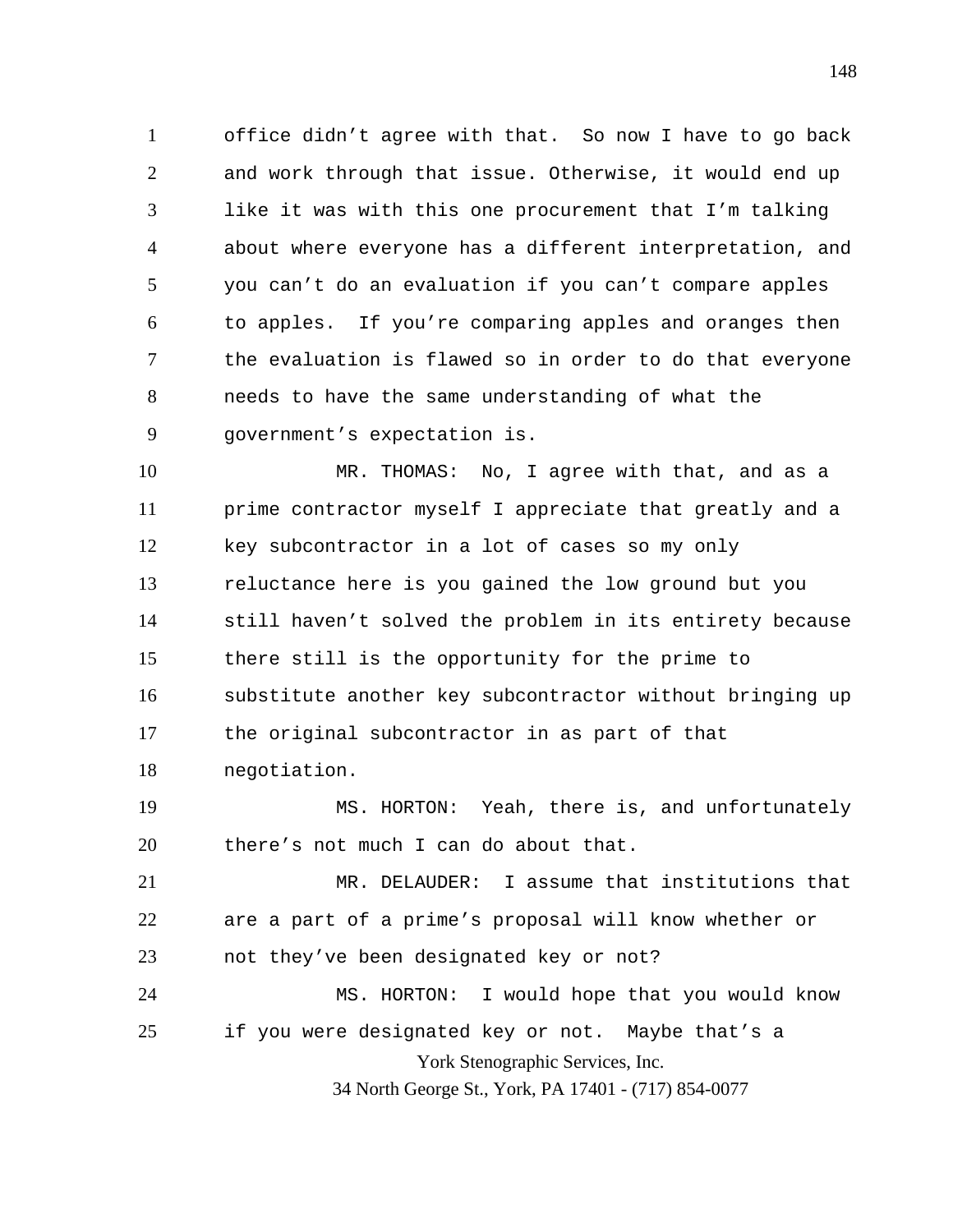1 2 3 4 5 6 7 8 9 10 11 12 13 14 15 16 17 discussion that I need to have with you all to find out how this happens because you should know -- if you know that you haven't gotten the work and you were being proposed then hopefully you will know that you got the work and if not maybe we need to work through some process whereby we need to have -- normally what happens is there's some kind of -- in the proposal process there's some kind of verification that you have agreed that you're going to do this work, and I would imagine, and I may be wrong, so please tell me if I am, but once the contract has been awarded that you know the contract got awarded. I'm assuming that you know that, and if you don't know that one of the ways that I can help in that manner is for the publication of the contract award. In other words, X, Y, Z contract was awarded to this person or this organization. I mean we should be doing that anyway and so I can help along those lines.

York Stenographic Services, Inc. 18 19 20 21 22 23 24 25 MR. DELAUDER: I think that would be important to address that because I'm worried about small institutions that may come in as a part of the contract but their portion of the work may not be sufficient to meet your criteria or a prime's criteria of what is a key contractor. And I worry about those institutions being more vulnerable to being eliminated from the contract, and I would worry about that.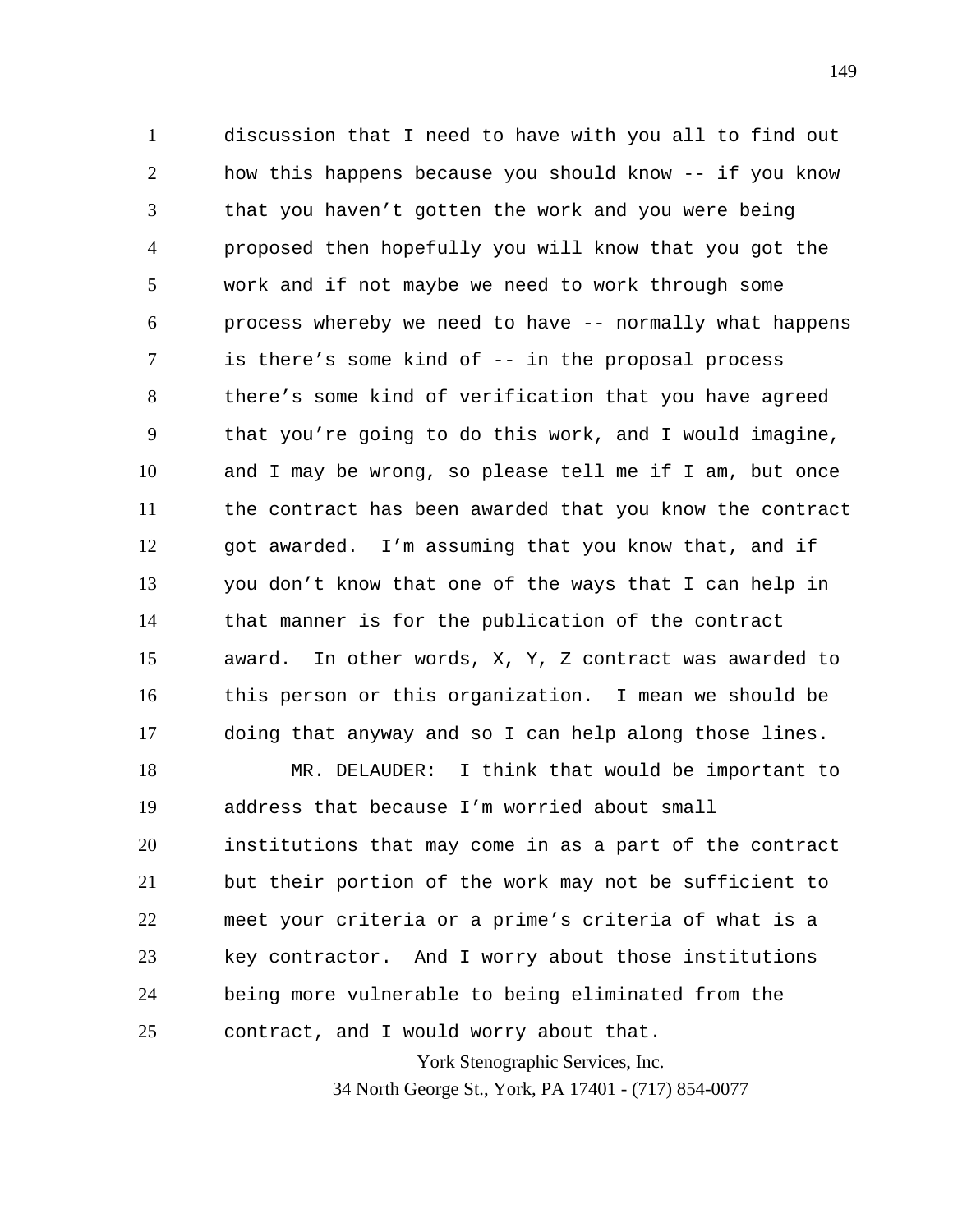York Stenographic Services, Inc. 34 North George St., York, PA 17401 - (717) 854-0077 1 2 3 4 5 6 7 8 9 10 11 12 13 14 15 16 17 18 19 20 21 22 23 24 25 MS. HORTON: Okay. I can tell you right now if they're not identified as the key contractor they won't be listed in the contract. We have to start somewhere. MR. DELAUDER: I think that would be helpful. MS. HORTON: Okay. We have to start somewhere but what I can do is I can insure that I am encouraging, which we should be doing anyway, the publication of who got the award so that that should be public knowledge. MR. RABON: Can they be listed in the proposal as part of the evaluation process and not be listed as a key subcontractor? MS. HORTON: Certainly. MR. RABON: And they will be part of the weighted average if they're not listed as key subcontractors? MS. HORTON: Actually the way I understand it when we were working through this is that during the evaluation what is usually -- what the CTOs or the technical evaluation team is counting on are those contractors that give significant contribution to the work. In other words, if they don't have those subcontractors doing that work they can't meet the government's objective, and basically that's along the lines which I'd like to go along with the definition as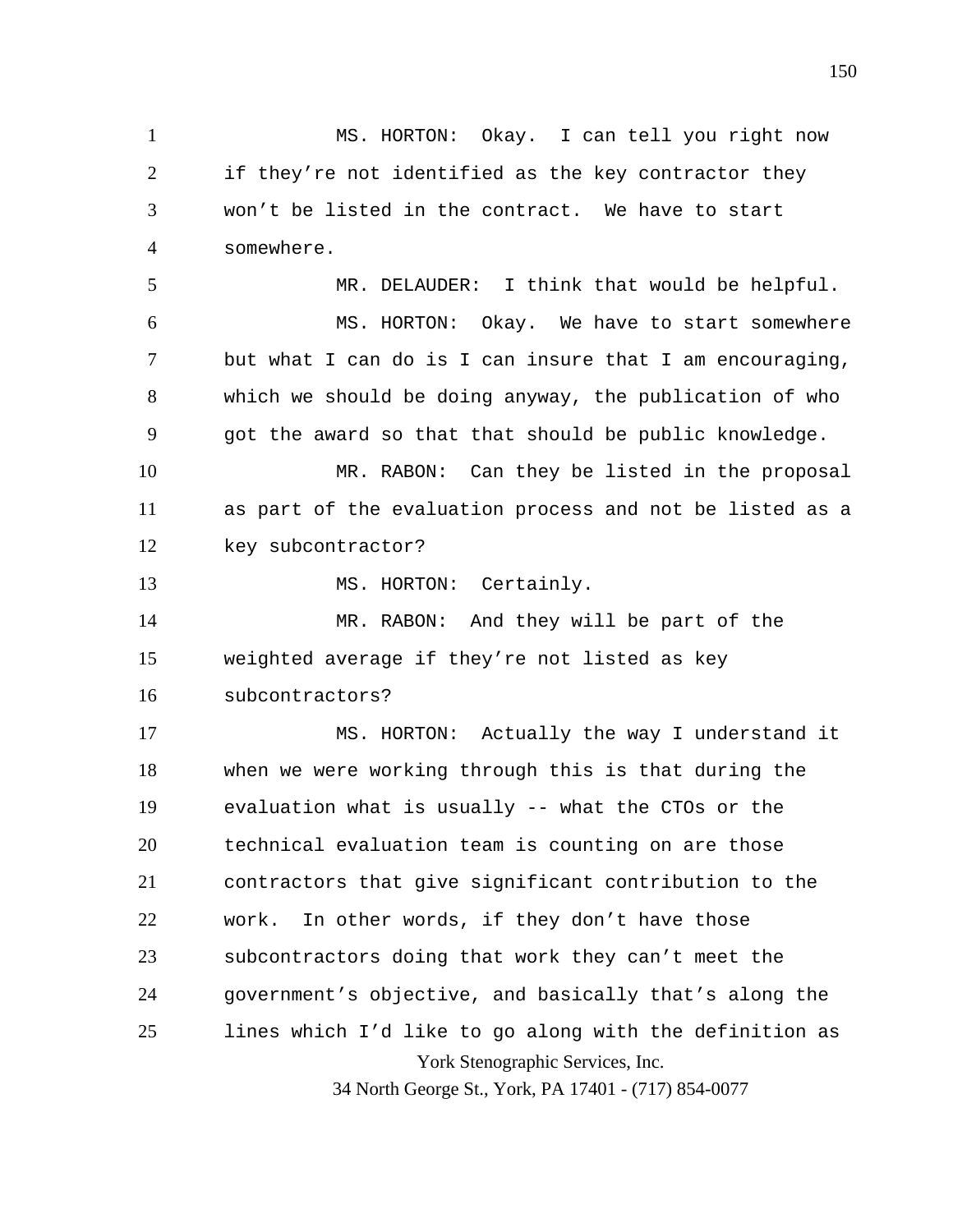1 2 opposed to just the 20 percent but I'd like to add that with it or the 10 percent or whatever they come up with.

3 4 THE CHAIRMAN: Let's take one comment and then we need to move to our next topic.

5 6 7 8 9 10 11 12 13 14 15 16 17 18 19 MR. CHOWDHURY: Ikbal Chowdhury again from Lincoln University, Missouri. We're the nation's oldest historically black land grant institution. And we do participate quite significantly but because we are small most times, not all times, most times, we go as a subcontractor. I thought in the RFP document that we respond to if we had part of an initiative and by an initiative is the general term I'm using contract, application, whatever it is, even if I am playing a minor role the major institution that is serving as the lead, they need an official letter of intent from my institution which we submit, and that becomes a part of the document. Here you are saying we are invisible and you do not even know who we are. I just don't understand.

York Stenographic Services, Inc. 20 21 22 23 24 25 MS. HORTON: I didn't say you were invisible, sir. What I'm saying is that letter of intent is required for the proposal. That's a contracting officer's determination as to whether or not the letter of intent has to come from the key subcontractor or the major subcontractor, if you will. In this case the way

34 North George St., York, PA 17401 - (717) 854-0077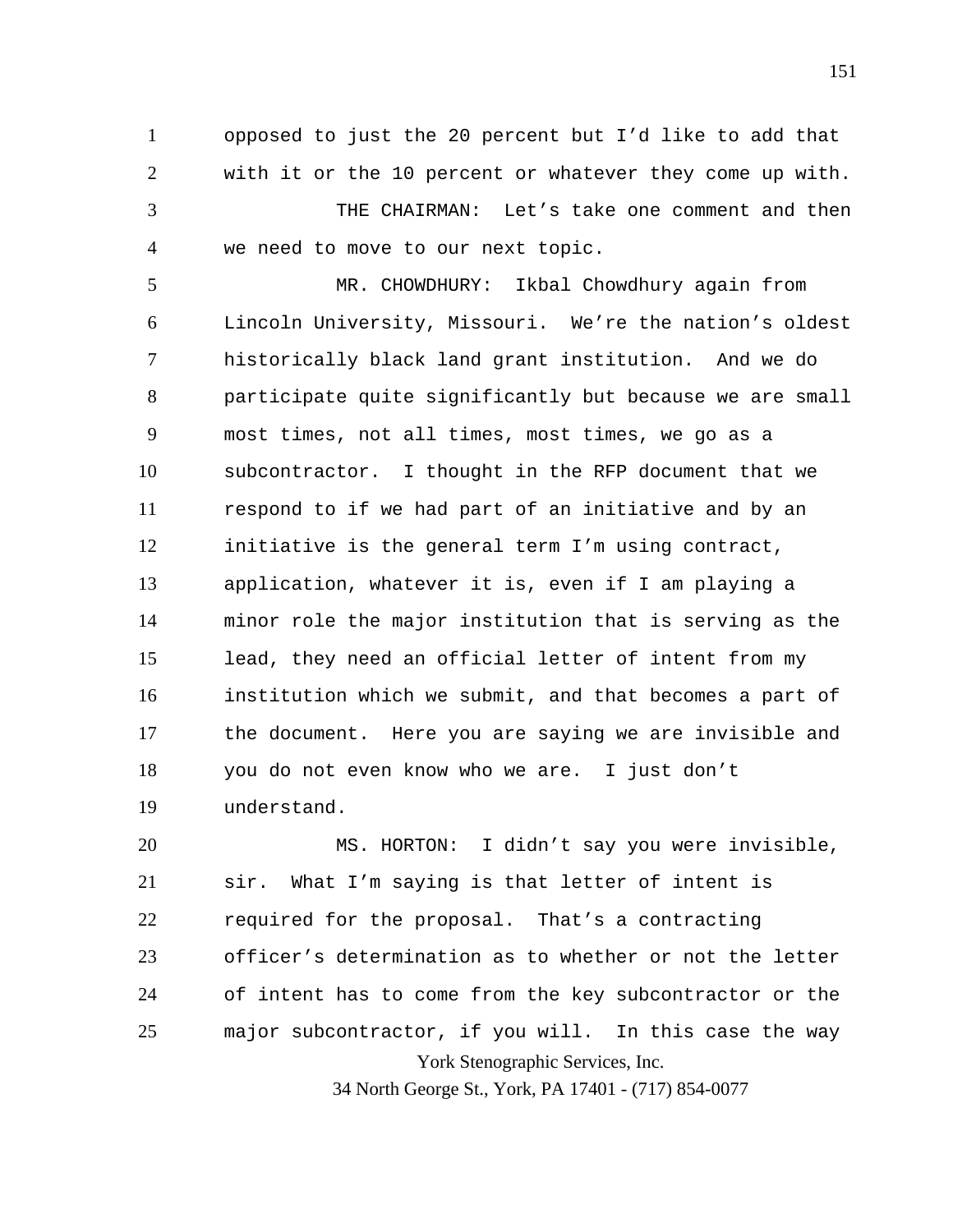York Stenographic Services, Inc. 1 2 3 4 5 6 7 8 9 10 11 12 13 14 15 16 17 18 19 20 21 22 23 24 25 that I can see policy is written it has to come from the major contractor, the major contractor who is identified as doing 20 percent of the work. We've already defined that. That is what we're saying. At the proposal stage we the government are not necessarily asking for a letter of intent from minor subcontractors. And I don't mean minor to take away the value of what it is you are doing. I'm only saying that the people that we have to be concerned with are those that from the perspective that has been presented to the government are necessary in order for the government to reach its objective. That's who we really have to -- that's who we're looking at when we're looking at an evaluation for proposal. We're trying to figure out if that organization isn't there will this prime contractor meet their objective, and that's really how it's presented to us in the proposal. If there is NISH work that is -- it may not be that you're a minor subcontractor. It may be that this work that you're doing is not a major part of the program. Okay. Then we're not asking -- the government is not necessarily asking for a letter of intent. The letter of intent might different in different solicitations because COs do things differently. That's something that we can address across the board in terms of encouraging COs to be consistent which we're trying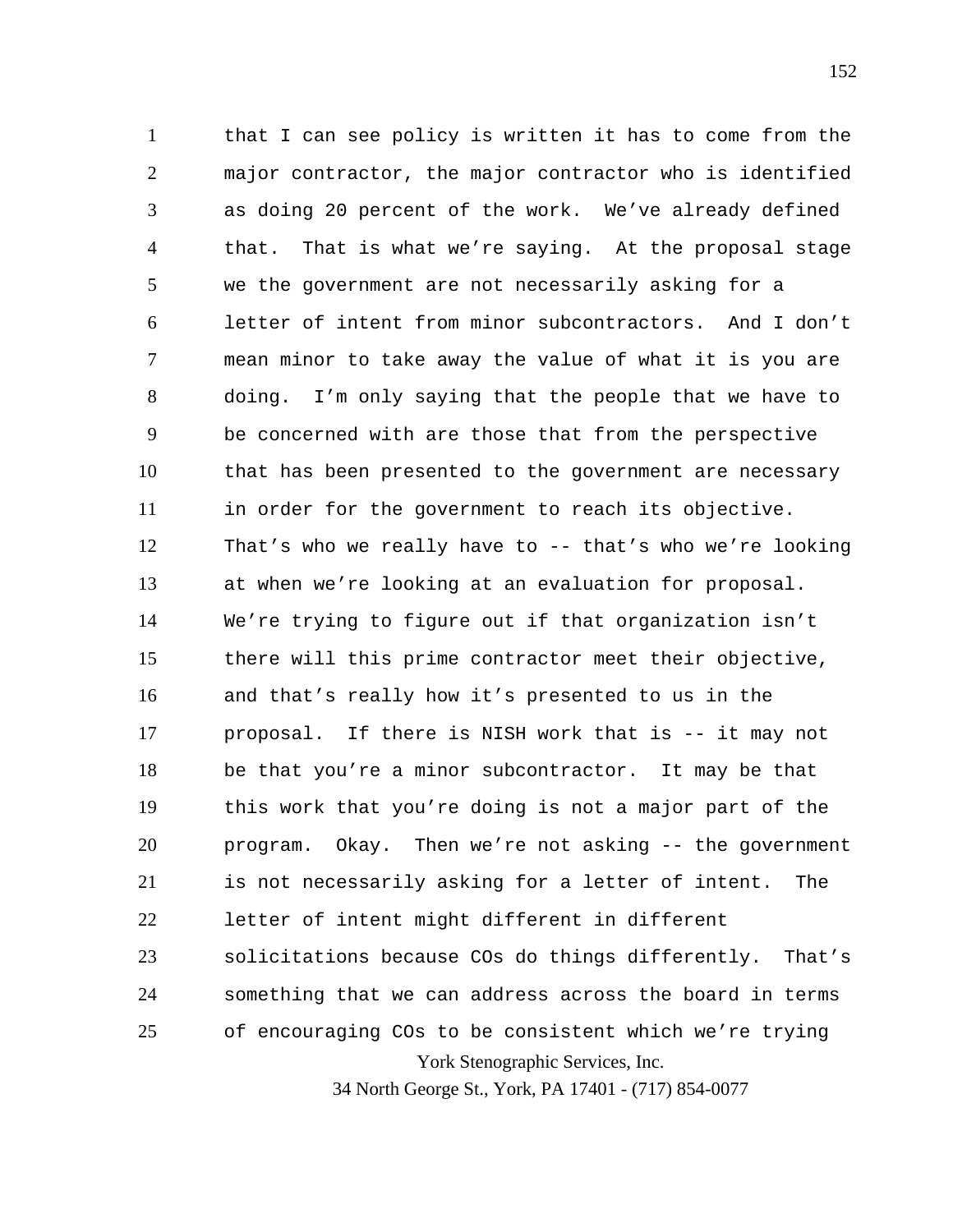1 2 3 to do already anything. The letter of intent that's required by your prime contractor is not something that is necessarily required by USAID.

4 5 6 THE CHAIRMAN: Very good. I think I would like to pause the conversation at this point. Thanks for coming over. We weren't all that bad.

7 8 9 MS. HORTON: No. You guys are great actually. THE CHAIRMAN: We'll probably ask you to come back again.

10 MS. HORTON: That's fine. That's fine.

11 12 13 THE CHAIRMAN: And bring us up to date. The next topic is one that I think will be of significant interest here.

York Stenographic Services, Inc. 14 15 16 17 18 19 20 21 22 23 24 25 MR. THOMAS: I assume we're going into the part where we're talking about the proposed -- the concept papers. I just want to make a few comments here. We have the CRSP earmarks this year, the \$28 million, and this is an opportunity, it gives us an opportunity that we didn't have five months ago because when we were going into looking at our planned budget for this year we didn't know that we could do new activities so we're trying to catch up. And we've developed two concept papers, one on horticulture and one on livestock. And these are a point of discussion. We selected horticulture and livestock because two years

34 North George St., York, PA 17401 - (717) 854-0077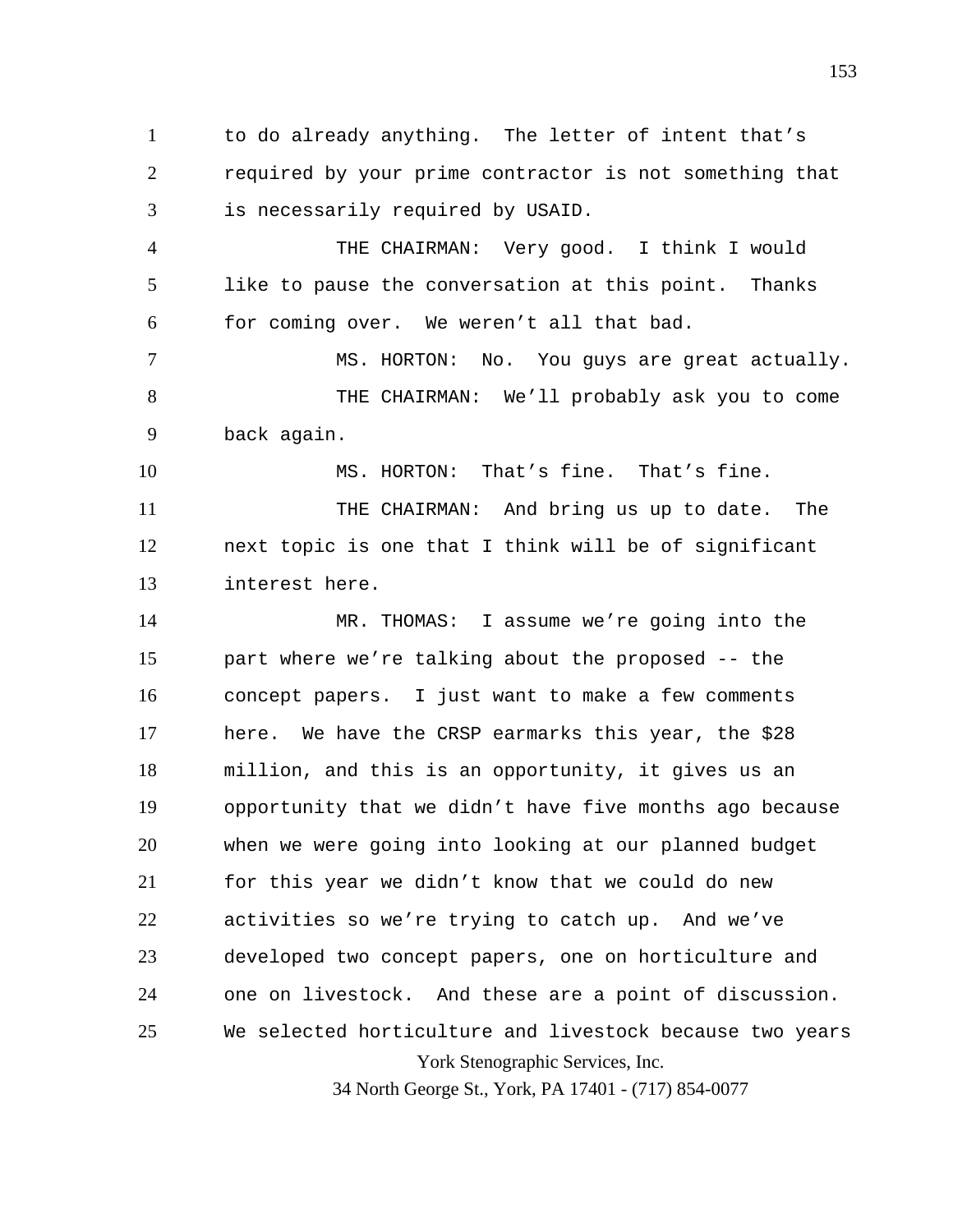York Stenographic Services, Inc. 1 2 3 4 5 6 7 8 9 10 11 12 13 14 15 16 17 18 19 20 21 22 23 24 25 ago we did the portfolio review with BIFAD and we agreed on a list of priority topics for future CRSPs and both of these topics were on that list. And we're trying to develop some activities now that responds to the new challenges that we have since two years ago, and the challenges are as you heard Jackie Schafer talk this morning about the priorities in foreign assistance, priorities going to peace and security, investing in people, humanitarian issues, and less for economic growth, and also changes in the way the funding is shifting to the missions, and the missions are really implementing the activities more than the central bureaus. The central bureaus are supposed to develop the activities that the missions can use. And the third challenge would be our requirement to report to Congress on results, and results yearly. So we're trying to look at ways that we can respond to these challenges with some new CRSP activities. The ongoing CRSP activities, they are doing what was asked and what was expected, and there's no proposals to touch them at all. We're talking about some ways to go forward with some new CRSP activities. So if we are to start these activities this year we have to start a process of discussing what type of activities, what type of management structure, and that's where we are right now. It's a point of we just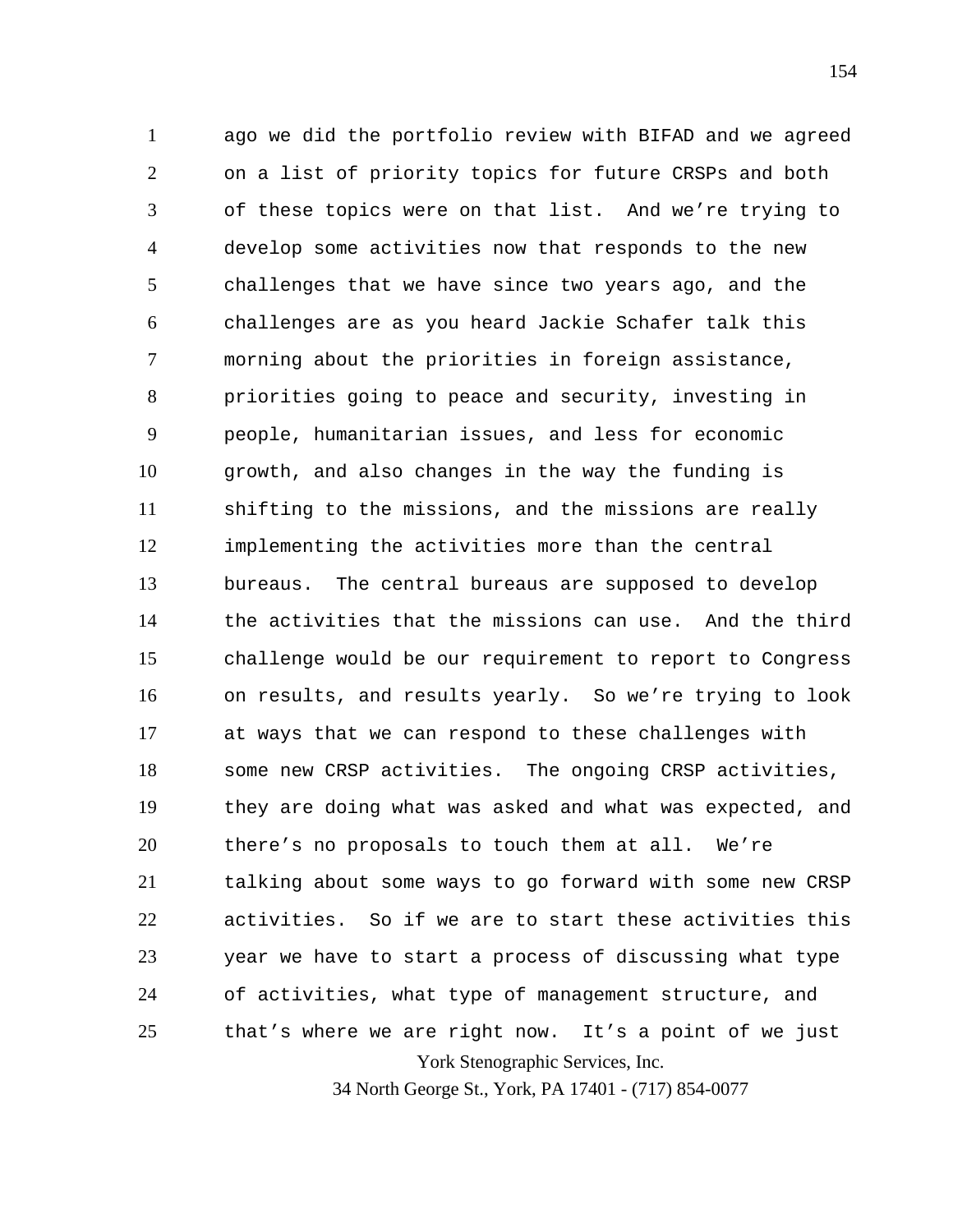1 2 3 4 5 6 7 developed the concept papers to get feedback and comments, and what we hope to do is our best to incorporate the comments and listen to what you have to say and to make these good activities, make the best activities we can possibly do. And we'll take the time to do that, so that's all I wanted to say. Now I lost Joyce.

8 9 10 THE CHAIRMAN: Ray, did you intend to say something at this juncture or come up and make your comments at the end?

11 MR. MILLER: I will...

12 13 14 15 THE CHAIRMAN: Okay. But the title -- I pointed to the task force, so I wanted to be sure you didn't have something prepared. Okay, so, Joyce, if you'll come up.

16 MR. THOMAS: It's all yours, Joyce.

York Stenographic Services, Inc. 34 North George St., York, PA 17401 - (717) 854-0077 17 18 19 20 21 22 23 24 25 MS. TURK: Mr. Chairman and the BIFAD Board, thank you very much for this opportunity and to my colleagues and friends. I would like to begin my presentation at the end. Now we will go back to the near future. We're very aware that climate change has been happening for over some period of time, millions of years really. However, it's impacting us in our lifetime today. Temperatures are warming above the global mean with an average rise by 1.8 degrees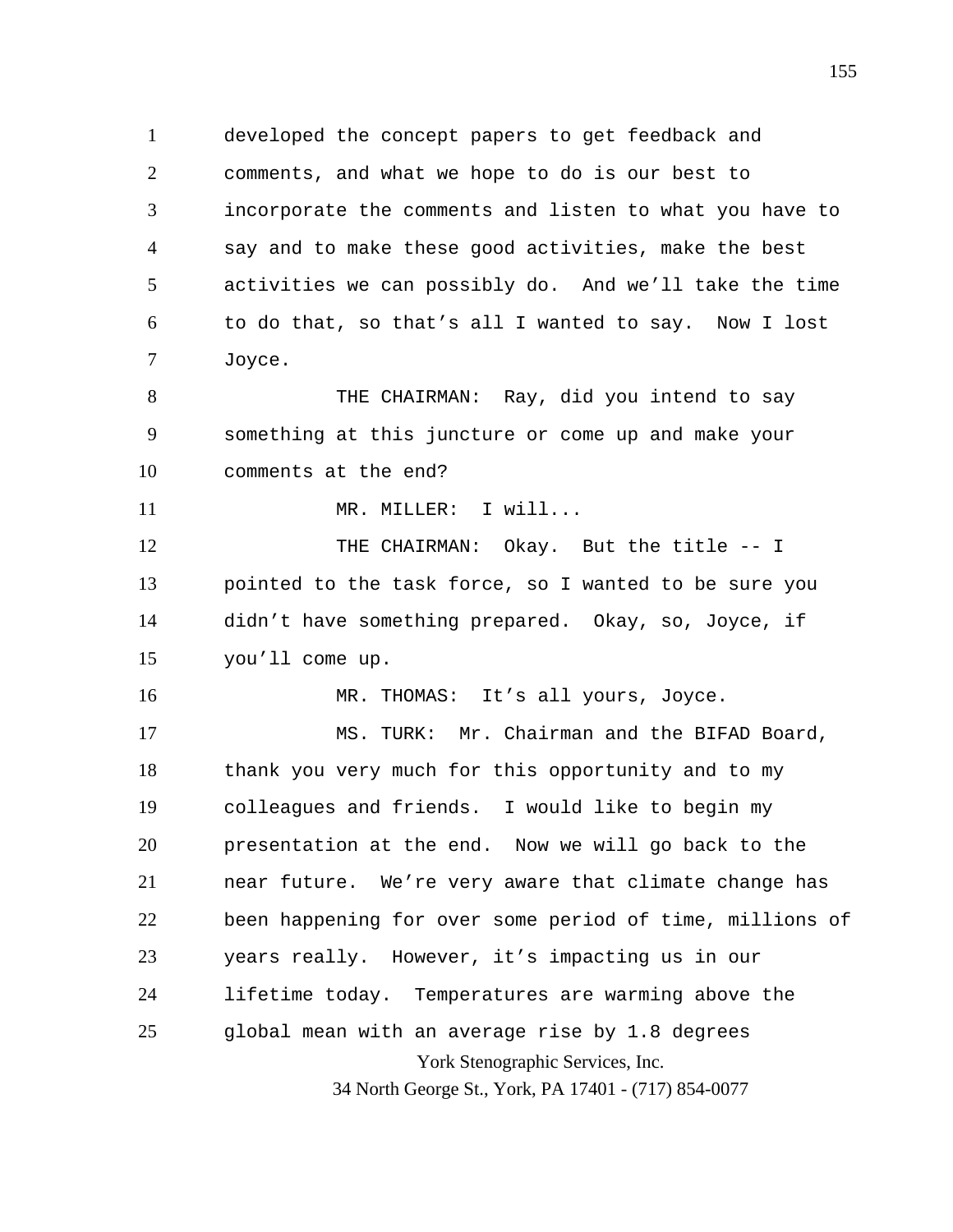York Stenographic Services, Inc. 1 2 3 4 5 6 7 8 9 10 11 12 13 14 15 16 17 18 19 20 21 22 23 24 25 Fahrenheit. Precipitation is either increasing or decreasing with uncertain changes and established patterns and extreme events are occurring, either increasing in frequency and/or intensity as well as occurring in new areas. We are most sensitive to the impacts of climate change but agriculture as a sector is the most vulnerable. Higher temperatures and erratic rainfall patterns are causing changed growing seasons, and this includes range and pasture decline in terms of growth, nutritional quality, and botanical composition. Among the sectoral vulnerabilities one of the most critical is water stress. This is comprised of run off and water supply, decreased water quality, and decreased river flows and other watering points. This is starting to and will result in more conflict in migrations, and also we have flooding in various areas. The decreases in crop and livestock yields are due to reduced soil, moisture evapo transportation and as agricultural or grazing lands are subjected to increased decertification, salinization, erosion, and degradation. Heat stress and the changing patterns in the occurrence of disease vectors will increase the risk of endemic morbidity and mortality for both humans and livestock. And this is where our zoonotic diseases come into play. Livestock contributes 25 to 50 percent of agricultural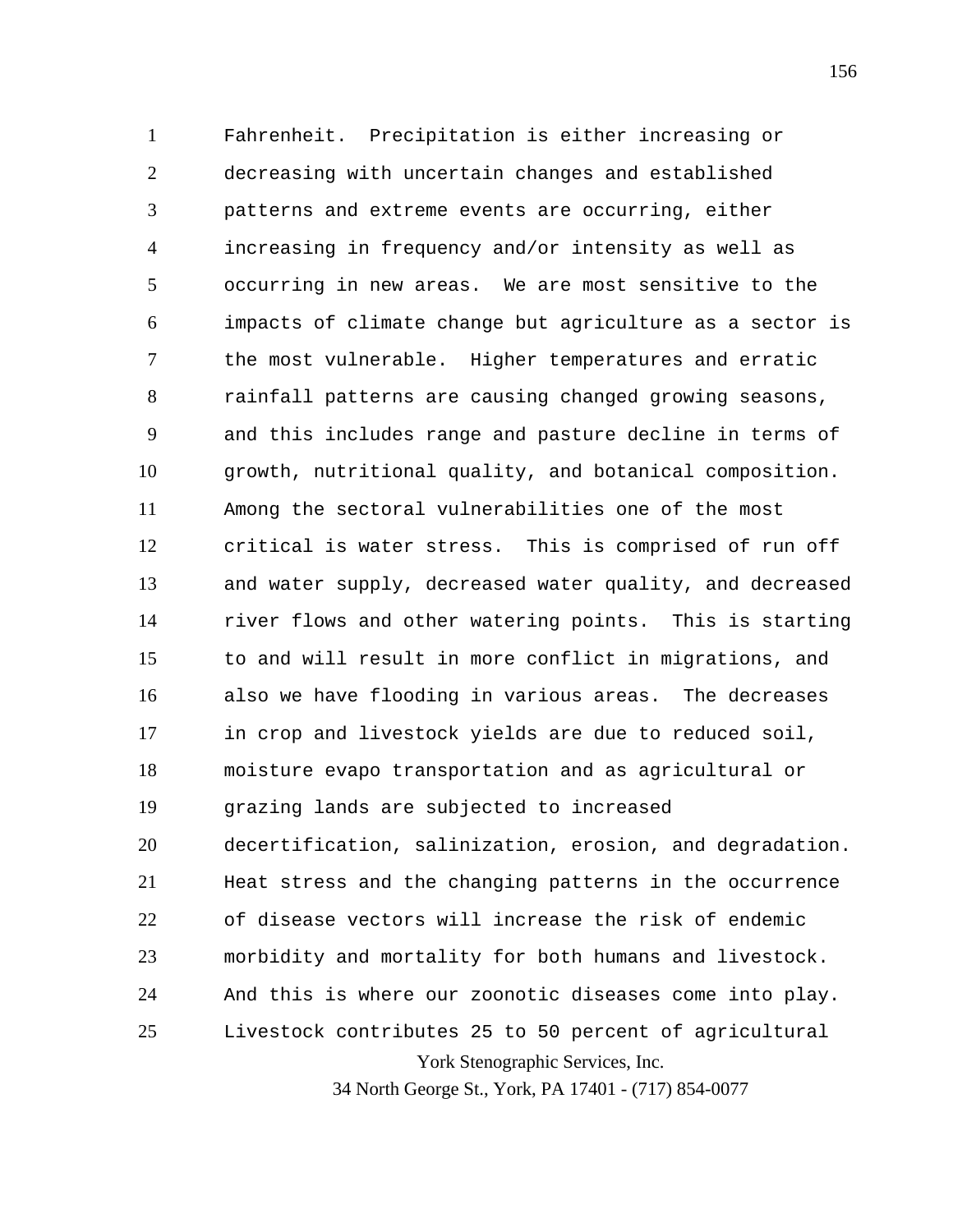York Stenographic Services, Inc. 1 2 3 4 5 6 7 8 9 10 11 12 13 14 15 16 17 18 19 20 21 22 23 24 25 GDPs in developing countries and 1.3 billion poor people depend on livestock, and this ranges from two-legged chickens, poultry of all types to your camels out in the desert. Livestock are mentioned in most climate change studies but really only in relation to methane production and basically anything you read about, livestock points to cows and all the methane they're pouring into the universe. But in comparison methane for ruminate digestion contributes only 2.5 percent of total global greenhouse gases whereas wetlands rice production produces 100 million tons of methane annually or 29 percent of annual greenhouse gases, so you tell me which is worse. The indirect or direct climate change impacts are similar on the different livestock production systems. In the extensive system which is the pastoral or grazing land system you have greater aridity, less water, less forage, increased conflicts and increased livestock deaths. In the intensive systems or the factory farming industrial systems, we will find less water available, lower feed crop availability, and this is already happening with our bio-fuel production. We'll find then also the movement of disease pathogens, and in the mixed crop livestock systems we'll find greater stress on natural resources used for livestock, that is feed, water, land, and again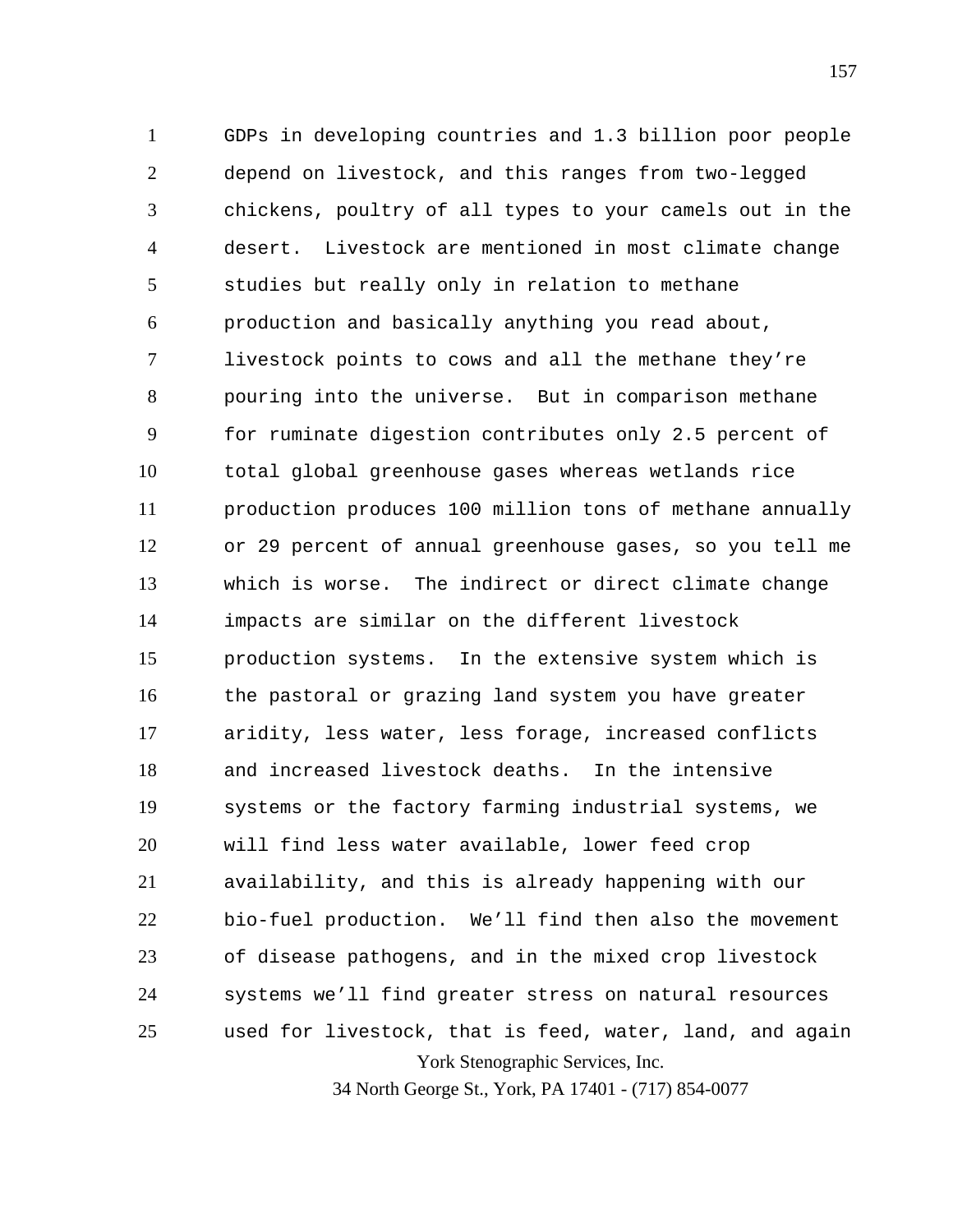York Stenographic Services, Inc. 1 2 3 4 5 6 7 8 9 10 11 12 13 14 15 16 17 18 19 20 21 22 23 24 25 movement of disease pathogens. Our major concerns are the severe budget limitations for USAID's agriculture programs. A change of the U.S. government political focus, that is, transformational diplomacy, the D in AID stands for development that we are now lumped into, diplomacy, development, and defense. And USAID over the past 20 years has lost its critical technical mass of people and particularly in agriculture including livestock. What is our vision? A livestock climate change CRSP will address critical food needs of development countries and USAID will partner with U.S. universities to build its leadership and extensive networks in international livestock capacity. Now we're not asking anyone here to think outside the box. Actually we're giving you a new box to think in. Picture it as a frame, a picture frame. We're giving you the frame within this concept note. And we're asking you put in the livestock and draw the landscape, and it will be different ideas coming from every individual here as to what that picture within that picture frame is going to look like. We all see the world in a different way. The livestock climate change CRSP is a synergistic cross-cutting design focused on public-private sector partnerships and building on the successes of the global livestock CRSP. It will also be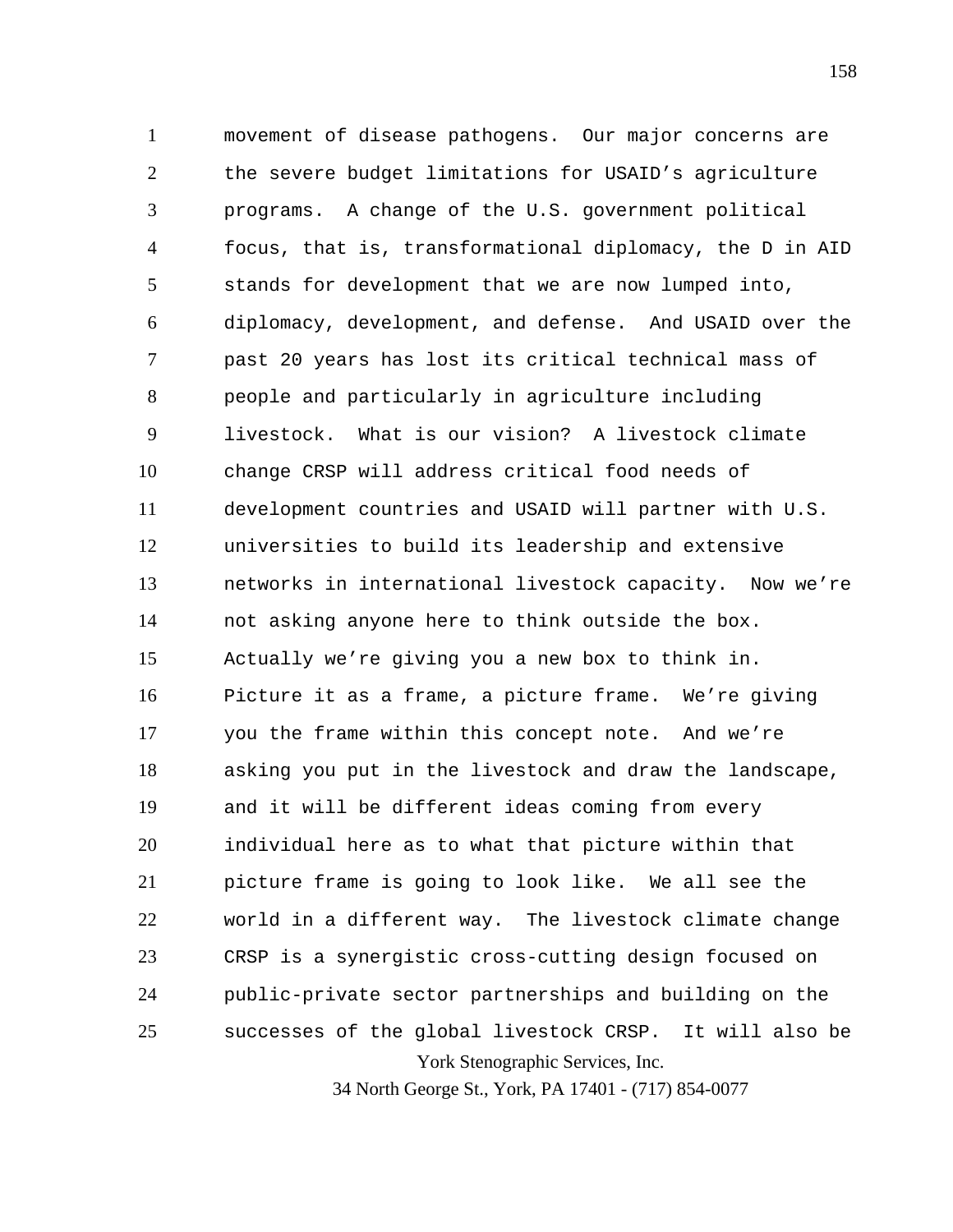1 2 3 4 5 6 7 8 9 10 11 12 13 14 15 16 17 18 19 20 a drive towards goals of the Global Development Commons. The objectives of this CRSP are to research climate change impacts on livestock production systems, to build host country sustainable capacity responsive to climate change impacts on the livestock issues of national and regional importance in our developing countries, and to identify and resolve critical livestock value issues related to climate change impacts. The expected outcomes are to develop and implement methods to adapt livestock production systems to changing climate scenarios, to reduce or eliminate zoonotic disease transmission, improve food safety and marketability of animal source foods, reduce the impact of livestock production on the environment, and to strengthen or build local and national scientific development capacities. The future was then. The future is now. Thank you. THE CHAIRMAN: If you don't mind staying perhaps there's some questions or comments from the Board. Any comments?

21 22 23 MR. DELAUDER: I assume that this means that the global livestock CRSP will be replaced by this CRSP that you're talking about?

York Stenographic Services, Inc. 34 North George St., York, PA 17401 - (717) 854-0077 24 25 MS. TURK: The global livestock CRSP and grant ends September 30, 2008, this coming year. The next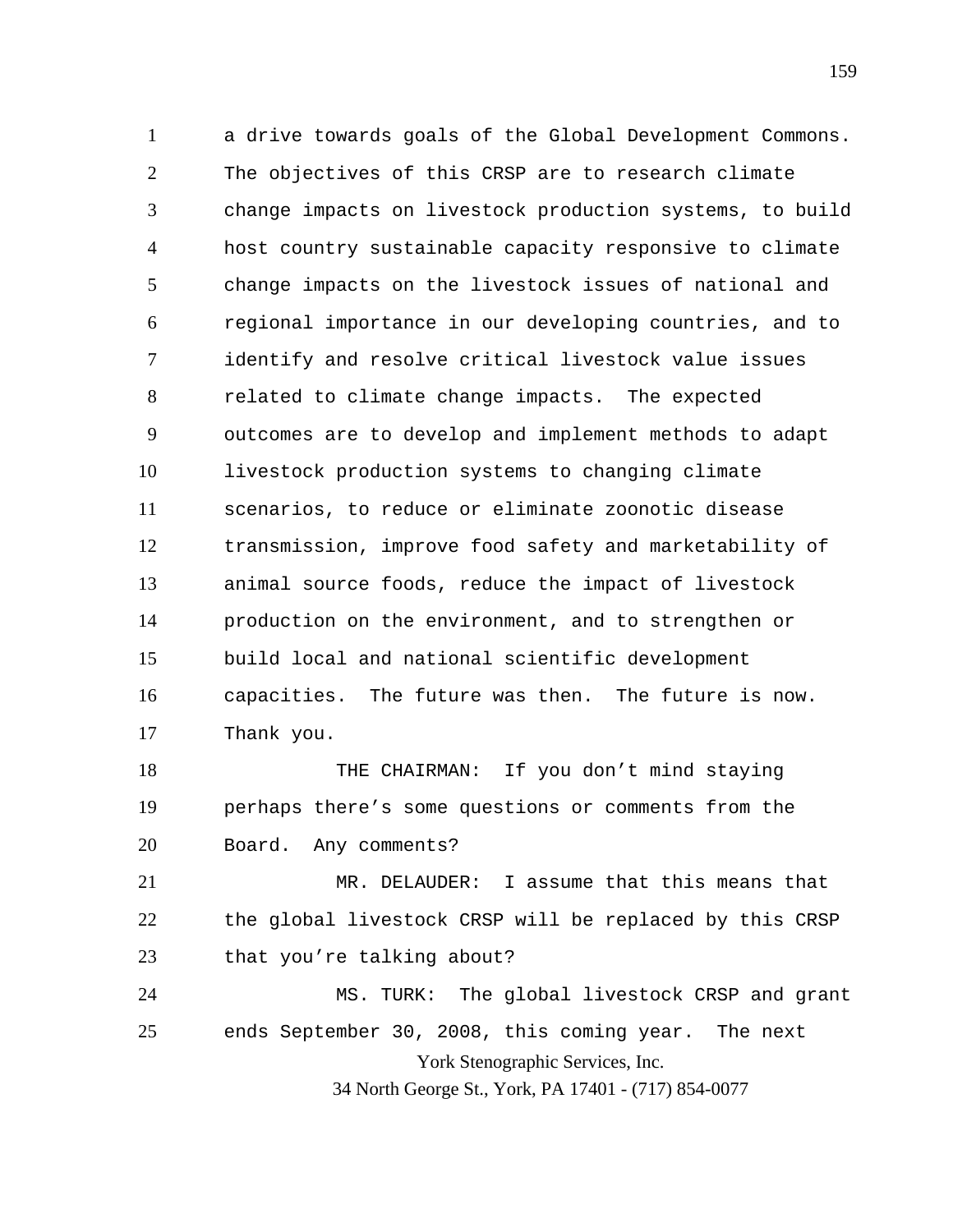1 2 3 4 5 6 7 8 9 10 11 12 13 14 livestock program is not meant to replace it or substitute for it but to build on its successes. However, we're not going to slice the data in new ways because the contents of every database already built are structured to correspond with insights that are already recognized. We're looking for innovation, creativity. We're looking for a three-dimensional shape or form rather than a series of events where livestock health, environmental health, and human health are synergistic and impact on each other. And health includes resources and nutrition as well as disease. Claimant change impacts all of them, and so what we're looking for is an innovative way of addressing the future, which is now also.

15 16 17 18 19 20 THE CHAIRMAN: I think you indicated, Mr. Thomas, that there be an opportunity for comment and then there would be a request for applications. Do you have a time line? Will we have a chance at our next Board meeting to give other consideration to this or is this something that's moving quickly?

York Stenographic Services, Inc. 21 22 23 24 25 MR. THOMAS: Well, I would like to see -- we have two weeks for comments, and when we get the comments back, I'd like to see how far we are from where our thinking is to what the views are coming in from the universities. We would like to do this quickly because

34 North George St., York, PA 17401 - (717) 854-0077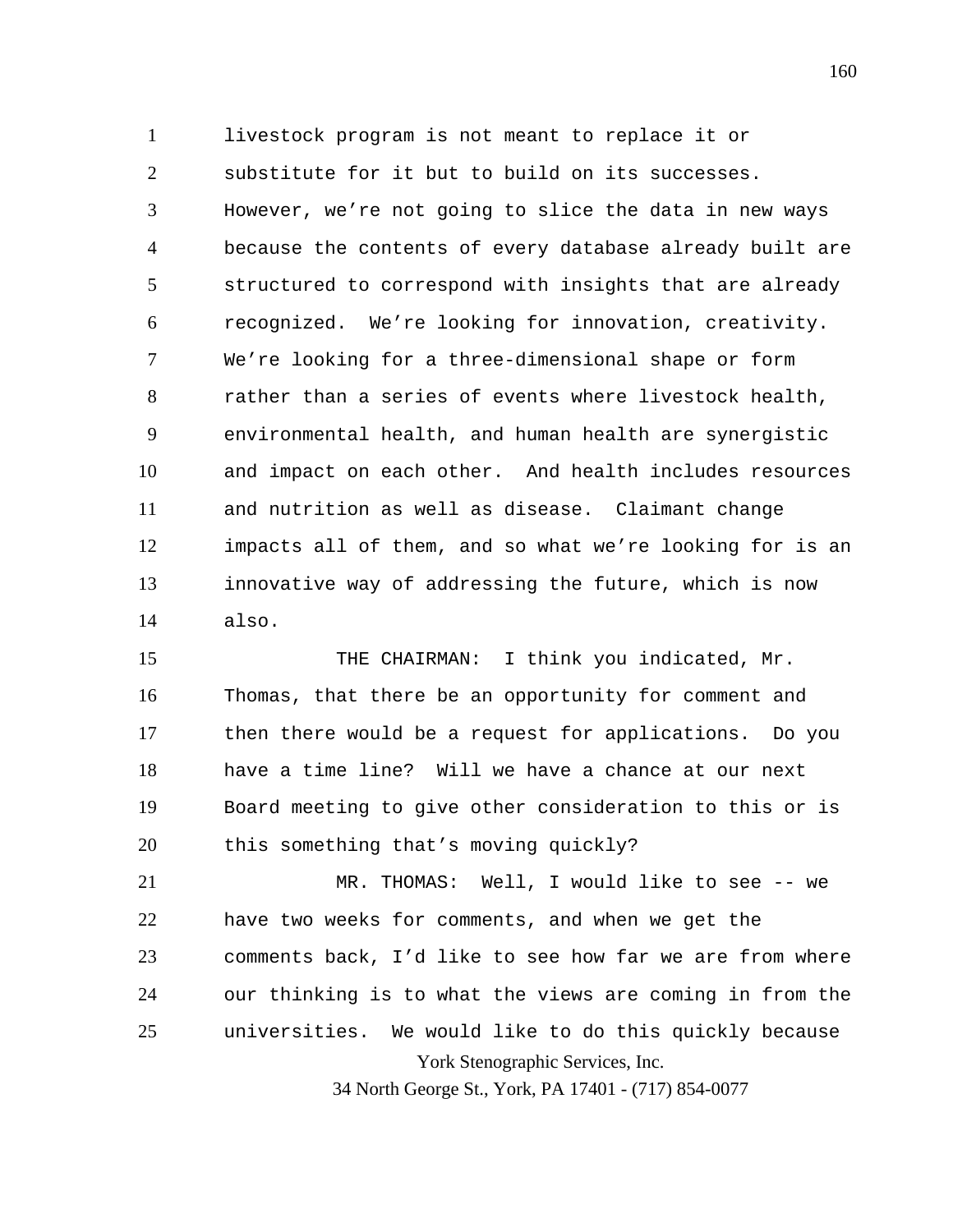1 2 3 4 5 6 7 8 9 10 11 12 13 14 it makes sense if we're going to build on the success of the global livestock CRSP to start a new livestock CRSP soon. And if we find that the comments correspond with what we're proposing we can go ahead and develop a more detailed program description with a request for applications and have a review of those. But I think we should be really -- it's always good to have a face-toface discussion on the comments, and I think the closing date for the comments are March 7. I don't think we can wait until the next BIFAD meeting to have another -- to review those comments at that time, not if we want to obligate the funds this year and have immediate succession on CRSP. So we may have to organize a separate meeting to discuss the comments.

15 16 17 18 19 MR. CHRISTENSEN: Are we saying that the global livestock CRSP has completed all the work it was established to do, and this then goes beyond that? In other words, the agenda is finished insofar as the perception of what that CRSP was established?

York Stenographic Services, Inc. 20 21 22 23 24 25 MR. THOMAS: Yeah. Correct me if I'm wrong, Joyce. Ted can also chime in. But the global livestock CRSP was a 10-year program and the researchers, the principal investigators, had developed their research proposals to complete their work by September, 2008, so that program should be completed and there wouldn't be a

34 North George St., York, PA 17401 - (717) 854-0077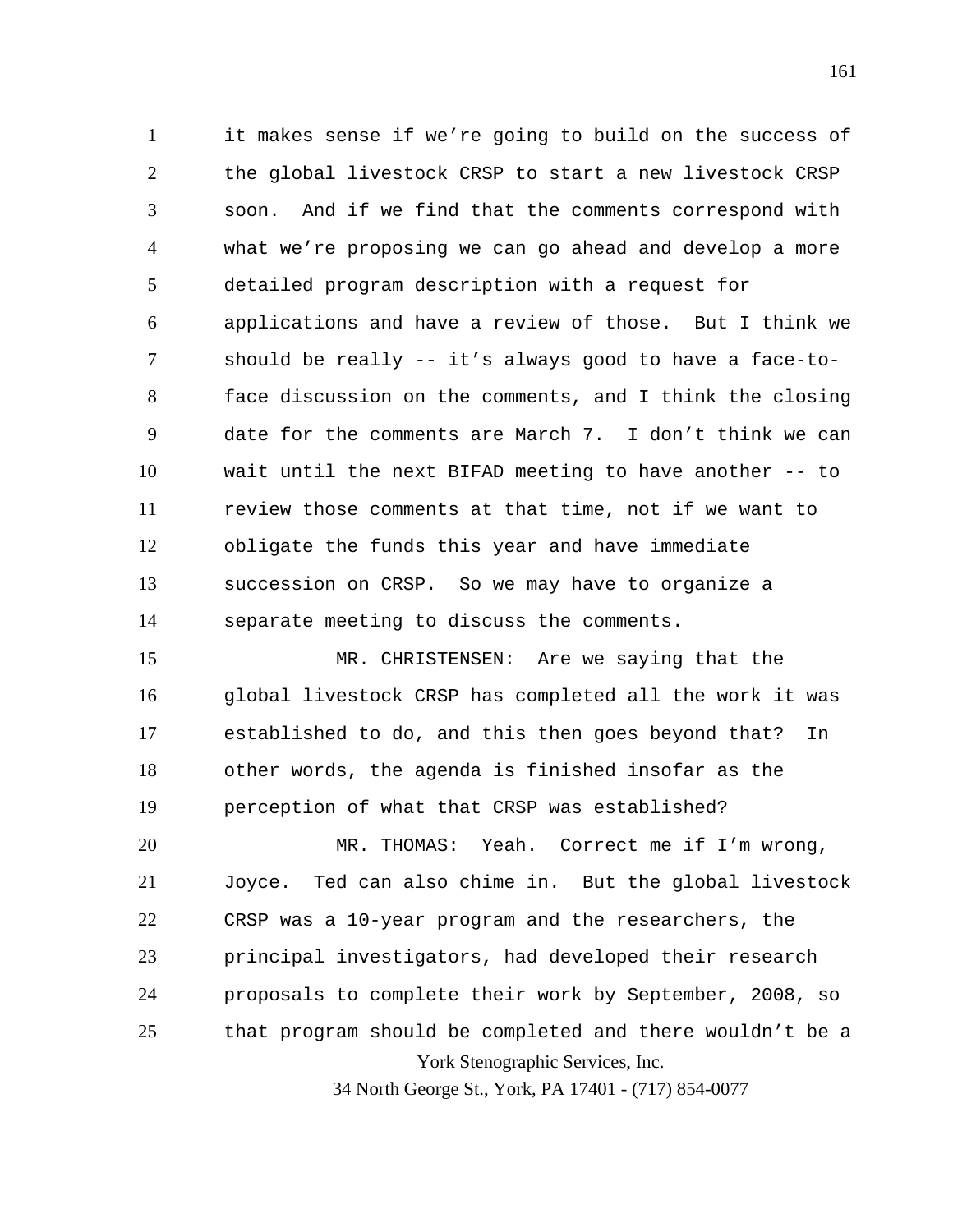1 need to continue the ongoing work.

2 3 4 5 6 7 8 9 10 11 12 13 14 15 16 MS. TURK: May I please add a comment though? Unfortunately, Mr. Christensen, thank you for that question, unfortunately the violence, the political violence and the social violence of the civil society in Kenya has impacted a tremendous number of the activities that are occurring in the global livestock CRSP, and very unfortunately we've had to stop those activities due to that violence. People cannot work in the field. They can't go to the field. The scientists cannot go. The students at the universities can't go. The work is basically stopped completely because of political violence and therefore, and therefore it's going to be held back. This program needs the time to complete. It would have done it but something happened.

17 MR. THOMAS: Everything else would have been finished under the CRSP, is that...

18 19 20 21 22 23 24 MS. TURK: A good portion of the activities. And, Tag, you may wish to comment but a good portion of the activities were due to be completed this year but because it is a regionally-developed program, Kenya being a sort of hub with many activities not only in that country but related across the border, they're all being impacted.

York Stenographic Services, Inc. 34 North George St., York, PA 17401 - (717) 854-0077 25 MR. CHRISTENSEN: One of the problems as a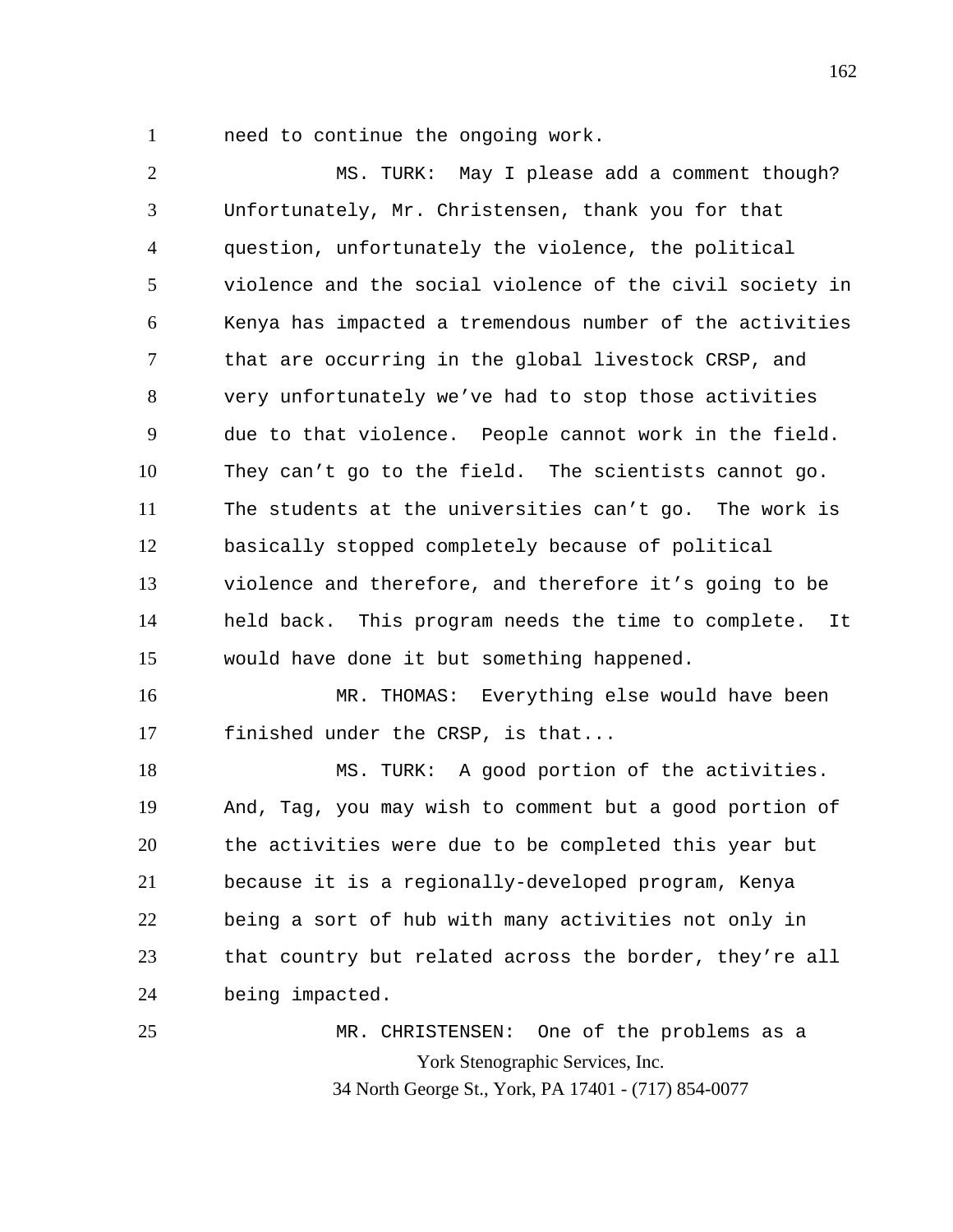1 2 3 4 5 6 7 8 9 10 11 12 13 14 15 16 17 18 19 group of universities gears up to solve some of these kinds of problems, and this is not -- you can use this with this CRSP or with others, and then all of a sudden there's a change in direction or somebody says, well, you know, we've done enough of this, and these very fine groups that have been put together suddenly are in the job market. One of the things that these CRSPs were supposed to do, if I understand them correctly, they were supposed to build the capacity both at the university and internationally, and these stop, start, and go signals if you can make them consistent it's a lot more effective for solving the problems in the long run than the kinds of things that we say, well, this is as ten-year thing. Well, okay. It's a ten-year thing and if everybody understands it's a ten-year thing, and there's no possibility of repetition or extension, that's one thing, but if it's a situation where there was implication that this is going to do on, that's something different.

20 21 MS. TURK: That's right. Do you have something to say, Tag?

York Stenographic Services, Inc. 22 23 24 25 MR. DEMMETT: Our project was designed to be a ten-year project, and that's not to say that there aren't a lot of things we've learned and developed along the road in that process that we wouldn't like to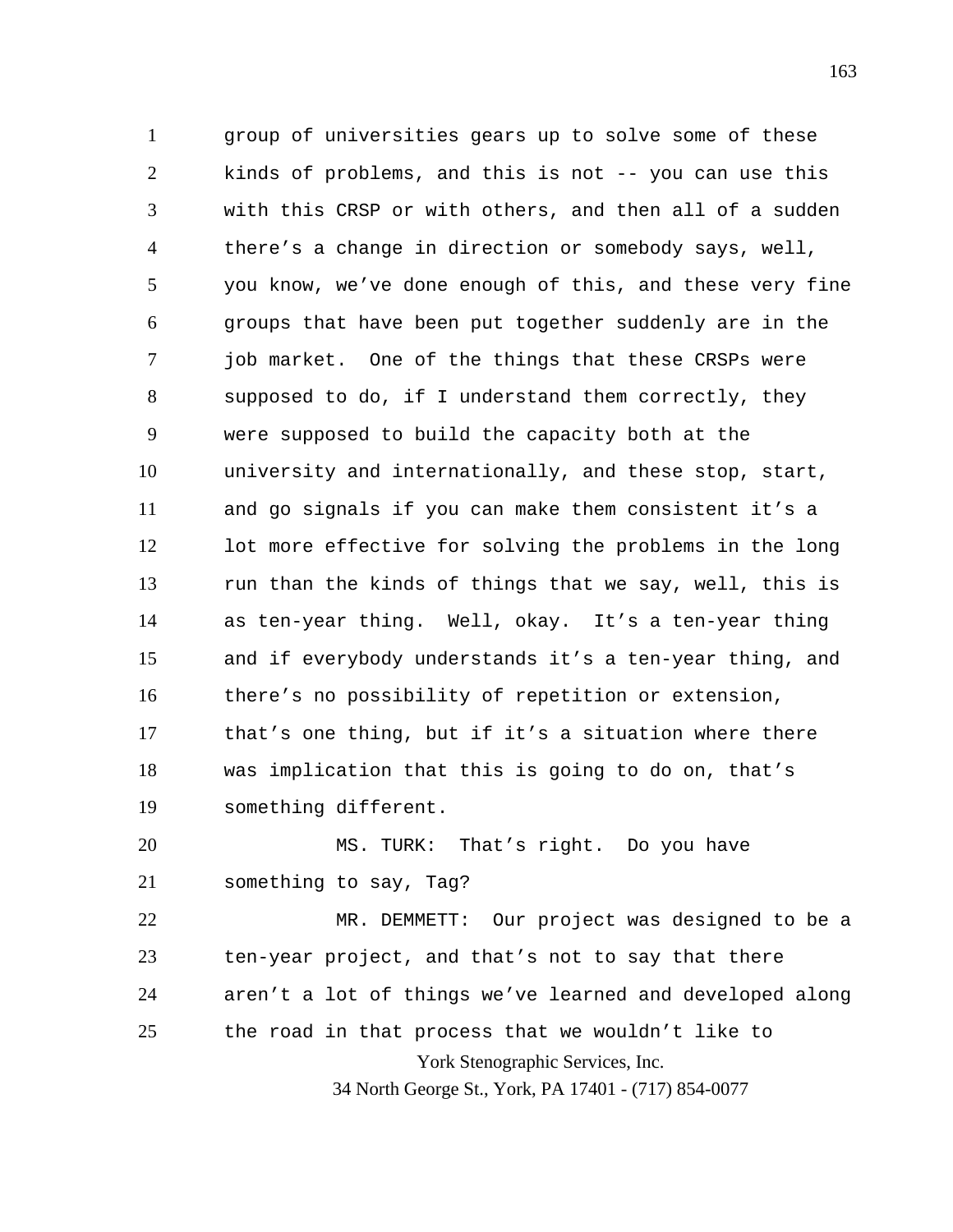York Stenographic Services, Inc. 1 2 3 4 5 6 7 8 9 10 11 12 13 14 15 16 17 18 19 20 21 22 23 24 25 continue but we understand that it's a ten-year program. That said, the points that Joyce brings up, we have a very interesting HIV/AIDS study going on in Eldoret with Moore University that's looking at the effect of meat consumption on the trajectory of anti-retro viral drugs and reaction to -- in the trajectory of the disease. That's with mothers and infants. That's closed down. Eldoret has been one of the centers of that. We have two major projects with Egerton University in Nakuru. That's also -- and you know I had worked with Ron in developing a BIFAD trip that was cancelled. And we don't know when things are going to be starting up again but presently we can't work in the field in Kenya, and we have five projects, five major projects. I mean I accept, and I think all of people accept, that this is a ten-year program we plan to end. We want to end. I would think if we carry on with some of these projects that may be delayed for six months or so that would be terrific. My concern is not so much the fact that we're ending. My concern is that what we do is we, first of all, devote sufficient resources to the livestock which is a major component. The call that went out had a ceiling or a basement -- a minimum number of \$1 million and a maximum number of \$10 million. That means that what was a \$3 million program is now going to be a \$2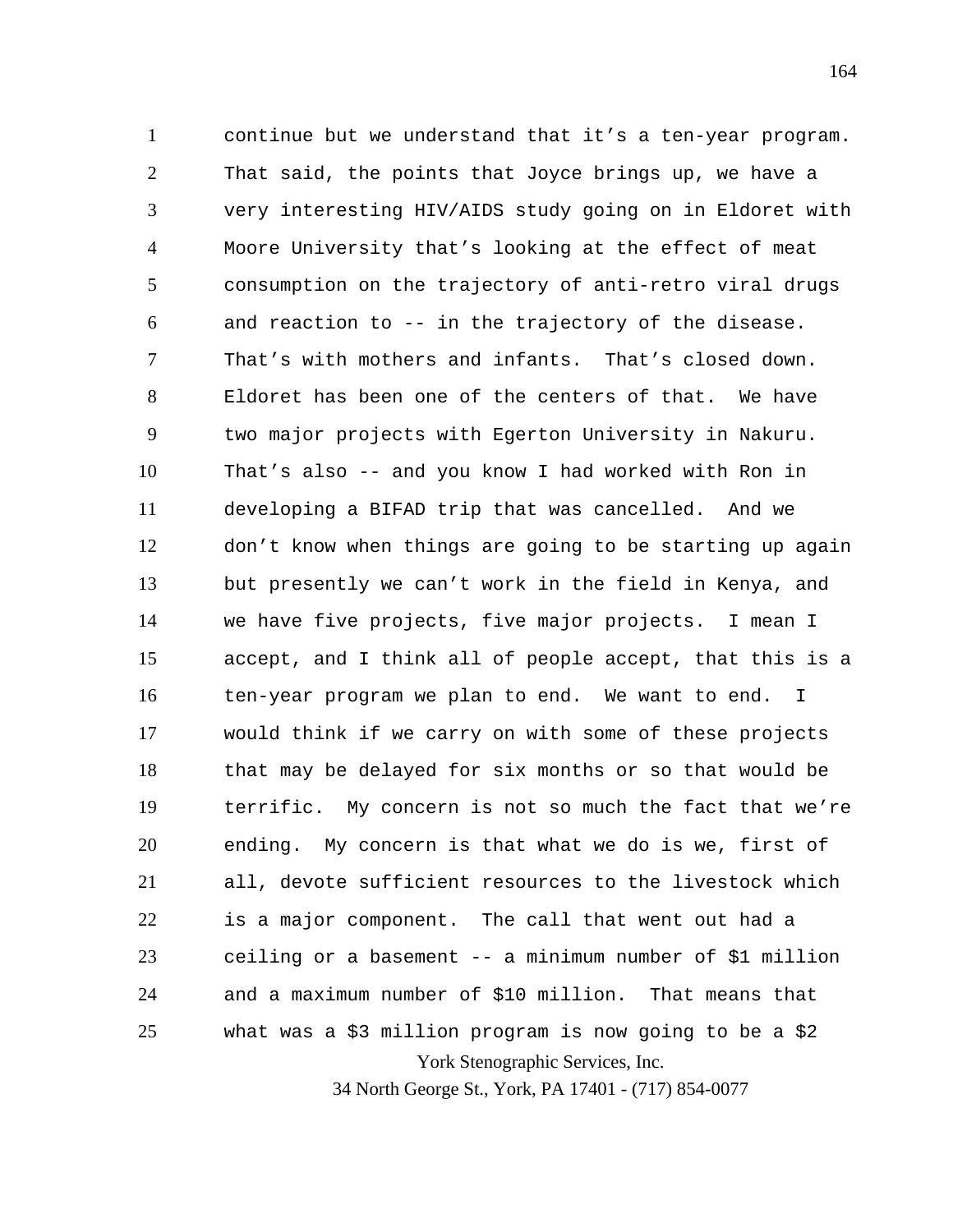York Stenographic Services, Inc. 1 2 3 4 5 6 7 8 9 10 11 12 13 14 15 16 17 18 19 20 21 22 23 24 25 million program at max. I don't think that's right, and I think BIFAD should say the livestock sector is a very important sector and deserves to have some attention. And \$3 million a year in today's -- I mean the euro is worth 1.5 dollars today. Our overseas budgets are going down dramatically. And BIFAD has actually -- if you look at the Title XII report there's a paragraph in there in the response by Dr. Easter which basically says, and the agreement was made that CRSP would be funded at \$3 million a piece, and that's really the minimum amount you have to have a substantial program and to get a lot of buy-in and be at least sufficiently active in these regions to be a player so I'm concerned more about that, and I'm also concerned as I spoke yesterday to SPARE about the model that is used for the organization of CRSP, and I think it would be very good for us to have a discussion with USAID and with BIFAD about the efficiency of different management models in different CRSPs, and we have some rationale as opposed to going -- as the concept paper is now written, we go back to the model we got rid of 12 years ago because it wasn't the model that AID wanted, and it really wasn't a good model. That was the consortium model. And now we are in a position where we've had ten years in the global livestock CRSP of a model that other CRSPs have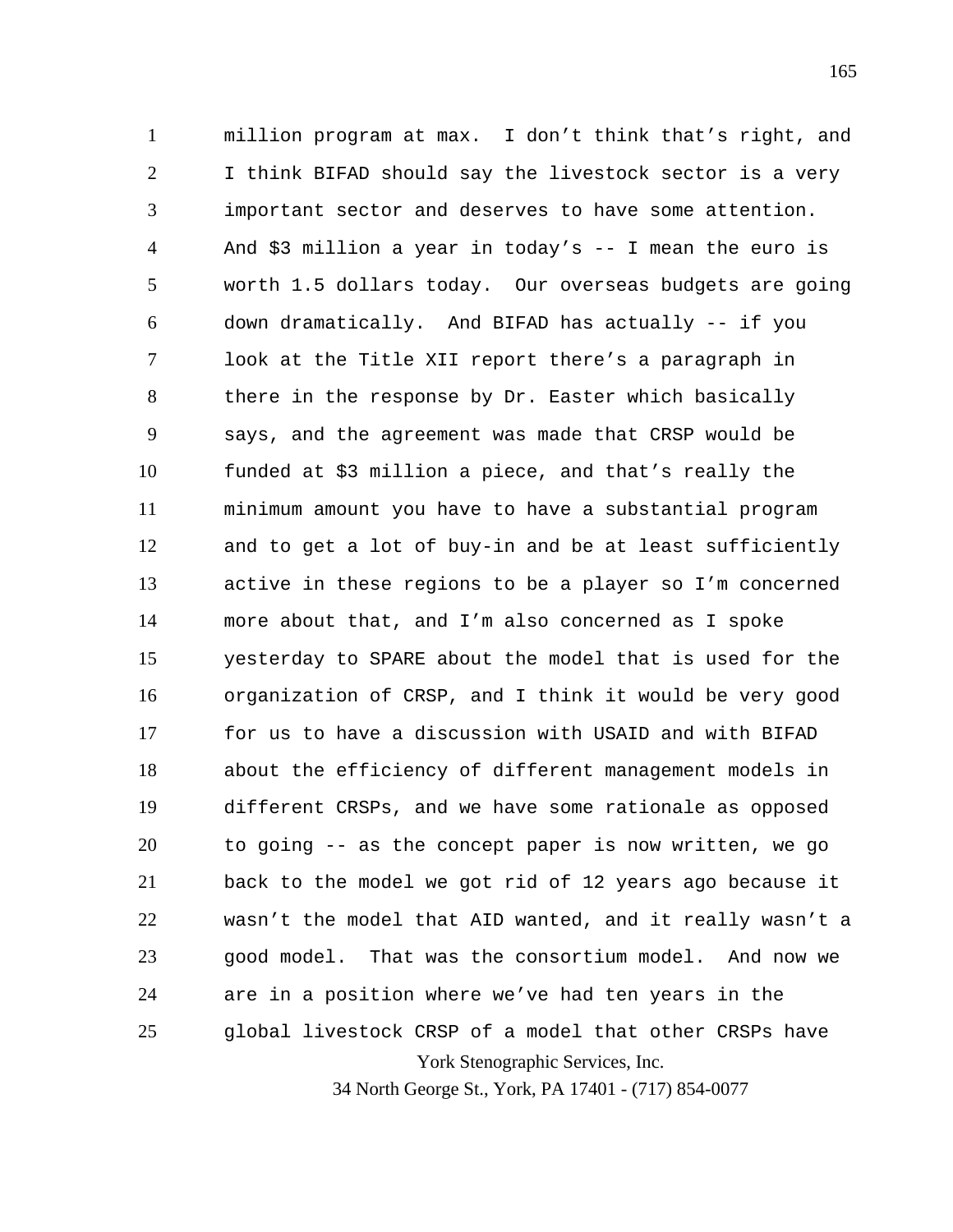1 2 3 4 5 6 7 8 9 10 11 as well that is a competitive model that has an ME, that invested in planning, and I think we have very good programs and I would suggest that if we supplied BIFAD with information about the work that we've done, I think we could compete frankly as a program with any program that AID has in terms of research and outreach and generating new knowledge. So my appeal would be, one, let's follow the guidelines, agreed upon guidelines, for funding, and, two, let's have a serious look at how CRSPs are managed and figure out what's the best management model. Thank you.

12 13 14 15 16 THE CHAIRMAN: Let me suggest that we move now to the other CRSP, the horticulture. Is our speaker here, John, for that? Yes, sir. And this is the proposed CRSP for horticulture. There's a concept paper out.

17 18 19 20 MR. LEE: Before I start, yesterday at the SPARE meeting a number of people they have not seen the actual paper, and so I brought a few copies for those who may want to see it. I put them over here.

21 22 THE CHAIRMAN: And you're Jeffrey Lee, correct?

23 MR. LEE: Yes.

24 25 THE CHAIRMAN: I didn't want to have you go on un-introduced.

> York Stenographic Services, Inc. 34 North George St., York, PA 17401 - (717) 854-0077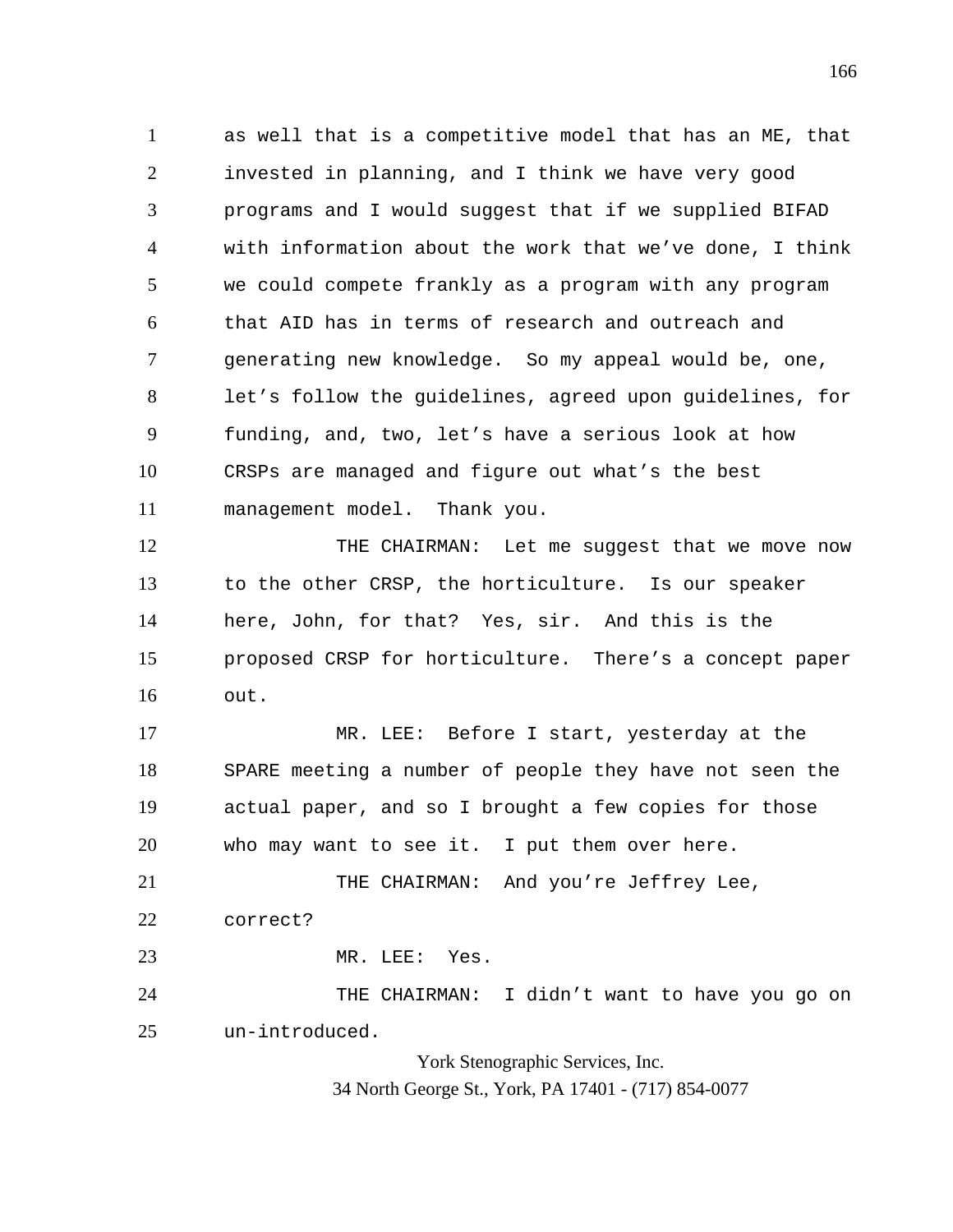York Stenographic Services, Inc. 1 2 3 4 5 6 7 8 9 10 11 12 13 14 15 16 17 18 19 20 21 22 23 24 25 MR. LEE: Before I start, I want to say thank you very much to the BIFAD Board for allowing me to come and present this paper to discuss with you some of the thinking that went into the paper, and why we made some of the choices we made in developing this paper. To the larger audience, what a group of people I'm standing in front of, but I feel honored to be here with you and I hope that what I will share with you over the next few minutes will clarify some of the issues that have been raised. In 2006, I believe it was, a group of universities and research institutions were charged by USAID to do an assessment of the horticulture sector. That assessment was very thorough. It took almost 18 months to complete, and at the end of it we presented in I believe it was July or August of 2006 -- 2005, I'm sorry, a very broad audience the findings of that paper. University of California-Davis was involved, the University of Hawaii was involved, Purdue was involved, I believe ADRDC was involved, and a number of others. From that time to now, the office of agriculture has been trying to decide how to approach what is in fact a very complicated sector, a very complicated subject, one that is not concentrated on single commodities, but a collection of commodities that need special attention and special kinds of assistance to make a goal of

34 North George St., York, PA 17401 - (717) 854-0077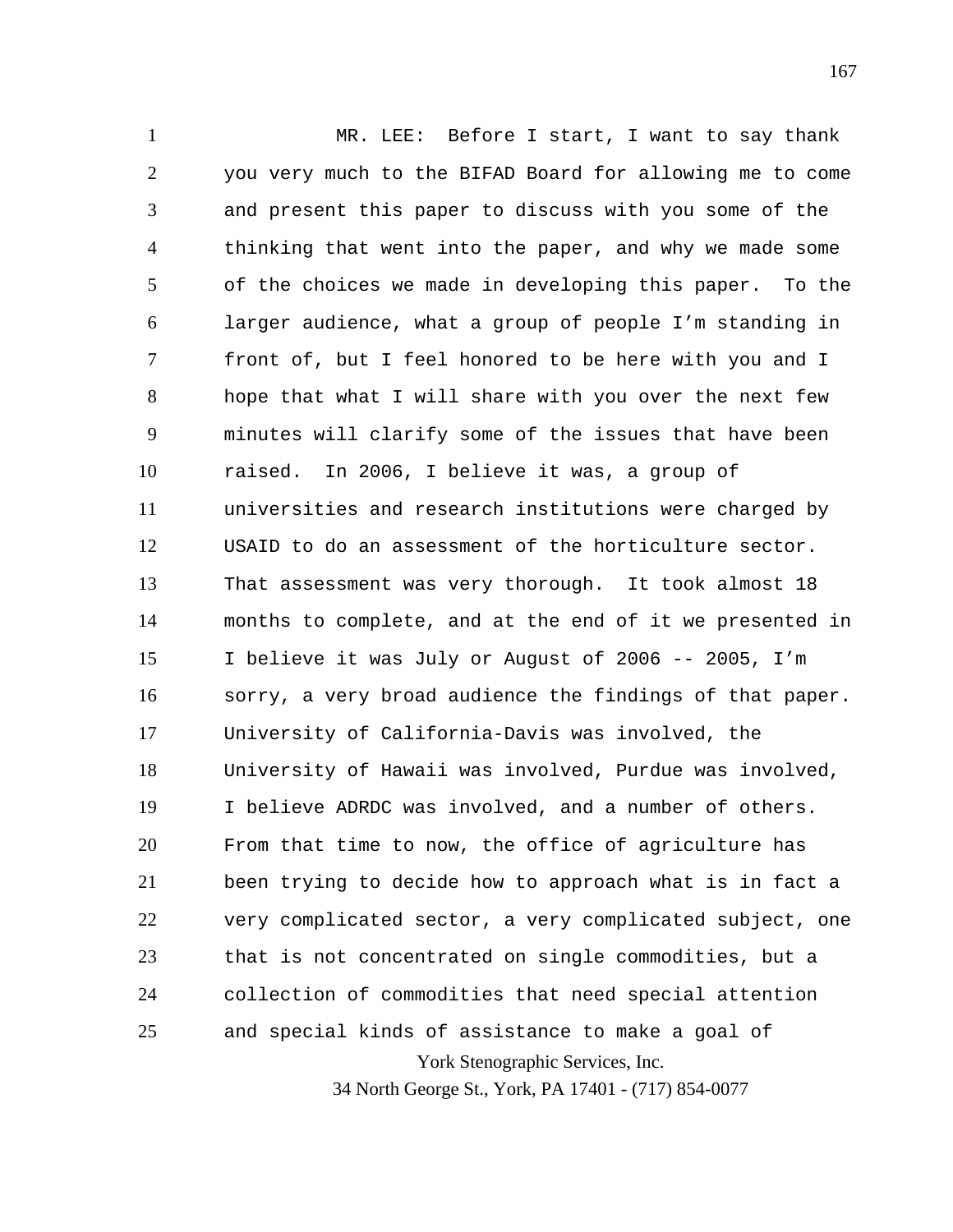York Stenographic Services, Inc. 1 2 3 4 5 6 7 8 9 10 11 12 13 14 15 16 17 18 19 20 21 22 23 24 25 improving the horticulture sector. We took a lot of that into consideration as we began to talk to different people, and we've come up with this -- we looked very closely at the assessment that was done and we identified of the eight areas that they decided we needed to concentrate on, three actually that were areas that we felt we had a comparative advantage working with out Title XII universities to address and to support the things that we thought were important to go forward. There were few constraints that we noticed. One was much of what our Assistant Administrator talked about this morning, budget. Another was staffing. Another was the fact that because there were a number of other institutions that are doing parts of the eight or so subjects or issues that were discussed in the assessment, we felt we could better use our resources in the four or three areas that we have identified in the paper. Just to refresh your memories the eight or so areas that were discussed as being important that we should be looking at are the following. Now that I'm looking for them I can't find them, but one was, for example, market systems. Another was research in the germ plasm, I believe. And let me get them so I don't misspeak and so that we can move forward. The constraints that were identified were market systems,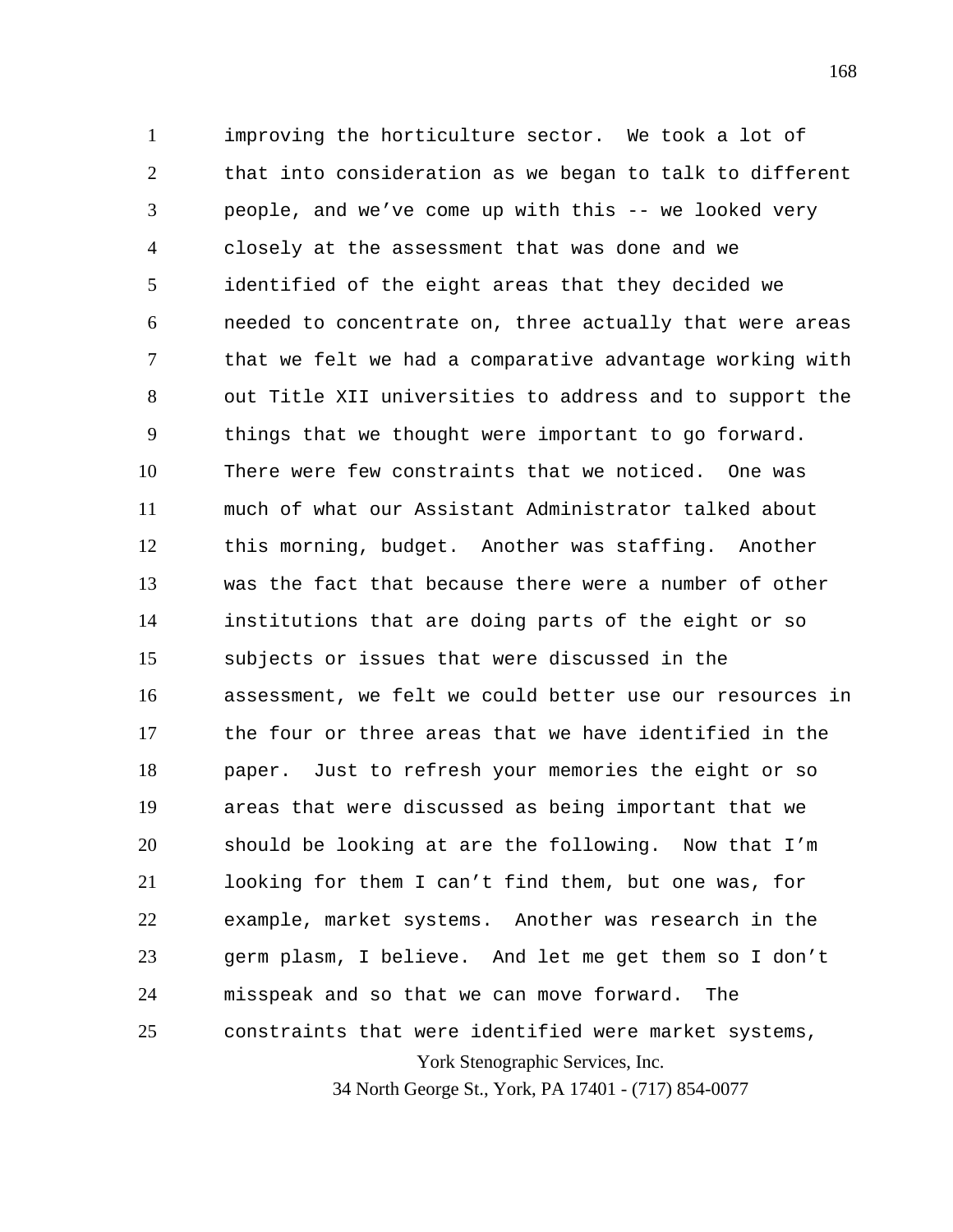York Stenographic Services, Inc. 1 2 3 4 5 6 7 8 9 10 11 12 13 14 15 16 17 18 19 20 21 22 23 24 25 post harvest systems and food security, genetic resource conservation and development, sustainable production systems and natural management capacity building, enabling environment, gender equity, nutrition, and human health. These we understand are very important and in many of the comments that we have received from you after we sent the paper out for comment, many of you mentioned the fact that, well, this program would not really do very well unless we were allowed to do some of those other things that have been identified. We recognize that, and we recognize that genetic resource conservation development, for example, is very important but we also recognize given the constraints that we have both in finance and in staffing that we do not have the capacity to manage that. We also recognize that there are a number of other institutions that are doing that kind of work and as you read through the paper a major focus of this paper is to try to get differing groups to work together. Where we do not have the strength to do it individually maybe some sort of -- maybe the wrong word is consortium but maybe a partnership of folks who can do that that are pulled from the various institutions that can do some of this work would help us to reach our goals. Another point that was made was that, well, you know, this is not really a research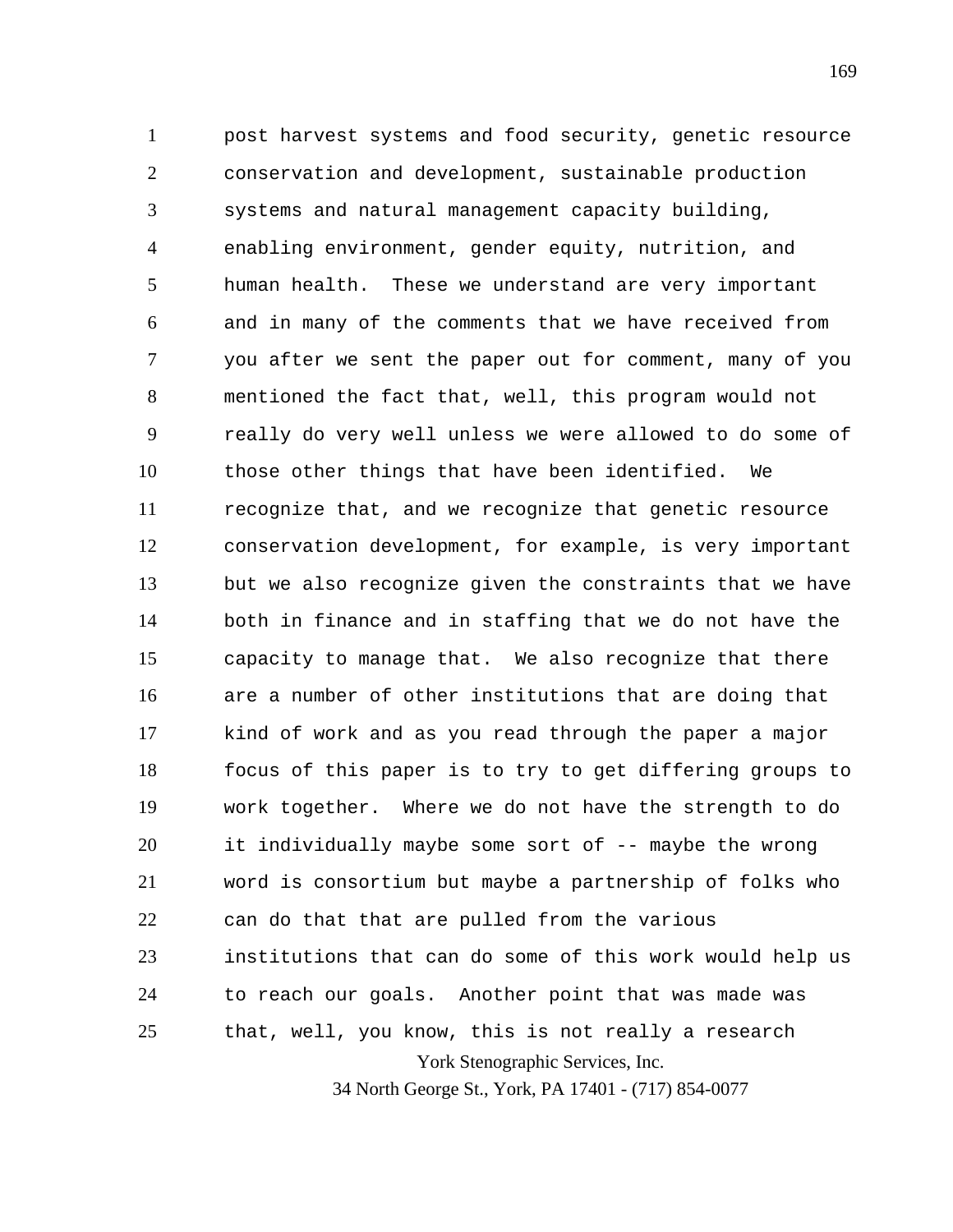York Stenographic Services, Inc. 1 2 3 4 5 6 7 8 9 10 11 12 13 14 15 16 17 18 19 20 21 22 23 24 25 program. Well, you may be right. In fact, it may not be a traditional CRSP research paper. In fact, we are suggesting that it is really not, it is a new way of looking at how we do research. What can we do given our resource constraints that would allow us to have an impact at improving livelihoods, what can we do to support a point that our Assistant Administrator talked about, the support that we must provide to our missions overseas. How do we look at their programs in agriculture that are based on agricultural programs that are looking at market access and improving opportunities for regional, domestic, and international trade, how do we get some research done that supports them that allows for those communities and those groups of people to actually begin to sell their products and begin to improve their livelihoods. And so, yes, you're absolutely correct. The program has not been designed based on the old systems of the horticultural programs. It is an opportunity, we hope, to look at something a little bit broader to allow us to take the information that we have collected both from work that you already have been doing, work that other AID programs have been doing like our PFID [ph] programs and try to match the strengths of our university academic agricultural university systems to meet and address the challenges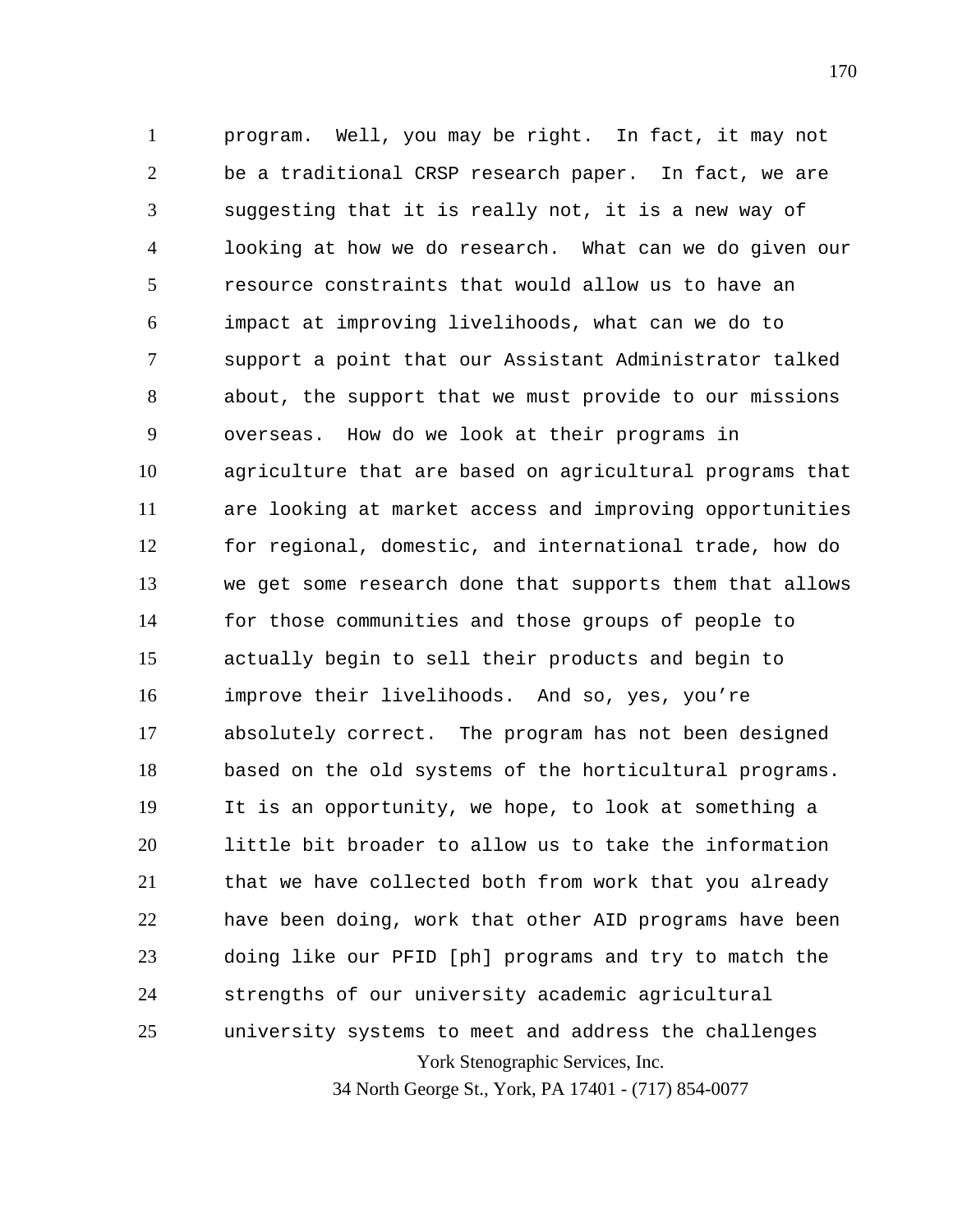York Stenographic Services, Inc. 1 2 3 4 5 6 7 8 9 10 11 12 13 14 15 16 17 18 19 20 21 22 23 24 25 that we have today. Those challenges, as I've mentioned, will help us to deal with reduction in marketing of horticulture products in a vertically integrated system. Those programs -- that relationship will allow us to create mechanisms for program coordination, knowledge sharing, and adaptive research. Those programs will also help us build public-private partnerships that will be critical enough to the equitable development of horticulture enterprises. These are the areas that AID today is faced with trying to address, and we hope that you will help us to be able to craft this paper and craft this effort so that we can do that. I'd like to also mention there was a comment made about what is in it for the United States. Well, this gray hair on me would suggest that I've been around a little bit, and I can remember when we did -- I think Dr. Christensen was talking about long-term academic training programs. We spent enormous amounts of monies in the 60s and the 70s and early part of the 80s bringing people from all walks of life, all countries around the world giving them Master's and PhD programs with the hope that we would send them back and they would then participate in building the capacities in their own countries. Well, we were partially successful in that. We were not totally successful in that. It

34 North George St., York, PA 17401 - (717) 854-0077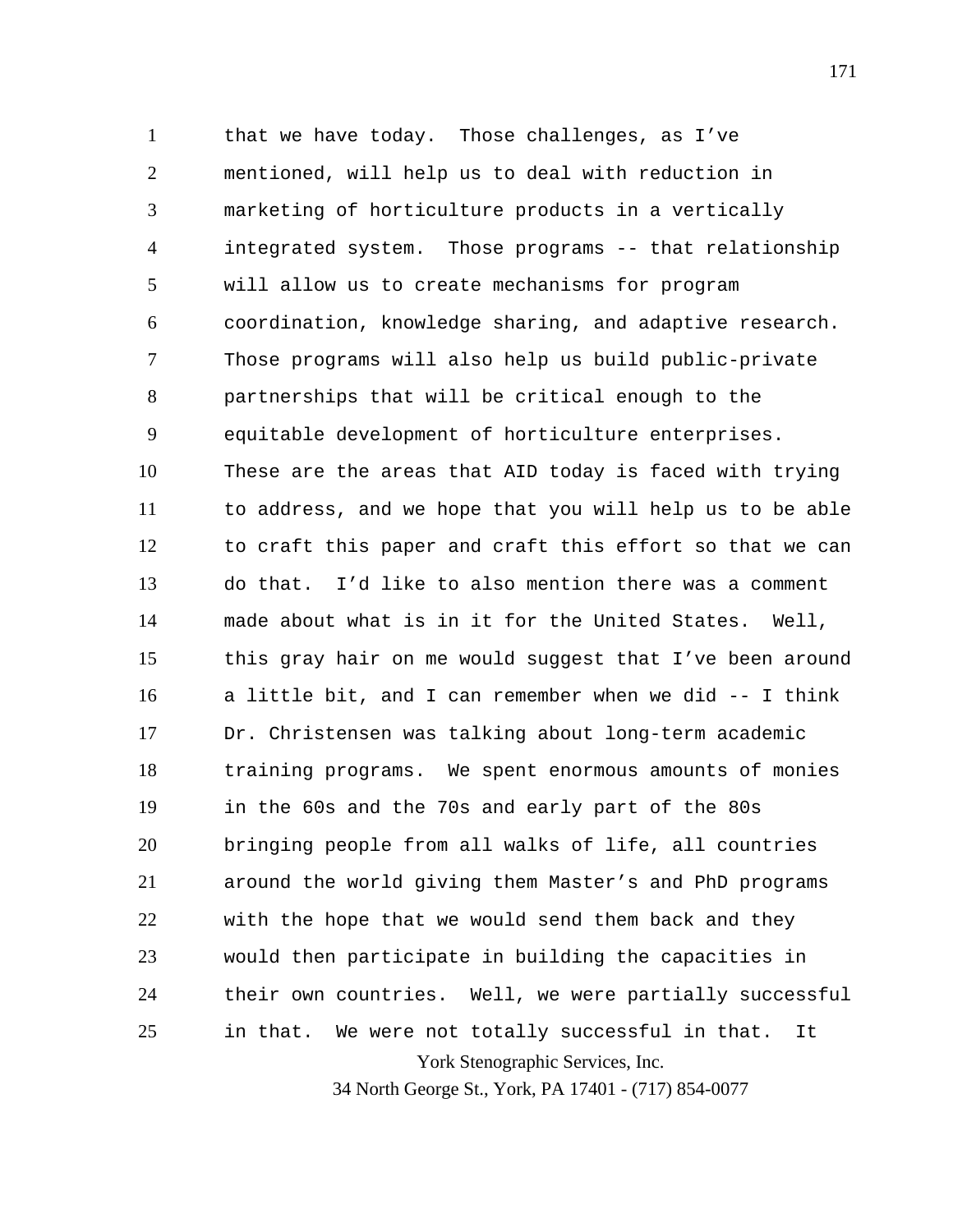York Stenographic Services, Inc. 1 2 3 4 5 6 7 8 9 10 11 12 13 14 15 16 17 18 19 20 21 22 23 24 25 would suggest that of ten students that came to the United States probably only four went back. The other six stayed here in the states or became involved in our university system to our benefit, thank you very much, but not too much to their benefit, and so this program, we are suggesting, would allow us to focus on strengthening the capacity of partner universities, partner institutions that we work with through this CRSP to strengthen their capacity to sort of help level the playing field so that people or scientists on both sides of the Atlantic that are involved in this program will benefit. That is not to say that America will not benefit. We will be able to have university students coming from all corners of the world where we see a need for this kind of horticulture intervention come to the United States, do some of their course work, but insures or hopefully will insure that the actual research they do will be done in their country with an advisor from one or more of the universities that are part of this horticulture effort. I believe also that it would be useful to mention at this time that there was a time, and many of you will remember, where we had American universities of, American University of Beirut, American University of Cairo. I'm sure there were American universities in other parts of the world. I know those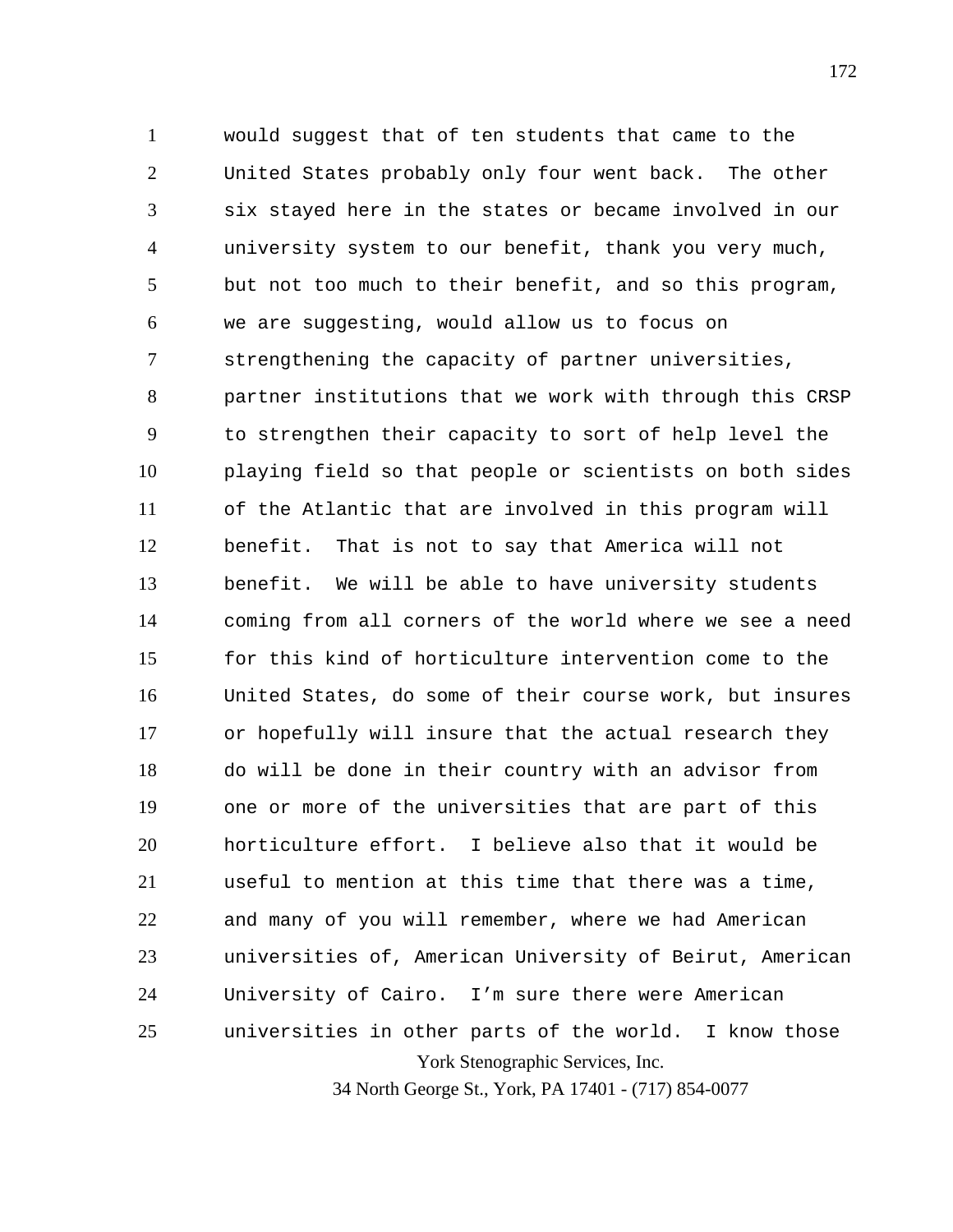York Stenographic Services, Inc. 1 2 3 4 5 6 7 8 9 10 11 12 13 14 15 16 17 18 19 20 21 22 23 24 25 two. I don't know of the others. But surely those capacities are still there, and part of what this program is going to try to do is tie into all of these friends, all of these relationships, relationships that you already have with various universities abroad to see if a particular horticulture research issue, whether it is an agronomic research issue or whether it is a business issue or whether it is an agricultural value change issue. If there's a horticulture research topic that can be developed to address that issue that is decided by a relationship and a discussion between the host country, agriculture ministries, or agricultural institutions and our group, whether you call it a consortium or whether you call it a group of universities or a partnership amongst our universities. These parties will get together, hopefully be able to define what the research topic will be. If it turns out that the research topic should be something that is what I like to call basic university research which is laboratory trials or various kinds of other kinds of horticultural science research then so be it, but if the real issue and the real interest is trying to support the value chain, improve the efficiency of the value chain, improve the policy environment to allow for private sector horticultural interpreters and processors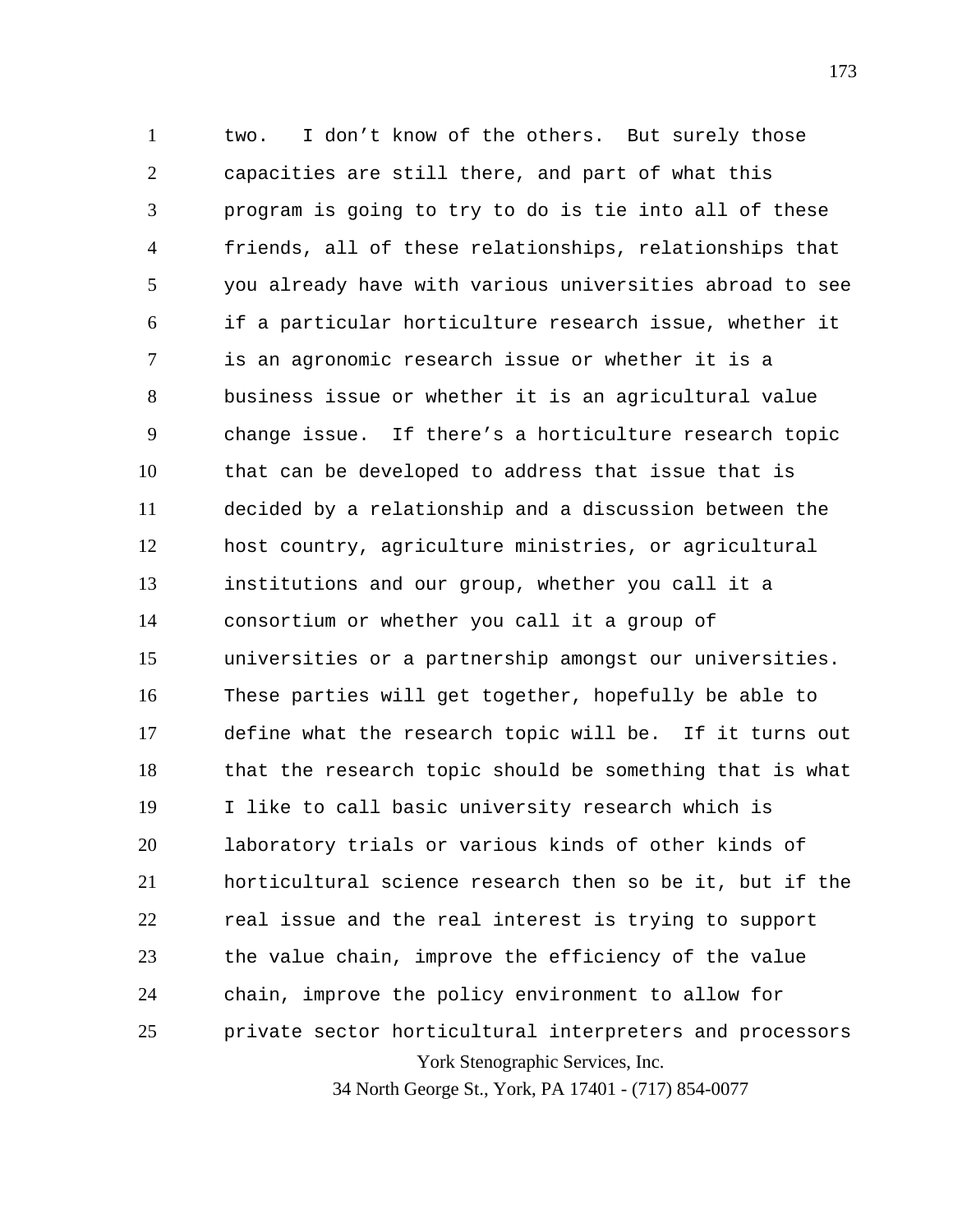1 2 3 4 5 6 7 8 9 10 11 12 13 14 15 16 17 18 19 20 to better enter the market more effectively then that is also -- that I submit is also research. I also believe that we can do research on post harvest issues. We can research on food safety issues. There are a number of research topics that we can come together on to actually allow for this program although not in the typical sense of the kinds of CRSP programs that you have now would allow us to be a bit more responsive to some of the issues that we are trying to deal with in USAID. I hope that I have been clear. I'm a little nervous. I got all this power in front of me so you'll have to forgive me but this is really where we're trying to go. We are very happy for the work that you all have done in the past. We hope to continue that work. We think that you have an awful lot to offer us in terms of what is the best way to go about doing this. We want to try to involve as many land grant universities and Title XII institutions that we have so that we can get the best kind of horticulture research program. Thank you very much.

21 22 23 24 25 THE CHAIRMAN: Thank you. Questions from the Board? MR. DELAUDER: Bill DeLauder. So it's your understanding then and your belief that the CRSP you have described and communicated does meet the spirit of

York Stenographic Services, Inc.

34 North George St., York, PA 17401 - (717) 854-0077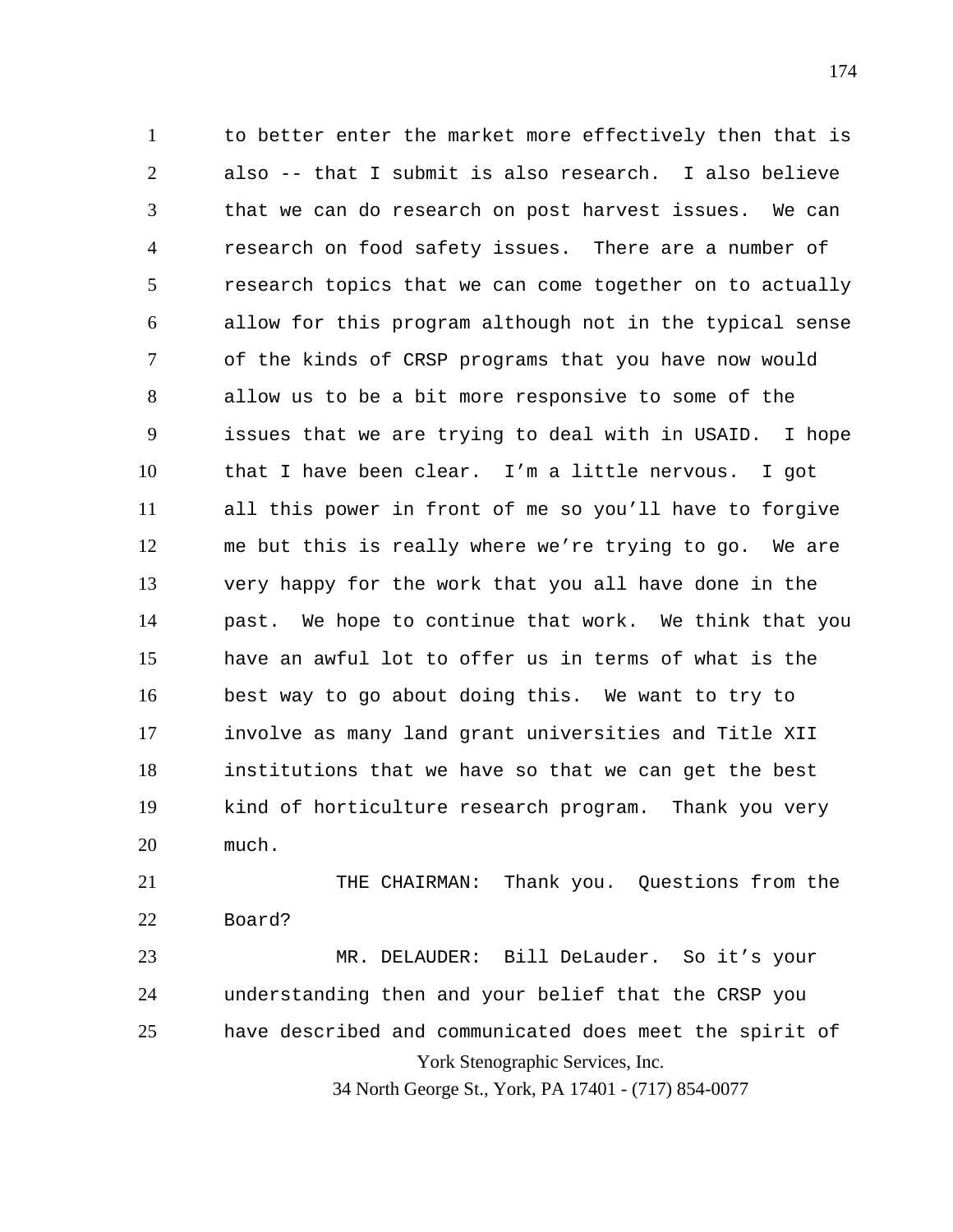1 2 3 the CRSP guidelines in terms of what is expected of a typical CRSP since it is called a collaborative research support program?

4 5 6 7 8 9 10 11 12 13 14 15 16 17 18 MR. LEE: Dr. DeLauder, yes and no, and that is the dichotomy that we find ourselves in. In the strict sense of the guidelines that are defined for CRSP, the current CRSP family of programs, no, it does not fit that. What I am suggesting is that given the other constraints that you've heard us speak about today from the ID side that there may be an opportunity for some latitude to allow us to still get to where we're trying to go but open it up a little bit to make it not as confining to just horticulture departments and universities but looking at horticulture and business, horticulture and relationships that will allow us to support what we're trying to do in the field which is to support or agricultural economic growth programs that are trying to use horticulture as an engine for growth.

York Stenographic Services, Inc. 19 20 21 22 23 24 25 MR. DELAUDER: Yeah, I understand there are a number of issues that you would like to get some help with and some assistance. The question that was stressed was the way to approach getting solutions to those. That's why I guess I raised the issue. MR. LEE: Well, what was said... MR. DELAUDER: If there was some other

34 North George St., York, PA 17401 - (717) 854-0077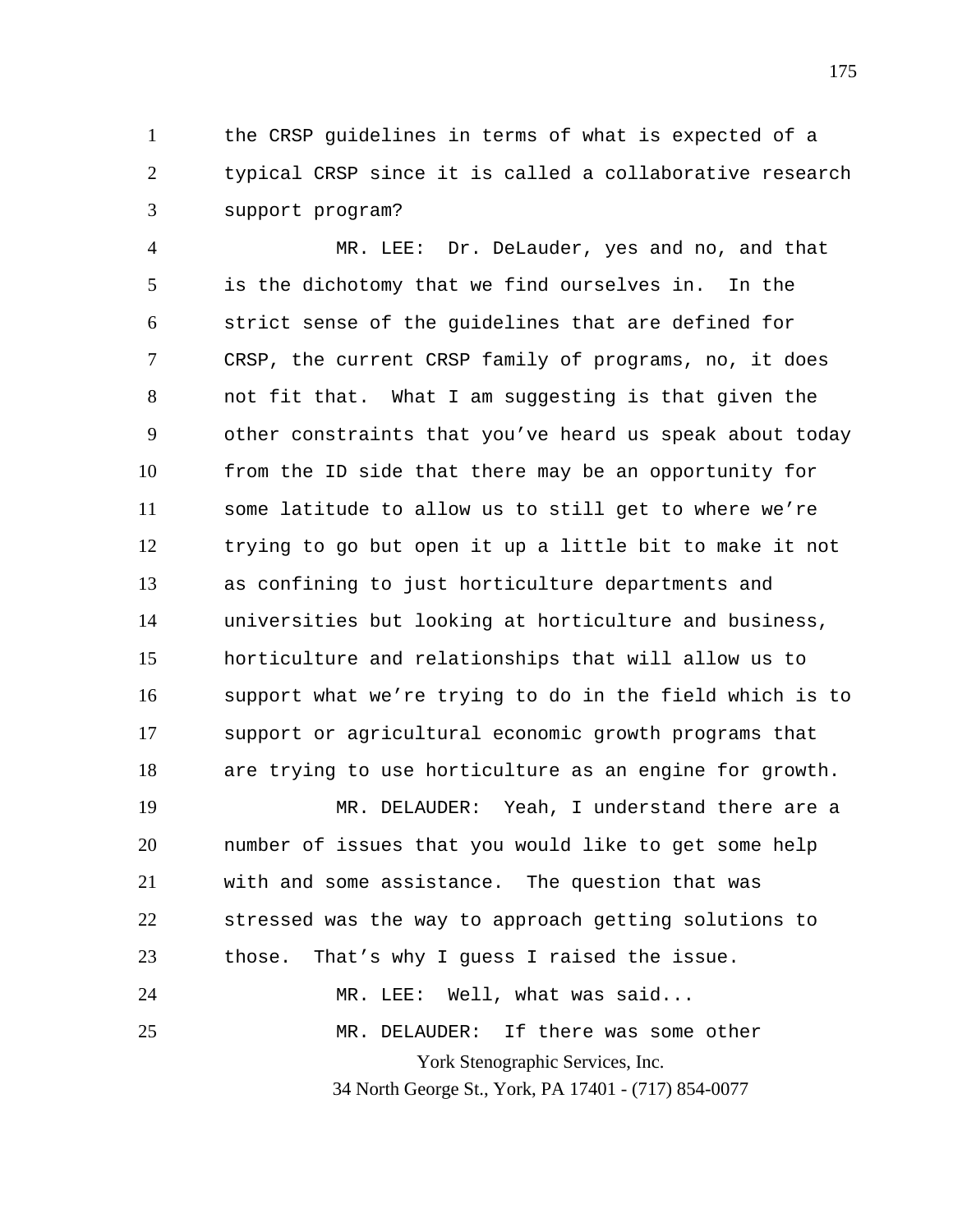1 2 mechanism that could be used to address that and still have a focus more on research.

3 4 5 6 7 8 9 10 11 MR. LEE: What we found today was that our resources are tied almost exclusively to the CRSP earmark, and so we come to you with the biggest part of money and say is there some latitude, is there some opportunity for us to discuss because failing to be able to figure out a way to work through the CRSP to do this, other monies to be able to do something is very important to our missions and also to strengthening our relationship with our university colleagues is limited.

York Stenographic Services, Inc. 12 13 14 15 16 17 18 19 20 21 22 23 24 25 MR. CHRISTENSEN: One of the things I suppose as I read this and particularly the comments I've heard from the university community is there is concern over the marketing aspect. I must say at the outset that I'm not so worried about the fact that there's a need to look at marketing. It doesn't necessary fit biological research but it doesn't necessarily mean that it's not really significant either. In fact, as we start to improve local production in the less developed countries, we are going to have to give more attention to some sort of an orderly marketing situation or the peaks and valleys of production and consumption will cause all kinds of grief for those local economies. Maybe what we're not as used to as colleges of

34 North George St., York, PA 17401 - (717) 854-0077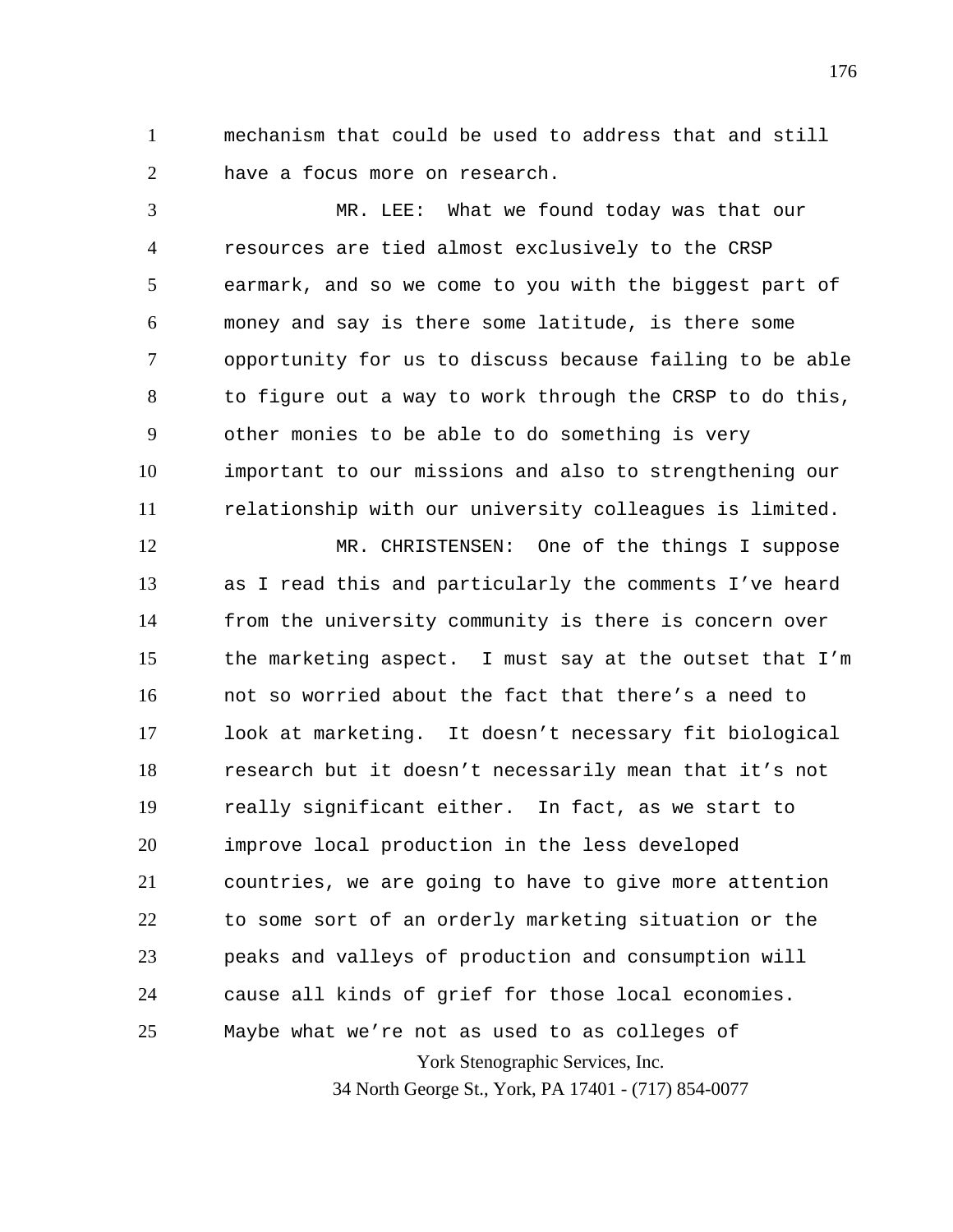1 2 3 4 agriculture is reaching out to our colleagues who could maybe be drawn into the agri-business net to make a substantial contribution in that regard, and that's maybe where we have to think a little differently.

5 6 7 8 MR. LEE: I really do appreciate that comment because that is exactly the kind of relationships and interrelationships I would hope that would come to the table to deal with this.

9 10 11 THE CHAIRMAN: Other comments from the Board? Let's take a couple from the floor, then we need to move to our next presentation. Yes, sir.

York Stenographic Services, Inc. 12 13 14 15 16 17 18 19 20 21 22 23 24 25 MR. YO-AY: I'm John Yo-ay from the University of Nebraska with the sorghum millet CRSP. You mentioned gray hair. I wish I had as much black hair as you have. However, over the years as I've been working with the CRSP program there's a couple of indications you made about impacts back to U.S. agriculture implying that the benefits have been back to the U.S. land grant community. Maybe from the training that we've done of students who -- 60 percent of the students who decide to stay here and do something else. I think that's a bit misleading with the CRSP programs. I think if you really understood the training that the CRSP programs have done over the years and our program, the sorghum millet CRSP, has trained over 1,100 students to MS and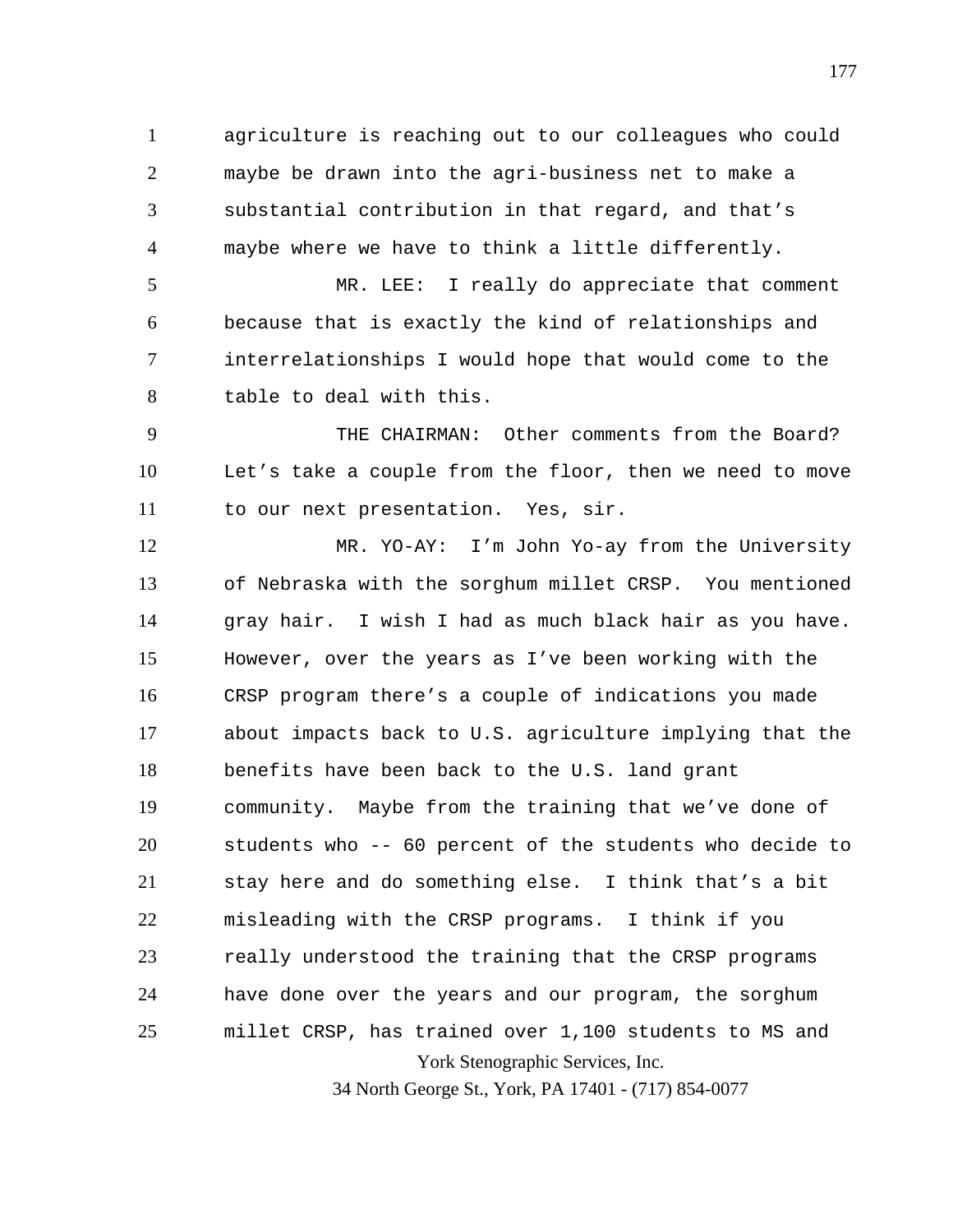York Stenographic Services, Inc. 1 2 3 4 5 6 7 8 9 10 11 12 13 14 15 16 17 18 19 20 21 22 23 24 25 PhD degrees over a 28-year period of time. I would guess, and this is true with other CRSPs, between 85 to 90 percent of our students go home. If you would evaluate the sorghum millet research in the developing world and Africa, you can look at the countries of Mali and look at the country of Niger and Zambia in Southern Africa and realize that these are some of the outstanding organizations now who conduct research. We had a review panel which indicated that the sorghum breeding program, for instance, in Mali in West Africa was one of the outstanding sorghum breeding programs in the world today. And then if you want to talk about reverse benefits, and this is something I think that one of the issues that was made about reverse benefits back to U.S. agriculture, as an example the cost of the CRSP programs, germ plasm, which was achieved, obtained through collaboration with host country collaborators, introduced bio type E resistance to green bug and grain sorghum and back in the mid-90s we had an impact evaluation of that which indicated that there was a social welfare benefit back to U.S. agriculture of \$325 million a year to that characteristic. Those are the kind of reverse benefits we talk about, not about the training which comes back to staff universities or anything like that. So I think I'd like to just raise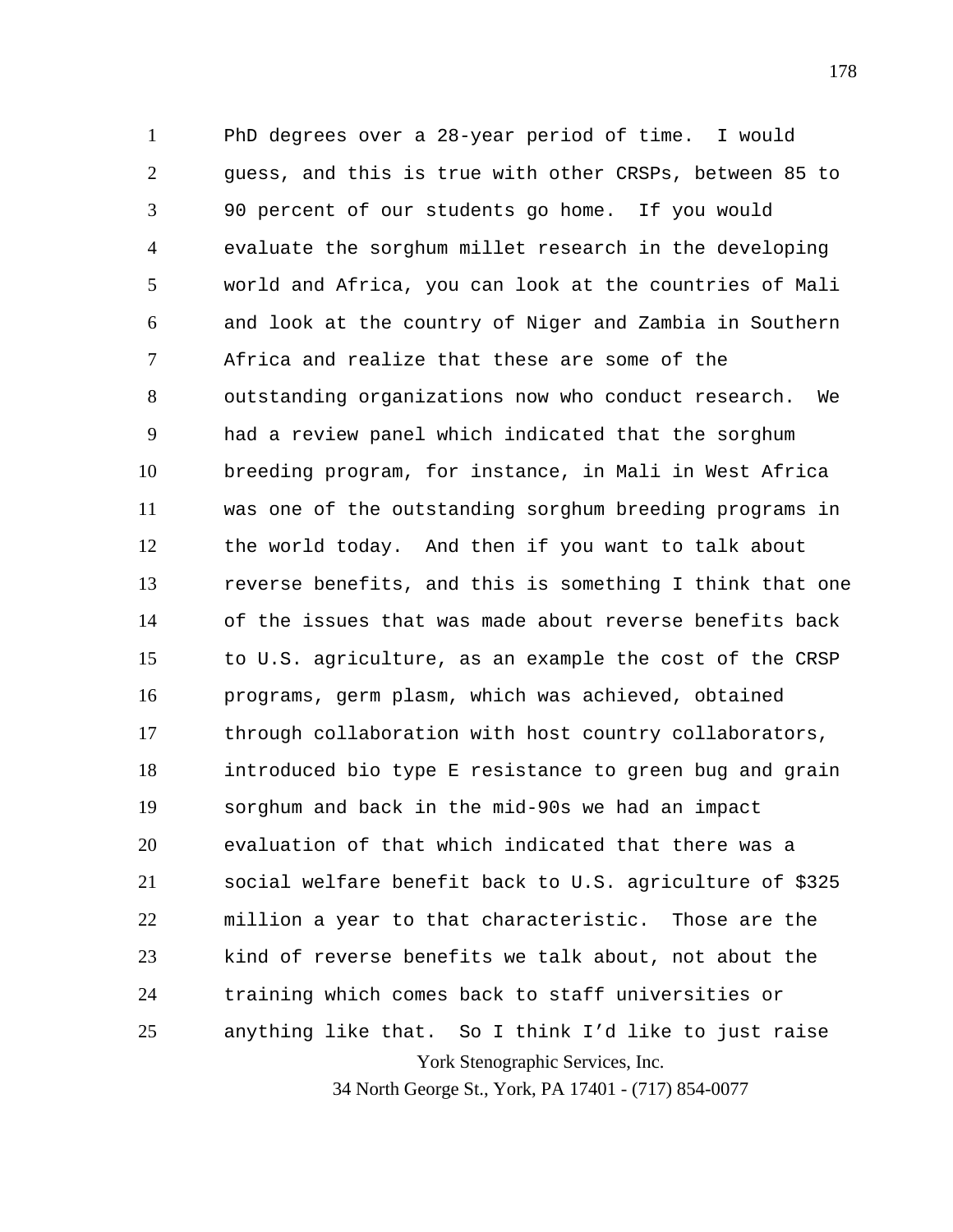1 that as an issue.

2 3 4 5 6 7 8 9 10 11 12 13 14 15 16 17 18 19 20 MR. LEE: Thank you very much, Dr. Yo-ay. I am very familiar with many of the wonderful successes we've had. I was not trying to belittle that or speak down to that. In fact, I am very familiar with them. I was involved with SAFRAD [ph] and a number of other things, so I am aware. I'm also aware that many of the people that are now ministers and senior people across the world that have had an opportunity to come to our country and get advance degrees are partners and our friends across the waters. That is the kind of ground swell of information and access that we now have and I'm just trying to suggest that given that here we have another opportunity to go to the next step which is how do we help strengthen those markets to allow people to begin to talk to us on a level playing field and be able to interact with us scientist to scientist on research whether it's agronomic research or whether it's business directed research to support market development. That's all I'm saying. Thank you very much.

21 22 23 24 MR. WILLIAMS: I have to be concerned -- I'm Tim Williams from the University of Georgia. I have to be concerned. You talked a whole lot right now and you sort of emphasized research, research, research,

York Stenographic Services, Inc. 25 research, but at the same time you're saying that this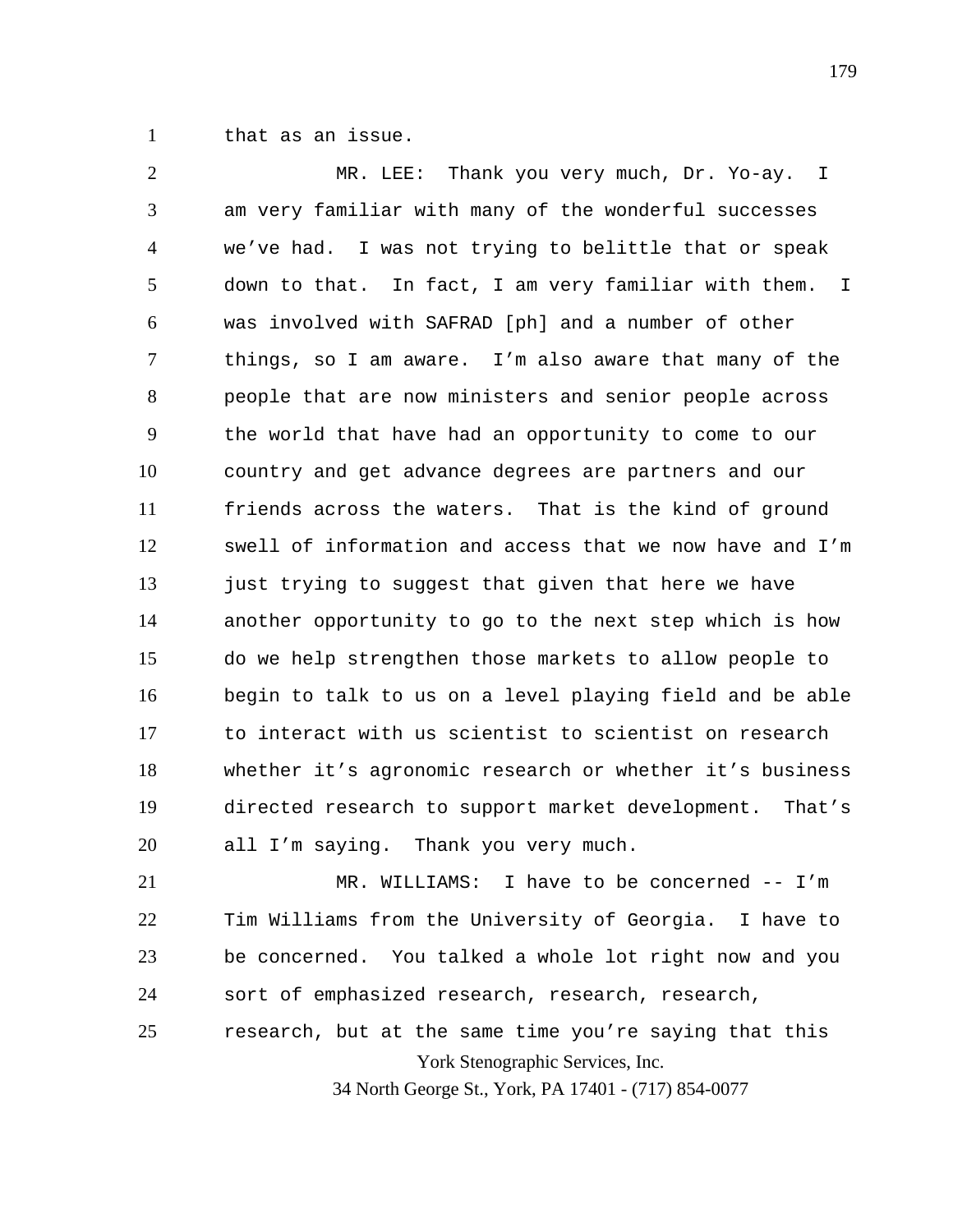York Stenographic Services, Inc. 1 2 3 4 5 6 7 8 9 10 11 12 13 14 15 16 17 18 19 20 21 22 23 24 25 is not -- you want to essentially contract short-term training and that kind of stuff. That is what we read into that. And I think that perhaps the model that you need to work on is that you have a traditional CRSP to that because if you don't do that you stand a chance of having this sort of challenged and contested within the political arena. But the opportunity to do what you're looking at actually should come from the mission guidelines. These are associate things and where you got that market development opportunity. I think that the shorter term stuff is what the missions like and makes the great logical sense to focus them onto that part of the broad horticulture CRSP program, but the global EGAT part of it should still conform to the CRSP patent and guidelines. I think that's perfectly possible. Most of the CRSP programs have been able to achieve that kind of thing, and we do achieve a whole lot of impact through working with partners that are semi-official partners that do the kinds of things that you do. They do the extension of knowledge and technologies but we don't do the extension. We have this relationship by which we transfer information to them which they use in their extension, and that is how we can I think accommodate your goals and the CRSP university concerns about what constitutes a CRSP.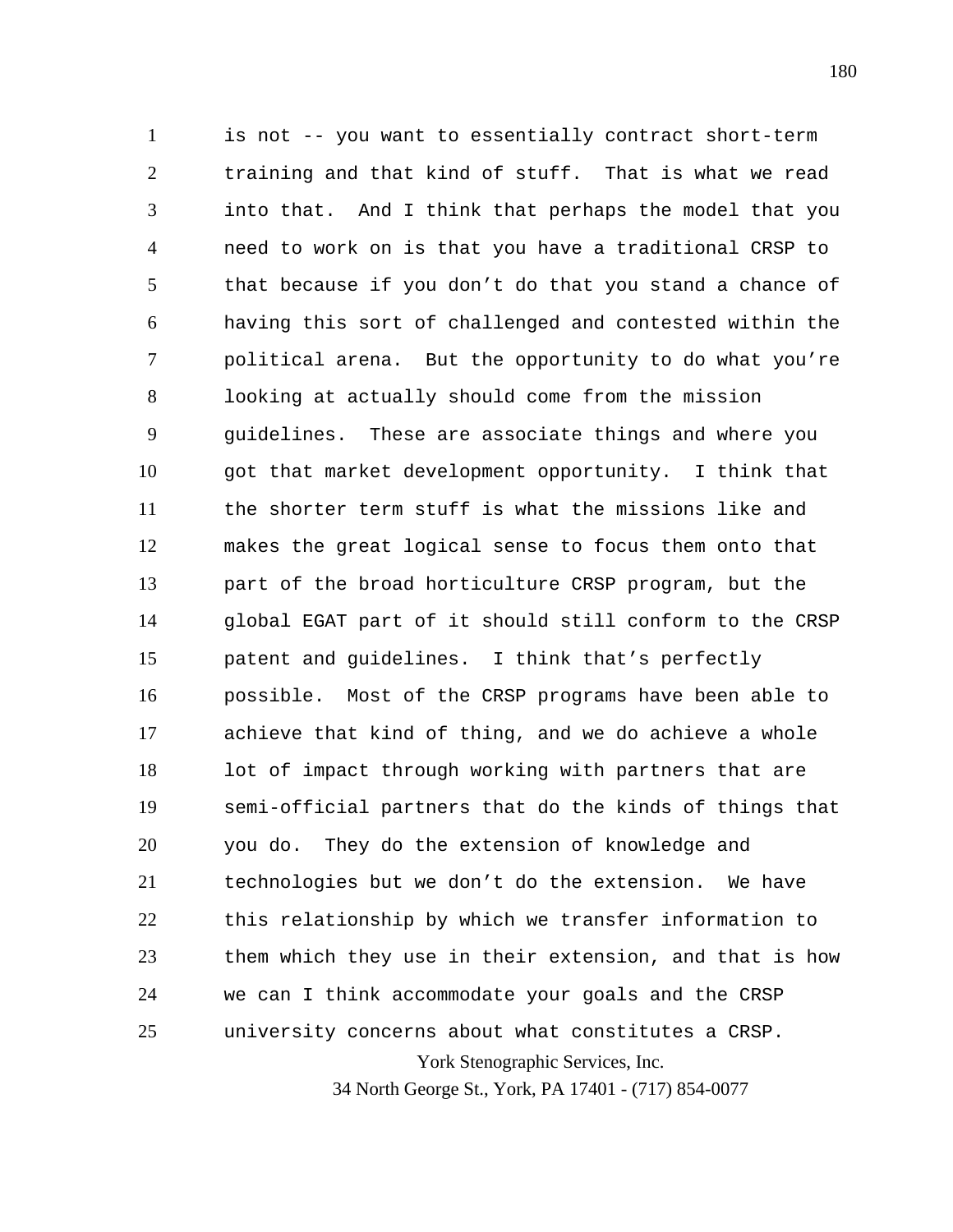1 2 3 4 5 6 7 THE CHAIRMAN: You point to something that is a challenge for the BIFAD and it's the issue of us not being fully aware of the programs that are going on across the spectrum of the agency, and it's difficult to react to a single issue without -- and our role, as we heard this morning, of looking at coordination across different functional areas so yes.

8 9 10 11 12 13 14 15 16 17 18 19 MR. PIEDRASANTA: I'm Carlos Piedrasanta from World Vision. I'm currently working for Grant Acquisition and Management for Africa. My question is - - I have read the two papers, the livestock and the horticulture paper. My question is what is the rule for NGOs to be part of the partnership under this framework? I'm asking this because NGOs, we have a lot of presence. We work with farmers associations. We work with all people, people there. And we are, you know, eager to connect more with research to help these people that we work regularly to do a better job. So very simple question.

York Stenographic Services, Inc. 20 21 22 23 24 25 MR. LEE: My response is something that probably Dr. Williams will not agree with but my response is that the theme of our whole program is connectivity, connecting what we're doing with the universities through the CRSP activities with programs that AID is already doing like the PFID programs, with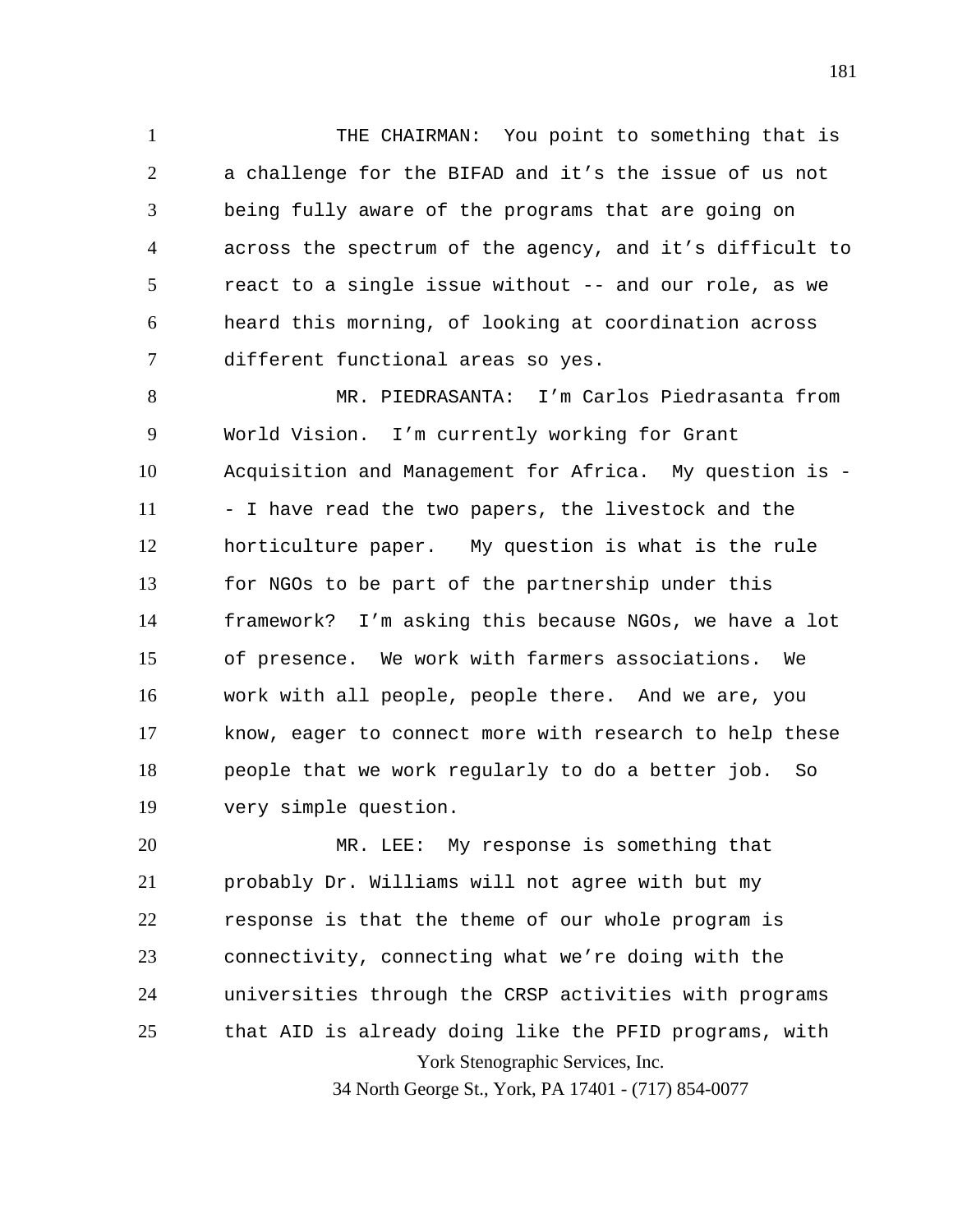1 2 3 4 programs like the food security program that we have ongoing, and a number of other programs. It is -- let me give you a scenario. Let's say, for example, you are working in -- where did you say you were working, sir?

MR. PIEDRASANTA: With World Vision.

5

York Stenographic Services, Inc. 34 North George St., York, PA 17401 - (717) 854-0077 6 7 8 9 10 11 12 13 14 15 16 17 18 19 20 21 22 23 24 25 MR. LEE: Okay. Let's say you're working in Kenya. We talked about Kenya earlier. And that there is someone in the Kenya government and the Kenya private sector that's interested in accessing new markets for green beans. Okay. A horticulture product. The vision that we have through this program is that the relationship between the CRSP lead university and the ministry of agriculture in Kenya and the private sector involved in the export of green beans, okay, and any number of other NGOs that work along the value chain to take beans from the field to the market would come together and say, okay, we have this issue. Okay. Green beans is a very important piece in our economic growth activity as it relates to agriculture, and so we need some assistance. Okay. We would then sit with our colleagues from the CRSP, sit down and see is there a research topic we need to look at, are we using the right variety, do we need to know something about resistance to whatever, whatever, or is the issue a marketing issue, and should we be talking to the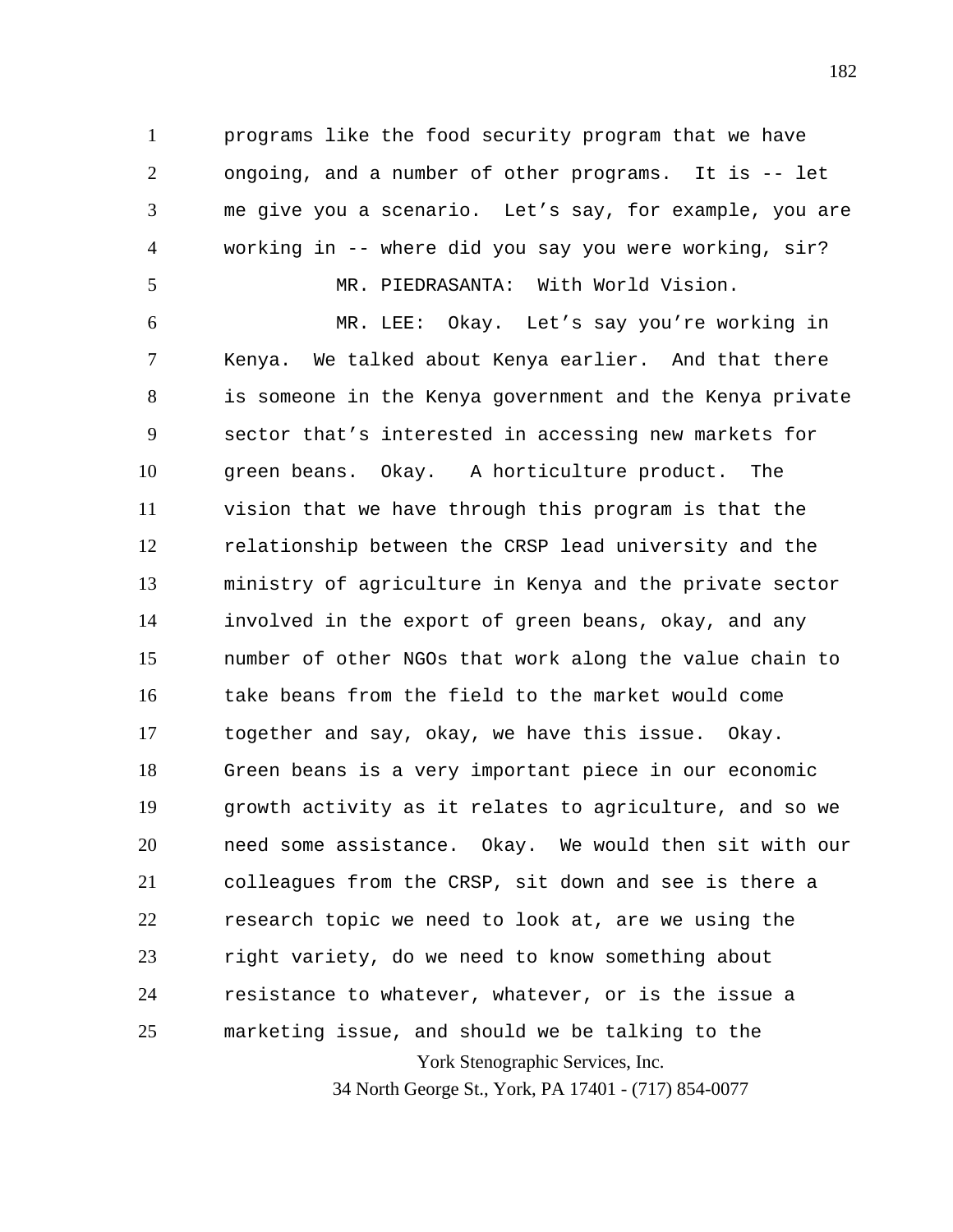York Stenographic Services, Inc. 1 2 3 4 5 6 7 8 9 10 11 12 13 14 15 16 17 18 19 20 21 22 23 24 25 business school at one of the universities involved in this partnership of universities that is better suited to deal with green beans. Okay. And we would like to take those folks, put them together, sit them down and say, okay, here is the strategy we need to follow to help this group of farmers of this cooperative or association of green bean farmers to do a better job of getting their beans ready for the marketplace. It is that kind of thing that we would like to use. Okay. It allows us to do research on agronomic issues in horticulture. It allows us to identify and do research on the market, on packaging, on food safety, on food security, on a whole number of issues that are related to getting that product to the market. Okay. The reverse benefits to that are maybe there's this person who's in the Department of Agriculture in Kenya who's looking for a graduate program to improve some aspect of that. We say, okay, well, you can come back to the United States. You can do a university program, do your course work in university of X here in the United States but go back to Kenya and do your graduate research. That is the kind of innovation we're trying to look for in this, just doing -- I don't want to say just because that's wrong too but we want to try to expand what the CRSP model has been in the past because we are facing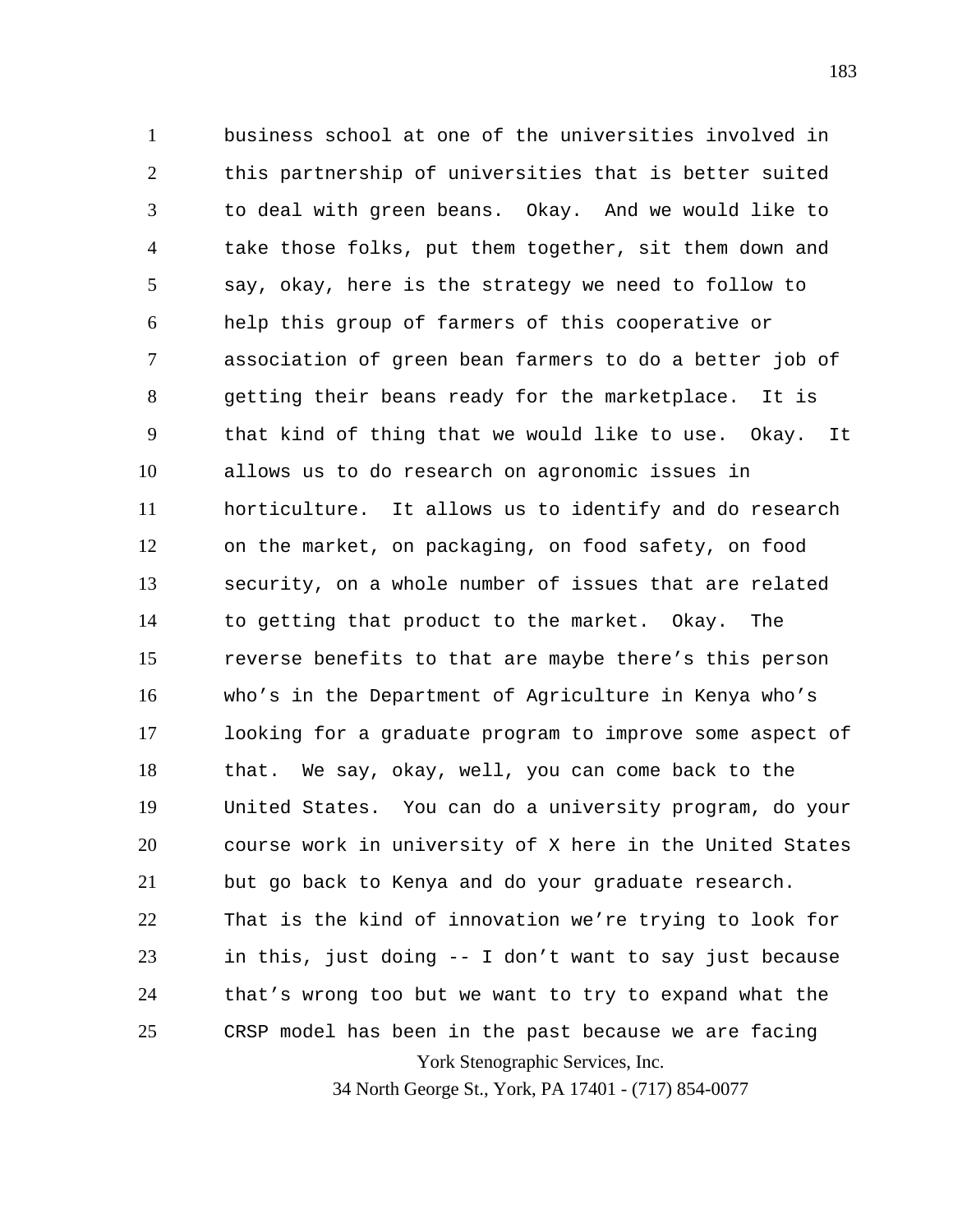1 2 3 4 5 6 7 8 9 new challenges, new challenges that are related to resource limitations, challenges that are related to a market overseas that is trying to find new access in our market and also we're trying to find partners that we can relate to across the ocean that can help us not only in agriculture but maybe in other things, so those are the kinds of benefits we see that would be very useful and we think that this could be a model that would help us get there.

10 11 12 13 14 15 16 THE CHAIRMAN: With apologies to Dr. Williams, I think I'd like to draw this conversation to a close, but I would remind you that we will be continuing this conversation about the horticulture CRSP after the close of the official BIFAD meeting. Dr. Christensen will be facilitating that conversation so I'm sure we can continue the discussion. Thank you very much.

17 18 MR. LEE: BIFAD Board, thank you very much for this time at the podium.

York Stenographic Services, Inc. 19 20 21 22 23 24 25 THE CHAIRMAN: Thank you. Back in November the BIFAD asked Ray Miller to chair a task force to look at CRSP management issues, and Dr. Miller, University of Maryland, Director, International Agricultural, is prepared to report on his findings to date. MR. MILLER: Thank you, Mr. Chairman. When Bob and I first talked about this he really asked this

34 North George St., York, PA 17401 - (717) 854-0077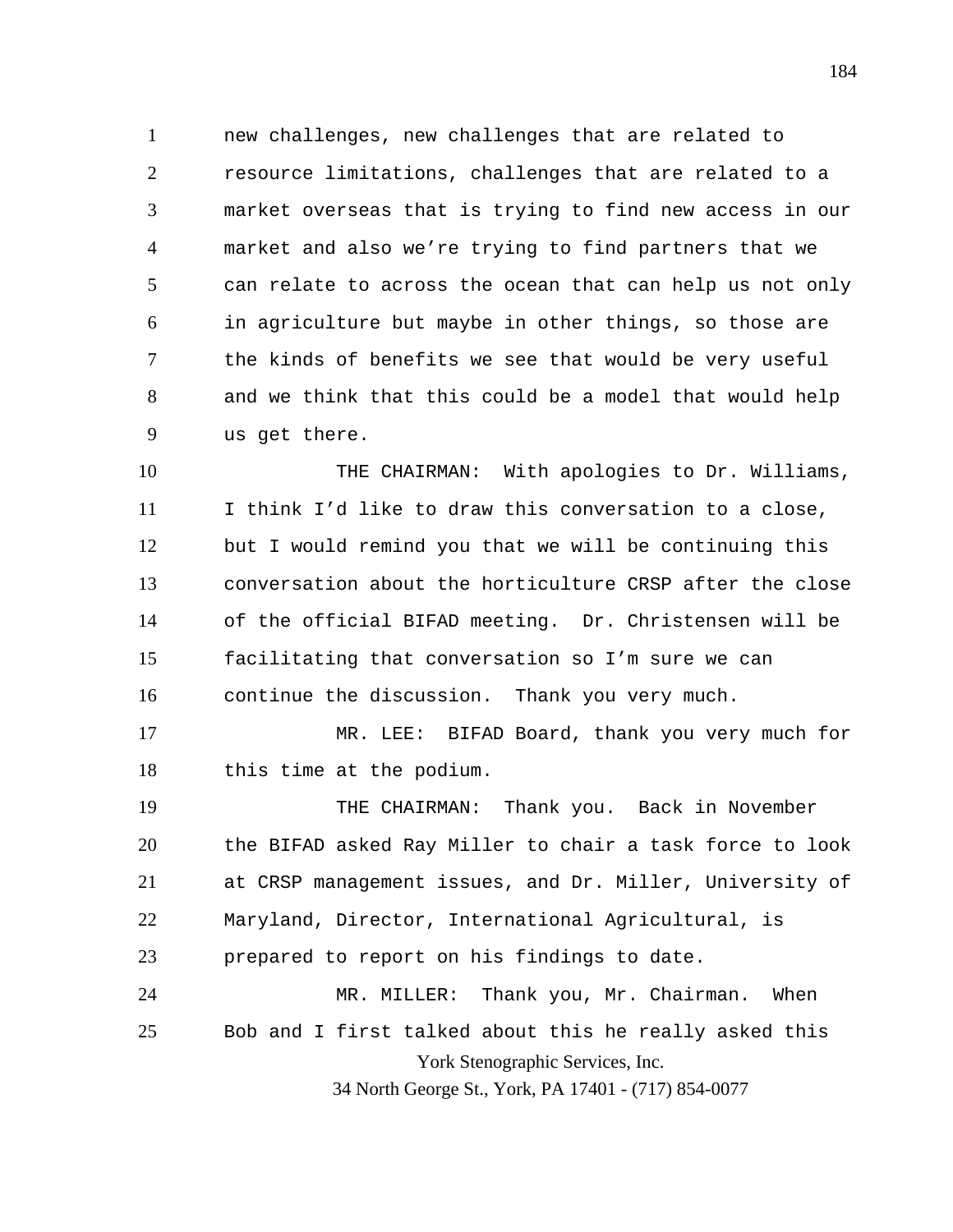York Stenographic Services, Inc. 1 2 3 4 5 6 7 8 9 10 11 12 13 14 15 16 17 18 19 20 21 22 23 24 25 committee to deal with two issues. One are -- one deals with the issues that there are with CRSP, largely between the CRSPs and AID and the management organization of the CRSP. And the reasoning for this was that we seem to spend a disproportionate amount of out time dealing with some operational issues that have been talked about and in many cases have been decided as to how they are going to be handled and yet it doesn't seem to happen that way, and that we need to get beyond those kind of things because we need to be working together and moving down the road rather than staying in these ruts that we're in. And at the time we talked about this the concept papers and the earmark hadn't really hit the table yet so the first part of this I'm going to talk about the issues and how we might deal with those, and then at the end if it's all right, Chairman, I would like to come back and make some suggestions as to how we deal with the latter issues that we've been hearing about so much now in terms of the earmarks and concept papers and RFAs and so on because I think there is a way we can deal with these. So the chairman asked me if I could chair this to look at the issues that have been out there revolving largely around CRSP, not totally, to appoint a committee as I saw fit to deal with this and then to report back to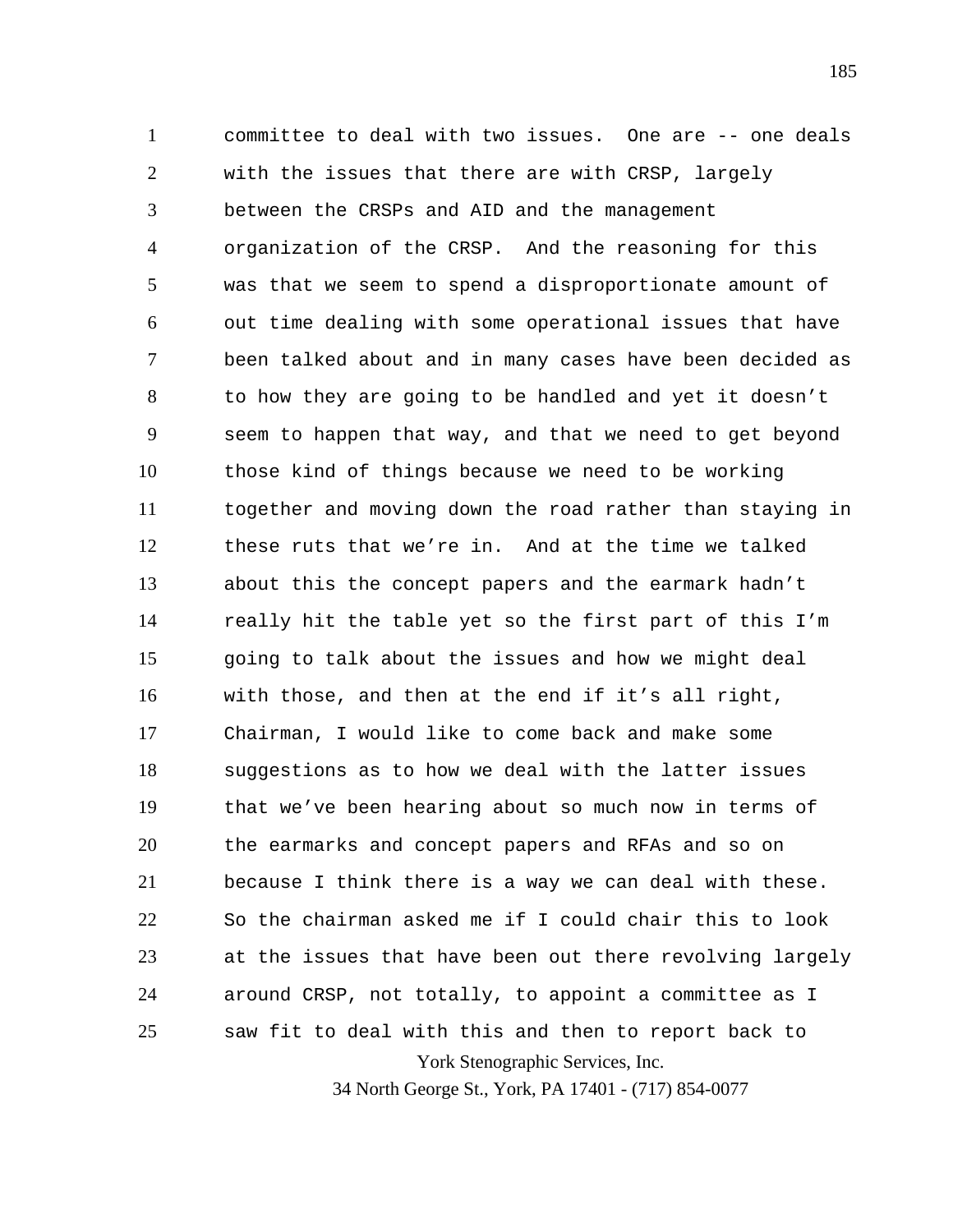York Stenographic Services, Inc. 1 2 3 4 5 6 7 8 9 10 11 12 13 14 15 16 17 18 19 20 21 22 23 24 25 BIFAD as to what has been identified and how we might deal with those things. And so what has happened is that I went through old minutes of BIFAD, other reports that I've had access to, and tried to identify a number of issues that seemed to be there on a fairly continuing basis or there had been recommendations or actions taken as to who different issues were to be dealt with. We've only back five years. I think the first one I cite is 2003, but I would suggest that if you would go as far back as the Swindell [ph] report that is 20 years old, something like that, many of the same issues that I'm going to identify were identified in that report, and they're still here, and so I would suggest that we've got a number of very real -- knowing that's there that we need to get rid of so we can move on. The committee that has been working on this are made up of Dave Sammons [ph] from the University of Florida, Sue Schram [ph] from ACDI Boca who is the newest member of SPARE, John Rifenbark from EGAT, Ray, who is a CTO from EGAT, and myself from the University of Maryland. So these issues with the backup documents was circulated to the committee members. I have talked to all but one of the committee members ahead of time trying to explain what we were doing or what we were going to try to do, and then we had a conference call to discuss these, and then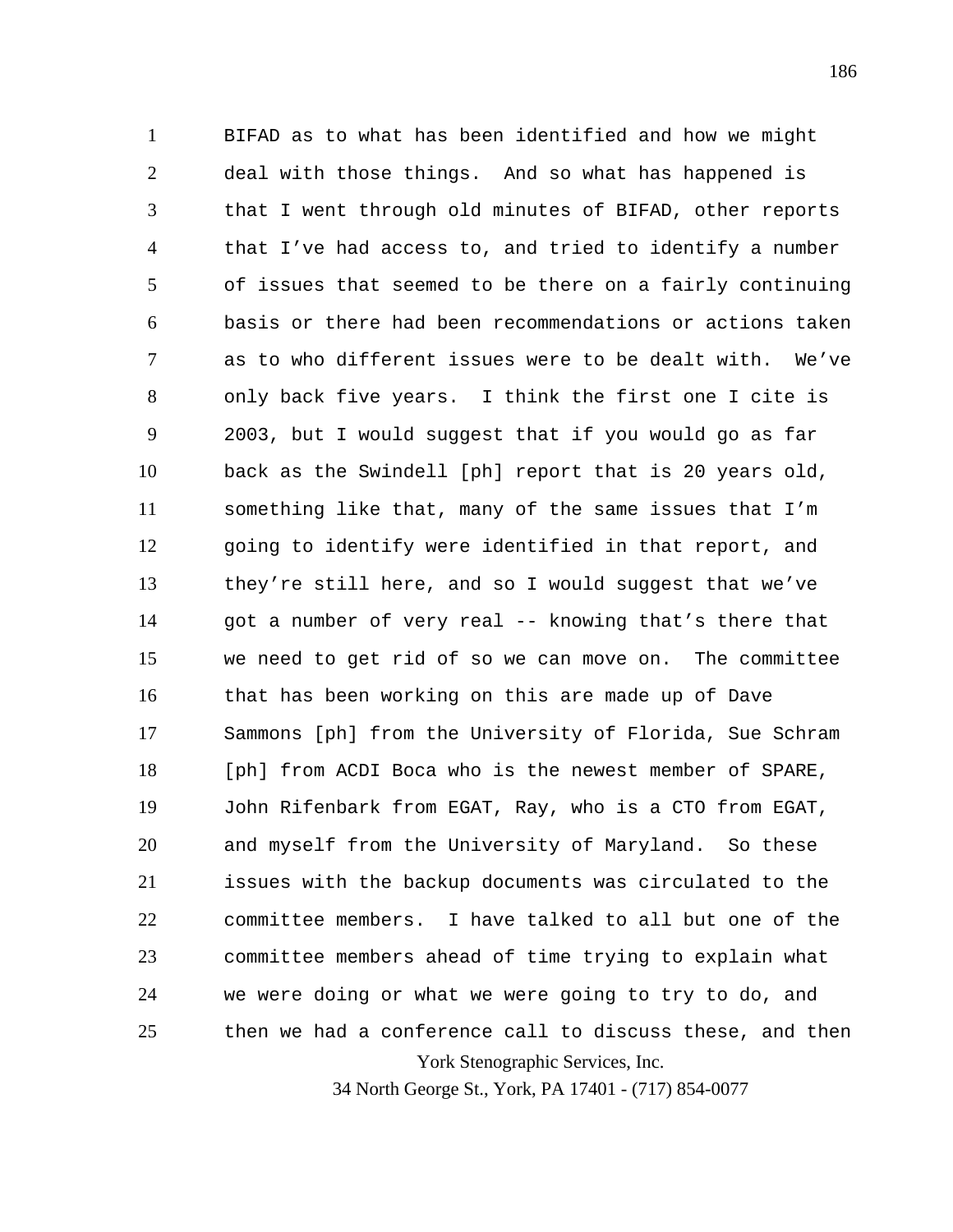York Stenographic Services, Inc. 1 2 3 4 5 6 7 8 9 10 11 12 13 14 15 16 17 18 19 20 21 22 23 24 25 out of that came this report after I had gotten feedback from the committee members. And these are really in two groups, if you will. The first one deals specifically with SPARE because there had been a number of what I call business practices that have been an issue for some time with how SPARE has or has not operated. The first of that is business practices and it really revolves around minutes, agendas, and timely notices because those have not gone out on time. In many cases the minutes have been at best very late in getting out and so it's very hard to track what has or hasn't happened. Hopefully this has been rectified now as we've had a change in the secretariat of this, and I look forward to these issues disappearing. If you go back in time with SPARE you'll find that the appointment of members of SPARE has been an issue. It's not as bad this time as we've had a number of members either leaving or their term is up. The new member from the private side has been appointed. John tells us that they have identified somebody in AID who will be coming on on SPARE so hopefully that one is not going to be a problem now. And then maybe the biggest of them is what are the responsibilities of SPARE. And as the chairman has said, there has not been enough dialogue between SPARE and BIFAD to really understand how SPARE should be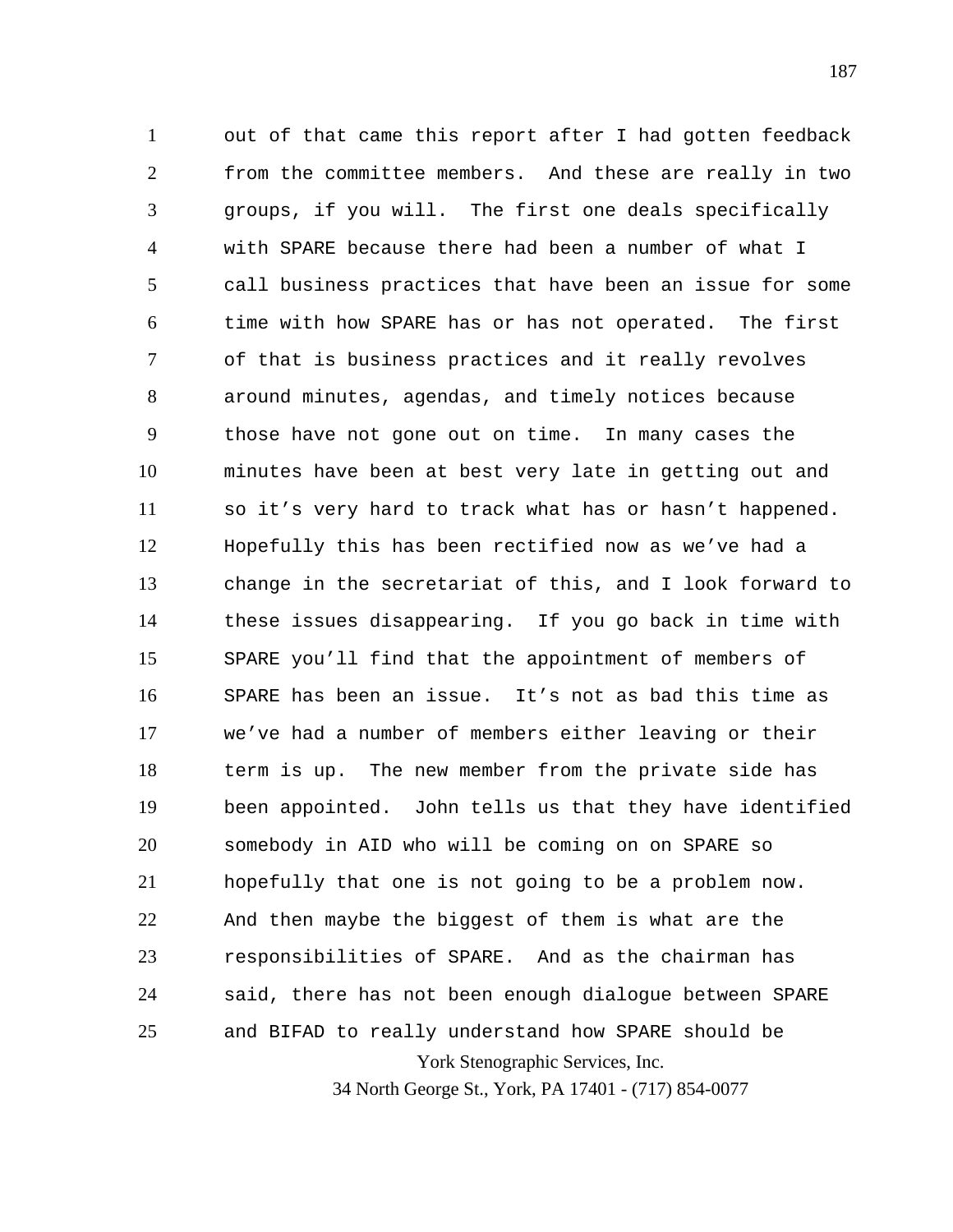York Stenographic Services, Inc. 1 2 3 4 5 6 7 8 9 10 11 12 13 14 15 16 17 18 19 20 21 22 23 24 25 working to really provide BIFAD with the material they need. So our recommendation for that is that BIFAD review the composition and responsibilities of SPARE, and if appropriate revise its charter to clarify its responsibilities and procedures, and this review should include the structure with a goal of making sure that SPARE is functional in terms of BIFAD. Now I'd like to go on to the CRSP aid administrative and/or operational issues, and there's a number of these. I think there's, I don't know, a number of them. The first one that's been out there for a long, long while is the lack of CRSP guidelines. And I need to explain something. What I've given the Board is not only a list of these issues with a brief explanation of it but then I have given them the copies of the specific pages of the minutes or the documents that these issues are pulled from. And the sentence or the clause that is important has been underlined so they don't have to read a whole bunch of stuff. They can go and find these. So everything I'm talking about is referenced back, and I'm not going to take time to say meeting 146, page 2, and so on because it's in the material they got there. The guidelines were first developed in 1985 and revised in '89 and those have been the approved guidelines. They were revised and a revised set of guidelines did go forward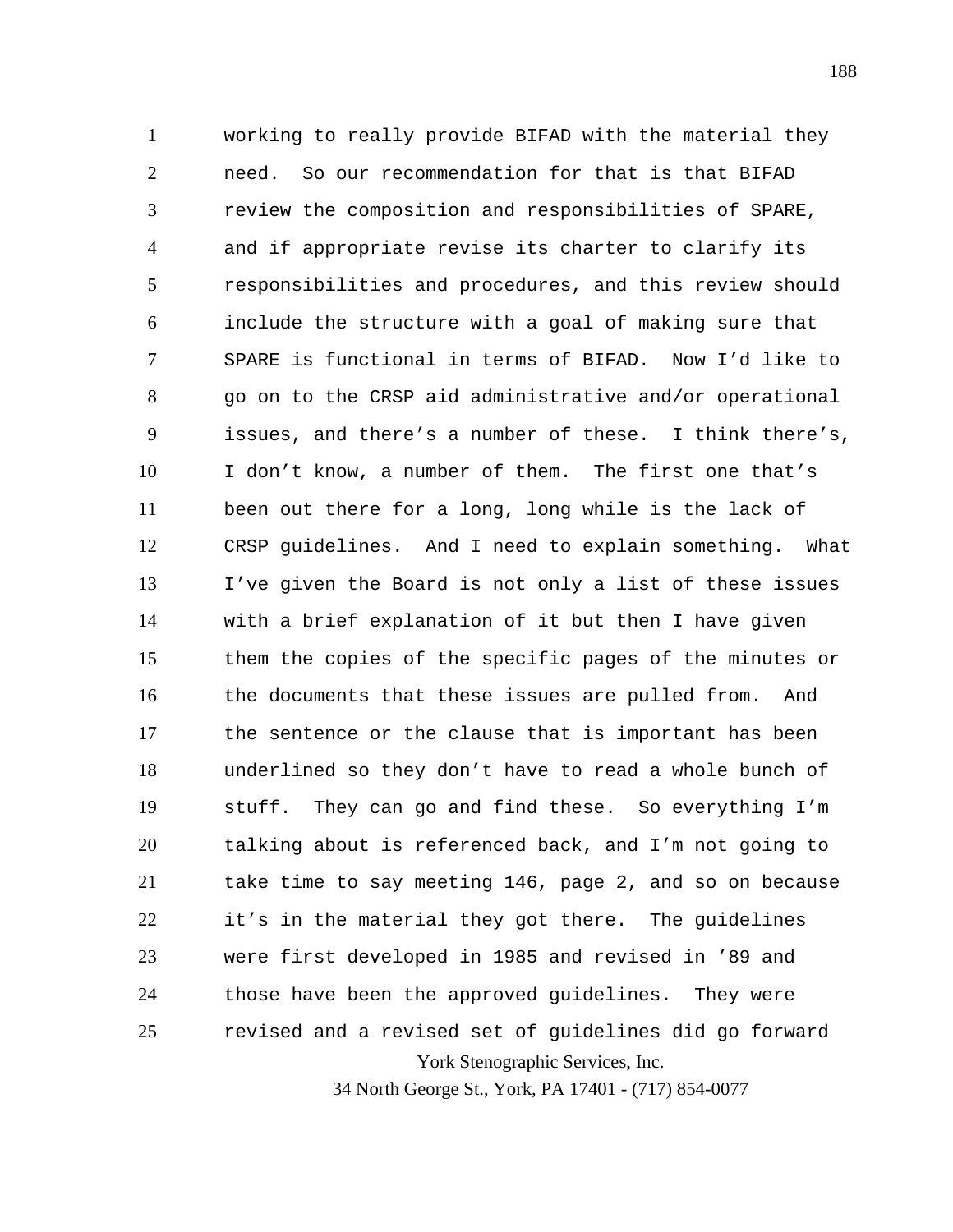York Stenographic Services, Inc. 1 2 3 4 5 6 7 8 9 10 11 12 13 14 15 16 17 18 19 20 21 22 23 24 25 in 2000, and as far as we can tell it was never signed by the Administrator. In 2004 there was a lot of time spent by both the universities and AID revising them again. BIFAD did approve those in 2006 but they never did go forward to the Administrator. And so as best we can tell the only approved guidelines are the ones from '85, '89, even though in the recent RFAs that went forward from AID they did refer to the 2005 guidelines. I think it's important to point out that they are guidelines. I think it's very important that they stay as guidelines because that is really what's given the CRSP a lot of flexibility to be innovative and do things in different ways as the need arose. And so I would think it would be a mistake to make them mandatory so we recommend that the guidelines should be revised taking into account the changes that have been in not only the AID practices but the foreign assistance framework, and that those should be revised and brought back to BIFAD for your October meeting. Now that's a pretty tight time line. But I really think it needs to be done because this one needs to get off the table. The next issue, and you've heard some about this today, is ADS 216, which ADS is really operational procedures for AID, and this one deals with how AID is supposed to operate or function and collaborate with the universities.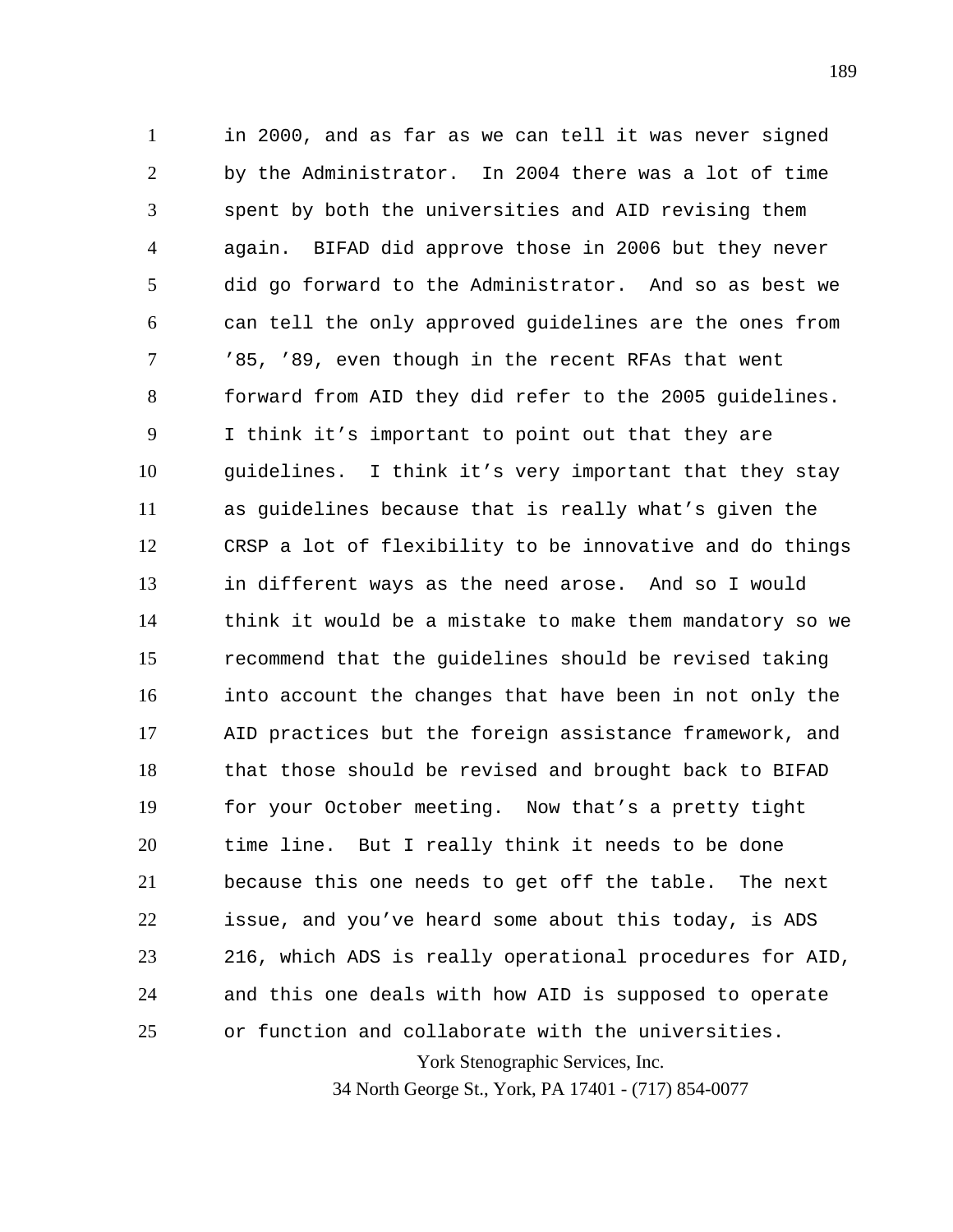York Stenographic Services, Inc. 1 2 3 4 5 6 7 8 9 10 11 12 13 14 15 16 17 18 19 20 21 22 23 24 25 There's been a lot of concern that AID in general has not followed these guidelines. Our recommendation I think maybe has already been answered today. The recommendation was that BIFAD should determine the status of ADS 216. If it is in the process of or if it is to be revised, it should be done in consultation with the Title XII universities. And you heard earlier today John said that it is in the revision process, and that BIFAD would have a chance to have input into that so hopefully that one is coming off the table and all we have to do is convince AID now to follow it. The next issue was the release of RFAs and the overlap of ME if it's a continuing program. If you go back and you look at material -- as a matter of fact, three years ago this month EGAT made a presentation to BIFAD and they stated at that time that there would be one year allowed between an RFA release and the end of a current CRSP program. And in addition if it was the same -- pardon me, a different ME that was selected there would be at least six months overlap so that there could be a continuity and a shifting of responsibilities and if any program should be continued there would be a chance of doing that. And of course you heard a lot of discussion today that the time lines that are being talked about don't even come close to these kinds of things. I'll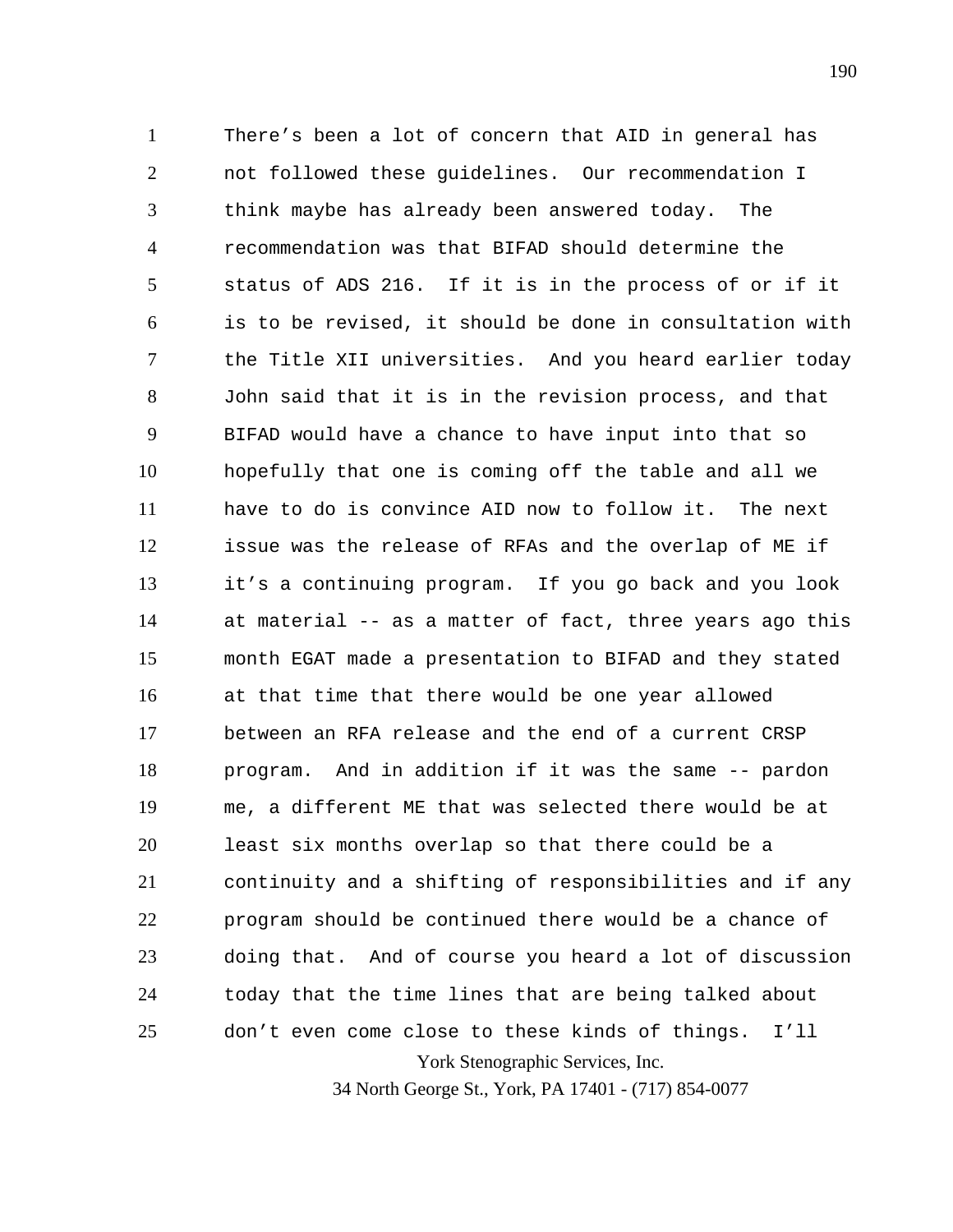York Stenographic Services, Inc. 1 2 3 4 5 6 7 8 9 10 11 12 13 14 15 16 17 18 19 20 21 22 23 24 25 come back to that after I finish the presentation because I think there is a way we can deal with that. So the fourth recommendation is that the agreed-upon procedures be followed for new or continuing CRSP and that if there is not adequate time for a proper process for continuing CRSP that a funded extension be implemented. The next issue is the review of RFAs and scopes of work for CRSPs. At Board meeting 146 BIFAD recommended or requested that BIFAD have input on RFAs early in the process of development. Now we're really talking -- I think everybody knows what CRSPs are, collaborative research support programs. And what we're really talking now about is the collaborative part of this. If these are really doing what they should be, I would submit there should be collaboration all the way through the process, the development and discussion of what could or should go on, what are the chances, what are the important things, is this a topic that really is researchable and so on. That has not happened at least in many cases. Similarly, STARE was to be involved in the development of the scopes of work for the reviews of these CRSPs. And, for example, when the IBM and the SANDRAM CRSPs were issued there was a lot of discussion about not only the process but it was also agreed that when the SANDRAM and IBM CRSPs were reviewed there was a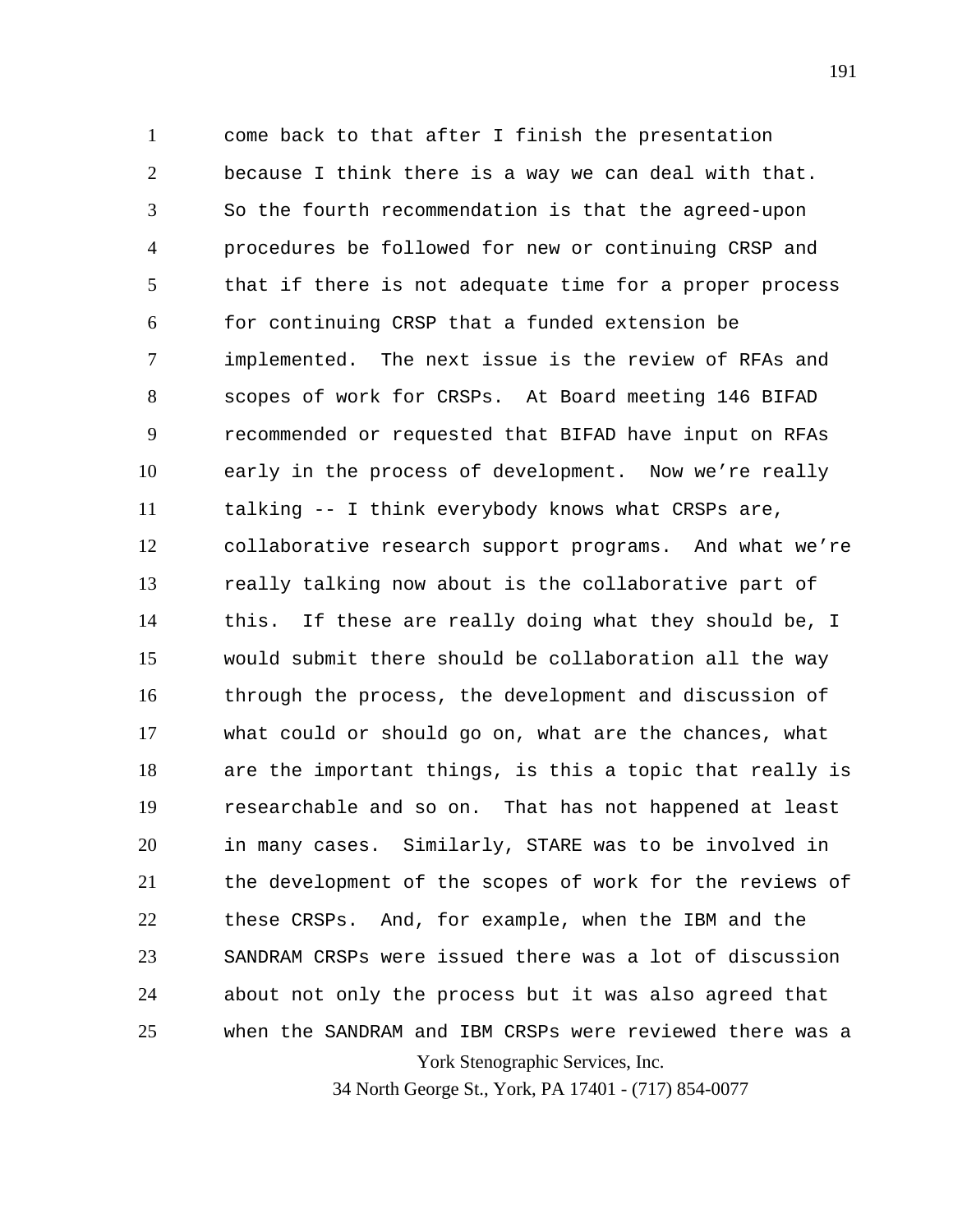York Stenographic Services, Inc. 1 2 3 4 5 6 7 8 9 10 11 12 13 14 15 16 17 18 19 20 21 22 23 24 25 specific issue in each case that was to be addressed. I don't know, and I haven't talked to any of the people on SPARE at least that know whether or not those are or aren't in the scope of work, and yet it was agreed to by both BIFAD and AID that those are questions that should be answered. So our next recommendation is that RFAs and scopes of work should be reviewed by BIFAD or SPARE in all future CRSP activities, and EGAT should explain and justify to BIFAD why this has not happened for CRSP activities over the past three years. The next issue is leader with associate cooperative agreements. About five years ago when they were reissuing the RFAs for the IBM and SANDRAM CRSPs up to that time all the other CRSPs had either been just cooperative agreements or grants, and they proposed that we go with this so-called leader with associate cooperative agreement which was hopefully going to allow missions to have more buy-ins as associates in these CRSPs. When BIFAD agreed to go with this the proposal was that these two would be pilot programs and that the success, the advantages or disadvantages of the LWA would be reviewed to see if it should be used in the future and whether or not you wanted to go that way or go back to the other mechanisms. That has not been done as best we can tell is that you're going forward with LWAs and that there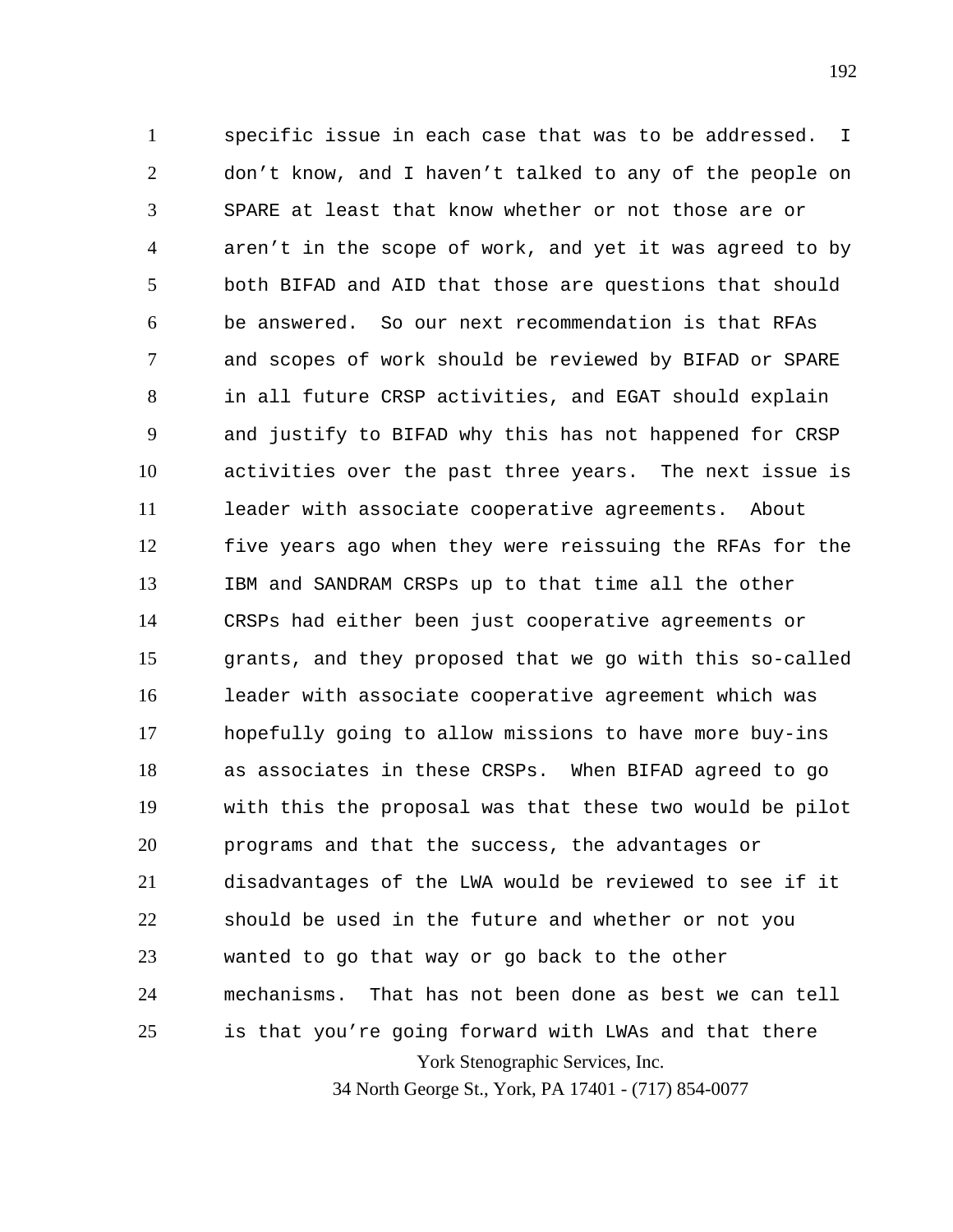York Stenographic Services, Inc. 1 2 3 4 5 6 7 8 9 10 11 12 13 14 15 16 17 18 19 20 21 22 23 24 25 has not been a review as to the pros and cons of the LWA process. There was very real concern amongst many of the CRSPs and the universities that if LWAs really did work there was the possibility that those buy-ins, I'm calling them buy-ins, associate awards, would be counted towards the core funding or the base part of the CRSP and therefore the overall funding would not really increase. So we recommend that the use of LWAs be evaluated to determine the advantage or disadvantage to the CRSPs and their operations. The next issue is also a very current one, competition for management entities, in other words, the entity that is going to manage the overall CRSP. BIFAD 139, which was five years ago, it was recommended that the competition for the ME be for the ME only and that then after that was awarded the ME would go out with an RFA for participants to run the programs within that CRSP. The primary reason for that, and you heard this a little bit when the livestock was being discussed was that in the past the old way of doing it where the ME and the programs were bid simultaneously, in other words, a one-step process, you had by necessity different universities forming, if you will, a consortium to bid for these, and the ones that didn't win were basically out of the running or participation in them for that first two or three or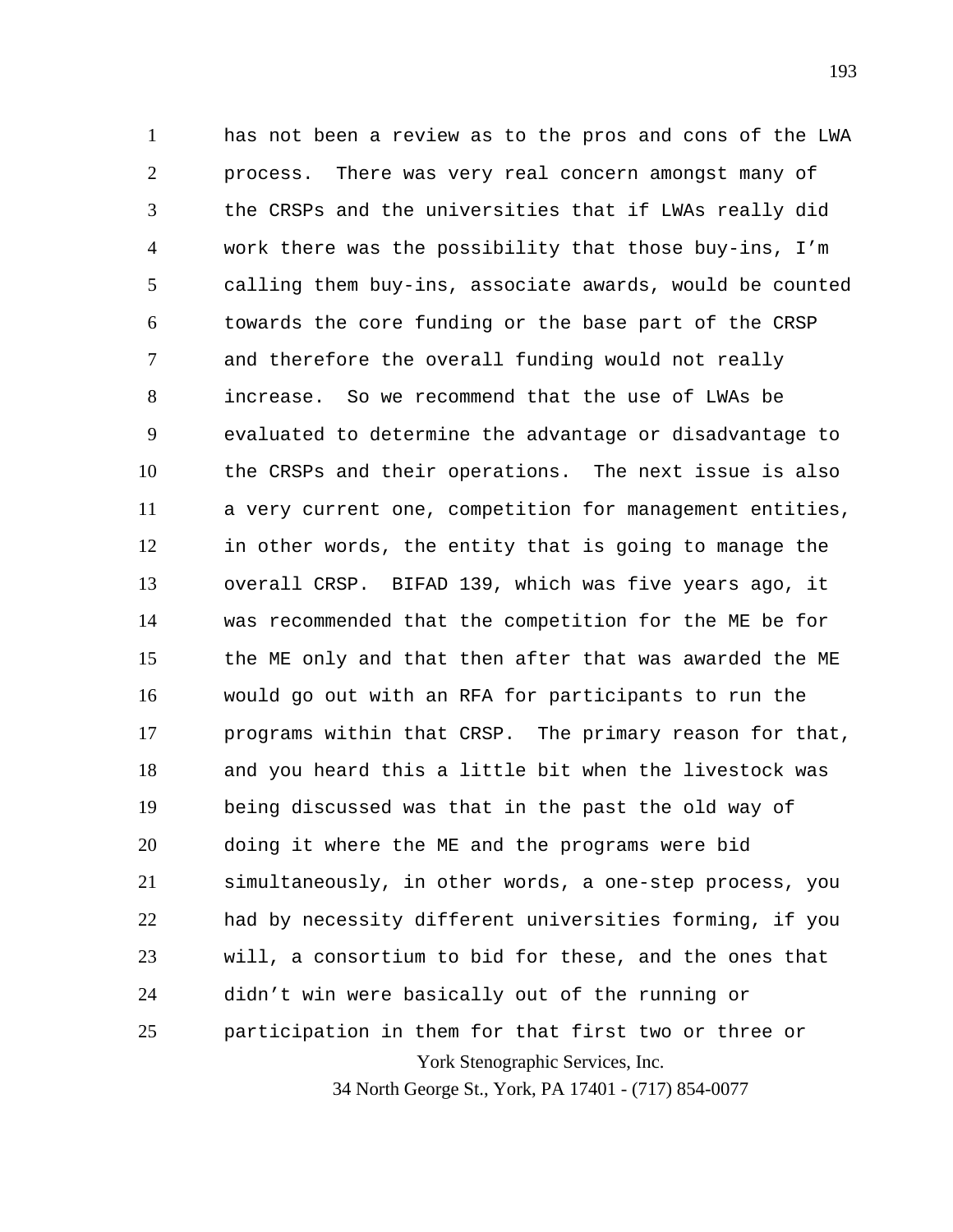York Stenographic Services, Inc. 34 North George St., York, PA 17401 - (717) 854-0077 1 2 3 4 5 6 7 8 9 10 11 12 13 14 15 16 17 18 19 20 21 22 23 24 25 five years or whatever it was, or in some cases ten years, and so you weren't getting the best opportunity possible for the best programs to be participants in that CRSP. And so it was recommended, and AID actually stated in one presentation that all future CRSPs would be bid in a one-step process. And so if we're going to follow that, that's what should be happening, and as far as I know there has not been a real evaluation of the pros and cons of the one versus a two-step process. So we recommend that all CRSPs either be continued or new be a two-step process. I think there's just all kinds of advantages in doing that. The next issue is response to in this case a management report. In 2003 there was a report submitted to CRSP entitled defective management for CRSP issues and opportunities. That report contains seven recommendations, six of which were ones that AID should act upon. The other one was a recommendation that the MEs should act on. As best we can tell, only two of those recommendations have been followed. The first was that AID undergo a determination of priorities, research priorities, which they did, and that was reported out and listed or identified the research subject matters that needed to be undertaken, the commodities and so on. The second one that was acted upon was by the universities where it was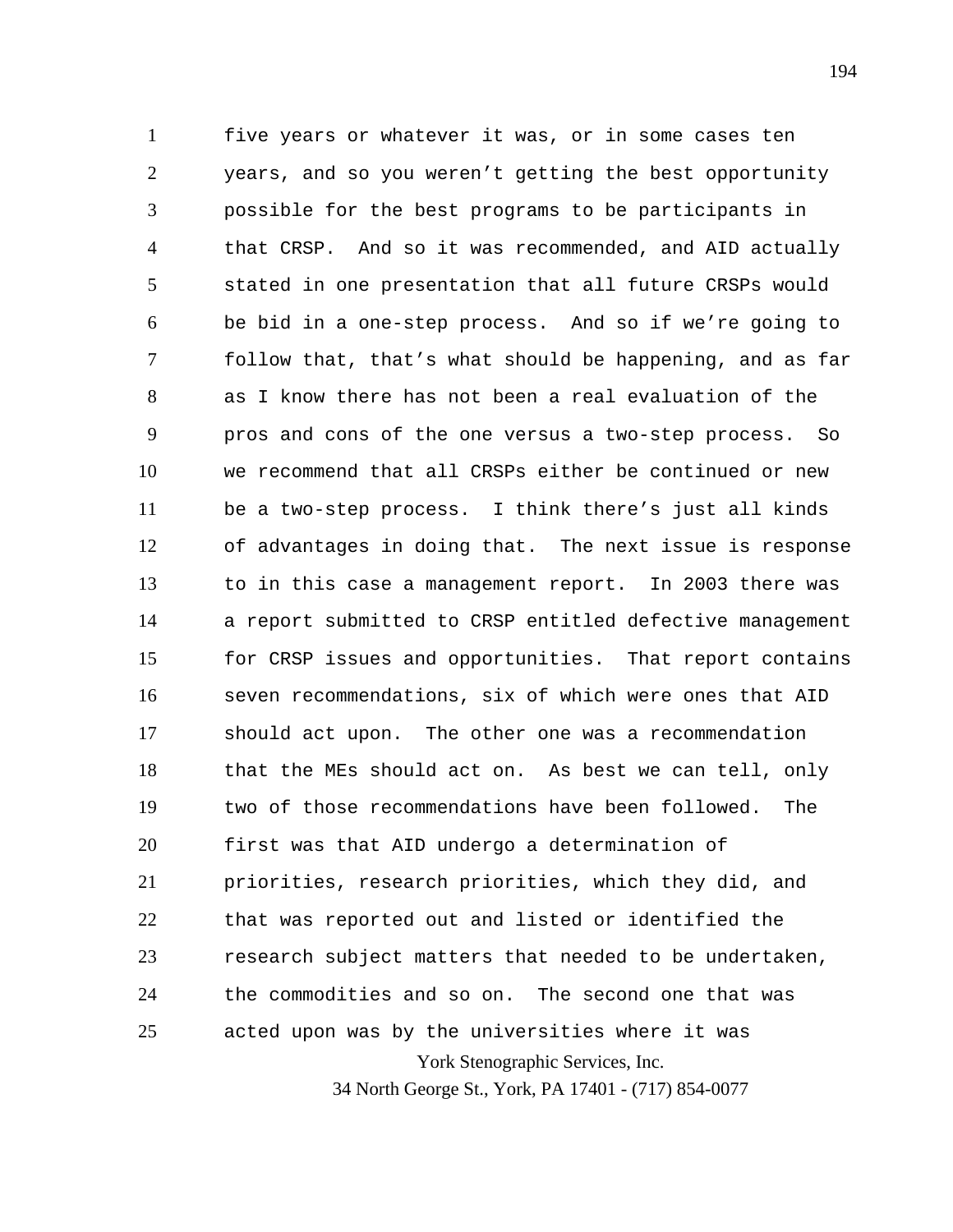York Stenographic Services, Inc. 34 North George St., York, PA 17401 - (717) 854-0077 1 2 3 4 5 6 7 8 9 10 11 12 13 14 15 16 17 18 19 20 21 22 23 24 25 recommended the university should follow the recommendations that have been made in the management reports and institute whatever the recommendations were. And as best we can tell, all or at least most of those have been done. The other five recommendations have not been acted upon, and so we recommend that since this report was based upon AID sponsored reviews and the report was commissioned by AID, AID should take action on the other recommendations or give justification to BIFAD as to why they were not followed. Continuing on with the issue of reports and reviews, there have been a large number of reviews, both technical and management of CRSPs over the number of years that they've been in operation. Those reports contain a wealth of information as to what works, what doesn't work as well, what some of the better management practices and organizational practices are and so on. And yet when we start looking for some of those past reviews they are very, very difficult if not impossible to find. In come cases the reviews are still on the individual CRSP web sites but if you don't happen to know about those programs and what not you're going to have trouble finding them. We would suggest that those should be available as part of the AID information system, whatever that might be, and so we recommend that the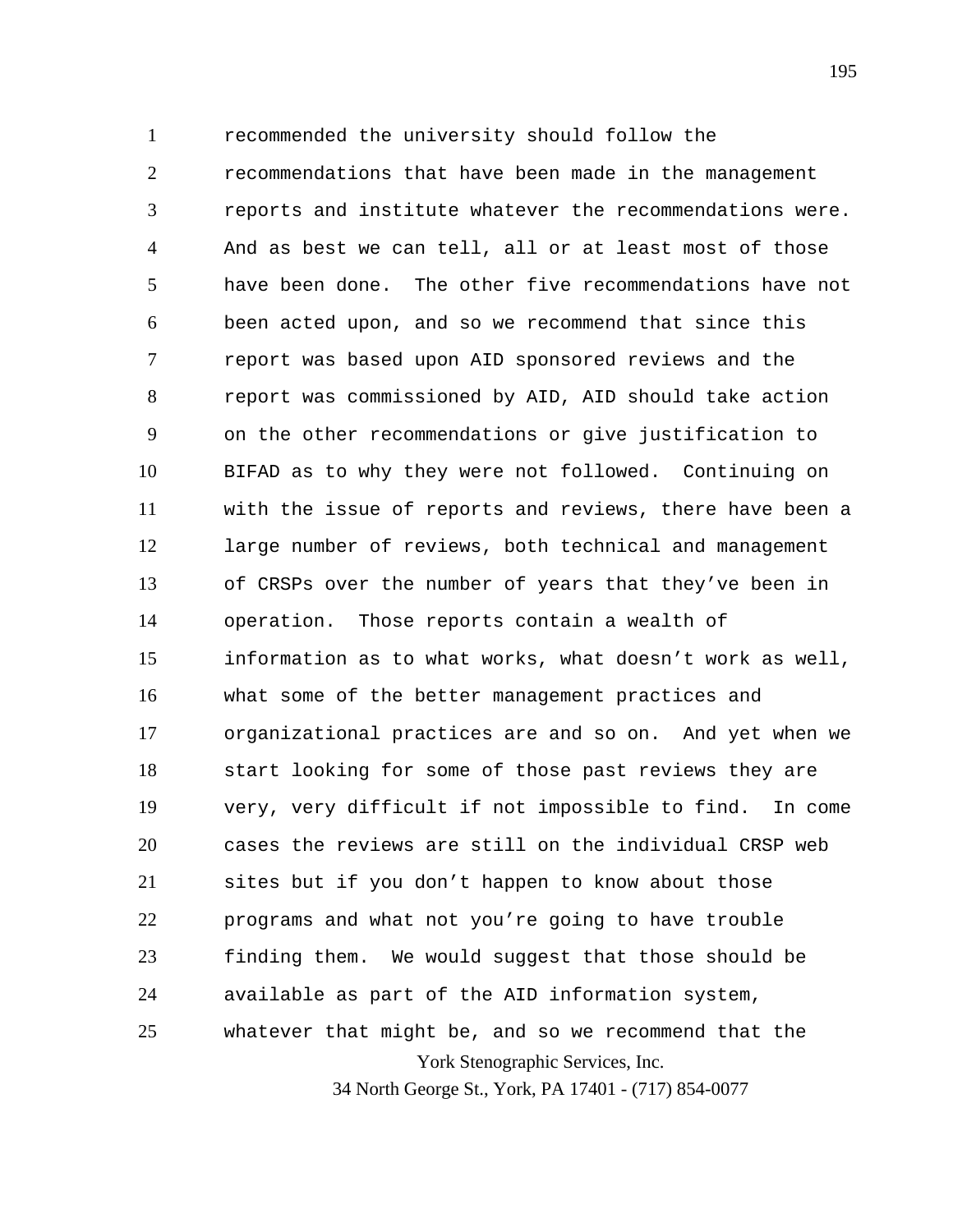York Stenographic Services, Inc. 34 North George St., York, PA 17401 - (717) 854-0077 1 2 3 4 5 6 7 8 9 10 11 12 13 14 15 16 17 18 19 20 21 22 23 24 25 review should be available and posted on the development experience clearing house web page. But also that BIFAD and SPARE documents have got the same problem. They need to be made available too. How can AID people or CRSP people benefit from the past if they can't get access to this material that's already been done. It got the real potential of reinventing the wheel all the time. Another issue is, and I'm calling it document availability but actually it goes beyond this, and that is how do people really find out about CRSPs and their successes and so on. And I would submit to you that the Title XII reports have been and should be a very large part of that dissemination of information about CRSPs, and yet in many cases the Title XII reports are either not easily available or they're late in coming out, and we had said in this that the 2005 and 2006 reports don't seem to have been publicly released, and we at least got half of that solved today when we got the 2006 one so hopefully this is coming off the table too, but our recommendation on that was that the Title XII report should be published and released in a very timely manner. Our overall recommendation is that BIFAD should bring these issues to the attention of the AID Administrator and determine why agreed-upon procedures and BIFAD recommendations are not being followed, and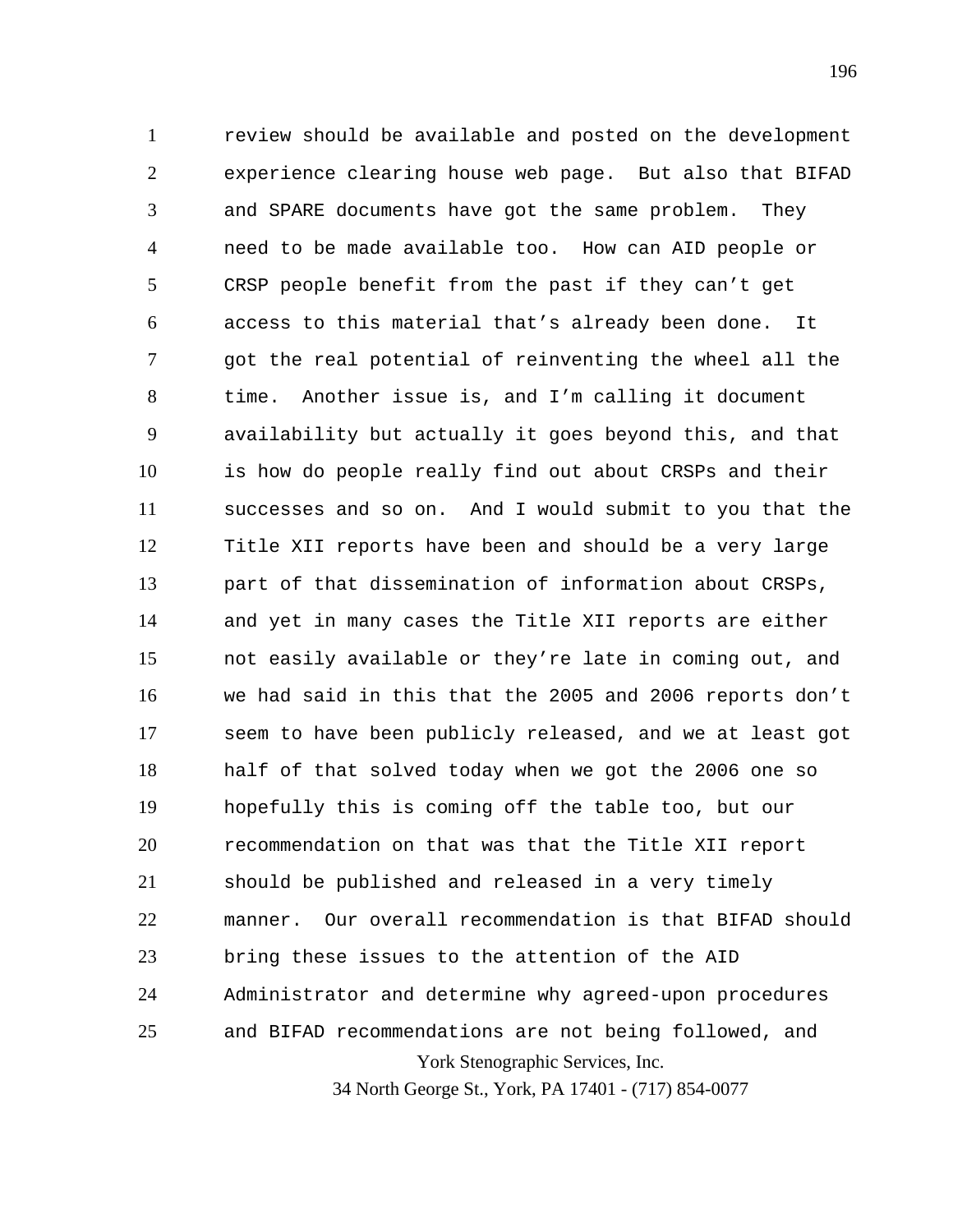York Stenographic Services, Inc. 1 2 3 4 5 6 7 8 9 10 11 12 13 14 15 16 17 18 19 20 21 22 23 24 25 how these deficiencies can be corrected and that the role of BIFAD on these issues should be clarified. The second part of that is that it's urgent that this be done as soon as possible as EGAT is entering into processes different than agreed to with BIFAD or recommended by BIFAD and that could do serious damage to the CRSP and their future success. Now if I may, Mr. Chairman, go on and make a couple of observations and make some suggestions as to how you might deal or make recommendations as to how to deal with the earmarks, the time constraints that we're under and so on. And what I'm going to suggest is if you will a three-phase process simply because there's sort of different categories of doing things. But please, first of all, realize that if you looked at the upper limit that I understand there is in the new CRSP, the ones that have been recently issued, if you look at the upper dollar limit that's in those that in many if not all of them the upper limit is lower than what those CRSPs were receiving in their previous agreement be it a grant or a co-op agreement. For example, you heard about the proposed livestock in there at 10 million for the next five years but before they were receiving, I don't know, 2.8 or 3 million or something like that a year. And I would suggest that most of the CRSPs are below the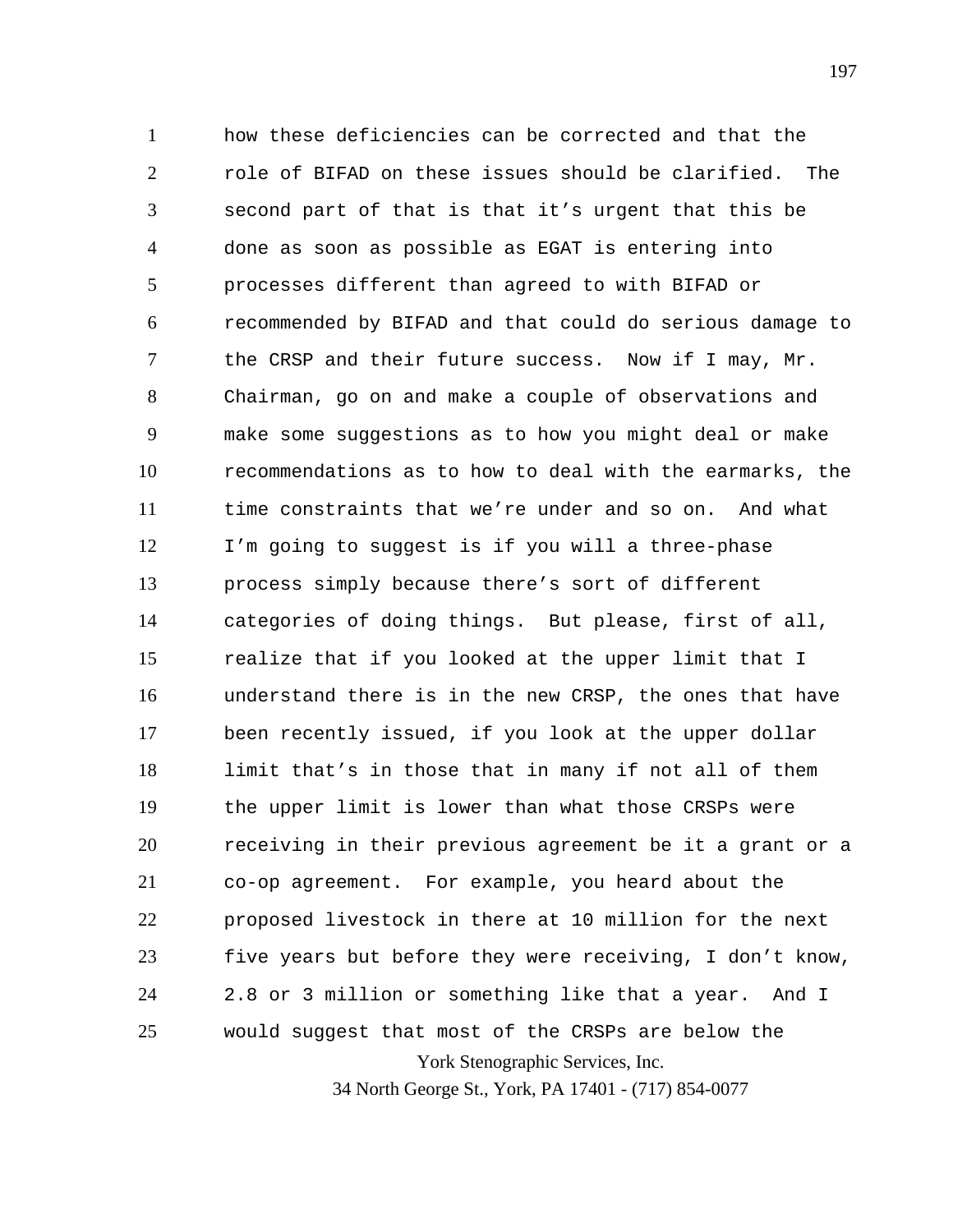York Stenographic Services, Inc. 1 2 3 4 5 6 7 8 9 10 11 12 13 14 15 16 17 18 19 20 21 22 23 24 25 funding levels that they were three or four years ago, and yet the expectation and the costs have gone up. So I'm going to come back to that. I would also suggest that if you had an opportunity to look at the material that the livestock CRSP handed out yesterday sort of giving some background as to what the livestock CRSP has done, and then if you were to compare that to the concept paper you would find that the livestock CRSP has dealt with most of the issues that are raised in the concept paper. Now you've heard a lot about the earmark and the constraints that AID/EGAT is working under. They're very real. They're very difficult. They're very hard to deal with, the earmarks. You've got the report to Congress. You've got priorities. All of these things have got to be handled. You've got to worry about getting those funds committed because Congress has the great tendency if you don't spend money they withdraw it and you lose it for the next time, and we're all familiar with that. So I would suggest one way of dealing with this, and a suggestion I hope BIFAD will seriously consider, is that you obtain an exception so that all of the existing CRSPs can be funded up to whatever the limit is that they need to, that the livestock CRSP be issued a funded extension so that we don't get this one being shut down before another one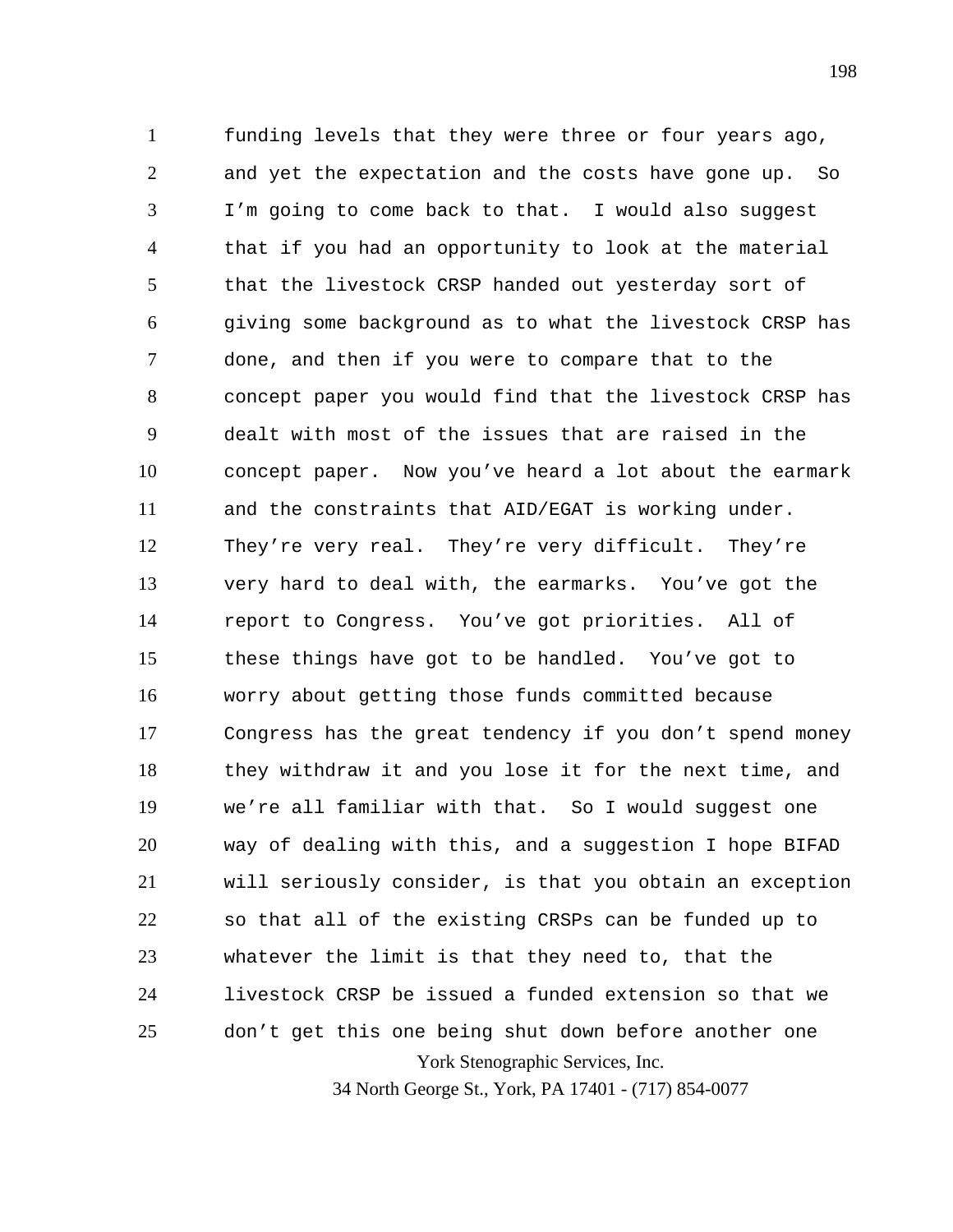York Stenographic Services, Inc. 1 2 3 4 5 6 7 8 9 10 11 12 13 14 15 16 17 18 19 20 21 22 23 24 25 can be developed. This then should allow enough time to back off on the time lines that there is on both the horticulture and the livestock climate change proposal so that it can be truly developed in a collaborative fashion, and that many of the issues, if not all of the issues you've heard about today in both of those, can be thoroughly discussed and talked about and solutions found as to how you deal with these issues, and we can go forward together to develop the strongest CRSP in those two areas as possible. Okay. So that's one part. That's something that could be done essentially right now. The second part is that as you've heard Congress has identified water as an issue that should be dealt with a CRSP type program for, I don't know, three, four or five years now. That a planning grant for a water CRSP be issued, whatever the process for that is because personally I live in the west and we've got enough water problems in the Maryland area let alone what they're like in the west and in the rest of the world, and we need to get ahead of that power crew. We really do. That's the second step. The third step is that the upper limit for the current CRSP be revised upward so that they at least come back to where they were three or four, whatever years ago. I'm not suggesting that they all be uniformly funded because I don't think that's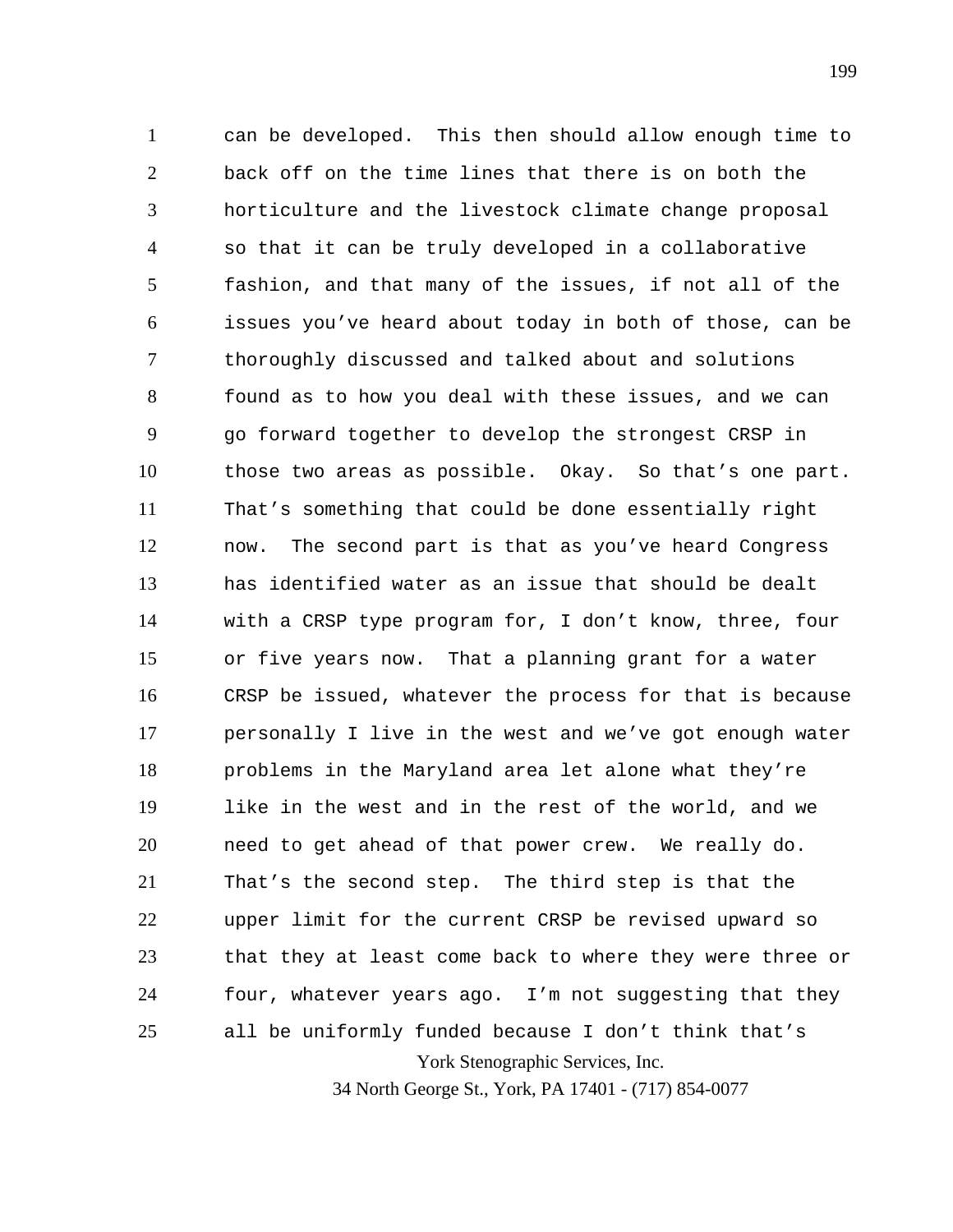1 2 3 4 5 6 7 8 9 10 11 12 good management in any case but they do need to be brought back to more realistic levels so that would be the third phase. And if you were to take those on and I think AID would have at least an open mind to look at those to see if this couldn't get us so we get into a more deliberate and collaborative process so we can go forward together so that we can get the kind of programs we really are capable of doing together and that we can form the alliances we need to go forward to show that these things are working and convince Congress and other people that this is a good way to go forward. Thank you very much.

13 14 15 16 17 18 19 20 THE CHAIRMAN: Thank you. It's obvious that you've done quite a lot of work and your committee, and I certainly do appreciate the very serious way that you took this on quickly and brought us to this point in discussion. I want to open the floor first to the Board, and I might ask the first question of John. The recommendations relative to forward funding, is that within the realm of possibility?

York Stenographic Services, Inc. 21 22 23 24 25 MR. THOMAS: Yes. In fact, this is something that I -- this is one of the actions that I discussed yesterday at the STARE meeting. I really appreciate that Ray has come and provided some -- I think some workable suggestions on how to move forward. And it

34 North George St., York, PA 17401 - (717) 854-0077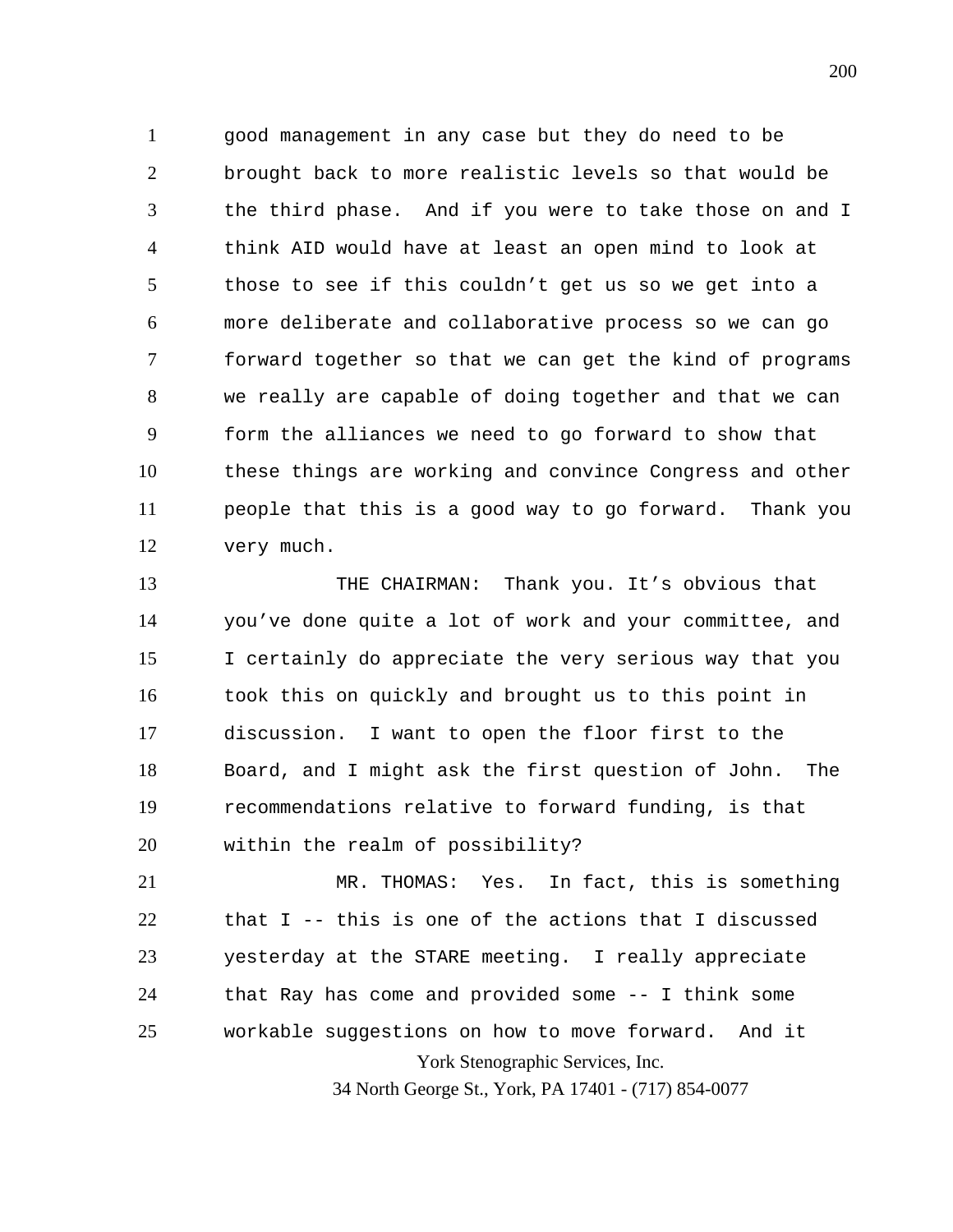York Stenographic Services, Inc. 1 2 3 4 5 6 7 8 9 10 11 12 13 14 15 16 17 18 19 20 21 22 23 24 25 does require if we do forward fund all of the CRSPs it will require some waivers for our procurement policies, but we'll have to look into that and see how it can be done. I believe it could be done this year. Ray made a number of points and I was most intrigued, Ray, by your comment that the Swindell report 20 years ago raised many of the same questions, issues, and here we are still struggling with them. And there's so many issues, and I think it's important if we're going to address these, and we should, that we prioritize them because we talked about BIFAD staffing issues and a lot of this requires follow up by the BIFAD staff. And so we have to look at which issues we can tackle in the next -- say the next -- before the next -- you have a suggestion to do the CRSP guidelines by October. That's going to require a lot of work, and I think that's one of the priorities. I think another priority that they should work on is looking at the leader with associate awards, have they achieved their objectives? If there haven't been as many mission buy-ins as we wanted, why not? What's the issue? And another priority on your list, Ray, is the CRSP management issues. You know, we should look at all of the alternative ways to manage CRSPs keeping in mind that we still have our challenges, that we have to respond with regards to reporting to Congress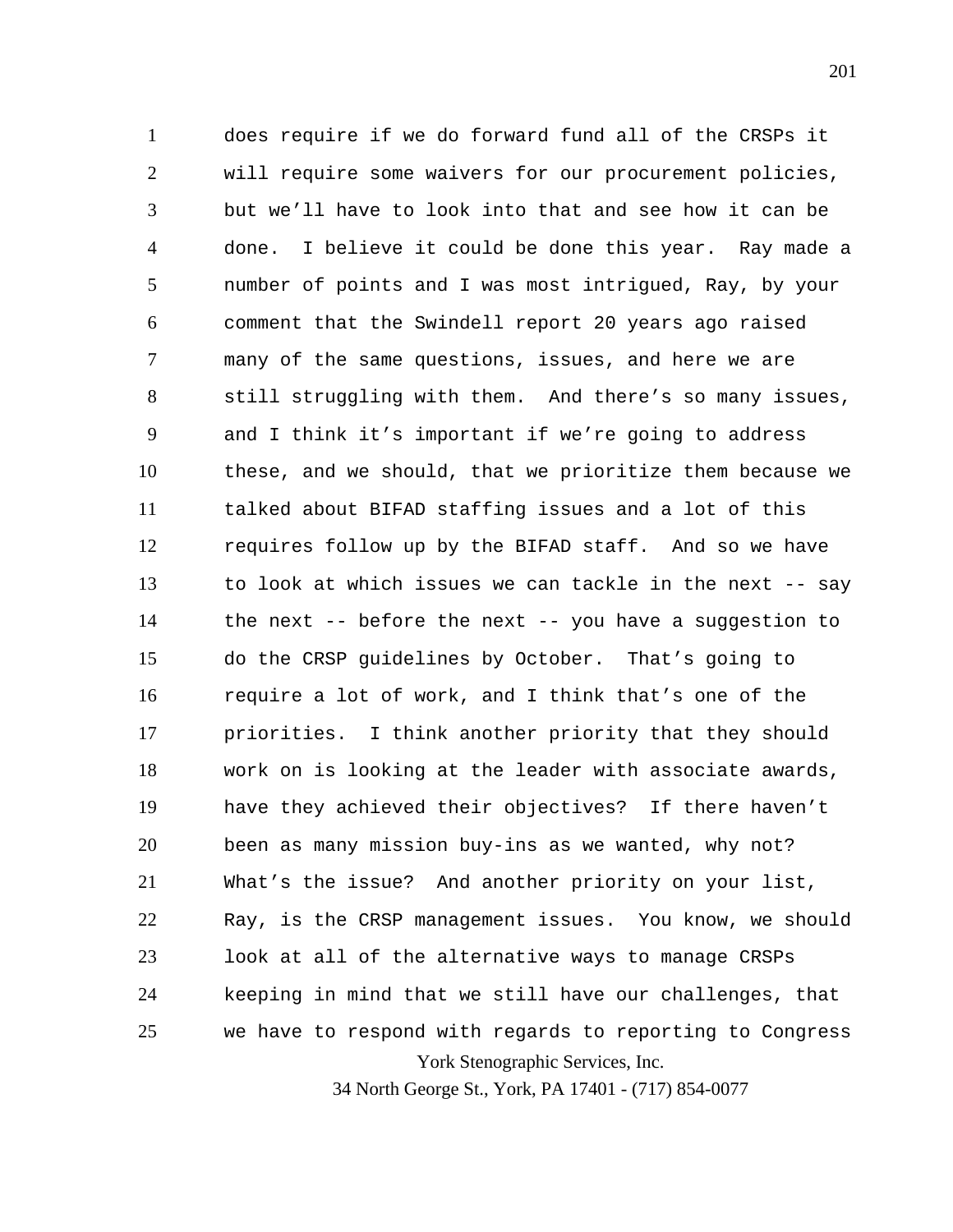York Stenographic Services, Inc. 1 2 3 4 5 6 7 8 9 10 11 12 13 14 15 16 17 18 19 20 21 22 23 24 25 on what's going to be achieved and where we're going to be working and who's going to be benefiting. So if I were to look at this list of issues, I would put those three as the highest priority to focus on. I think funding levels, that's a bigger issue, and we have to take a good look at what we see as our funding projections, and if there's going to be a lower limit for each CRSP what's a reasonable limit and can we with the existing CRSPs we have and the obligations for the next five to eight years, we have to make sure that they're funded including any new activities. So we talked at one point about parity between all of the CRSPs, and the reason right now there's different amounts is because we looked at our funding projections and we realized we couldn't afford to fund a CRSP for five years at a level that we could have funded three years ago. But in terms of your recommendation, and I said this morning -- this afternoon that any new CRSPs we do, we want to do them right and we want to take the time to make sure that we do it in a collaborative way, that we consider all the options, and if it makes sense to forward fund existing CRSPs and then make sure that we have our time to do these designs the best we can then we should do that. I'll do what I can to make that work and that includes you mentioned extending the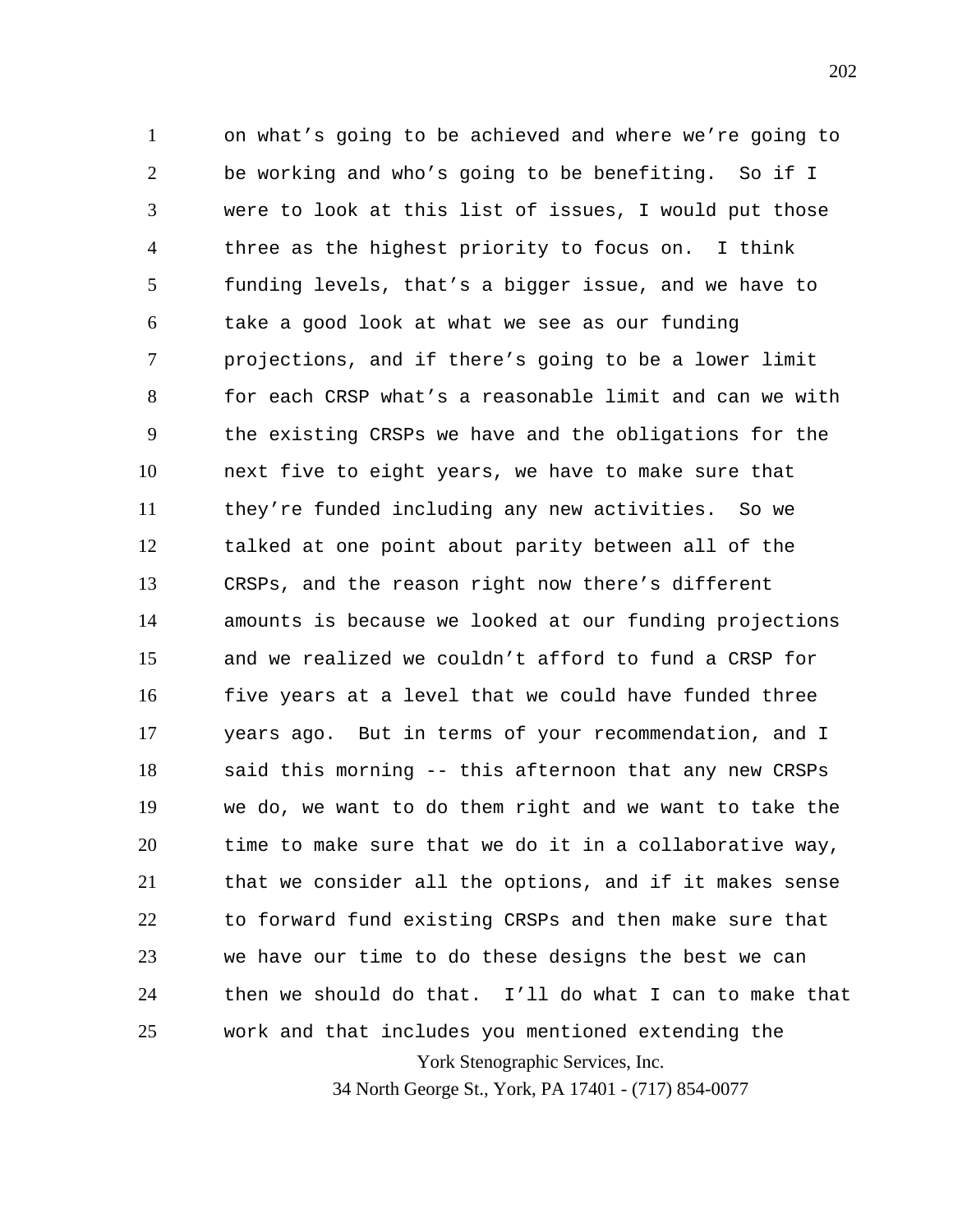1 2 3 4 5 6 7 8 9 10 11 12 13 14 15 16 17 18 19 20 global livestock CRSP. Well, the issue in Kenya is really serious in its impact. It's not allowing the CRSP to continue their work. And it's not just in Kenya but it's affecting the regional program. Those are the kind of reasons that extensions are allowed. We wouldn't just say a funded extension because we have to look at the pipelines to see if maybe there's enough funding within the activity. We do have in our plan to -- we have the additional CRSP earmark this year that we would do an assessment for water or water CRSP and look at what are the issues in water, whether it's small scale irrigation or wastewater reuse, clean water for food processing. What are the issues that we would do in a water CRSP, and we're prepared this year, in fact, we've already started working on a scope of work to do an assessment for that. So I think if we went through each of Ray's observations and recommendations we'd find that we probably have made a lot more progress on some of the issues than we think. And so I guess that's all I can comment on right now.

York Stenographic Services, Inc. 21 22 23 24 25 MR. CHRISTENSEN: It seems to me that Dr. Miller has given us three recommendations at the end that make patently good sense, and probably could be put in the form of a motion that we could discuss and maybe should be put in the form of a motion that we could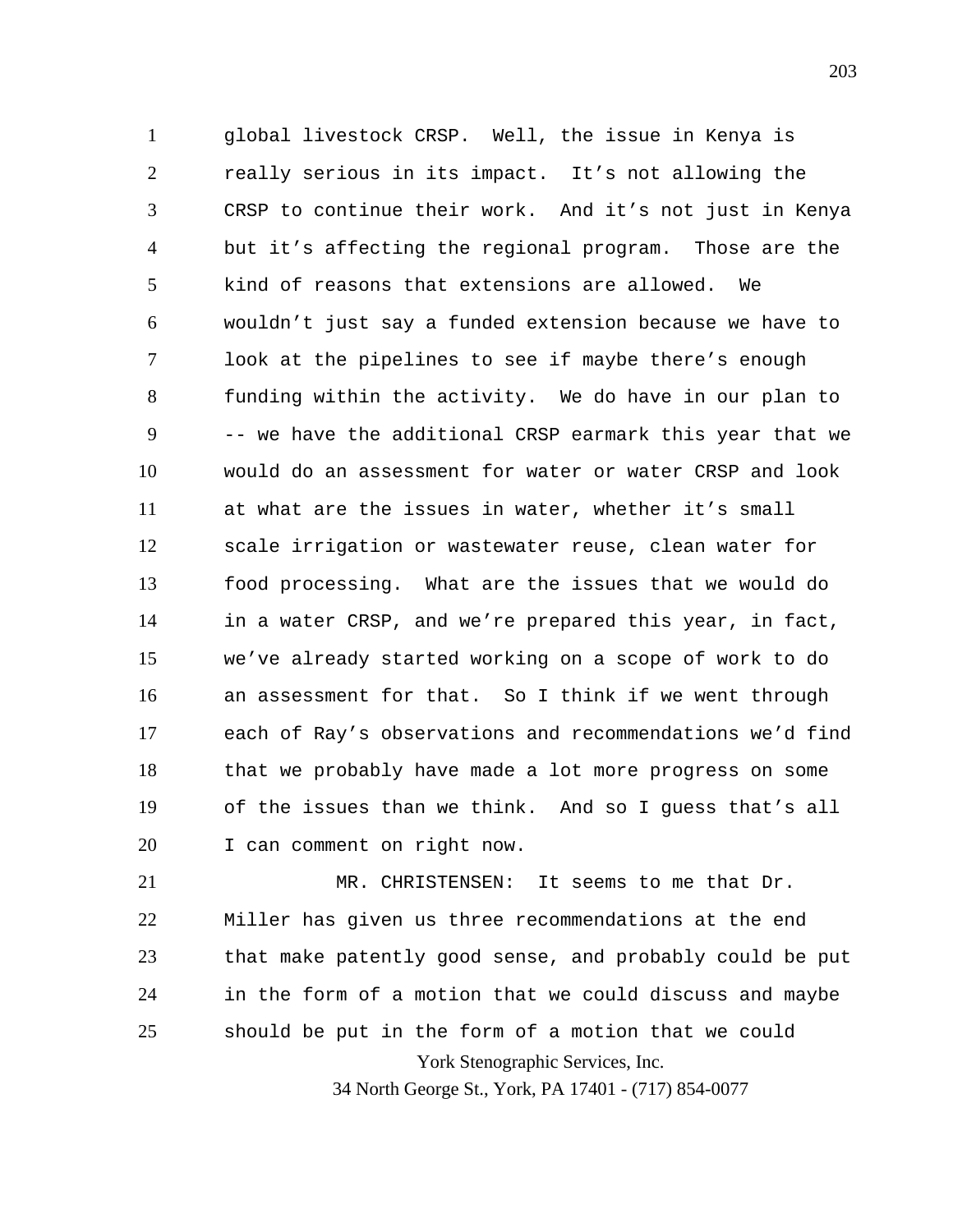1 2 3 4 5 6 7 8 9 10 11 12 13 14 15 16 17 18 19 20 21 22 23 24 25 discuss. The one new initiative that's not so new is this water thing and even though money is tight it seems to me given the urgency of that question, and the fact that the Congress has continued to ask for it, that future funding requests might be enhanced and strengthen the likelihood of getting them if we were shown as responsive to what the Congress has asked. And I think that one needs to be moved ahead and the other two adopted too. And I don't know whether you want three separate motions. THE CHAIRMAN: Well, omnibus is popular in this town. Can you construct something that captures this? MR. CHRISTENSEN: I think I can if Dr. Miller would allow me to steal this language and move that we adopt them. THE CHAIRMAN: His recommendations. MR. CHRISTENSEN: His three final recommendations. THE CHAIRMAN: Is there a second to that? UNKNOWN SPEAKER: I second that. THE CHAIRMAN: It's open for discussion. Comments from the floor? Ray, would you mind repeating those just so we're all aware of what we're about to do here? I need to get this into the record as well.

York Stenographic Services, Inc.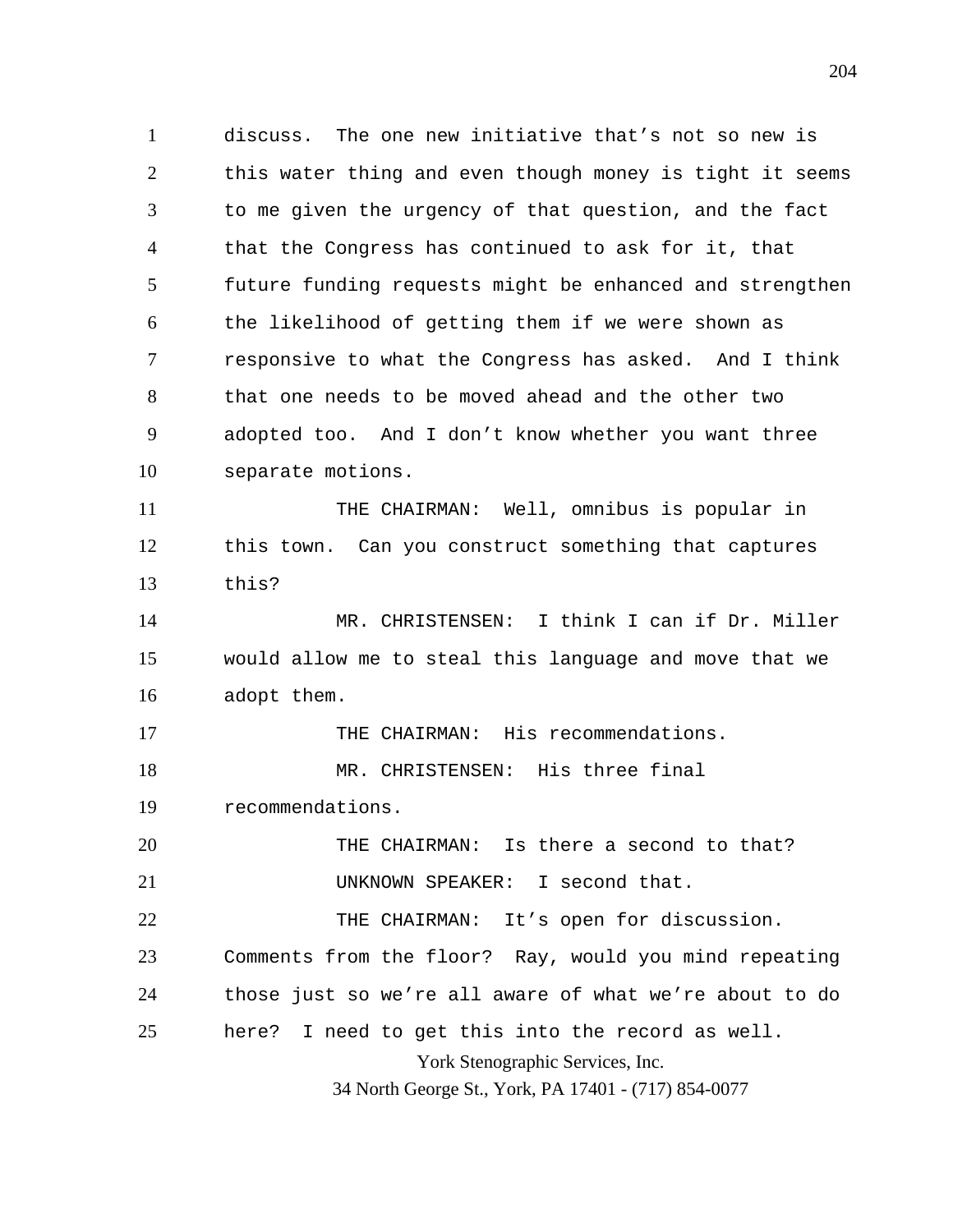1 2 3 4 5 6 7 8 9 10 11 12 13 14 15 16 17 18 19 20 MR. MILLER: And I might not have the right technical word from AID's standpoint but obtain a waiver to forward fund the current CRSPs, extend the global livestock CRSP, and if funding is needed make it a funded extension, take the time necessary to have a true collaborative process for the planning of both the livestock and climate change and the horticulture CRSP so that we can go forward with the kind of programs that really are needed and will be successful from both the standpoint of AID and the universities, that a planning grant be issued for a water CRSP, and that the current CRSP be considered for an increase in the upper funding level to bring them at least closer to where they were previously. Something to that effect because -- and John is right. As I said before, I'm not recommending uniform funding because I don't think that's the way you fund any kind of a program, but I think they are under funded for what not only the expectations are but for what the needs are. So I think that needs to be looked at.

21 22 23 MR. THOMAS: Maybe I missed the last one about increasing the ceiling levels of the existing CRSPs. That is much more complex.

York Stenographic Services, Inc. 34 North George St., York, PA 17401 - (717) 854-0077 24 25 MR. MILLER: That's why it's down there in third. We can do the two while we work on the third one. I'm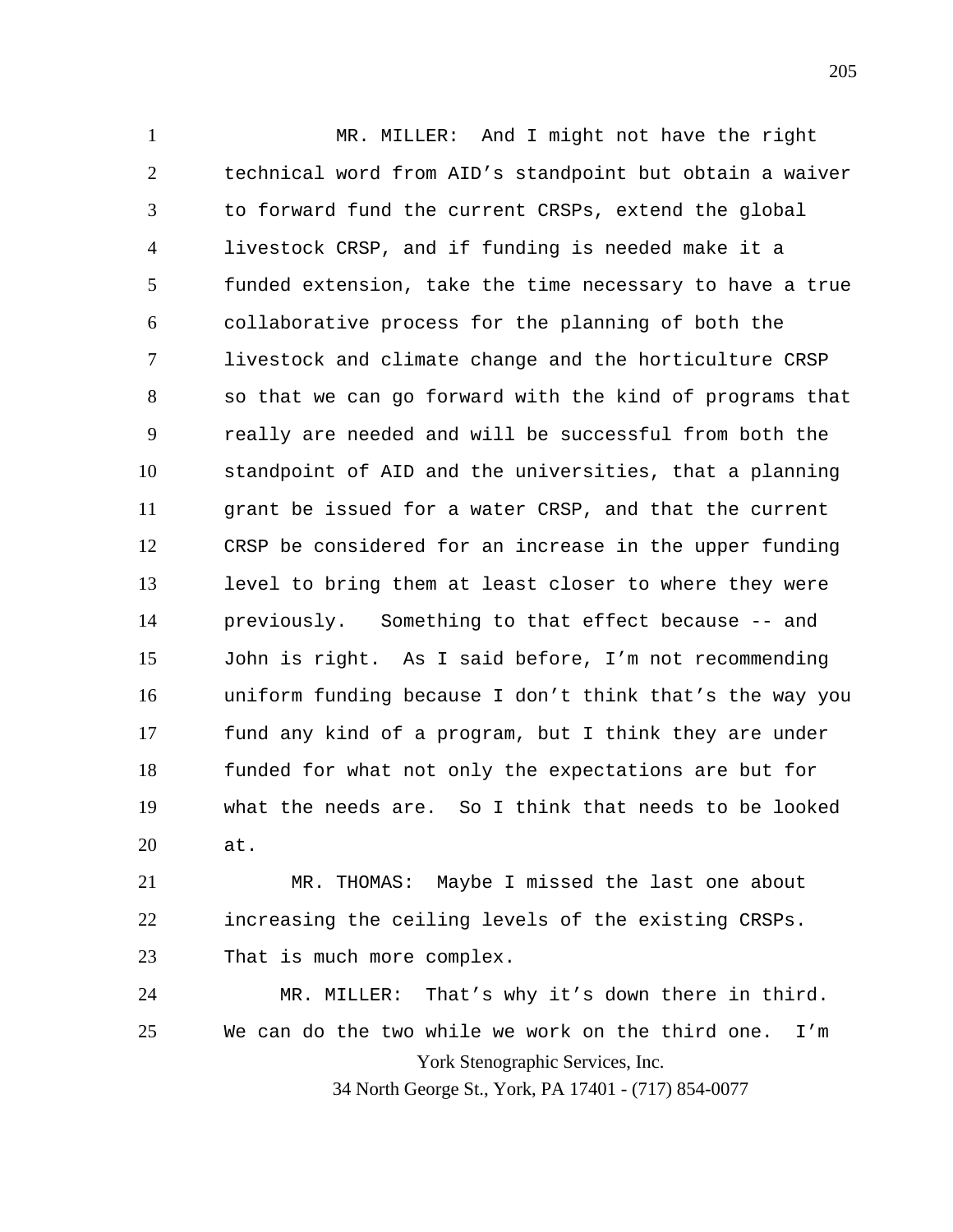1 2 3 4 trying to do -- as I understand it, if we can get those first two done that takes the pressure off of taking the funds committed for this year and allows more latitude to do things in the next year.

5 6 7 8 9 10 MR. THOMAS: Okay. You can make the recommendation but I'm just saying that when we're talking about increasing there's an existing CRSP program that's authorized at a certain amount it's very hard to increase that ceiling without violating competition rules so that one will have to be discussed.

11 12 13 MR. DELAUDER: Maybe it might be better then to take that one out and formulate a different motion to address that issue.

14 15 THE CHAIRMAN: I can live with that, what he said. So we'll address the first two.

16 MR. DELAUDER: Address the first two.

17 18 19 20 21 22 THE CHAIRMAN: Divide the question. In other words, we'll divide the question and vote on the first two and then there was a comment about the water planning grant, and you had indicated that there's an assessment already in progress. Are these two in conflict or are they...

York Stenographic Services, Inc. 34 North George St., York, PA 17401 - (717) 854-0077 23 24 25 MR. MILLER: No, support of. THE CHAIRMAN: Support of that. Okay. Let's take some comments from the floor and then we'll vote on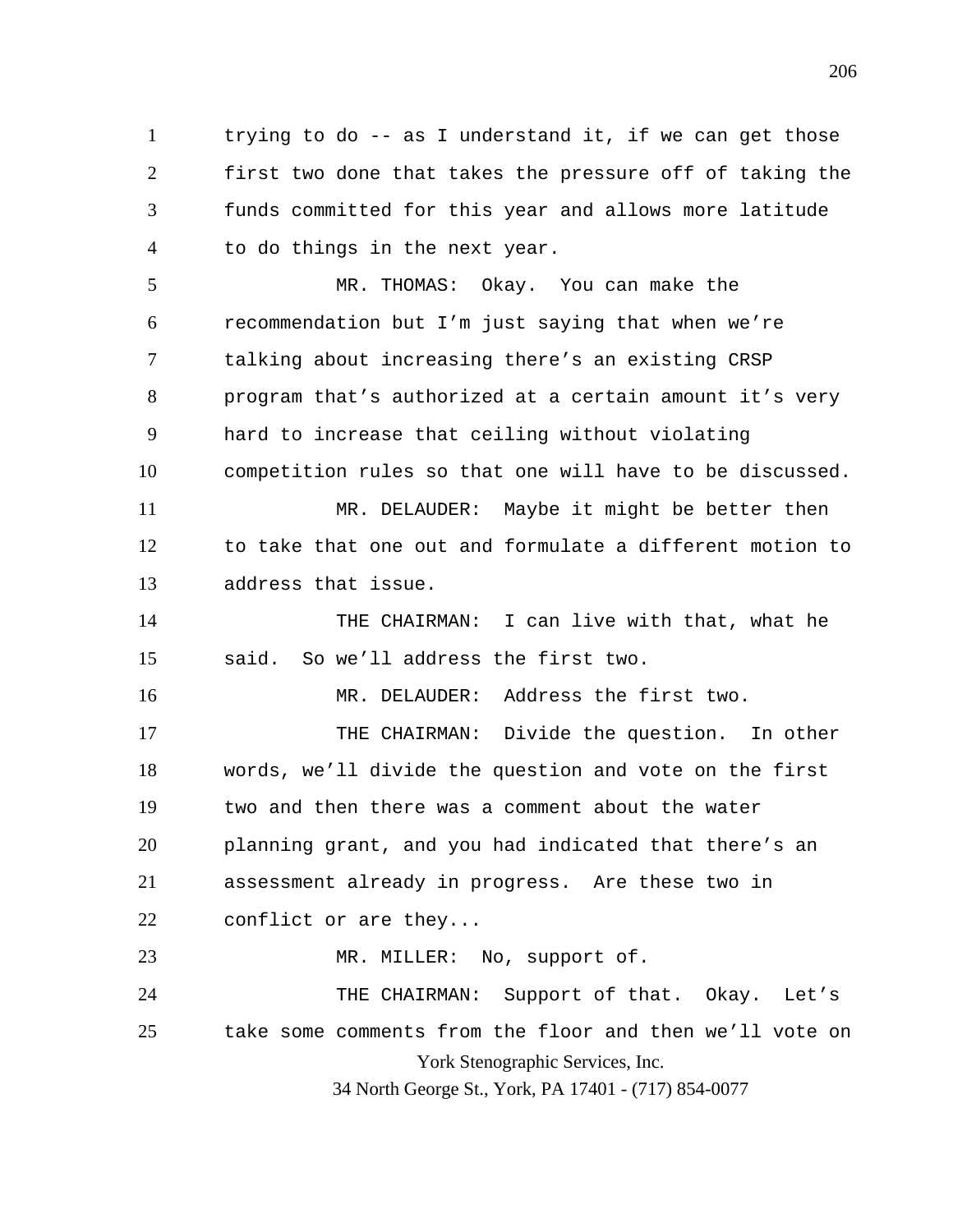1 this.

2 3 4 5 6 7 8 9 10 11 12 13 14 MR. DEMMETT: Bob, I don't know if it's gotten more difficult to get your authorization raised but we had our authorization raised at least twice before to allow mission buy-ins. So I don't know, John, have the rules changed? MR. THOMAS: I'm not saying it can't be done. It's more complicated to do. It's much more complex to get a procurement waiver into these ceilings but it can be done. THE CHAIRMAN: Okay. We can talk about that when we get the other motion on the floor. Are we ready to vote on the first motion, the motion that's on the floor?

15 16 17 18 MR. THOMAS: I have one quick question, if I can. If we pass this motion, how do we implement those two recommendations once we pass -- if it passes and it goes forward as a recommendation from BIFAD.

19 THE CHAIRMAN: To the Administrator.

20 MR. THOMAS: Okay. Very good.

21 22 MR. DELAUDER: Does the third recommendation have two parts?

23 24 MR. MILLER: No, the third one is increasing that upper limit.

York Stenographic Services, Inc. 34 North George St., York, PA 17401 - (717) 854-0077 25 THE CHAIRMAN: Let me clarify this for the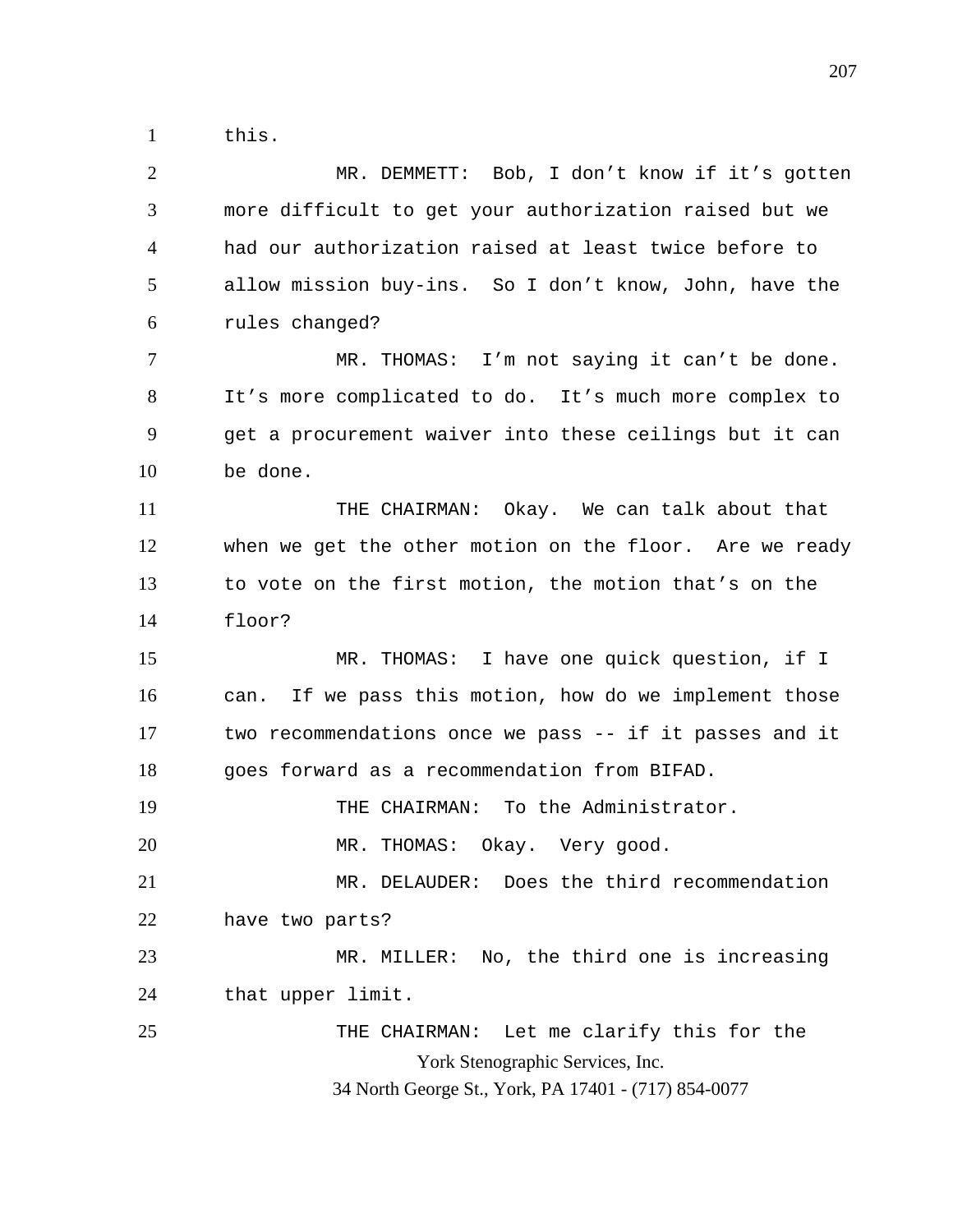York Stenographic Services, Inc. 1 2 3 4 5 6 7 8 9 10 11 12 13 14 15 16 17 18 19 20 21 22 23 24 25 record. The first recommendation was to extend the global livestock CRSP. That's correct. MR. MILLER: Forward funding. THE CHAIRMAN: And extend -- with additional funding, if necessary, I think is what you said. And then implicit with that was take time necessary to improve planning for livestock in the horticulture CRSP, and then the planning grant for the water CRSP. I think that was all that we captured in this first motion. Okay. Any further questions? MR. THOMAS: Call the question. THE CHAIRMAN: All in favor, aye. Opposed by nay. Let the record indicate the vote was unanimous in favor of the motion. Do we have another motion relative to the... MR. MILLER: Mr. Chair, before you go on. THE CHAIRMAN: Yes. MR. MILLER: I think John identified off that list of issues two or three that are high priority, and at least the one on the LWA and the ME, one step or two step, become part of the planning for both the livestock and the hort then because they are essential in terms of how you do or don't do those things, so these things have to be measured there too. Maybe that's what you were saying, John, and I agree with that.

34 North George St., York, PA 17401 - (717) 854-0077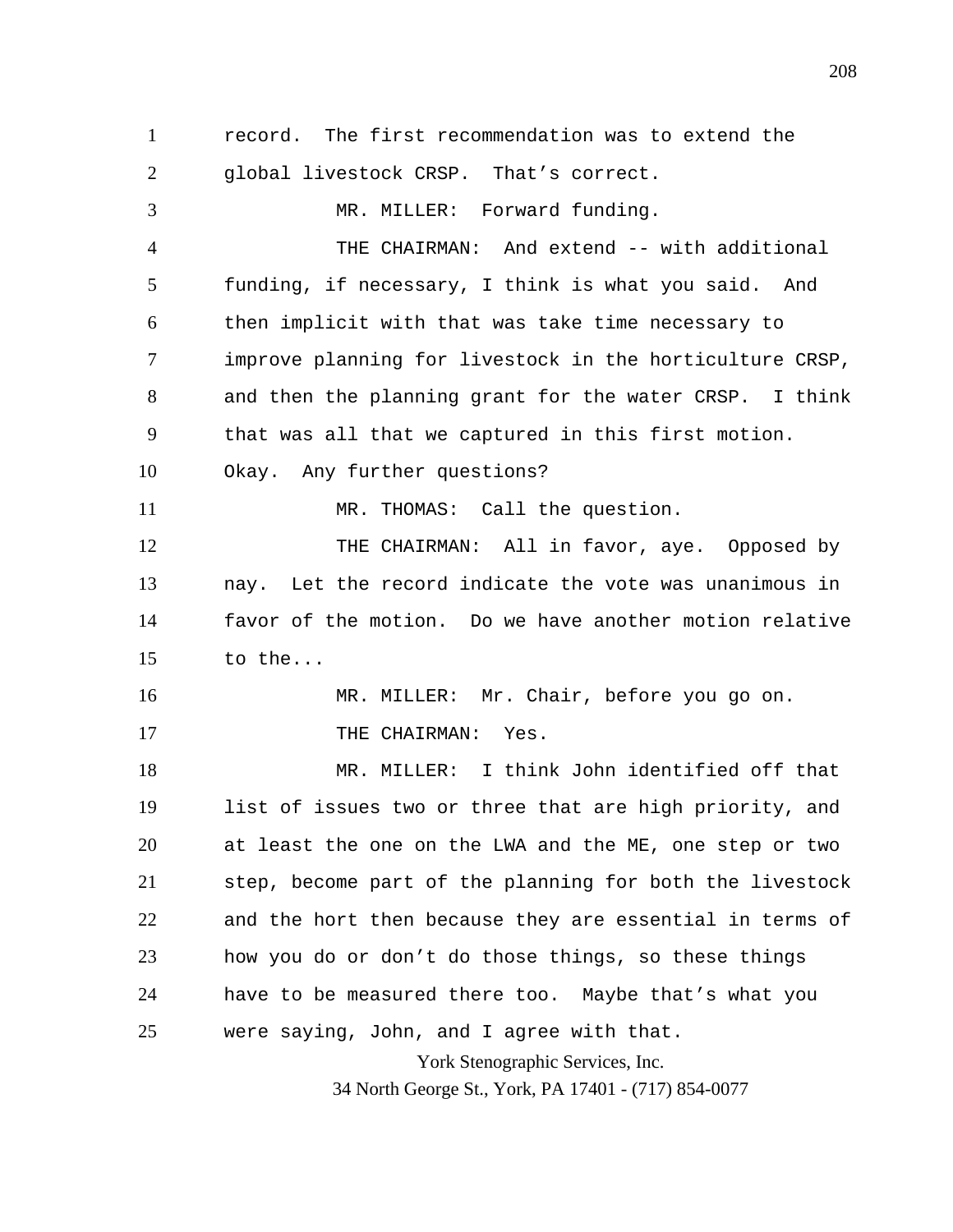York Stenographic Services, Inc. 34 North George St., York, PA 17401 - (717) 854-0077 1 2 3 4 5 6 7 8 9 10 11 12 13 14 15 16 17 18 19 20 21 22 23 24 25 THE CHAIRMAN: The floor is open if there's a desire to have a motion in this area. MR. CHRISTENSEN: Well, we didn't formally divide the question but we did divide the question and if it takes a second motion, I would move that the second part of this be on the floor now. THE CHAIRMAN: Okay. UNKNOWN SPEAKER: Second. THE CHAIRMAN: Could you state the motion? MR. CHRISTENSEN: Would you state the motion for me, Dr. Miller? MR. MILLER: That raising the upper limit of the current CRSP be done, is that the right word, anyway so that the current CRSP would come closer to realistic funding levels and to the levels they were in previous grants. MR. CHRISTENSEN: But this does not spell uniformity of awards. MR. MILLER: It does not spell uniformity of award, no. MR. CHRISTENSEN: This term realistic funding levels, what is the realistic funding level? That has to be somehow decided before... MR. MILLER: That's why it was put off so that those things can be talked about and worked through in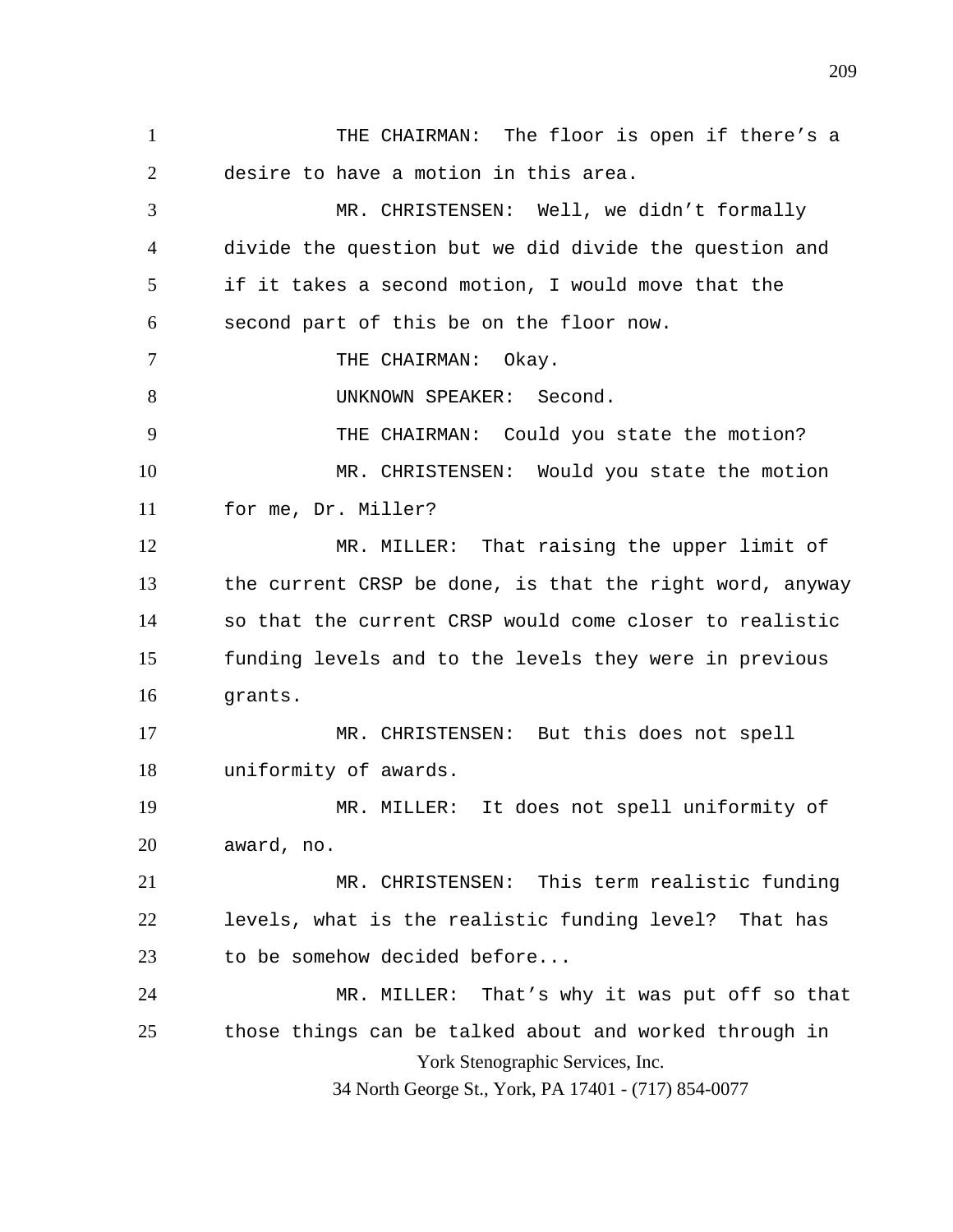1 2 3 4 the process because I don't -- it's like anything else. If you ask the participants the ceiling is the ceiling whereas if you talk about what is possible it's often very different.

5 6 7 MR. CHRISTENSEN: That has to be figured out. MR. MILLER: But again that's the collaborative process or should be.

8 9 THE CHAIRMAN: Dr. Christensen, was that the motion?

10 MR. CHRISTENSEN: That is the motion.

11 12 13 THE CHAIRMAN: And that's what you understood with your second. Is there further discussion, comments from the floor? Dr. Williams.

14 15 16 17 18 19 MR. WILLIAMS: Tim Williams, University of Georgia. My reading of the ADS indicates that there can be exceptions to competition and it's just a question of whether USAID wishes to invoke those or not. That is the language that's out there in the ADS for procurement and relating to Title XII that allows this to happen.

20 21 22 23 MR. THOMAS: I know there's -- I got my back to the audience. I know many of my colleagues, CTOs, that have worked on these issues and maybe if they'd like to comment.

24 25 THE CHAIRMAN: Mr. Rifenbark is approaching the microphone.

> York Stenographic Services, Inc. 34 North George St., York, PA 17401 - (717) 854-0077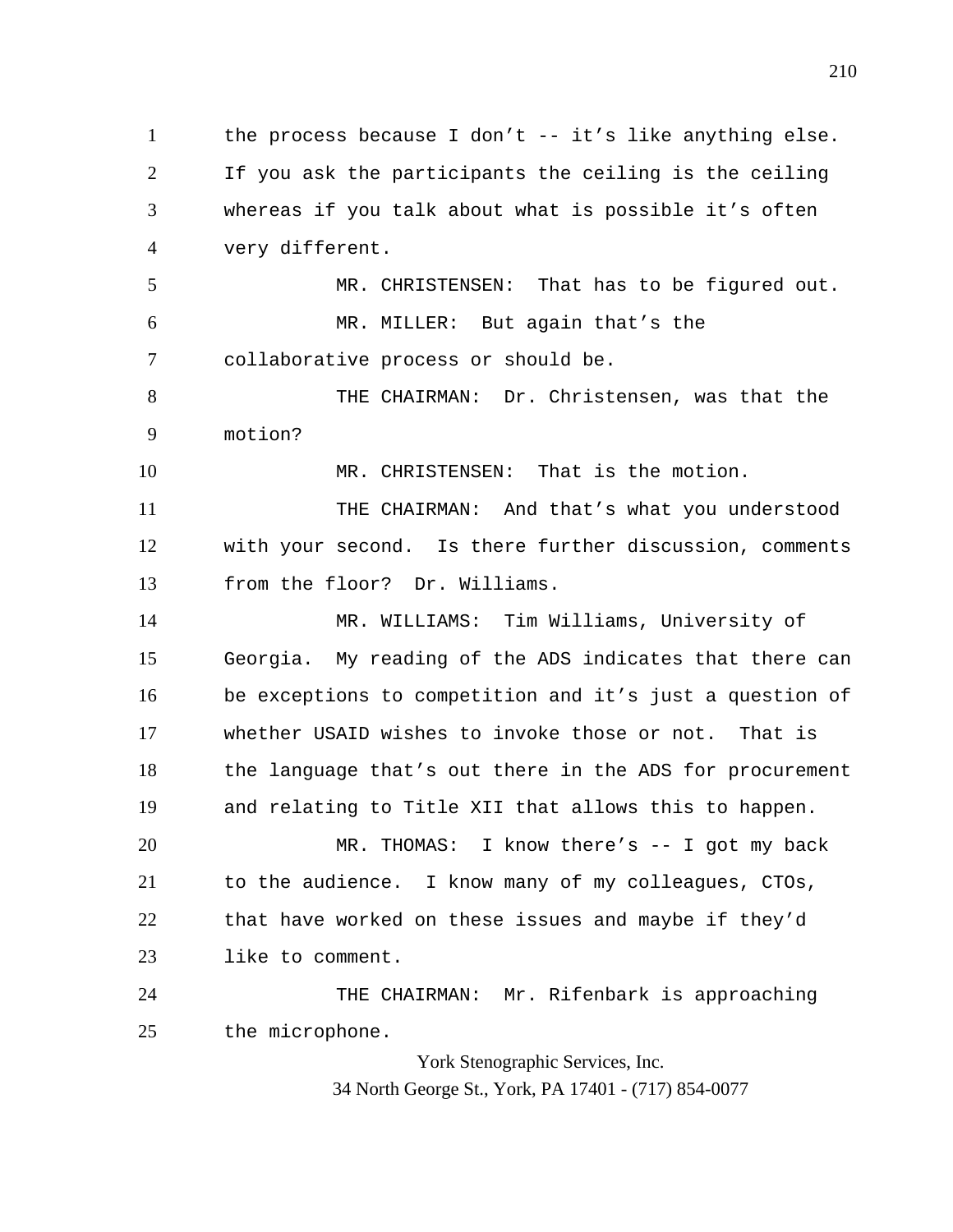1 2 MR. RIFENBARK: John Rifenbark. I have a different subject.

3 4 THE CHAIRMAN: Okay. Does anyone from the AID staff want to respond?

5 6 7 8 9 10 11 12 13 14 15 16 17 MR. HEDLAND: Bob Hedland of EGAT/AG. John may send me home after I make this public but one of the things we've been discussing related to how we can use up this earmark this year is to issue EGAT associate awards to the CRSPs on a competitive basis and it allows the funding to go to the existing CRSP, the LWAs but without any need for an increase in ceiling so they can take on extra duties related to the scope of their work and we could use the earmarked money to the existing CRSP and we don't have any issue with raising the ceiling because they all have the ceiling for associate awards that is separate from the core funds. MR. THOMAS: I will not send Bob home because

18 of that remark.

19 20 THE CHAIRMAN: Other comments on this particular motion before we proceed? Yes.

York Stenographic Services, Inc. 34 North George St., York, PA 17401 - (717) 854-0077 21 22 23 24 25 MR. RIFENBARK: John Rifenbark, EGAT/AG. I just want to make sure that we're clear on the difference between a planning grant and a water assessment. As I understand, a planning grant is that's actually a two-step process done by the ME where they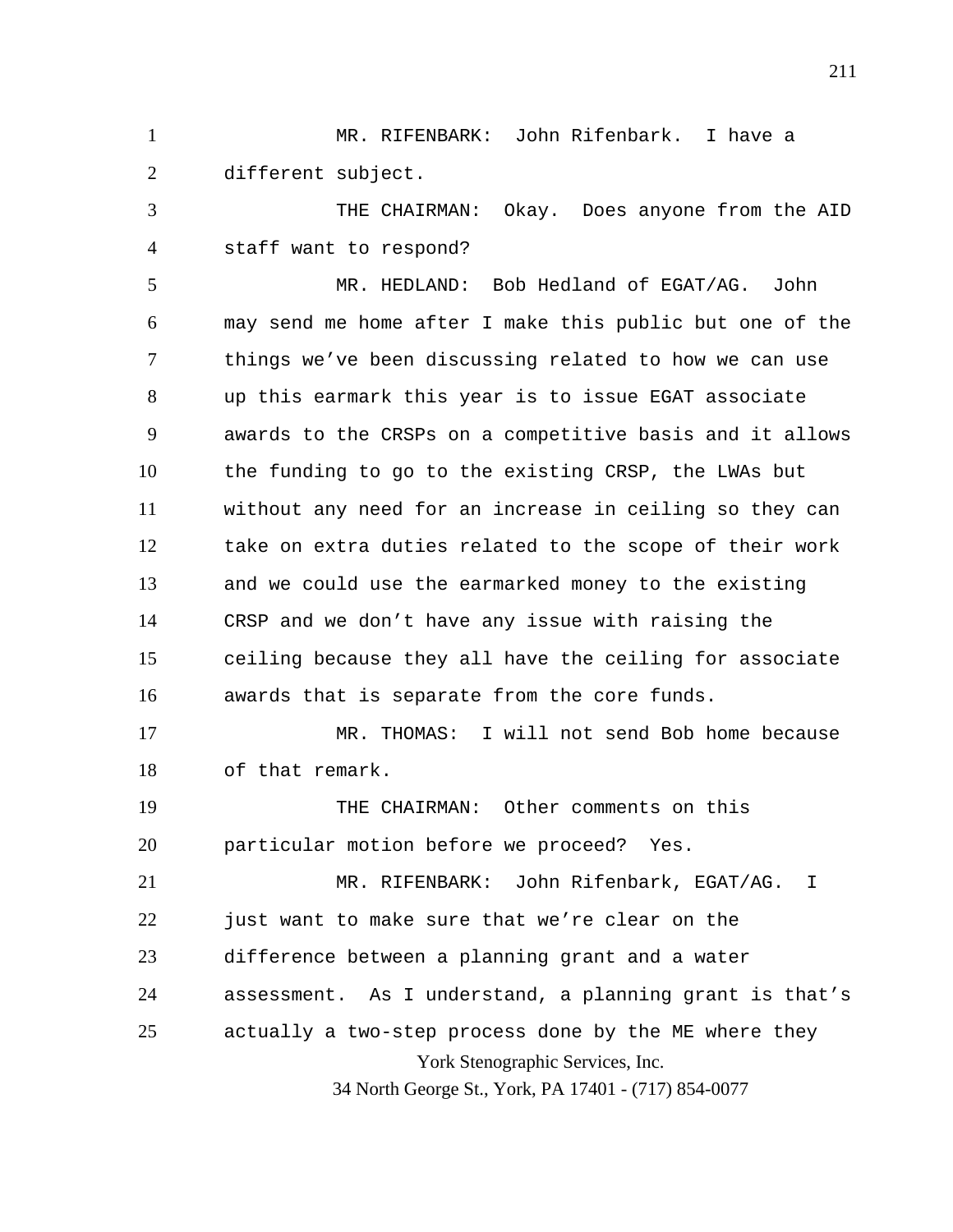York Stenographic Services, Inc. 34 North George St., York, PA 17401 - (717) 854-0077 1 2 3 4 5 6 7 8 9 10 11 12 13 14 15 16 17 18 19 20 21 22 23 24 25 call out for proposals for planning grants for horticulture or for sorghum millet. Then the ME selects among those that have come in with applications the ones that they want to give a planning grant to and so it's very different because you already have an ME established as I understand it whereas an assessment is before there is an ME selected before an RFA is issued. The other thing on budget if we fully fund all the existing CRSPs to their maximum cost right now, their ceiling, we have less money. We don't have enough money to do it so that may not be an issue. MR. THOMAS: Forward funding, it's not necessarily forward funding to the maximum. It's more than one year of... THE CHAIRMAN: Let me just ask the question of our maker of the motion. The term planning grant, do we need to change the motion? MR. RIFENBARK: Would that be an assessment or a planning grant? MR. CHRISTENSEN: We've been talking about doing an assessment. MR. RIFENBARK: Maybe I got the wrong words. MR. CHRISTENSEN: Whatever it is in terms of what the word needs to be, what needs to happen is it needs to move forward so if the language of the motion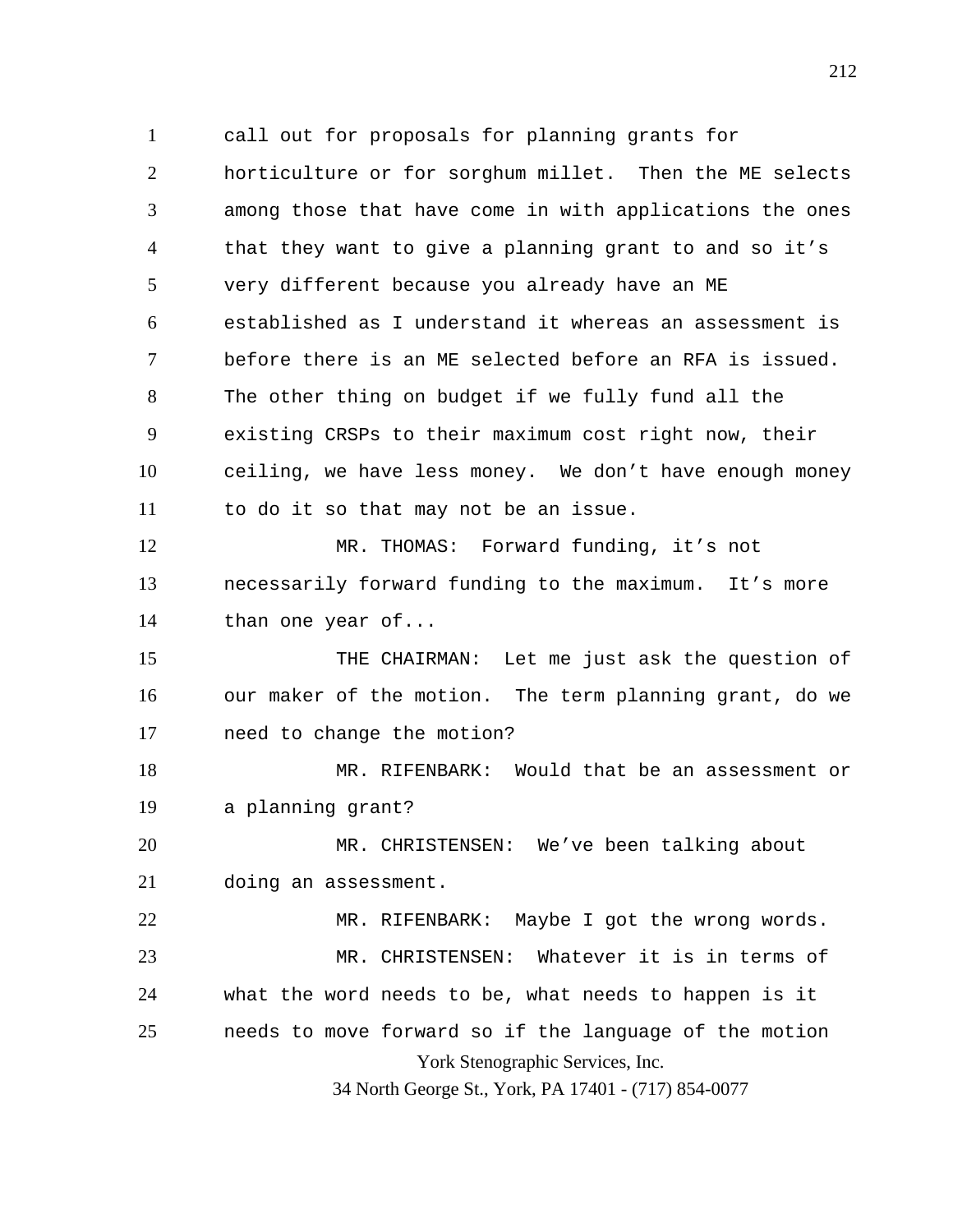1 2 3 needs to be changed, the word needs to be changed to indicate what we want as something initiated now then I'm prepared to have the word changed.

4 5 THE CHAIRMAN: Assessment. MR. CHRISTENSEN: Assessment.

6 7 THE CHAIRMAN: Did you get that change? Next comment?

8 9 10 11 12 13 14 15 16 17 18 19 20 21 22 23 24 25 MS. EGNA: This is Hillary Egna, Oregon State University, and, thank you, Ray, for those set of excellent recommendations. The one thing I do want to mention relevant to this last one is that the CRSP - raising the CRSP ceiling levels is a very good idea for all of us for the minimum cost of doing business especially because of changes right now and the value of the dollar. But going back and defending that on past levels, I don't think is defensible because the programs have changed dramatically. Most of us have a new concept and a broader scope so I don't see that resting on past levels is any more defensible than making a uniform recommendation for all programs. I would say that looking at the realistic levels and the efficiencies of doing business is what you should raise the level to. Thanks. THE CHAIRMAN: And I think that's the language of our motion. Ready to vote? All in favor, aye. Nay.

York Stenographic Services, Inc.

34 North George St., York, PA 17401 - (717) 854-0077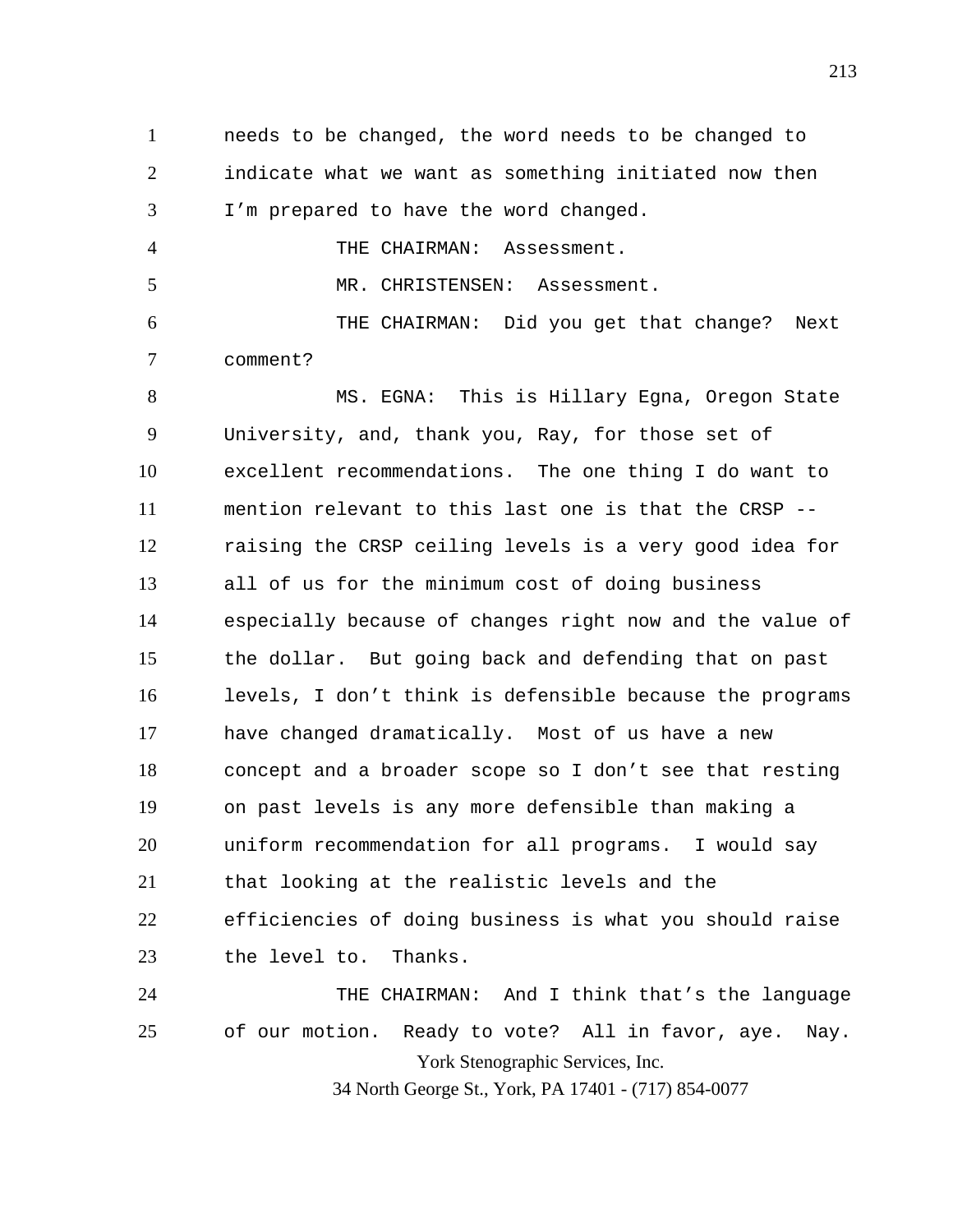1 2 3 4 5 6 7 Again, we have a unanimous vote in favor of the motion. It's declared and passed. Thank you. We have another item of business yet to do, and that's to hear from the chair of the SPARE committee. And Sandra Russo has been very patiently waiting to come to this time. Our apologies for taking a rather lengthy conversation around those previous issues.

York Stenographic Services, Inc. 8 9 10 11 12 13 14 15 16 17 18 19 20 21 22 23 24 25 MS. RUSSO: Thank you, Dean Easter. I believe yesterday you already knew we were going to run overtime so you asked me to keep my comments short today. SPARE met yesterday briefly, and has been mentioned earlier we have one new member, Sue Schram, who represents the private sector community, and John Graham, who is chair of ICOPS will be participating in SPARE. We have an agreement by Josette Lewis [ph] in AID to join SPARE but she needs approval from the Administrator to do that. We have some SPARE AID members rotating off due to retirement so we still will not have a full complement this year. We're doing a trial at the moment on the SPARE secretary trying to let Ron Senykoff fulfill both of those roles, and I wanted to distinguish between the AID staff person who supports -- who we're proposing to support both SPARE and BIFAD as opposed to a secretarial support that we desperately need, for example, to take minutes. We are unable to post SPARE minutes because we

34 North George St., York, PA 17401 - (717) 854-0077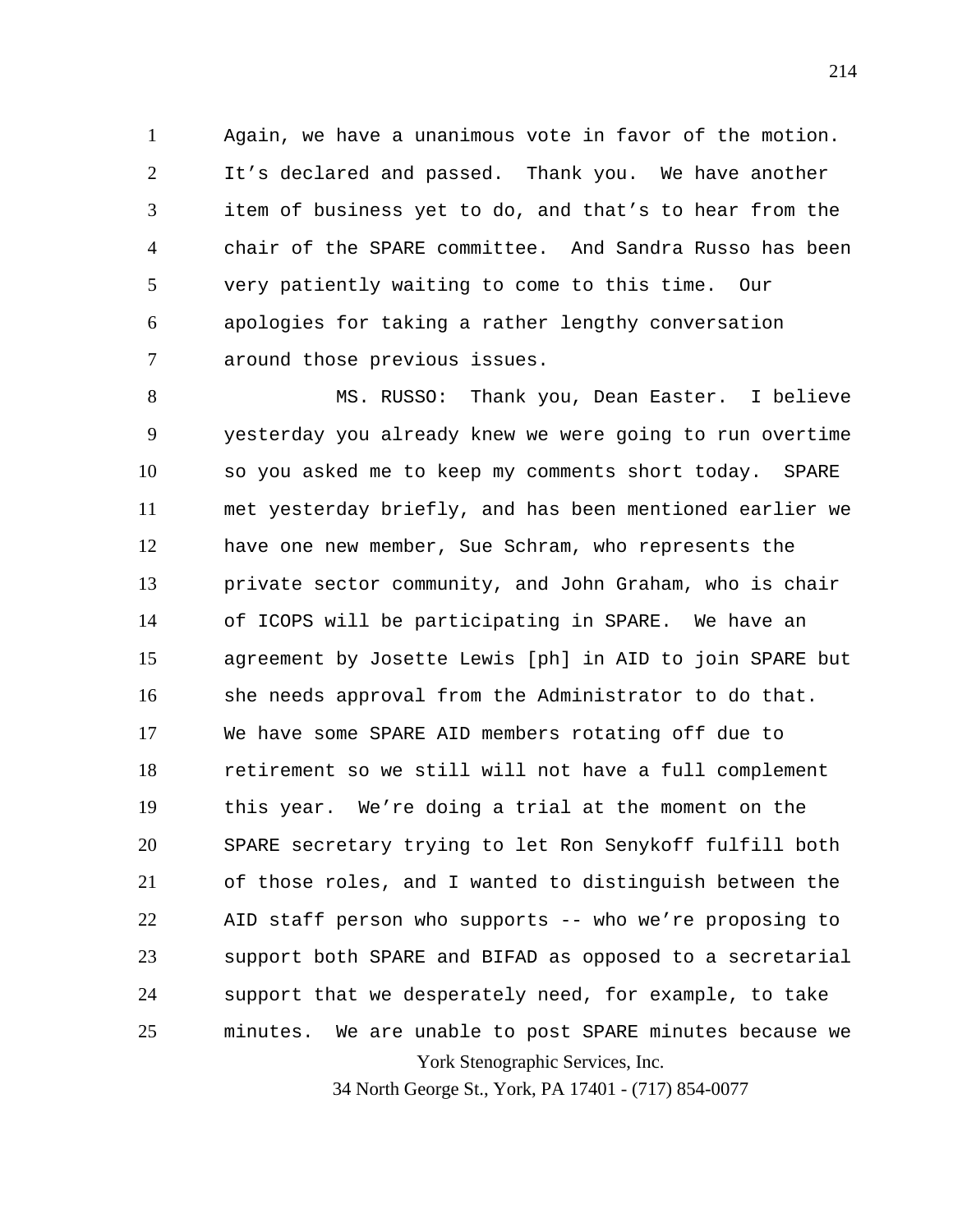York Stenographic Services, Inc. 1 2 3 4 5 6 7 8 9 10 11 12 13 14 15 16 17 18 19 20 21 22 23 24 25 don't have anybody taking SPARE minutes to address a point that Ray brought up earlier. What we discussed yesterday pretty much mimicked your agenda today but I want to talk about a couple of issues. One, operational. We need to get in front of the BIFAD meetings so that we can better serve BIFAD. As the relationship has been strengthened with AID that serving of BIFAD becomes more important and therefore our communication becomes more important within SPARE, with BIFAD, and with the community. We need to follow up on previous BIFAD recommendations, provide for like we did yesterday for the beginning step one of discussing a nutritional CRSP, and how we will pass that information out for comment from the community. We will work with BIFAD on specific strategies, concept white papers with an eye toward this transition administration that will be coming in. Therefore, SPARE respectfully submits and requests BIFAD for guidance on the following factors. What would be your response to the CRSP task force report that specifically talked about the SPARE charter and how do you want to handle that to prioritize previous BIFAD recommendations that SPARE is supposed to be working on if you could tell us what those might be like the long-term evaluation. That needs to happen this year. We have been asked in the past to look at a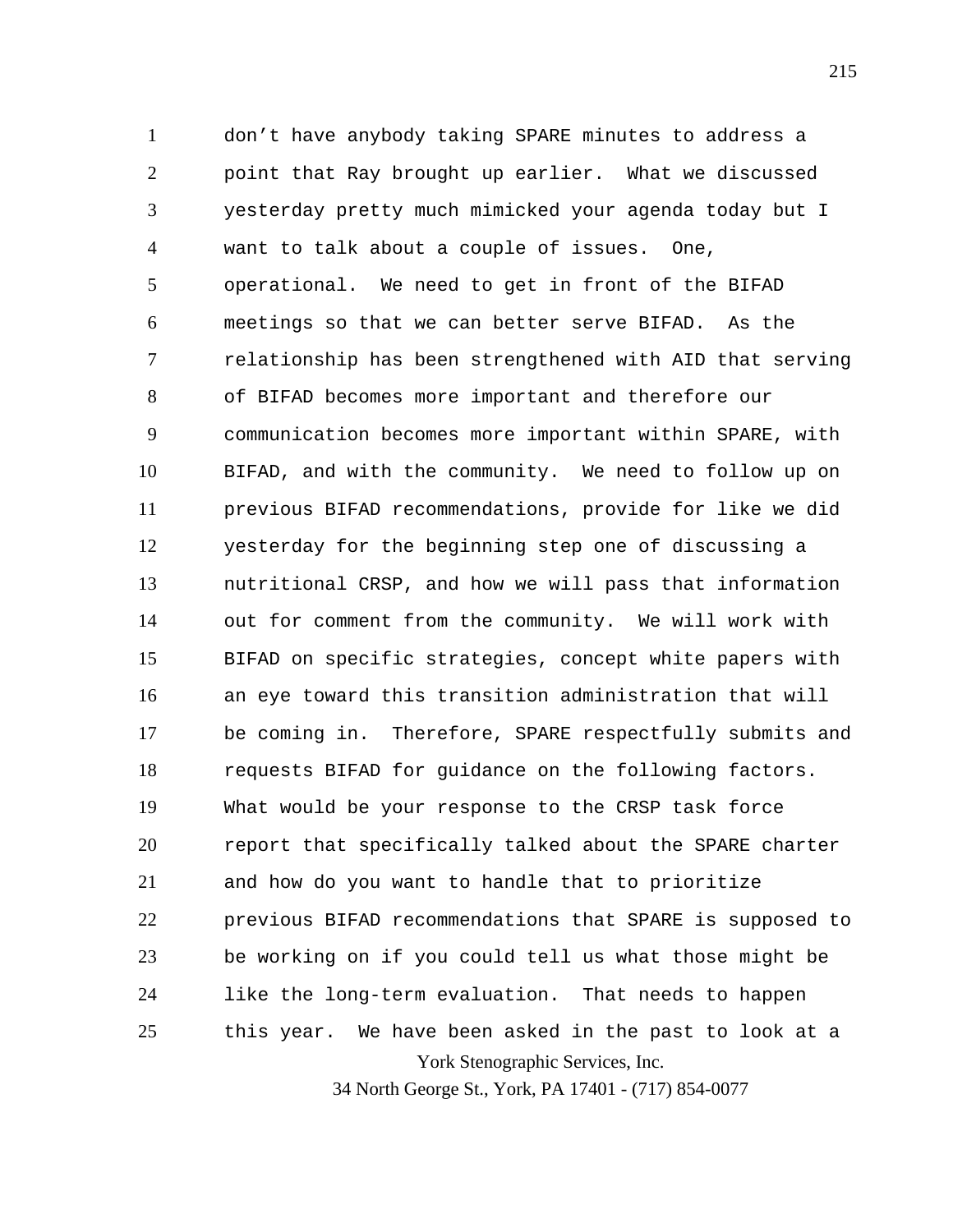1 2 3 4 5 6 7 8 9 10 11 12 13 14 15 16 17 18 19 20 21 22 23 24 25 strategy for clearer communication, and we look to work with BIFAD on that to figure out how we're going to have that clear communication to handle or if you would request of SPARE to propose a strategy and you can speak to that strategy. We also request guidance on assignments or tasks that BIFAD might be giving us to undertake this year, and if possible a time line for those requests. Our SPARE members have asked that we lay out an agenda for meetings so that they all could make the meetings and know about that well in advance. What you would like us to do vis-à-vis interacting with the CRSP task force, what role you would like SPARE to have in the Conference of Deans, and what assistance you would like in response to the Administrator's requests. That's our report to the Board. MR. CHRISTENSEN: I move the report be accepted. MR. DELAUDER: Second. THE CHAIRMAN: All in favor, aye. Opposed, nay. You will provide us with the written text of your questions or your points. MS. RUSSO: Yes. THE CHAIRMAN: Well, we come to the end of the agenda except for it says open discussion, and I'm aware that we have to clear this room by 4:30 so it will be a

York Stenographic Services, Inc.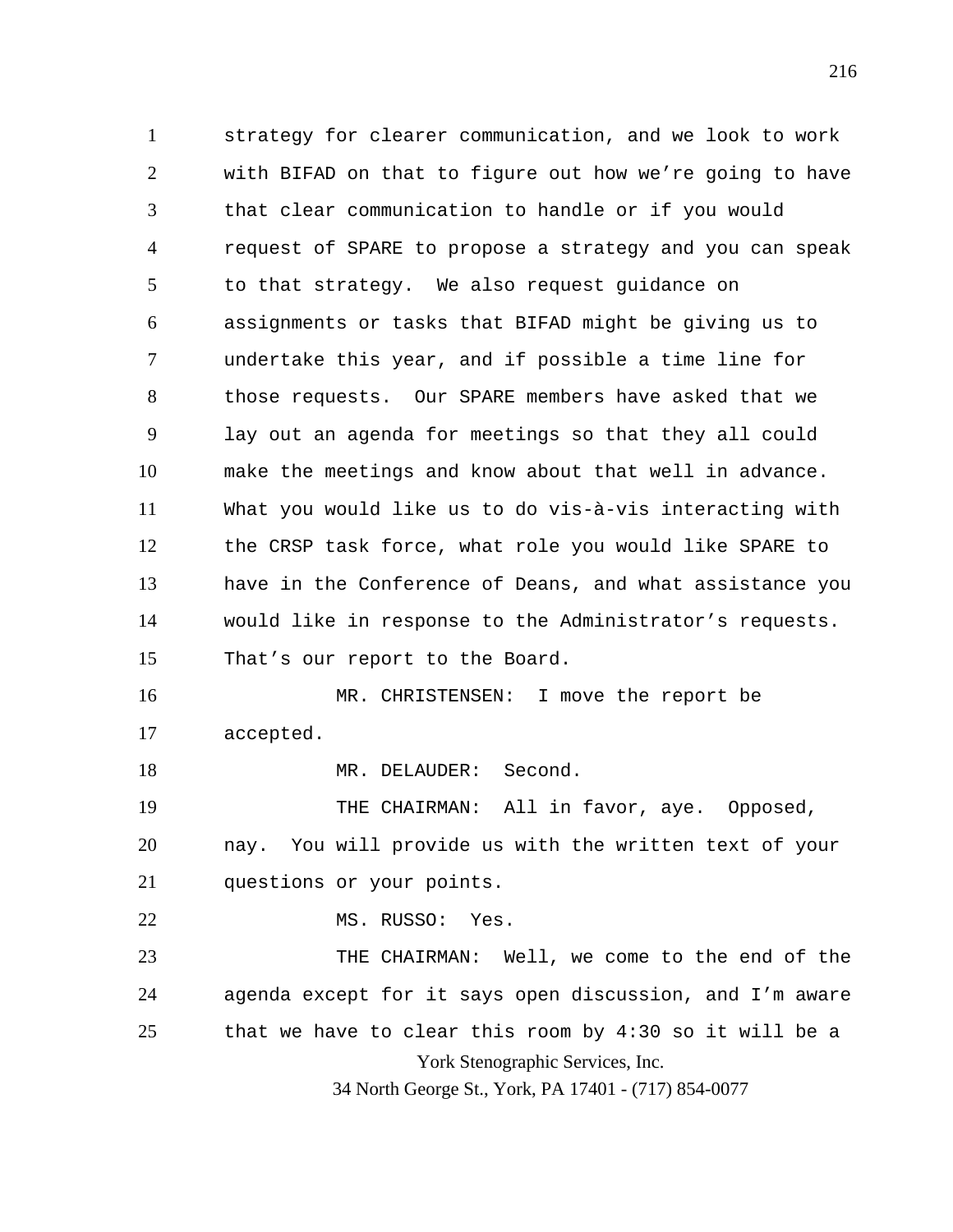1 2 3 brief discussion. I do believe, Dr. Christensen, there's another room available for your discussions if...

4 5 MR. CHRISTENSEN: I was afraid you were going to say that.

6 7 8 9 10 11 12 13 14 THE CHAIRMAN: It does appear to me that there are a number of things that we need to as a BIFAD have some time devoted to working on and I think there will be some conversation over the next few days, but we may need to have a working session where we work as a group to prioritize and put our thoughts together on how we approach some of these issues so just to alert us to that. Anything else that you want to bring to the table, any of the members?

15 16 MR. DELAUDER: I think we had an excellent meeting.

17 18 19 20 21 22 23 24 25 THE CHAIRMAN: Well, there's been an enormous amount of behind the scenes work, and we've really not given great credit to Kerry Bolognese today who has done a great deal to help us get to this point along with Ron, John, and a number of others who have been involved in this. I hope this hasn't been too overwhelming, Mr. Barlow. We very much appreciate you joining our team and your contributions to our discussions today. Yes, Mr. Rabon.

> York Stenographic Services, Inc. 34 North George St., York, PA 17401 - (717) 854-0077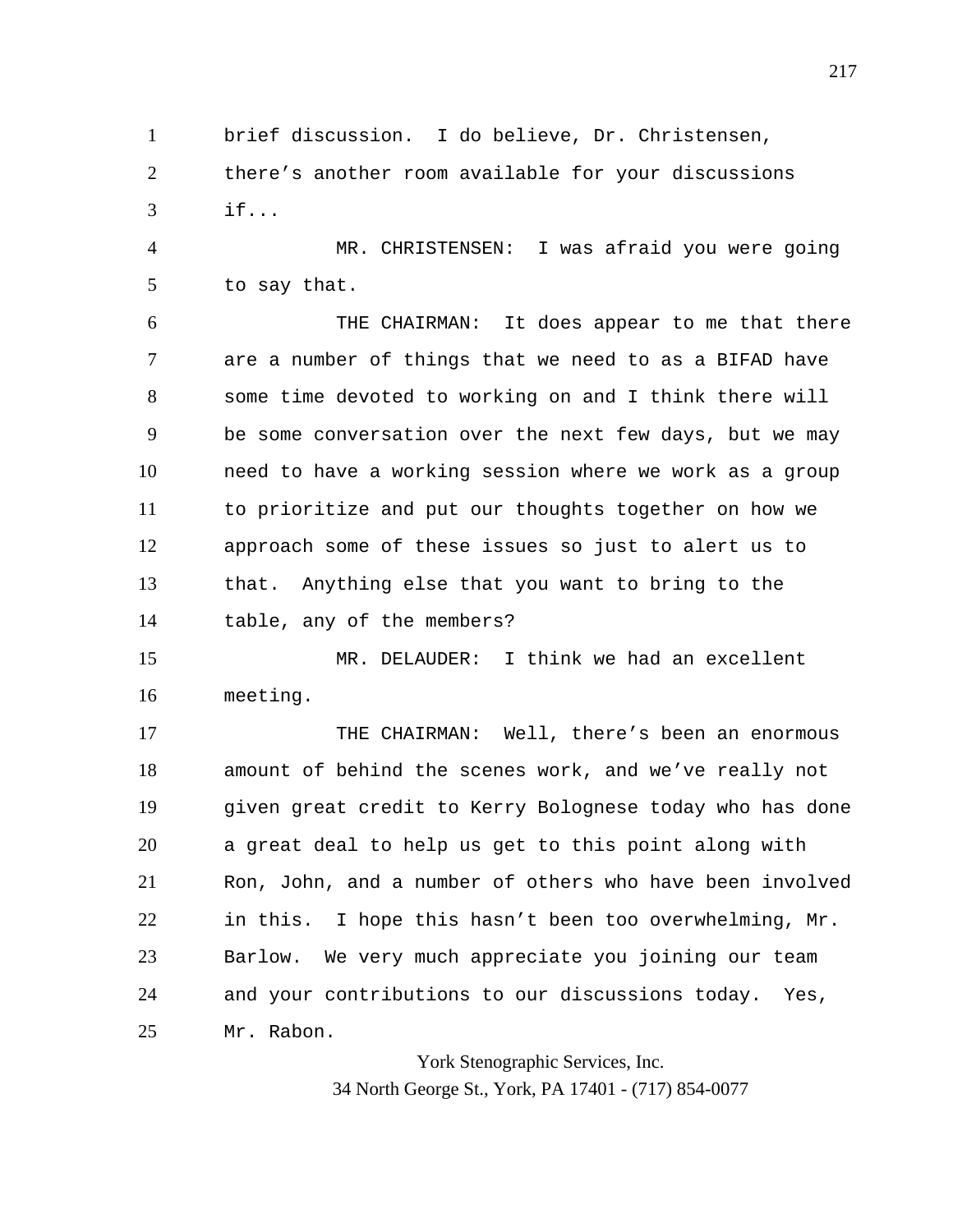1 2 3 4 5 MR. RABON: With regards to the work session, I think everybody is of the consensus that we need to do that. What would be your recommendations or is this not the appropriate time to try to set some time frame that we conduct...

6 7 8 9 THE CHAIRMAN: I do believe we need to accomplish that, if at all possible, before our next meeting. Do we have a date, Ron, set for our next meeting? Likely the May, June time frame.

10 11 12 13 14 15 16 17 18 19 20 21 MR. RABON: We need to have a considerable amount of time set aside for that. We've got SPARE recommendations. We've got special task force recommendations. We've got the staff guidelines we need to review. We've got the BIFAD guidelines we need to review. We've got the SPARE charter that needs reviewed. We've just got a considerable amount of work that we need to do, and there's never enough time to do them within the scheduled meetings that we have so if we could set aside a day work session and if we could try to establish some time frame to do that, I'd certainly appreciate it.

York Stenographic Services, Inc. 34 North George St., York, PA 17401 - (717) 854-0077 22 23 24 25 THE CHAIRMAN: I don't know who to direct this to but this would need to be a public announced meeting. MR. BOLOGNESE: That's correct. THE CHAIRMAN: That's correct.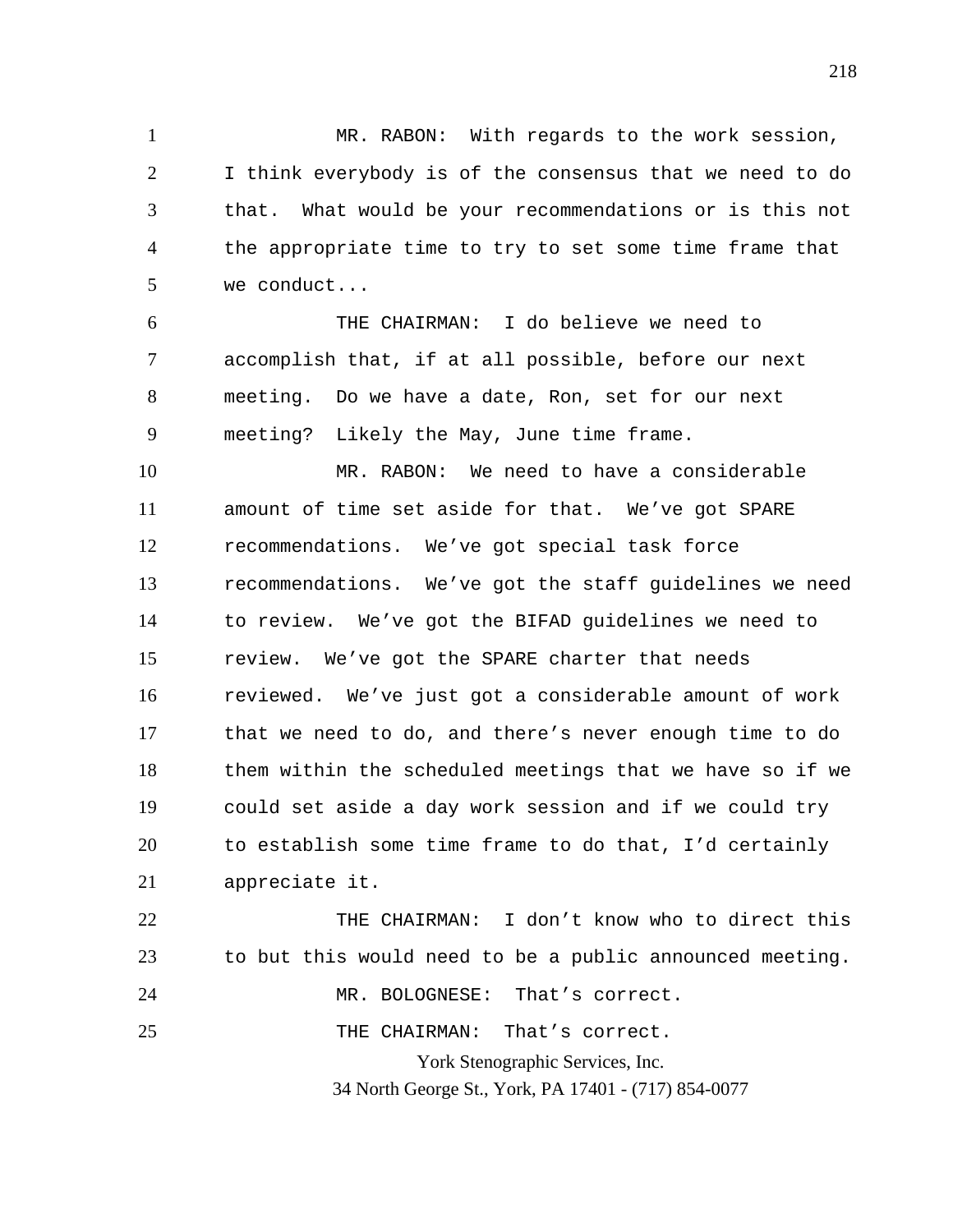1 2 3 4 5 MR. BOLOGNESE: What you're looking at is a working meeting that is open to the public but you're not looking at an array of speakers to address specific issues but a meeting where BIFAD can address the issues that you just articulated.

6 7 8 THE CHAIRMAN: Very good. We'll work toward that within the next several days. I'm finished unless someone else has something. Yes.

9 10 11 MR. CHRISTENSEN: I have a question. Did anything come from the BIFAD to the Lantos [ph] family at the passing...

12 13 14 15 THE CHAIRMAN: I'm sorry. That slipped my mind. We had a conversation about a resolution of condolences to the family. Would you care to offer something?

16 17 18 19 20 MR. CHRISTENSEN: Well, I didn't draft one. I just thought it would be appropriate to send it to Mrs. Lantos and maybe Kerry or someone could draft an appropriate thing for us to -- the chair could sign on our behalf.

21 22 MR. BOLOGNESE: I would be most pleased to do that.

23 MR. CHRISTENSEN: Okay.

24 25 THE CHAIRMAN: And we could circulate that electronically.

> York Stenographic Services, Inc. 34 North George St., York, PA 17401 - (717) 854-0077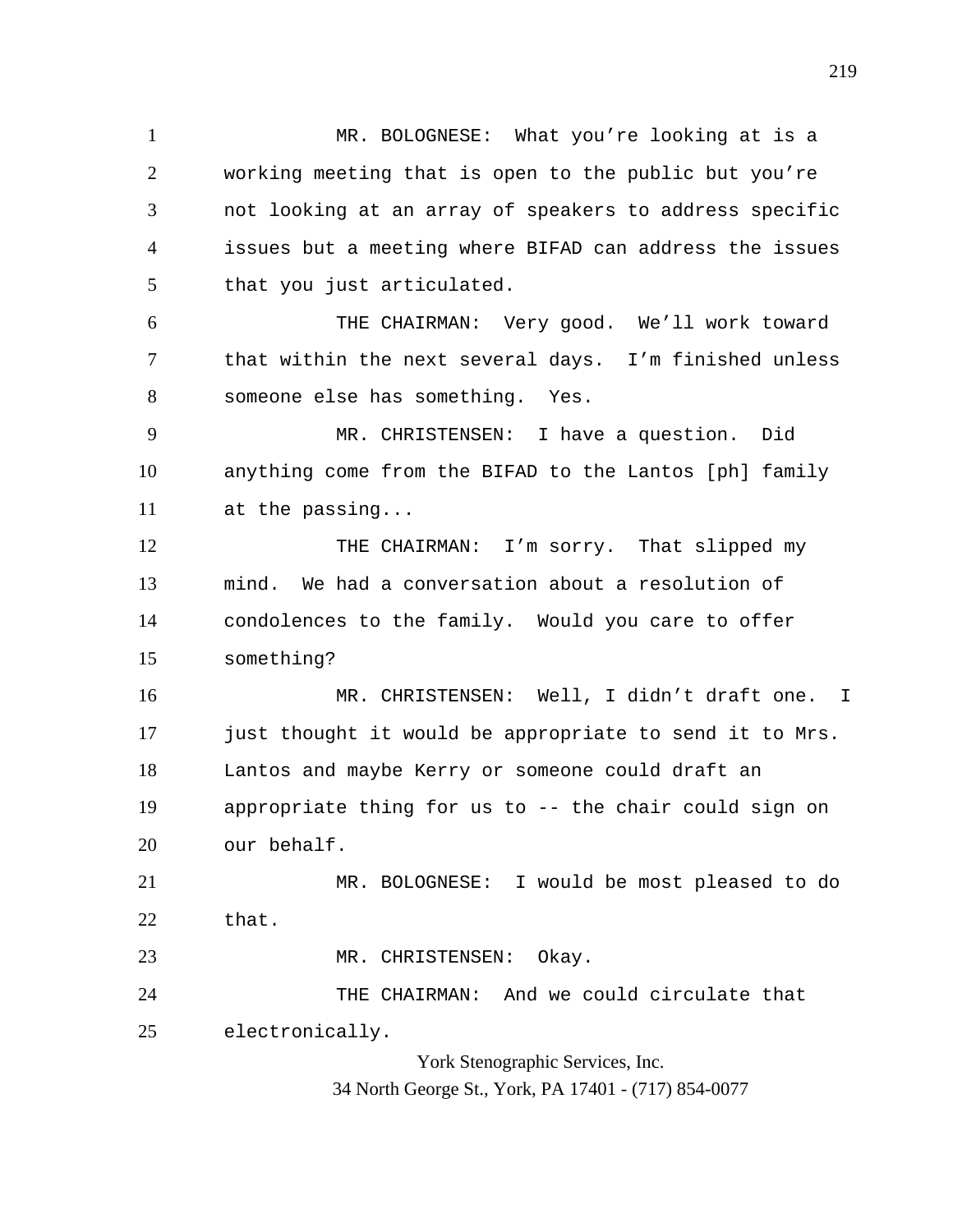1 2 3 4 5 6 7 8 9 10 11 12 13 14 15 16 17 MR. CHRISTENSEN: The other thing is I would -- we've had some people who have done some really great staff work for us, Ray and his committee, and others. I think thank you notes to them would also be appropriate. THE CHAIRMAN: Very much so. Are we prepared to discharge Ray's committee? His work is complete. Ray, you provided your recommendations. Is there further additional work that needs to be done? MR. MILLER: Not with that. THE CHAIRMAN: Then I think... MR. RABON: He may need to help us work through the recommendations with the... THE CHAIRMAN: I think at this stage we'll officially discharge the committee with our very sincere appreciation. MR. DELAUDER: Subject to recall. THE CHAIRMAN: Very good. We're adjourned.

> York Stenographic Services, Inc. 34 North George St., York, PA 17401 - (717) 854-0077